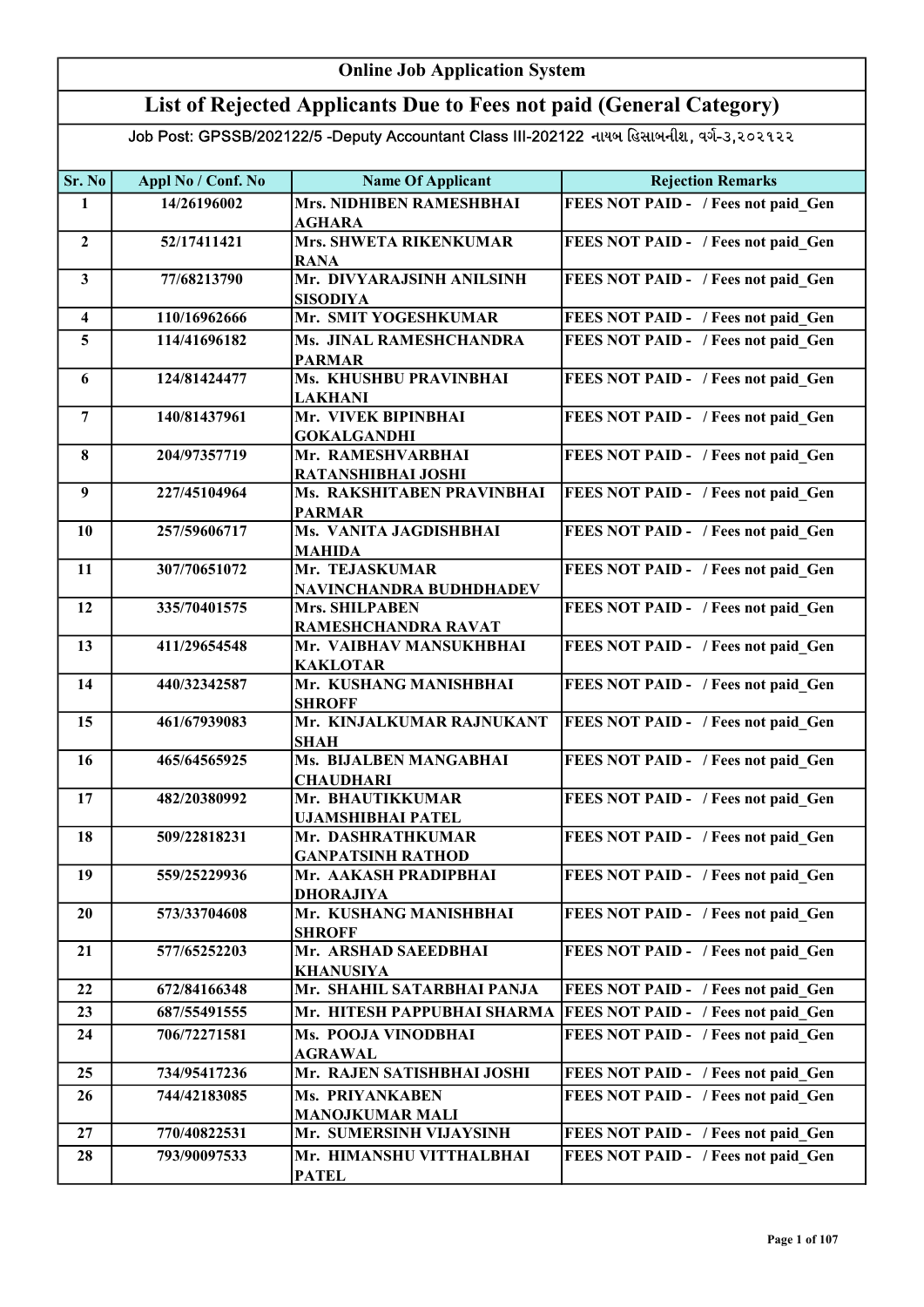|    | <b>Online Job Application System</b> |                                                                                           |                                            |  |
|----|--------------------------------------|-------------------------------------------------------------------------------------------|--------------------------------------------|--|
|    |                                      | List of Rejected Applicants Due to Fees not paid (General Category)                       |                                            |  |
|    |                                      | Job Post: GPSSB/202122/5 -Deputy Accountant Class III-202122 નાયબ હિસાબનીશ, વર્ગ-૩,૨૦૨૧૨૨ |                                            |  |
|    |                                      |                                                                                           |                                            |  |
| 29 | 808/72855917                         | Mr. MAHESHKUMAR                                                                           | FEES NOT PAID - / Fees not paid Gen        |  |
|    | 834/56247550                         | <b>GANPATBHAI PATEL</b><br>Mr. SANTOSHBHAI RAMESHBHAI                                     |                                            |  |
| 30 |                                      | <b>RATHAVA</b>                                                                            | <b>FEES NOT PAID - / Fees not paid Gen</b> |  |
| 31 | 853/46482322                         | Mr. CHETAN DAYARAMBHAI                                                                    | FEES NOT PAID - / Fees not paid Gen        |  |
|    |                                      | <b>PATEL</b>                                                                              |                                            |  |
| 32 | 854/41894948                         | Mr. MAHIPAL SINGH<br><b>GAJARAJSINGH RATHOD</b>                                           | FEES NOT PAID - / Fees not paid Gen        |  |
| 33 | 860/18094578                         | Ms. USHA BHARATBHAI AGHARA                                                                | FEES NOT PAID - / Fees not paid Gen        |  |
|    |                                      |                                                                                           |                                            |  |
| 34 | 890/40877849                         | Mr. DIVANKHAN ABDULKHAN                                                                   | FEES NOT PAID - / Fees not paid Gen        |  |
| 35 | 909/77244705                         | <b>NAYAK</b><br>Mrs. SURATPYARI PRAVINBHAI                                                | FEES NOT PAID - / Fees not paid Gen        |  |
|    |                                      | <b>PATEL</b>                                                                              |                                            |  |
| 36 | 1040/70938407                        | Mr. BHAUMITKUMAR                                                                          | FEES NOT PAID - / Fees not paid Gen        |  |
|    |                                      | NARENDRABHAI KANASAGARA                                                                   |                                            |  |
| 37 | 1066/50220624                        | Mr. RAJESHKUMAR<br>HASMUKHBHAI PADHIYAR                                                   | FEES NOT PAID - / Fees not paid Gen        |  |
| 38 | 1102/78308766                        | Mrs. PRIYA DHARMESH NANDA                                                                 | FEES NOT PAID - / Fees not paid Gen        |  |
| 39 | 1104/21000591                        | Mr. BHAVIK NARMADASHANKAR                                                                 | <b>FEES NOT PAID - / Fees not paid Gen</b> |  |
|    |                                      | <b>JOSHI</b>                                                                              |                                            |  |
| 40 | 1233/47074563                        | Mr. SHAKTISINH BHARATSINH                                                                 | FEES NOT PAID - / Fees not paid Gen        |  |
| 41 | 1237/53015841                        | <b>JADEJA</b><br>Mr. PRUTHVIRAJSINH                                                       | FEES NOT PAID - / Fees not paid_Gen        |  |
|    |                                      | DHARMENDRASINH JADEJA                                                                     |                                            |  |
| 42 | 1269/43847171                        | Mr. SHAILESHBHAI MULJIBHAI                                                                | FEES NOT PAID - / Fees not paid_Gen        |  |
| 43 | 1398/35991559                        | <b>FOFANDI</b><br>Mr. DHRUVIT HANSRAJBHAI                                                 | FEES NOT PAID - / Fees not paid_Gen        |  |
|    |                                      | <b>CHOVATIYA</b>                                                                          |                                            |  |
| 44 | 1458/63610345                        | Mr. ARIFKHAN ABDULKHAN                                                                    | FEES NOT PAID - / Fees not paid Gen        |  |
|    |                                      | <b>PATHAN</b>                                                                             |                                            |  |
| 45 | 1473/36804402                        | Mr. RAHUL DHARMESH KUMAR<br><b>BRAHMBHATT</b>                                             | FEES NOT PAID - / Fees not paid Gen        |  |
| 46 | 1516/63682202                        | Ms. SONALBEN VIJAYKUMAR                                                                   | FEES NOT PAID - / Fees not paid Gen        |  |
|    |                                      | <b>PATEL</b>                                                                              |                                            |  |
| 47 | 1519/39068726                        | Ms. TASNEEM BANU SIRAJ MUSA                                                               | FEES NOT PAID - / Fees not paid Gen        |  |
| 48 | 1606/66585911                        | <b>MUNSHI MUNSHI</b><br>Mr. SACHINKUMAR PANKAJBHAI                                        | <b>FEES NOT PAID - / Fees not paid Gen</b> |  |
|    |                                      | <b>MEHTA</b>                                                                              |                                            |  |
| 49 | 1632/83818739                        | Mr. KRUSHANRAJSINH                                                                        | FEES NOT PAID - / Fees not paid Gen        |  |
|    |                                      | <b>VADANSINH VAGHELA</b>                                                                  |                                            |  |
| 50 | 1636/20653606                        | Mr. DEVUBHA HETUBHA<br><b>VAGHELA</b>                                                     | FEES NOT PAID - / Fees not paid_Gen        |  |
| 51 | 1639/34616975                        | Ms. ANCHAL BABUBHAI                                                                       | FEES NOT PAID - / Fees not paid Gen        |  |
|    |                                      | <b>MAKVANA</b>                                                                            |                                            |  |
| 52 | 1689/94585208                        | Mr. SACHINKUMAR PANKAJBHAI                                                                | <b>FEES NOT PAID - / Fees not paid Gen</b> |  |
| 53 | 1707/24143567                        | <b>MEHTA</b><br>Mr. DEVENDRASINH BHURUBHA                                                 | FEES NOT PAID - / Fees not paid Gen        |  |
|    |                                      | <b>VAGHELA</b>                                                                            |                                            |  |
| 54 | 1722/93417545                        | Mr. RAJKUMAR ASHOKBHAI                                                                    | FEES NOT PAID - / Fees not paid Gen        |  |
|    |                                      | ZALAVADIYA                                                                                |                                            |  |
| 55 | 1786/76457009                        | Ms. DHVANI CHANDRESHBHAI<br><b>RANPARA</b>                                                | FEES NOT PAID - / Fees not paid Gen        |  |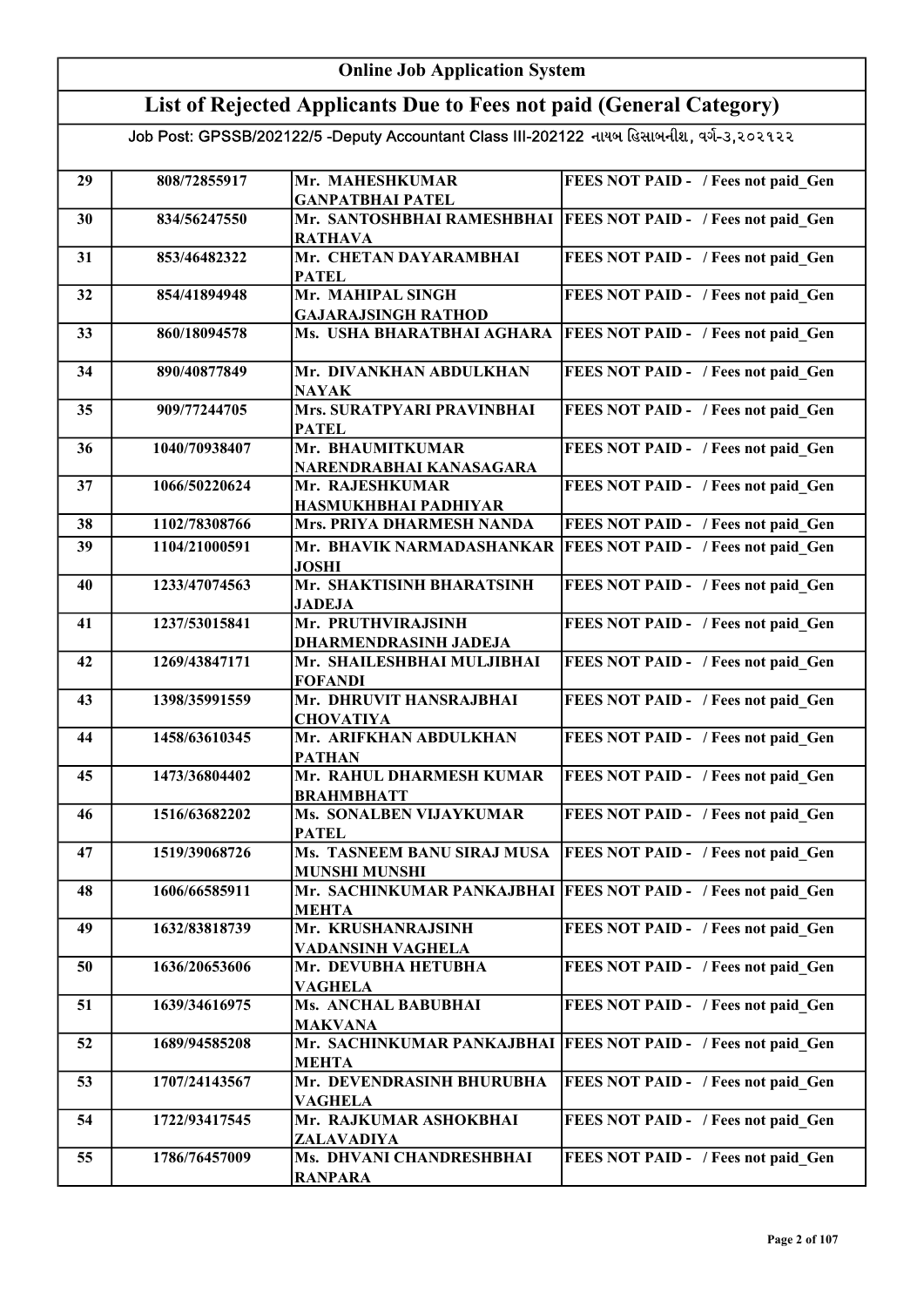|    | <b>Online Job Application System</b> |                                                                                           |                                                                  |  |
|----|--------------------------------------|-------------------------------------------------------------------------------------------|------------------------------------------------------------------|--|
|    |                                      | List of Rejected Applicants Due to Fees not paid (General Category)                       |                                                                  |  |
|    |                                      | Job Post: GPSSB/202122/5 -Deputy Accountant Class III-202122 નાયબ હિસાબનીશ, વર્ગ-૩,૨૦૨૧૨૨ |                                                                  |  |
|    |                                      |                                                                                           |                                                                  |  |
| 56 | 1792/89782543                        | <b>KORAT</b>                                                                              | Ms. BHUMIKABEN VITTHALBHAI   FEES NOT PAID - / Fees not paid Gen |  |
| 57 | 1862/66582964                        | Mr. TUSHAR LABHUBHAI<br><b>RAKHOLIYA</b>                                                  | FEES NOT PAID - / Fees not paid Gen                              |  |
| 58 | 1888/86245787                        | Ms. FARHIN YUNUSBHAI<br><b>ICECREAMWALA</b>                                               | FEES NOT PAID - / Fees not paid Gen                              |  |
| 59 | 1971/31244076                        | Mr. SHEJADMOHMED<br><b>FATHEMOHAMED PATHAN</b>                                            | FEES NOT PAID - / Fees not paid Gen                              |  |
| 60 | 1975/87443286                        | <b>Ms. POORVEEBAHEN</b><br><b>MAHENDRASINH RAULJI</b>                                     | FEES NOT PAID - / Fees not paid Gen                              |  |
| 61 | 2084/45360910                        | Mr. HARDIPSINH ANOPSINH<br><b>SODHA</b>                                                   | FEES NOT PAID - / Fees not paid Gen                              |  |
| 62 | 2139/55530277                        | Mr. MIHIR JAGDISHBHAI                                                                     | FEES NOT PAID - / Fees not paid Gen                              |  |
| 63 | 2190/31844915                        | Mr. HARDIKKUMAR                                                                           | FEES NOT PAID - / Fees not paid Gen                              |  |
|    |                                      | DASHARATHBHAI UBHADIYA                                                                    |                                                                  |  |
| 64 | 2208/66956272                        | Mr. VIJAYKUMAR RAMANBHAI<br><b>MAKWANA</b>                                                | FEES NOT PAID - / Fees not paid Gen                              |  |
| 65 | 2214/12486072                        | Ms. JANAKIBEN JAGADISHBHAI<br><b>BHATT</b>                                                | FEES NOT PAID - / Fees not paid Gen                              |  |
| 66 | 2228/24596978                        | <b>Ms. JULIBEN RAJUBHAI</b>                                                               | FEES NOT PAID - / Fees not paid Gen                              |  |
| 67 | 2270/93674545                        | Mr. DHRUMIL KIRTIKUMAR<br><b>SAVALIYA</b>                                                 | FEES NOT PAID - / Fees not paid Gen                              |  |
| 68 | 2326/22663007                        | <b>Ms. SNEHALKUMARI</b><br><b>RAJESHKUMAR FARMER</b>                                      | FEES NOT PAID - / Fees not paid_Gen                              |  |
| 69 | 2401/14514600                        | Mr. NILESH KAILASHBHAI RAUT                                                               | <b>FEES NOT PAID - / Fees not paid_Gen</b>                       |  |
| 70 | 2444/59433044                        | Mr. AAKASH RAMESHBHAI<br><b>SOLANKI</b>                                                   | FEES NOT PAID - / Fees not paid Gen                              |  |
| 71 | 2474/56442990                        | <b>Ms. POOJA NAVINCHANDRA</b><br><b>PATEL</b>                                             | FEES NOT PAID - / Fees not paid Gen                              |  |
| 72 | 2492/54906494                        | Mr. MINESHKUMAR<br><b>RAMESHBHAI DESAI</b>                                                | FEES NOT PAID - / Fees not paid Gen                              |  |
| 73 | 2530/67524713                        | Mr. SOLANKI BHARATBHAI<br><b>BHARATKUMAR</b>                                              | FEES NOT PAID - / Fees not paid_Gen                              |  |
| 74 | 2602/64996107                        | Ms. KRISHNABEN MAHESHBHAI<br>ZALAVADIYA                                                   | FEES NOT PAID - / Fees not paid Gen                              |  |
| 75 | 2651/61335587                        | Mr. CHATRABUJ PRAMODBHAI<br><b>OZA</b>                                                    | FEES NOT PAID - / Fees not paid Gen                              |  |
| 76 | 2696/99265712                        | Mr. PUNIT PRABHUDAS<br><b>KALAVADIYA</b>                                                  | FEES NOT PAID - / Fees not paid Gen                              |  |
| 77 | 2774/66464272                        | Mr. HAKIMUDDIN FIROZBHAI<br><b>BILWANIWALA</b>                                            | FEES NOT PAID - / Fees not paid Gen                              |  |
| 78 | 2808/67086578                        | Ms. NISHADEVI DEVENDRASINH<br><b>CHAUHAN</b>                                              | FEES NOT PAID - / Fees not paid Gen                              |  |
| 79 | 2821/69795040                        | Mr. SAGAR BABU BHAI HUMBAL                                                                | FEES NOT PAID - / Fees not paid_Gen                              |  |
| 80 | 2828/71468755                        | Mr. MOHAMAD AEJAJ JAMRUTH<br><b>SHIKH</b>                                                 | FEES NOT PAID - / Fees not paid Gen                              |  |
| 81 | 2854/58066129                        | Ms. ROZINA KASAM LUHAR                                                                    | FEES NOT PAID - / Fees not paid Gen                              |  |
| 82 | 2871/53895676                        | Ms. CHHAYABA BHARATSINH                                                                   | FEES NOT PAID - / Fees not paid Gen                              |  |
| 83 | 2879/97025110                        | <b>JADEJA</b><br>Mr. NILESHKUMAR PRAVINBHAI                                               | FEES NOT PAID - / Fees not paid Gen                              |  |
| 84 | 2958/92591257                        | <b>MERAIYA</b><br>Mr. BHADRESH PRAVINBHAI<br><b>SAVALIYA</b>                              | FEES NOT PAID - / Fees not paid Gen                              |  |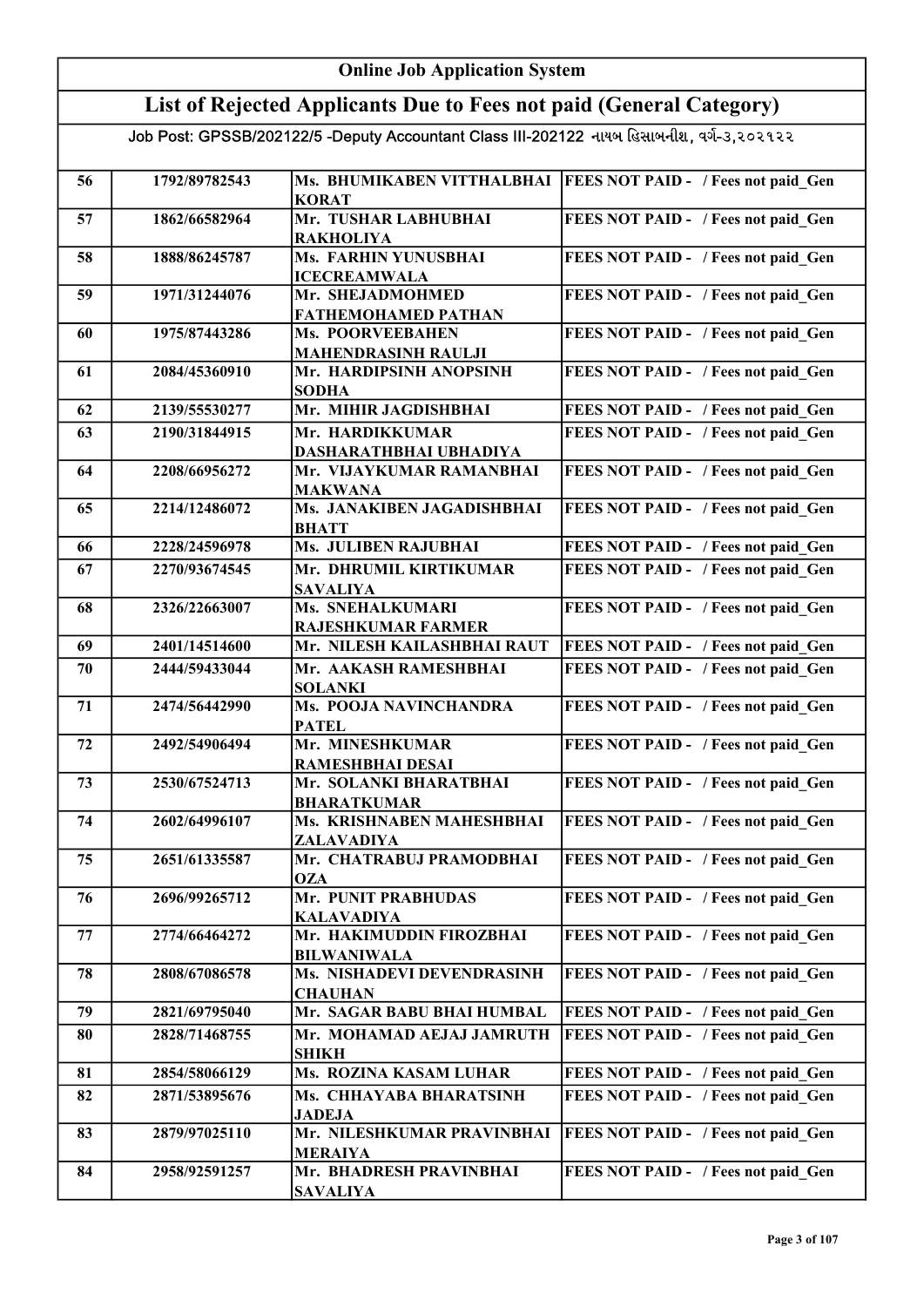| <b>Online Job Application System</b> |               |                                                                                           |                                                                 |
|--------------------------------------|---------------|-------------------------------------------------------------------------------------------|-----------------------------------------------------------------|
|                                      |               | List of Rejected Applicants Due to Fees not paid (General Category)                       |                                                                 |
|                                      |               | Job Post: GPSSB/202122/5 -Deputy Accountant Class III-202122 નાયબ હિસાબનીશ, વર્ગ-૩,૨૦૨૧૨૨ |                                                                 |
| 85                                   | 2959/84702387 | Ms. VIBHUTIBEN VIJAYBHAI                                                                  | FEES NOT PAID - / Fees not paid Gen                             |
|                                      |               | <b>CHANGANI</b>                                                                           |                                                                 |
| 86                                   | 3155/29360199 | Mr. RAVIRAJSINH                                                                           | FEES NOT PAID - / Fees not paid Gen                             |
|                                      |               | DEVENDRASINH PARMAR                                                                       |                                                                 |
| 87                                   | 3197/17653481 | Mr. NITINKUMAR BALDEVBHAI<br><b>PARMAR</b>                                                | FEES NOT PAID - / Fees not paid Gen                             |
| 88                                   | 3199/86081640 |                                                                                           | Ms. JAGRUTI RUDABHAI PARMAR FEES NOT PAID - / Fees not paid Gen |
| 89                                   | 3242/30616030 | Ms. HAPPYBEN RAMESHBHAI<br><b>PATEL</b>                                                   | FEES NOT PAID - / Fees not paid Gen                             |
| 90                                   | 3254/64642705 | Mr. MOHAMMADAADIL<br><b>SAMSUBHAI PARMAR</b>                                              | FEES NOT PAID - / Fees not paid Gen                             |
| 91                                   | 3358/62528297 | Ms. ISHITA KISHORBHAI DEVANI                                                              | <b>FEES NOT PAID - / Fees not paid Gen</b>                      |
| 92                                   | 3428/84984895 | Ms. BHARTIBEN SURESHBHAI                                                                  | FEES NOT PAID - / Fees not paid Gen                             |
|                                      |               | <b>PARMAR</b>                                                                             |                                                                 |
| 93                                   | 3544/67086694 | Mr. DIVYANGKUMAR<br>DHARMENDRABHAI MAKASANA                                               | FEES NOT PAID - / Fees not paid_Gen                             |
| 94                                   | 3558/46787193 | Mr. CHETANKUMAR                                                                           | FEES NOT PAID - / Fees not paid Gen                             |
|                                      |               | <b>KARSHANBHAI VEGDA</b>                                                                  |                                                                 |
| 95                                   | 3565/25508771 | Ms. NIRALI DILIPBHAI PATEL                                                                | FEES NOT PAID - / Fees not paid Gen                             |
| 96                                   | 3626/46992239 | Mr. VIVEK VINODBHAI                                                                       | FEES NOT PAID - / Fees not paid Gen                             |
| 97                                   | 3641/54049712 | Mr. AAKASH MANOJ BHAI<br><b>CHAUHAN</b>                                                   | FEES NOT PAID - / Fees not paid Gen                             |
| 98                                   | 3713/17389680 | Ms. KOMAL PANKAJBHAI DAVE                                                                 | FEES NOT PAID - / Fees not paid Gen                             |
| 99                                   | 3717/32633546 | Mr. SANKET ASHOKBHAI PARATE                                                               | <b>FEES NOT PAID - / Fees not paid Gen</b>                      |
| 100                                  | 3729/97797700 | Ms. POOJA SUNILBHAI<br><b>NALAWADE</b>                                                    | FEES NOT PAID - / Fees not paid Gen                             |
| 101                                  | 3735/23953635 | Ms. ANCHAL BABUBHAI                                                                       | FEES NOT PAID - / Fees not paid Gen                             |
|                                      |               | <b>MAKVANA</b>                                                                            |                                                                 |
| 102                                  | 3752/15833791 | Mr. RAJ RANJITBHAI PATEL                                                                  | FEES NOT PAID - / Fees not paid Gen                             |
| 103                                  | 3754/40707713 | Mr. JAYPALSINH SABARSINH<br><b>SISODIYA</b>                                               | FEES NOT PAID - / Fees not paid Gen                             |
| 104                                  | 3769/73965315 | Mr. SADAM HADISH ALI SHEKH                                                                | FEES NOT PAID - / Fees not paid Gen                             |
| 105                                  | 3771/28669239 | Mr. AJAY BODHIRAJ<br><b>RASHTRAPAL</b>                                                    | FEES NOT PAID - / Fees not paid Gen                             |
| 106                                  | 3864/98313379 | Ms. KALYANI ANILBHAI                                                                      | FEES NOT PAID - / Fees not paid Gen                             |
| 107                                  | 3882/85518345 | <b>BARCHHA</b><br>Mrs. SRUSHTI RAMESHBHAI                                                 | FEES NOT PAID - / Fees not paid Gen                             |
| 108                                  | 3900/98929690 | <b>MANIYA</b><br>Ms. VAISHALI BHARAT KUMAR                                                | FEES NOT PAID - / Fees not paid Gen                             |
| 109                                  | 3924/60780272 | <b>TALPADA</b><br>Ms. ASHA SITARAM SINDAD                                                 | FEES NOT PAID - / Fees not paid Gen                             |
| 110                                  | 3948/72197518 | Ms. JYOTIBA BALVANTSINH                                                                   | FEES NOT PAID - / Fees not paid Gen                             |
|                                      |               | <b>RAJPUT</b>                                                                             |                                                                 |
| 111                                  | 3981/46231916 | <b>Mrs. HEMANGIBEN</b><br>HASMUKHBHAI PATEL                                               | FEES NOT PAID - / Fees not paid Gen                             |
| 112                                  | 4034/77792403 | Ms. RIDDHI SURESHBHAI<br><b>PARMAR</b>                                                    | FEES NOT PAID - / Fees not paid Gen                             |
| 113                                  | 4191/38224181 | Ms. VAISHALI BHARAT KUMAR                                                                 | FEES NOT PAID - / Fees not paid Gen                             |
| 114                                  | 4249/59622886 | <b>TALPADA</b><br>Mrs. NAGAR HIMANSHUKUMAR<br><b>AMRUTLAL</b>                             | FEES NOT PAID - / Fees not paid Gen                             |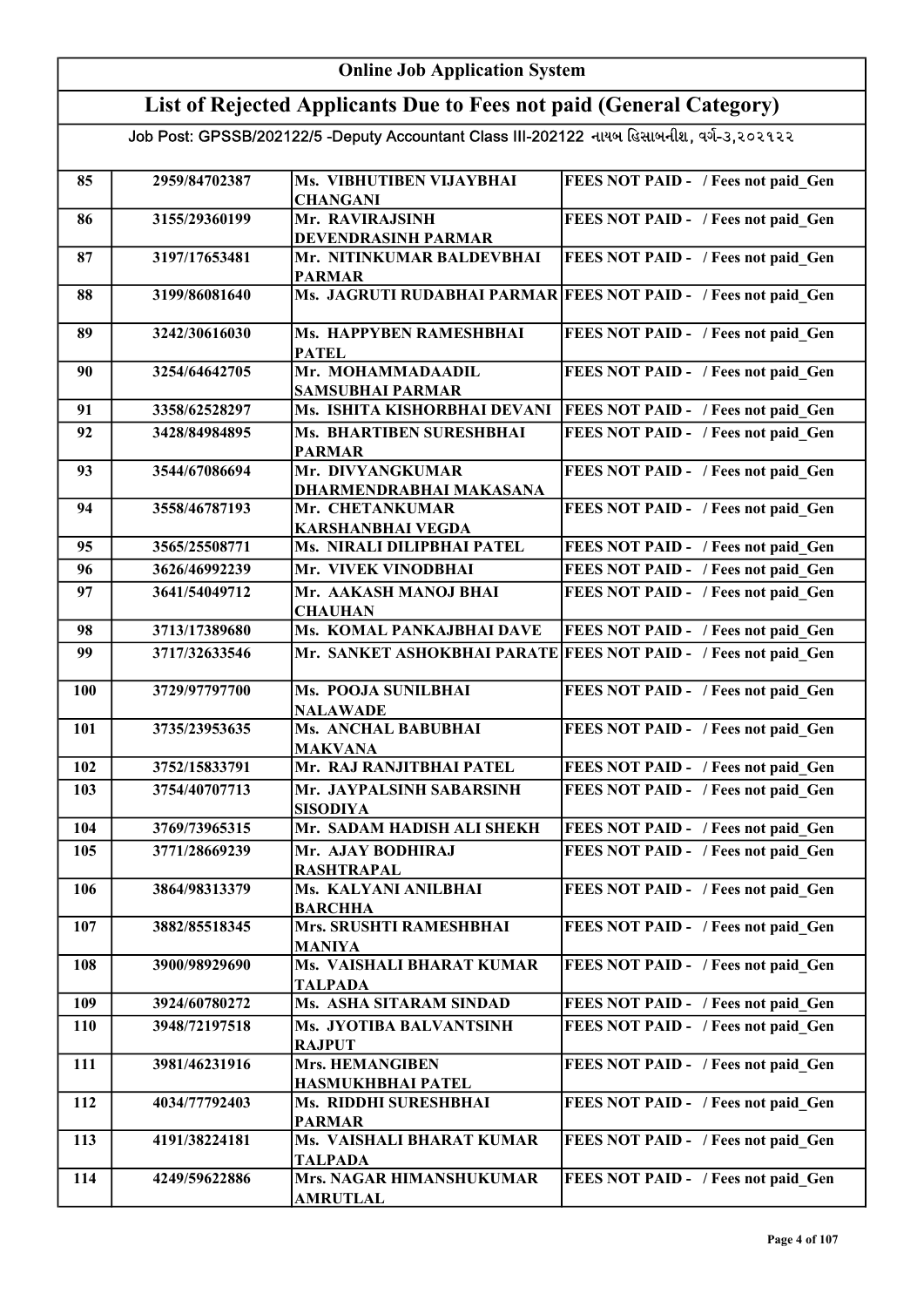|     | <b>Online Job Application System</b> |                                                                                           |                                            |  |
|-----|--------------------------------------|-------------------------------------------------------------------------------------------|--------------------------------------------|--|
|     |                                      | List of Rejected Applicants Due to Fees not paid (General Category)                       |                                            |  |
|     |                                      | Job Post: GPSSB/202122/5 -Deputy Accountant Class III-202122 નાયબ હિસાબનીશ, વર્ગ-૩,૨૦૨૧૨૨ |                                            |  |
| 115 | 4276/96121193                        | Mr. NARESHKUMAR<br>MANSUKHBHAI DHOLAKIYA                                                  | FEES NOT PAID - / Fees not paid Gen        |  |
| 116 | 4334/96404601                        | Mr. KIRANSINH BHUPATSINH<br><b>DABHI</b>                                                  | FEES NOT PAID - / Fees not paid_Gen        |  |
| 117 | 4339/72278957                        | Mr. DARSHAK MANSUKHBHAI<br><b>HINSU</b>                                                   | FEES NOT PAID - / Fees not paid_Gen        |  |
| 118 | 4364/31893910                        | Mr. AHEMADABBAS<br><b>GULAMHUSEN DASADIYA</b>                                             | FEES NOT PAID - / Fees not paid Gen        |  |
| 119 | 4454/22673979                        | <b>Ms. KOMAL BHARATSINH MORI</b>                                                          | FEES NOT PAID - / Fees not paid Gen        |  |
| 120 | 4455/80926249                        | Mr. AJAYSINH JAGATSINH RAOL                                                               | FEES NOT PAID - / Fees not paid Gen        |  |
| 121 | 4460/94295348                        | Mr. SAGARGIRI MINAXIBEN<br><b>GAUSWAMI</b>                                                | FEES NOT PAID - / Fees not paid Gen        |  |
| 122 | 4489/50463623                        | Mr. MITESH KAMAL NATHWANI                                                                 | FEES NOT PAID - / Fees not paid Gen        |  |
| 123 | 4538/82347529                        | Mr. FAISAL KASAMBHAI<br><b>CHAUDHARY</b>                                                  | FEES NOT PAID - / Fees not paid Gen        |  |
| 124 | 4540/98974005                        | Ms. VISHA RAVIKUMAR DAUDIYA                                                               | <b>FEES NOT PAID - / Fees not paid Gen</b> |  |
| 125 | 4561/67620233                        | Mrs. PRIYANKA DASHRATHBHAI<br><b>PATEL</b>                                                | FEES NOT PAID - / Fees not paid Gen        |  |
| 126 | 4583/98982444                        | Mr. DIVYARAJSINH<br>SURENDRASINH MAHIDA                                                   | FEES NOT PAID - / Fees not paid_Gen        |  |
| 127 | 4596/98740027                        | Ms. MITAXI BHADRESHKUMAR<br><b>DAVE</b>                                                   | FEES NOT PAID - / Fees not paid Gen        |  |
| 128 | 4603/65780287                        | Mr. SANDEEPSINH THAKORSINH<br><b>SHIKH</b>                                                | FEES NOT PAID - / Fees not paid_Gen        |  |
| 129 | 4692/79853546                        | Ms. SHWETA RAJESHBHAI<br><b>VACHITA</b>                                                   | FEES NOT PAID - / Fees not paid Gen        |  |
| 130 | 4695/76950066                        | Mr. NAIMISH NITINBHAI DABHI                                                               | FEES NOT PAID - / Fees not paid Gen        |  |
| 131 | 4753/61588521                        | Ms. SHWET JENTILAL GORI                                                                   | FEES NOT PAID - / Fees not paid Gen        |  |
| 132 | 4834/98146660                        | Ms. HETALBEN<br>PRAVINCHANDRA PATEL                                                       | FEES NOT PAID - / Fees not paid_Gen        |  |
| 133 | 4835/44664482                        | Mr. PARMAT BHAGVANJI<br><b>MALVIYA</b>                                                    | FEES NOT PAID - / Fees not paid Gen        |  |
| 134 | 4838/18324394                        | Mr. TEJAS RAJENDRABHAI<br><b>TRIVEDI</b>                                                  | FEES NOT PAID - / Fees not paid Gen        |  |
| 135 | 4839/81311793                        | Mr. HARSH KUMAR ALPESHBHAI<br><b>PATEL</b>                                                | FEES NOT PAID - / Fees not paid Gen        |  |
| 136 | 4873/46190957                        | Mr. HARICHANDRASINH<br><b>SAHDEVSINH CHUDASAMA</b>                                        | FEES NOT PAID - / Fees not paid Gen        |  |
| 137 | 4876/94427861                        | Mr. IMRAN HUSSAIN AKBAR<br><b>HUSSAIN ANSARI</b>                                          | FEES NOT PAID - / Fees not paid Gen        |  |
| 138 | 4882/67206970                        | Mr. RAJENDRAKUMAR<br><b>RAMANBHAI THAKKAR</b>                                             | FEES NOT PAID - / Fees not paid Gen        |  |
| 139 | 4895/90642385                        | Ms. MUBINA SALIMBHAI PATEL                                                                | FEES NOT PAID - / Fees not paid Gen        |  |
| 140 | 4924/33685058                        | Mr. SHIVSHARAN SHRI<br><b>JAGESHWARPRASAD MISHRA</b>                                      | FEES NOT PAID - / Fees not paid Gen        |  |
| 141 | 4939/14868393                        | Mr. MITHLESHKUMAR                                                                         | FEES NOT PAID - / Fees not paid Gen        |  |
| 142 | 4943/71593228                        | MUNIBSINGH KURMI<br>Mr. URVISH VINESHKUMAR                                                | FEES NOT PAID - / Fees not paid Gen        |  |
| 143 | 5018/64634187                        | <b>MANDALIYA</b><br>Ms. REENABA BAPALALSINH<br><b>GOHIL</b>                               | FEES NOT PAID - / Fees not paid Gen        |  |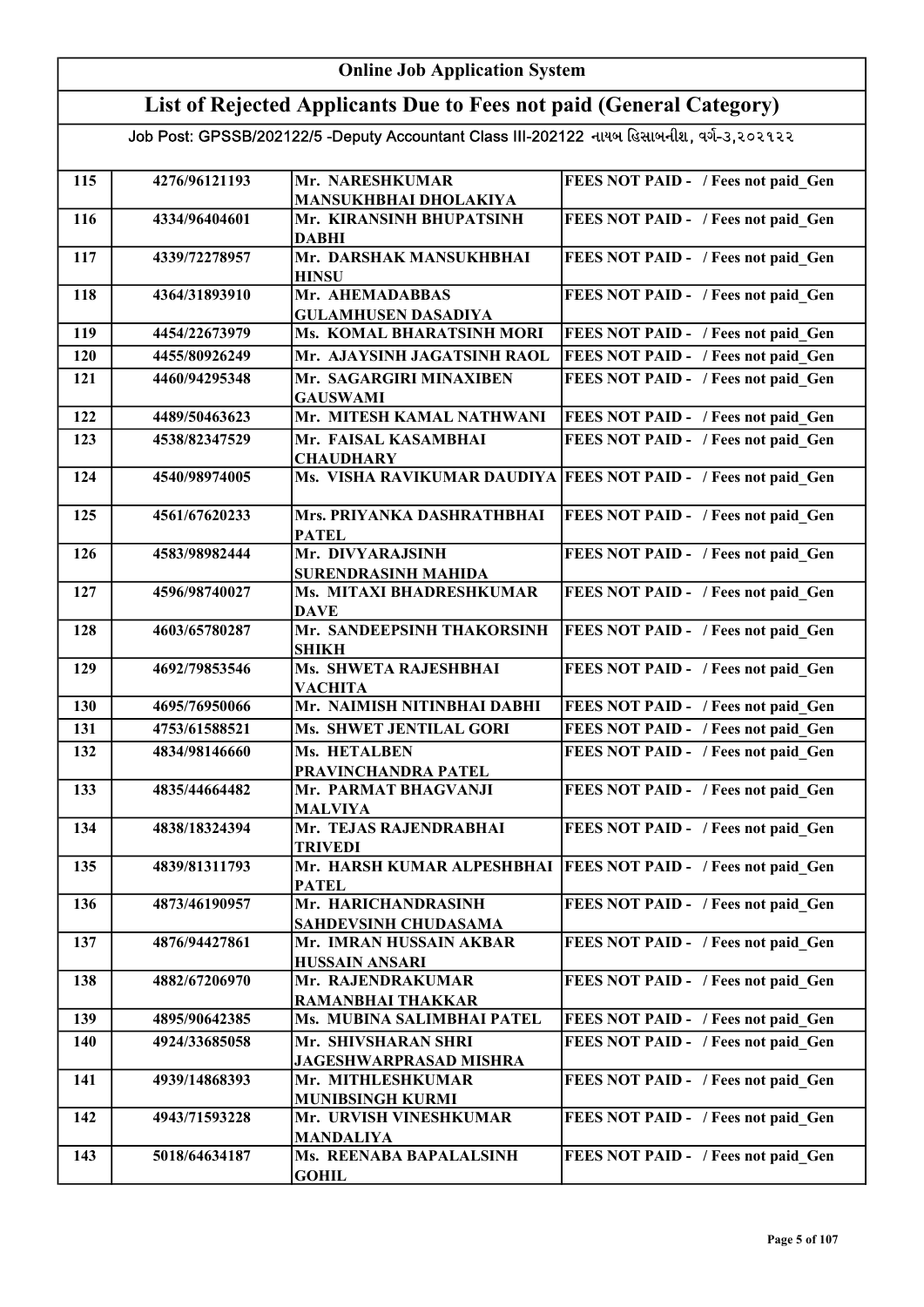#### Online Job Application System List of Rejected Applicants Due to Fees not paid (General Category) Job Post: GPSSB/202122/5 -Deputy Accountant Class III-202122 નાયબ હિસાબનીશ, વર્ગ-૩,૨૦૨૧૨૨ 144 5083/40397419 Mr. NIKUNJKUMAR PRAKASHKUMAR SATAWARA FEES NOT PAID - / Fees not paid Gen 145 5185/30019178 Ms. HETAL ASHOKBHAI ZADFIYA FEES NOT PAID - / Fees not paid\_Gen 146 5221/77870422 Mr. FARMAN USMANMIYA SHAIKH FEES NOT PAID - / Fees not paid Gen 147 5258/34067613 Mr. NIKUNJKUMAR PRAKASHKUMAR SATAWARA FEES NOT PAID - / Fees not paid Gen 148 5273/28756968 Mr. HARSH CHANDRAKANTBHAI **PATEL FEES NOT PAID - / Fees not paid Gen** 149 5328/81923657 Mrs. VRUTISHA RENISHBHAI KUMBHANI FEES NOT PAID - / Fees not paid Gen 150 5378/68548497 Mr. SHASHANK CHANDRESHKUMAR GOHIL FEES NOT PAID - / Fees not paid Gen 151 5403/37269154 Mrs. HIRVA GIRISHBHAI RATHOD FEES NOT PAID - / Fees not paid\_Gen 152 5424/46170761 Mr. AAKASH LALITKUMAR GANDHA FEES NOT PAID - / Fees not paid Gen 153 5440/86600403 Mr. MITESH RAJESHBHAI 154 5459/44864141 Ms. JYOTSANABEN RAMESHBHAI FEES NOT PAID - / Fees not paid\_Gen FEES NOT PAID - / Fees not paid\_Gen **SABASANA** 155 5476/34644513 Ms. KINJALBEN GANESHBHAI PARMAR FEES NOT PAID - / Fees not paid Gen 156 5487/90802526 Mr. DIVYESH NARESHBHAI TRIVEDI FEES NOT PAID - / Fees not paid Gen 157 5500/17087566 Mr. AJAY KUMAR INDRABHAI SHRIVASTAV FEES NOT PAID - / Fees not paid Gen 158 5510/64144125 Mr. MOHAMMADIZHAN FAJALMOHAMMAD PATHAN FEES NOT PAID - / Fees not paid Gen 159 5541/43262531 Mr. PARTH SURESHBHAI BHALANI FEES NOT PAID - / Fees not paid Gen 160 5644/87643236 Mr. DHIRENDRASINH DASHRATHSINH CHAUHAN FEES NOT PAID - / Fees not paid Gen 161 | 5662/86127551 | Mr. KRUPALRAJ JAGDISHCHANDRA THAKAR FEES NOT PAID - / Fees not paid Gen 162 5708/67056054 Ms. NEHA JAGDISHBHAI MONANI FEES NOT PAID - / Fees not paid\_Gen 163 5742/57064991 Mr. KAMRAN ISMAIL HAMDULLAY FEES NOT PAID - / Fees not paid Gen 164 5755/12742745 Mr. PRIYNKKUMAR BIPINBHAI DARJI FEES NOT PAID - / Fees not paid Gen 165 5781/81281502 Mr. RONAKKUMAR VALLABHBHAI BHALANI FEES NOT PAID - / Fees not paid Gen 166 5784/82904807 Mr. JANAKKUMAR MAHENDRABHAI PATEL FEES NOT PAID - / Fees not paid Gen 167 5850/96550089 Ms. SONALI VIJAYBHAI MANDALIA FEES NOT PAID - / Fees not paid Gen 168 5851/78079093 Ms. RADHIKABAHEN KALANSINH FEES NOT PAID - / Fees not paid\_Gen PARMAR 169 5854/79164079 Mr. MILAN KISHORBHAI PARMAR FEES NOT PAID - / Fees not paid Gen 170 5872/32681182 Mr. ANKURKUMAR DASHARATHLAL PATEL FEES NOT PAID - / Fees not paid Gen 171 5929/66541915 Mr. DIVYESH BHUPATBHAI 172 5935/29562066 Ms. NIMISHA NITINBHAI FEES NOT PAID - / Fees not paid Gen BHAKHAR FEES NOT PAID - / Fees not paid\_Gen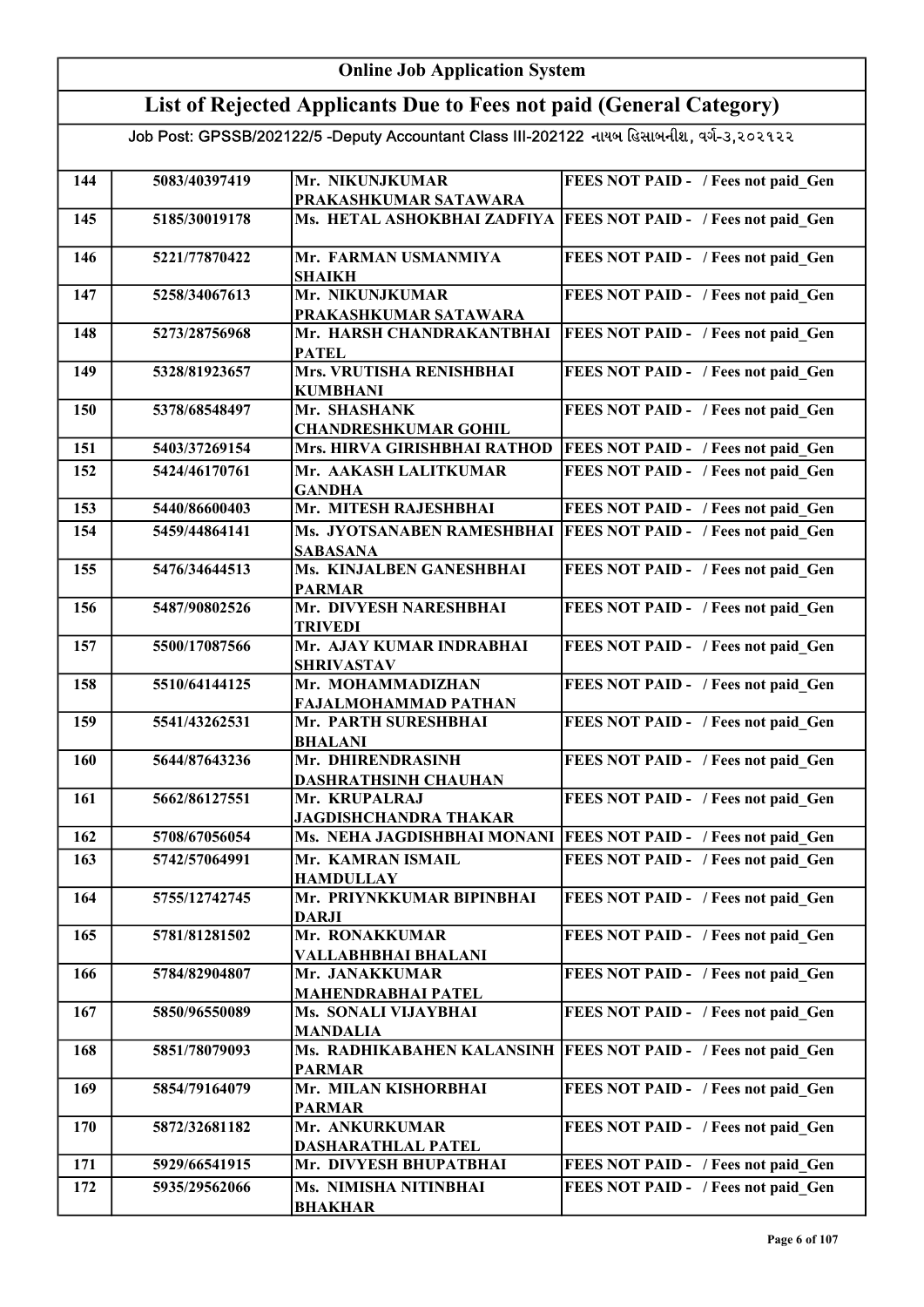| <b>Online Job Application System</b> |                                                                                           |                                                                        |                                     |  |
|--------------------------------------|-------------------------------------------------------------------------------------------|------------------------------------------------------------------------|-------------------------------------|--|
|                                      |                                                                                           | List of Rejected Applicants Due to Fees not paid (General Category)    |                                     |  |
|                                      | Job Post: GPSSB/202122/5 -Deputy Accountant Class III-202122 નાયબ હિસાબનીશ, વર્ગ-૩,૨૦૨૧૨૨ |                                                                        |                                     |  |
|                                      |                                                                                           |                                                                        |                                     |  |
| 173                                  | 5952/63546362                                                                             | Mr. ABDUL KADIR NASIR BHAI<br><b>SHAIKH</b>                            | FEES NOT PAID - / Fees not paid Gen |  |
| 174                                  | 5980/21761824                                                                             | Mr. MOHIBAHEMAD<br><b>MAHAMMADNAUSAD SHEKH</b>                         | FEES NOT PAID - / Fees not paid Gen |  |
| 175                                  | 5985/28040050                                                                             | Mrs. MONIKA MAHESHKUMAR<br><b>MANIYA</b>                               | FEES NOT PAID - / Fees not paid Gen |  |
| 176                                  | 6004/59677482                                                                             | Ms. TRUPTI ASHVINBHAI RAVAL                                            | FEES NOT PAID - / Fees not paid Gen |  |
| 177                                  | 6034/83774495                                                                             | Ms. PRIYANKABEN BABUBHAI<br><b>PRAJAPATI</b>                           | FEES NOT PAID - / Fees not paid Gen |  |
| 178                                  | 6191/10525362                                                                             | Mr. NARESH DUNGARAMJI<br><b>PRAJAPATI</b>                              | FEES NOT PAID - / Fees not paid Gen |  |
| 179                                  | 6219/53249240                                                                             | Mrs. JALPA KISHAN PANDYA                                               | FEES NOT PAID - / Fees not paid Gen |  |
| 180                                  | 6250/87666523                                                                             | Ms. TRUPTIBEN JAYANTIBHAI<br><b>GOTHI</b>                              | FEES NOT PAID - / Fees not paid Gen |  |
| 181                                  | 6256/99897262                                                                             | Ms. VANDANA SHIVMANGAL<br><b>SINGH</b>                                 | FEES NOT PAID - / Fees not paid Gen |  |
| 182                                  | 6269/41743871                                                                             | Mr. BHAVINKUMAR ASHOKBHAI<br><b>BABARIYA</b>                           | FEES NOT PAID - / Fees not paid Gen |  |
| 183                                  | 6275/68113016                                                                             | Mrs. AVANI SUMIT PARMAR                                                | FEES NOT PAID - / Fees not paid Gen |  |
| 184                                  | 6278/22642414                                                                             | Ms. UNNATIBAHEN<br>PRAKASHKUMAR PATEL                                  | FEES NOT PAID - / Fees not paid Gen |  |
| 185                                  | 6301/26719719                                                                             | Mrs. KIRTI MUKESH SAMTANI                                              | FEES NOT PAID - / Fees not paid Gen |  |
| 186                                  | 6336/32391603                                                                             | Ms. MASTIBEN MAHESHBHAI<br><b>RASADIYA</b>                             | FEES NOT PAID - / Fees not paid Gen |  |
| 187                                  | 6346/94817412                                                                             | Mrs. RIDDHIMA SINGHAAL<br><b>SINGHAAL</b>                              | FEES NOT PAID - / Fees not paid Gen |  |
| 188                                  | 6403/57535149                                                                             | Ms. AHEMADIBANU IMTIYAZALI<br><b>SAIYED</b>                            | FEES NOT PAID - / Fees not paid Gen |  |
| 189                                  | 6456/84173179                                                                             | Ms. JANKIBA DIPENDRASINH<br><b>SODHA</b>                               | FEES NOT PAID - / Fees not paid Gen |  |
| 190                                  | 6479/68519722                                                                             | Ms. MAMTA MANJIBHAI<br><b>CHAUHAN</b>                                  | FEES NOT PAID - / Fees not paid Gen |  |
| 191                                  | 6486/91822472                                                                             | Ms. KAUSHLYAKUVARBA<br><b>HIMATSINH CHAUHAN</b>                        | FEES NOT PAID - / Fees not paid Gen |  |
| 192                                  | 6556/31308522                                                                             | Mrs. RIYA AKASHBHAI PATEL                                              | FEES NOT PAID - / Fees not paid Gen |  |
| 193                                  | 6565/99815568                                                                             | Mr. SHIVAM HASMUKHBHAI<br><b>PATEL</b>                                 | FEES NOT PAID - / Fees not paid Gen |  |
| 194                                  | 6589/34238558                                                                             | Ms. RADHIKA MADHUKANTBHAI<br><b>MODHA</b>                              | FEES NOT PAID - / Fees not paid Gen |  |
| 195                                  | 6592/10283116                                                                             | Mr. ANIKET VIMALKUMAR<br><b>PATEL</b>                                  | FEES NOT PAID - / Fees not paid Gen |  |
| 196                                  | 6670/92784635                                                                             | Ms. DOLLY DIPINBHAI POPAT                                              | FEES NOT PAID - / Fees not paid Gen |  |
| 197                                  | 6698/81624953                                                                             | Mr. JITENDRASINH VIJAYSINH<br><b>CHAVDA</b>                            | FEES NOT PAID - / Fees not paid Gen |  |
| 198                                  | 6700/11339108                                                                             | Mr. SHAKTISINH DILIPSINH<br><b>CHHASATIYA</b>                          | FEES NOT PAID - / Fees not paid Gen |  |
| 199                                  | 6736/15730743                                                                             | Mrs. RUKSHANABANU                                                      | FEES NOT PAID - / Fees not paid Gen |  |
| <b>200</b>                           | 6747/44989458                                                                             | <b>SHARIFKHAN RANA</b><br>Ms. KALPANABEN RANJEETBHAI<br><b>CHAUHAN</b> | FEES NOT PAID - / Fees not paid Gen |  |
| 201                                  | 6802/95453043                                                                             | Mr. RONAKSINH VINODHSINH<br><b>PARMAR</b>                              | FEES NOT PAID - / Fees not paid Gen |  |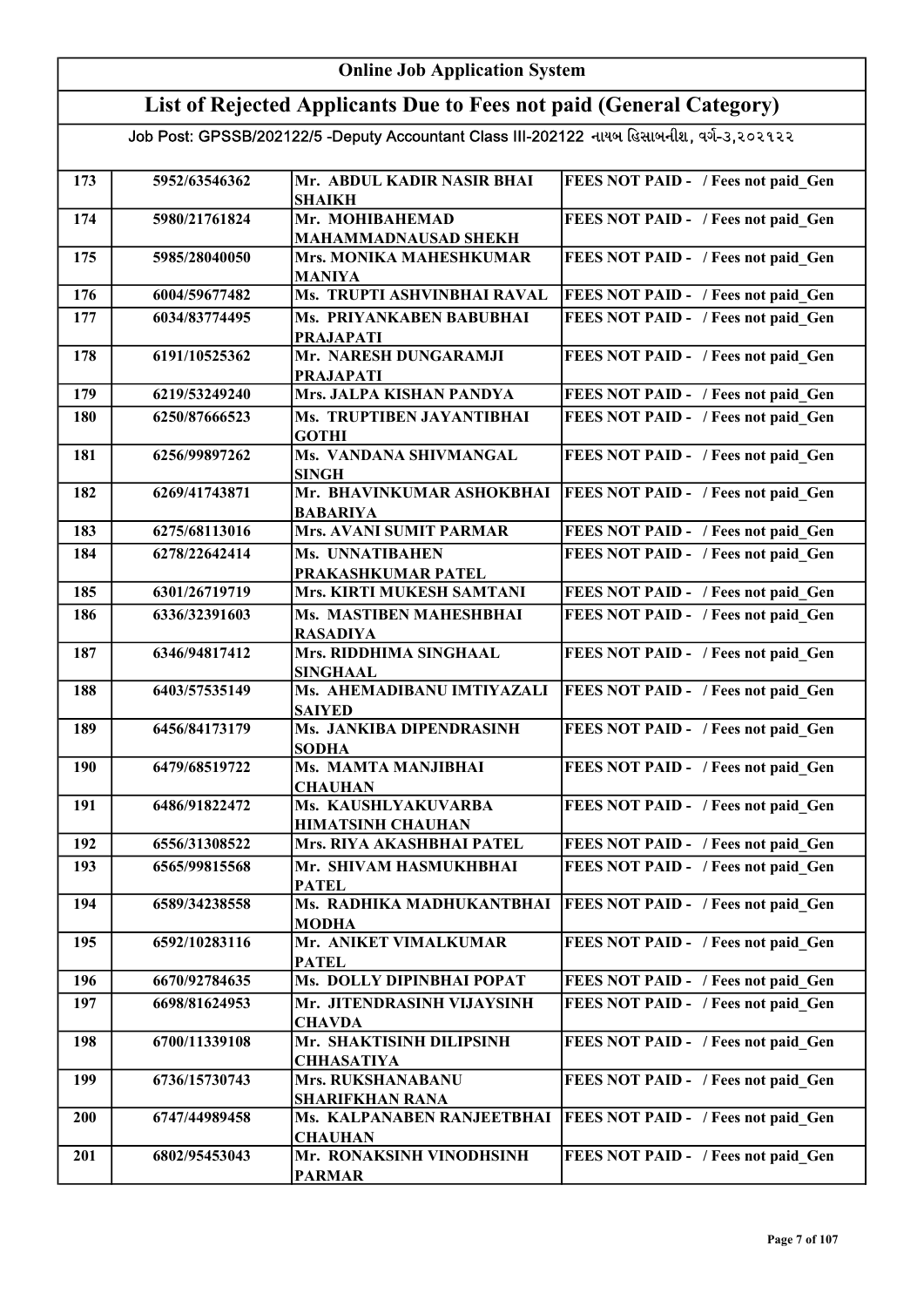|     | <b>Online Job Application System</b> |                                                                                           |                                     |  |
|-----|--------------------------------------|-------------------------------------------------------------------------------------------|-------------------------------------|--|
|     |                                      | List of Rejected Applicants Due to Fees not paid (General Category)                       |                                     |  |
|     |                                      | Job Post: GPSSB/202122/5 -Deputy Accountant Class III-202122 નાયબ હિસાબનીશ, વર્ગ-૩,૨૦૨૧૨૨ |                                     |  |
|     |                                      |                                                                                           |                                     |  |
| 202 | 6813/56607296                        | Ms. DIMPALBEN HIMMATSINH<br><b>RAJPUT</b>                                                 | FEES NOT PAID - / Fees not paid_Gen |  |
| 203 | 6850/51856416                        | Mr. SUBHASH CHANDUBHAI<br><b>GOHEL</b>                                                    | FEES NOT PAID - / Fees not paid Gen |  |
| 204 | 6854/77418374                        | Mrs. KAVITABEN JITENDRABHAI<br><b>BHAVSAR</b>                                             | FEES NOT PAID - / Fees not paid Gen |  |
| 205 | 6868/64191184                        | Ms. FARHATBANU MOHSINBHAI<br><b>SHAIKH</b>                                                | FEES NOT PAID - / Fees not paid Gen |  |
| 206 | 6894/26263477                        | Ms. KOMALBAHEN PRAVINBHAI<br><b>PATEL</b>                                                 | FEES NOT PAID - / Fees not paid Gen |  |
| 207 | 6946/32740262                        | Ms. VRUNDA HARSHAD VYAS                                                                   | FEES NOT PAID - / Fees not paid Gen |  |
| 208 | 7021/78399381                        | Ms. SHILPABEN ANANTRAI<br><b>RAJANI</b>                                                   | FEES NOT PAID - / Fees not paid Gen |  |
| 209 | 7028/37010245                        | Mr. VARUNKUMAR<br><b>REVASHANKAR THAKAR</b>                                               | FEES NOT PAID - / Fees not paid Gen |  |
| 210 | 7073/63435987                        | Mr. PARTH ANILBHAI VAIDYA                                                                 | FEES NOT PAID - / Fees not paid Gen |  |
| 211 | 7082/86872703                        | Mr. NAVIN ARJUN SINGH                                                                     | FEES NOT PAID - / Fees not paid Gen |  |
| 212 | 7095/76590195                        | Mr. SANJAYKUMAR BABUBHAI<br><b>DUDHAT</b>                                                 | FEES NOT PAID - / Fees not paid Gen |  |
| 213 | 7105/13986516                        | Mr. AMIT DHIRUBHAI JETHVA                                                                 | FEES NOT PAID - / Fees not paid Gen |  |
| 214 | 7185/15539407                        | Mr. NILESH KARMANBHAI<br><b>BAMBHAVA</b>                                                  | FEES NOT PAID - / Fees not paid Gen |  |
| 215 | 7219/66090504                        | Ms. CHARVI SNEHALBHAI<br><b>ANTANI</b>                                                    | FEES NOT PAID - / Fees not paid Gen |  |
| 216 | 7261/38839872                        | Mr. MAULIKKUMAR KIRITBHAI<br><b>PRAJAPATI</b>                                             | FEES NOT PAID - / Fees not paid Gen |  |
| 217 | 7281/18188551                        | Mr. ABDULRASID<br><b>ABDULGANIBHAI BERAWALA</b>                                           | FEES NOT PAID - / Fees not paid Gen |  |
| 218 | 7293/28048929                        | Ms. KAJAL BHARATBHAI ISRANI                                                               | FEES NOT PAID - / Fees not paid Gen |  |
| 219 | 7300/53941305                        | Mr. ADITYA SHAILESH PATEL                                                                 | FEES NOT PAID - / Fees not paid Gen |  |
| 220 | 7310/54876489                        | Mr. RAJKUMAR JANAKKUMAR<br><b>BHATIYA</b>                                                 | FEES NOT PAID - / Fees not paid Gen |  |
| 221 | 7313/15082617                        | Mr. BHAVIKUMAR THAKORLAL<br><b>TALATI</b>                                                 | FEES NOT PAID - / Fees not paid Gen |  |
| 222 | 7324/88860558                        | Mr. MOHAMMED IMRAN FAIZ<br><b>AHMED MASAUDI</b>                                           | FEES NOT PAID - / Fees not paid Gen |  |
| 223 | 7347/99830370                        | Ms. PRIYANKA KANAKKUMAR<br><b>SURATI</b>                                                  | FEES NOT PAID - / Fees not paid Gen |  |
| 224 | 7352/25179187                        | Mrs. DIVYABA JAYVANTSINH<br><b>GOHIL</b>                                                  | FEES NOT PAID - / Fees not paid Gen |  |
| 225 | 7393/18810050                        | Mr. DHARMENDRA<br>NAROTTAMBHAI RATHVA                                                     | FEES NOT PAID - / Fees not paid Gen |  |
| 226 | 7409/82239081                        | Ms. HEMANGI YOGESHBHAI<br><b>JOSHI</b>                                                    | FEES NOT PAID - / Fees not paid Gen |  |
| 227 | 7450/80955336                        | Mr. MAYURKUMAR DINESHBHAI<br><b>HARKHANI</b>                                              | FEES NOT PAID - / Fees not paid Gen |  |
| 228 | 7464/88488347                        | Mrs. ARUNABA TUSHARSINH<br>ZALA                                                           | FEES NOT PAID - / Fees not paid Gen |  |
| 229 | 7478/22446839                        | Mr. DHRUVESHBHAI<br>SURESHBHAI MAKWANA                                                    | FEES NOT PAID - / Fees not paid Gen |  |
| 230 | 7618/32583365                        | Ms. HIMANEE SURESHBHAI<br><b>LAKKAD</b>                                                   | FEES NOT PAID - / Fees not paid Gen |  |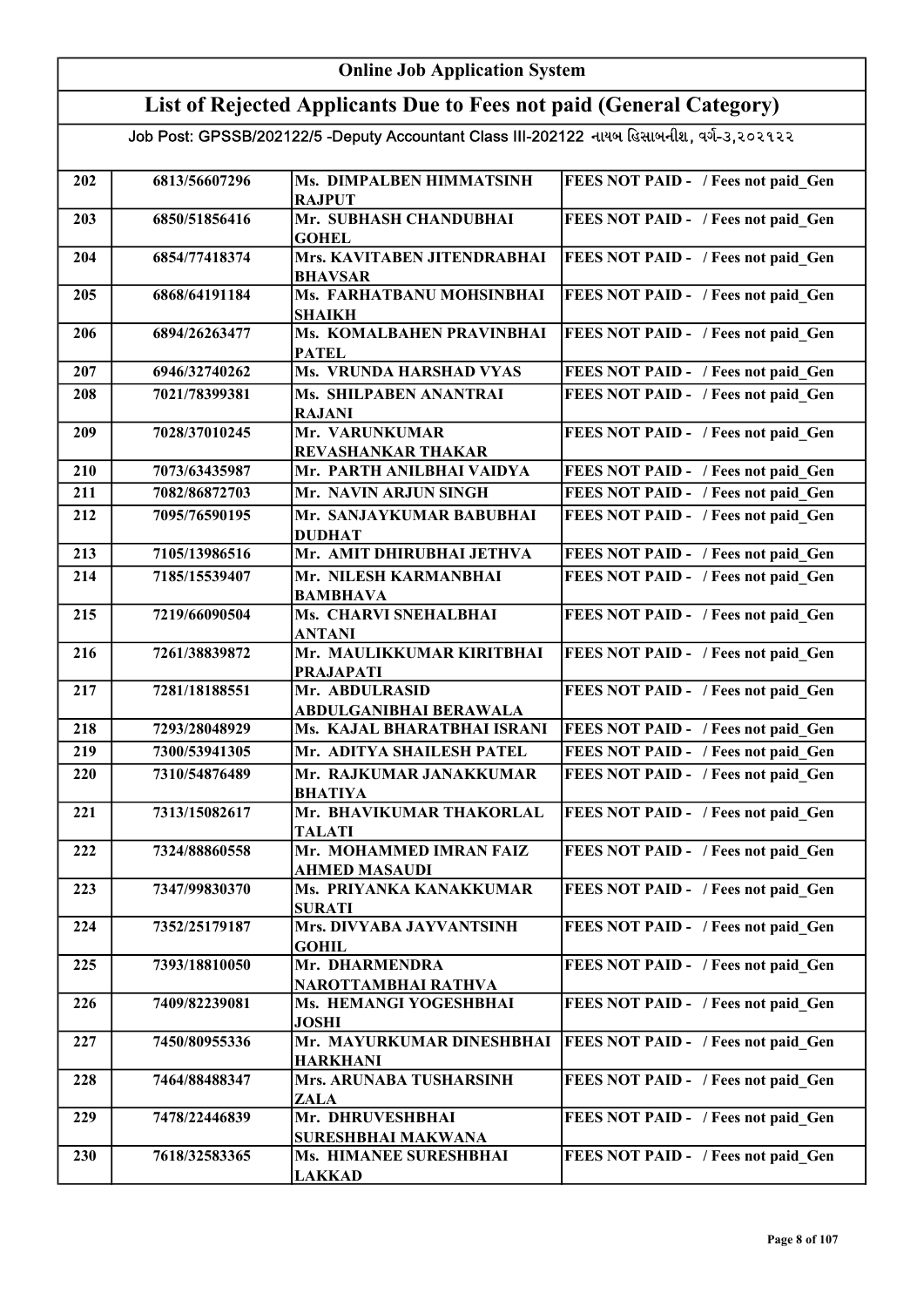#### Online Job Application System List of Rejected Applicants Due to Fees not paid (General Category) Job Post: GPSSB/202122/5 -Deputy Accountant Class III-202122 નાયબ હિસાબનીશ, વર્ગ-૩,૨૦૨૧૨૨ 231 7650/68570174 Ms. ARPITA CHIMANBHAI SOLANKI FEES NOT PAID - / Fees not paid Gen 232 7662/92222152 Mr. MITESHKUMAR KANUBHAI PATEL FEES NOT PAID - / Fees not paid\_Gen 233 7665/32773041 Ms. DHARITRI DEVENDRAKUMAR MAHETA FEES NOT PAID - / Fees not paid Gen 234 7667/44229904 Mr. KAPIL SHANKARLAL NANDA FEES NOT PAID - / Fees not paid\_Gen 235 7805/61002155 Ms. VAIBHAVIBEN VINODBHAI PARMAR FEES NOT PAID - / Fees not paid Gen 236 7807/55715086 Ms. NAZNINBANU NAZIR AHMED MALEK FEES NOT PAID - / Fees not paid Gen 237 7835/43202432 Mr. JAVEDKHAN IBRAHIMBHAI MAKARANI FEES NOT PAID - / Fees not paid Gen 238 7850/68208756 Mr. SAMIRBHAI MAHEBUBBHAI MANSURI FEES NOT PAID - / Fees not paid Gen 239 7878/64529489 Mr. VARUN ASHWINBHAI JESANI FEES NOT PAID - / Fees not paid\_Gen 240 7894/85164478 Ms. POOJA SANJAYSINGH RAJPUT FEES NOT PAID - / Fees not paid Gen 241 | 8039/39091500 | Mr. HITENDRASINH BHUPENDRASINH CHAUHAN FEES NOT PAID - / Fees not paid Gen 242 8043/50616759 Ms. SHIVANI RATILAL YADAV FEES NOT PAID - / Fees not paid Gen 243 | 8046/72290561 | Ms. SHRADDHABA SETANSINH VIHOL FEES NOT PAID - / Fees not paid Gen 244 | 8073/47794174 | Mr. MURTUZA MANNANBHAI PANKI FEES NOT PAID - / Fees not paid Gen 245 | 8190/62038623 | Mrs. JAYSHREE DHARMESH SONAGARA FEES NOT PAID - / Fees not paid Gen 246 8231/75148274 Mr. HIRENKUMAR KAMLESHKUMAR DABHI FEES NOT PAID - / Fees not paid Gen 247 8246/82176497 Ms. JEEGNABA VIKRAMSINH JADEJA FEES NOT PAID - / Fees not paid Gen 248 8262/87467762 Mr. HARDIK JAYSUKHBHAI POKAL FEES NOT PAID - / Fees not paid Gen 249 8341/74046695 Mrs. SHWETA BALDEVBHAI KHOKHAR FEES NOT PAID - / Fees not paid Gen 250 8357/40559417 Mr. HET SHAILESHBHAI PATEL FEES NOT PAID - / Fees not paid Gen 251 8375/57006730 Mr. SHIVAMKUMAR AMARAJI KADUA FEES NOT PAID - / Fees not paid Gen 252 8482/26222252 Mr. MOHAMAD AKIL RAFIK AHEMAD SAIYAD FEES NOT PAID - / Fees not paid Gen 253 8516/58061666 Mr. HARSHIT KAMLESHBHAI NAIK FEES NOT PAID - / Fees not paid\_Gen 254 8580/86511138 Ms. SHOBHANA DILIPBHAI JADAV FEES NOT PAID - / Fees not paid Gen 255 8595/22753860 Mr. PARBATSINH MANSINH RAJPUT FEES NOT PAID - / Fees not paid Gen 256 8620/72684378 Ms. MEERA SANJAYBHAI SODHA FEES NOT PAID - / Fees not paid Gen 257 8650/12265594 Mr. VISHWAJITSINH NARENDRASINH PARMAR FEES NOT PAID - / Fees not paid Gen 258 8671/55038214 Ms. AYSHASULTANA SHAKILAHMED QURESHI FEES NOT PAID - / Fees not paid Gen 259 | 8717/82307655 Mr. PRADIPSINGH SHRIMADANSINGH RAJPUROHIT FEES NOT PAID - / Fees not paid Gen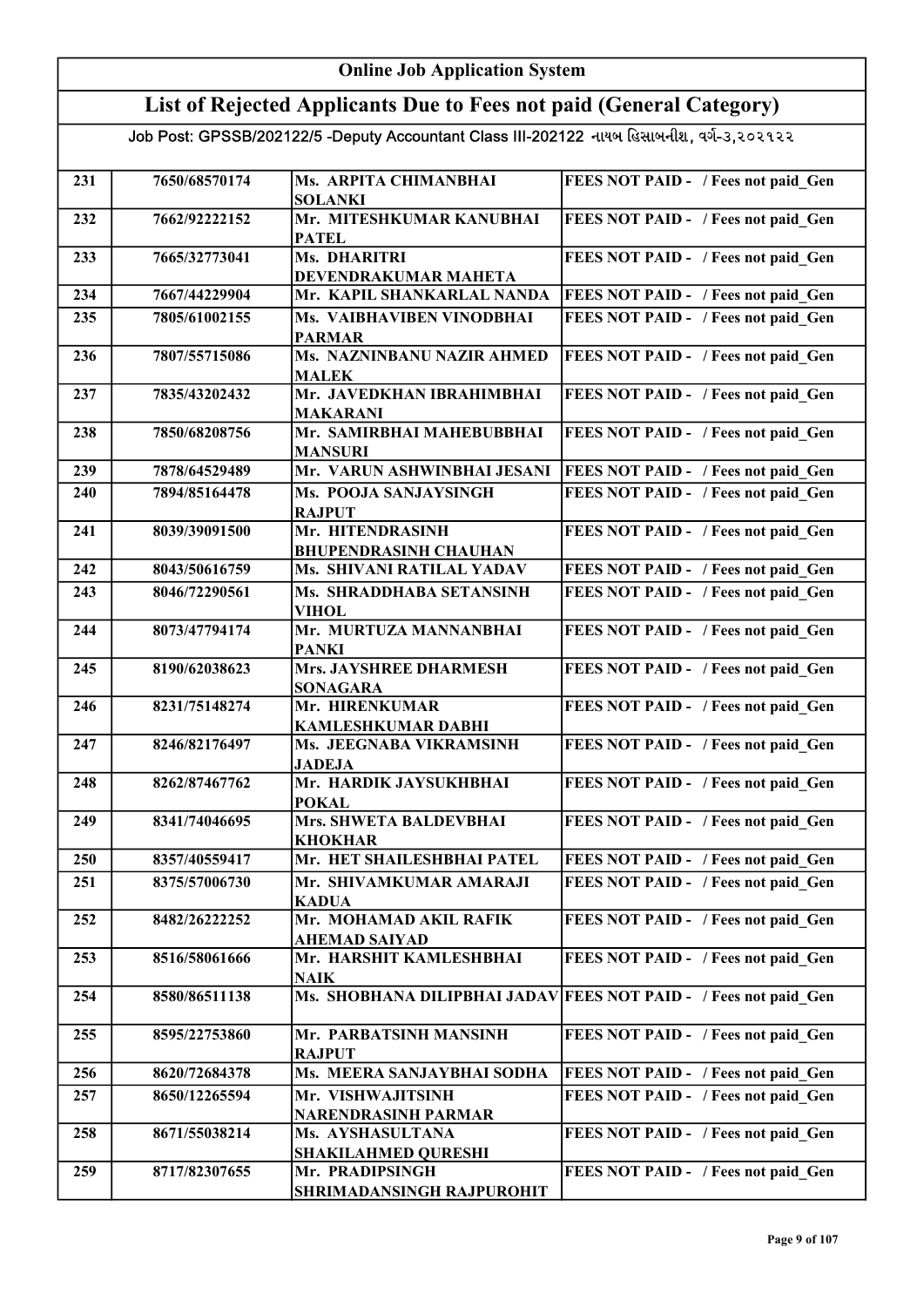| <b>Online Job Application System</b> |                                |                                                                                           |                                                                            |
|--------------------------------------|--------------------------------|-------------------------------------------------------------------------------------------|----------------------------------------------------------------------------|
|                                      |                                | List of Rejected Applicants Due to Fees not paid (General Category)                       |                                                                            |
|                                      |                                | Job Post: GPSSB/202122/5 -Deputy Accountant Class III-202122 નાયબ હિસાબનીશ, વર્ગ-૩,૨૦૨૧૨૨ |                                                                            |
|                                      |                                |                                                                                           |                                                                            |
| 260                                  | 8787/77703303                  | Mr. AJAYRAO HARISHCHANDRA<br><b>JADAV</b>                                                 | FEES NOT PAID - / Fees not paid Gen                                        |
| 261                                  | 8792/89759500                  | Mr. VISHALKUMAR KEDARBHAI<br><b>RATHOD</b>                                                | FEES NOT PAID - / Fees not paid Gen                                        |
| 262                                  | 8807/76193274                  | Mr. MOAKRAM ZAHIRMIYAN<br><b>PATHAN</b>                                                   | FEES NOT PAID - / Fees not paid Gen                                        |
| 263                                  | 8862/24930065                  | Mr. PRATIK VIDYUTBHAI SHETH                                                               | FEES NOT PAID - / Fees not paid Gen                                        |
| 264                                  | 8931/94692232                  | Mr. HARITKUMAR<br>PARSOTTAMBHAI PARMAR                                                    | FEES NOT PAID - / Fees not paid Gen                                        |
| 265                                  | 8961/51578207                  | Mr. DIGVIJAYSINH KANUBHA<br><b>JADEJA</b>                                                 | FEES NOT PAID - / Fees not paid Gen                                        |
| 266                                  | 8968/72165065                  | <b>Ms. BHAVANABEN</b><br><b>MAYURDHWAJSINH PUVAR</b>                                      | FEES NOT PAID - / Fees not paid Gen                                        |
| 267                                  | 9054/28029860                  | <b>Mrs. HEENABEN RATUBHAI</b>                                                             | FEES NOT PAID - / Fees not paid Gen                                        |
| 268                                  | 9078/89822824                  | Ms. MEGHABEN DARPANKUMAR<br><b>PANCHAL</b>                                                | FEES NOT PAID - / Fees not paid Gen                                        |
| 269                                  | 9133/88494698                  | Mrs. SHWETA BEN<br><b>MAHENDRASINH GOHIL</b>                                              | FEES NOT PAID - / Fees not paid Gen                                        |
| 270                                  | 9168/75858899                  | Mrs. TRUPTIBEN HARSHAL<br><b>DETROJA</b>                                                  | FEES NOT PAID - / Fees not paid Gen                                        |
| 271                                  | 9173/49302680                  | Ms. MITTALBEN ASHWINBHAI<br><b>PATEL</b>                                                  | FEES NOT PAID - / Fees not paid Gen                                        |
| 272                                  | 9193/67819289                  | Ms. ASHWINI LAXMANBHAI<br><b>TAMANKAR</b>                                                 | FEES NOT PAID - / Fees not paid Gen                                        |
| 273                                  | 9205/69969077                  | Ms. SHILPA RAMESHBHAI<br><b>VAGHASIYA</b>                                                 | FEES NOT PAID - / Fees not paid Gen                                        |
| 274                                  | 9216/41395055                  | Mr. DHRUVKUMAR<br><b>HARSHADBHAI PATEL</b>                                                | FEES NOT PAID - / Fees not paid Gen                                        |
| 275                                  | 9221/24959903                  | Mr. RAJUBHAI BIHARILAL<br><b>BHRAMKSHTRIY</b>                                             | FEES NOT PAID - / Fees not paid Gen                                        |
| 276                                  | 9237/29293367                  | Mr. GAJENDRA DEVENDRA<br><b>CHAUHAN</b>                                                   | FEES NOT PAID - / Fees not paid Gen                                        |
| 277                                  | 9238/17398361                  | Ms. MITTAL PRAHLADBHAI<br><b>JOSHI</b>                                                    | FEES NOT PAID - / Fees not paid Gen                                        |
| 278                                  | 9303/99725037                  | Mr. JAYESHKUMAR<br><b>KAMLESHKUMAR PATEL</b>                                              | FEES NOT PAID - / Fees not paid Gen                                        |
| 279                                  | 9342/53816204                  | Ms. SARANGII PANKANJKUMAR<br><b>VYAS</b>                                                  | FEES NOT PAID - / Fees not paid Gen                                        |
| 280                                  | 9356/50584547                  | Mr. BHAVIKKUMAR PRAVINBHAI<br><b>PARMAR</b>                                               | <b>FEES NOT PAID - / Fees not paid Gen</b>                                 |
| 281                                  | 9371/69538542                  | Ms. PRIYA DILIPKUMAR PATEL                                                                | FEES NOT PAID - / Fees not paid Gen                                        |
| 282                                  | 9376/72513824                  | Mrs. BHAVIKA DHRUV PATEL                                                                  | FEES NOT PAID - / Fees not paid Gen                                        |
| 283                                  | 9387/83085131                  | Mr. PRANAV ASHVINBHAI                                                                     | FEES NOT PAID - / Fees not paid Gen                                        |
|                                      |                                | <b>SOLANKI</b>                                                                            |                                                                            |
| 284                                  | 9390/86806186                  | Ms. URVI AMRUTLAL PATEL                                                                   | FEES NOT PAID - / Fees not paid Gen                                        |
| 285<br>286                           | 9455/61039201<br>9461/88672763 | Ms. TASNEEM ILYAS KHADKI<br><b>Mrs. ARCHANABEN</b>                                        | FEES NOT PAID - / Fees not paid Gen<br>FEES NOT PAID - / Fees not paid Gen |
|                                      |                                | <b>JASAVANTKUMAR THAKKAR</b>                                                              |                                                                            |
| 287                                  | 9496/26778851                  | Mrs. REEMA PRASHANT DAVE                                                                  | FEES NOT PAID - / Fees not paid Gen                                        |
| 288                                  | 9508/74309409                  | Mr. RAVI ARUNBHAI PANDYA                                                                  | FEES NOT PAID - / Fees not paid Gen                                        |
| 289                                  | 9572/26672054                  | Ms. AARTI ASHOKBHAI<br><b>SONAGARA</b>                                                    | FEES NOT PAID - / Fees not paid Gen                                        |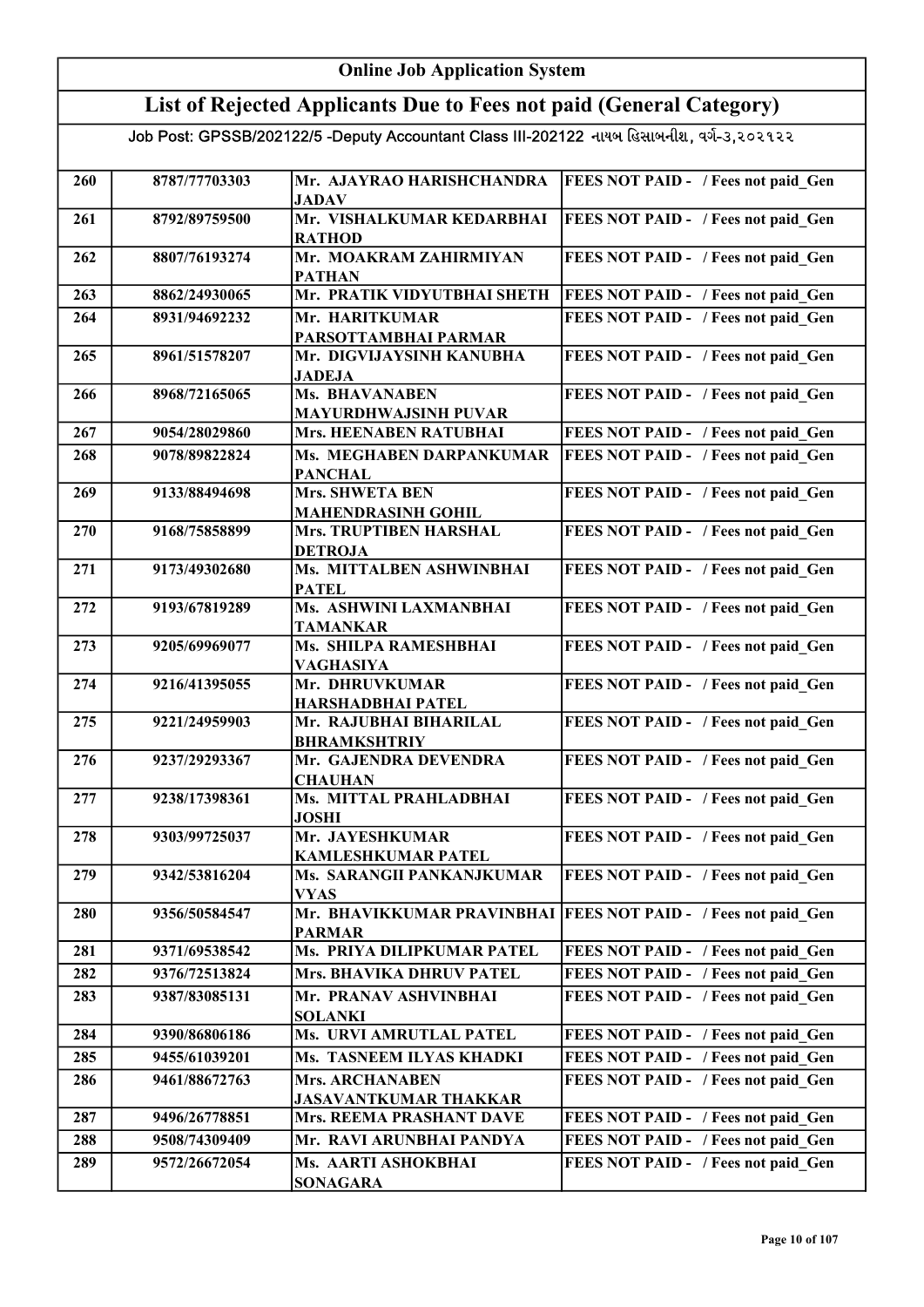#### Online Job Application System List of Rejected Applicants Due to Fees not paid (General Category) Job Post: GPSSB/202122/5 -Deputy Accountant Class III-202122 નાયબ હિસાબનીશ, વર્ગ-૩,૨૦૨૧૨૨ 290 9579/58755505 Mr. KASHYAP JAGDISHBHAI PATEL FEES NOT PAID - / Fees not paid Gen 291 9580/16105507 Mr. DHARMAVEERSINH KIRITSINH VADHER FEES NOT PAID - / Fees not paid\_Gen 292 9600/75958376 Mr. RAMSINGBHAI MAGANBHAI VAGHELA FEES NOT PAID - / Fees not paid Gen 293 9752/70086191 Ms. JANVI PRAVINBHAI DHOLARIYA FEES NOT PAID - / Fees not paid Gen 294 9793/42219092 Mr. SHIVRAJSINH MAHENDRASINH JADEJA FEES NOT PAID - / Fees not paid Gen 295 9903/32756135 Ms. DHRUVEE CHANDUBHAI KATHIRIYA FEES NOT PAID - / Fees not paid Gen 296 9909/77482055 Mr. VIVEK BIPINBHAI JOSHI FEES NOT PAID - / Fees not paid\_Gen 297 9911/35584383 Mr. PRITESH SURESHBHAI RADADIYA FEES NOT PAID - / Fees not paid Gen 298 10022/89638405 Mr. KULDEEPKUMAR HARILAL AMRUTIYA FEES NOT PAID - / Fees not paid Gen 299 10049/75464741 Ms. JULIBEN BHARATBHAI VORA FEES NOT PAID - / Fees not paid Gen 300 10053/66166119 Ms. HEENABEN SURESHBHAI MALI FEES NOT PAID - / Fees not paid Gen 301 10101/66374003 Ms. GAYATRI KIRITSINH RATHOD FEES NOT PAID - / Fees not paid Gen 302 10116/76401978 Ms. URMILA DEVAYATBHAI JALU FEES NOT PAID - / Fees not paid Gen 303 10124/61822538 Mrs. PRIYANKA RAJESHKUMAR KANSARA FEES NOT PAID - / Fees not paid Gen 304 10165/29270416 Mrs. DHRUVIBEN VIKRAMBHAI PATEL FEES NOT PAID - / Fees not paid Gen 305 10196/83142969 Mr. ASHISHKUMAR DASHRATH BHAI MAKWANA FEES NOT PAID - / Fees not paid Gen 306 10291/10058338 Ms. SISODIYA GAMBHIRSINH GAMBHIRSINH FEES NOT PAID - / Fees not paid Gen 307 10299/95864660 Mr. DARSHANKUMAR SANTOSHKUMAR SHARMA FEES NOT PAID - / Fees not paid Gen 308 10320/29025515 Ms. KRUPALI SURESHBHAI SHINGALA FEES NOT PAID - / Fees not paid\_Gen 309 10340/35782733 Ms. ARADHANABAHEN RAJENDRAKUMAR PATEL FEES NOT PAID - / Fees not paid Gen 310 10453/55899659 Mr. PARIKSHITKUMAR BIPINBHAI PATEL FEES NOT PAID - / Fees not paid Gen 311 10515/33181533 Mr. MO SAHIL SABIR HUSEN **SAIYED** FEES NOT PAID - / Fees not paid Gen 312 10609/32100288 Mr. SAGAR JETHALAL KATARMAL FEES NOT PAID - / Fees not paid Gen 313 10624/81841434 Ms. VARSHABEN RAMBHAI PARMAR FEES NOT PAID - / Fees not paid Gen 314 10627/45891696 Ms. NEHALBA BHARATSINH CHUDASAMA FEES NOT PAID - / Fees not paid Gen 315 10637/18226385 Ms. PINKALKUMARI KANAKSINH MAKWANA **FEES NOT PAID - / Fees not paid Gen** 316 | 10641/10793453 | Ms. ALFINABANU ANVARKHAN PATHAN FEES NOT PAID - / Fees not paid Gen 317 10647/76184731 Mr. GAURANG NARENDRAKUMAR JOSHI FEES NOT PAID - / Fees not paid Gen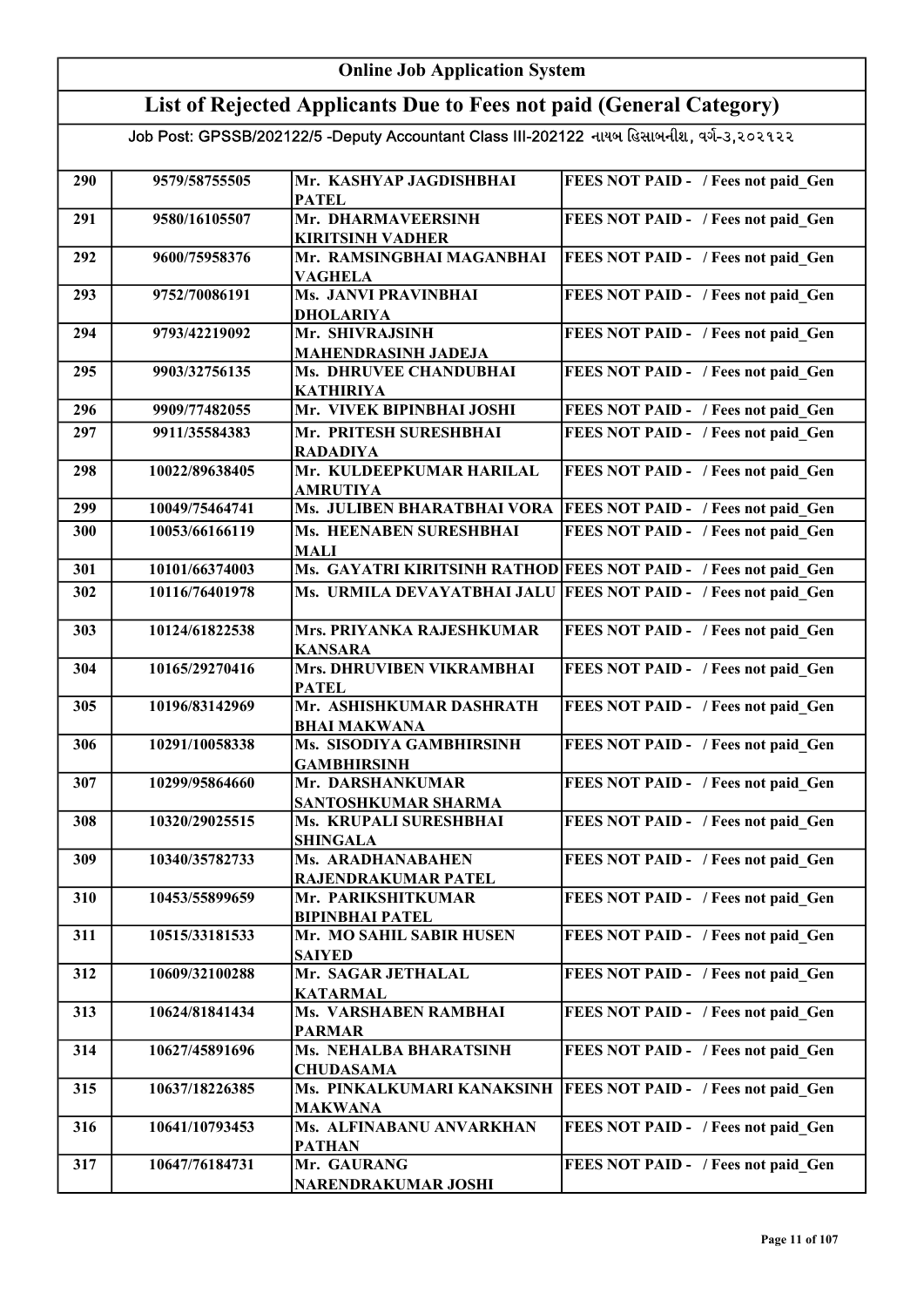|                | <b>Online Job Application System</b>      |                                                                                                                                                                                                                                                                                                                                                                                                                                                                                                                                                                                                                                                                                                                                         |
|----------------|-------------------------------------------|-----------------------------------------------------------------------------------------------------------------------------------------------------------------------------------------------------------------------------------------------------------------------------------------------------------------------------------------------------------------------------------------------------------------------------------------------------------------------------------------------------------------------------------------------------------------------------------------------------------------------------------------------------------------------------------------------------------------------------------------|
|                |                                           |                                                                                                                                                                                                                                                                                                                                                                                                                                                                                                                                                                                                                                                                                                                                         |
|                |                                           |                                                                                                                                                                                                                                                                                                                                                                                                                                                                                                                                                                                                                                                                                                                                         |
|                |                                           | FEES NOT PAID - / Fees not paid Gen                                                                                                                                                                                                                                                                                                                                                                                                                                                                                                                                                                                                                                                                                                     |
|                | <b>SHAIKH</b>                             |                                                                                                                                                                                                                                                                                                                                                                                                                                                                                                                                                                                                                                                                                                                                         |
| 10706/29162339 | Mr. ABHIMANYU SINGH HARDEV                | FEES NOT PAID - / Fees not paid Gen                                                                                                                                                                                                                                                                                                                                                                                                                                                                                                                                                                                                                                                                                                     |
| 10775/35359679 | Mr. CHIRAG JETHABHAI<br><b>JAKASANIYA</b> | FEES NOT PAID - / Fees not paid Gen                                                                                                                                                                                                                                                                                                                                                                                                                                                                                                                                                                                                                                                                                                     |
| 10789/44183822 | Mrs. HETALBEN BABUBHAI                    | FEES NOT PAID - / Fees not paid Gen                                                                                                                                                                                                                                                                                                                                                                                                                                                                                                                                                                                                                                                                                                     |
| 10846/23209477 | Mr. NISHITHRAY MAYURKUMAR                 | FEES NOT PAID - / Fees not paid Gen                                                                                                                                                                                                                                                                                                                                                                                                                                                                                                                                                                                                                                                                                                     |
| 10863/69374886 | Ms. SAHISTABANU SAMSUDDIN                 | FEES NOT PAID - / Fees not paid Gen                                                                                                                                                                                                                                                                                                                                                                                                                                                                                                                                                                                                                                                                                                     |
| 10894/93121651 | <b>Ms. PRIYAL VIRESHBHAI</b>              | FEES NOT PAID - / Fees not paid Gen                                                                                                                                                                                                                                                                                                                                                                                                                                                                                                                                                                                                                                                                                                     |
| 10962/81950982 | Ms. JAHNVI SAMIRBHAI SONI                 | FEES NOT PAID - / Fees not paid Gen                                                                                                                                                                                                                                                                                                                                                                                                                                                                                                                                                                                                                                                                                                     |
| 11030/27156158 | Ms. KRISHNA SATISHBHAI                    | FEES NOT PAID - / Fees not paid Gen                                                                                                                                                                                                                                                                                                                                                                                                                                                                                                                                                                                                                                                                                                     |
| 11044/64564662 | Mr. PRAVINKUMAR                           | FEES NOT PAID - / Fees not paid Gen                                                                                                                                                                                                                                                                                                                                                                                                                                                                                                                                                                                                                                                                                                     |
| 11046/91877795 | Mr. NAJIM MIYA IASMAIL MIYA               | FEES NOT PAID - / Fees not paid_Gen                                                                                                                                                                                                                                                                                                                                                                                                                                                                                                                                                                                                                                                                                                     |
| 11052/55321434 | Mr. RUDRESHKUMAR                          | FEES NOT PAID - / Fees not paid_Gen                                                                                                                                                                                                                                                                                                                                                                                                                                                                                                                                                                                                                                                                                                     |
| 11056/98987032 | Ms. PRIYANKA SATISHKUMAR                  | FEES NOT PAID - / Fees not paid_Gen                                                                                                                                                                                                                                                                                                                                                                                                                                                                                                                                                                                                                                                                                                     |
| 11069/49970015 | Mrs. PRIYABEN HARENDRASINH                | FEES NOT PAID - / Fees not paid Gen                                                                                                                                                                                                                                                                                                                                                                                                                                                                                                                                                                                                                                                                                                     |
| 11093/62609110 | Mr. MAHIPALSINH                           | FEES NOT PAID - / Fees not paid Gen                                                                                                                                                                                                                                                                                                                                                                                                                                                                                                                                                                                                                                                                                                     |
| 11094/45251597 | Mr. RAZAMEHMUDFAIZI                       | FEES NOT PAID - / Fees not paid Gen                                                                                                                                                                                                                                                                                                                                                                                                                                                                                                                                                                                                                                                                                                     |
| 11146/46738086 | Ms. NEHAKUMARI DILIPSINH                  | FEES NOT PAID - / Fees not paid Gen                                                                                                                                                                                                                                                                                                                                                                                                                                                                                                                                                                                                                                                                                                     |
| 11293/25092852 | Mr. JAYESHKUMAR                           | FEES NOT PAID - / Fees not paid Gen                                                                                                                                                                                                                                                                                                                                                                                                                                                                                                                                                                                                                                                                                                     |
| 11309/29339047 | Mr. SHAH KAMLESHKUMAR                     | FEES NOT PAID - / Fees not paid Gen                                                                                                                                                                                                                                                                                                                                                                                                                                                                                                                                                                                                                                                                                                     |
| 11341/51054294 | Ms. SHIVANI SANDIPKUMAR                   | FEES NOT PAID - / Fees not paid Gen                                                                                                                                                                                                                                                                                                                                                                                                                                                                                                                                                                                                                                                                                                     |
| 11359/85153669 | Ms. ANITABEN KISHORBHAI                   | FEES NOT PAID - / Fees not paid Gen                                                                                                                                                                                                                                                                                                                                                                                                                                                                                                                                                                                                                                                                                                     |
| 11371/42438036 | Ms. NARGISH JAVIDBHAI                     | FEES NOT PAID - / Fees not paid Gen                                                                                                                                                                                                                                                                                                                                                                                                                                                                                                                                                                                                                                                                                                     |
| 11398/10782174 | Mr. RAJESHKUMAR BABUBHAI                  | FEES NOT PAID - / Fees not paid Gen                                                                                                                                                                                                                                                                                                                                                                                                                                                                                                                                                                                                                                                                                                     |
|                |                                           | FEES NOT PAID - / Fees not paid Gen                                                                                                                                                                                                                                                                                                                                                                                                                                                                                                                                                                                                                                                                                                     |
| 11501/27527981 | Ms. NILAMBEN VIKRAMBHAI                   | FEES NOT PAID - / Fees not paid Gen                                                                                                                                                                                                                                                                                                                                                                                                                                                                                                                                                                                                                                                                                                     |
| 11598/86775260 |                                           | <b>FEES NOT PAID - / Fees not paid Gen</b>                                                                                                                                                                                                                                                                                                                                                                                                                                                                                                                                                                                                                                                                                              |
| 11646/34049250 | Mr. VIJAYKUMAR                            | FEES NOT PAID - / Fees not paid Gen                                                                                                                                                                                                                                                                                                                                                                                                                                                                                                                                                                                                                                                                                                     |
| 11683/80896036 | Ms. NILAM KARSHANBHAI                     | FEES NOT PAID - / Fees not paid Gen                                                                                                                                                                                                                                                                                                                                                                                                                                                                                                                                                                                                                                                                                                     |
|                | 10649/67957178<br>11469/42530035          | List of Rejected Applicants Due to Fees not paid (General Category)<br>Job Post: GPSSB/202122/5 -Deputy Accountant Class III-202122 નાયબ હિસાબનીશ, વર્ગ-૩,૨૦૨૧૨૨<br>Mr. SOHIL SAIYADAHMED<br><b>SINGH BAGI</b><br><b>LUNAGARIYA</b><br><b>BHATT</b><br><b>MANSUR</b><br><b>UPADHYAY</b><br><b>PANKHANIYA</b><br><b>BHIKHABHAI PATEL</b><br><b>MALEK</b><br><b>MADHAVLAL PATEL</b><br><b>PATEL</b><br><b>DODIYA</b><br>HITENDRASINH PARMAR<br><b>ISTIYAKKHAN PATHAN</b><br><b>JODHA</b><br>HARJIVANBHAI VAGHELA<br><b>KAMLESHKUMAR</b><br><b>PANCHAL</b><br><b>DALVADI</b><br><b>NOTIYAR</b><br><b>SAVALIYA</b><br>Ms. JUHIBEN PRAVINBHAI SHAH<br><b>JANAKOTA</b><br>Mr. JAY JITENDRA BHAI AGHARA<br>DINESHKUMAR KHATRI<br><b>BARIYA</b> |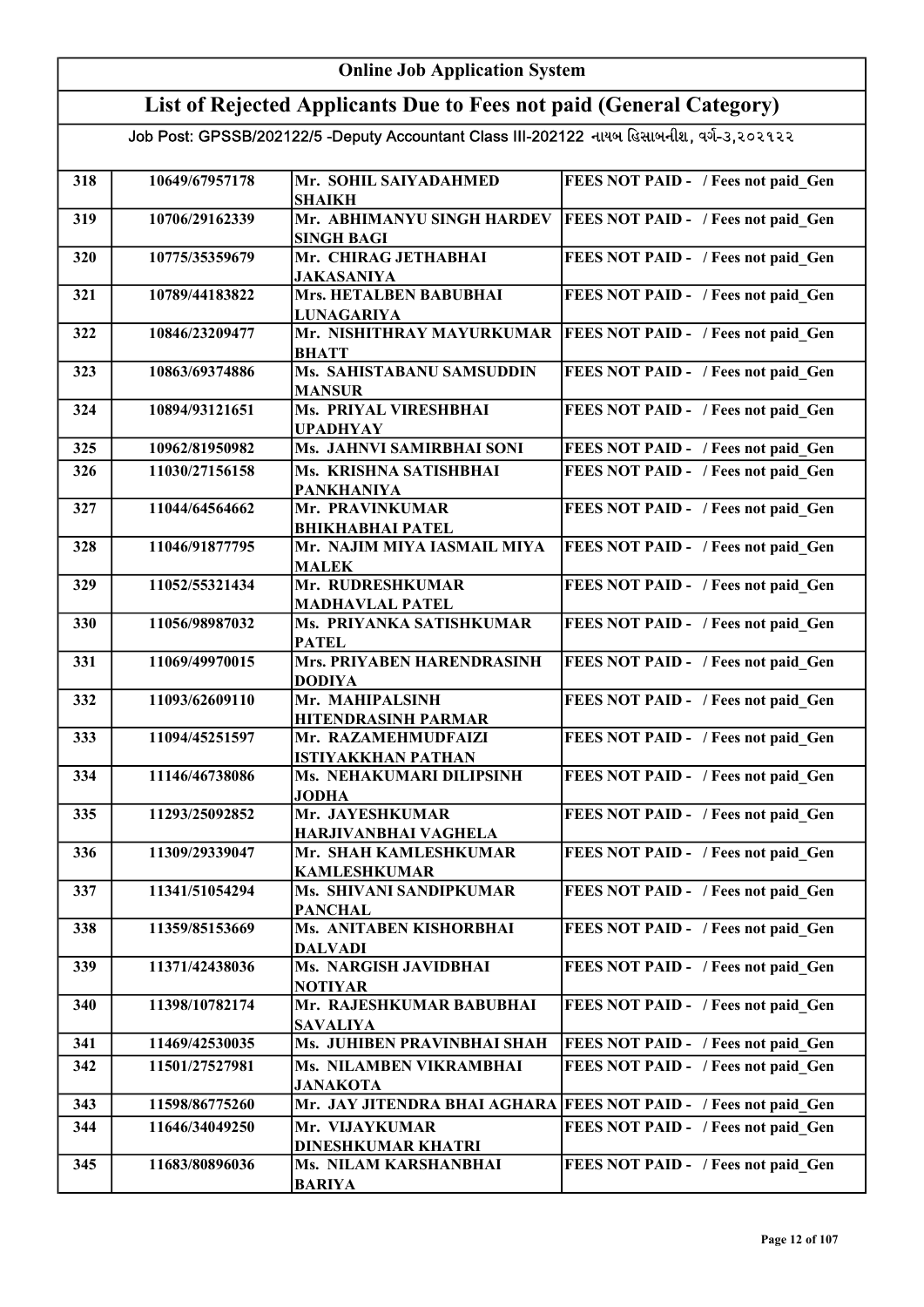|                                                                                           | <b>Online Job Application System</b> |                                                                     |                                                                  |  |
|-------------------------------------------------------------------------------------------|--------------------------------------|---------------------------------------------------------------------|------------------------------------------------------------------|--|
|                                                                                           |                                      | List of Rejected Applicants Due to Fees not paid (General Category) |                                                                  |  |
| Job Post: GPSSB/202122/5 -Deputy Accountant Class III-202122 નાયબ હિસાબનીશ, વર્ગ-૩,૨૦૨૧૨૨ |                                      |                                                                     |                                                                  |  |
| 346                                                                                       | 11763/32540278                       | Ms. SAPNA BACHUBHAI SOLANKI                                         | <b>FEES NOT PAID - / Fees not paid Gen</b>                       |  |
| 347                                                                                       | 11765/86396438                       | Mr. BHAUMIK<br><b>BHADRESHKUMAR SHAH</b>                            | FEES NOT PAID - / Fees not paid Gen                              |  |
| 348                                                                                       | 11788/67856881                       | Mrs. KANJARI GHANSHYAM BHAI<br><b>MASTAVA</b>                       | <b>FEES NOT PAID - / Fees not paid Gen</b>                       |  |
| 349                                                                                       | 11815/72986135                       | Mr. GHANSHYAMBHAI<br><b>TAPUBHAI BAVALIYA</b>                       | FEES NOT PAID - / Fees not paid Gen                              |  |
| 350                                                                                       | 11841/43391242                       | Mr. ASHISHKUMAR<br><b>HARESHBHAI SONI</b>                           | FEES NOT PAID - / Fees not paid Gen                              |  |
| 351                                                                                       | 11874/48334232                       | Mr. KIRIT VALJIBHAI KANETIYA                                        | FEES NOT PAID - / Fees not paid Gen                              |  |
| 352                                                                                       | 11901/60222277                       | Mrs. SONAL DHARMISHTHABHAI<br><b>TRIVEDI</b>                        | FEES NOT PAID - / Fees not paid Gen                              |  |
| 353                                                                                       | 11918/89870232                       | Ms. JAGRUTIBEN JASVANTSINH<br><b>CHAVADA</b>                        | FEES NOT PAID - / Fees not paid Gen                              |  |
| 354                                                                                       | 11967/75400327                       | Mr. GANESH JAGANNATHBHAI<br><b>PATEL</b>                            | FEES NOT PAID - / Fees not paid Gen                              |  |
| 355                                                                                       | 12009/49072081                       | Mr. DIGVIJAY GANPATBHAI<br><b>PARMAR</b>                            | FEES NOT PAID - / Fees not paid Gen                              |  |
| 356                                                                                       | 12183/37796459                       |                                                                     | Mr. JAY JITENDRA BHAI AGHARA FEES NOT PAID - / Fees not paid Gen |  |
| 357                                                                                       | 12207/37790889                       | Ms. RINA VISHNUBHAI PATEL                                           | FEES NOT PAID - / Fees not paid Gen                              |  |
| 358                                                                                       | 12253/31165678                       | Ms. RAKSHABEN PRAVINBHAI<br><b>SOLANKI</b>                          | FEES NOT PAID - / Fees not paid Gen                              |  |
| 359                                                                                       | 12254/39295369                       | Ms. ARADHANABAHEN<br>RAJENDRAKUMAR PATEL                            | FEES NOT PAID - / Fees not paid Gen                              |  |
| 360                                                                                       | 12347/12693785                       | Mr. PRADIPKUMAR AJITSINH<br><b>BIHOLA</b>                           | FEES NOT PAID - / Fees not paid Gen                              |  |
| 361                                                                                       | 12415/26977485                       | Ms. ARTIBA RAMSINH RATHOD                                           | FEES NOT PAID - / Fees not paid Gen                              |  |
| 362                                                                                       | 12582/80136006                       | Mr. ASHISHKUMAR<br><b>BAHADURBHAI PAGI</b>                          | FEES NOT PAID - / Fees not paid Gen                              |  |
| 363                                                                                       | 12648/92182421                       | Ms. PUJABEN HARESHBHAI<br><b>KAKKAD</b>                             | FEES NOT PAID - / Fees not paid Gen                              |  |
| 364                                                                                       | 12701/80179841                       | Ms. SHITALBAHEN KANTIBHAI<br>ZALA                                   | FEES NOT PAID - / Fees not paid Gen                              |  |
| 365                                                                                       | 12716/31314871                       | Ms. RADHIKABEN JITENDRASINH<br><b>CHAVDA</b>                        | <b>FEES NOT PAID - / Fees not paid Gen</b>                       |  |
| 366                                                                                       | 12734/66636385                       | Mrs. KUNJALBEN AJITSINH<br><b>VAGHELA</b>                           | FEES NOT PAID - / Fees not paid Gen                              |  |
| 367                                                                                       | 12749/57294142                       | Mr. MAYUR SANDIP PANDIT                                             | FEES NOT PAID - / Fees not paid Gen                              |  |
| 368                                                                                       | 12764/43955163                       | Mrs. JALPABAHEN GOVINDBHAI<br><b>SARAVADIYA</b>                     | FEES NOT PAID - / Fees not paid Gen                              |  |
| 369                                                                                       | 12805/80764622                       | <b>Mrs. RUCHITABEN</b><br>HARSHVADANBHAI PATEL                      | FEES NOT PAID - / Fees not paid Gen                              |  |
| 370                                                                                       | 12973/51959161                       | Ms. HEENABEN AMARBHAI<br><b>RATHOD</b>                              | FEES NOT PAID - / Fees not paid Gen                              |  |
| 371                                                                                       | 13208/23441044                       | Mr. YASH RAJESHBHAI AMBANI                                          | FEES NOT PAID - / Fees not paid Gen                              |  |
| 372                                                                                       | 13374/67713415                       | Ms. KAMINI PANKAJKUMAR<br><b>VERMA</b>                              | FEES NOT PAID - / Fees not paid Gen                              |  |
| 373                                                                                       | 13472/99183294                       | Mr. VIRAJ HIMANSHU KUMAR<br><b>TRIPATHI</b>                         | FEES NOT PAID - / Fees not paid Gen                              |  |
| 374                                                                                       | 13564/49668556                       | Mr. LOVEKUMAR RAMJI SAH                                             | FEES NOT PAID - / Fees not paid Gen                              |  |
| 375                                                                                       | 13589/73581761                       | Ms. KAJAL ISHWARBHAI RABARI                                         | FEES NOT PAID - / Fees not paid Gen                              |  |
| 376                                                                                       | 13599/44535318                       | Ms. RIYA BHARATKUMAR PATEL                                          | FEES NOT PAID - / Fees not paid Gen                              |  |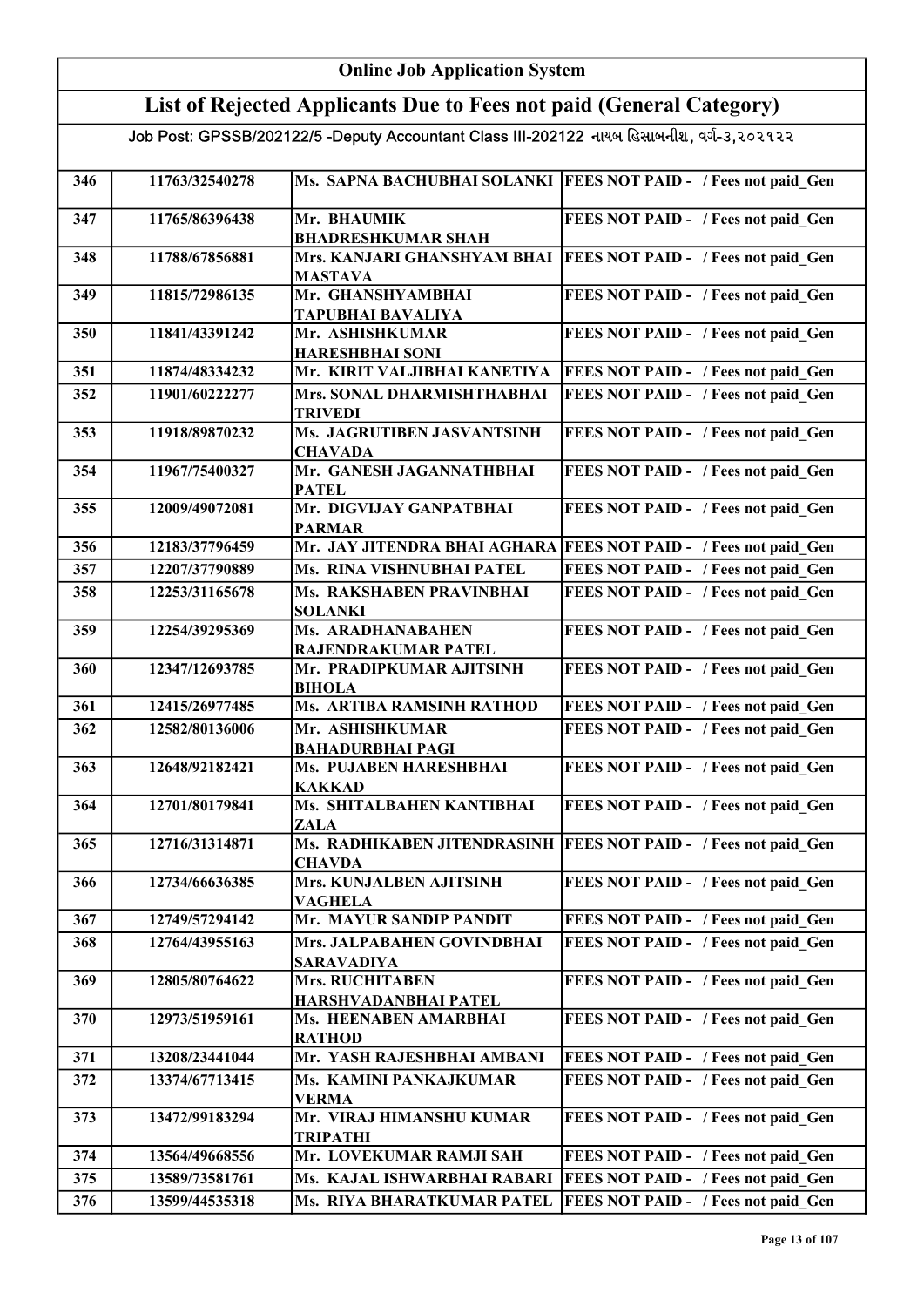#### Online Job Application System List of Rejected Applicants Due to Fees not paid (General Category) Job Post: GPSSB/202122/5 -Deputy Accountant Class III-202122 નાયબ હિસાબનીશ, વર્ગ-૩,૨૦૨૧૨૨ 377 13685/52919904 Mr. AJAY PREMJIBHAI SOSA FEES NOT PAID - / Fees not paid Gen 378 13717/37994743 Mr. RAHUL VIRENDRAKUMAR MISHRA FEES NOT PAID - / Fees not paid Gen 379 | 13727/40768077 | Mr. ALTAF KALIM SHEIKH | FEES NOT PAID - / Fees not paid\_Gen 380 13758/56085431 Mrs. NANUBA RATHOD VINODSINH RATHOD FEES NOT PAID - / Fees not paid Gen 381 13775/51507738 Ms. CHANDANI ANILSINH **CHAUHAN** FEES NOT PAID - / Fees not paid Gen 382 13812/41298268 Ms. MITALBEN HARIBHAI SAVALIYA FEES NOT PAID - / Fees not paid Gen 383 13850/50221609 Ms. SEJALBEN DHARMENDRASINH SOLANKI FEES NOT PAID - / Fees not paid\_Gen 384 13903/51312210 Mr. SHIVRAJSINH LERUBHA 385 13910/59483560 Mr. GHANSHYAM FEES NOT PAID - / Fees not paid\_Gen JASHVANTBHAI KHOKHANI FEES NOT PAID - / Fees not paid Gen 386 | 14010/53537646 | Mrs. DHARA MANASUKHBHAI MANGUKIYA FEES NOT PAID - / Fees not paid\_Gen 387 | 14064/14378318 | Mrs. RUTVI CHIMANBHAI GAMI | FEES NOT PAID - / Fees not paid Gen 388 14162/12480982 Mr. PUNAMCHAND VELARAM MEENA FEES NOT PAID - / Fees not paid Gen 389 14170/44798080 Ms. DIVYA JAYANTILAL VAISHNAV FEES NOT PAID - / Fees not paid Gen 390 | 14340/72577197 | Ms. SUKHDEVSINH CHUDASMA JIGNABA FEES NOT PAID - / Fees not paid\_Gen 391 14351/25680905 Mr. KARANKUMAR DHARMABHAI JAGANIYA FEES NOT PAID - / Fees not paid Gen 392 14395/71428415 Mr. KUNTESH KIRITBHAI KOTHIYA FEES NOT PAID - / Fees not paid Gen 393 14397/12522232 Mr. KARTIK JAGDISHBHAI TRIVEDI FEES NOT PAID - / Fees not paid Gen 394 14453/52221064 Mr. SACHIN MAHESHKUMAR VAGHELA FEES NOT PAID - / Fees not paid\_Gen 395 14461/57477895 Mr. SAGAR DATTATREY DHOBLE FEES NOT PAID - / Fees not paid Gen 396 14474/96929609 Ms. ARUNABEN RAMESH KOTADIYA FEES NOT PAID - / Fees not paid Gen 397 | 14542/67955773 | Mr. RAJ SURESHBHAI THAKKAR | FEES NOT PAID - / Fees not paid Gen 398 14594/42146645 Mr. YOGESHWAR SATISHBHAI PATIL FEES NOT PAID - / Fees not paid Gen 399 | 14610/45426315 Mrs. JALDHARA BHARGAV SHUKLA FEES NOT PAID - / Fees not paid Gen 400 14628/26075989 Mr. RAJ SURESHBHAI THAKKAR FEES NOT PAID - / Fees not paid Gen 401 14640/71884169 Mr. DHRUVANG JIGNESHBHAI SONI FEES NOT PAID - / Fees not paid Gen 402 14681/17564470 Mr. JAYRAJ JITENDRABHAI GADHIYA FEES NOT PAID - / Fees not paid\_Gen 403 14766/24568194 Ms. MADHURI KISHORBHAI RAMAVAT FEES NOT PAID - / Fees not paid Gen 404 14777/19438351 Mr. HARISINH DILAVARSINH **CHAVDA** FEES NOT PAID - / Fees not paid Gen 405 14813/82505851 Ms. RINKALBEN PRAKASHCHANDRA TRIVEDI FEES NOT PAID - / Fees not paid Gen 406 14821/13677731 Mr. TABREJKHAN SABIRKHAN PATHAN FEES NOT PAID - / Fees not paid\_Gen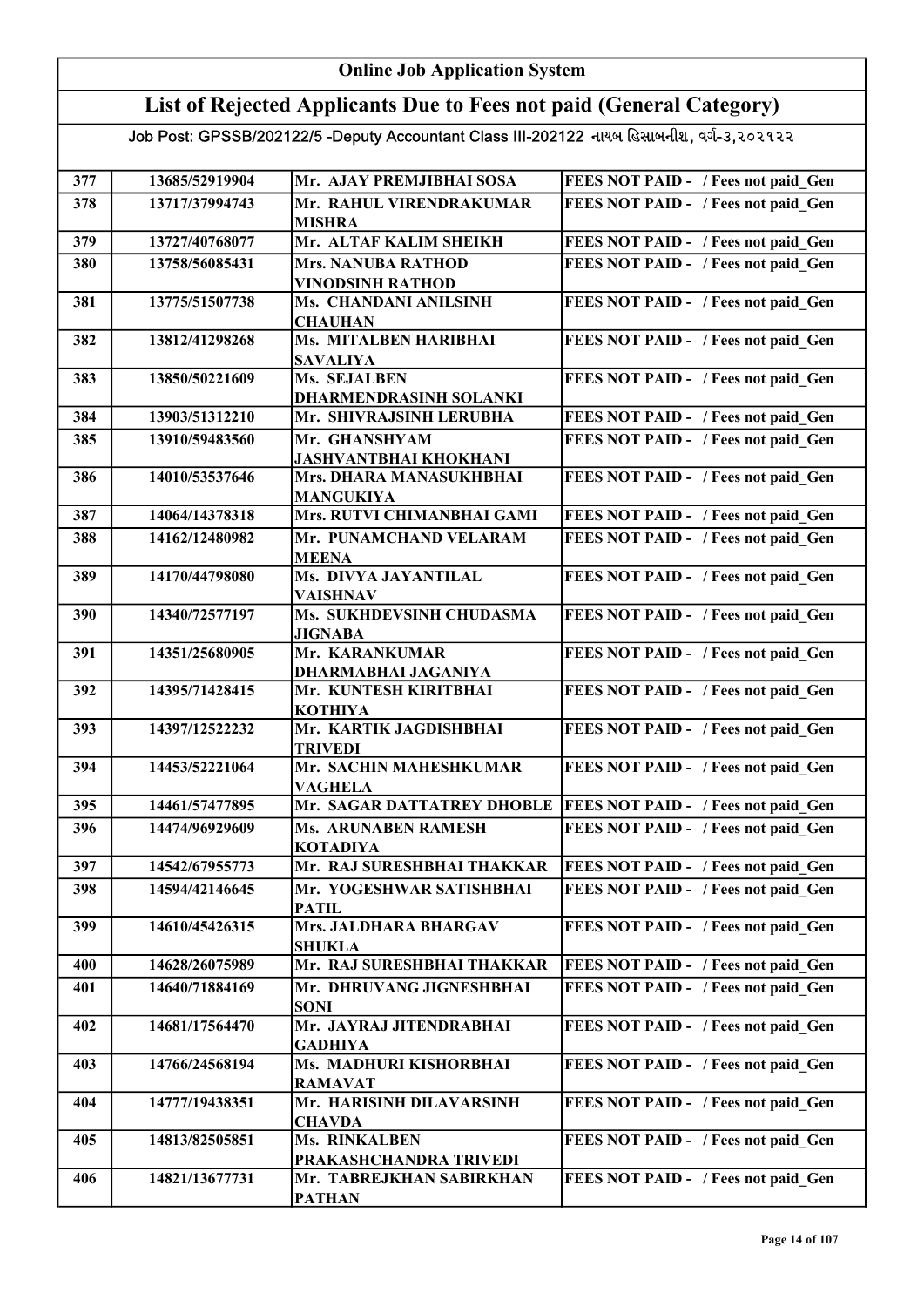#### Online Job Application System List of Rejected Applicants Due to Fees not paid (General Category) Job Post: GPSSB/202122/5 -Deputy Accountant Class III-202122 નાયબ હિસાબનીશ, વર્ગ-૩,૨૦૨૧૨૨ 407 | 14877/68954666 | Mrs. ARUNABA DHARMENDRASINH PARMAR FEES NOT PAID - / Fees not paid Gen 408 | 14941/33734709 | Mr. NILESH NATHABHAI SUNDAVADRA FEES NOT PAID - / Fees not paid\_Gen 409 14942/42691246 Mr. SANJAY SUDHABHAI ODEDRA FEES NOT PAID - / Fees not paid\_Gen 410 14971/65892944 Mr. MANJURALI IQBALALI SAIYAD FEES NOT PAID - / Fees not paid Gen 411 14988/54993362 Ms. JHANVI GIRISHKUMAR GAMI FEES NOT PAID - / Fees not paid Gen 412 15003/92549973 Mr. VIPUL PRAVINBHAI SAVNIYA FEES NOT PAID - / Fees not paid Gen 413 15034/57972381 Mr. DIPAK JAGDISHBHAI NAYAR FEES NOT PAID - / Fees not paid Gen 414 15068/92494509 Mr. KUNAL BHUPENDRA LIMBACHIYA FEES NOT PAID - / Fees not paid Gen 415 15115/78078304 Mr. SHAILESHBHAI RAVJIBHAI PARMAR FEES NOT PAID - / Fees not paid Gen 416 15117/95846230 Mr. HET BHOGILAL PATEL FEES NOT PAID - / Fees not paid\_Gen 417 15136/44679074 Mrs. GIRDHARLAL MAKWANA FALGUNI FEES NOT PAID - / Fees not paid Gen 418 15141/51309415 Ms. JHANVI GIRISHKUMAR GAMI FEES NOT PAID - / Fees not paid\_Gen 419 15153/14678576 Mrs. HIRAL DIPAK JOSHI FEES NOT PAID - / Fees not paid Gen 420 | 15228/15095311 | Mr. JAYDEEPSINH RAJENDRASINH DABHI FEES NOT PAID - / Fees not paid Gen 421 15282/14994019 Mr. ROHITKUMAR PURUSOTTAMDAS PATEL FEES NOT PAID - / Fees not paid Gen 422 15357/97001917 Mrs. BRIJALBEN KARANKUMAR **PATEL** FEES NOT PAID - / Fees not paid Gen 423 15404/99876486 Mr. HARDIKBHAI DHANJIBHAI RATHOD FEES NOT PAID - / Fees not paid\_Gen 424 15547/68483050 Mrs. SONALBA DILIPSINH GOHIL FEES NOT PAID - / Fees not paid Gen 425 15601/44088324 Mr. RUSHINKUMAR JAYANTIBHAI PATEL FEES NOT PAID - / Fees not paid Gen 426 15621/78136343 Mr. ISWARBHAI TIRATHBHAI **CHAUHAN** FEES NOT PAID - / Fees not paid Gen 427 15753/95485121 Ms. ASMABANU AYUBKHAN PATHAN FEES NOT PAID - / Fees not paid Gen 428 15776/33935687 Mr. MINHAJ VALI SHYASI FEES NOT PAID - / Fees not paid Gen 429 15973/96722294 Mrs. RIDHI NIRANJAN BHAI VYAS FEES NOT PAID - / Fees not paid Gen 430 16004/46283013 Ms. SHIVANIBEN GOVINDBHAI **PATEL** FEES NOT PAID - / Fees not paid Gen 431 16145/33474407 Mr. SIDHDHARAJSINH CHATURSINH JADEJA FEES NOT PAID - / Fees not paid Gen 432 16148/52683860 Ms. ARPITA GIRISH BHAI SONI FEES NOT PAID - / Fees not paid\_Gen 433 16166/65369606 Ms. KINJAL KAUSHIKCHANDRA INTWALA FEES NOT PAID - / Fees not paid Gen 434 16229/45571616 Mrs. NIDHI DILIPSINH PARMAR FEES NOT PAID - / Fees not paid\_Gen 435 16305/58286615 Mr. RAHULKUMAR JASVANTBHAI PATEL FEES NOT PAID - / Fees not paid Gen 436 16449/81129056 Mr. BIMLESHKUMAR RADHAKISAN SHAH FEES NOT PAID - / Fees not paid Gen 437 16475/19969954 Mr. HITESHSINH PRATAPSINH RATHOD FEES NOT PAID - / Fees not paid Gen 438 | 16651/72448892 Ms. JYOTSANA VILAS KACHAVE FEES NOT PAID - / Fees not paid\_Gen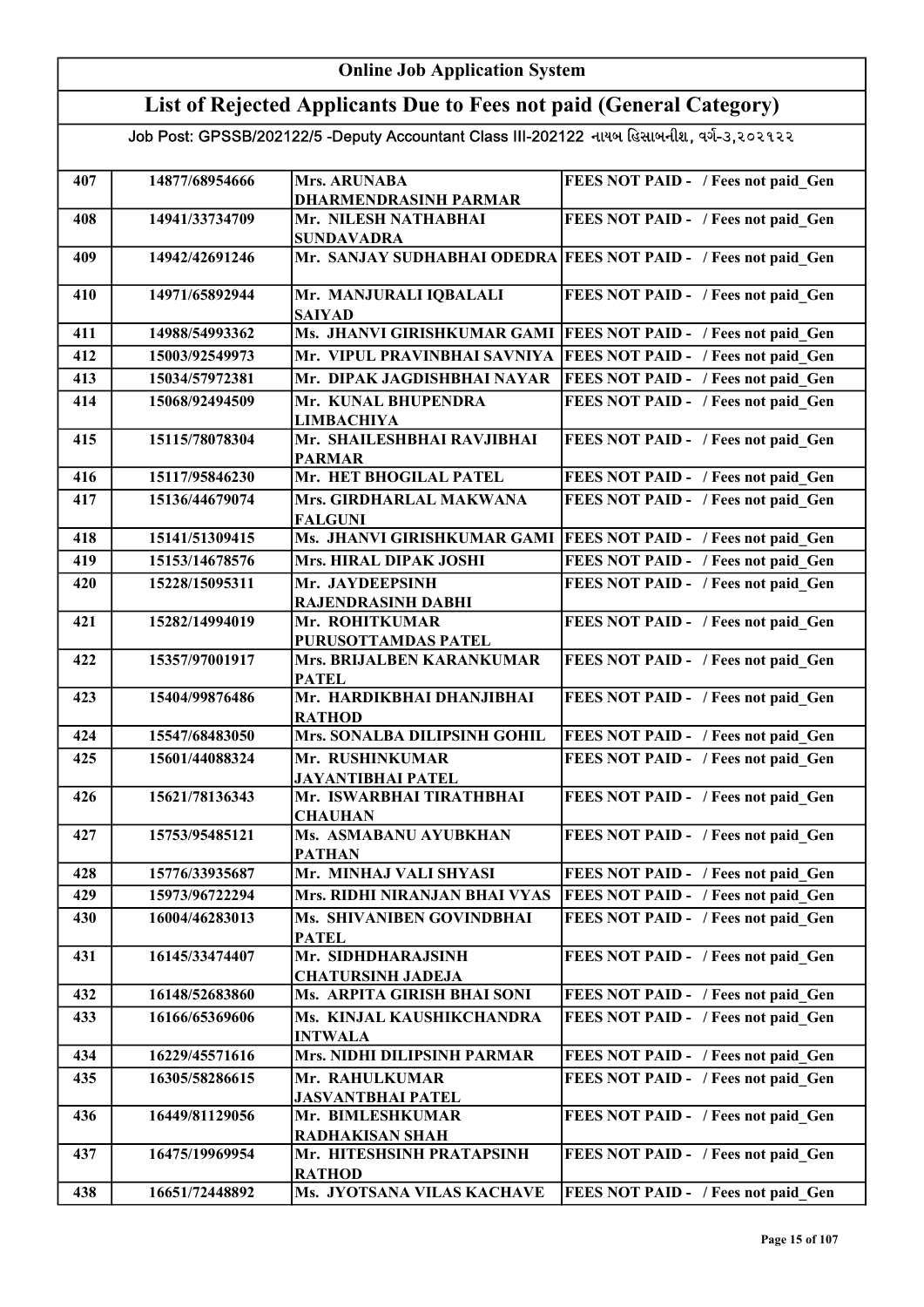#### Online Job Application System List of Rejected Applicants Due to Fees not paid (General Category) Job Post: GPSSB/202122/5 -Deputy Accountant Class III-202122 નાયબ હિસાબનીશ, વર્ગ-૩,૨૦૨૧૨૨ 439 16679/53056346 Mr. AKSHAY PRAKASHBHAI BHADANE FEES NOT PAID - / Fees not paid Gen 440 | 16790/59647534 | Mr. VISHVAJITSINH VIKRAMSINH CHAVDA FEES NOT PAID - / Fees not paid\_Gen 441 | 16866/56488302 | Mr. UTPALKUMAR SATISHBHAI **PATEL** FEES NOT PAID - / Fees not paid Gen 442 16911/43940292 Mr. VIVEKKUMAR VISHNUPRASAD PANDYA FEES NOT PAID - / Fees not paid Gen 443 17003/74541364 Mr. NILESH SANJAY LAVANGADE FEES NOT PAID - / Fees not paid\_Gen 444 17013/33072398 Ms. SHILPA ANANTRAI RAJANI FEES NOT PAID - / Fees not paid\_Gen 445 17126/91406733 Mr. KRUNALBHAI VIJAYBHAI VANZARA FEES NOT PAID - / Fees not paid Gen 446 17229/28485953 Mr. JATINKUMAR JASMATBHAI DESAI FEES NOT PAID - / Fees not paid\_Gen 447 17271/36363779 Mr. CHIRAG JAYESHKUMAR KATHAROTIYA FEES NOT PAID - / Fees not paid Gen 448 17360/14915075 Mr. HARSH HASMUKHBHAI MALVANIYA FEES NOT PAID - / Fees not paid Gen 449 17386/82311163 Ms. AVANI DAHYABHAI PATEL FEES NOT PAID - / Fees not paid\_Gen 450 17408/40493349 Mr. ASHISH HITESHBHAI VARASADA FEES NOT PAID - / Fees not paid Gen 451 17432/75711906 Mr. RAHEMATBHAI FARIDBHAI MALEK FEES NOT PAID - / Fees not paid Gen 452 17477/74214939 Ms. HEMADRI JITESHCHANDRA TRIVEDI FEES NOT PAID - / Fees not paid Gen 453 17510/20882596 Mr. PRIT BIPINCHANDRA NAIK FEES NOT PAID - / Fees not paid Gen 454 | 17532/67014489 Ms. KAJAL PARESHBHAI DANGI FEES NOT PAID - / Fees not paid Gen 455 17621/74252421 Mr. MITHLESHKUMAR MUNIBSINGH KURMI FEES NOT PAID - / Fees not paid\_Gen 456 17642/34702460 Mr. MAULIK ASHOKBHAI **CHANDRESHA** FEES NOT PAID - / Fees not paid Gen 457 17703/47150371 Mr. NOMANKHAN YUNUSKHAN PATHAN FEES NOT PAID - / Fees not paid Gen 458 17994/41785641 Ms. URVASHI JAYANTIBHAI THADODA FEES NOT PAID - / Fees not paid Gen 459 18046/60221567 Ms. FARHINBANU NASIRMAHMMAD RANGREJ FEES NOT PAID - / Fees not paid Gen 460 18087/75529441 Mr. YASH RAJESHBHAI AMBANI FEES NOT PAID - / Fees not paid\_Gen 461 18101/62602928 Ms. HANSABA SAMANTSINH JADEJA FEES NOT PAID - / Fees not paid Gen 462 18130/66328803 Mr. JATINBHAI VASHRAMBHAI GADHIYA FEES NOT PAID - / Fees not paid Gen 463 18161/55629199 Mr. VINODKUMAR HOTCHAND SUKHAVANI FEES NOT PAID - / Fees not paid Gen 464 18194/41384083 Mr. VAIBHAV DHIRENDRABHAI MAHETA FEES NOT PAID - / Fees not paid Gen 465 18257/23241662 Mrs. PARULBEN HARSHADBHAI PATEL FEES NOT PAID - / Fees not paid Gen 466 18353/39571222 Ms. SEJALBEN KANJIBHAI DHANDHALYA FEES NOT PAID - / Fees not paid Gen 467 18403/76708102 Mr. KASHIRAMBHAI BHIKHABHAI RAYGOR FEES NOT PAID - / Fees not paid Gen 468 18516/24696844 Ms. MANSI ARVIND GORASIYA FEES NOT PAID - / Fees not paid Gen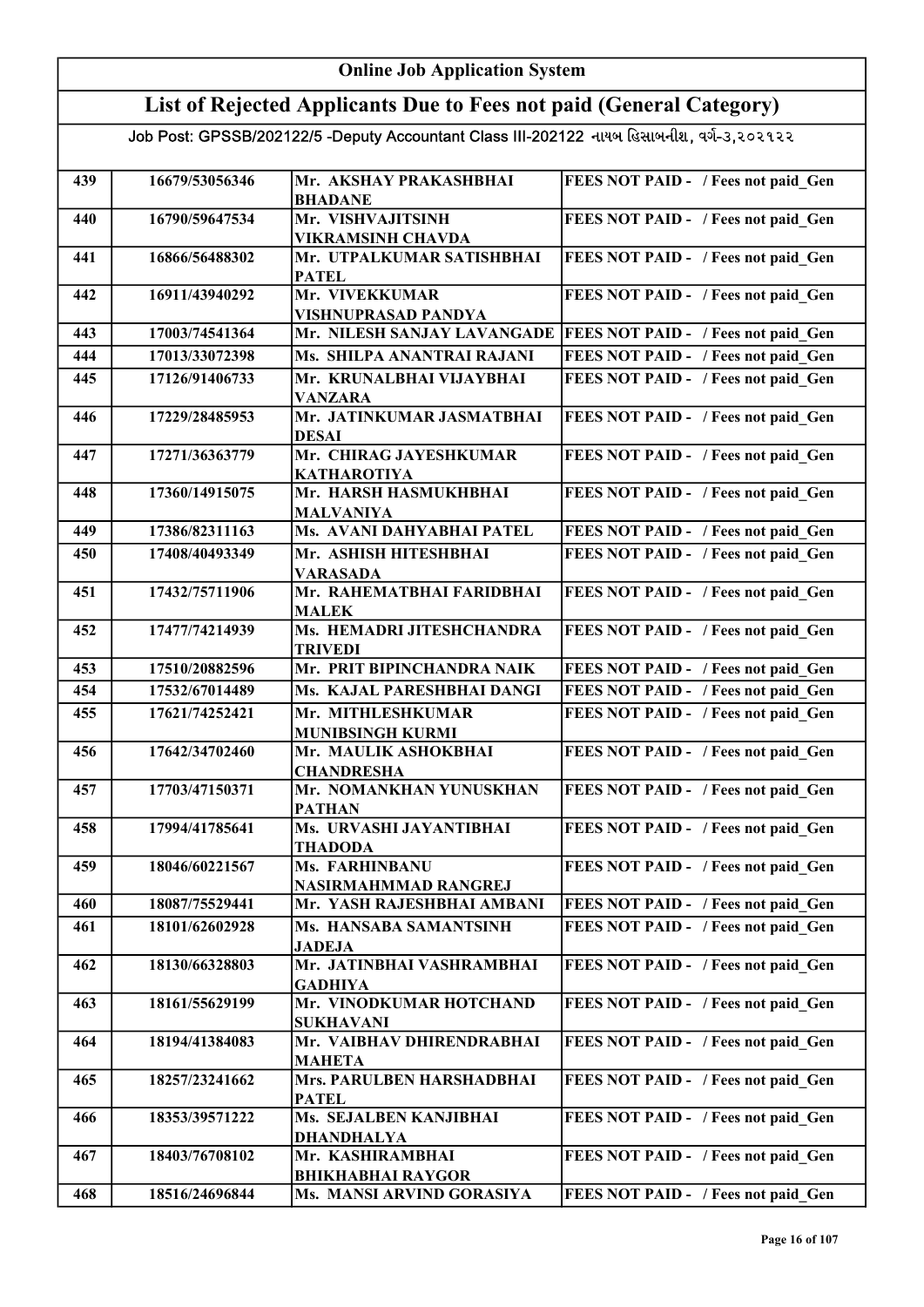#### Online Job Application System List of Rejected Applicants Due to Fees not paid (General Category) Job Post: GPSSB/202122/5 -Deputy Accountant Class III-202122 નાયબ હિસાબનીશ, વર્ગ-૩,૨૦૨૧૨૨ 469 18581/33035121 Mr. MAYURSINH KETANSINH <u>BARAD</u><br>Mrs. KRISHNA TEJAS PATEL FEES NOT PAID - / Fees not paid Gen 470 18595/18993955 Mrs. KRISHNA TEJAS PATEL FEES NOT PAID - / Fees not paid\_Gen 471 | 18601/94588323 | Mr. JITESH MANSUKHBHAI KOTADIYA FEES NOT PAID - / Fees not paid Gen 472 18635/64933316 Mrs. BHOOMIKABEN PRIYANKBHAI GOHIL FEES NOT PAID - / Fees not paid Gen 473 18752/43740545 Ms. PRASHANSA ROY FEES NOT PAID - / Fees not paid Gen 474 18767/94298484 Mr. RAJNISHBHAI SAMAT DANGAR FEES NOT PAID - / Fees not paid Gen 475 18777/80603526 Ms. SHREYA JITENDRAKUMAR MANDALIYA FEES NOT PAID - / Fees not paid\_Gen 476 18794/97526009 Ms. KINJALBEN ASHVINKUMAR PATEL FEES NOT PAID - / Fees not paid Gen 477 | 18797/43688000 Mr. MOHIT SHANTILAL DOBARIA FEES NOT PAID - / Fees not paid Gen 478 | 18799/67679001 | Ms. TWINKLE RAJESHBHAI TRIVEDI FEES NOT PAID - / Fees not paid\_Gen 479 | 18800/24800509 | Ms. VIRALI KAMLESHBHAI PATADIYA FEES NOT PAID - / Fees not paid\_Gen 480 18805/33036209 Mr. AXAY VISHNUKUMAR PANDYA FEES NOT PAID - / Fees not paid Gen 481 18835/19354501 Ms. AASHIKABEN BALBHADRAKUMAR JOSHI FEES NOT PAID - / Fees not paid Gen 482 18910/51090781 Mr. PAVANKUMAR NARESH SHAH FEES NOT PAID - / Fees not paid Gen 483 18970/92959075 Mrs. LAXMIBEN MOHANLAL PATEL FEES NOT PAID - / Fees not paid Gen 484 19007/95575479 Mr. KEYUR JAMANBHAI SANGANI FEES NOT PAID - / Fees not paid Gen 485 19059/42071016 Mr. PARESH RAMKALAP MISHRA FEES NOT PAID - / Fees not paid\_Gen 486 19096/90952735 Mr. MAHESHKUMAR BABULAL GOMTIWAL FEES NOT PAID - / Fees not paid\_Gen 487 19106/40359133 Mr. CHIRAG KIRITBHAI JOSHI FEES NOT PAID - / Fees not paid Gen 488 19126/31151345 Mr. JATIN NANDLAL VEKARIYA FEES NOT PAID - / Fees not paid Gen 489 19189/92591934 Mr. UMESHBHAI SURAJPAL VARMA FEES NOT PAID - / Fees not paid Gen 490 | 19208/17088628 | Ms. VISHAKHA KAILASHBHAI MAHESHWARI FEES NOT PAID - / Fees not paid\_Gen 491 | 19226/13304022 Ms. SAFIYABIBI FARIDKHA PATHAN FEES NOT PAID - / Fees not paid Gen 492 19251/90683962 Ms. HRISHITA HASMUKHRAI JOSHI FEES NOT PAID - / Fees not paid Gen 493 | 19256/20679111 | Mr. RAHUL KARUBHAI BHATT | FEES NOT PAID - / Fees not paid\_Gen 494 19284/47121385 Mr. ROHITKUMAR PURUSOTTAMDAS PATEL FEES NOT PAID - / Fees not paid Gen 495 19290/30069582 Mr. SURESH CHANDUBHAI BHANDERI FEES NOT PAID - / Fees not paid Gen 496 19303/12486189 Mr. KARANKUMAR DHARMABHAI JAGANIYA FEES NOT PAID - / Fees not paid Gen 497 | 19319/35423368 | Mr. RAVI GOVINDBHAI KHORADIYA FEES NOT PAID - / Fees not paid Gen 498 19354/52162424 Ms. PUNRSIKUMARI RATILAL PATEL FEES NOT PAID - / Fees not paid\_Gen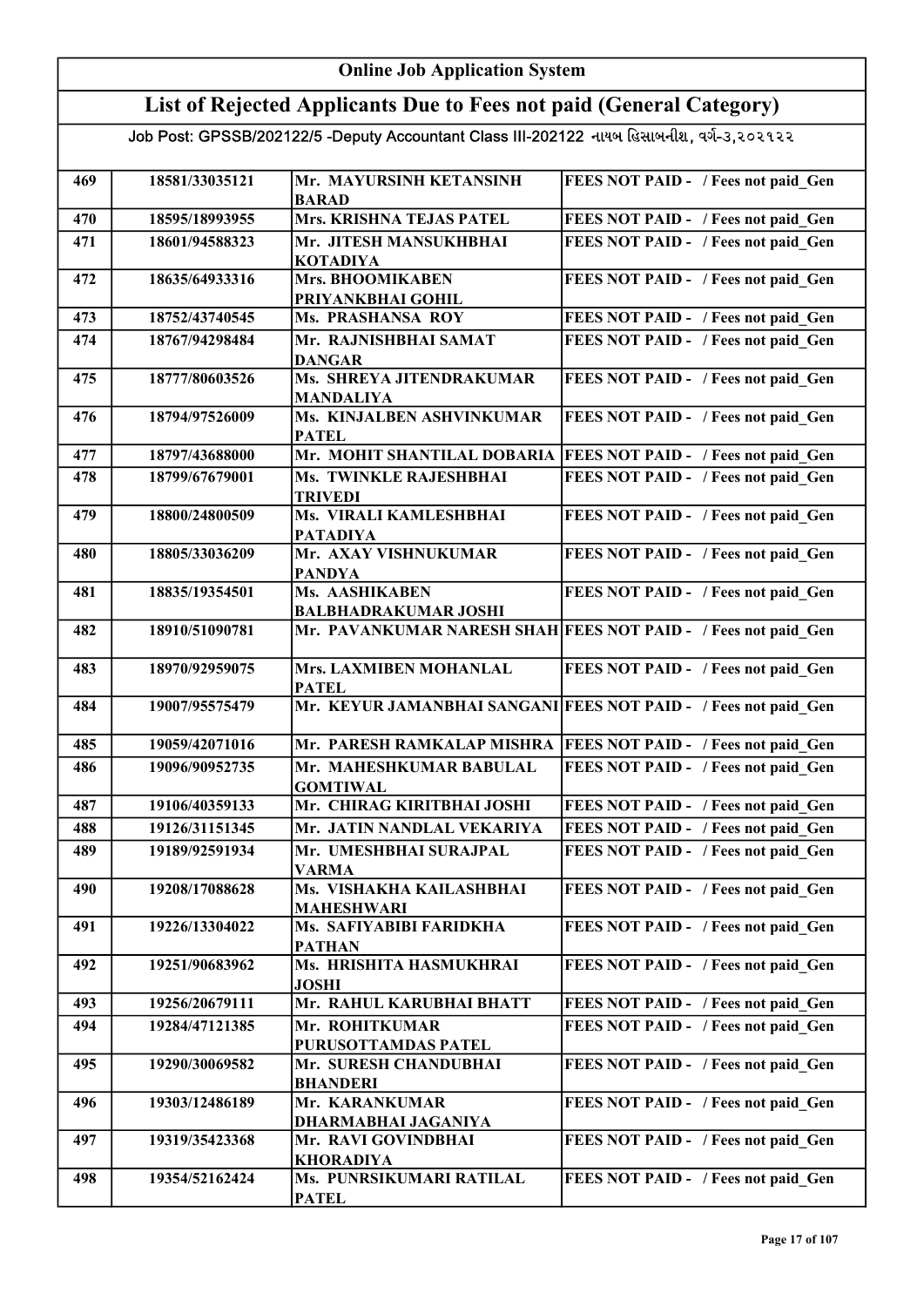|     | <b>Online Job Application System</b> |                                                                                           |                                            |  |
|-----|--------------------------------------|-------------------------------------------------------------------------------------------|--------------------------------------------|--|
|     |                                      | List of Rejected Applicants Due to Fees not paid (General Category)                       |                                            |  |
|     |                                      | Job Post: GPSSB/202122/5 -Deputy Accountant Class III-202122 નાયબ હિસાબનીશ, વર્ગ-૩,૨૦૨૧૨૨ |                                            |  |
| 499 | 19359/59617639                       | Mr. AKASHKUMAR BHARATBHAI<br><b>PARMAR</b>                                                | <b>FEES NOT PAID - / Fees not paid Gen</b> |  |
| 500 | 19370/54057002                       | Mr. JAY PRADIPBHAI BHALSOD                                                                | FEES NOT PAID - / Fees not paid Gen        |  |
| 501 | 19470/74331426                       | <b>Mrs. SANGITA BEN</b>                                                                   | FEES NOT PAID - / Fees not paid Gen        |  |
|     |                                      | <b>GORDHANBHAI KASAVADARA</b>                                                             |                                            |  |
| 502 | 19472/94708709                       | Mr. TUSHAR KUMAR KANU BHAI<br><b>PATEL</b>                                                | FEES NOT PAID - / Fees not paid Gen        |  |
| 503 | 19478/63598963                       | <b>Mrs. SANGITA BEN</b><br><b>GORDHANBHAI KASAVADARA</b>                                  | FEES NOT PAID - / Fees not paid Gen        |  |
| 504 | 19488/66102209                       | Ms. JANKI PANKAJKUMAR<br><b>RAICHURA</b>                                                  | FEES NOT PAID - / Fees not paid Gen        |  |
| 505 | 19504/44498910                       | Ms. PRINSI PRAVINBHAI DABHI                                                               | FEES NOT PAID - / Fees not paid Gen        |  |
| 506 | 19505/35954185                       | Mr. PRIT BIPINCHANDRA NAIK                                                                | FEES NOT PAID - / Fees not paid Gen        |  |
| 507 | 19532/98777079                       | Mr. JAY HITESHBHAI BHATT                                                                  | FEES NOT PAID - / Fees not paid Gen        |  |
| 508 | 19535/94517563                       | Ms. JANKI PANKAJKUMAR<br><b>RAICHURA</b>                                                  | FEES NOT PAID - / Fees not paid Gen        |  |
| 509 | 19596/91431962                       | Ms. ALPABEN NEBHABHAI<br><b>ANTROLIYA</b>                                                 | FEES NOT PAID - / Fees not paid Gen        |  |
| 510 | 19614/62296673                       | Mr. MEET BAKULBHAI<br><b>UPADHYAY</b>                                                     | FEES NOT PAID - / Fees not paid Gen        |  |
| 511 | 19624/87770134                       | Mr. DHAVAL DINESHBHAI<br><b>MORADIYA</b>                                                  | FEES NOT PAID - / Fees not paid Gen        |  |
| 512 | 19637/45359519                       | Ms. ALPABEN NEBHABHAI                                                                     | FEES NOT PAID - / Fees not paid Gen        |  |
| 513 | 19659/39124019                       | <b>ANTROLIYA</b><br>Ms. JAIMALA KAILASHBHAI<br><b>PUROHIT</b>                             | FEES NOT PAID - / Fees not paid Gen        |  |
| 514 | 19684/25219044                       | Mr. RAJNISH JAGDISHBHAI<br><b>RAVAL</b>                                                   | FEES NOT PAID - / Fees not paid_Gen        |  |
| 515 | 19691/80703810                       | Mr. JAIMIN SHAILESHBHAI<br><b>MAVANI</b>                                                  | FEES NOT PAID - / Fees not paid Gen        |  |
| 516 | 19739/78746418                       | Mrs. KHAMMA NARBHERAMBHAI<br><b>PADALIYA</b>                                              | <b>FEES NOT PAID - / Fees not paid Gen</b> |  |
| 517 | 19740/71190311                       | Mr. RAVIKUMAR FULSHANKAR<br><b>PATHAK</b>                                                 | FEES NOT PAID - / Fees not paid Gen        |  |
| 518 | 19752/59597923                       | Mr. KUSHALKUMAR<br>YOGESHBHAI KETHWAS                                                     | FEES NOT PAID - / Fees not paid Gen        |  |
| 519 | 19806/55860463                       | Mr. CHHATRAPAL AJITSINH<br><b>PINGAL</b>                                                  | FEES NOT PAID - / Fees not paid Gen        |  |
| 520 | 19903/87529528                       | Mr. DEEP MANHARLAL<br>DHAMSANIYA                                                          | FEES NOT PAID - / Fees not paid Gen        |  |
| 521 | 19917/13125525                       | Mr. ANKITKUMAR AMRUTBHAI<br><b>PRAJAPATI</b>                                              | FEES NOT PAID - / Fees not paid Gen        |  |
| 522 | 19922/84740276                       | Ms. SHANABANU ASIFMIYA<br><b>MALEK</b>                                                    | FEES NOT PAID - / Fees not paid Gen        |  |
| 523 | 19934/51427076                       | Mr. HITESH HARIBHAI                                                                       | FEES NOT PAID - / Fees not paid Gen        |  |
| 524 | 19969/70424941                       | <b>KANZARIYA</b><br>Mrs. MANISHABEN GULABSINH<br><b>PARMAR</b>                            | FEES NOT PAID - / Fees not paid Gen        |  |
| 525 | 19988/67564699                       | Ms. RASHMITA NARESHBHAI<br><b>JOGANI</b>                                                  | FEES NOT PAID - / Fees not paid Gen        |  |
| 526 | 20015/27238999                       | Mr. NIRAV MUKESHBHAI<br><b>SOJITRA</b>                                                    | FEES NOT PAID - / Fees not paid Gen        |  |
| 527 | 20051/76882502                       | Mr. AMIT NARSIBHAI KANSARA                                                                | FEES NOT PAID - / Fees not paid Gen        |  |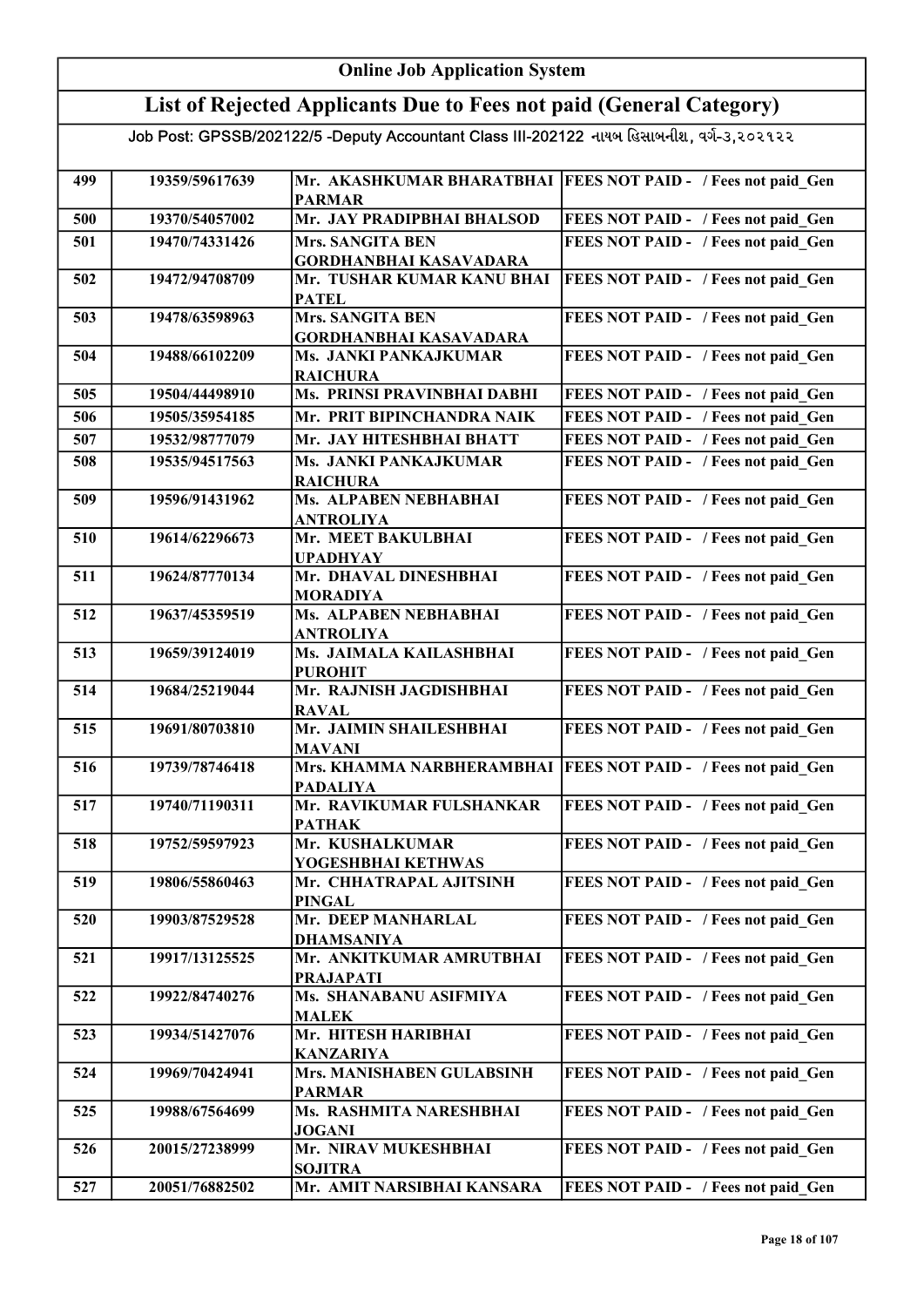#### Online Job Application System List of Rejected Applicants Due to Fees not paid (General Category) Job Post: GPSSB/202122/5 -Deputy Accountant Class III-202122 નાયબ હિસાબનીશ, વર્ગ-૩,૨૦૨૧૨૨ 528 20069/41433382 Mrs. SWATI BHUPATBHAI RAVAL FEES NOT PAID - / Fees not paid Gen 529 20075/43923669 Ms. SHITAL BHIKHUBHAI DANGAR FEES NOT PAID - / Fees not paid\_Gen 530 20115/55926529 Mr. KARTIKKUMAR DHIRAJBHAI FEES NOT PAID - / Fees not paid\_Gen PATEL 531 20137/60174377 Mr. HARDIKBHAI DHANJIBHAI **RATHOD** FEES NOT PAID - / Fees not paid Gen 532 20157/80711360 Mr. ALPESH ARVINDBHAI SODHA FEES NOT PAID - / Fees not paid\_Gen 533 20175/45989108 Ms. PATEL RINKU SENDHABHAI PATEL FEES NOT PAID - / Fees not paid Gen 534 20268/70243188 Mr. HARDIK JAYSUKHBHAI POKAL FEES NOT PAID - / Fees not paid\_Gen 535 20293/94744465 Mr. MANISH VIJAYBHAI **KALOTRA** FEES NOT PAID - / Fees not paid\_Gen 536 20295/69461620 Mr. DURGESH UDAYSHANKAR SHARMA FEES NOT PAID - / Fees not paid Gen 537 20303/63540750 Mrs. DIPIKABEN HIRENKUMAR PATEL FEES NOT PAID - / Fees not paid Gen 538 20312/52846655 Ms. A RATILAL VORA FEES NOT PAID - / Fees not paid\_Gen 539 20326/43569018 Ms. SHAMABANU SABIRAHMED SHAIKH FEES NOT PAID - / Fees not paid Gen 540 20333/52323973 Mr. SURAJ VIRENDRABHAI KUSAVAHA FEES NOT PAID - / Fees not paid Gen 541 20347/57254108 Ms. KHUSHBOO NEERAJ NARANG FEES NOT PAID - / Fees not paid Gen 542 20370/29653172 Mr. HARDIK RAJESHBHAI SARVAIYA FEES NOT PAID - / Fees not paid Gen 543 20384/62955735 Mr. AKRAM ABDUL RAZAKBHAI SHERASIYA FEES NOT PAID - / Fees not paid Gen 544 20417/54229574 Ms. ALPA MERAMANBHAI MORI FEES NOT PAID - / Fees not paid Gen 545 20446/76627035 Mr. HASANALI ZAKIRHUSEN JANGRALA FEES NOT PAID - / Fees not paid Gen 546 20479/86783308 Mrs. ANKITA DHIMANT SANGANI FEES NOT PAID - / Fees not paid Gen 547 20595/26733536 Mr. ABHISHEK KISHORBHAI KANSARA FEES NOT PAID - / Fees not paid\_Gen 548 20631/60721716 Mrs. PARITA SUMIT KAMDAR FEES NOT PAID - / Fees not paid Gen 549 20645/55903183 Mr. VISHAL CHANDULAL KADCHHI FEES NOT PAID - / Fees not paid\_Gen 550 20685/97109231 Mr. VIKRAMKUMAR NARUBHAI KHANT FEES NOT PAID - / Fees not paid Gen 551 20693/43344593 Mr. DIVYANGKUMAR JAYENDRAKUMAR DARJI FEES NOT PAID - / Fees not paid Gen 552 20739/14470690 Mrs. DHARATIBEN GHANSHYAMBHAI PATEL FEES NOT PAID - / Fees not paid Gen 553 20822/81238932 Ms. HETAL BHAGVANJI BHAI CHOVATIYA FEES NOT PAID - / Fees not paid\_Gen 554 20841/20861286 Mr. NARESHKUMAR MAHENDRABHAI JOSHI FEES NOT PAID - / Fees not paid Gen 555 20888/73632538 Ms. TEJAL ANILBHAI PATIL FEES NOT PAID - / Fees not paid\_Gen 556 20956/81304114 Mr. ARSHMAHENDI JAFAR RAZA AGHA FEES NOT PAID - / Fees not paid Gen 557 20957/57738035 Ms. PAYAL GOVINDBHAI VADADORIYA FEES NOT PAID - / Fees not paid Gen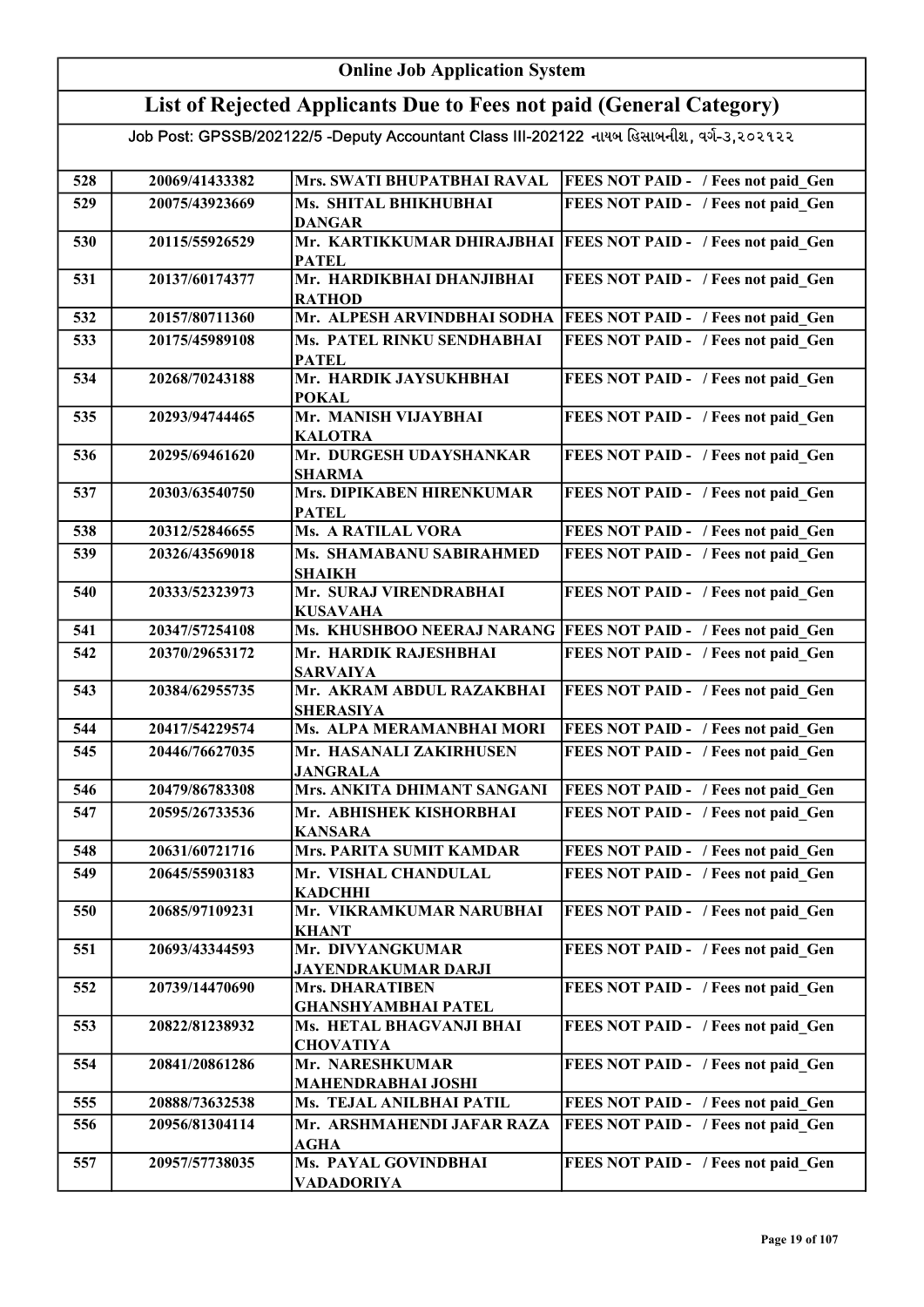#### Online Job Application System List of Rejected Applicants Due to Fees not paid (General Category) Job Post: GPSSB/202122/5 -Deputy Accountant Class III-202122 નાયબ હિસાબનીશ, વર્ગ-૩,૨૦૨૧૨૨ 558 21038/58366323 Ms. PAYAL GOVINDBHAI VADADORIYA FEES NOT PAID - / Fees not paid Gen 559 21048/12357350 Mr. SOHEL OSMANBHAI MAKWANA FEES NOT PAID - / Fees not paid\_Gen 560 21049/58165332 Mrs. JALAKBEN BHAVESHKUMAR FEES NOT PAID - / Fees not paid\_Gen DUDHAT 561 21119/67452700 Mr. RONAKKUMAR KARSHANBHAI PATEL FEES NOT PAID - / Fees not paid Gen 562 21191/96173341 Ms. VARSHABEN PRAVIN PURI FEES NOT PAID - / Fees not paid Gen 563 21226/86846586 Mr. HARSHRAJSINH NARENDRASINH RANA FEES NOT PAID - / Fees not paid Gen 564 21247/93853670 Mr. KIRANBHAI DALPATSINH PADHIYAR FEES NOT PAID - / Fees not paid Gen 565 21250/69506680 Ms. HETAL BHAGVANJI BHAI **CHOVATIYA** FEES NOT PAID - / Fees not paid Gen 566 21315/51369546 Mr. RONAKKUMAR SURESHBHAI FEES NOT PAID - / Fees not paid\_Gen TRIVEDI 567 21333/23596046 Ms. HIMANI UMESHBHAI DAVE FEES NOT PAID - / Fees not paid\_Gen 568 21354/54619320 Mr. VISHAL PRAKASHBHAI THAKAR FEES NOT PAID - / Fees not paid Gen 569 21359/87263868 Ms. KINJALBEN CHANDUBHAI **PATEL** FEES NOT PAID - / Fees not paid Gen 570 21431/88169627 Mr. NIRAV VALLABH BHAI SAGPARIYA FEES NOT PAID - / Fees not paid Gen 571 21433/65015061 Ms. UJALA SUMAN PATHAK FEES NOT PAID - / Fees not paid Gen 572 21455/93990239 Ms. PRIYANKA RAKESHBHAI KANOJIYA FEES NOT PAID - / Fees not paid Gen 573 21496/95952539 Ms. RUMANA MUNIRBHAI SHAIKH FEES NOT PAID - / Fees not paid Gen 574 21515/23173052 Mr. JAYRAJSINH ASHOKSINH SARVAIYA FEES NOT PAID - / Fees not paid Gen 575 21525/36570631 Mr. CHIRAGKUMAR LAXMANBHAI RAJPUT FEES NOT PAID - / Fees not paid Gen 576 21667/64854450 Mr. SANJAYKUMAR PATAJI PARIHAR FEES NOT PAID - / Fees not paid\_Gen 577 21730/17655791 Mr. DIVYESH BHUPENDRABHAI **OZA** FEES NOT PAID - / Fees not paid Gen 578 | 21734/76150408 | Ms. SHITAL SURESHBHAI GOHEL | FEES NOT PAID - / Fees not paid\_Gen 579 21806/55560359 Mr. RUTVIKKUMAR UMESHBHAI PATEL FEES NOT PAID - / Fees not paid\_Gen 580 21848/14127439 Ms. RANJANA HARISHBHAI PRAJAPATI FEES NOT PAID - / Fees not paid\_Gen 581 21862/56024248 Mr. CHANDUBHAI VITHTHALBHAI DHAPA FEES NOT PAID - / Fees not paid Gen 582 21884/60011707 Mr. RAJNIKANT VINUBHAI **CHAUHAN** FEES NOT PAID - / Fees not paid Gen 583 22011/35625014 Mr. DILIPKUMAR KANJIBHAI PATEL FEES NOT PAID - / Fees not paid Gen 584 22067/17056433 Ms. HIRAL BHAISHANKARBHAI BHATT FEES NOT PAID - / Fees not paid\_Gen 585 22086/81571398 Mr. PARTH KIRTIBHAI THAKKAR FEES NOT PAID - / Fees not paid Gen 586 22111/29395895 Mr. HARDIKBHAI DHANJIBHAI RATHOD FEES NOT PAID - / Fees not paid Gen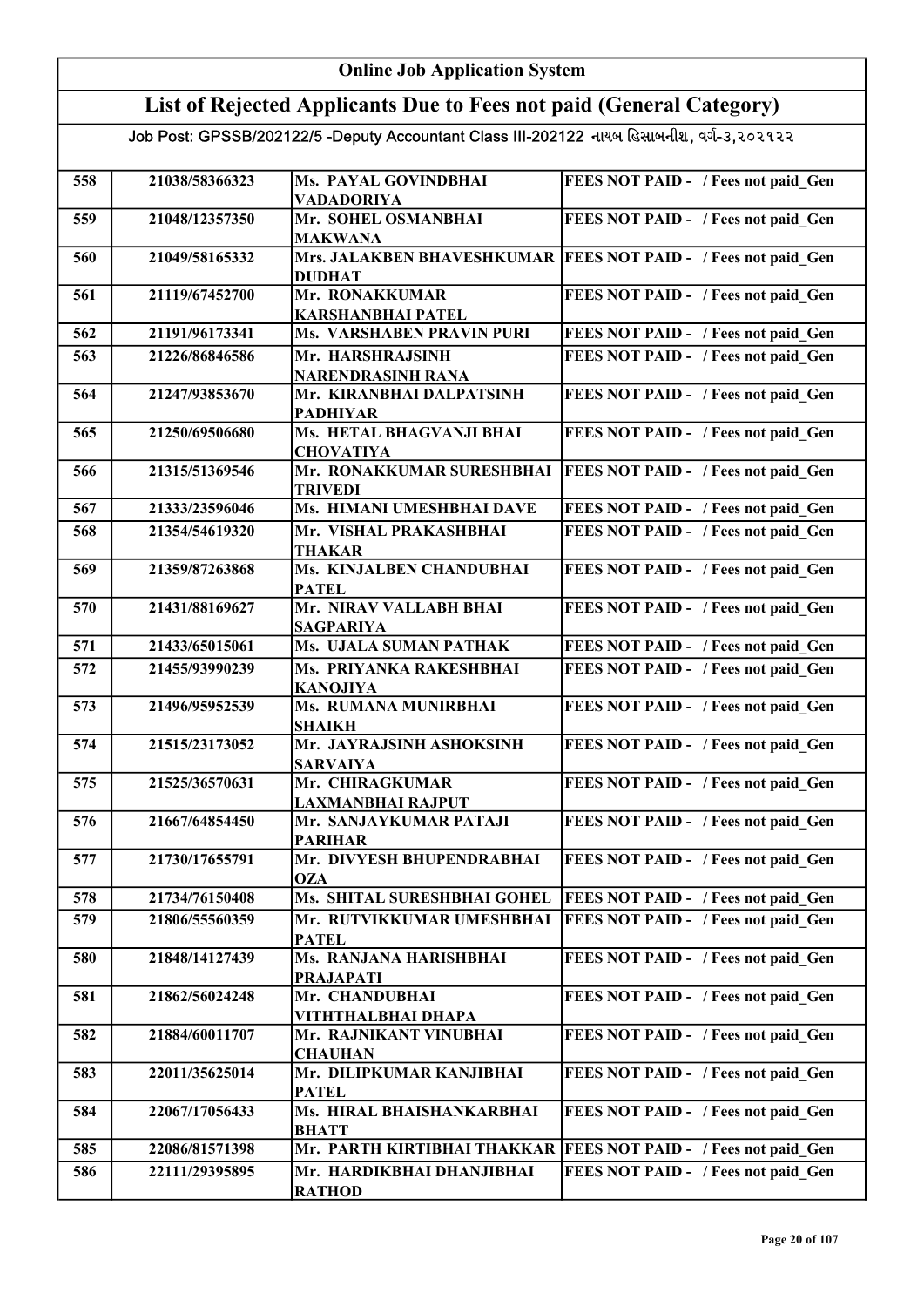### Online Job Application System List of Rejected Applicants Due to Fees not paid (General Category)

| 587 | 22128/95850288 |                                                   | Ms. BANSARI JAYESHBHAI JOSHI   FEES NOT PAID - / Fees not paid Gen |
|-----|----------------|---------------------------------------------------|--------------------------------------------------------------------|
| 588 | 22150/76492607 | <b>Ms. SWETABAHEN</b>                             | FEES NOT PAID - / Fees not paid Gen                                |
|     |                | <b>DHAVALKUMAR PATEL</b>                          |                                                                    |
| 589 | 22175/91371347 |                                                   | Ms. DHANLAXMI ASHOK NERKAR FEES NOT PAID - / Fees not paid Gen     |
|     |                |                                                   |                                                                    |
| 590 | 22189/27349286 | <b>Ms. SWETABAHEN</b>                             | FEES NOT PAID - / Fees not paid Gen                                |
|     |                | <b>DHAVALKUMAR PATEL</b>                          |                                                                    |
| 591 | 22195/89192944 | Mrs. KHUSHBUBEN SURESHBHAI                        | FEES NOT PAID - / Fees not paid Gen                                |
| 592 | 22321/75435912 | <b>PATEL</b><br>Mr. DATTKUMAR MAHESHBHAI          | FEES NOT PAID - / Fees not paid Gen                                |
|     |                | <b>RAVAL</b>                                      |                                                                    |
| 593 | 22348/66562558 | Mr. INDRAJIT GAUTAMBHAI                           | FEES NOT PAID - / Fees not paid Gen                                |
|     |                | <b>VAGHELA</b>                                    |                                                                    |
| 594 | 22389/30271892 | Mr. ROMIL RAKESHKUMAR                             | FEES NOT PAID - / Fees not paid_Gen                                |
|     |                | <b>KAPADIA</b>                                    |                                                                    |
| 595 | 22417/22876434 | Mr. RAJ KAMLESHBHAI                               | FEES NOT PAID - / Fees not paid Gen                                |
|     |                | <b>DOBARIYA</b>                                   |                                                                    |
| 596 | 22461/72626858 | Ms. KAJAL DIPTESHSHINH                            | FEES NOT PAID - / Fees not paid Gen                                |
|     |                | <b>DARBAR</b>                                     |                                                                    |
| 597 | 22473/81014414 | Mr. SAGAR PRAVINBHAI RAMANI                       | <b>FEES NOT PAID - / Fees not paid Gen</b>                         |
| 598 | 22526/57989121 | Mr. VIRAJ NAROTTAM BHAI                           | FEES NOT PAID - / Fees not paid Gen                                |
|     |                | <b>MAKWANA</b>                                    |                                                                    |
| 599 | 22536/11350416 | Mr. JAYKAR DIVAKAR PATHAK                         | FEES NOT PAID - / Fees not paid Gen                                |
| 600 | 22582/40419153 | Mr. DIVYANGKUMAR                                  | FEES NOT PAID - / Fees not paid Gen                                |
|     |                | <b>THAKORBHAI LAD</b>                             |                                                                    |
| 601 | 22587/85847967 | Mr. DHARMENDRASINH                                | FEES NOT PAID - / Fees not paid Gen                                |
| 602 | 22601/65886337 | PRAHLADSINH VAGHELA<br>Ms. AMITABA JANAKSINH ZALA | FEES NOT PAID - / Fees not paid Gen                                |
|     | 22608/92605426 | Ms. RIYABEN DILIPKUMAR                            | FEES NOT PAID - / Fees not paid Gen                                |
| 603 |                | <b>SADIWALA</b>                                   |                                                                    |
| 604 | 22613/97057286 | Mr. SAGAR JATINBHAI                               | FEES NOT PAID - / Fees not paid_Gen                                |
|     |                | <b>MAKWANA</b>                                    |                                                                    |
| 605 | 22719/39496952 | Mr. NILESHKUMAR                                   | FEES NOT PAID - / Fees not paid Gen                                |
|     |                | <b>MANAHARSINH RAVAT</b>                          |                                                                    |
| 606 | 22760/95140063 | Ms. TWINKAL JAYANTI BHAI                          | FEES NOT PAID - / Fees not paid Gen                                |
|     |                | SOLANKI                                           |                                                                    |
| 607 | 22764/66474152 | Ms. KRUTIKABAHEN                                  | FEES NOT PAID - / Fees not paid Gen                                |
|     |                | NARENDRABHAI RATHOD                               |                                                                    |
| 608 | 22774/12349681 | Mr. PARSOTTAMBHAI                                 | FEES NOT PAID - / Fees not paid Gen                                |
|     |                | <b>JAYANTIBHAI SOLANKI</b>                        |                                                                    |
| 609 | 22792/74051742 | Ms. SHIVANGI RAMESHBHAI<br><b>SANGANI</b>         | FEES NOT PAID - / Fees not paid Gen                                |
| 610 | 22811/72284172 | Ms. TWINKAL JAYANTI BHAI                          | FEES NOT PAID - / Fees not paid Gen                                |
|     |                | <b>SOLANKI</b>                                    |                                                                    |
| 611 | 22813/50282528 | Mrs. MANISHA DIPAK PALEJA                         | FEES NOT PAID - / Fees not paid Gen                                |
| 612 | 22921/88924827 | Mr. DIVYESH NARESHBHAI                            | FEES NOT PAID - / Fees not paid Gen                                |
|     |                | <b>JARIWALA</b>                                   |                                                                    |
| 613 | 22949/19567122 | Mr. RAHEMATBHAI FARIDBHAI                         | FEES NOT PAID - / Fees not paid Gen                                |
|     |                | <b>MALEK</b>                                      |                                                                    |
| 614 | 22990/53585437 | Ms. RAISHABANU HAMIDKHAN                          | FEES NOT PAID - / Fees not paid Gen                                |
|     |                | <b>PATHAN</b>                                     |                                                                    |
| 615 | 23014/69210182 | Mr. HARSHADBHAI AMRUTBHAI                         | FEES NOT PAID - / Fees not paid Gen                                |
|     |                | <b>PATEL</b>                                      |                                                                    |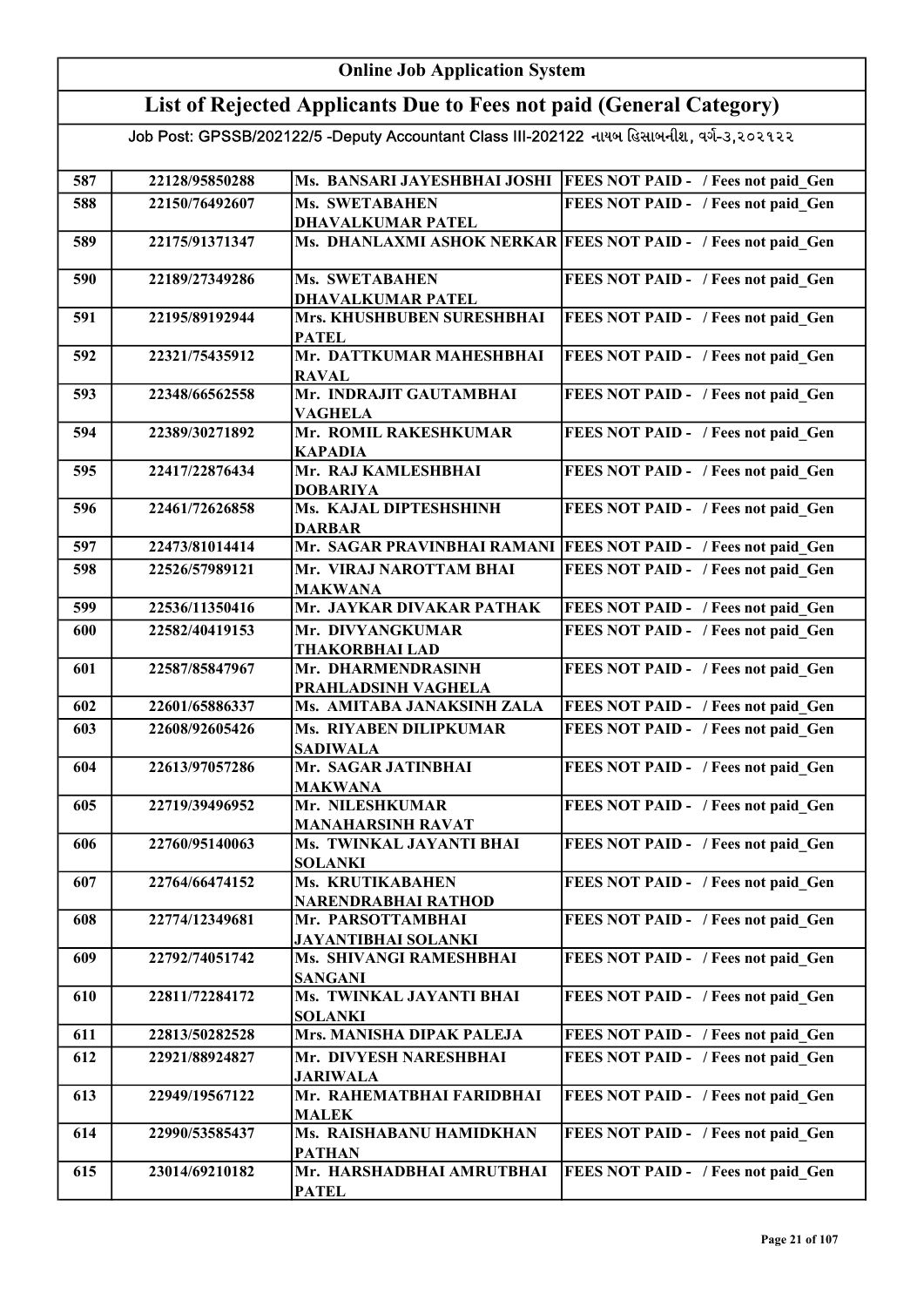#### Online Job Application System List of Rejected Applicants Due to Fees not paid (General Category) Job Post: GPSSB/202122/5 -Deputy Accountant Class III-202122 નાયબ હિસાબનીશ, વર્ગ-૩,૨૦૨૧૨૨ 616 23033/66307827 Ms. SITABEN GOPALBHAI MAHETA FEES NOT PAID - / Fees not paid Gen 617 23039/19545077 Mr. GAURAV GORDHANBHAI SORATHIYA FEES NOT PAID - / Fees not paid\_Gen 618 23059/96892843 Ms. KINJAL HIMMAT VORA FEES NOT PAID - / Fees not paid\_Gen 619 23103/89615375 Mr. YUVRAJSINH JAGDISHBHAI PARMAR FEES NOT PAID - / Fees not paid Gen 620 23137/79968716 Mrs. POONAM RAMESHBHAI **RATHOD** FEES NOT PAID - / Fees not paid Gen 621 23162/27806261 Ms. MIRALEEBEN RAJUBHAI SANGHANI FEES NOT PAID - / Fees not paid Gen 622 23204/27464160 Ms. KHUSHBOO GIREESHCHANDER BHARGAV FEES NOT PAID - / Fees not paid Gen 623 23225/37848565 Mr. SUHAGKUMAR GOVINDBHAI PATEL **FEES NOT PAID - / Fees not paid Gen** 624 23232/65821480 Mrs. NIPABEN VISHNUBHAI PATEL FEES NOT PAID - / Fees not paid Gen 625 23247/50018096 Ms. SHIVANGI RAMESHBHAI SANGANI FEES NOT PAID - / Fees not paid Gen 626 23305/78059266 Mr. GIRISHKUMAR BHALERAO BORASE FEES NOT PAID - / Fees not paid Gen 627 23306/79081059 Mr. KOMIN NAYANKUMAR DARJI FEES NOT PAID - / Fees not paid\_Gen 628 23327/29629444 Mrs. HETAL BHARATBHAI PATEL FEES NOT PAID - / Fees not paid\_Gen 629 23398/32990198 Ms. MEGHA JAGDIPBHAI PANCHOLI FEES NOT PAID - / Fees not paid Gen 630 23401/46587247 Mr. SACHIN VINODBHAI AJUDIYA FEES NOT PAID - / Fees not paid\_Gen 631 23411/49206232 Ms. MAYURIBEN NARBHESHANKAR JOSHI FEES NOT PAID - / Fees not paid Gen 632 23415/82052203 Mr. VIPUL VALAJIBHAI SAVANI FEES NOT PAID - / Fees not paid\_Gen 633 23450/99283184 Mrs. KAJAL PANKAJ CHAVDA FEES NOT PAID - / Fees not paid\_Gen 634 23485/12169278 Mrs. SONALBA JAYDIPSINH JADEJA FEES NOT PAID - / Fees not paid Gen 635 23496/92789966 Mr. AZHARAHEMAD ANVARHUSEN MALEK FEES NOT PAID - / Fees not paid Gen 636 23502/63794201 Ms. SWETA ASHOKBHAI KHICHADIYA FEES NOT PAID - / Fees not paid Gen 637 23517/36686343 Mr. PRAKASH KUMAR JAVAN BHAI PARMAR FEES NOT PAID - / Fees not paid\_Gen 638 23529/49217766 Mr. HARESHBHAI JASHAVANTBHAI PATEL FEES NOT PAID - / Fees not paid Gen 639 23580/34469701 Ms. CHARMI BHARATKUMAR SACHANIYA FEES NOT PAID - / Fees not paid Gen 640 23584/89270838 Ms. FANSIBEN MUKESHBHAI **PATEL** FEES NOT PAID - / Fees not paid Gen 641 23629/72757760 Mrs. SUMAIYA IBRAHIMBHAI PATEL FEES NOT PAID - / Fees not paid\_Gen 642 23638/76675835 Mr. SATYAPAL BHARATSINH JADEJA FEES NOT PAID - / Fees not paid Gen 643 23775/28022546 Ms. DINKAL MAHESHBHAI RABADIYA FEES NOT PAID - / Fees not paid Gen 644 | 23784/97243017 | Ms. DHARA PARAG BHAI MODI | FEES NOT PAID - / Fees not paid\_Gen 645 23895/63803828 Mr. AKSHAYKUMAR KIRTILAL PARMAR FEES NOT PAID - / Fees not paid Gen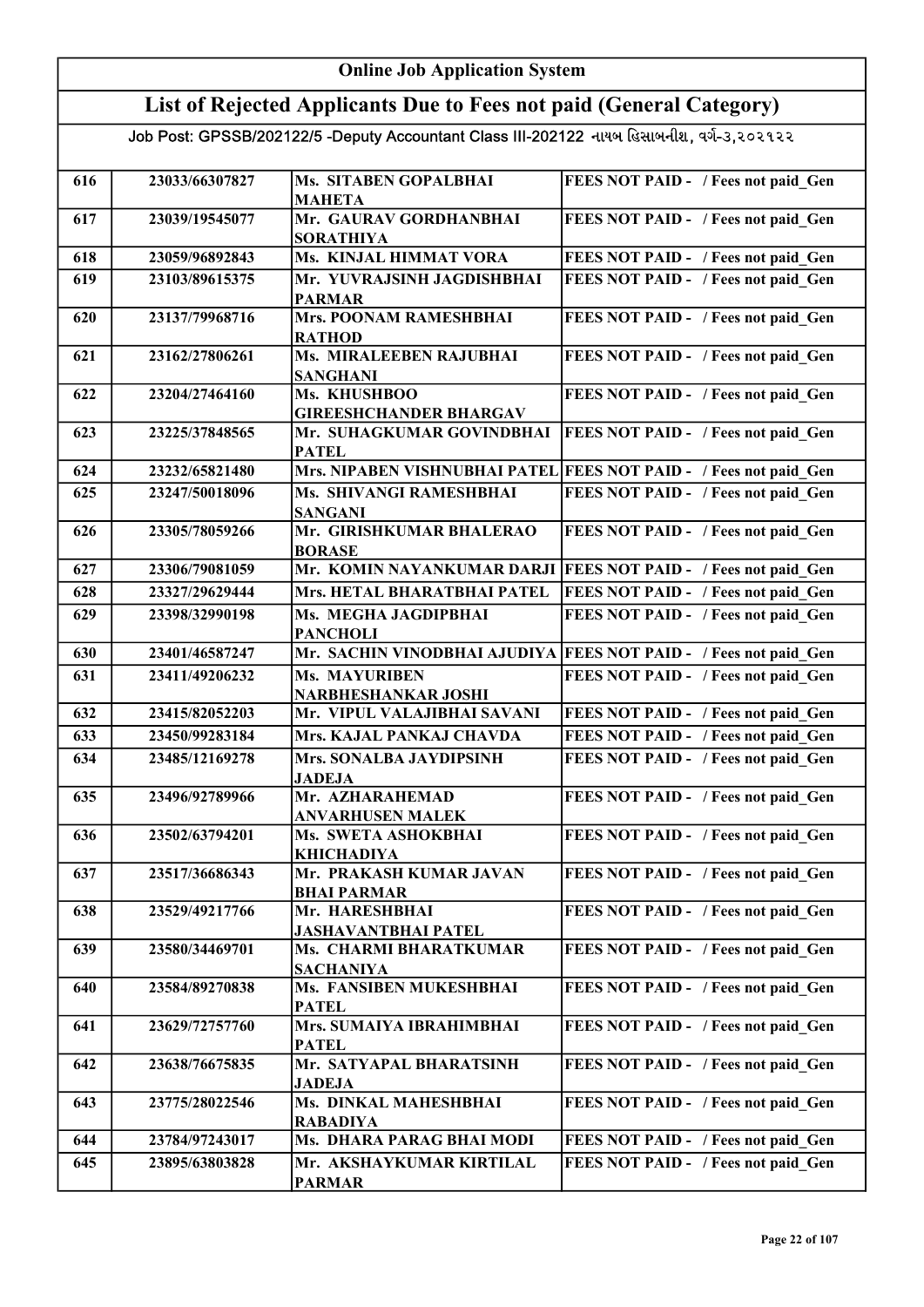### Online Job Application System List of Rejected Applicants Due to Fees not paid (General Category)

| 646 | 23898/60286409 | Ms. NIDHI ASHOKBHAI                               | FEES NOT PAID - / Fees not paid_Gen        |
|-----|----------------|---------------------------------------------------|--------------------------------------------|
| 647 | 23899/56103527 | <b>BHADIYADRA</b><br>Ms. RIDDHI RITESHBHAI PATEL  | FEES NOT PAID - / Fees not paid Gen        |
|     | 23915/16172709 | Ms. RITU NILESH UPADHYAY                          |                                            |
| 648 |                |                                                   | FEES NOT PAID - / Fees not paid Gen        |
| 649 | 23916/29753517 | Mr. PANKAJKUMAR DEVSHIBHAI<br><b>BALASH</b>       | <b>FEES NOT PAID - / Fees not paid Gen</b> |
| 650 | 23935/75484695 | Mr. MAHAMADSOHIL NABIBHAI<br><b>VEPARI</b>        | FEES NOT PAID - / Fees not paid Gen        |
| 651 | 23950/42077458 | Mr. RUTURAJ SUNILBHAI LAGHE                       | FEES NOT PAID - / Fees not paid Gen        |
| 652 | 23961/17543296 | Mr. INDRASINH CHHATRASINH<br><b>RATHOD</b>        | FEES NOT PAID - / Fees not paid Gen        |
| 653 | 24059/74772532 | Mr. DIVY HITESHBHAI KALOLA                        | FEES NOT PAID - / Fees not paid Gen        |
| 654 | 24118/94875392 | Ms. RITUBEN KISHORBHAI GOL                        | FEES NOT PAID - / Fees not paid Gen        |
| 655 | 24122/70701819 | Mr. BHAVESH VASANTLAL<br><b>JAGTAP</b>            | FEES NOT PAID - / Fees not paid Gen        |
| 656 | 24138/73248999 | Mr. PRAKRAMSINH<br><b>DHARMENDRASINH VGHELA</b>   | FEES NOT PAID - / Fees not paid Gen        |
| 657 | 24140/28762358 | Mr. GOVINDSINH JASAVANTSINH<br><b>PADHIYAR</b>    | <b>FEES NOT PAID - / Fees not paid Gen</b> |
| 658 | 24166/60219831 | Ms. ARADHANA SURENDRA<br><b>TIWARI</b>            | FEES NOT PAID - / Fees not paid Gen        |
| 659 | 24202/45944652 | Mr. JAYDIP VIJAYKUMAR JOSHI                       | FEES NOT PAID - / Fees not paid Gen        |
| 660 | 24254/86056139 | Ms. RINKAL NITESHBHAI<br><b>BARAIYA</b>           | FEES NOT PAID - / Fees not paid Gen        |
| 661 | 24256/80345553 | Mr. DIVY HITESHBHAI KALOLA                        | FEES NOT PAID - / Fees not paid Gen        |
| 662 | 24297/86480335 | Mr. PRATIK SURESH BHAI JADAV                      | FEES NOT PAID - / Fees not paid Gen        |
| 663 | 24357/40903569 | Ms. ANJALIBEN BHARATBHAI<br><b>RAYKUNDALIYA</b>   | FEES NOT PAID - / Fees not paid Gen        |
| 664 | 24395/65654904 | Mr. AAKASH RAMESHBHAI<br><b>SOLANKI</b>           | FEES NOT PAID - / Fees not paid Gen        |
| 665 | 24416/78997365 | Mr. CHANDRASINH                                   | FEES NOT PAID - / Fees not paid Gen        |
|     |                | <b>BHAVESHBHAI GOHIL</b>                          |                                            |
| 666 | 24446/35334314 | <b>Ms. NASARINBEN SALIMBHAI</b><br><b>MULTANI</b> | FEES NOT PAID - / Fees not paid Gen        |
| 667 | 24509/85424952 | Ms. YASHVI ASHISHBHAI<br><b>ACHARYA</b>           | FEES NOT PAID - / Fees not paid Gen        |
| 668 | 24597/70901395 | Ms. JUI JASHVANTBHAI SHAH                         | FEES NOT PAID - / Fees not paid Gen        |
| 669 | 24698/66760870 | Mr. MOHAMMAD HUSAIN GALIB<br>ALI AGHARIYA         | FEES NOT PAID - / Fees not paid Gen        |
| 670 | 24706/63457481 | Ms. NIRALI VASANTBHAI<br><b>KARTHIYA</b>          | FEES NOT PAID - / Fees not paid Gen        |
| 671 | 24720/73791736 | Mr. SANJAYKUMAR BHAYABHAI<br><b>VALA</b>          | FEES NOT PAID - / Fees not paid Gen        |
| 672 | 24735/83310325 | Mr. YASH MAHESHBHAI SHARMA                        | <b>FEES NOT PAID - / Fees not paid Gen</b> |
| 673 | 24824/91230130 | Ms. KOMAL TULJASHANKAR<br><b>RAVAL</b>            | FEES NOT PAID - / Fees not paid Gen        |
| 674 | 24855/18194102 | Mr. RAVI BHIKHABHAI<br><b>BAVARIYA</b>            | FEES NOT PAID - / Fees not paid Gen        |
| 675 | 24979/75754863 | Mr. HARSH RAMESHBHAI                              | FEES NOT PAID - / Fees not paid Gen        |
| 676 | 25010/35266344 | <b>BHANDERI</b><br>Ms. ASHABEN MANUBHAI           | FEES NOT PAID - / Fees not paid Gen        |
|     |                | <b>KEVADIYA</b>                                   |                                            |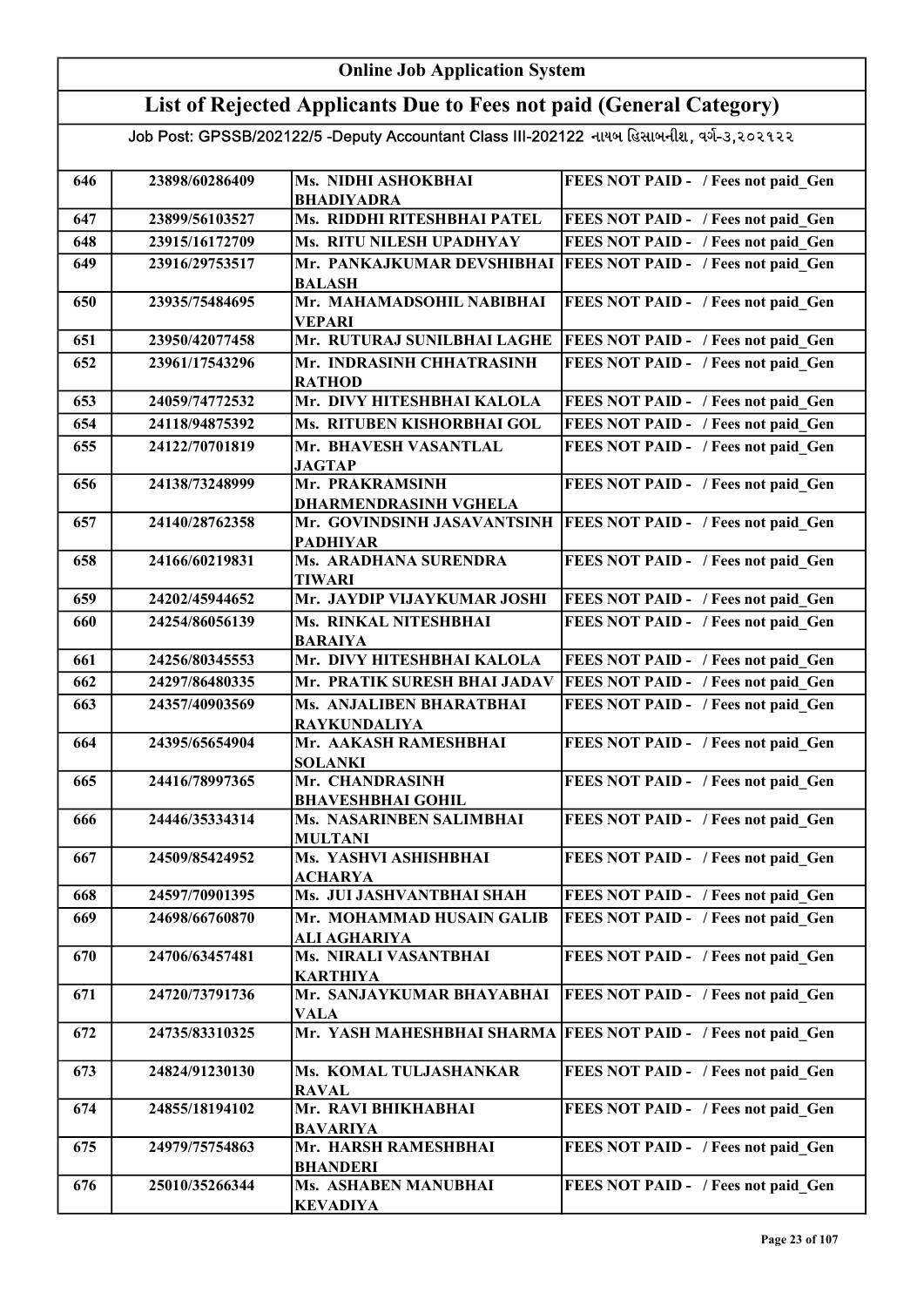| <b>Online Job Application System</b> |                                                                                           |                                                         |                                                                  |  |
|--------------------------------------|-------------------------------------------------------------------------------------------|---------------------------------------------------------|------------------------------------------------------------------|--|
|                                      | List of Rejected Applicants Due to Fees not paid (General Category)                       |                                                         |                                                                  |  |
|                                      | Job Post: GPSSB/202122/5 -Deputy Accountant Class III-202122 નાયબ હિસાબનીશ, વર્ગ-૩,૨૦૨૧૨૨ |                                                         |                                                                  |  |
| 677                                  | 25036/24729060                                                                            | Ms. VANDANABA BHARATSINH<br><b>SODHA</b>                | FEES NOT PAID - / Fees not paid Gen                              |  |
| 678                                  | 25146/37041559                                                                            | <b>PATEL</b>                                            | Mr. JITENKUMAR HARSHADBHAI   FEES NOT PAID - / Fees not paid Gen |  |
| 679                                  | 25295/27179639                                                                            | Ms. TASLIMABANU AYUBBHAI<br><b>PATEL</b>                | FEES NOT PAID - / Fees not paid Gen                              |  |
| 680                                  | 25296/56571703                                                                            | Mr. ANKIT BHUPESHBHAI<br><b>ANDANI</b>                  | FEES NOT PAID - / Fees not paid Gen                              |  |
| 681                                  | 25377/59901419                                                                            | Mr. MOHITKUMAR DINESHBHAI<br><b>RANA</b>                | FEES NOT PAID - / Fees not paid Gen                              |  |
| 682                                  | 25390/47837374                                                                            | <b>Mrs. PAYAL VIPULKUMAR</b><br><b>PARMAR</b>           | FEES NOT PAID - / Fees not paid Gen                              |  |
| 683                                  | 25419/71084482                                                                            | <b>Mrs. HEENAKAUSHAR</b><br><b>MOHAMMAD SOYEB SHEKH</b> | FEES NOT PAID - / Fees not paid Gen                              |  |
| 684                                  | 25420/27720210                                                                            | Ms. SHILPA ANANTRAI RAJANI                              | FEES NOT PAID - / Fees not paid_Gen                              |  |
| 685                                  | 25432/71994748                                                                            | Ms. VISHWA VIPUL BHAVSAR<br><b>BHAVSAR</b>              | FEES NOT PAID - / Fees not paid Gen                              |  |
| 686                                  | 25494/53736911                                                                            | Ms. MOKSHITA SANJAYKUMAR<br><b>BAGADIYA</b>             | FEES NOT PAID - / Fees not paid Gen                              |  |
| 687                                  | 25495/18191262                                                                            | Mr. NIKHIL JAYANTIBHAI VORA                             | FEES NOT PAID - / Fees not paid Gen                              |  |
| 688                                  | 25531/13177000                                                                            | Ms. SALOMIBANU HANIFKHAN<br><b>KHANJADA</b>             | FEES NOT PAID - / Fees not paid Gen                              |  |
| 689                                  | 25542/69343002                                                                            | Ms. RISITA KANAIYALAL RAVAL                             | FEES NOT PAID - / Fees not paid Gen                              |  |
| 690                                  | 25701/54504694                                                                            | Mr. DIPESH RAJESHBHAI KALAL                             | FEES NOT PAID - / Fees not paid Gen                              |  |
| 691                                  | 25717/20716542                                                                            | Mr. JAY JITENDRA BHAI AGHARA                            | FEES NOT PAID - / Fees not paid Gen                              |  |
| 692                                  | 25815/52287715                                                                            | Ms. KRISHNAKUMARI<br><b>SUNILBHAI NAIK</b>              | FEES NOT PAID - / Fees not paid Gen                              |  |
| 693                                  | 25859/23912562                                                                            | Mr. JAYSINH JITENDRASINH<br><b>VAGHELA</b>              | FEES NOT PAID - / Fees not paid Gen                              |  |
| 694                                  | 25862/87829555                                                                            | Mr. MANISHSINH DALPATSINH<br><b>CHAUHAN</b>             | FEES NOT PAID - / Fees not paid_Gen                              |  |
| 695                                  | 25918/49541708                                                                            | Mr. SHARAD YOGINBHAI SHAH                               | FEES NOT PAID - / Fees not paid Gen                              |  |
| 696                                  | 25922/80884176                                                                            | Ms. SHWETA GANESH SHIRKE                                | FEES NOT PAID - / Fees not paid Gen                              |  |
| 697                                  | 25981/89006608                                                                            | Mr. VIRAJKUMAR MOHANSINH<br><b>CHAUHAN</b>              | FEES NOT PAID - / Fees not paid Gen                              |  |
| 698                                  | 26030/73562178                                                                            | Mr. DIPAK JASHUBHAI PARMAR                              | FEES NOT PAID - / Fees not paid Gen                              |  |
| 699                                  | 26044/38223876                                                                            | Mr. ARJUN GOVINDBHAI<br><b>PARMAR</b>                   | FEES NOT PAID - / Fees not paid Gen                              |  |
| 700                                  | 26061/30514953                                                                            | Ms. VINDHYAVASINI<br>ROOPCHAND SAHANI                   | FEES NOT PAID - / Fees not paid Gen                              |  |
| 701                                  | 26062/99210749                                                                            | Mrs. DIGUBA DHARMENDRASINH<br>ZALA                      | FEES NOT PAID - / Fees not paid Gen                              |  |
| 702                                  | 26086/96128253                                                                            | Mrs. SABNAM SAZEED MALEK                                | FEES NOT PAID - / Fees not paid Gen                              |  |
| 703                                  | 26097/79055386                                                                            | Ms. ANKITA ISHWARSHINH<br><b>VAGHELA</b>                | FEES NOT PAID - / Fees not paid Gen                              |  |
| 704                                  | 26116/55367027                                                                            | Ms. JEEGNABA VIKRAMSINH<br><b>JADEJA</b>                | FEES NOT PAID - / Fees not paid Gen                              |  |
| 705                                  | 26156/30776097                                                                            | Ms. MAUNALI SURESHBHAI<br><b>PATEL</b>                  | FEES NOT PAID - / Fees not paid Gen                              |  |
| 706                                  | 26186/50033147                                                                            | Mr. VISHNUBHAI HAVSIBHAI<br><b>THAKOR</b>               | FEES NOT PAID - / Fees not paid Gen                              |  |
| 707                                  | 26215/34123968                                                                            | Mrs. SWITIBEN JITENDRAKUMAR<br><b>PRAJAPATI</b>         | FEES NOT PAID - / Fees not paid Gen                              |  |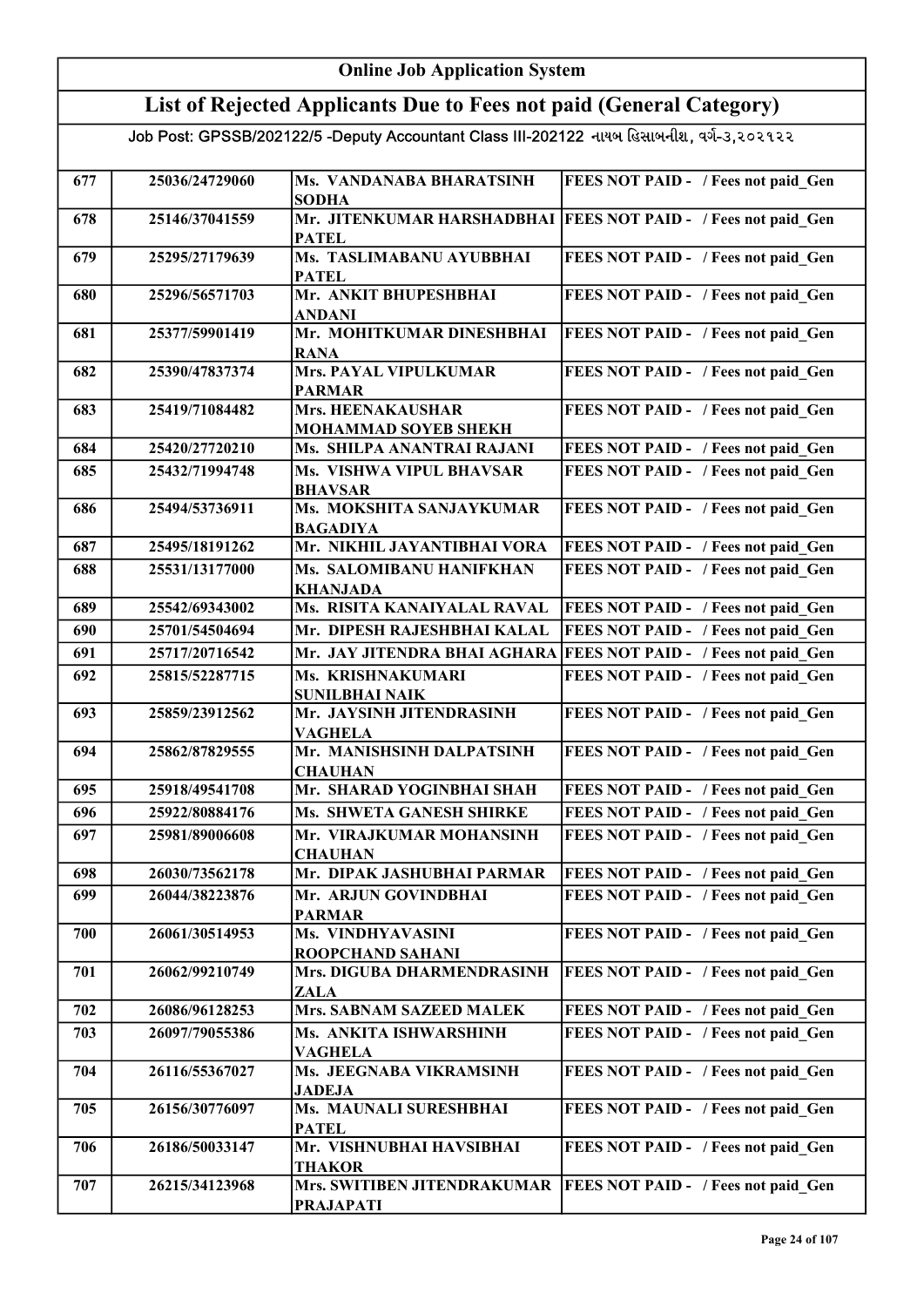#### Online Job Application System List of Rejected Applicants Due to Fees not paid (General Category) Job Post: GPSSB/202122/5 -Deputy Accountant Class III-202122 નાયબ હિસાબનીશ, વર્ગ-૩,૨૦૨૧૨૨ 708 26226/62955468 Mr. NARESH NARAYANDAS BRAHAMKSHTRI FEES NOT PAID - / Fees not paid Gen 709 26232/79928054 Mr. AJAYSINH NANUBHA JADEJA FEES NOT PAID - / Fees not paid\_Gen 710 26272/75795275 Ms. SHIVANGIBA BABUBHA ZALA FEES NOT PAID - / Fees not paid\_Gen 711 26279/34330901 Ms. KINJALBA DHARMEBDRASINH SARVAIYA FEES NOT PAID - / Fees not paid Gen 712 26377/20812176 Ms. JASHIBEN SREERAMBHAI JOSHI FEES NOT PAID - / Fees not paid Gen 713 26406/82740538 Mr. URAVISH GOVINDBHAI NANDVANA FEES NOT PAID - / Fees not paid Gen 714 26442/85447065 Mrs. HEENA PREMCHANDBHAI KOTAK FEES NOT PAID - / Fees not paid Gen 715 26473/67781133 Mr. HIREN VINODKUMAR JAYSWAL FEES NOT PAID - / Fees not paid Gen 716 26474/30840625 Ms. ISHITA RAJUBHAI TANNA FEES NOT PAID - / Fees not paid\_Gen 717 26552/84707784 Ms. ANITA SHRISUBHASHCHANDRA JAT FEES NOT PAID - / Fees not paid Gen 718 26630/31934610 Mr. BHARATKUMAR BHIKHABHAI DESAI FEES NOT PAID - / Fees not paid Gen 719 26739/61890911 Mr. MEHTABALAM KHURASHIDAHAMAD SHEKH FEES NOT PAID - / Fees not paid Gen 720 26773/86430881 Mr. MUSTAKMOHAMMAD SIKANDARBHAI MALEK FEES NOT PAID - / Fees not paid Gen 721 26790/80870073 Ms. MITTALBEN MAHENDRABHAI MAHERA FEES NOT PAID - / Fees not paid Gen 722 26974/16775809 Ms. RUCHI SHANTILAL PATEL FEES NOT PAID - / Fees not paid\_Gen 723 26994/52806385 Mrs. KOMALBEN RAGNATBHAI **MOGA** FEES NOT PAID - / Fees not paid Gen 724 27007/33988809 Mr. ARSHMAHENDI JAFAR RAZA AGHA FEES NOT PAID - / Fees not paid Gen 725 27016/13282533 Mr. PIYUSHKUMAR VASTABHAI **PATEL** FEES NOT PAID - / Fees not paid Gen 726 27061/60693387 Mr. MAULIK CHATURBHAI GONDALIYA FEES NOT PAID - / Fees not paid\_Gen 727 27236/18926833 Mr. SHAHBAN MAHAMMADMIYAN MALEK FEES NOT PAID - / Fees not paid Gen 728 27328/33535391 Ms. ABHIGNA PANKAJBHAI THAKKAR FEES NOT PAID - / Fees not paid Gen 729 27330/14795050 Ms. HEENABANU INAYATALI **SAIYED** FEES NOT PAID - / Fees not paid Gen 730 27438/45787636 Ms. TANVI AMITBHAI PANDYA FEES NOT PAID - / Fees not paid Gen 731 27441/34824556 Ms. PRIYAL RANJITSINH RAULJI FEES NOT PAID - / Fees not paid\_Gen 732 27637/56645607 Ms. JAGRUTIBEN JASHVANTSINH FEES NOT PAID - / Fees not paid\_Gen VAGHELA 733 27642/27322974 Mrs. DIPIKABEN HIRENKUMAR PATEL FEES NOT PAID - / Fees not paid Gen 734 27669/16162155 Ms. HEENABA UMEDSINH **CHAUHAN** FEES NOT PAID - / Fees not paid Gen 735 27749/76073700 Mr. SUMITKUMAR PARVATSINH ZALA **FEES NOT PAID - / Fees not paid Gen** 736 27803/19223450 Mr. GIRISHKUMAR ANILBHAI LAUHAR FEES NOT PAID - / Fees not paid Gen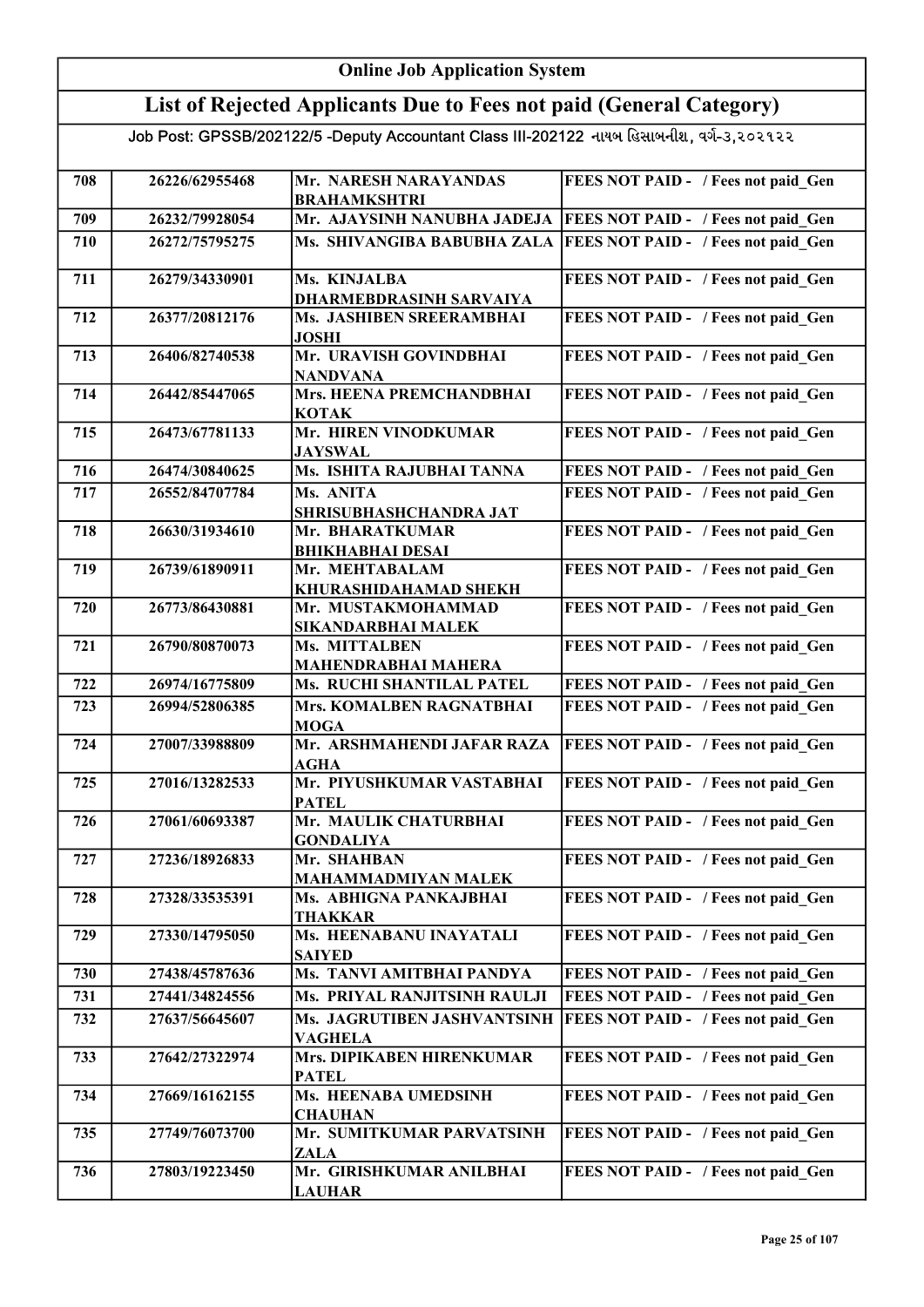| <b>Online Job Application System</b>                                                      |                |                                                                     |                                                                 |
|-------------------------------------------------------------------------------------------|----------------|---------------------------------------------------------------------|-----------------------------------------------------------------|
|                                                                                           |                | List of Rejected Applicants Due to Fees not paid (General Category) |                                                                 |
| Job Post: GPSSB/202122/5 -Deputy Accountant Class III-202122 નાયબ હિસાબનીશ, વર્ગ-૩,૨૦૨૧૨૨ |                |                                                                     |                                                                 |
| 737                                                                                       | 27804/64761220 | Mr. MITESH JAYVANTBHAI<br><b>CHAUHAN</b>                            | FEES NOT PAID - / Fees not paid Gen                             |
| 738                                                                                       | 27818/96423016 | Ms. KHUSHBU LENINBHAI<br><b>GANATRA</b>                             | FEES NOT PAID - / Fees not paid Gen                             |
| 739                                                                                       | 27861/31610190 | Ms. DHARABEN RAMESHBHAI<br><b>KANANI</b>                            | FEES NOT PAID - / Fees not paid Gen                             |
| 740                                                                                       | 27862/40913096 | <b>SOLANKI</b>                                                      | Mr. VASANTKUMAR RAMANBHAI   FEES NOT PAID - / Fees not paid_Gen |
| 741                                                                                       | 27883/25093797 | Mrs. HEMALBEN VITTHALBHAI<br><b>PATEL</b>                           | FEES NOT PAID - / Fees not paid Gen                             |
| 742                                                                                       | 27904/19055201 | Ms. SARJU BHARATBHAI<br><b>KANASAGARA</b>                           | FEES NOT PAID - / Fees not paid Gen                             |
| 743                                                                                       | 27910/38401574 | <b>Mrs. NILAMBEN RANJITBHAI</b><br><b>DABHI</b>                     | FEES NOT PAID - / Fees not paid Gen                             |
| 744                                                                                       | 27933/92339626 | Mr. JAY VISHNUBHAI PATEL                                            | FEES NOT PAID - / Fees not paid Gen                             |
| 745                                                                                       | 27942/78755321 | Ms. JUHI HARSHALBHAI BHATT                                          | FEES NOT PAID - / Fees not paid Gen                             |
| 746                                                                                       | 27950/51081297 | Ms. KHUSHBUBEN<br><b>ASHVINKUMAR THAKKER</b>                        | FEES NOT PAID - / Fees not paid Gen                             |
| 747                                                                                       | 27986/36502192 | Mr. ARJUN HEEMAJI PRAJAPATI                                         | FEES NOT PAID - / Fees not paid Gen                             |
| 748                                                                                       | 28069/44569433 | Mrs. BAISABA AJAYSINH PARMAR                                        | <b>FEES NOT PAID - / Fees not paid Gen</b>                      |
| 749                                                                                       | 28107/15771731 | Mr. PRUTHVIRAJ PRAKASHBHAI<br><b>SHITOLE</b>                        | FEES NOT PAID - / Fees not paid Gen                             |
| 750                                                                                       | 28126/73577491 | Ms. POOJA VIJAYKUMAR<br><b>GOSWAMI</b>                              | FEES NOT PAID - / Fees not paid Gen                             |
| 751                                                                                       | 28136/66877842 | Mrs. DHARABEN HASMUKHBHAI<br><b>PATEL</b>                           | FEES NOT PAID - / Fees not paid Gen                             |
| 752                                                                                       | 28146/78187585 | Mr. MITESHKUMAR<br>RAMESHKUMAR JOSHI                                | FEES NOT PAID - / Fees not paid Gen                             |
| 753                                                                                       | 28150/75540960 | Ms. TWINKAL JAYANTI BHAI<br><b>SOLANKI</b>                          | FEES NOT PAID - / Fees not paid Gen                             |
| 754                                                                                       | 28223/64563237 | Ms. BHARGAVI NARESHKUMAR<br><b>BHATT</b>                            | FEES NOT PAID - / Fees not paid Gen                             |
| 755                                                                                       | 28254/82423567 | Ms. KENABEN HARSHADBHAI<br><b>PATEL</b>                             | FEES NOT PAID - / Fees not paid Gen                             |
| 756                                                                                       | 28283/21570174 | Mr. JAYADIP ASHOKBHAI<br><b>KAPADIYA</b>                            | FEES NOT PAID - / Fees not paid Gen                             |
| 757                                                                                       | 28309/73094743 | Mr. AHMAD HAFIZBHAI PASHVA                                          | FEES NOT PAID - / Fees not paid Gen                             |
| 758                                                                                       | 28376/61961293 | Mr. SURAJ RAKESH TIWARI                                             | FEES NOT PAID - / Fees not paid Gen                             |
| 759                                                                                       | 28398/28183130 | Mr. PRITESH MADHAVJIBHAI<br><b>PRAJAPATI</b>                        | FEES NOT PAID - / Fees not paid Gen                             |
| 760                                                                                       | 28443/68992749 | Mr. MOHAMMAD ARBAZ<br>MOHAMMAD SIDDIK SHAIKH                        | FEES NOT PAID - / Fees not paid Gen                             |
| 761                                                                                       | 28453/29002104 | Ms. KRUPABEN<br>SUBHASHCHANDRA PANDYA                               | FEES NOT PAID - / Fees not paid Gen                             |
| 762                                                                                       | 28572/89195785 | Mr. ABHI MANISHBHAI SHAH                                            | FEES NOT PAID - / Fees not paid Gen                             |
| 763                                                                                       | 28611/63015590 | Mr. KIRAN MOTILAL                                                   | FEES NOT PAID - / Fees not paid Gen                             |
| 764                                                                                       | 28621/24995272 | Mr. ZALAKKUMAR<br>MUKESHBHAI PATEL                                  | FEES NOT PAID - / Fees not paid Gen                             |
| 765                                                                                       | 28624/97196916 | Ms. ANKITABEN VASANTBHAI<br><b>PATEL</b>                            | FEES NOT PAID - / Fees not paid Gen                             |
| 766                                                                                       | 28716/28919601 | Ms. VAISHALIBEN JAYANTILAL<br><b>MENDPARA</b>                       | FEES NOT PAID - / Fees not paid Gen                             |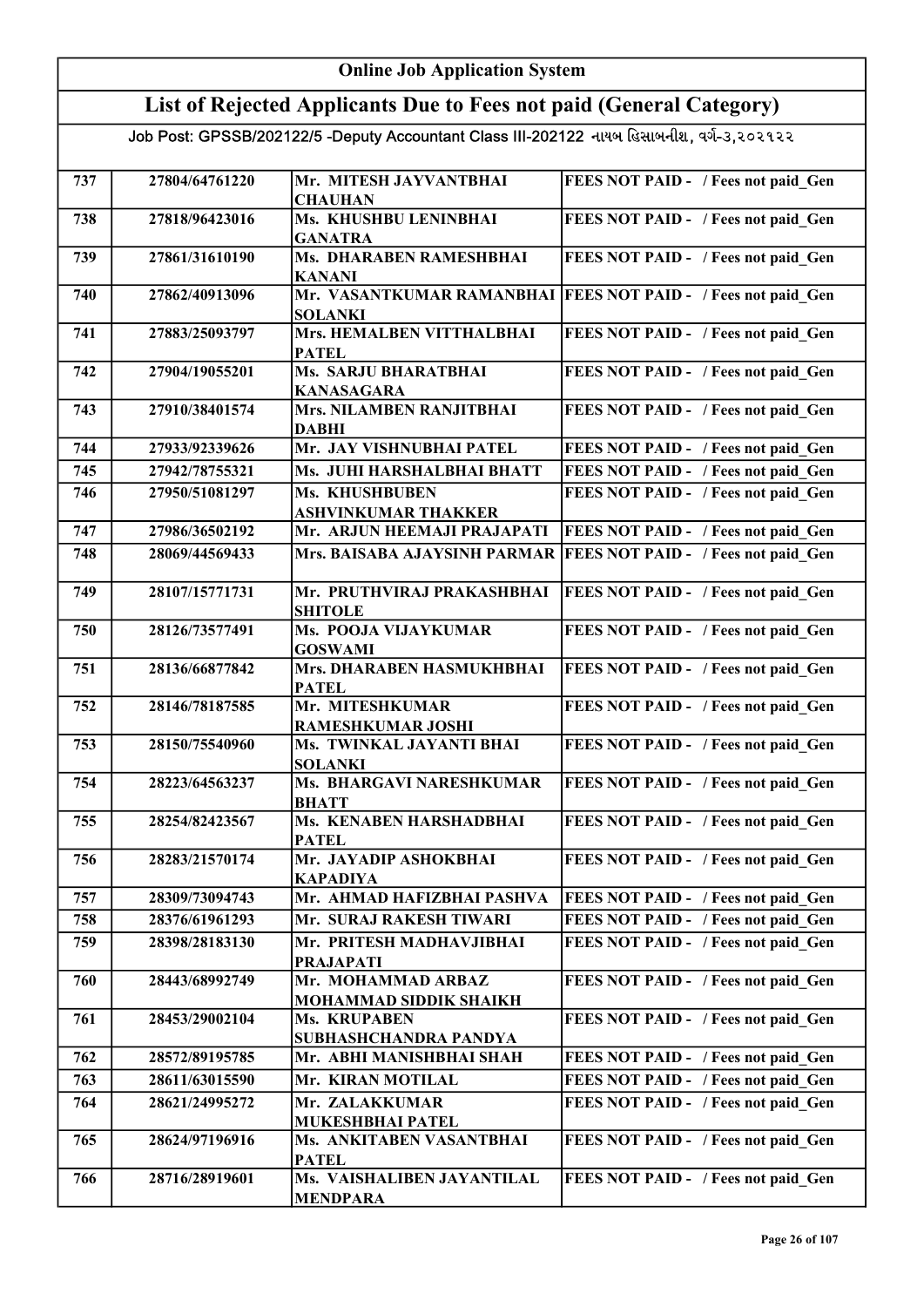|                                                                                           | <b>Online Job Application System</b> |                                                    |                                            |  |
|-------------------------------------------------------------------------------------------|--------------------------------------|----------------------------------------------------|--------------------------------------------|--|
| List of Rejected Applicants Due to Fees not paid (General Category)                       |                                      |                                                    |                                            |  |
| Job Post: GPSSB/202122/5 -Deputy Accountant Class III-202122 નાયબ હિસાબનીશ, વર્ગ-૩,૨૦૨૧૨૨ |                                      |                                                    |                                            |  |
| 767                                                                                       | 28759/55201733                       | Ms. NEHALBEN HASMUKHBHAI<br><b>VYAS</b>            | FEES NOT PAID - / Fees not paid Gen        |  |
| 768                                                                                       | 28795/90033750                       | Mr. VINAY BHARATBHAI<br><b>RATHOD</b>              | FEES NOT PAID - / Fees not paid Gen        |  |
| 769                                                                                       | 28806/53495474                       | Mr. JAYDEEP BHARATBHAI<br><b>DEVADA</b>            | FEES NOT PAID - / Fees not paid_Gen        |  |
| 770                                                                                       | 28969/22522920                       | Mr. PARESH ARVINDBHAI<br><b>BARAIYA</b>            | FEES NOT PAID - / Fees not paid Gen        |  |
| 771                                                                                       | 28988/96525566                       | Mr. HITESH BABUBHAI PITHAVA                        | <b>FEES NOT PAID - / Fees not paid Gen</b> |  |
| 772                                                                                       | 28990/77443612                       | Ms. RUSHALI CHETANKUMAR<br><b>JOSHI</b>            | FEES NOT PAID - / Fees not paid Gen        |  |
| 773                                                                                       | 29004/38190437                       | Ms. RESHMABEN AHMADBHAI<br><b>SIPAI</b>            | FEES NOT PAID - / Fees not paid Gen        |  |
| 774                                                                                       | 29032/78765158                       | Mr. MOHAMMEDAAZEB<br><b>MEHMOOD MOTIWALA</b>       | FEES NOT PAID - / Fees not paid Gen        |  |
| 775                                                                                       | 29068/63959371                       | Mr. ASHISH KAMLESHBHAI                             | FEES NOT PAID - / Fees not paid Gen        |  |
| 776                                                                                       | 29082/41293130                       | Mrs. BHAVANA PRAKASHBHAI<br><b>KAPSE</b>           | FEES NOT PAID - / Fees not paid Gen        |  |
| 777                                                                                       | 29120/62800535                       | Mr. KUSH PRADIPKUMAR VYAS                          | FEES NOT PAID - / Fees not paid Gen        |  |
| 778                                                                                       | 29143/98984068                       | Mr. SAVAN ASHWINBHAI PATEL                         | FEES NOT PAID - / Fees not paid Gen        |  |
| 779                                                                                       | 29198/49205708                       | Ms. SAMABIBI MOHAMMAD<br><b>HASAN ABBAS SHAIKH</b> | FEES NOT PAID - / Fees not paid Gen        |  |
| 780                                                                                       | 29207/15035679                       | Ms. CHHAYABEN CHANDUBHAI<br><b>PARMAR</b>          | FEES NOT PAID - / Fees not paid Gen        |  |
| 781                                                                                       | 29229/37206899                       | Mrs. AARADHANA RUTUL PATEL                         | FEES NOT PAID - / Fees not paid Gen        |  |
| 782                                                                                       | 29305/70907003                       | Ms. SHOBHANA DILIPBHAI JADAV                       | <b>FEES NOT PAID - / Fees not paid Gen</b> |  |
| 783                                                                                       | 29367/17474431                       | Mr. SAMIRBHAI NIJAMBHAI<br><b>VANJARA</b>          | FEES NOT PAID - / Fees not paid Gen        |  |
| 784                                                                                       | 29380/97296424                       | Mr. HARDIK NARESHBHAI<br><b>BHIMANI</b>            | FEES NOT PAID - / Fees not paid Gen        |  |
| 785                                                                                       | 29422/49979666                       | Mrs. VINITABEN HITESHKUMAR<br><b>PATEL</b>         | FEES NOT PAID - / Fees not paid Gen        |  |
| 786                                                                                       | 29485/17116837                       | <b>Ms. BHAGVATIBEN</b><br>NARENDRABHAI DABHI       | FEES NOT PAID - / Fees not paid Gen        |  |
| 787                                                                                       | 29492/42787773                       | Mr. RAVIRAJSINH HANUBHA<br><b>JADEJA</b>           | FEES NOT PAID - / Fees not paid Gen        |  |
| 788                                                                                       | 29534/49402576                       | Mr. PREET MANISHBHAI KACHA                         | FEES NOT PAID - / Fees not paid Gen        |  |
| 789                                                                                       | 29572/39547281                       | Mrs. RIDDHIBEN NAVINBHAI<br><b>KHALASI</b>         | FEES NOT PAID - / Fees not paid Gen        |  |
| 790                                                                                       | 29573/57669559                       | Ms. GAYATRI KIRITBHAI AMIN                         | FEES NOT PAID - / Fees not paid Gen        |  |
| 791                                                                                       | 29627/73213870                       | Mr. AKASH NARSHIBHAI RATHOD                        | <b>FEES NOT PAID - / Fees not paid Gen</b> |  |
| 792                                                                                       | 29642/83863860                       | Ms. RINKAL LALITKUMAR<br><b>KADIVAR</b>            | FEES NOT PAID - / Fees not paid Gen        |  |
| 793                                                                                       | 29670/51781163                       | Mr. RAJENDRA SHANKARLAL<br><b>PRAJAPATI</b>        | FEES NOT PAID - / Fees not paid Gen        |  |
| 794                                                                                       | 29731/20911862                       | Mr. SANDIPBHAI DINESHBHAI<br><b>TRIVEDI</b>        | FEES NOT PAID - / Fees not paid Gen        |  |
| 795                                                                                       | 29741/68713608                       | Mr. PIYUSHKUMAR<br><b>RAMESHBHAI DAVE</b>          | FEES NOT PAID - / Fees not paid Gen        |  |
| 796                                                                                       | 29763/86252118                       | Mr. JAYDIP MAGANBHAI<br><b>NALIYADHARA</b>         | FEES NOT PAID - / Fees not paid Gen        |  |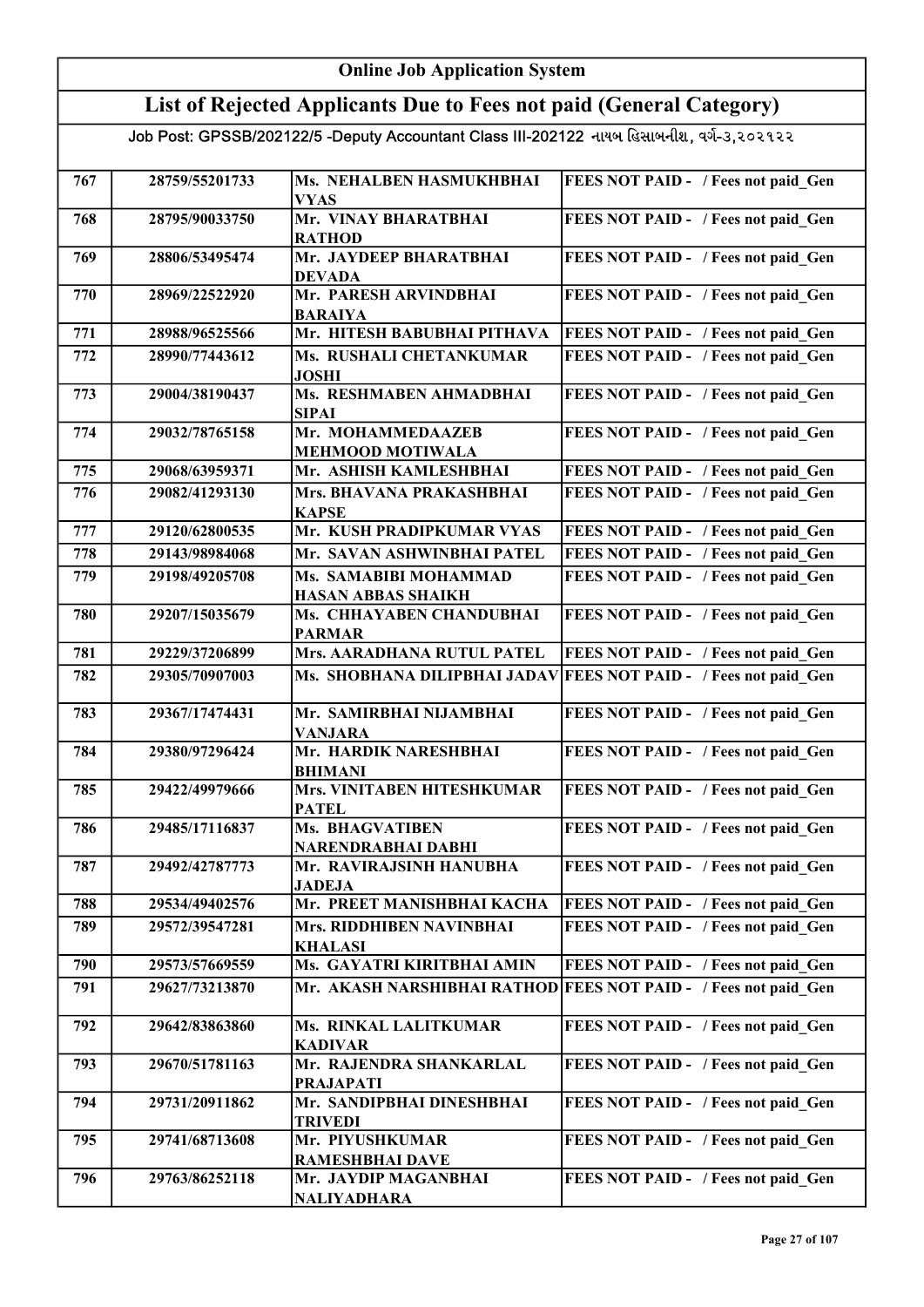| <b>Online Job Application System</b>                                |                |                                                                                           |                                            |
|---------------------------------------------------------------------|----------------|-------------------------------------------------------------------------------------------|--------------------------------------------|
| List of Rejected Applicants Due to Fees not paid (General Category) |                |                                                                                           |                                            |
|                                                                     |                | Job Post: GPSSB/202122/5 -Deputy Accountant Class III-202122 નાયબ હિસાબનીશ, વર્ગ-૩,૨૦૨૧૨૨ |                                            |
|                                                                     |                |                                                                                           |                                            |
| 797                                                                 | 29793/41317603 | Mrs. RASHMITABEN BAJIDAS<br><b>PATEL</b>                                                  | FEES NOT PAID - / Fees not paid Gen        |
| 798                                                                 | 29799/39522865 | Mr. DHAVAL NILESHBHAI                                                                     | FEES NOT PAID - / Fees not paid Gen        |
| 799                                                                 | 29801/83766774 | <b>BHARANIA</b><br>Mr. RAMESHKUMAR                                                        | FEES NOT PAID - / Fees not paid Gen        |
| 800                                                                 | 29878/89303732 | LAXMANBHAI PRAJAPATI<br>Ms. KHUSHI KIRITBHAI PATEL                                        | FEES NOT PAID - / Fees not paid Gen        |
| 801                                                                 | 29881/41634862 | Mr. NILESHKUMAR                                                                           | FEES NOT PAID - / Fees not paid Gen        |
|                                                                     |                | RAYSANGBHAI DABHI                                                                         |                                            |
| 802                                                                 | 29886/27927420 | Mr. NIRAV SHIV BAHADUR<br><b>SINGH RAJPUT</b>                                             | FEES NOT PAID - / Fees not paid Gen        |
| 803                                                                 | 29890/45252454 | Mr. MILANKUMAR BHARTBHAI<br><b>PATEL</b>                                                  | FEES NOT PAID - / Fees not paid Gen        |
| 804                                                                 | 29905/69242354 | Ms. TRUSHABEN BALAVANTSINH<br><b>SOLANKI</b>                                              | FEES NOT PAID - / Fees not paid Gen        |
| 805                                                                 | 29929/55543970 | Mr. KARANSINH DIPSINH GOHIL                                                               | FEES NOT PAID - / Fees not paid Gen        |
| 806                                                                 | 29942/40483225 | Mr. JAYESHKUMAR ARJUNBHAI<br><b>BAROT</b>                                                 | FEES NOT PAID - / Fees not paid Gen        |
| 807                                                                 | 30009/49179006 | Ms. HIMANIBEN JAYESHBHAI<br>JOSHI                                                         | FEES NOT PAID - / Fees not paid_Gen        |
| 808                                                                 | 30047/12464073 | Mr. JEEVA MANIBHAI MEENA                                                                  | FEES NOT PAID - / Fees not paid Gen        |
| 809                                                                 | 30127/40855818 | Mr. ASHISHKUMAR<br>RAMESHBHAI PATEL                                                       | FEES NOT PAID - / Fees not paid Gen        |
| 810                                                                 | 30224/15328399 | Mr. KARMDIPSINH VANRAJSINH<br><b>JADEJA</b>                                               | FEES NOT PAID - / Fees not paid Gen        |
| 811                                                                 | 30284/23561342 | Mr. SAGAR ASHOKBHAI MALUKA                                                                | <b>FEES NOT PAID - / Fees not paid Gen</b> |
| 812                                                                 | 30325/45638695 | Ms. FORAM DIPAKBHAI RATHOD                                                                | <b>FEES NOT PAID - / Fees not paid Gen</b> |
| 813                                                                 | 30330/10283078 | Mr. ARUN DEVANAND KUMBHAR                                                                 | FEES NOT PAID - / Fees not paid_Gen        |
| 814                                                                 | 30341/37109345 | Mrs. RIMPAL BABUBHAI<br><b>RAMOLIYA</b>                                                   | FEES NOT PAID - / Fees not paid Gen        |
| 815                                                                 | 30378/28534215 | Mr. YOGESH RAGHUBHAI<br><b>PANELIYA</b>                                                   | FEES NOT PAID - / Fees not paid Gen        |
| 816                                                                 | 30441/27983066 | Mr. JAYDEEP RAJESHKUMAR                                                                   | FEES NOT PAID - / Fees not paid Gen        |
| 817                                                                 | 30500/38333289 | <b>DASADIYA</b><br>Ms. KISHITA HITENDRAKUMAR<br><b>DESAI</b>                              | FEES NOT PAID - / Fees not paid Gen        |
| 818                                                                 | 30519/34845503 | Mr. PRUTHVIK DILIPBHAI VORA                                                               | FEES NOT PAID - / Fees not paid Gen        |
| 819                                                                 | 30548/36220728 | Ms. URVI AMRUTLAL PATEL                                                                   | FEES NOT PAID - / Fees not paid Gen        |
| 820                                                                 | 30584/13706637 | Mr. PRIYANKKUMAR                                                                          | FEES NOT PAID - / Fees not paid Gen        |
| 821                                                                 | 30603/91041992 | YASHVANTBHAI PATTANI<br><b>Mrs. RINKUBEN KARANSINH</b>                                    | FEES NOT PAID - / Fees not paid Gen        |
| 822                                                                 | 30626/42047811 | <b>RATHOD</b><br>Mr. SAURABH SURESHPRASAD                                                 | FEES NOT PAID - / Fees not paid Gen        |
| 823                                                                 | 30630/46890433 | <b>PATHAK</b><br>Mr. RAHUL KISHORBHAI                                                     | FEES NOT PAID - / Fees not paid Gen        |
| 824                                                                 | 30719/56446898 | <b>NIMAVAT</b><br>Mr. JAGDISHBHAI ASHOKBHAI                                               | FEES NOT PAID - / Fees not paid_Gen        |
| 825                                                                 | 30768/48098664 | <b>PARMAR</b><br>Ms. NIDHI DINESHCHANDRA                                                  | FEES NOT PAID - / Fees not paid Gen        |
|                                                                     |                | <b>TRIVEDI</b>                                                                            |                                            |
| 826                                                                 | 30785/86480496 | Mr. PARTH AMBUBHAI PANDYA                                                                 | FEES NOT PAID - / Fees not paid Gen        |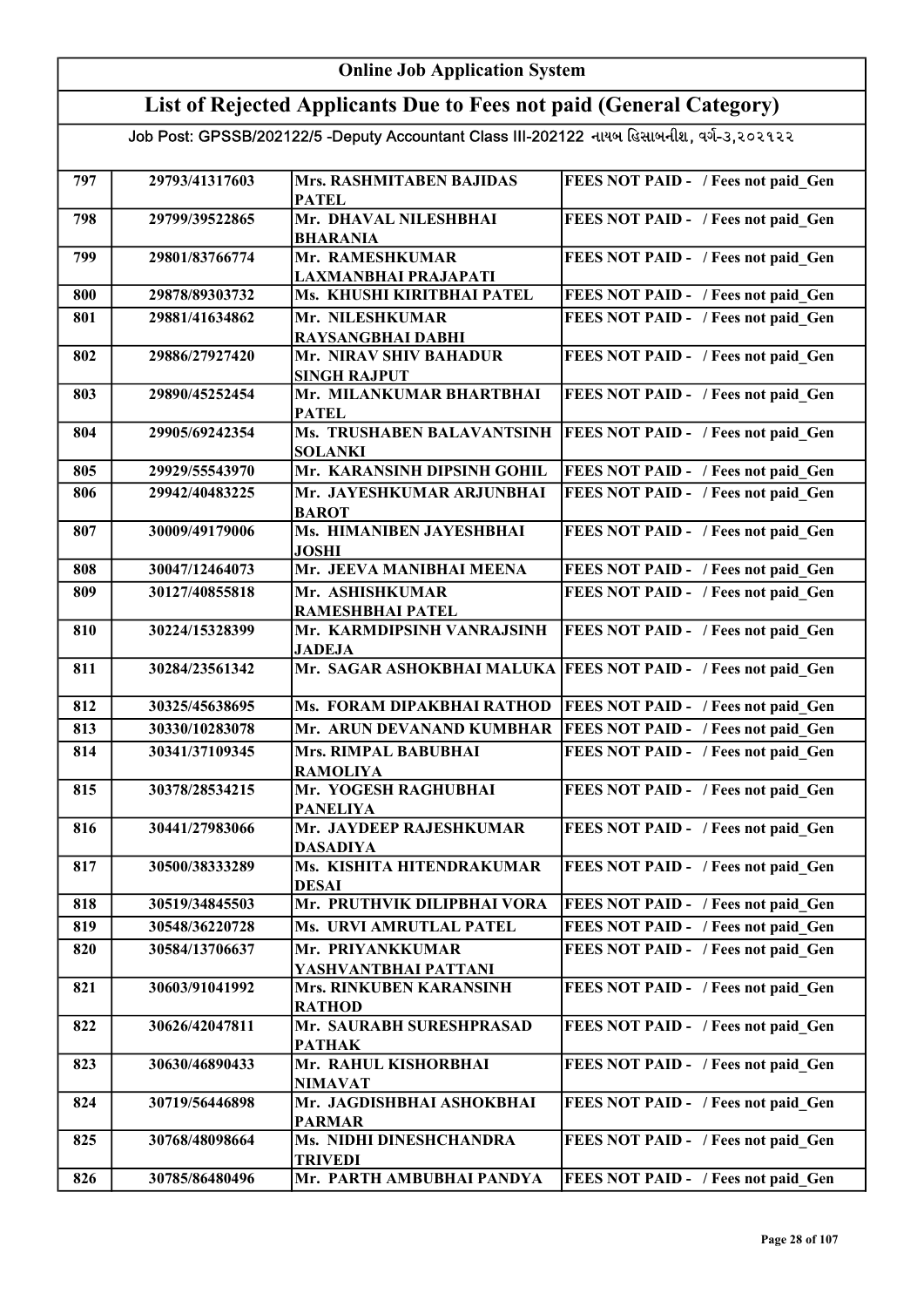# Online Job Application System

### List of Rejected Applicants Due to Fees not paid (General Category)

| 827 | 30841/17837961 | <b>Ms. DOLLY RAJNIKANT</b><br><b>DASADIYA</b>         | FEES NOT PAID - / Fees not paid Gen                            |
|-----|----------------|-------------------------------------------------------|----------------------------------------------------------------|
| 828 | 30913/59584667 | Mr. JAYPALSINH KALUJI DABHI                           | FEES NOT PAID - / Fees not paid Gen                            |
| 829 | 30965/89877759 | Mr. AKSHAY RAMESHKUMAR                                | FEES NOT PAID - / Fees not paid Gen                            |
|     |                | <b>JOSHI</b>                                          |                                                                |
| 830 | 31006/74998712 | Mr. ASHOKKUMAR ALJIBHAI<br><b>PARMAR</b>              | FEES NOT PAID - / Fees not paid Gen                            |
| 831 | 31024/16330840 | Mr. MAYURDHVAJSINH                                    | FEES NOT PAID - / Fees not paid Gen                            |
|     |                | JITENDRASINH JADEJA                                   |                                                                |
| 832 | 31038/18793286 | Mr. MITESHKUMAR                                       | FEES NOT PAID - / Fees not paid Gen                            |
|     |                | RAMESHKUMAR JOSHI                                     |                                                                |
| 833 | 31095/13856054 | Ms. MANSI VIJAYBHAI PATEL                             | FEES NOT PAID - / Fees not paid Gen                            |
| 834 | 31133/47900860 | Mr. VIPULBHAI MANSUKHBHAI                             | FEES NOT PAID - / Fees not paid Gen                            |
|     |                | <b>BHUSADIYA</b>                                      |                                                                |
| 835 | 31150/33722118 | Ms. ANKITA RAJESHBHAI                                 | FEES NOT PAID - / Fees not paid_Gen                            |
|     |                | <b>MALAVIYA</b>                                       |                                                                |
| 836 | 31202/89228016 | <b>Mrs. MAYURIBEN NATUBHAI</b>                        | FEES NOT PAID - / Fees not paid Gen                            |
| 837 | 31242/85220547 | <b>MANSETA</b><br>Mr. NIKHIL JAYANTIBHAI VORA         | FEES NOT PAID - / Fees not paid Gen                            |
| 838 | 31385/58224080 | Mr. RAJAN JENTILAL JOSHI                              | FEES NOT PAID - / Fees not paid Gen                            |
|     |                |                                                       |                                                                |
| 839 | 31388/88691315 | <b>Ms. FARHINBANU</b><br>NASIRMAHMMAD RANGREJ         | FEES NOT PAID - / Fees not paid Gen                            |
| 840 | 31446/76251283 | Ms. URVASHIBA BHARATSINH                              | FEES NOT PAID - / Fees not paid Gen                            |
|     |                | <b>GOHIL</b>                                          |                                                                |
| 841 | 31469/99431884 | Ms. VAISHALIBEN KIRITBHAI                             | FEES NOT PAID - / Fees not paid Gen                            |
|     |                | <b>PATEL</b>                                          |                                                                |
| 842 | 31472/61671622 | Mr. SHAKTI DILIPSINH GOHIL                            | FEES NOT PAID - / Fees not paid Gen                            |
| 843 | 31479/47935998 | Mr. RITESH HASMUKHBHAI                                | FEES NOT PAID - / Fees not paid Gen                            |
|     |                | <b>CHHAPRA</b>                                        |                                                                |
| 844 | 31529/59339746 | Mrs. ZAKIYABANU                                       | FEES NOT PAID - / Fees not paid Gen                            |
|     |                | <b>GULAMSHABBIR MISTRY</b><br>Mr. MOHAMMED SHEHZAD    |                                                                |
| 845 | 31531/98307185 |                                                       | FEES NOT PAID - / Fees not paid Gen                            |
| 846 | 31547/29307982 | ASLAMBHAI BHAGLAJIWALA<br>Mr. BRIJESH SATISHBHAI VYAS | FEES NOT PAID - / Fees not paid Gen                            |
| 847 | 31605/97909124 | Ms. HITIXA HIMATLAL                                   | FEES NOT PAID - / Fees not paid Gen                            |
|     |                | <b>GHODASARA</b>                                      |                                                                |
| 848 | 31612/68921591 | Mr. GANESHPRASAD                                      | FEES NOT PAID - / Fees not paid Gen                            |
|     |                | <b>BRIJMOHAN BADONI</b>                               |                                                                |
| 849 | 31616/36002556 | Mr. MAHAMMADZUBERRAZA                                 | FEES NOT PAID - / Fees not paid Gen                            |
|     |                | <b>SULEMAN PATEL</b>                                  |                                                                |
| 850 | 31709/71800570 |                                                       | Ms. SNEHA BHARATKUMAR SHAH FEES NOT PAID - / Fees not paid Gen |
| 851 | 31715/78525173 | Dr. AKHIL VIJAYBHAI SHAH                              | FEES NOT PAID - / Fees not paid Gen                            |
| 852 | 31758/94611903 | Mrs. MADHAVIKUMARI                                    | FEES NOT PAID - / Fees not paid Gen                            |
|     |                | <b>KANTILAL PATEL</b>                                 |                                                                |
| 853 | 31772/42016353 | Mr. HIREN KISHORBHAI                                  | FEES NOT PAID - / Fees not paid Gen                            |
|     |                | <b>PATADIYA</b>                                       |                                                                |
| 854 | 31777/55118807 | Mr. DHRUV MANOJ BHAI HEDAU                            | FEES NOT PAID - / Fees not paid Gen                            |
| 855 | 31842/86761816 | Mr. PRADIP SURESHBHAI<br><b>GAMARA</b>                | FEES NOT PAID - / Fees not paid Gen                            |
| 856 | 31849/90572322 | Ms. NIDHIBEN ARVINDBHAI                               | FEES NOT PAID - / Fees not paid Gen                            |
|     |                | <b>PATEL</b>                                          |                                                                |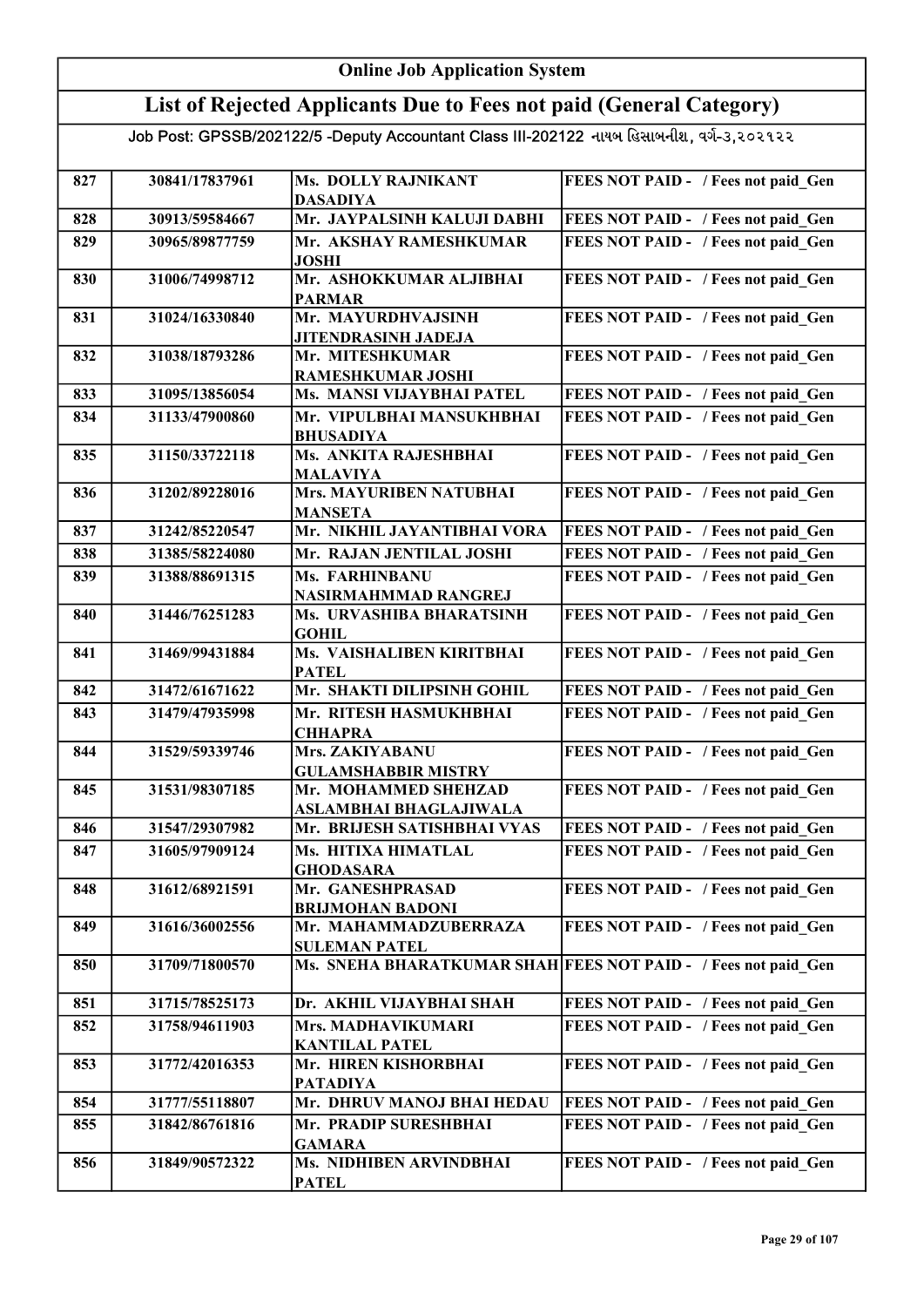#### Online Job Application System List of Rejected Applicants Due to Fees not paid (General Category) Job Post: GPSSB/202122/5 -Deputy Accountant Class III-202122 નાયબ હિસાબનીશ, વર્ગ-૩,૨૦૨૧૨૨ 857 31852/73348756 Mr. DEVANG ASHOKKUMAR THAKAR FEES NOT PAID - / Fees not paid Gen 858 32013/67568175 Ms. SHILPA ANANTRAI RAJANI FEES NOT PAID - / Fees not paid\_Gen 859 32051/26454097 Ms. RAHILA SHAKIRHUSEN KURAISHI FEES NOT PAID - / Fees not paid Gen 860 32088/22732694 Ms. KAJALBEN HARSHADBHAI PATEL FEES NOT PAID - / Fees not paid Gen 861 32117/85225883 Ms. FORAMBEN MAHESHCHANDRA RANA FEES NOT PAID - / Fees not paid Gen 862 32160/67688738 Mr. YUVRAJSINH RAJUSINH SOLANKI FEES NOT PAID - / Fees not paid Gen 863 32193/94986623 Mrs. TEJAL VISHVAS THAKOR FEES NOT PAID - / Fees not paid Gen 864 32207/82944945 Mr. ALTAFHUSEN AINULHAK ANSARI FEES NOT PAID - / Fees not paid\_Gen 865 32210/17570384 Mrs. FORAMBEN MAHESHCHANDRA RANA FEES NOT PAID - / Fees not paid Gen 866 32233/71908191 Ms. RINKAL DALPATBHAI SUDANI FEES NOT PAID - / Fees not paid Gen 867 | 32306/25342425 | Mrs. RASHMIDEVI SITARAMBHAI PAL FEES NOT PAID - / Fees not paid Gen 868 32349/21112067 Mrs. BHAVINA CHETANBHAI DHOKAI FEES NOT PAID - / Fees not paid Gen 869 32403/29551142 Mrs. VIBHUTI CHETAN KUMAR PRAVINBHAI PANDYA<br>Mr. JAYDIPSINH RAJUJI RANA FEES NOT PAID - / Fees not paid Gen 870 32428/33840303 Mr. JAYDIPSINH RAJUJI RANA FEES NOT PAID - / Fees not paid Gen 871 32433/74136839 Ms. PRAFULKUNVARBA VIKRAMSINH VAGHELA FEES NOT PAID - / Fees not paid Gen 872 32452/66060473 Mr. RAVINDRA MUKESHBHAI **CHAVDA** FEES NOT PAID - / Fees not paid Gen 873 32481/29542483 Mr. JANAKSINH KESHRISINH RATHOD FEES NOT PAID - / Fees not paid Gen 874 32514/40025375 Mr. KETANKUMAR HIMMATSINH FEES NOT PAID - / Fees not paid\_Gen GOHIL 875 32519/16550783 Ms. YUKTABEN GOVINDBHAI ROHIT FEES NOT PAID - / Fees not paid Gen 876 32624/36732086 Mrs. SEJAL MITESH MODI FEES NOT PAID - / Fees not paid Gen 877 32635/96704813 Mr. VIRENDRASINH PRAVINSINH **CHAUHAN** FEES NOT PAID - / Fees not paid Gen 878 32710/52525822 Mr. MEGHSINGH HARISINGH **CHAUHAN** FEES NOT PAID - / Fees not paid Gen 879 32711/30601167 Mr. YASH MUKESHBHAI TRIVEDI FEES NOT PAID - / Fees not paid\_Gen 880 32719/40370925 Ms. SHIVANGI MAHENDRAKUMAR AGRAVAT FEES NOT PAID - / Fees not paid Gen 881 32857/48969375 Mr. SAGARKUMAR SOMABHAI PARMAR FEES NOT PAID - / Fees not paid Gen 882 32882/99203444 Ms. DAXA RAMESHBHAI BAMBHANIA FEES NOT PAID - / Fees not paid Gen 883 32914/44086876 Mr. KARNKUMAR AMARISHKUMAR TRIVEDI FEES NOT PAID - / Fees not paid Gen 884 32920/56982243 Ms. BANSI MANISHBHAI GONDHA FEES NOT PAID - / Fees not paid Gen 885 32948/86965154 Mr. JAYKUMAR SURESHBHAI PATEL FEES NOT PAID - / Fees not paid Gen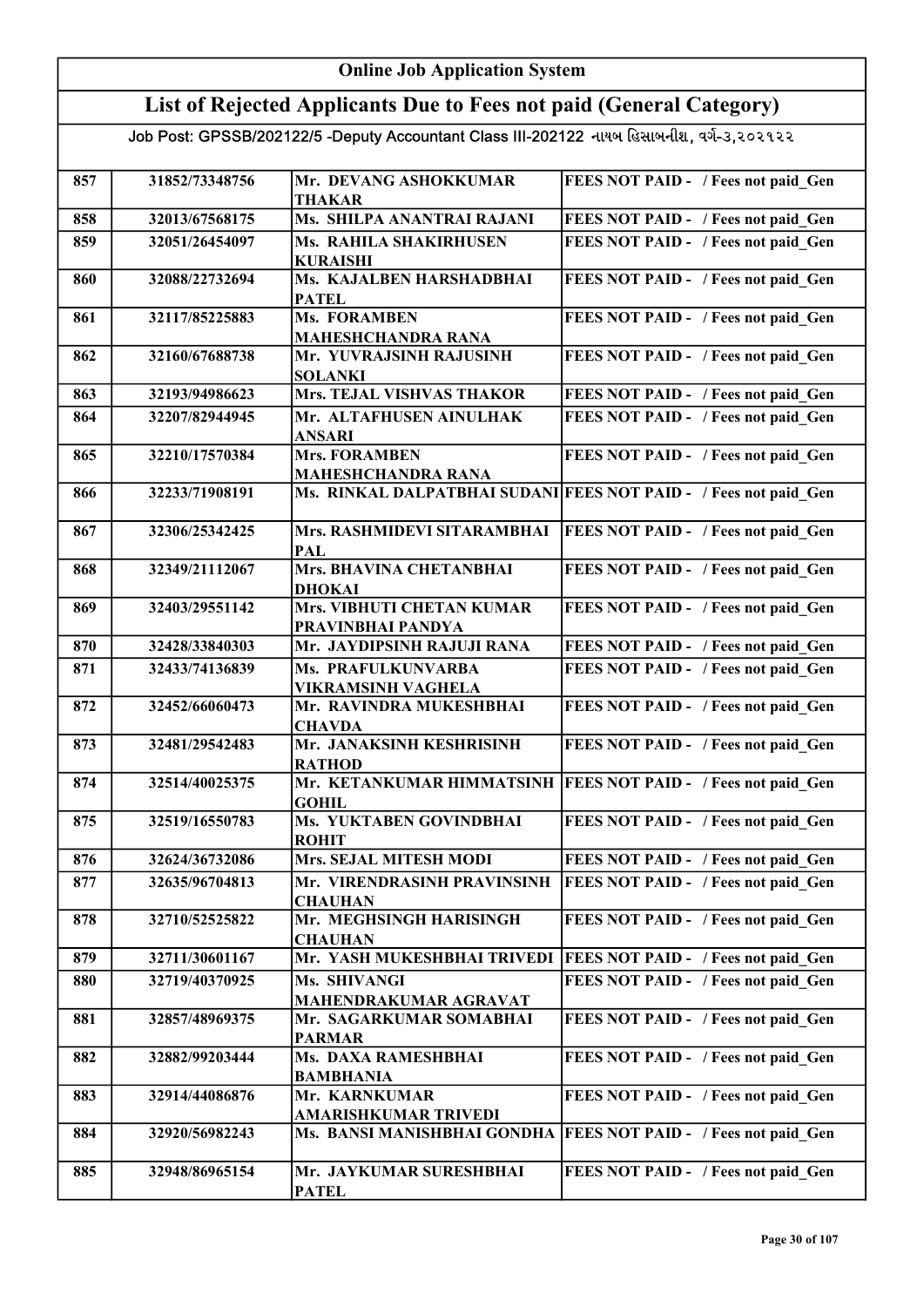### Online Job Application System List of Rejected Applicants Due to Fees not paid (General Category)

| 886 | 33009/25443920 | Mr. SANKALPKUMAR                                                | FEES NOT PAID - / Fees not paid Gen        |
|-----|----------------|-----------------------------------------------------------------|--------------------------------------------|
|     |                | VASUDEVBHAI CHAUDHARI                                           |                                            |
| 887 | 33012/25845066 | Mr. MEHUL RAKESHBHAI RANA                                       | FEES NOT PAID - / Fees not paid Gen        |
| 888 | 33028/50295192 | Ms. MUSKAN ABDUL GAFAR<br><b>KURESHI</b>                        | FEES NOT PAID - / Fees not paid Gen        |
| 889 | 33048/92602035 | Ms. JANKI KIRITSINH RANA                                        | FEES NOT PAID - / Fees not paid Gen        |
| 890 | 33071/34772917 | Ms. MEGHABEN SUBHASHBHAI                                        | FEES NOT PAID - / Fees not paid Gen        |
|     |                | <b>JOSHI</b>                                                    |                                            |
| 891 | 33083/50521888 | Mr. KIRANKUMAR                                                  | FEES NOT PAID - / Fees not paid Gen        |
|     |                | PRABHATBHAI SOLANKI                                             |                                            |
| 892 | 33126/74103308 | Mr. KULDIPSINH                                                  | FEES NOT PAID - / Fees not paid Gen        |
|     |                | <b>DHARMENDRASINH SISODIYA</b>                                  |                                            |
| 893 | 33164/81836877 | Mr. SHANTIBHAI PARAGBHAI                                        | FEES NOT PAID - / Fees not paid Gen        |
|     |                | <b>JOSHI</b>                                                    |                                            |
| 894 | 33169/62288101 | Mrs. VAISHNAVI RITESH PATEL                                     | FEES NOT PAID - / Fees not paid Gen        |
| 895 | 33204/63622010 | Mr. SATYAJITSINH                                                | FEES NOT PAID - / Fees not paid Gen        |
|     |                | <b>DEVENDRASINH RAJ</b>                                         |                                            |
| 896 | 33214/77312449 | Mr. SHIVRAJSINH                                                 | FEES NOT PAID - / Fees not paid Gen        |
|     |                | PRUTHVIRAJSINH GOHIIL                                           |                                            |
| 897 | 33268/49898787 | Ms. RADHIKA ASHOKBHAI                                           | FEES NOT PAID - / Fees not paid Gen        |
|     |                | <b>MEHTA</b><br>Ms. GOPI MANISHBHAI GONDHA                      |                                            |
| 898 | 33284/87653214 |                                                                 | FEES NOT PAID - / Fees not paid Gen        |
| 899 | 33296/90729973 | Ms. BHUMIKABEN UMEDSINH<br><b>BARAIYA</b>                       | FEES NOT PAID - / Fees not paid Gen        |
| 900 | 33348/95313270 | Mr. BHAVIKKUMAR                                                 | FEES NOT PAID - / Fees not paid Gen        |
|     |                | <b>BHOOPENDRAKUMAR MEHTA</b>                                    |                                            |
| 901 | 33427/22814105 | Mrs. KHUSHBUBEN RAVIKUMAR                                       | FEES NOT PAID - / Fees not paid_Gen        |
|     |                | <b>PATEL</b>                                                    |                                            |
| 902 | 33433/65300687 | Mr. IMRAN KHAN ASGARALI                                         | FEES NOT PAID - / Fees not paid Gen        |
|     |                | <b>KHAN PATHAN</b>                                              |                                            |
| 903 | 33458/26991517 | Mr. JIGNESHKUMAR                                                | FEES NOT PAID - / Fees not paid Gen        |
|     |                | PARSOTTAMBHAI VEGADA                                            |                                            |
| 904 | 33461/58972572 | Ms. SWATI SHREEKANT DUBEY                                       | FEES NOT PAID - / Fees not paid Gen        |
| 905 | 33475/27479267 | <b>Ms. RANI SANJAY BARI</b>                                     | FEES NOT PAID - / Fees not paid Gen        |
| 906 | 33544/13306835 | Ms. NEHABA RAJENDRASINH                                         | FEES NOT PAID - / Fees not paid_Gen        |
|     |                | <b>RATHOD</b>                                                   |                                            |
| 907 | 33647/68402479 | Mrs. HIRALKUMARI AKSHAY<br>YADAV                                | FEES NOT PAID - / Fees not paid Gen        |
| 908 | 33693/40839183 | Ms. ASHABEN MAHESHBHAI                                          | FEES NOT PAID - / Fees not paid Gen        |
|     |                | <b>PARMAR</b>                                                   |                                            |
| 909 | 33697/43567187 | Mr. JITENDRA SHAMJIBHAI                                         | FEES NOT PAID - / Fees not paid Gen        |
|     |                | <b>BHALODIYA</b>                                                |                                            |
| 910 | 33767/33264909 | Mrs. SNEHALBEN PRASHANTBHAI                                     | <b>FEES NOT PAID - / Fees not paid Gen</b> |
|     |                | <b>SHUKLA</b>                                                   |                                            |
| 911 | 33785/33365503 | Mr. SANJAYKUMAR                                                 | FEES NOT PAID - / Fees not paid_Gen        |
| 912 | 33847/98506973 | <b>CHATURBHAI VAGHELA</b><br><b>Mrs. ARTIBEN BALIRAM SATOTE</b> | FEES NOT PAID - / Fees not paid Gen        |
| 913 | 33861/48261549 | Mr. BHARGAVKUMAR                                                | FEES NOT PAID - / Fees not paid Gen        |
|     |                | RAMESHBHAI JOSHI                                                |                                            |
| 914 | 33869/36214347 | Mr. ARBAZKHAN BASIRKHAN                                         | FEES NOT PAID - / Fees not paid Gen        |
|     |                | <b>PATHAN</b>                                                   |                                            |
| 915 | 33970/45293911 | Ms. BHRANTI ATULKUMAR                                           | FEES NOT PAID - / Fees not paid Gen        |
|     |                | <b>MAHAJAN</b>                                                  |                                            |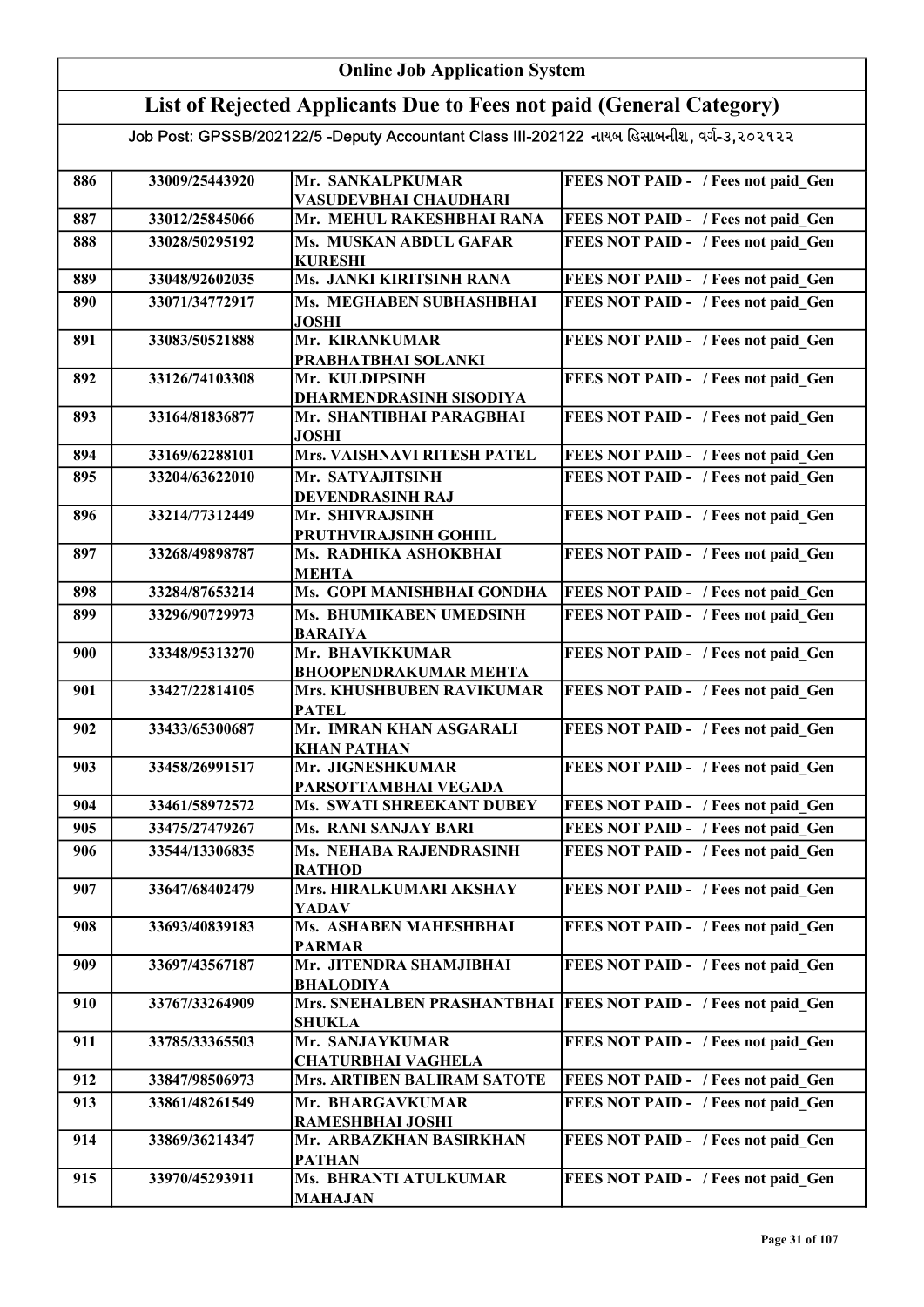#### Online Job Application System List of Rejected Applicants Due to Fees not paid (General Category) Job Post: GPSSB/202122/5 -Deputy Accountant Class III-202122 નાયબ હિસાબનીશ, વર્ગ-૩,૨૦૨૧૨૨ 916 34185/12807604 Mrs. MADHURI RAMBHAI KARAVADRA FEES NOT PAID - / Fees not paid Gen 917 34187/58885689 Ms. AEKTABEN MANSUKHBHAI MERJA FEES NOT PAID - / Fees not paid\_Gen 918 34227/92537229 Ms. HEMANGI RAJUBHAI PATHAK FEES NOT PAID - / Fees not paid Gen 919 34253/64993748 Mr. JAYKUMAR HASMUKHBHAI **PATEL** FEES NOT PAID - / Fees not paid Gen 920 34301/66374804 Mr. HITKUMAR NAVINBHAI VIRADIYA FEES NOT PAID - / Fees not paid Gen 921 34364/68865416 Ms. BHOOMIBEN PRAVINSINH SODHA FEES NOT PAID - / Fees not paid Gen 922 34421/65445222 Ms. TINABEN DEVAYATBHAI VADHER FEES NOT PAID - / Fees not paid Gen 923 34434/88153026 Ms. MANSI ASHOKBHAI SONI FEES NOT PAID - / Fees not paid Gen 924 34495/47154932 Mrs. SAIFINA HARUNBHAI VHORA FEES NOT PAID - / Fees not paid Gen 925 34498/37984815 Mrs. MONA DWIJEN PATEL FEES NOT PAID - / Fees not paid Gen 926 34533/56877598 Mr. VIRENDRA RAMESHBHAI **CHAVDA** FEES NOT PAID - / Fees not paid Gen 927 34540/78150583 Ms. RUSHITA GORDHANBHAI RAMANI FEES NOT PAID - / Fees not paid Gen 928 34579/17549482 Ms. BEENABEN ASHOKBHAI DHUDIYA FEES NOT PAID - / Fees not paid Gen 929 34600/46921478 Mr. SANJAYKUMAR BHANJIBHAI FEES NOT PAID - / Fees not paid\_Gen **CHAUDHARI** 930 34646/40064110 Ms. DRASHTI BEN SHAILESH BHAI VAGHELA FEES NOT PAID - / Fees not paid Gen 931 34648/55810767 Mr. NARENDRASINH BHARATSINH RAHEVAR FEES NOT PAID - / Fees not paid Gen 932 34679/18248836 Mr. PARESH RAMESHBHAI SOLIYA FEES NOT PAID - / Fees not paid Gen 933 34699/60211899 Mr. KRUPESH HIREN BHAI SONI FEES NOT PAID - / Fees not paid Gen 934 34870/46773468 Ms. SMITA BAHEN LAKSHMANSINH SOLANKI FEES NOT PAID - / Fees not paid Gen 935 34937/81509731 Mr. RUSHIRAJSINH JAYENDRASINH PARMAR FEES NOT PAID - / Fees not paid Gen 936 34977/10222446 Mr. VIRAJSINH KHODSINH VAGHELA FEES NOT PAID - / Fees not paid Gen 937 35046/96160370 Mr. VIJAYENDRASINH DOLATSINH RATHOD FEES NOT PAID - / Fees not paid Gen 938 35063/72043607 Mr. ABHAL NARANBHAI GOHIL FEES NOT PAID - / Fees not paid Gen 939 35072/62751946 Mr. HARSH SANJAY BHAI PATEL FEES NOT PAID - / Fees not paid Gen 940 35083/29681074 Mr. VIVEK SANJAYBHAI MODI FEES NOT PAID - / Fees not paid\_Gen 941 35115/64620867 Mr. RAJENDRA SHANKARLAL PRAJAPATI FEES NOT PAID - / Fees not paid Gen 942 35190/64297066 Mr. KAPILSINH SATUBHAI VAGHELA FEES NOT PAID - / Fees not paid Gen 943 35199/52346115 Mr. PRAFULBHAI RAJABHAI BUHA FEES NOT PAID - / Fees not paid Gen 944 | 35311/44087547 | Ms. RIDDHIBEN VINODBHAI PATEL FEES NOT PAID - / Fees not paid Gen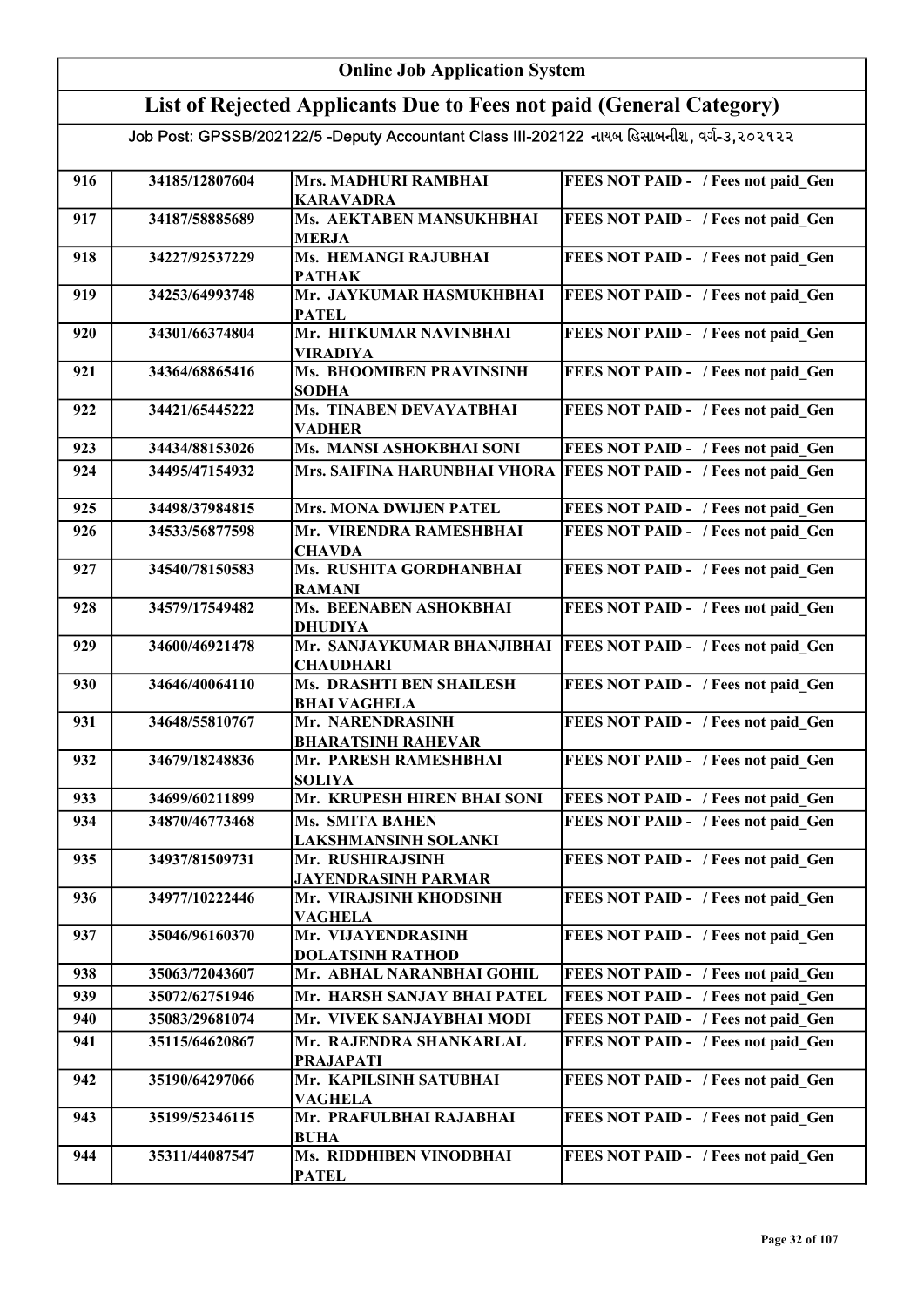| <b>Online Job Application System</b>                                                      |                |                                                            |                                     |  |
|-------------------------------------------------------------------------------------------|----------------|------------------------------------------------------------|-------------------------------------|--|
| List of Rejected Applicants Due to Fees not paid (General Category)                       |                |                                                            |                                     |  |
| Job Post: GPSSB/202122/5 -Deputy Accountant Class III-202122 નાયબ હિસાબનીશ, વર્ગ-૩,૨૦૨૧૨૨ |                |                                                            |                                     |  |
|                                                                                           |                |                                                            |                                     |  |
| 945                                                                                       | 35461/36906845 | Mrs. NIDHIBEN MUKUNDBHAI<br><b>PATEL</b>                   | FEES NOT PAID - / Fees not paid Gen |  |
| 946                                                                                       | 35579/13115895 | Mr. NILESHPURI DOLATPURI                                   | FEES NOT PAID - / Fees not paid Gen |  |
|                                                                                           |                | <b>GOSWAMI</b>                                             |                                     |  |
| 947                                                                                       | 35600/99916531 | Ms. USHA NANDLAL RATHOD                                    | FEES NOT PAID - / Fees not paid Gen |  |
| 948                                                                                       | 35687/69821011 | Mr. PRADHUMANSINH<br><b>GUNAVANTSINH PARMAR</b>            | FEES NOT PAID - / Fees not paid Gen |  |
| 949                                                                                       | 35733/34516995 | <b>Ms. SURYABEN NATHUSING</b>                              | FEES NOT PAID - / Fees not paid Gen |  |
|                                                                                           |                | <b>DARBAR</b>                                              |                                     |  |
| 950                                                                                       | 35740/46953093 | Mrs. DHARABA MAHIPALSINH<br><b>SARVAIYA</b>                | FEES NOT PAID - / Fees not paid Gen |  |
| 951                                                                                       | 35761/93682816 | Mr. LAKDHIRSINH PRAVINSINH<br><b>VAGHELA</b>               | FEES NOT PAID - / Fees not paid Gen |  |
| 952                                                                                       | 35784/98650326 | Mr. TUFELAHEMAD                                            | FEES NOT PAID - / Fees not paid Gen |  |
|                                                                                           |                | <b>ABDULHAMID PANARWALA</b>                                |                                     |  |
| 953                                                                                       | 35808/66127885 | Mr. HIMANSHU DIPAKBHAI<br><b>LAIYA</b>                     | FEES NOT PAID - / Fees not paid_Gen |  |
| 954                                                                                       | 35822/23904503 | Mrs. ALPABEN BALVATBHAI<br><b>SOLANKI</b>                  | FEES NOT PAID - / Fees not paid_Gen |  |
| 955                                                                                       | 35827/82412525 | Mr. PARTHKUMAR<br><b>BIRENDRAKUMAR PATEL</b>               | FEES NOT PAID - / Fees not paid_Gen |  |
| 956                                                                                       | 35831/30998560 | Ms. PRACHI MAHENDRABHAI<br><b>THAKKAR</b>                  | FEES NOT PAID - / Fees not paid_Gen |  |
| 957                                                                                       | 35833/42022955 | Mr. AJAYKUMAR AMARSINH<br><b>PARMAR</b>                    | FEES NOT PAID - / Fees not paid Gen |  |
| 958                                                                                       | 35915/20639132 | Mrs. MITALBEN VISHALBHAI<br><b>PANDYA</b>                  | FEES NOT PAID - / Fees not paid Gen |  |
| 959                                                                                       | 36009/96099270 | Ms. TINKALBEN DILIPSINH                                    | FEES NOT PAID - / Fees not paid Gen |  |
| 960                                                                                       | 36016/53758836 | <b>VAGHELA</b><br><b>Ms. AXITA PARESHBHAI</b>              | FEES NOT PAID - / Fees not paid Gen |  |
| 961                                                                                       | 36033/72787821 | <b>TARPARA</b><br>Ms. HEMANDI RAMESHBHAI                   | FEES NOT PAID - / Fees not paid Gen |  |
|                                                                                           |                | <b>PUROHIT</b>                                             |                                     |  |
| 962                                                                                       | 36119/56025851 | <b>Mrs. HEENAKUMARI</b>                                    | FEES NOT PAID - / Fees not paid Gen |  |
| 963                                                                                       | 36158/47106439 | <b>MAHENDRABHAI RATHOD</b><br>Ms. RUPAL ARVINDKUMAR        | FEES NOT PAID - / Fees not paid Gen |  |
|                                                                                           |                | <b>PATEL</b>                                               |                                     |  |
| 964                                                                                       | 36162/10454670 | Mr. DINESHKUMAR                                            | FEES NOT PAID - / Fees not paid Gen |  |
| 965                                                                                       | 36172/84603020 | JAYANTIBHAI PATANI<br>Mr. NARESH KUMAR                     | FEES NOT PAID - / Fees not paid Gen |  |
|                                                                                           |                | <b>LAXMANBHAI SONI</b>                                     |                                     |  |
| 966                                                                                       | 36263/98222751 | Ms. HEMANGI                                                | FEES NOT PAID - / Fees not paid Gen |  |
| 967                                                                                       | 36288/99707890 | <b>CHANDRESHKUMAR RANA</b><br>Mr. JIGARSINH NARENDRASINH   | FEES NOT PAID - / Fees not paid Gen |  |
|                                                                                           |                | <b>KUMPAVAT</b>                                            |                                     |  |
| 968                                                                                       | 36305/92329769 | Ms. SHILPA JIVABHAI VAGHELA                                | FEES NOT PAID - / Fees not paid Gen |  |
| 969                                                                                       | 36354/43136483 | Ms. BHUMIBEN MANUBHAI<br><b>RABARI</b>                     | FEES NOT PAID - / Fees not paid Gen |  |
| 970                                                                                       | 36392/25524827 | Mr. YUVRAJSINH                                             | FEES NOT PAID - / Fees not paid Gen |  |
| 971                                                                                       | 36422/25132463 | <b>JAYENDRASINH RAMLAVAT</b><br>Mrs. POOJABEN RAJENDRASINH | FEES NOT PAID - / Fees not paid Gen |  |
| 972                                                                                       | 36431/35014660 | <b>CHAVDA</b><br>Ms. PAYAL NILESHBHAI<br><b>NIRANJANI</b>  | FEES NOT PAID - / Fees not paid Gen |  |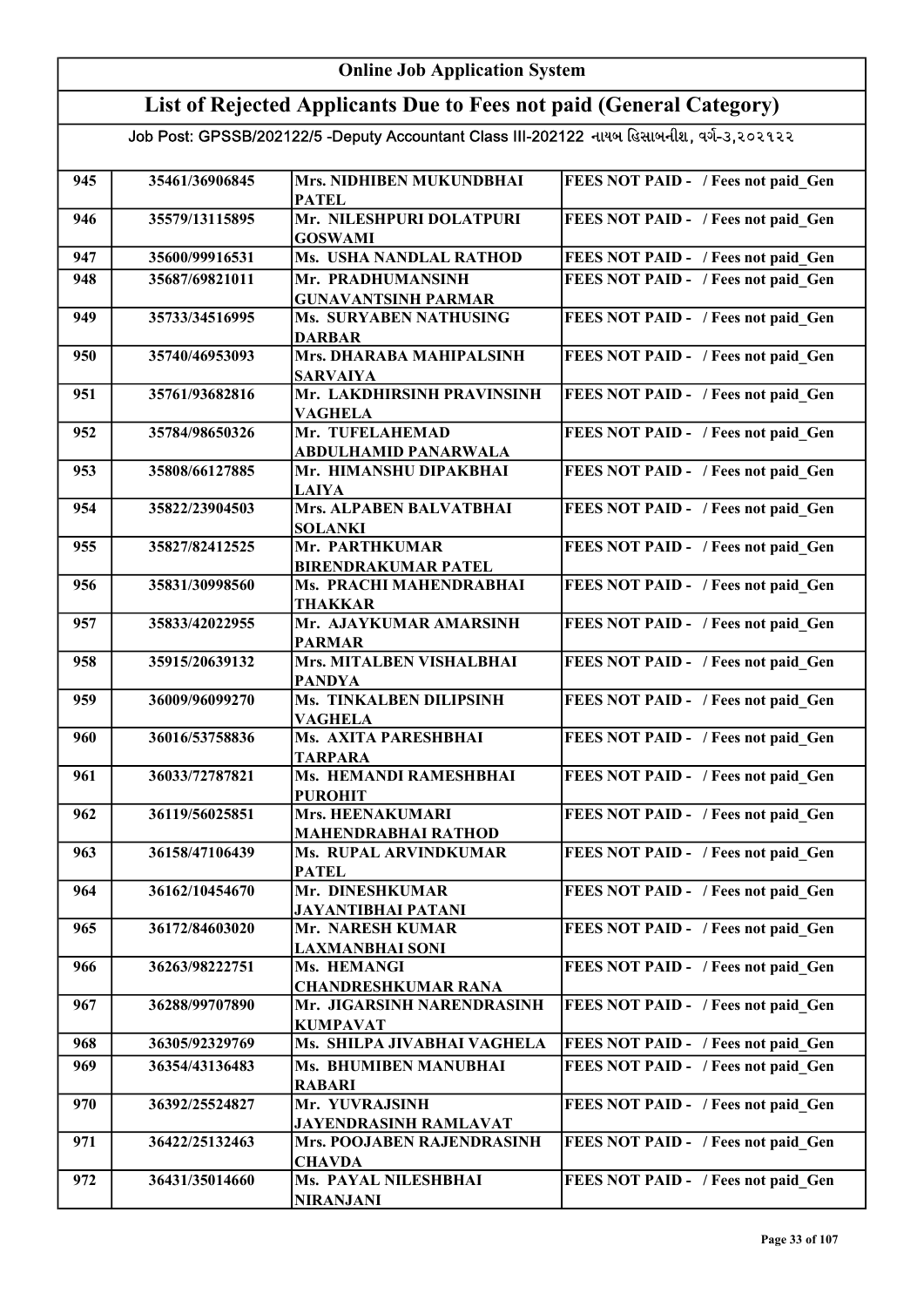#### Online Job Application System List of Rejected Applicants Due to Fees not paid (General Category) Job Post: GPSSB/202122/5 -Deputy Accountant Class III-202122 નાયબ હિસાબનીશ, વર્ગ-૩,૨૦૨૧૨૨ 973 36466/68329421 Mr. MEHUL HARISINGBHAI JANVAR FEES NOT PAID - / Fees not paid Gen 974 36548/60590758 Mr. VIJAYBHAI MAGANBHAI BHIL FEES NOT PAID - / Fees not paid\_Gen 975 36565/34247012 Ms. BHAGYASHREE MAHENDRASINH VAGHELA FEES NOT PAID - / Fees not paid Gen 976 36577/57386341 Mr. LAXMAN HANUMANSINH **RAJPUT** FEES NOT PAID - / Fees not paid Gen 977 36579/27990727 Mr. VISHAL VITTHALBHAI PATEL FEES NOT PAID - / Fees not paid Gen 978 36666/44511445 Mr. ALI MEHANDI NISHRHUSEN BUKHARI FEES NOT PAID - / Fees not paid Gen 979 36876/11625848 Mr. RITESH HASMUKHBHAI **CHHAPRA** FEES NOT PAID - / Fees not paid Gen 980 36916/20511463 Dr. PRATIK RAJESHBHAI MEGHANI FEES NOT PAID - / Fees not paid Gen 981 36922/94693792 Mr. DHAVAL GANESHBHAI CHADAMIYA FEES NOT PAID - / Fees not paid Gen 982 36988/46620130 Ms. BHARTIBEN RAMESHBHAI **MACHHAR** FEES NOT PAID - / Fees not paid Gen 983 37045/77454002 Mr. ANKIT JENTIBHAI MENDAPARA FEES NOT PAID - / Fees not paid Gen 984 37066/41781575 Ms. SRADDHABEN NARESHBHAI SHARMA FEES NOT PAID - / Fees not paid\_Gen 985 37098/44892610 Mr. JASTINBHAI PITERBHAI MAKWANA FEES NOT PAID - / Fees not paid Gen 986 37110/21762091 Ms. SHRADDHABA MAHENDRASINH RATHOD FEES NOT PAID - / Fees not paid Gen 987 | 37138/62984830 | Mr. MO KAIF ZAKIRHUSAIN SINDHI FEES NOT PAID - / Fees not paid Gen 988 37176/93880076 Ms. ARTI CHANDULAL GORANI FEES NOT PAID - / Fees not paid Gen 989 37177/31211624 Ms. ZINAL NARESHBHAI RAMANI FEES NOT PAID - / Fees not paid Gen 990 37256/38964765 Mr. DARSHANKUMAR AMRUTBHAI ABANI FEES NOT PAID - / Fees not paid Gen 991 37269/18951021 Mr. VINODKUMAR BHARAT BHAI FEES NOT PAID - / Fees not paid\_Gen SOMESHWAR 992 37284/56283152 Ms. LIPSABEN RAVI PATEL FEES NOT PAID - / Fees not paid Gen 993 37312/66146644 Mr. MAYURKUMAR CHANDUBHAI PRAJAPATI FEES NOT PAID - / Fees not paid Gen 994 37324/70934586 Mr. RAVENDRASINH BALVANTSINH RAJPUT FEES NOT PAID - / Fees not paid Gen 995 37343/56907212 Mr. JIGARBHAI AMRATBHAI VAGDODA FEES NOT PAID - / Fees not paid Gen 996 37386/84708259 Mr. SHAKTISINH VIKRAMSINH ZALA FEES NOT PAID - / Fees not paid Gen 997 37402/68128832 Mr. DARSHANKUMAR AMRUTBHAI ABANI FEES NOT PAID - / Fees not paid Gen 998 37433/58765264 Ms. TABASSUM ABDULKADAR PATEL FEES NOT PAID - / Fees not paid Gen 999 | 37447/19251960 | Mr. JIGARBHAI AMRATBHAI VAGDODA FEES NOT PAID - / Fees not paid Gen 1000 37451/88220939 Mr. HITENDRASINH KODARSINH PARMAR FEES NOT PAID - / Fees not paid Gen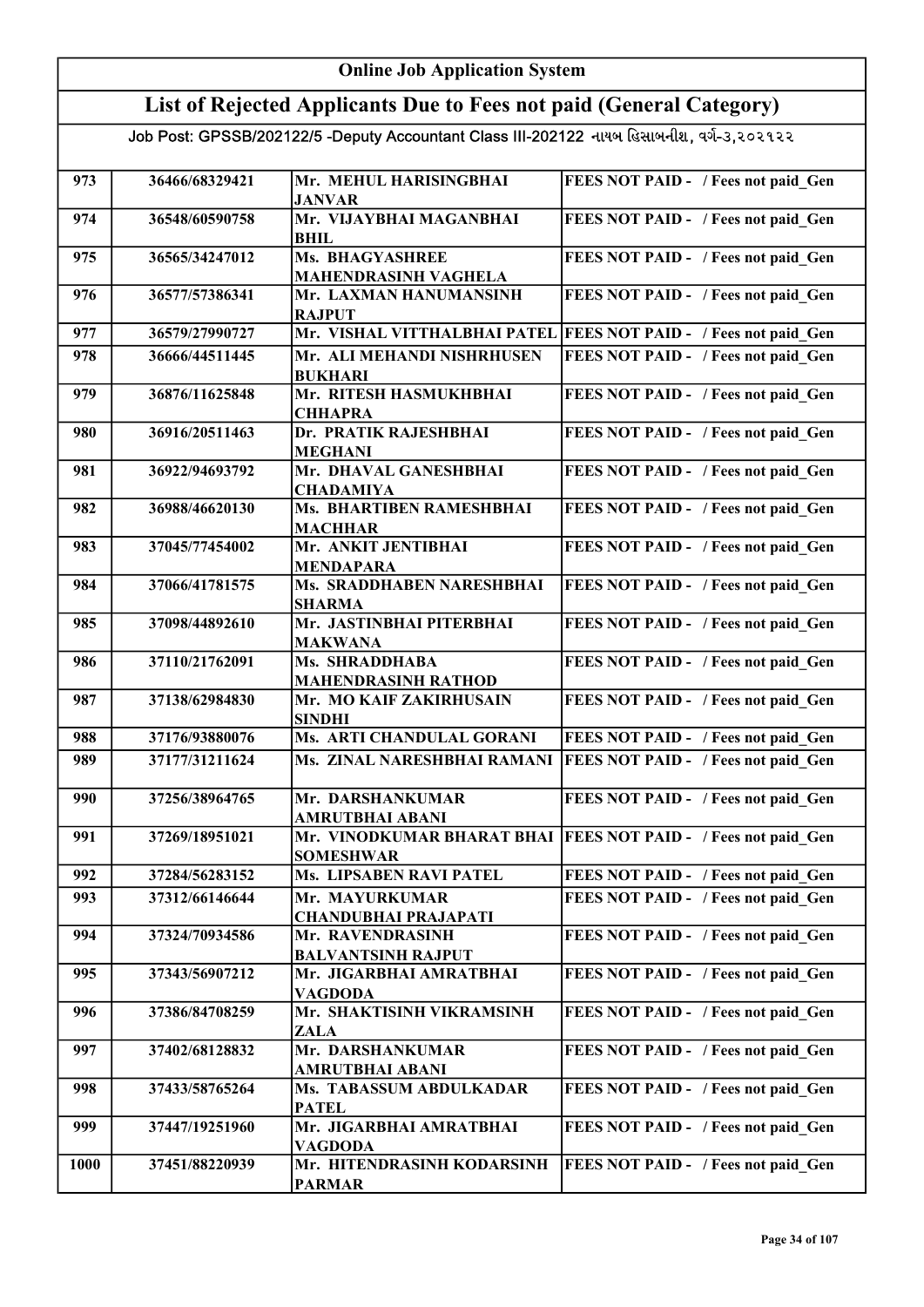#### Online Job Application System List of Rejected Applicants Due to Fees not paid (General Category) Job Post: GPSSB/202122/5 -Deputy Accountant Class III-202122 નાયબ હિસાબનીશ, વર્ગ-૩,૨૦૨૧૨૨ 1001 37522/99150387 Ms. KINJAL ARVINDKUMAR ZALA FEES NOT PAID - / Fees not paid Gen 1002 37623/72215491 Ms. DIPALI NILESHBHAI BHATTI FEES NOT PAID - / Fees not paid\_Gen 1003 37651/53474663 Mr. HARPALSINH JITENDRASINH ZALA FEES NOT PAID - / Fees not paid\_Gen 1004 37654/17941000 Ms. MITTAL PRAKASHKUAMR **DAVE** FEES NOT PAID - / Fees not paid Gen 1005 37744/61865834 Ms. MUBASSIRABANU JALALUDDIN SHAIKH FEES NOT PAID - / Fees not paid Gen 1006 37787/80678571 Mr. KETANKUMAR BHAILABHAI JARIYA FEES NOT PAID - / Fees not paid Gen 1007 37800/81855162 Mrs. PRIYA DEVANG PANDIT FEES NOT PAID - / Fees not paid Gen 1008 37835/56209829 Mr. PRATIKKUMAR JITENDRAKUMAR MEHTA FEES NOT PAID - / Fees not paid\_Gen 1009 37842/38922041 Ms. NEHA BHARAT KUMAR BARIA FEES NOT PAID - / Fees not paid Gen 1010 37872/38261389 Mr. ANSHIT KAMLESHBHAI SOMAIYA FEES NOT PAID - / Fees not paid Gen 1011 37951/25364762 Mr. DHAVALSINH BHAMMARSINH VAGHELA FEES NOT PAID - / Fees not paid Gen 1012 38181/94689730 Ms. KAJAL PRAKASHBHAI DARJI FEES NOT PAID - / Fees not paid Gen 1013 38276/81746949 Ms. NAMRATABEN ASHOKBHAI PATEL FEES NOT PAID - / Fees not paid Gen 1014 38278/24282808 Mr. KETAN DASHARATHBHAI **PATEL** FEES NOT PAID - / Fees not paid Gen 1015 38285/29506132 Mr. MUSTAK HUSEN BAKALISAMA FEES NOT PAID - / Fees not paid Gen 1016 38342/63228360 Mr. HARITKUMAR PARSHOTTAMBHAI PARMAR FEES NOT PAID - / Fees not paid Gen 1017 38344/30201987 Mr. SANKET DILIPBHAI DHOLARIYA FEES NOT PAID - / Fees not paid Gen 1018 38390/68583943 Ms. SEJAL JAYENDRASINH VAGHELA FEES NOT PAID - / Fees not paid Gen 1019 38465/25195556 Ms. SUMANBEN AMRUTBHAI **CHAUDHARI** FEES NOT PAID - / Fees not paid Gen 1020 38477/87498019 Mr. JOEL SHAILESH VADAGADE FEES NOT PAID - / Fees not paid Gen 1021 38511/72323366 Mrs. POOJA ASHOKBHAI DUDHATRA FEES NOT PAID - / Fees not paid Gen 1022 38544/30575422 Mr. ANILKUMAR RANCHHODBHAI PARMAR FEES NOT PAID - / Fees not paid Gen 1023 38576/98600097 Ms. ISHABEN VINODBHAI KATHIRIYA FEES NOT PAID - / Fees not paid\_Gen 1024 38580/58675127 Mr. PINTUBHA BHIKHUBHA PARMAR FEES NOT PAID - / Fees not paid Gen 1025 38614/21576940 Mr. NARESHBHAI VASANTBHAI PATEL FEES NOT PAID - / Fees not paid Gen 1026 38635/55720574 Ms. CHANDA SHANKARLAL **CHANDEL** FEES NOT PAID - / Fees not paid Gen 1027 38680/20571610 Mr. DRISHIK DINESHBHAI VAGHELA FEES NOT PAID - / Fees not paid\_Gen 1028 38759/65138289 Ms. ISHWA NILESHKUMAR JOSHI FEES NOT PAID - / Fees not paid Gen 1029 38767/46696924 Mr. SALIMBHAI ISMAILBHAI SHEKH FEES NOT PAID - / Fees not paid Gen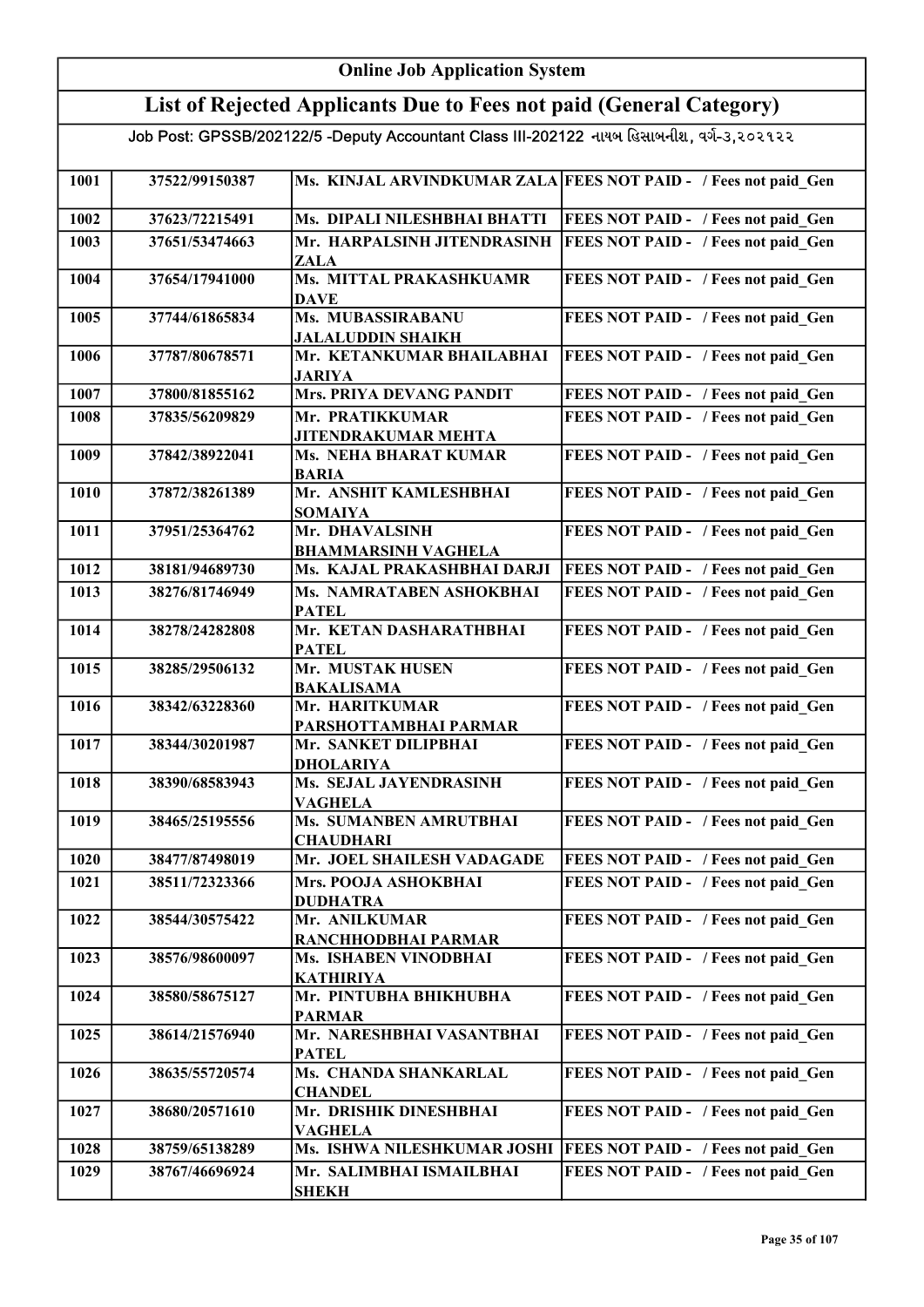| <b>Online Job Application System</b>                                                      |                                  |                                                          |                                                                            |
|-------------------------------------------------------------------------------------------|----------------------------------|----------------------------------------------------------|----------------------------------------------------------------------------|
| List of Rejected Applicants Due to Fees not paid (General Category)                       |                                  |                                                          |                                                                            |
| Job Post: GPSSB/202122/5 -Deputy Accountant Class III-202122 નાયબ હિસાબનીશ, વર્ગ-૩,૨૦૨૧૨૨ |                                  |                                                          |                                                                            |
|                                                                                           |                                  |                                                          |                                                                            |
| 1030                                                                                      | 38794/36300039                   | Ms. MAHESHWARI MAHOBATJI<br><b>RAJPUT</b>                | FEES NOT PAID - / Fees not paid Gen                                        |
| 1031                                                                                      | 38797/11665349                   | Mr. CHINTAN BHARATBHAI                                   | FEES NOT PAID - / Fees not paid_Gen                                        |
| 1032                                                                                      | 38848/15423833                   | <b>PRAJAPATI</b><br>Mr. JAYESHKUMAR                      | FEES NOT PAID - / Fees not paid Gen                                        |
|                                                                                           |                                  | <b>DHARMENDRABHAI MEHTA</b>                              |                                                                            |
| 1033                                                                                      | 38865/33284822                   | Mr. MAYURSINH RAJENDRASINH                               | FEES NOT PAID - / Fees not paid Gen                                        |
| 1034                                                                                      | 39033/52727568                   | <b>RANA</b><br>Mr. PRAVINBHAI AMBALAL                    | FEES NOT PAID - / Fees not paid Gen                                        |
|                                                                                           |                                  | <b>CHAUHAN</b>                                           |                                                                            |
| 1035                                                                                      | 39061/61884956                   | Mr. DEVENDRABHAI<br><b>JASHVANTBHAI MACHHI</b>           | FEES NOT PAID - / Fees not paid Gen                                        |
| 1036                                                                                      | 39098/92746363                   | Mr. VINODKUMAR                                           | FEES NOT PAID - / Fees not paid Gen                                        |
|                                                                                           |                                  | PRABHATSINH PARMAR                                       |                                                                            |
| 1037                                                                                      | 39219/29624795                   | Ms. RENUKA ARVINDBHAI<br><b>CHAUHAN</b>                  | FEES NOT PAID - / Fees not paid Gen                                        |
| 1038                                                                                      | 39221/80807227                   | Ms. PRIYESHA GIRISHKUMAR                                 | FEES NOT PAID - / Fees not paid Gen                                        |
|                                                                                           |                                  | <b>PATEL</b>                                             |                                                                            |
| 1039                                                                                      | 39222/37857785                   | Mrs. CHARMI ANILKUMAR<br><b>CHAUDHARI</b>                | FEES NOT PAID - / Fees not paid Gen                                        |
| 1040                                                                                      | 39263/81626977                   | Mr. MAHIPALSINH DILIPSINH                                | FEES NOT PAID - / Fees not paid Gen                                        |
| 1041                                                                                      | 39268/36140428                   | <b>ZALA</b><br>Mr. MAHFUZKHAN ZUBERKHAN                  | FEES NOT PAID - / Fees not paid Gen                                        |
|                                                                                           |                                  | <b>PATHAN</b>                                            |                                                                            |
| 1042                                                                                      | 39271/84036501                   | Ms. RENUKA ARVINDBHAI                                    | FEES NOT PAID - / Fees not paid_Gen                                        |
| 1043                                                                                      | 39282/55286029                   | <b>CHAUHAN</b><br>Ms. PRAKRUTI JAGDISHBHAI               | FEES NOT PAID - / Fees not paid Gen                                        |
|                                                                                           |                                  | <b>PATEL</b>                                             |                                                                            |
| 1044                                                                                      | 39304/78198596                   | <b>Mrs. ANKITA VIJAYKUMAR</b><br><b>SOJITRA</b>          | FEES NOT PAID - / Fees not paid Gen                                        |
| 1045                                                                                      | 39325/59670557                   | <b>Ms. NAMRATA MUKUNDRAY</b>                             | <b>FEES NOT PAID -</b> / Fees not paid Gen                                 |
| 1046                                                                                      | 39416/59750456                   | <b>UDVADIYA</b><br>Mrs. NAMRATA ASHISHKUMAR              | FEES NOT PAID - / Fees not paid Gen                                        |
|                                                                                           |                                  | <b>BHAKHAR</b>                                           |                                                                            |
| 1047                                                                                      | 39446/12758702                   | Ms. ZEBA FIROJBHAI SHAIKH                                | FEES NOT PAID - / Fees not paid Gen                                        |
| 1048                                                                                      | 39516/20204621                   | Mr. NILESH PITAMBARBHAI<br><b>RACHHADIYA</b>             | FEES NOT PAID - / Fees not paid Gen                                        |
| 1049                                                                                      | 39561/38969300                   | <b>Mrs. VAISHALIBEN</b>                                  | FEES NOT PAID - / Fees not paid Gen                                        |
|                                                                                           |                                  | <b>MANOJKUMAR GOR</b>                                    |                                                                            |
| 1050                                                                                      | 39587/77510614                   | Mr. AKASHKUMAR<br><b>BHUPENDRAKUMAR PARMAR</b>           | FEES NOT PAID - / Fees not paid Gen                                        |
| 1051                                                                                      | 39594/23687835                   | Ms. MATRUNGI SHAILESHBHAI                                | FEES NOT PAID - / Fees not paid Gen                                        |
|                                                                                           |                                  | <b>DHOLARIYA</b>                                         |                                                                            |
| 1052<br>1053                                                                              | 39606/13269579<br>39632/46224198 | Mr. SABIR YUSUF PATEL<br>Mr. YOGESH NATHUBHAI            | FEES NOT PAID - / Fees not paid Gen<br>FEES NOT PAID - / Fees not paid Gen |
|                                                                                           |                                  | <b>CHAUHAN</b>                                           |                                                                            |
| 1054                                                                                      | 39696/24137459                   | Mr. MEHUL TRIBHOVANDAS                                   | FEES NOT PAID - / Fees not paid Gen                                        |
| 1055                                                                                      | 39760/65688571                   | <b>VAGHELA</b><br>Ms. PRABHAVI PRAVINBHAI                | FEES NOT PAID - / Fees not paid Gen                                        |
|                                                                                           |                                  | <b>PARMAR</b>                                            |                                                                            |
| 1056                                                                                      | 39780/92423331                   | Ms. AAFREENBANU                                          | FEES NOT PAID - / Fees not paid Gen                                        |
| 1057                                                                                      | 39784/33987437                   | <b>MOHAMEDYUSUF SHAIKH</b><br>Mr. VINODKUMAR BHARAT BHAI | <b>FEES NOT PAID - / Fees not paid Gen</b>                                 |
|                                                                                           |                                  | <b>SOMESHWAR</b>                                         |                                                                            |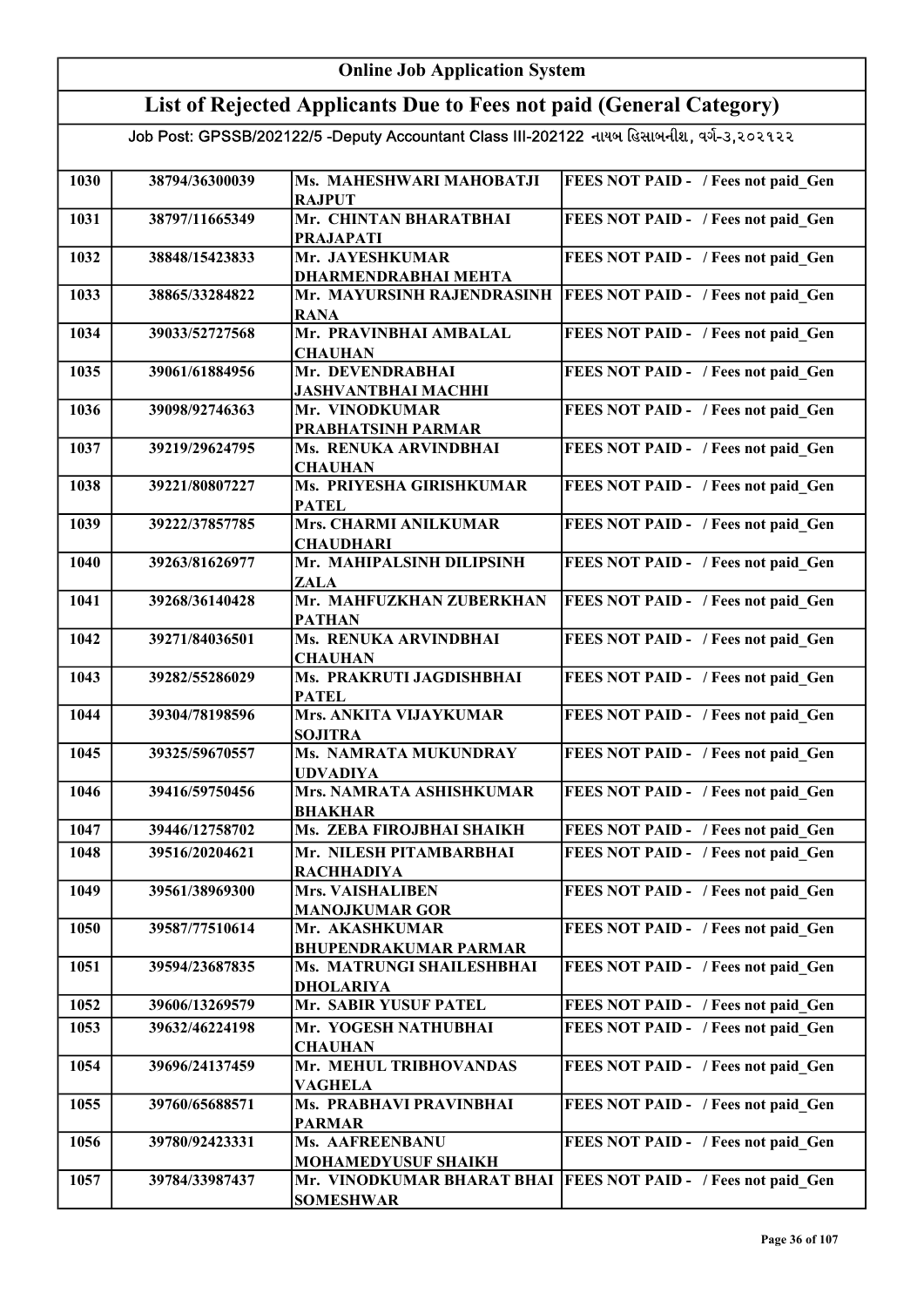### Online Job Application System

## List of Rejected Applicants Due to Fees not paid (General Category)

| 1058 | 39790/95440352 | Mrs. BHUMIKA LALITBHAI<br><b>BHAVSAR</b>   | FEES NOT PAID - / Fees not paid Gen                             |
|------|----------------|--------------------------------------------|-----------------------------------------------------------------|
| 1059 | 39826/16112324 | Mr. HARSHADBHAI                            | FEES NOT PAID - / Fees not paid Gen                             |
|      |                | RAMESHBHAI JADAV                           |                                                                 |
| 1060 | 39842/32709756 | Ms. MEFUJA HANIFBHAI PATEL                 | FEES NOT PAID - / Fees not paid Gen                             |
| 1061 | 39955/10490974 | Ms. POOJABEN UTTAMBHAI                     | FEES NOT PAID - / Fees not paid Gen                             |
|      |                | <b>PATEL</b>                               |                                                                 |
| 1062 | 39996/47470227 | Ms. HEMLATA NARESH SHARMA                  | FEES NOT PAID - / Fees not paid Gen                             |
| 1063 | 40002/32648083 | Ms. KRIMABEN PRAKASHBHAI                   | FEES NOT PAID - / Fees not paid Gen                             |
|      |                | <b>PATEL</b>                               |                                                                 |
| 1064 | 40038/71947728 | Ms. KOMALBEN ASHOKKUMAR                    | FEES NOT PAID - / Fees not paid Gen                             |
|      |                | <b>PATEL</b>                               |                                                                 |
| 1065 | 40061/97638703 | <b>Ms. HEMLATA NARESH SHARMA</b>           | FEES NOT PAID - / Fees not paid Gen                             |
| 1066 | 40080/62278984 | Mr. ARVINDSINH GANPATSINH                  | FEES NOT PAID - / Fees not paid Gen                             |
|      |                | <b>SOLANKI</b>                             |                                                                 |
| 1067 | 40115/72757188 | Mr. MANISH VALLABHBHAI                     | <b>FEES NOT PAID - / Fees not paid Gen</b>                      |
|      |                | <b>SONANI</b>                              |                                                                 |
| 1068 | 40136/84889753 | Mr. JAYESH KUMAR MANUBHAI                  | FEES NOT PAID - / Fees not paid Gen                             |
|      |                | <b>ROHIT</b>                               |                                                                 |
| 1069 | 40181/54818137 | Mr. JAYESH KUMAR MANUBHAI                  | FEES NOT PAID - / Fees not paid Gen                             |
| 1070 | 40186/24494748 | <b>ROHIT</b><br>Mr. MAHEK HARESHBHAI SHAH  | FEES NOT PAID - / Fees not paid Gen                             |
|      |                |                                            |                                                                 |
| 1071 | 40204/65332848 | Mr. DHRUVRAJSINH BATUKSINH<br><b>GOHIL</b> | FEES NOT PAID - / Fees not paid Gen                             |
| 1072 | 40219/77943856 | Ms. HIRAL MAHENDARBHAI                     | FEES NOT PAID - / Fees not paid Gen                             |
|      |                | <b>RATHOD</b>                              |                                                                 |
| 1073 | 40230/71572964 | Mr. MAYANKSINH AJITSINH                    | FEES NOT PAID - / Fees not paid Gen                             |
|      |                | <b>JADEJA</b>                              |                                                                 |
| 1074 | 40234/95039120 | Mr. DIPESHKUMAR                            | FEES NOT PAID - / Fees not paid Gen                             |
|      |                | LAXMANBHAI VAGHELA                         |                                                                 |
| 1075 | 40257/76327511 |                                            | Mr. SANDIP HASMUKHBHAI DAVE FEES NOT PAID - / Fees not paid Gen |
| 1076 | 40288/29398726 | Mr. ALKESHKUMAR VIJAYBHAI                  | FEES NOT PAID - / Fees not paid Gen                             |
|      |                | <b>PATEL</b>                               |                                                                 |
| 1077 | 40443/21849192 | Mr. KEVAL RAMESHBHAI GHORI                 | <b>FEES NOT PAID - / Fees not paid Gen</b>                      |
| 1078 | 40462/93719495 | Ms. NASARINBEN SALIMBHAI                   | <b>FEES NOT PAID - / Fees not paid Gen</b>                      |
|      |                | <b>MULTANI</b>                             |                                                                 |
| 1079 | 40493/96775781 | Mr. KAMLESHBHAI SOMABHAI                   | FEES NOT PAID - / Fees not paid Gen                             |
|      |                | <b>TALPADA</b>                             |                                                                 |
| 1080 | 40514/94761044 | Ms. KUNDANBEN MANGALBHAI                   | FEES NOT PAID - / Fees not paid Gen                             |
|      |                | <b>PARMAR</b>                              |                                                                 |
| 1081 | 40517/24372799 | Mr. GAURAV SURESHBHAI                      | FEES NOT PAID - / Fees not paid Gen                             |
|      |                | <b>SHREEVAS</b>                            |                                                                 |
| 1082 | 40583/50097499 | Ms. POOJA SHARADBHAI                       | FEES NOT PAID - / Fees not paid Gen                             |
|      |                | <b>DHAKAN</b>                              |                                                                 |
| 1083 | 40604/99576516 | Mr. HANUBHAI BACHUBHAI<br><b>GOHIL</b>     | FEES NOT PAID - / Fees not paid Gen                             |
| 1084 | 40676/49275786 | Mrs. SHINANI MAHAMMAD                      | FEES NOT PAID - / Fees not paid Gen                             |
|      |                | <b>BHATTI</b>                              |                                                                 |
| 1085 | 40708/98186467 | Mr. KANU BHAI SHAMJI BHAI                  | FEES NOT PAID - / Fees not paid Gen                             |
|      |                | <b>CHAUHAN</b>                             |                                                                 |
| 1086 | 40753/61246456 | Mr. HARSH RAMESHBHAI                       | FEES NOT PAID - / Fees not paid Gen                             |
|      |                | <b>BHANDERI</b>                            |                                                                 |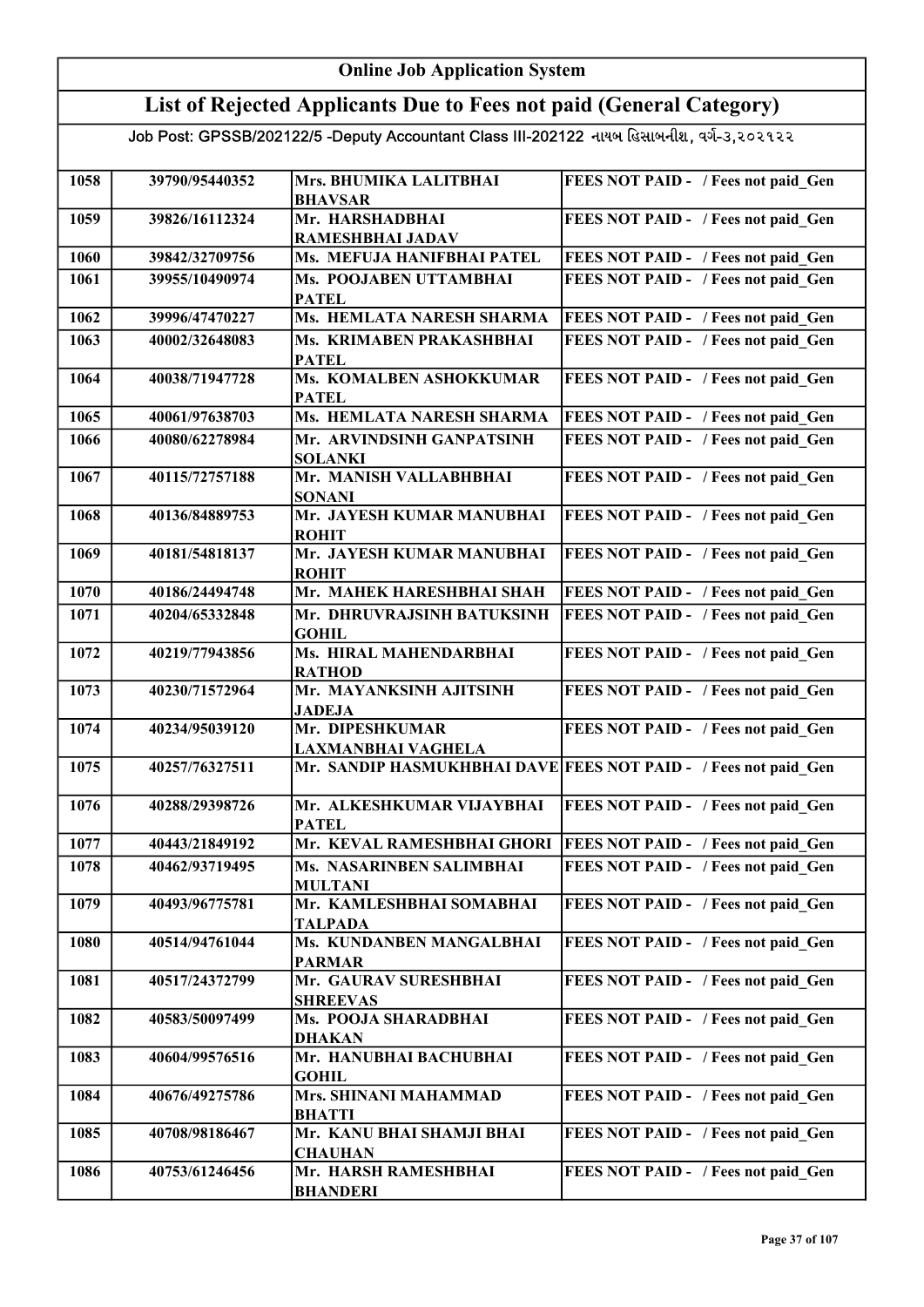## Online Job Application System List of Rejected Applicants Due to Fees not paid (General Category)

| 1087 | 40791/51375239 | Mr. SAGAR PRATAPBHAI ZALA                  | FEES NOT PAID - / Fees not paid Gen |
|------|----------------|--------------------------------------------|-------------------------------------|
| 1088 | 40799/88435787 | Mr. SIDHDHARAJSINH                         | FEES NOT PAID - / Fees not paid Gen |
|      |                | <b>CHATURSINH JADEJA</b>                   |                                     |
| 1089 | 40802/93636800 | Ms. PRIYANKABEN                            | FEES NOT PAID - / Fees not paid Gen |
|      |                | RADHESHYAM MAURYA                          |                                     |
| 1090 | 40848/44624668 | Mr. HARSH RAMESHBHAI                       | FEES NOT PAID - / Fees not paid Gen |
|      |                | <b>BHANDERI</b>                            |                                     |
| 1091 | 40888/95657202 | Ms. JINALBEN JAYANTIBHAI                   | FEES NOT PAID - / Fees not paid Gen |
|      |                | <b>PATEL</b>                               |                                     |
| 1092 | 40987/61532436 | Ms. VAISHALI MAHESHBHAI                    | FEES NOT PAID - / Fees not paid Gen |
|      |                | <b>PARMAR</b>                              |                                     |
| 1093 | 41015/49831044 | Mr. VISHAL PANKAJBHAI DARJI                | FEES NOT PAID - / Fees not paid Gen |
| 1094 | 41018/75896107 | Mr. RAJKUMAR KASHIRAM                      | FEES NOT PAID - / Fees not paid Gen |
|      |                | <b>PANDEY</b>                              |                                     |
| 1095 | 41036/85564661 | Mr. SAURAVSINH AMARSINH                    | FEES NOT PAID - / Fees not paid_Gen |
|      |                | ZALA                                       |                                     |
| 1096 | 41078/40551167 | Mr. VIPULSINH BHARATSINH                   | FEES NOT PAID - / Fees not paid_Gen |
|      |                | <b>CHAVDA</b>                              |                                     |
| 1097 | 41097/46813221 | Mr. DILIPKUMAR KANJIBHAI                   | FEES NOT PAID - / Fees not paid Gen |
| 1098 | 41196/74377354 | <b>PATEL</b><br>Mr. KAMLESHKUMAR           |                                     |
|      |                | <b>NANJIBHAI PANCHAL</b>                   | FEES NOT PAID - / Fees not paid_Gen |
| 1099 | 41242/38488562 | Mr. BRIJESH DHANJIBHAI                     | FEES NOT PAID - / Fees not paid Gen |
|      |                | <b>RASHIYA</b>                             |                                     |
| 1100 | 41245/86334575 | Mr. MAYUR PRAFULBHAI                       | FEES NOT PAID - / Fees not paid Gen |
|      |                | <b>KATHROTIYA</b>                          |                                     |
| 1101 | 41301/41588313 | Mr. JAIMIN ALKESHKUMAR                     | FEES NOT PAID - / Fees not paid Gen |
|      |                | <b>JOSHI</b>                               |                                     |
| 1102 | 41313/66710986 | Mr. MOHAMMEDFARUQ NOOR                     | FEES NOT PAID - / Fees not paid Gen |
|      |                | <b>MOHAMMED SHAIKH</b>                     |                                     |
| 1103 | 41329/11232637 | Ms. PAYALBEN RAMESHBHAI                    | FEES NOT PAID - / Fees not paid Gen |
|      |                | <b>PATEL</b>                               |                                     |
| 1104 | 41398/97851307 | Ms. HETBA KARANSINH SODHA                  | FEES NOT PAID - / Fees not paid Gen |
| 1105 | 41425/20196104 | Mr. MAHIPALSINH DUNGARSINH                 | FEES NOT PAID - / Fees not paid Gen |
|      |                | <b>VAGHELA</b>                             |                                     |
| 1106 | 41440/11271948 | Ms. PAYALBEN RAMESHBHAI                    | FEES NOT PAID - / Fees not paid_Gen |
|      |                | <b>PATEL</b>                               |                                     |
| 1107 | 41443/41549135 | Mr. DASHARATH AMARATBHAI                   | FEES NOT PAID - / Fees not paid Gen |
|      |                | <b>DESAI</b>                               |                                     |
| 1108 | 41473/10057792 | Ms. PAYALBEN RAMESHBHAI                    | FEES NOT PAID - / Fees not paid Gen |
|      |                | <b>PATEL</b>                               |                                     |
| 1109 | 41481/48930208 | Ms. DIVYA PRADEEP MATHUR                   | FEES NOT PAID - / Fees not paid Gen |
| 1110 | 41483/33503092 | <b>MATHUR</b><br>Mr. MEET MADANBHAI SHARMA | FEES NOT PAID - / Fees not paid Gen |
|      |                |                                            |                                     |
| 1111 | 41495/70860848 | Mr. RAHUL DINESHBHAI SHAH                  | FEES NOT PAID - / Fees not paid Gen |
| 1112 | 41505/86045804 | <b>Mrs. PRACHI KUNDIP THAKAR</b>           | FEES NOT PAID - / Fees not paid Gen |
| 1113 | 41539/26488406 | Mr. SAKIRHUSIEN AKBARMIYA                  | FEES NOT PAID - / Fees not paid Gen |
|      |                | <b>MALEK</b>                               |                                     |
| 1114 | 41608/56666458 | Ms. NEHA BHAVESHKUMAR                      | FEES NOT PAID - / Fees not paid_Gen |
|      |                | <b>MAHESHWARI</b>                          |                                     |
| 1115 | 41625/93919348 | Mr. RANJEET AMARBAHADUR                    | FEES NOT PAID - / Fees not paid Gen |
|      |                | <b>KURMI</b>                               |                                     |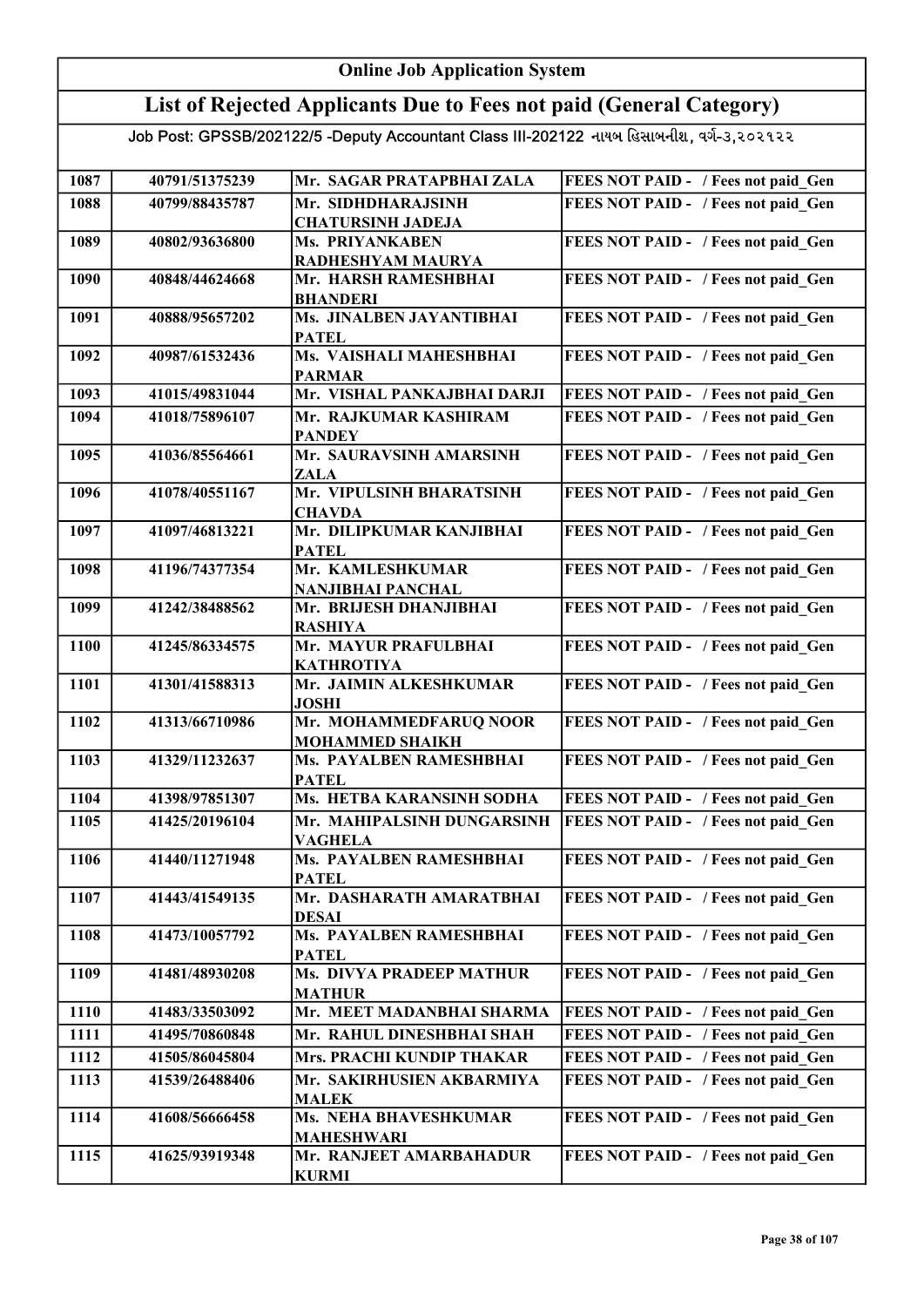| <b>Online Job Application System</b> |                |                                                                                           |                                            |
|--------------------------------------|----------------|-------------------------------------------------------------------------------------------|--------------------------------------------|
|                                      |                | List of Rejected Applicants Due to Fees not paid (General Category)                       |                                            |
|                                      |                | Job Post: GPSSB/202122/5 -Deputy Accountant Class III-202122 નાયબ હિસાબનીશ, વર્ગ-૩,૨૦૨૧૨૨ |                                            |
| 1116                                 | 41715/32065516 | Mr. NRUPENBHAI MOHANBHAI<br><b>GAYAKVAD</b>                                               | FEES NOT PAID - / Fees not paid Gen        |
| 1117                                 | 41772/16481031 | Mr. SAFWAN IRFANBHAI<br>THARADWALA                                                        | FEES NOT PAID - / Fees not paid Gen        |
| 1118                                 | 41836/28238904 | Mr. DHAVAL KUMAR SANAJAY<br><b>KUMAR PATEL</b>                                            | FEES NOT PAID - / Fees not paid Gen        |
| 1119                                 | 41907/64952674 | Mrs. KHEVNA UTKARSH BHATT                                                                 | FEES NOT PAID - / Fees not paid Gen        |
| 1120                                 | 41984/37225109 | Ms. RUSHITABEN POPATBHAI<br><b>DIYORA</b>                                                 | FEES NOT PAID - / Fees not paid Gen        |
| 1121                                 | 42010/80903499 | Mrs. MAITRIBEN<br><b>CHINMAYKUMAR DESAI</b>                                               | FEES NOT PAID - / Fees not paid Gen        |
| 1122                                 | 42023/62977168 | Mr. ARPIT HARIBHAI<br><b>RATANPARA</b>                                                    | FEES NOT PAID - / Fees not paid_Gen        |
| 1123                                 | 42028/64405851 | Mr. MAYANKKUMAR<br><b>MUKESHBHAI RANA</b>                                                 | FEES NOT PAID - / Fees not paid Gen        |
| 1124                                 | 42033/33455683 | Mr. SMIT SHAH                                                                             | FEES NOT PAID - / Fees not paid Gen        |
| 1125                                 | 42047/66909199 | Mr. KISHAN BHAVESHBHAI<br><b>DAVDA</b>                                                    | FEES NOT PAID - / Fees not paid Gen        |
| 1126                                 | 42099/98860815 | Mrs. PALLAVI PRATIKKUMAR<br><b>BHASARKAYA</b>                                             | FEES NOT PAID - / Fees not paid_Gen        |
| 1127                                 | 42105/42079670 | Mr. DILIPKUMAR<br>HITENDRAKUMAR SHARMA                                                    | FEES NOT PAID - / Fees not paid_Gen        |
| 1128                                 | 42141/91983105 | Mr. MILAP PRAVINKUMAR<br><b>DHRUV</b>                                                     | FEES NOT PAID - / Fees not paid Gen        |
| 1129                                 | 42267/86124482 | Ms. JAYKUVARBA<br><b>MEHGARAJSINH RATHOD</b>                                              | FEES NOT PAID - / Fees not paid Gen        |
| 1130                                 | 42301/13481604 | Ms. HARITA GOVINDBHAI<br><b>RABADIA</b>                                                   | FEES NOT PAID - / Fees not paid Gen        |
| 1131                                 | 42342/38908519 | Ms. AGNA RAMESHBHAI PATEL                                                                 | FEES NOT PAID - / Fees not paid Gen        |
| 1132                                 | 42384/10670689 | Mr. NIKUNJ NAVALBHAI<br><b>DHANANI</b>                                                    | FEES NOT PAID - / Fees not paid_Gen        |
| 1133                                 | 42437/90516013 | Mr. MEHULKUMAR JUVANSINH<br><b>MALIWAD</b>                                                | FEES NOT PAID - / Fees not paid Gen        |
| 1134                                 | 42479/85640777 | Mrs. SWATI ARVINDBHAI<br><b>VAGHASIYA</b>                                                 | FEES NOT PAID - / Fees not paid Gen        |
| 1135                                 | 42480/45027769 | Mr. HIMANSHU CHUNIBHAI<br><b>BHADANIYA</b>                                                | FEES NOT PAID - / Fees not paid Gen        |
| 1136                                 | 42535/41190985 | Mr. FARHANKHAN YASINKHAN<br><b>PATHAN</b>                                                 | FEES NOT PAID - / Fees not paid Gen        |
| 1137                                 | 42573/16496465 | Ms. SUMAN ARVINDBHAI<br><b>PANSURIYA</b>                                                  | FEES NOT PAID - / Fees not paid Gen        |
| 1138                                 | 42583/45432852 | Mr. BHADRESHBHAI DHANABHAI<br><b>BHATT</b>                                                | <b>FEES NOT PAID - / Fees not paid Gen</b> |
| 1139                                 | 42633/11600423 | Ms. TRUPTI DILIPBHAI UKANI                                                                | FEES NOT PAID - / Fees not paid Gen        |
| 1140                                 | 42688/37634749 | Mr. NILESHKUMAR<br><b>KIRITKUMAR PATEL</b>                                                | FEES NOT PAID - / Fees not paid Gen        |
| 1141                                 | 42730/85949588 | Ms. HITIXA HIMATLAL<br><b>GHODASARA</b>                                                   | FEES NOT PAID - / Fees not paid Gen        |
| 1142                                 | 42748/86971427 | Mr. JAYDEEPSINH BHARATSINH<br><b>YADAV</b>                                                | FEES NOT PAID - / Fees not paid Gen        |
| 1143                                 | 42868/30436967 | Mr. MUSTAKIM MUSTUFABHAI<br><b>PINDHARA</b>                                               | FEES NOT PAID - / Fees not paid Gen        |
| 1144                                 | 42869/69020192 | Mr. KRIPALSINH JAYENDRASINH<br><b>PARMAR</b>                                              | <b>FEES NOT PAID - / Fees not paid Gen</b> |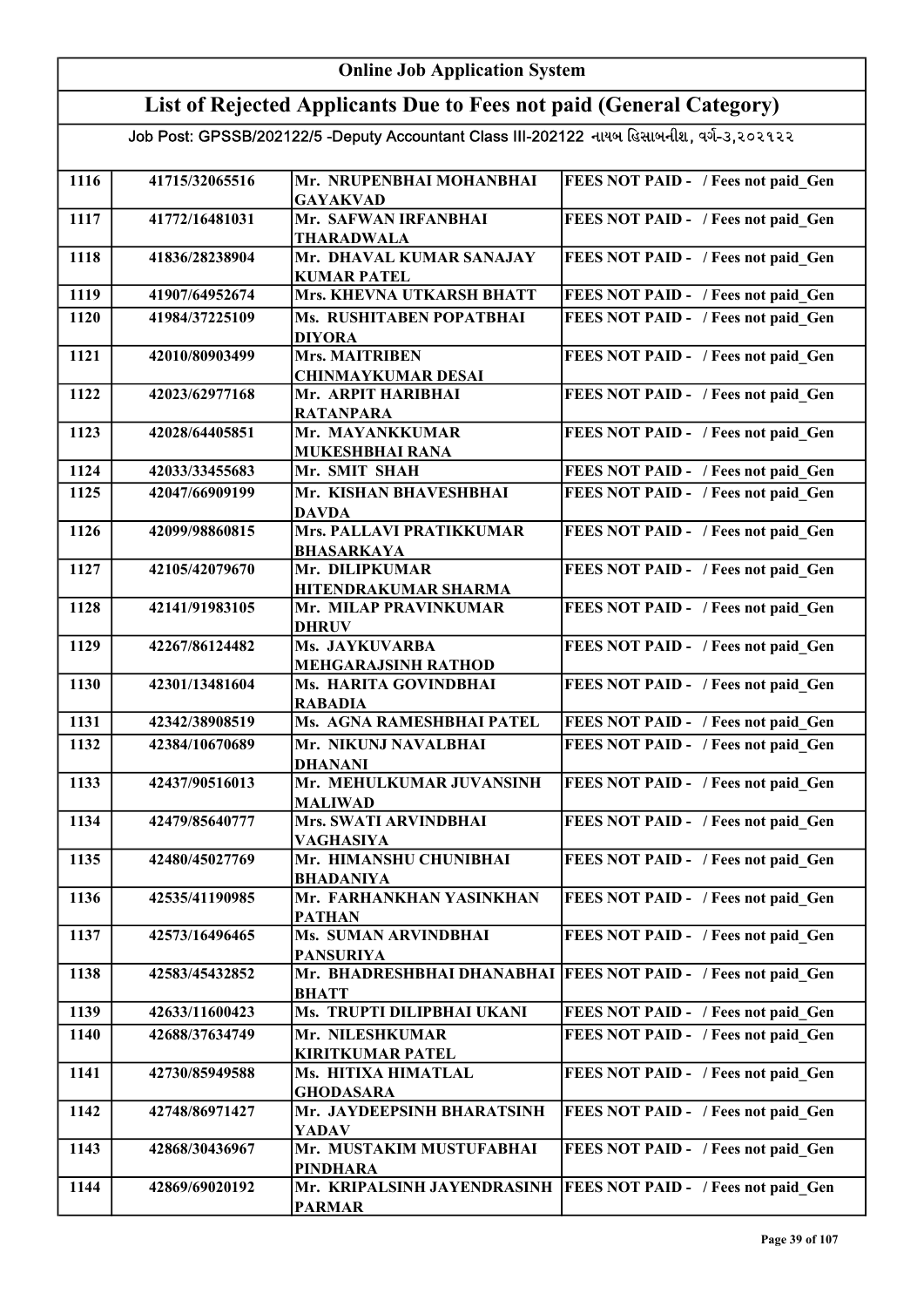#### Online Job Application System List of Rejected Applicants Due to Fees not paid (General Category) Job Post: GPSSB/202122/5 -Deputy Accountant Class III-202122 નાયબ હિસાબનીશ, વર્ગ-૩,૨૦૨૧૨૨ 1145 | 42895/54878429 Mr. SAGARKUMAR JAGDISHBHAI FEES NOT PAID - / Fees not paid\_Gen DAVE 1146 42938/68043417 Mr. PIYUSH PARSOTAMBHAI VADGASIYA FEES NOT PAID - / Fees not paid\_Gen 1147 42991/83448527 Mr. JATIN MAHESHBHAI NAR FEES NOT PAID - / Fees not paid Gen 1148 43086/63504858 Mr. MAULIKKUMARIKUMAR RAMJIBHAI CHOVATIYA FEES NOT PAID - / Fees not paid Gen 1149 43111/28866447 Mr. DHAVALKUMAR MAHESHGIRI GOSAI FEES NOT PAID - / Fees not paid Gen 1150 43113/65677264 Mr. JAY HITESHBHAI BHATT FEES NOT PAID - / Fees not paid\_Gen 1151 43127/71628052 Ms. KUNDANBEN BIPINKUMAR PATEL FEES NOT PAID - / Fees not paid Gen 1152 43162/41867770 Ms. ASIYANA MOHAMADYASIN SHEIKH FEES NOT PAID - / Fees not paid\_Gen 1153 43174/78550432 Mr. VISVAS BANIDAN GADHAVI FEES NOT PAID - / Fees not paid Gen 1154 43184/32486970 Mr. RUJEF MAHAMAD RAFIK MEMAN FEES NOT PAID - / Fees not paid\_Gen 1155 43285/70014752 Ms. ANKITA KANJIBHAI DANKHARA FEES NOT PAID - / Fees not paid\_Gen 1156 43295/75372145 Mrs. ANKITA SHISHIR SAURABH SINHA FEES NOT PAID - / Fees not paid Gen 1157 43297/96123187 Mr. KISHAN BHARATSINH RAJPUT FEES NOT PAID - / Fees not paid Gen 1158 43364/11094664 Mr. MAHESH SHYAMBHAI TURVESH FEES NOT PAID - / Fees not paid Gen 1159 43379/82834248 Mr. JAINIL RAJUBHAI PATEL FEES NOT PAID - / Fees not paid\_Gen 1160 43401/42449640 Mr. ADILHUSEN ASHIKALI MOMIN FEES NOT PAID - / Fees not paid Gen 1161 43467/44784973 Mrs. ASHITI BIPINKUMAR PATEL FEES NOT PAID - / Fees not paid\_Gen 1162 43473/35963195 Mrs. YESHA VIJAYBHAI BARIA FEES NOT PAID - / Fees not paid\_Gen 1163 43483/50915329 Ms. DHARA JITENDRABHAI DHADUK FEES NOT PAID - / Fees not paid Gen 1164 43488/99568672 Mrs. AAFREENBANU MOHAMEDYUSUF SHAIKH FEES NOT PAID - / Fees not paid\_Gen 1165 43498/62559409 Mr. PARTHKUMAR ARVINDBHAI **PATEL FEES NOT PAID - / Fees not paid Gen** 1166 43509/53094332 Mr. VIRENDRASINH AJITSINH JADEJA FEES NOT PAID - / Fees not paid\_Gen 1167 43535/72288894 Mr. YASH KISHORKUMAR NAIDU FEES NOT PAID - / Fees not paid\_Gen 1168 43545/54380757 Mrs. KAMINIBEN HEMANTKUMAR PATEL FEES NOT PAID - / Fees not paid Gen 1169 43578/79478802 Ms. KETVI PATEL FEES NOT PAID - / Fees not paid Gen 1170 43626/55926311 Mr. JAYESHKUMAR DHARMENDRABHAI MEHTA FEES NOT PAID - / Fees not paid Gen 1171 43723/24184070 Mrs. YAMUNA KIRITKUMAR MEHTA FEES NOT PAID - / Fees not paid Gen 1172 43724/12267088 Mr. KHUSHVANTSINH MAHAVIRSINH RATHOD FEES NOT PAID - / Fees not paid Gen 1173 43728/80885014 Mr. PARVEZ AMIBHAI VAKALIYA FEES NOT PAID - / Fees not paid\_Gen 1174 43752/38692570 Ms. VAISHALI BHARATBHAI KARGAVKAR FEES NOT PAID - / Fees not paid Gen 1175 43753/17299855 Mr. ABHISHEK RAJENDRASINH PARMAR FEES NOT PAID - / Fees not paid Gen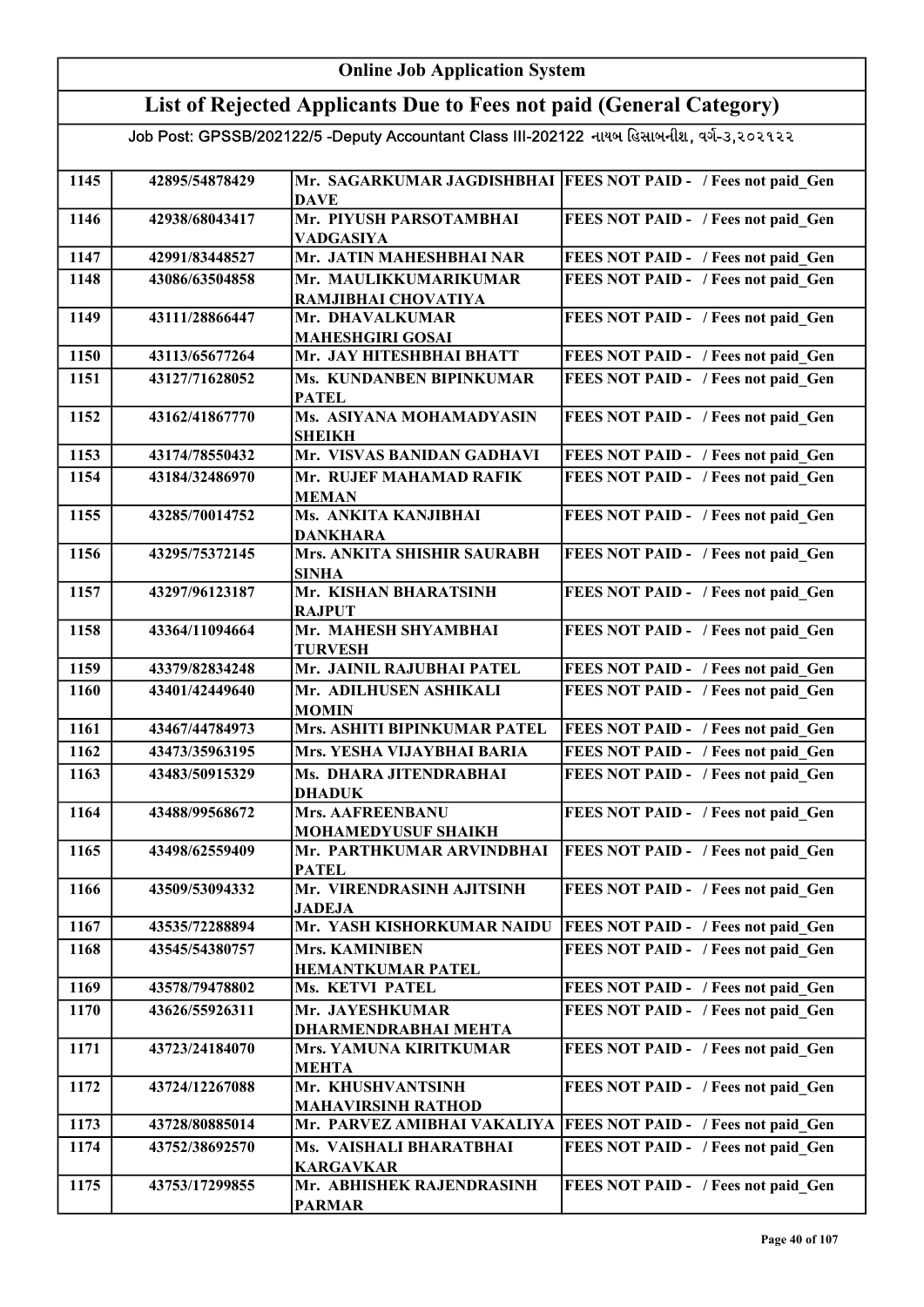#### Online Job Application System List of Rejected Applicants Due to Fees not paid (General Category) Job Post: GPSSB/202122/5 -Deputy Accountant Class III-202122 નાયબ હિસાબનીશ, વર્ગ-૩,૨૦૨૧૨૨ 1176 43755/22378523 Mr. RAVIRAJSINH HANUBHA JADEJA FEES NOT PAID - / Fees not paid Gen 1177 43811/20466603 Mr. PRASHANT PANKAJBHAI BHIMJIYANI FEES NOT PAID - / Fees not paid\_Gen 1178 43821/87601559 Ms. RUTVEE SANDIP BHAI PATEL FEES NOT PAID - / Fees not paid Gen 1179 43876/55615493 Mr. MUKULKUMAR HIRALAL SOLANKI FEES NOT PAID - / Fees not paid Gen 1180 43891/46383475 Mr. ARVIND MADHUKARBHAI GANESHE FEES NOT PAID - / Fees not paid Gen 1181 43906/15410342 Mrs. DARSHNABEN ALPITKUMAR **PANCHAL** FEES NOT PAID - / Fees not paid Gen 1182 44001/93314922 Mr. MOHMMADSADIK MO AKIL BUKHARI FEES NOT PAID - / Fees not paid Gen 1183 44018/21502518 Mr. VISHWRAJSINH YOGENDRASINH JADEJA FEES NOT PAID - / Fees not paid Gen 1184 44061/12448259 Mr. SHUBHAM DHIRUBHAI SOJITRA FEES NOT PAID - / Fees not paid Gen 1185 44086/89540780 Ms. MEENAXI DINESHBHAI RADIYA FEES NOT PAID - / Fees not paid Gen 1186 44106/73621036 Ms. RIYABEN KAMLESHKUMAR VASHI FEES NOT PAID - / Fees not paid Gen 1187 44110/58111736 Ms. PARULBAHEN RAMABHAI PATEL FEES NOT PAID - / Fees not paid\_Gen 1188 44184/87008942 Ms. JIGISHA RAMESHCHANDRA VYAS FEES NOT PAID - / Fees not paid Gen 1189 44186/28754349 Ms. ARPITABA DHARMENDRASINH ZALA FEES NOT PAID - / Fees not paid Gen 1190 44234/44156491 Mr. BHAUTIKKUMAR NAVINBHAI PATEL FEES NOT PAID - / Fees not paid Gen 1191 44259/76062581 Ms. RAJALBA BHARATSINH **GOHIL** FEES NOT PAID - / Fees not paid Gen 1192 44310/16689748 Ms. URVASHI PRABHAKARBHAI PATIL FEES NOT PAID - / Fees not paid Gen 1193 44311/48678814 Ms. JALPA RAMESHKUMAR VYAS FEES NOT PAID - / Fees not paid\_Gen 1194 44349/64556163 Mr. FAIZAL SALIMBHAI SHAIKH FEES NOT PAID - / Fees not paid Gen 1195 44375/93495022 Ms. NENSI PRADIPKUMAR **SUCHAK** FEES NOT PAID - / Fees not paid Gen 1196 44377/88212551 Mr. PRASHANT PANKAJBHAI BHIMJIYANI FEES NOT PAID - / Fees not paid Gen 1197 44453/77221140 Mr. KHUSHVANTSINH MAHAVIRSINH RATHOD FEES NOT PAID - / Fees not paid Gen 1198 44661/44461467 Ms. JAYSHREE JAWAHAR PANDEY FEES NOT PAID - / Fees not paid Gen 1199 44670/19286503 Mrs. KINNARI RAMESHBHAI RANA FEES NOT PAID - / Fees not paid\_Gen 1200 44756/53017514 Ms. PARULBEN BHALABHAI RATHOD FEES NOT PAID - / Fees not paid Gen 1201 44871/35785534 Mr. RAJAN ASHOKBHAI BUSA FEES NOT PAID - / Fees not paid\_Gen 1202 44877/42479080 Mr. VINITKUMAR NATVARLAL PATEL FEES NOT PAID - / Fees not paid Gen 1203 44995/14278801 Mrs. PINALBEN RONAKBHAI PATEL FEES NOT PAID - / Fees not paid Gen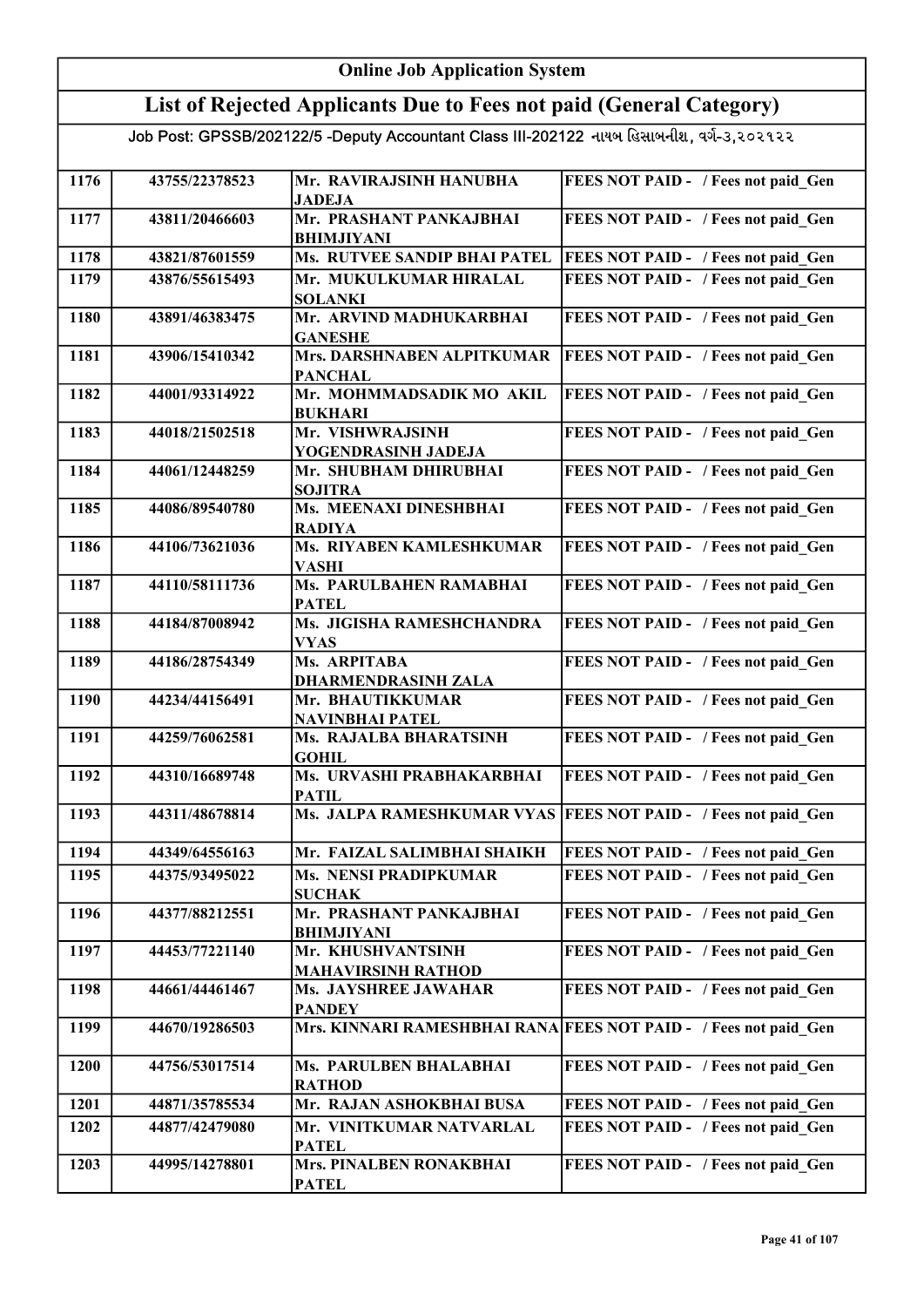| <b>Online Job Application System</b> |                |                                                                                           |                                     |
|--------------------------------------|----------------|-------------------------------------------------------------------------------------------|-------------------------------------|
|                                      |                | List of Rejected Applicants Due to Fees not paid (General Category)                       |                                     |
|                                      |                | Job Post: GPSSB/202122/5 -Deputy Accountant Class III-202122 નાયબ હિસાબનીશ, વર્ગ-૩,૨૦૨૧૨૨ |                                     |
| 1204                                 | 45034/11188907 | Mr. VISHALKUMAR ANILBHAI<br><b>BOKADE</b>                                                 | FEES NOT PAID - / Fees not paid Gen |
| 1205                                 | 45116/31930967 | Mr. PRITESHKUMAR<br><b>ANILKUMAR PANDYA</b>                                               | FEES NOT PAID - / Fees not paid Gen |
| 1206                                 | 45189/97468049 | Mr. PRANAV AMITKUMAR<br>PATTANI PATTANI                                                   | FEES NOT PAID - / Fees not paid Gen |
| 1207                                 | 45193/57460659 | Ms. DIVYA HARISHBHAI<br><b>KANPARIYA</b>                                                  | FEES NOT PAID - / Fees not paid Gen |
| 1208                                 | 45196/37944667 | Mr. SHAHIDBHAI AHAMADBHAI<br><b>CHAUDHARY</b>                                             | FEES NOT PAID - / Fees not paid Gen |
| 1209                                 | 45239/50830174 | Mr. NIKULKUMAR ARVIND BHAI<br><b>THAKOR</b>                                               | FEES NOT PAID - / Fees not paid Gen |
| 1210                                 | 45241/53250805 | Ms. RITURAJ DILIPSINGH JAT                                                                | FEES NOT PAID - / Fees not paid Gen |
| 1211                                 | 45290/29407391 | Mr. YUVRAJSINH ARJUNSINH<br><b>CHAUHAN</b>                                                | FEES NOT PAID - / Fees not paid Gen |
| 1212                                 | 45323/78200289 | Mrs. KINJAL AMRUTLAL PATEL                                                                | FEES NOT PAID - / Fees not paid Gen |
| 1213                                 | 45336/79500316 | Ms. NENSIBEN HIMMATBHAI<br><b>SORATHIYA</b>                                               | FEES NOT PAID - / Fees not paid Gen |
| 1214                                 | 45348/94500274 | Ms. PRIYANKA AJAYBHAI MALI                                                                | FEES NOT PAID - / Fees not paid Gen |
| 1215                                 | 45425/57122238 | Mr. PRATIKKUMAR<br>RAMESHCHANDRA VADERIYA                                                 | FEES NOT PAID - / Fees not paid Gen |
| 1216                                 | 45452/55739649 | Ms. MOHINIBEN PRAVINBHAI<br><b>PATEL</b>                                                  | FEES NOT PAID - / Fees not paid Gen |
| 1217                                 | 45458/74871713 | Mr. RAMESH NAVIN BHAI<br><b>DANGAR</b>                                                    | FEES NOT PAID - / Fees not paid Gen |
| 1218                                 | 45485/16393320 | Mr. PRATIKKUMAR<br>RAMESHCHANDRA VADERIYA                                                 | FEES NOT PAID - / Fees not paid Gen |
| 1219                                 | 45494/41991809 | Mr. VIJAYSINH DIVANSINH                                                                   | FEES NOT PAID - / Fees not paid Gen |
| 1220                                 | 45501/51366851 | Ms. JHANVI BHUPENDRABHAI<br><b>BHATT</b>                                                  | FEES NOT PAID - / Fees not paid Gen |
| 1221                                 | 45519/10893534 | Mr. ASHISH BHARATBHAI BHATI                                                               | FEES NOT PAID - / Fees not paid Gen |
| 1222                                 | 45565/82586169 | Ms. RAISHABANU<br><b>MAHAMMADYUSUF SHEIKH</b>                                             | FEES NOT PAID - / Fees not paid Gen |
| 1223                                 | 45588/89707586 | Mr. SHAKTISINH SURENDRASINH<br><b>VAGHELA</b>                                             | FEES NOT PAID - / Fees not paid Gen |
| 1224                                 | 45718/79829435 | Mr. DAXESH RAMESHBHAI<br><b>PANCHAL</b>                                                   | FEES NOT PAID - / Fees not paid Gen |
| 1225                                 | 45726/32659329 | Ms. SHIVANI PRAVINBHAI PATEL                                                              | FEES NOT PAID - / Fees not paid Gen |
| 1226                                 | 45737/81017388 | Ms. SHIVANGI HARSUKHBHAI<br><b>BORAD</b>                                                  | FEES NOT PAID - / Fees not paid Gen |
| 1227                                 | 45753/41517740 | Mr. RAVIRAJSINH RANJEETSINH<br><b>CHUDASAMA</b>                                           | FEES NOT PAID - / Fees not paid Gen |
| 1228                                 | 45800/32801074 | Mrs. KINJAL HARSHKUMAR<br><b>THAKKAR</b>                                                  | FEES NOT PAID - / Fees not paid Gen |
| 1229                                 | 45922/49204397 | Ms. NEHA KIRITBHAI PATEL                                                                  | FEES NOT PAID - / Fees not paid Gen |
| 1230                                 | 45928/72799620 | Mr. JAYDEEPSINH BACHUBHAI<br><b>RAJ</b>                                                   | FEES NOT PAID - / Fees not paid Gen |
| 1231                                 | 45980/49214260 | <b>Mrs. PAYALBEN RAJUBHAI</b><br><b>SHARMA</b>                                            | FEES NOT PAID - / Fees not paid Gen |
| 1232                                 | 46075/99064425 | Mr. JAYPALSINH VIKRAMSINH<br><b>ZALA</b>                                                  | FEES NOT PAID - / Fees not paid Gen |
| 1233                                 | 46078/59405823 | Ms. MADHAVI JENTIBHAI<br><b>THUMAR</b>                                                    | FEES NOT PAID - / Fees not paid Gen |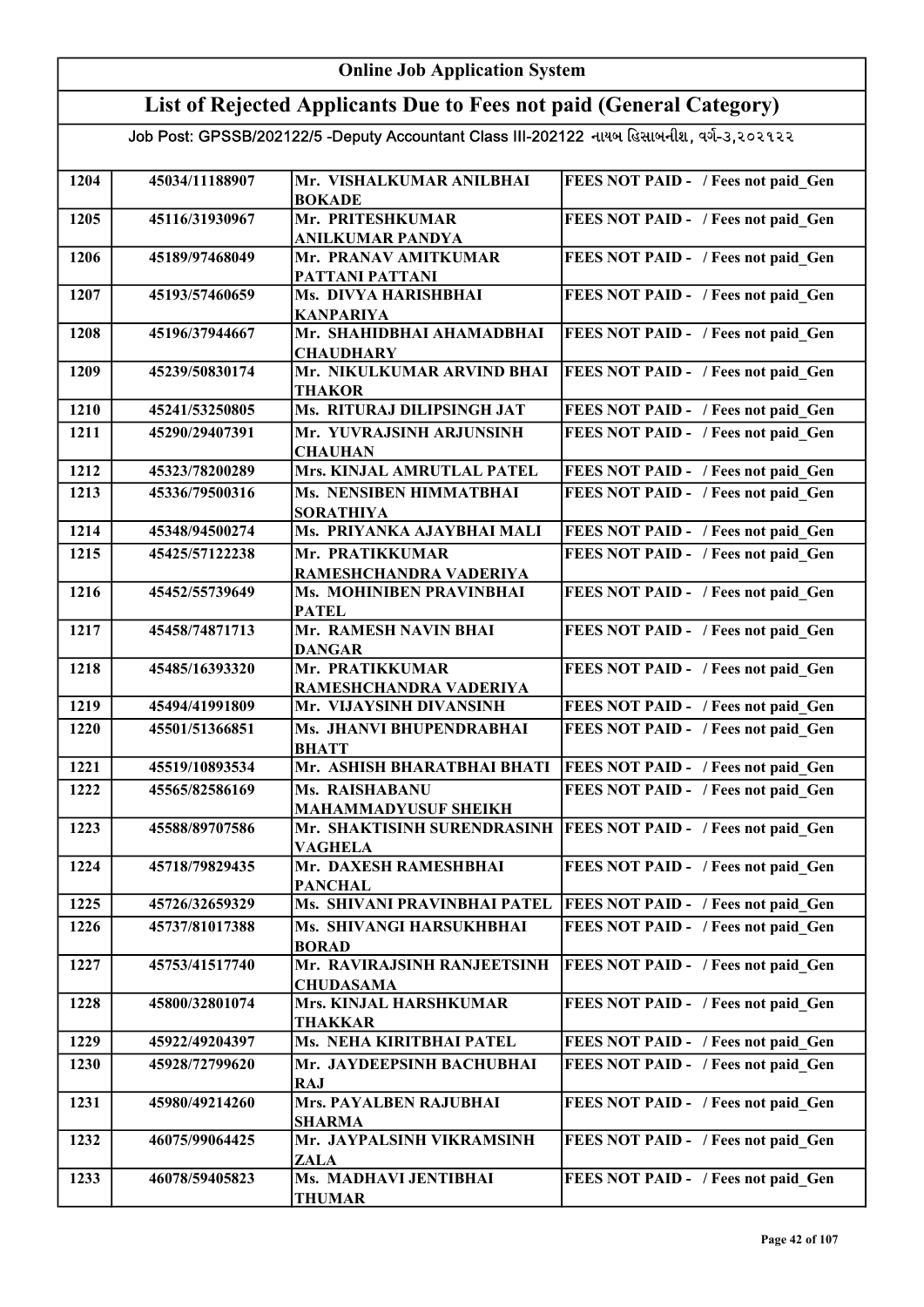#### Online Job Application System List of Rejected Applicants Due to Fees not paid (General Category) Job Post: GPSSB/202122/5 -Deputy Accountant Class III-202122 નાયબ હિસાબનીશ, વર્ગ-૩,૨૦૨૧૨૨ 1234 46086/45187982 Mr. KHUSHVANTSINH MAHAVIRSINH RATHOD FEES NOT PAID - / Fees not paid Gen 1235 46093/81505078 Ms. SONAL VINODBHAI SUMARIYA FEES NOT PAID - / Fees not paid\_Gen 1236 46102/33847671 Ms. MEERABEN RAMESHBHAI PATEL FEES NOT PAID - / Fees not paid Gen 1237 46119/44713306 Mrs. JANAVI KETAN KUMAR DESAI FEES NOT PAID - / Fees not paid Gen 1238 46132/74210112 Mr. SIDDHARAJSINH AJITSINH VADHER FEES NOT PAID - / Fees not paid Gen 1239 46200/15831298 Mr. AMITKUMAR MELABHAI SOLANKI FEES NOT PAID - / Fees not paid Gen 1240 | 46213/97422178 | Ms. DRASHTI CHETANBHAI BHATT FEES NOT PAID - / Fees not paid Gen 1241 46341/45039021 Mrs. DIVYABEN RAMSHANKARBHAI JANI FEES NOT PAID - / Fees not paid Gen 1242 46366/56479824 Mr. UDAYKUMAR NATHUBHAI KHUNT FEES NOT PAID - / Fees not paid Gen 1243 46383/56932978 Mrs. HETAL SHANKARBHAI PARMAR FEES NOT PAID - / Fees not paid Gen 1244 46418/32298456 Ms. POOJABEN DINESHBHAI RANA FEES NOT PAID - / Fees not paid Gen 1245 | 46520/59482538 | Mr. KISHAN HITESHBHAI MAJETHIYA FEES NOT PAID - / Fees not paid\_Gen 1246 46522/40318889 Mr. DIPAK AMRATBHAI PRAJAPATI FEES NOT PAID - / Fees not paid Gen 1247 46615/20578905 Mrs. KHYATI NARENDRABHAI THAKAR FEES NOT PAID - / Fees not paid Gen 1248 46647/98039118 Mr. MAYUR KALU BHAI SAKARIYA FEES NOT PAID - / Fees not paid\_Gen 1249 46735/65599061 Mr. ALPESHKUAMR NARVATSINH PARMAR FEES NOT PAID - / Fees not paid\_Gen 1250 | 46759/40728444 | Mrs. VANDANA GOVINDBHAI **CHAVDA** FEES NOT PAID - / Fees not paid Gen 1251 46800/72119839 Mr. RAVI RAJUBHAI DODIYA FEES NOT PAID - / Fees not paid\_Gen 1252 46842/44036406 Mr. ROSHAN KUMR SANJAY KUMAR SHUKLA FEES NOT PAID - / Fees not paid Gen 1253 46846/74557501 Mr. NIRAVKUMAR MAHENDRAKUMAR PATEL FEES NOT PAID - / Fees not paid\_Gen 1254 46891/30640076 Mr. PARESH MAHESHBHAI **CHAUHAN** FEES NOT PAID - / Fees not paid\_Gen 1255 46896/95464773 Mrs. AAFREENBANU MOHAMEDYUSUF SHAIKH FEES NOT PAID - / Fees not paid Gen 1256 46937/37598919 Mr. JAIMINKUMAR RAMESHBHAI PATEL FEES NOT PAID - / Fees not paid Gen 1257 46968/56661443 Mr. LAXMAN BABU LAL PRAJAPAT FEES NOT PAID - / Fees not paid\_Gen 1258 46974/67398181 Mrs. JHANKHANABEN RAJUBHAI PATEL **FEES NOT PAID - / Fees not paid Gen** 1259 46980/93242834 Mr. ROSHAN KUMR SANJAY KUMAR SHUKLA FEES NOT PAID - / Fees not paid Gen 1260 47007/68450933 Mr. CHINTANKUMAR JAYANTIBHAI SOLANKI FEES NOT PAID - / Fees not paid Gen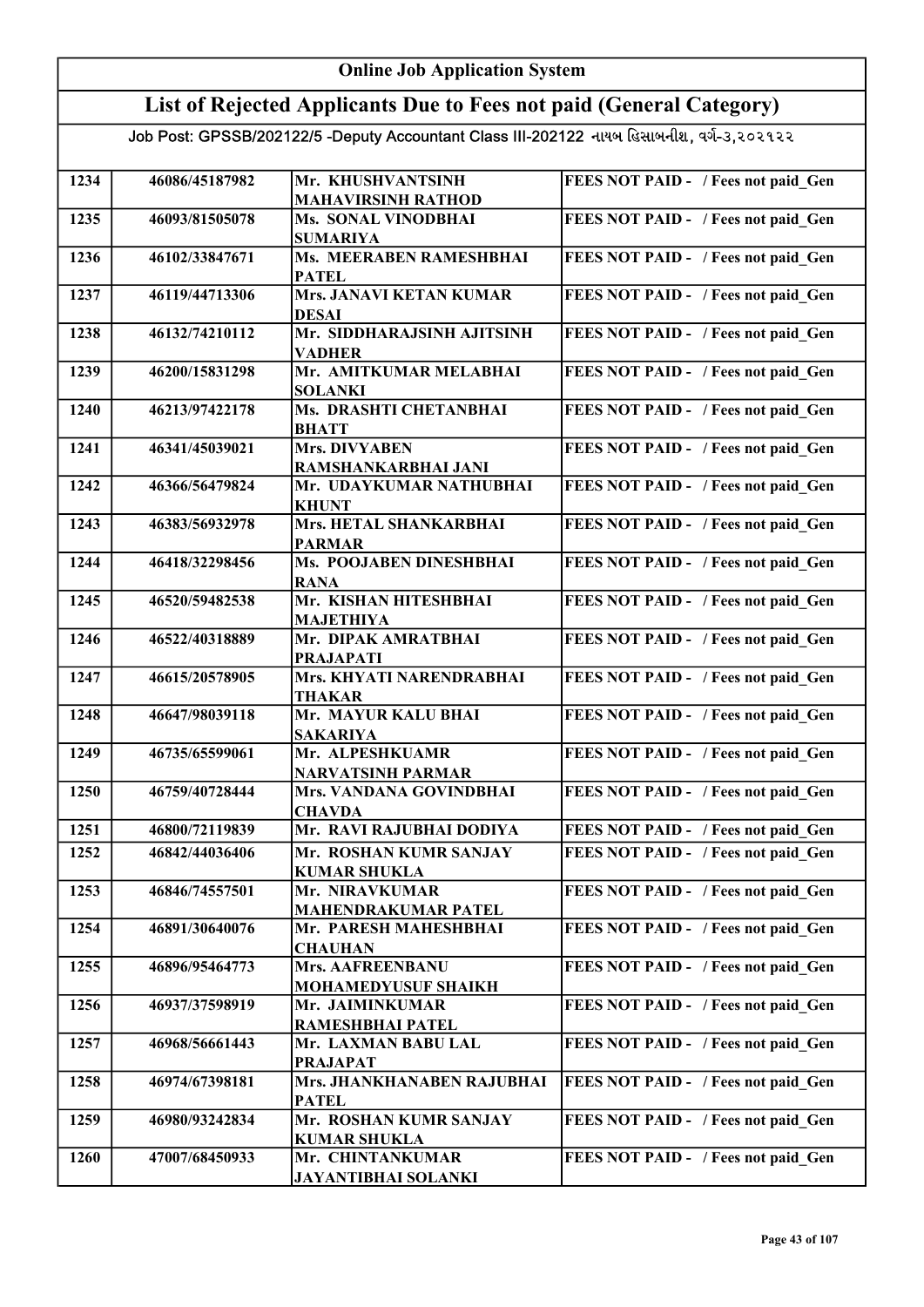| <b>Online Job Application System</b> |                |                                                                                           |                                                                |
|--------------------------------------|----------------|-------------------------------------------------------------------------------------------|----------------------------------------------------------------|
|                                      |                | List of Rejected Applicants Due to Fees not paid (General Category)                       |                                                                |
|                                      |                | Job Post: GPSSB/202122/5 -Deputy Accountant Class III-202122 નાયબ હિસાબનીશ, વર્ગ-૩,૨૦૨૧૨૨ |                                                                |
| 1261                                 | 47023/66781083 | Mrs. JHANKHANABEN RAJUBHAI<br><b>PATEL</b>                                                | <b>FEES NOT PAID - / Fees not paid_Gen</b>                     |
| 1262                                 | 47024/80220848 |                                                                                           | Ms. KAJAL MANOJKUMAR BHATT FEES NOT PAID - / Fees not paid Gen |
| 1263                                 | 47065/90323017 | Mr. SULABH BHAGWANBHAI<br><b>PATEL</b>                                                    | FEES NOT PAID - / Fees not paid Gen                            |
| 1264                                 | 47066/30694042 | Ms. NISHABEN BHALABHAI<br><b>PATEL</b>                                                    | FEES NOT PAID - / Fees not paid Gen                            |
| 1265                                 | 47156/35058058 | Ms. PRIYANKA RUPJIBHAI<br><b>CHHODA</b>                                                   | FEES NOT PAID - / Fees not paid_Gen                            |
| 1266                                 | 47164/44054158 | Mrs. BENZEERBANU IKBALHUSEN<br><b>VIJAPURWALA</b>                                         | <b>FEES NOT PAID - / Fees not paid Gen</b>                     |
| 1267                                 | 47186/61998306 | Ms. HIMANI KAMLESHKUMAR<br><b>GANDHI</b>                                                  | FEES NOT PAID - / Fees not paid Gen                            |
| 1268                                 | 47298/97855682 | Ms. BHOOMI KAILASHBHAI JAIN                                                               | FEES NOT PAID - / Fees not paid Gen                            |
| 1269                                 | 47336/57791246 | Ms. RACHANA DAYALJIBHAI<br><b>SAPARIYA</b>                                                | FEES NOT PAID - / Fees not paid Gen                            |
| 1270                                 | 47387/89164668 | Ms. BENZIR ABBASBHAI<br><b>SHERASIYA</b>                                                  | FEES NOT PAID - / Fees not paid Gen                            |
| 1271                                 | 47405/53689635 | Mr. JAYDEEP LAXMIDAS<br><b>PARMAR</b>                                                     | FEES NOT PAID - / Fees not paid Gen                            |
| 1272                                 | 47434/86729867 | Mr. DEEP YOGESH CHAMPANERI                                                                | <b>FEES NOT PAID - / Fees not paid Gen</b>                     |
| 1273                                 | 47467/53571883 | Mr. MOHIT ANILBHAI<br><b>DINDORKAR</b>                                                    | FEES NOT PAID - / Fees not paid Gen                            |
| 1274                                 | 47505/71266108 | Mr. BHAVESHKUMAR<br><b>MAHESHBHAI VAGHELA</b>                                             | FEES NOT PAID - / Fees not paid Gen                            |
| 1275                                 | 47507/42932274 | Mr. RIYAZAHMED AKBARALI<br><b>MOMIN</b>                                                   | FEES NOT PAID - / Fees not paid Gen                            |
| 1276                                 | 47550/36204285 | Mr. SANDIPBHAI SANJAYBHAI<br><b>PATEL</b>                                                 | FEES NOT PAID - / Fees not paid Gen                            |
| 1277                                 | 47584/15957352 | Ms. NAYANABEN<br><b>MAHENDRASINH CHAUHAN</b>                                              | FEES NOT PAID - / Fees not paid Gen                            |
| 1278                                 | 47603/79414037 | Mr. ASHISH KAMLESHBHAI<br><b>BADIYANI</b>                                                 | FEES NOT PAID - / Fees not paid Gen                            |
| 1279                                 | 47609/39922199 | Mr. DHARMESH RAMLAL BAROT                                                                 | <b>FEES NOT PAID - / Fees not paid Gen</b>                     |
| 1280                                 | 47615/23959684 | Ms. VEENABEN BHARUBHAI<br><b>BARIA</b>                                                    | <b>FEES NOT PAID - / Fees not paid Gen</b>                     |
| 1281                                 | 47624/97885744 | Ms. RIDDHI RATILAL KANANI                                                                 | FEES NOT PAID - / Fees not paid Gen                            |
| 1282                                 | 47637/47877243 | Mrs. DIVYA ATULKUMAR PANDYA                                                               | <b>FEES NOT PAID - / Fees not paid Gen</b>                     |
| 1283                                 | 47639/42178177 | Mrs. CHETANABEN SANTOSH<br><b>PARMAR</b>                                                  | FEES NOT PAID - / Fees not paid Gen                            |
| 1284                                 | 47649/47177654 | Ms. PRIYANKA RAJENDRASINH<br><b>PARMAR</b>                                                | FEES NOT PAID - / Fees not paid Gen                            |
| 1285                                 | 47830/85888173 | Mr. KEVIN RAMJIBHAI                                                                       | FEES NOT PAID - / Fees not paid Gen                            |
| 1286                                 | 47868/30244119 | Mr. PIYUSH BHARATKUMAR<br><b>PANDYA</b>                                                   | FEES NOT PAID - / Fees not paid Gen                            |
| 1287                                 | 47883/92222073 | Mr. DEVANG MAVJIBHAI<br><b>DUDHAT</b>                                                     | FEES NOT PAID - / Fees not paid Gen                            |
| 1288                                 | 47933/80882550 | Mrs. JASMIN MOHMMAD HANIF<br><b>CHAUHAN</b>                                               | FEES NOT PAID - / Fees not paid Gen                            |
| 1289                                 | 47999/84078604 | <b>Mrs. ANITA HITEN PATEL</b>                                                             | FEES NOT PAID - / Fees not paid Gen                            |
| 1290                                 | 48047/13649680 | Ms. HIMALI HARISH CHAUDHARI                                                               | <b>FEES NOT PAID - / Fees not paid Gen</b>                     |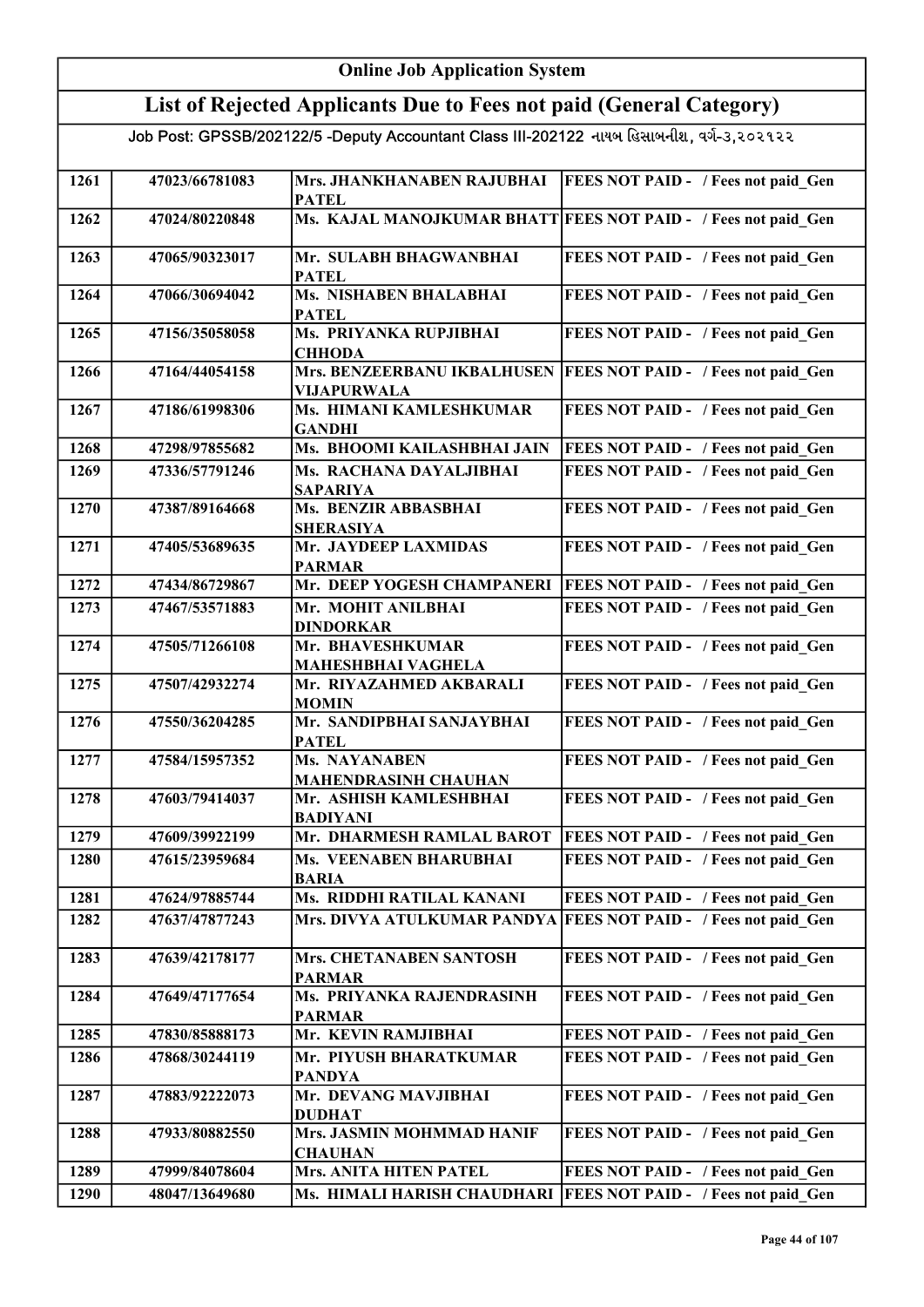#### Online Job Application System List of Rejected Applicants Due to Fees not paid (General Category) Job Post: GPSSB/202122/5 -Deputy Accountant Class III-202122 નાયબ હિસાબનીશ, વર્ગ-૩,૨૦૨૧૨૨ 1291 48092/78807580 Mrs. KOMALBEN SANDIPBHAI PATEL FEES NOT PAID - / Fees not paid Gen 1292 48103/44259399 Mr. SAGAR DATTATREY DHOBLE FEES NOT PAID - / Fees not paid\_Gen 1293 48163/38754931 Mr. RONAK ISHWAR SINH **CHAUHAN** FEES NOT PAID - / Fees not paid Gen 1294 48182/77707921 Mr. RAJKUMAR PRANJIVAN DHIMMAR FEES NOT PAID - / Fees not paid Gen 1295 48192/77809470 Mrs. MASFA AZIMUDDIN SAIYED FEES NOT PAID - / Fees not paid\_Gen 1296 48280/36146518 Mr. KRISHNAPALSINH KIRITSINH THAKOR FEES NOT PAID - / Fees not paid Gen 1297 | 48292/21953610 | Mr. DHARMARAJSINH CHANDRAPRAKASHSINH <u>CHAUHAN<br>Ms. SHILPA ANANTRAI RAJANI</u> FEES NOT PAID - / Fees not paid\_Gen 1298 48345/74855977 Ms. SHILPA ANANTRAI RAJANI FEES NOT PAID - / Fees not paid\_Gen 1299 48350/80279660 Mrs. VIBHUTIBEN RAJESHKUMAR FEES NOT PAID - / Fees not paid\_Gen BHOI 1300 48389/88086739 Ms. MITTAL BHARAT BHAI MOHTA FEES NOT PAID - / Fees not paid Gen 1301 48541/93541215 Mr. RAJDEEPSINH ROHITSINH JADEJA FEES NOT PAID - / Fees not paid Gen 1302 48543/82688008 Mr. YUVRAJSINH MOTISINH **CHAUHAN** FEES NOT PAID - / Fees not paid Gen 1303 48692/10028095 Ms. JANAKIBEN PRAVINBHAI PATEL FEES NOT PAID - / Fees not paid\_Gen 1304 48817/86716981 Mr. GAURAV MANOJBHAI SONI FEES NOT PAID - / Fees not paid\_Gen 1305 48836/21995815 Mr. KARANSINH SANJAYSINH **CHAUAHN** FEES NOT PAID - / Fees not paid Gen 1306 48849/77986172 Mr. NIKUNJ CHIMANBHAI **GHODASARA** FEES NOT PAID - / Fees not paid Gen 1307 48904/19465717 Ms. VARSHA ARVINDBHAI VEJIYA FEES NOT PAID - / Fees not paid Gen 1308 48924/97451330 Mr. DIVYESH MANSUKHBHAI KANANI FEES NOT PAID - / Fees not paid Gen 1309 49059/25352269 Mrs. HINAL RAMANLAL KANSARA FEES NOT PAID - / Fees not paid Gen 1310 49069/26676351 Mr. BHAVDEEPSINH DHARMENDRASINH JADEJA FEES NOT PAID - / Fees not paid Gen 1311 | 49096/81858775 | Ms. KHUSHALI HASMUKHBHAI VADDORIYA FEES NOT PAID - / Fees not paid Gen 1312 49118/85767324 Ms. PARUL DINESHBHAI ASODARIYA FEES NOT PAID - / Fees not paid Gen 1313 49181/75009520 Mrs. ANJALI DILIPBHAI KUNJADIYA FEES NOT PAID - / Fees not paid Gen 1314 49185/92415794 Mr. DIPENDRA KUMAR FEES NOT PAID - / Fees not paid Gen 1315 49188/86165387 Ms. UNNATI PRAKASH KUMAR JOSHI FEES NOT PAID - / Fees not paid\_Gen 1316 49202/33049448 Ms. REKHABEN MAHENDRASINH KASHYAP FEES NOT PAID - / Fees not paid Gen 1317 49214/20570910 Mr. RAJUBHAI VELJIBHAI PRAJAPATI FEES NOT PAID - / Fees not paid Gen 1318 49221/30985573 Ms. HEER MAHESH BHAI PATEL FEES NOT PAID - / Fees not paid Gen 1319 49266/66451593 Ms. NIMISHA NARBHERAMBHAI **CHAUDHARI** FEES NOT PAID - / Fees not paid Gen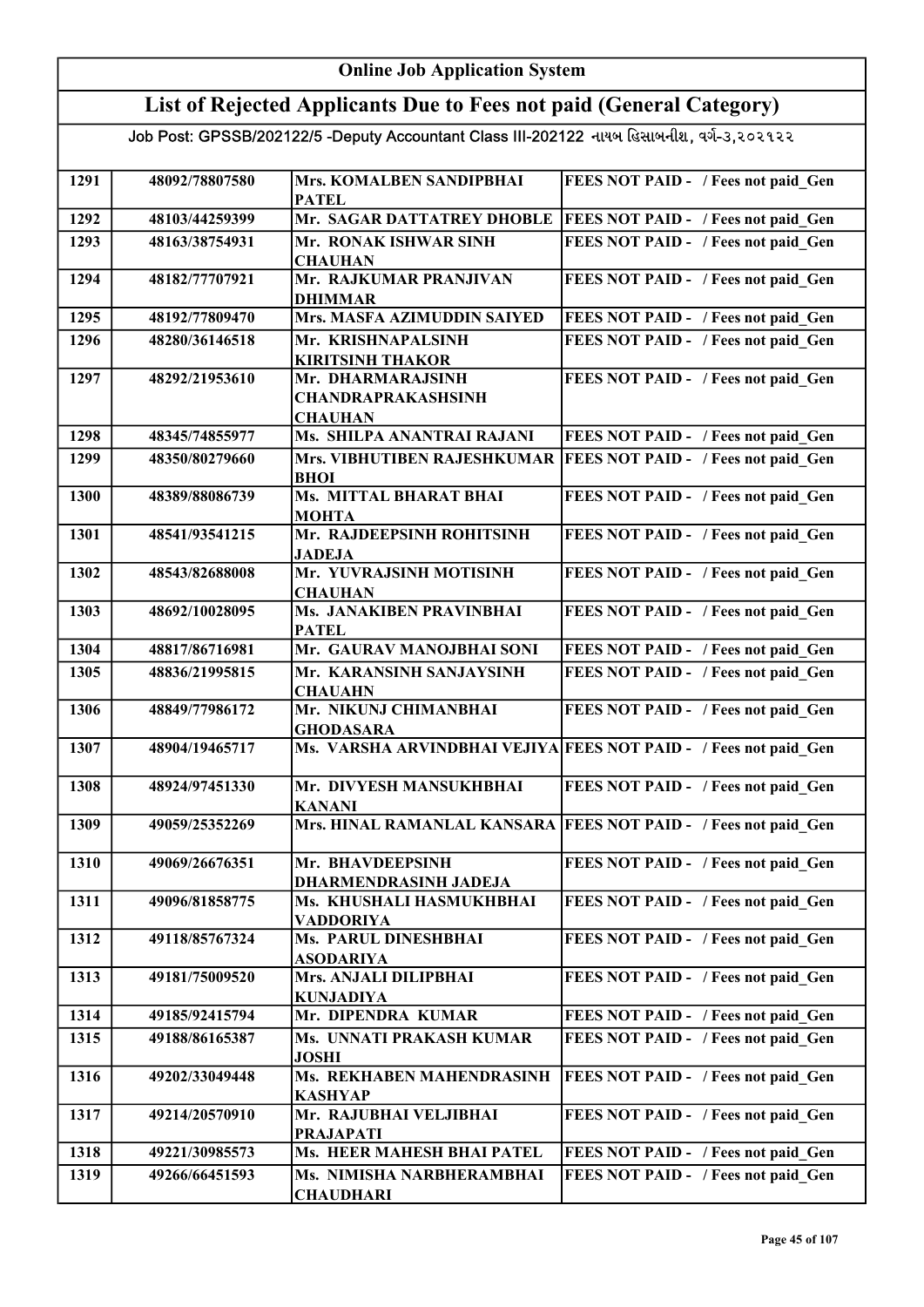#### Online Job Application System List of Rejected Applicants Due to Fees not paid (General Category) Job Post: GPSSB/202122/5 -Deputy Accountant Class III-202122 નાયબ હિસાબનીશ, વર્ગ-૩,૨૦૨૧૨૨ 1320 49280/71729179 Mrs. ANKITA AKASH BUDDHDEV FEES NOT PAID - / Fees not paid\_Gen 1321 49286/19760178 Mr. MAYURSINH RAJENDRASINH VAGHELA **FEES NOT PAID - / Fees not paid Gen** 1322 49335/39835457 Mrs. ASHABEN SAHDEVVAN GOSWAMI FEES NOT PAID - / Fees not paid Gen 1323 49359/74082165 Ms. MEGHABEN HITESHBHAI JANI FEES NOT PAID - / Fees not paid Gen 1324 49390/27299377 Mrs. JIGNASHABEN RAMJIBHAI ZINZUVADIYA FEES NOT PAID - / Fees not paid Gen 1325 49419/25763165 Mr. RAJESHBHAI SOMABHAI DAMOR FEES NOT PAID - / Fees not paid Gen 1326 49425/17257846 Ms. RIDDHI CHETANKUMAR **DAVE** FEES NOT PAID - / Fees not paid Gen 1327 49444/41565102 Mrs. DRASHTI NARENDRASINH THAKOR FEES NOT PAID - / Fees not paid Gen 1328 49448/40309711 Ms. JAYSHREEBEN ASHOKBHAI BHADANI FEES NOT PAID - / Fees not paid Gen 1329 49516/98447416 Mr. SANY MUNNESH KUMAR KUMAR FEES NOT PAID - / Fees not paid Gen 1330 49608/94911703 Mr. PRANAV AMITKUMAR PATTANI FEES NOT PAID - / Fees not paid Gen 1331 49613/74449937 Ms. HEENA ARVINDBHAI PATEL FEES NOT PAID - / Fees not paid\_Gen 1332 49654/87626391 Ms. JASMIN JITENDRABHAI SOLANKI FEES NOT PAID - / Fees not paid Gen 1333 49696/35373032 Ms. HEENA ARVINDBHAI PATEL FEES NOT PAID - / Fees not paid Gen 1334 49764/81169380 Ms. DIMPAL BHAVANSINH ZALA FEES NOT PAID - / Fees not paid Gen 1335 49784/44281764 Ms. SHEETAL LALABHAI PATEL FEES NOT PAID - / Fees not paid Gen 1336 49822/66950317 Ms. BANSI SUNILBHAI NATHVANI FEES NOT PAID - / Fees not paid\_Gen 1337 49842/38864539 Mr. VIJAY BHARATJI THAKOR FEES NOT PAID - / Fees not paid\_Gen 1338 49849/97560628 Mr. SANDIPKUMAR RAMESHBHAI PATEL FEES NOT PAID - / Fees not paid Gen 1339 49850/40563449 Mrs. BINABEN ASHISHBHAI PATEL FEES NOT PAID - / Fees not paid\_Gen 1340 50039/33492230 Mr. PRITESH GOVINDBHAI MISTRY FEES NOT PAID - / Fees not paid Gen 1341 50105/99719773 Mr. MAYUR PRAFULBHAI KATHROTIYA FEES NOT PAID - / Fees not paid\_Gen 1342 50125/12559779 Ms. ARATIBEN JAYANTIBHAI **PATEL** FEES NOT PAID - / Fees not paid Gen 1343 50138/60061640 Mrs. VIJAL SANGRAMSINH VARACHHIA FEES NOT PAID - / Fees not paid Gen 1344 50169/27923013 Mr. MOHIT OMPRAKASH GHANSHANI FEES NOT PAID - / Fees not paid Gen 1345 50178/13279989 Ms. HEENA ARVINDBHAI PATEL FEES NOT PAID - / Fees not paid\_Gen 1346 50202/11828393 Mr. MOHAMMEDJAKWAN MOHAMMEDZUBER KAGDI FEES NOT PAID - / Fees not paid Gen 1347 | 50203/45444949 | Ms. USHA KUMARI KANTILALJI KALAL FEES NOT PAID - / Fees not paid Gen 1348 50205/74480578 Mr. SHAILESHSINH NATVARSINH PADHIYAR FEES NOT PAID - / Fees not paid\_Gen 1349 50217/93495071 Mr. KHUSHVANTSINH MAHAVIRSINH RATHOD FEES NOT PAID - / Fees not paid\_Gen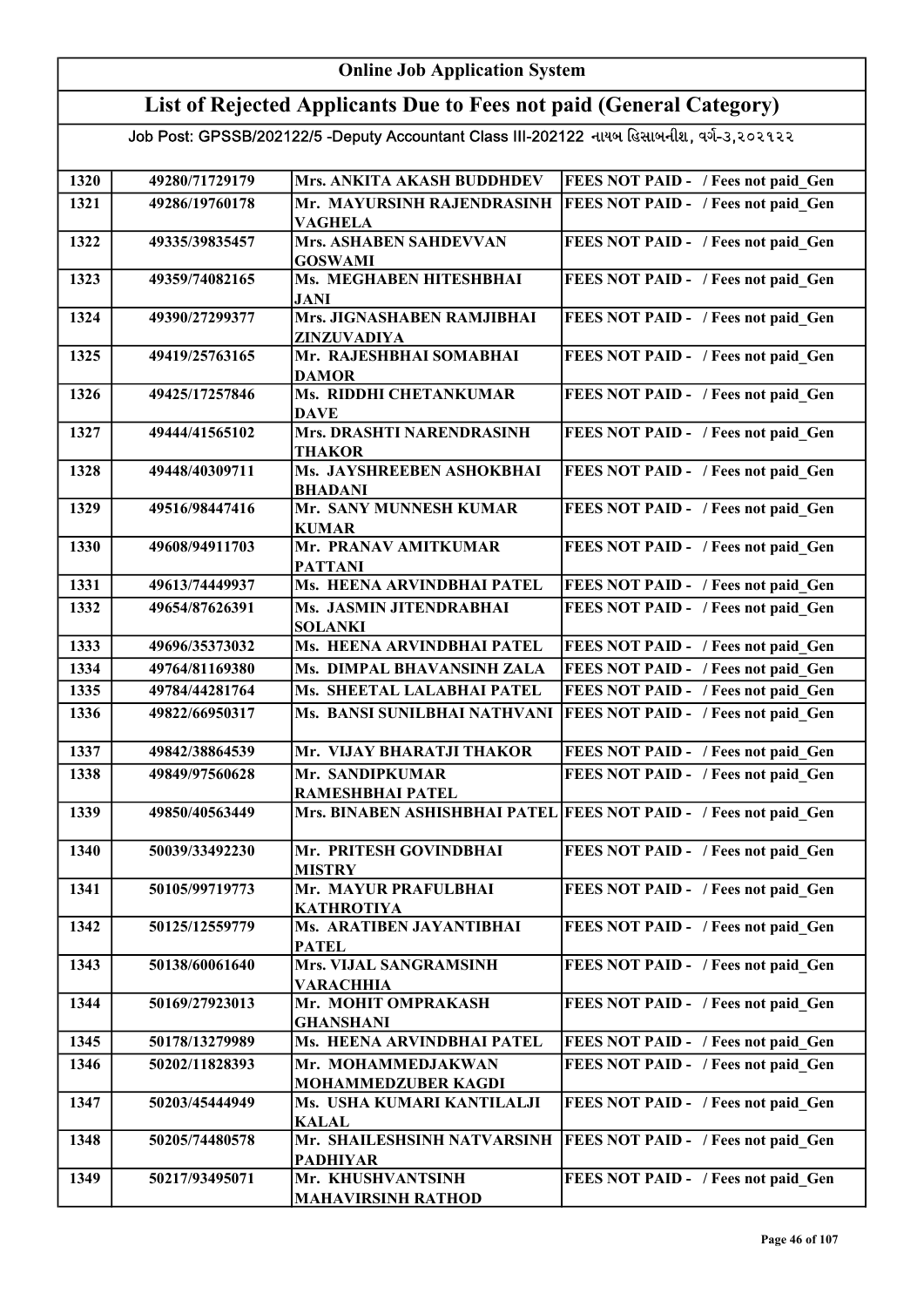|      | <b>Online Job Application System</b> |                                                                                           |                                     |  |
|------|--------------------------------------|-------------------------------------------------------------------------------------------|-------------------------------------|--|
|      |                                      | List of Rejected Applicants Due to Fees not paid (General Category)                       |                                     |  |
|      |                                      | Job Post: GPSSB/202122/5 -Deputy Accountant Class III-202122 નાયબ હિસાબનીશ, વર્ગ-૩,૨૦૨૧૨૨ |                                     |  |
| 1350 | 50223/24817673                       | Mr. AMRISH KUMAR MAHESH<br><b>BHAI THAKAR</b>                                             | FEES NOT PAID - / Fees not paid_Gen |  |
| 1351 | 50301/71430359                       | Mr. JIGNESHKUMAR<br><b>DINESHBHAI PARMAR</b>                                              | FEES NOT PAID - / Fees not paid Gen |  |
| 1352 | 50317/39313403                       | Mr. KHUSHVANTSINH<br><b>MAHAVIRSINH RATHOD</b>                                            | FEES NOT PAID - / Fees not paid Gen |  |
| 1353 | 50360/20494520                       | Mr. KIRANBHAI DALPATSINH<br><b>PADHIYAR</b>                                               | FEES NOT PAID - / Fees not paid Gen |  |
| 1354 | 50381/32303053                       | Mr. KHUSHVANTSINH<br><b>MAHAVIRSINH RATHOD</b>                                            | FEES NOT PAID - / Fees not paid Gen |  |
| 1355 | 50415/86016601                       | Ms. PRIYA BHARATKUMAR<br><b>PANCHOLI</b>                                                  | FEES NOT PAID - / Fees not paid Gen |  |
| 1356 | 50428/96958617                       | Mr. HARSHADKUMAR MANGAJI<br><b>THAKOR</b>                                                 | FEES NOT PAID - / Fees not paid Gen |  |
| 1357 | 50441/94220041                       | Ms. DHRUVIKA KIRANBHAI<br><b>CHUDASAMA</b>                                                | FEES NOT PAID - / Fees not paid Gen |  |
| 1358 | 50442/86489505                       | <b>Ms. VANDANABEN</b><br>MAHENDRABHAI CHANIYARA                                           | FEES NOT PAID - / Fees not paid_Gen |  |
| 1359 | 50595/69360044                       | Mr. HITESHKUMAR<br><b>HASMUKHBHAI SUTHAR</b>                                              | FEES NOT PAID - / Fees not paid Gen |  |
| 1360 | 50596/88163002                       | Ms. AARTIBEN RAJENDRASINH<br><b>RATHOD</b>                                                | FEES NOT PAID - / Fees not paid Gen |  |
| 1361 | 50607/45840986                       | Ms. HINAL RAVIKUMAR KHUNT                                                                 | FEES NOT PAID - / Fees not paid Gen |  |
| 1362 | 50657/74081271                       | Mr. HASMUKHJI GANDAJI<br><b>THAKOR</b>                                                    | FEES NOT PAID - / Fees not paid Gen |  |
| 1363 | 50672/56894127                       | Ms. GULNAZBANU KAYUMKHAN<br><b>PATHAN</b>                                                 | FEES NOT PAID - / Fees not paid Gen |  |
| 1364 | 50816/70545060                       | Mr. SHUBHAM SURESHCHANDRA<br><b>AGRAWAL</b>                                               | FEES NOT PAID - / Fees not paid Gen |  |
| 1365 | 50874/73529510                       | Ms. KHUSHI KIRITBHAI PATEL                                                                | FEES NOT PAID - / Fees not paid Gen |  |
| 1366 | 50917/12610742                       | Ms. PRIYANKA RAJKUMAR<br><b>JESWANI</b>                                                   | FEES NOT PAID - / Fees not paid Gen |  |
| 1367 | 50959/70722439                       | Ms. MIRALBEN<br>RASHMIKANTBHAI DAVE                                                       | FEES NOT PAID - / Fees not paid Gen |  |
| 1368 | 50999/77173547                       | Mr. VIVEKKUMAR MUKESHBHAI<br><b>PATEL</b>                                                 | FEES NOT PAID - / Fees not paid Gen |  |
| 1369 | 51051/10694085                       | Mr. DEVARSH VIJAYBHAI                                                                     | FEES NOT PAID - / Fees not paid Gen |  |
| 1370 | 51069/87560909                       | Mr. DHAVALKUMAR<br><b>JAYARAMBHAI DESAI</b>                                               | FEES NOT PAID - / Fees not paid Gen |  |
| 1371 | 51090/47630392                       | Ms. SHRUTI JAYENDRAKUMAR<br><b>SUTHAR</b>                                                 | FEES NOT PAID - / Fees not paid Gen |  |
| 1372 | 51138/42718446                       | Mr. MANTHAN ASHWINBHAI<br><b>PATEL</b>                                                    | FEES NOT PAID - / Fees not paid Gen |  |
| 1373 | 51149/38989469                       | Mr. MO ILIYAS MAH UMAR<br>ANSARI                                                          | FEES NOT PAID - / Fees not paid Gen |  |
| 1374 | 51158/82323033                       | Ms. JANVI PRAKASHBHAI PATEL                                                               | FEES NOT PAID - / Fees not paid Gen |  |
| 1375 | 51173/84206165                       | Ms. SHIVANGI ISHWARDUTT<br><b>GURJAR</b>                                                  | FEES NOT PAID - / Fees not paid Gen |  |
| 1376 | 51301/85419030                       | Ms. KAVITABEN LALJIBHAI<br><b>TIVARI</b>                                                  | FEES NOT PAID - / Fees not paid Gen |  |
| 1377 | 51306/42453774                       | Dr. MUHAMMADILYAS<br>NISARAHMAD ANSARI                                                    | FEES NOT PAID - / Fees not paid Gen |  |
| 1378 | 51321/67427068                       | Ms. DIPALI DILIPBHAI THANKI                                                               | FEES NOT PAID - / Fees not paid Gen |  |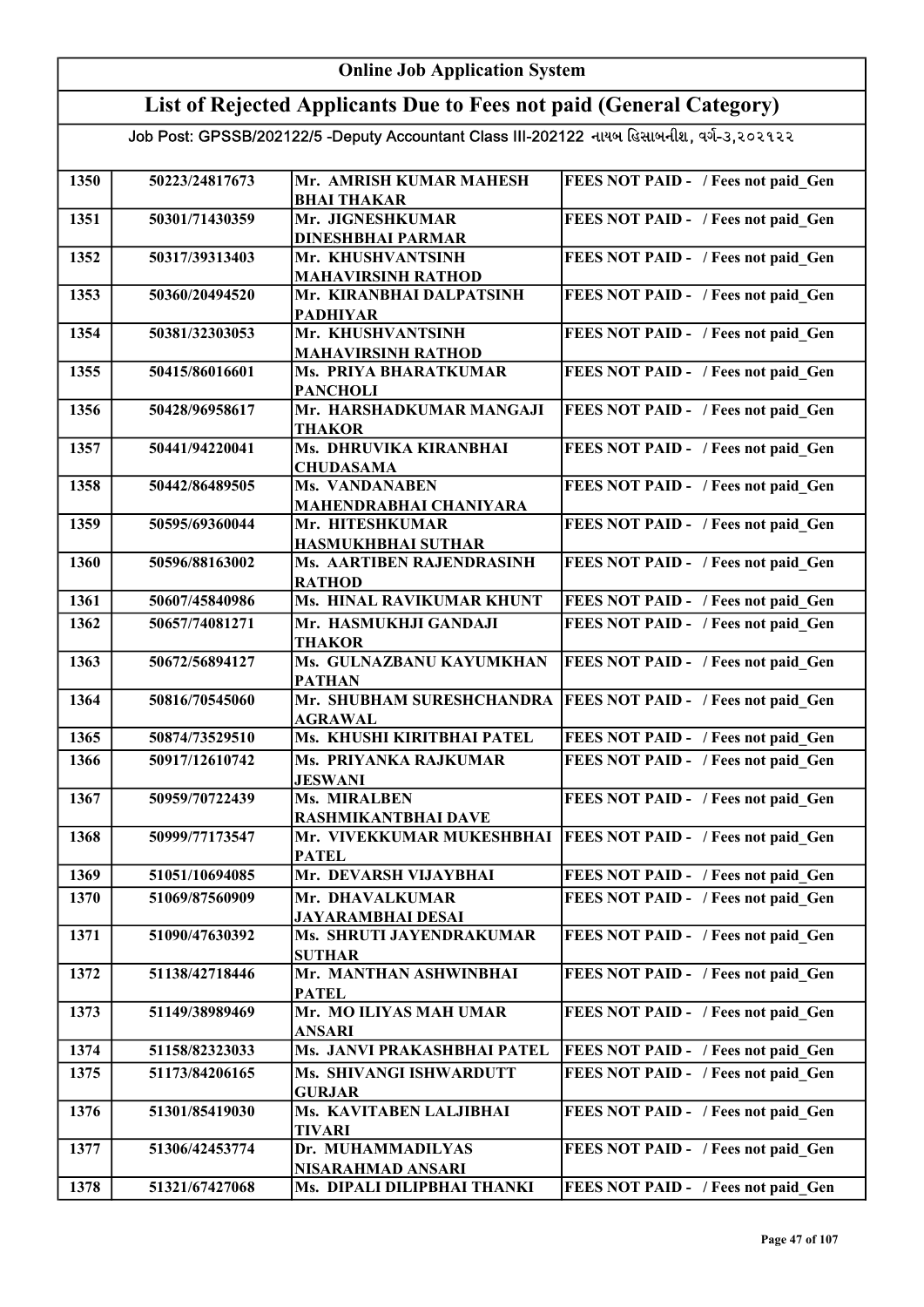|      | <b>Online Job Application System</b> |                                                                                           |                                                                  |  |
|------|--------------------------------------|-------------------------------------------------------------------------------------------|------------------------------------------------------------------|--|
|      |                                      | List of Rejected Applicants Due to Fees not paid (General Category)                       |                                                                  |  |
|      |                                      | Job Post: GPSSB/202122/5 -Deputy Accountant Class III-202122 નાયબ હિસાબનીશ, વર્ગ-૩,૨૦૨૧૨૨ |                                                                  |  |
| 1379 | 51354/14928330                       | Ms. FALGUNI LAXMANBHAI<br><b>KOSHTI</b>                                                   | FEES NOT PAID - / Fees not paid Gen                              |  |
| 1380 | 51424/82192468                       | Mr. JASRAJBHAI DESURBHAI<br><b>HATHIYA</b>                                                | FEES NOT PAID - / Fees not paid Gen                              |  |
| 1381 | 51432/74477205                       | Mr. RAVINDRAKUMAR<br><b>MOHANBHAI MORI</b>                                                | FEES NOT PAID - / Fees not paid Gen                              |  |
| 1382 | 51441/77777736                       | Mr. SAGARKUMAR NARANBHAI<br><b>MALAVIYA</b>                                               | FEES NOT PAID - / Fees not paid Gen                              |  |
| 1383 | 51448/88758006                       | Mr. DHARMESH MUKESHBHAI<br><b>SORATHIYA</b>                                               | FEES NOT PAID - / Fees not paid Gen                              |  |
| 1384 | 51491/87122952                       | Mr. VISHAL BHARATKUMAR<br><b>THAKKAR</b>                                                  | FEES NOT PAID - / Fees not paid Gen                              |  |
| 1385 | 51507/68754739                       | Ms. KAJAL JITENDRASINH<br><b>CHAVADA</b>                                                  | FEES NOT PAID - / Fees not paid Gen                              |  |
| 1386 | 51533/14362799                       | Mr. UMESHBHAI MAYURKUMAR<br><b>PARMAR</b>                                                 | FEES NOT PAID - / Fees not paid Gen                              |  |
| 1387 | 51594/48140452                       | Ms. PRATIKSHABA<br><b>HASENDRASINH JADEJA</b>                                             | FEES NOT PAID - / Fees not paid Gen                              |  |
| 1388 | 51648/41704827                       | Ms. SIDDHI DEVIPRASAD YADAV                                                               | FEES NOT PAID - / Fees not paid Gen                              |  |
| 1389 | 51669/57357181                       | Mr. VIRENDRASINH<br><b>JAGDISHSINH RANA</b>                                               | FEES NOT PAID - / Fees not paid Gen                              |  |
| 1390 | 51710/38826463                       | Ms. MIRAL KARSANBHAI<br><b>VARSANI</b>                                                    | FEES NOT PAID - / Fees not paid_Gen                              |  |
| 1391 | 51817/45559093                       | Ms. RUTVI JAYESHBHAI<br><b>KANAKHARA</b>                                                  | FEES NOT PAID - / Fees not paid_Gen                              |  |
| 1392 | 51820/12675695                       | Mr. MANISHKUMAR<br>RAMAASHISH GAUSWAMI                                                    | FEES NOT PAID - / Fees not paid_Gen                              |  |
| 1393 | 51824/66212222                       | Mr. SACHIN SHAMJIBHAI<br><b>LIMBASIYA</b>                                                 | FEES NOT PAID - / Fees not paid Gen                              |  |
| 1394 | 51830/64337257                       | Ms. KHUSHBU BHAGVANJIBHAI<br><b>VATALIYA</b>                                              | FEES NOT PAID - / Fees not paid Gen                              |  |
| 1395 | 51872/32342482                       |                                                                                           | Ms. KIMIBEN RAJESHBHAI PATEL FEES NOT PAID - / Fees not paid Gen |  |
| 1396 | 51920/90500649                       | Ms. DIMPAL KALUBHAI MANDAN                                                                | <b>FEES NOT PAID - / Fees not paid Gen</b>                       |  |
| 1397 | 51959/25493103                       | Mr. YUVRAJSINH MAHAVIRSINH<br><b>PARMAR</b>                                               | FEES NOT PAID - / Fees not paid Gen                              |  |
| 1398 | 51984/38892324                       | Mr. NILESHKUMAR POPATBHAI<br>DHANDHUKIYA                                                  | FEES NOT PAID - / Fees not paid Gen                              |  |
| 1399 | 51990/53177428                       | Mr. JITU DINESHBHAI BHARVAD                                                               | FEES NOT PAID - / Fees not paid Gen                              |  |
| 1400 | 52034/14094101                       | Ms. NIJALKUMARI KIRITSINH<br><b>CHAMPAVAT</b>                                             | FEES NOT PAID - / Fees not paid Gen                              |  |
| 1401 | 52080/65099221                       | Ms. BHUMIKABA RAJENDRASINH<br><b>JADEJA</b>                                               | FEES NOT PAID - / Fees not paid Gen                              |  |
| 1402 | 52098/86017661                       | Ms. KOMAL ASHOKBHAI<br><b>RAYCHURA</b>                                                    | FEES NOT PAID - / Fees not paid_Gen                              |  |
| 1403 | 52121/31213704                       | Mr. DHAVAL TEJABHAI<br><b>PRAJAPATI</b>                                                   | FEES NOT PAID - / Fees not paid Gen                              |  |
| 1404 | 52136/47300821                       | Mrs. PINAKINKUMARI<br>RAMESHBHAI PATEL                                                    | FEES NOT PAID - / Fees not paid Gen                              |  |
| 1405 | 52173/40049897                       | Mr. DIVYANG CHANDRAKANT<br><b>BAXI</b>                                                    | FEES NOT PAID - / Fees not paid Gen                              |  |
| 1406 | 52191/94198258                       | Ms. JASMIN BANU AFZAL KHAN<br><b>PATHAN</b>                                               | FEES NOT PAID - / Fees not paid Gen                              |  |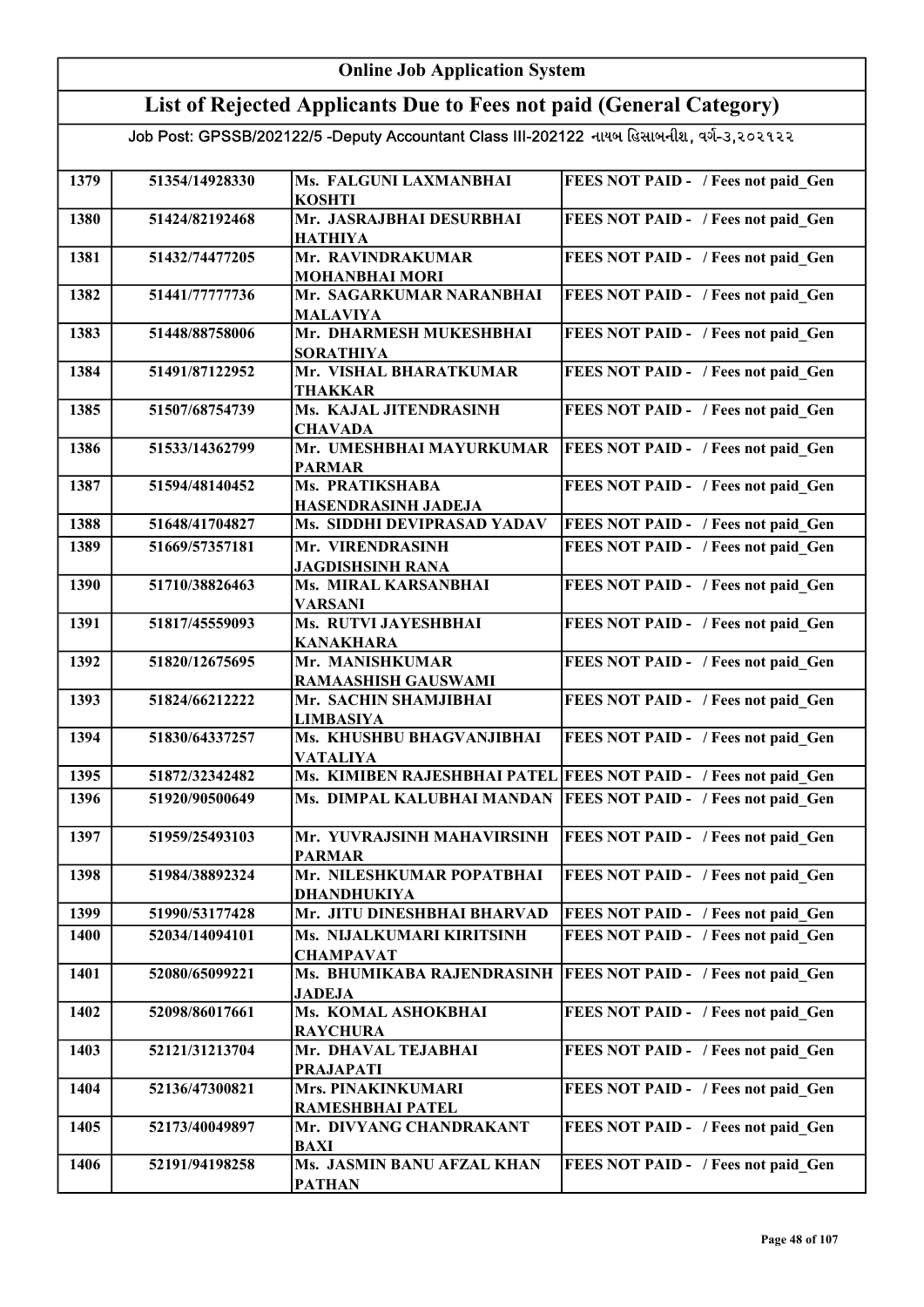### Online Job Application System

## List of Rejected Applicants Due to Fees not paid (General Category)

| 1407 | 52195/68383963 | Mr. RAHULKUMAR                                         | FEES NOT PAID - / Fees not paid Gen                              |
|------|----------------|--------------------------------------------------------|------------------------------------------------------------------|
|      |                | <b>HARISHKUMAR SHAH</b>                                |                                                                  |
| 1408 | 52315/64707451 | Ms. SONAL SIDHIRBHAI SANGANI                           | <b>FEES NOT PAID - / Fees not paid Gen</b>                       |
| 1409 | 52348/23730344 | Ms. RUTVA AJAYKUMAR DAVE                               | FEES NOT PAID - / Fees not paid Gen                              |
| 1410 | 52354/22131980 | Mr. NISHIL ARVINDBHAI JOSHI                            | FEES NOT PAID - / Fees not paid Gen                              |
| 1411 | 52373/19492909 | Ms. KAJAL BHARATBHAI                                   | FEES NOT PAID - / Fees not paid Gen                              |
|      |                | <b>KHAKHARIYA</b>                                      |                                                                  |
| 1412 | 52418/34357498 | Ms. SONAL SIDHIRBHAI SANGANI                           | <b>FEES NOT PAID - / Fees not paid Gen</b>                       |
| 1413 | 52439/31097901 | Mr. MAHESH NAGARBHAI<br>ZAPADIYA                       | FEES NOT PAID - / Fees not paid Gen                              |
| 1414 | 52450/78487944 | Mr. SACHIN GOPALSINGH                                  | FEES NOT PAID - / Fees not paid Gen                              |
|      |                | <b>CHUNDAWAT</b>                                       |                                                                  |
| 1415 | 52460/68413596 |                                                        | Mrs. VARSHA RAVIPRASAD PATEL FEES NOT PAID - / Fees not paid Gen |
|      |                |                                                        |                                                                  |
| 1416 | 52471/99877363 | Mrs. PRITI RAJENDRASINH                                | FEES NOT PAID - / Fees not paid Gen                              |
|      |                | <b>CHAVDA</b>                                          |                                                                  |
| 1417 | 52498/34560359 | Ms. RUTVI JAYESHBHAI                                   | FEES NOT PAID - / Fees not paid Gen                              |
|      |                | <b>KANAKHARA</b>                                       |                                                                  |
| 1418 | 52518/83248975 | Mr. HARVADANSINH                                       | FEES NOT PAID - / Fees not paid Gen                              |
| 1419 | 52542/27633924 | <b>RAJENDRASINH VIYOL</b><br>Mrs. ANISHABEN HIRENKUMAR | FEES NOT PAID - / Fees not paid Gen                              |
|      |                | <b>BHOI</b>                                            |                                                                  |
| 1420 | 52559/71491920 | Mr. MUKESHKUMAR VELABHAI                               | FEES NOT PAID - / Fees not paid_Gen                              |
|      |                | <b>NANDASANIYA</b>                                     |                                                                  |
| 1421 | 52594/55311870 | Mr. BHAVESHKUMAR RASIKLAL                              | FEES NOT PAID - / Fees not paid Gen                              |
|      |                | <b>DAVE</b>                                            |                                                                  |
| 1422 | 52596/63329608 | Ms. BHAVNABEN HIRABHAI                                 | FEES NOT PAID - / Fees not paid Gen                              |
|      |                | <b>SOLANKI</b>                                         |                                                                  |
| 1423 | 52597/55393033 | Mr. AAKASH RAMESHBHAI                                  | FEES NOT PAID - / Fees not paid Gen                              |
| 1424 | 52613/82653731 | <b>SOLANKI</b><br>Mr. PRUTHVIRAJSINH                   | FEES NOT PAID - / Fees not paid Gen                              |
|      |                | <b>ARJUNSINH ZALA</b>                                  |                                                                  |
| 1425 | 52638/28207133 | Mr. KIRANBHAI DALPATSINH                               | FEES NOT PAID - / Fees not paid Gen                              |
|      |                | <b>PADHIYAR</b>                                        |                                                                  |
| 1426 | 52739/46102860 | Mr. MAHIRKHAN HUSENKHAN                                | FEES NOT PAID - / Fees not paid Gen                              |
|      |                | <b>MALEK</b>                                           |                                                                  |
| 1427 | 52832/10163827 | Ms. VANDANA GOVINDBHAI                                 | FEES NOT PAID - / Fees not paid Gen                              |
|      |                | <b>CHAVDA</b>                                          |                                                                  |
| 1428 | 52868/73049688 | Mr. DIGVIJAYSINH KARANSINH                             | FEES NOT PAID - / Fees not paid Gen                              |
| 1429 | 52917/98093236 | VAGHELA                                                |                                                                  |
|      |                | Mr. VAIBHAV PANDYA                                     | FEES NOT PAID - / Fees not paid Gen                              |
| 1430 | 52921/61970215 | Mr. MAYURKUMAR UMESHBHAI<br><b>PARMAR</b>              | FEES NOT PAID - / Fees not paid Gen                              |
| 1431 | 52930/66726448 | Ms. SANJANABEN MAHESHBHAI                              | FEES NOT PAID - / Fees not paid Gen                              |
|      |                | <b>SOLAVIYA</b>                                        |                                                                  |
| 1432 | 52937/71405187 | Ms. NILAMBEN JAYANTILAL                                | FEES NOT PAID - / Fees not paid Gen                              |
|      |                | <b>MODI</b>                                            |                                                                  |
| 1433 | 53069/42707741 | Mr. RAVINDRASINH                                       | FEES NOT PAID - / Fees not paid Gen                              |
|      |                | <b>BHAVANSINH CHAUHAN</b>                              |                                                                  |
| 1434 | 53075/65364459 | Mr. SAGARKUMAR NARANBHAI                               | FEES NOT PAID - / Fees not paid Gen                              |
|      |                | <b>MALAVIYA</b>                                        |                                                                  |
| 1435 | 53122/87089406 | Mr. RAHULKUMAR                                         | FEES NOT PAID - / Fees not paid Gen                              |
|      |                | <b>HARISHKUMAR SHAH</b>                                |                                                                  |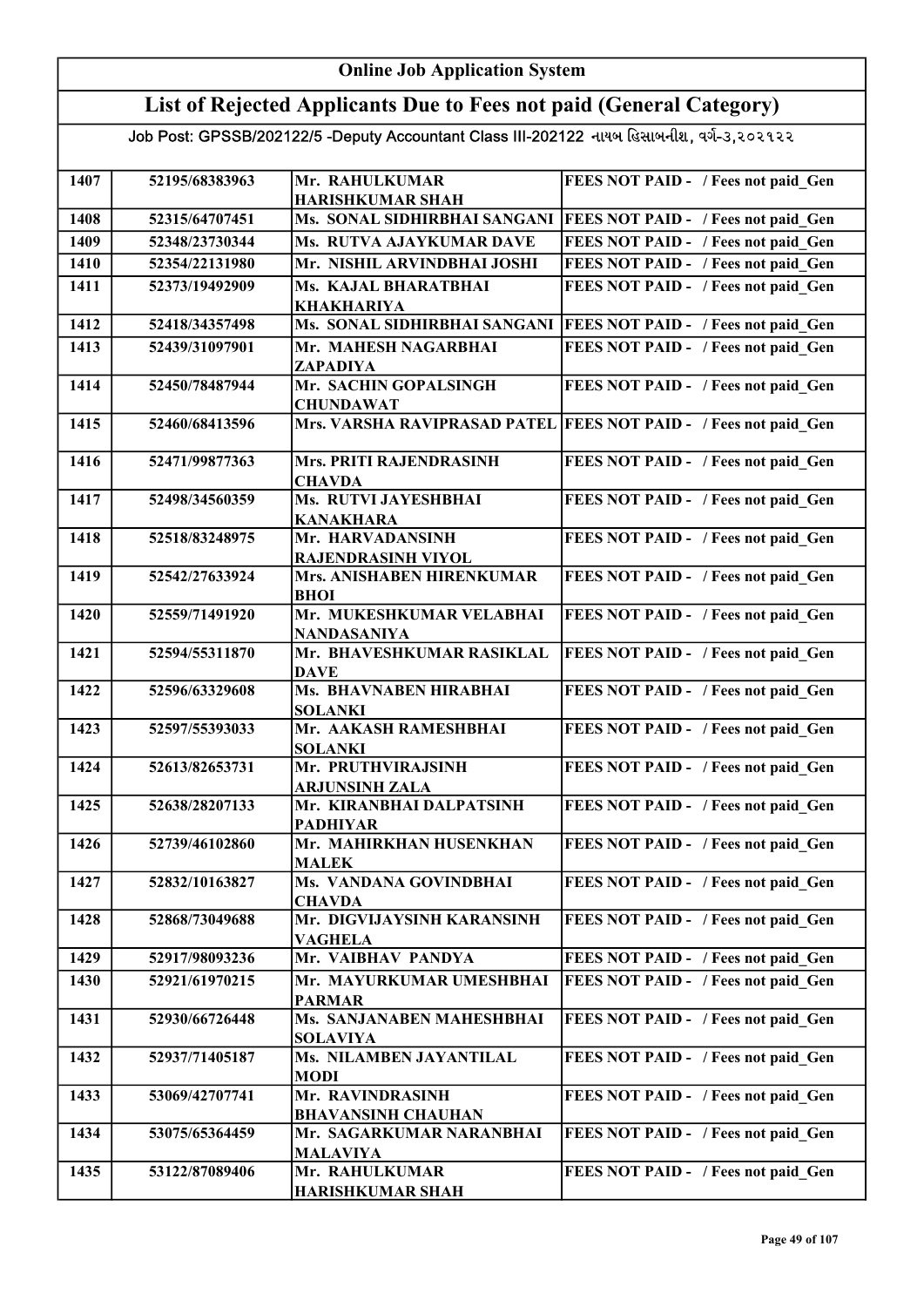#### Online Job Application System List of Rejected Applicants Due to Fees not paid (General Category) Job Post: GPSSB/202122/5 -Deputy Accountant Class III-202122 નાયબ હિસાબનીશ, વર્ગ-૩,૨૦૨૧૨૨ 1436 53156/35289642 Ms. UMA PRATAPBHAI HUDAD FEES NOT PAID - / Fees not paid Gen 1437 53179/53264150 Ms. REENADEVI WAKILSINH YADAV FEES NOT PAID - / Fees not paid Gen 1438 53225/52950216 Mrs. SUMITRA BHAGVANBHAI PADHIYAR FEES NOT PAID - / Fees not paid Gen 1439 53314/36464663 Ms. BANSI DAYALAL KARIYA FEES NOT PAID - / Fees not paid\_Gen 1440 53356/20807081 Mr. SHYAMAL NATVARBHAI GONAWALA FEES NOT PAID - / Fees not paid Gen 1441 53357/17134546 Mr. MAHAMMEDFAIZAN MAHAMMADIQBAL AKHUNJI FEES NOT PAID - / Fees not paid Gen 1442 53406/66560667 Mr. MAHAMMEDFAIZAN MAHAMMADIQBAL AKHUNJI FEES NOT PAID - / Fees not paid Gen 1443 53410/39920939 Ms. MITALBEN NIMESHBHAI PANDYA FEES NOT PAID - / Fees not paid\_Gen 1444 53428/50512343 Ms. GULAFSHA ZULFIQURHUSSAIN SAIYED FEES NOT PAID - / Fees not paid Gen 1445 53452/20000533 Mr. ANKURKUMAR RANCHHODLAL THAKKAR FEES NOT PAID - / Fees not paid Gen 1446 53655/37508360 Mr. MOHAMED SHARUK HASAN ALI VAJIRWALA FEES NOT PAID - / Fees not paid Gen 1447 53756/33581025 Ms. AISHVI AMRISHKUMAR PANDYA FEES NOT PAID - / Fees not paid Gen 1448 53778/26936228 Mrs. RINKAL KISHAN LANGHANOJA FEES NOT PAID - / Fees not paid Gen 1449 53880/10901601 Ms. USHABAHEN ARATSINH PATEL FEES NOT PAID - / Fees not paid Gen 1450 53886/81549100 Ms. JANAKBA BHIKHUBHA ZALA FEES NOT PAID - / Fees not paid\_Gen 1451 | 53944/95639485 | Mrs. SONAL AJAY WADKAR | FEES NOT PAID - / Fees not paid\_Gen 1452 53948/19917641 Ms. VRUNDABEN KISHORBHAI VASANI FEES NOT PAID - / Fees not paid Gen 1453 53973/13479291 Mr. HARSH KAMLESHBHAI KAPADIYA FEES NOT PAID - / Fees not paid\_Gen 1454 | 54028/88551619 | Mrs. TRUPTI NAVINCHANRA **JADAV** FEES NOT PAID - / Fees not paid Gen 1455 54043/21437215 Ms. RIDDHI DEVIPRASAD YADAV FEES NOT PAID - / Fees not paid Gen 1456 54108/17412424 Ms. PURVI VIJAYBHAI DUDHAT FEES NOT PAID - / Fees not paid\_Gen 1457 54119/64870489 Mr. VISHNUBHAI RAYSANGBHAI **CHAUHAN** FEES NOT PAID - / Fees not paid\_Gen 1458 54176/20867809 Ms. PRIYA ANILBHAI HARGHOL FEES NOT PAID - / Fees not paid\_Gen 1459 54317/11982268 Ms. BRIJAL HARESHBHAI PATEL FEES NOT PAID - / Fees not paid Gen 1460 54375/51879729 Ms. NIRAL SATISHBHAI PATEL FEES NOT PAID - / Fees not paid\_Gen 1461 | 54388/77425941 | Ms. JAYSHREE HARSHADKUMAR THAKAR FEES NOT PAID - / Fees not paid\_Gen 1462 54398/99636809 Ms. SAJEDABANU MAHAMADHANIF SAIYAD FEES NOT PAID - / Fees not paid Gen 1463 | 54432/58129211 | Mr. HITESHKUMAR KANTIBHAI PATEL FEES NOT PAID - / Fees not paid Gen 1464 54474/74891163 Mr. PARESHKUMAR ASHOKBHAI PADHIYAR FEES NOT PAID - / Fees not paid Gen 1465 54536/78249082 Ms. ANJALI PRAVEENKUMAR SHASHTRI FEES NOT PAID - / Fees not paid Gen 1466 54538/90023537 Mr. MAHAMMEDFAIZAN MAHAMMADIQBAL AKHUNJI FEES NOT PAID - / Fees not paid Gen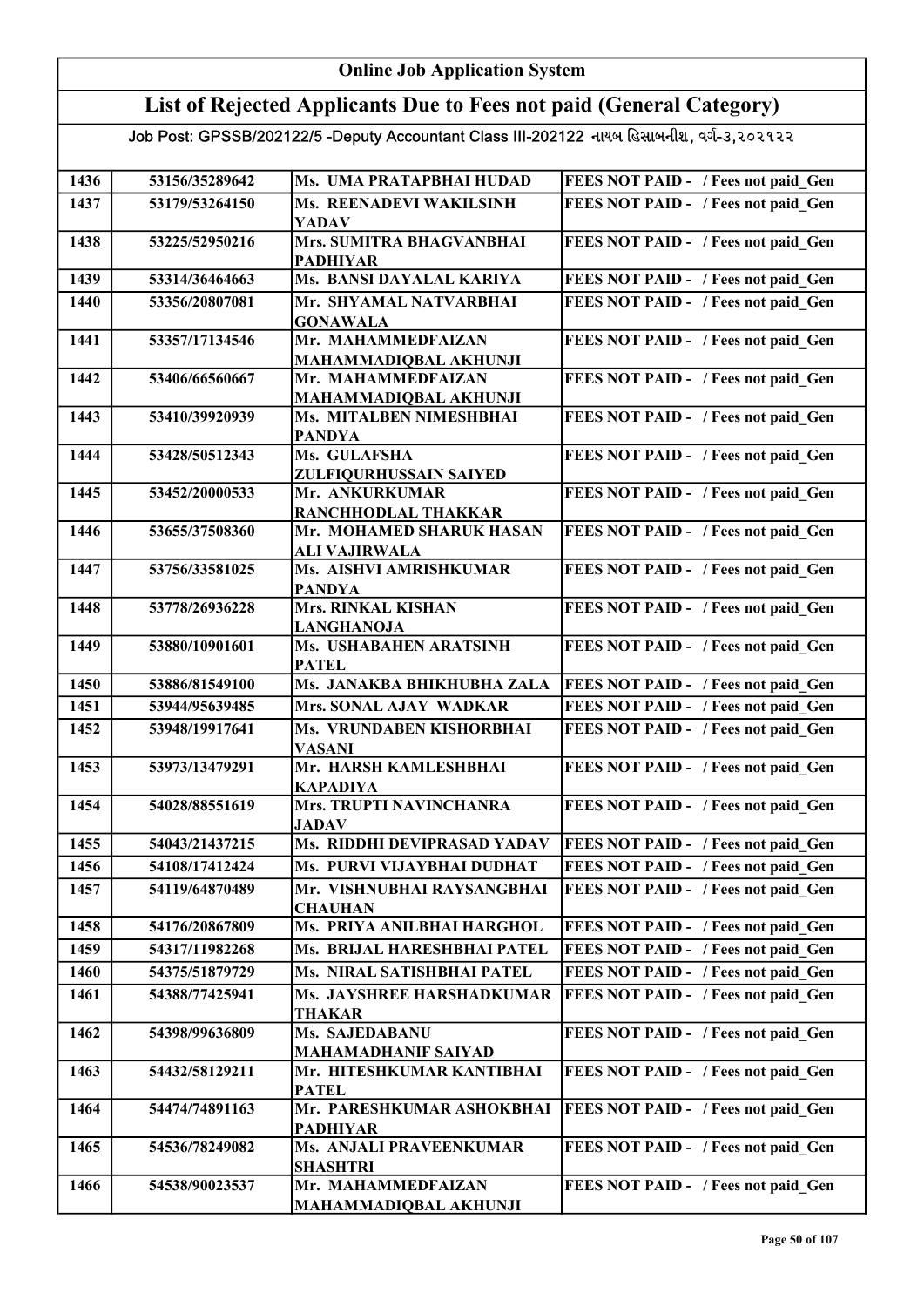#### Online Job Application System List of Rejected Applicants Due to Fees not paid (General Category) Job Post: GPSSB/202122/5 -Deputy Accountant Class III-202122 નાયબ હિસાબનીશ, વર્ગ-૩,૨૦૨૧૨૨ 1467 54566/19680272 Ms. SONAL PRASHANT SHARMA FEES NOT PAID - / Fees not paid Gen 1468 54690/13695860 Mr. SPANDAN SHAILESHKUMAR AIYA FEES NOT PAID - / Fees not paid Gen 1469 54694/13831528 Mr. JATIN SURESH KUMAR JOSHI FEES NOT PAID - / Fees not paid\_Gen 1470 54702/61632273 Mr. ANAND AJAYBHAI JANI FEES NOT PAID - / Fees not paid Gen 1471 54754/54377383 Ms. PRACHI AJITBHAI KACHHIAPATEL FEES NOT PAID - / Fees not paid Gen 1472 54757/35917097 Mr. DHAVAL DINESHBHAI AGHERA FEES NOT PAID - / Fees not paid Gen 1473 54848/72934468 Ms. SONAL ANANTBHAI BHATT FEES NOT PAID - / Fees not paid\_Gen 1474 54863/16382296 Ms. NISHITA VASUDEV LAKHANI FEES NOT PAID - / Fees not paid Gen 1475 | 54869/26251476 | Mr. YASHODHAN CHHAGANBHAI KACHHADIYA FEES NOT PAID - / Fees not paid\_Gen 1476 | 54906/65005152 | Ms. ASHWINI SURENDRABHAI TIWARI FEES NOT PAID - / Fees not paid Gen 1477 54925/86157116 Mr. DINESHBHAI PREMJIBHAI SAPRA FEES NOT PAID - / Fees not paid Gen 1478 54967/26632621 Mr. RAJVEERSINH INDRASINH **CHHASATIYA** FEES NOT PAID - / Fees not paid Gen 1479 54978/16501503 Mr. RANJITBHAI RANCHHODBHAI PARMAR FEES NOT PAID - / Fees not paid Gen 1480 54998/41524970 Mr. HIMANSHU RAJENDRABHAI JADAV FEES NOT PAID - / Fees not paid Gen 1481 55013/76446633 Mrs. BHUMIKA NIKULKUMAR TRIVEDI FEES NOT PAID - / Fees not paid Gen 1482 55029/52919748 Mrs. YOGITABAHEN RATILAL PATEL FEES NOT PAID - / Fees not paid Gen 1483 | 55065/23846722 | Mr. HARNAMSINH BHAGIRATHSINH GOHIL FEES NOT PAID - / Fees not paid\_Gen 1484 55085/39059026 Mrs. YOGITABAHEN RATILAL PATEL FEES NOT PAID - / Fees not paid Gen 1485 55090/38337307 Ms. POOJA JANAKRAO BHUVIR FEES NOT PAID - / Fees not paid Gen 1486 55119/35176755 Mr. HARDIKSINH JASHVANTSINH FEES NOT PAID - / Fees not paid\_Gen JADEJA 1487 55127/63271671 Mrs. GULANAJBANU MOHMADAVESH SHEKH FEES NOT PAID - / Fees not paid Gen 1488 55136/91269014 Ms. DOLI RASHMIKANT PAREKH FEES NOT PAID - / Fees not paid\_Gen 1489 55160/37541968 Mr. AZAZAHMAD AHAMADHUSEN MUTVALLI FEES NOT PAID - / Fees not paid Gen 1490 55177/79158150 Mr. RAJNISH SAMAT DANGAR FEES NOT PAID - / Fees not paid Gen 1491 55336/42829293 Mr. CHIRAG GIRVIRSINH **CHAUHAN** FEES NOT PAID - / Fees not paid Gen 1492 55345/43877341 Mrs. DHARMISHTHABEN MITHUNKUMAR PATEL FEES NOT PAID - / Fees not paid Gen 1493 55355/78652440 Mrs. RUPALI GNANDEV PATIL FEES NOT PAID - / Fees not paid\_Gen 1494 55398/44630651 Mr. IRSHAD ANWAR FOOLGABOL FEES NOT PAID - / Fees not paid Gen 1495 55422/36367081 Ms. JYOTSANA VILAS KACHAVE FEES NOT PAID - / Fees not paid Gen 1496 55431/31448652 Mr. VARDHIT MANISH SHAH FEES NOT PAID - / Fees not paid Gen 1497 55498/56461359 Ms. PRACHI JAYKISHAN YAGNIK FEES NOT PAID - / Fees not paid\_Gen 1498 55515/84792038 Mr. HIRENKUMAR FEES NOT PAID - / Fees not paid Gen

PRAFULCHANDRA PANDYA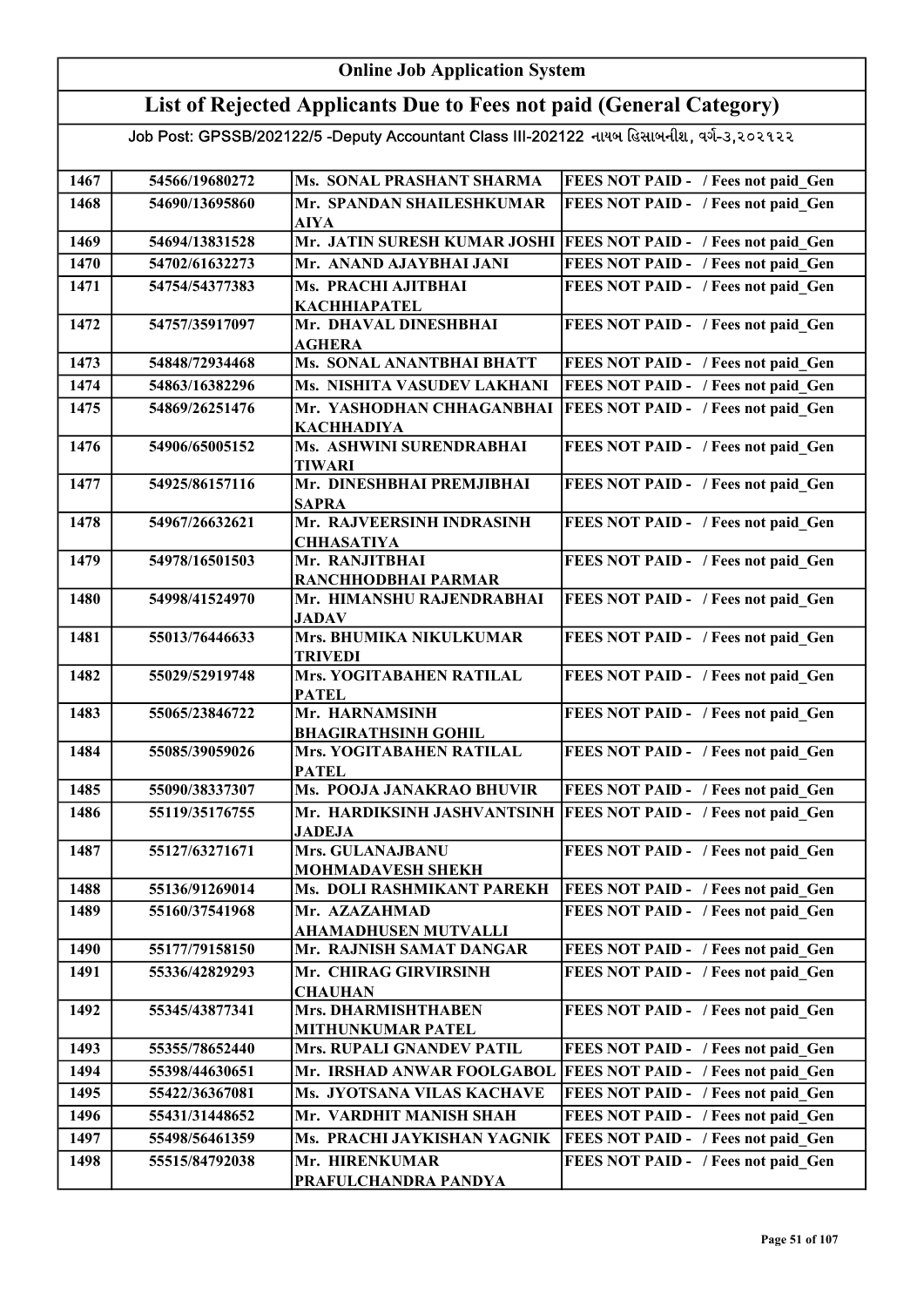#### Online Job Application System List of Rejected Applicants Due to Fees not paid (General Category) Job Post: GPSSB/202122/5 -Deputy Accountant Class III-202122 નાયબ હિસાબનીશ, વર્ગ-૩,૨૦૨૧૨૨ 1499 55525/51626244 Ms. KAJALBEN ARVINDBHAI PATEL FEES NOT PAID - / Fees not paid Gen 1500 55544/74101978 Ms. JYOTSANA VILAS KACHAVE FEES NOT PAID - / Fees not paid\_Gen 1501 55561/47784305 Mr. NIKITKUMAR JAYANTILAL HALPANI FEES NOT PAID - / Fees not paid Gen 1502 55596/99405295 Mr. JAYKUMAR JAGDISHKUMAR TRIVEDI **FEES NOT PAID - / Fees not paid Gen** 1503 55618/85046361 Mr. RIYAJKHAN ISHMAILKHAN **RATHOD** FEES NOT PAID - / Fees not paid Gen 1504 55624/36973816 Mr. MILIND SANJAYKUMAR RAVAL FEES NOT PAID - / Fees not paid Gen 1505 55648/56613828 Ms. DEVANSHIBEN PANKAJKUMAR PATEL FEES NOT PAID - / Fees not paid Gen 1506 55671/28221607 Mrs. JIGISHABEN VINODBHAI **PATEL** FEES NOT PAID - / Fees not paid Gen 1507 55704/65596394 Mr. HARDIK NARESHBHAI SHRIMALI FEES NOT PAID - / Fees not paid Gen 1508 55712/56499540 Mr. PARTHKUMAR SHAILESHBHAI PATEL FEES NOT PAID - / Fees not paid Gen 1509 55728/74509344 Mr. TEJ DIPAKBHAI SUKHADIYA FEES NOT PAID - / Fees not paid\_Gen 1510 55787/57817134 Ms. NANDINIBA NARENDRASINH GOHIL FEES NOT PAID - / Fees not paid Gen 1511 55793/25315692 Ms. GULSHANA KHAMISHABHAI **GAJJU** FEES NOT PAID - / Fees not paid Gen 1512 55809/46957746 Ms. SWETA PRABHUDAS HIRPARA FEES NOT PAID - / Fees not paid\_Gen 1513 55846/57432768 Mr. KAMLESH SHANTARAM NIKAM FEES NOT PAID - / Fees not paid Gen 1514 55853/96830544 Mrs. ASHABEN CHETANKUMAR **PATEL** FEES NOT PAID - / Fees not paid Gen 1515 55906/98510180 Ms. SHRADHDHABEN PRAVINKUMAR INGARODIYA FEES NOT PAID - / Fees not paid Gen 1516 55907/24457518 Mr. KASAMBHAI SALIMBHAI **CHAUHAN** FEES NOT PAID - / Fees not paid Gen 1517 55918/49302292 Mr. PRABHATBHAI MUKESHBHAI CHAVDA FEES NOT PAID - / Fees not paid\_Gen 1518 55927/31379119 Mr. KASAMBHAI SALIMBHAI **CHAUHAN** FEES NOT PAID - / Fees not paid Gen 1519 55953/99471292 Mrs. DIVYABEN RAMESHBHAI PATEL FEES NOT PAID - / Fees not paid Gen 1520 55960/61781807 Ms. YAMINI KUMARI JANAK SINH VAGHELA FEES NOT PAID - / Fees not paid Gen 1521 55972/47327505 Ms. SHAHINBANU IDRISHBHAI PATEL FEES NOT PAID - / Fees not paid Gen 1522 56048/36829754 Ms. TAMANNABEN MAHEMUDBHAI GHANCHI FEES NOT PAID - / Fees not paid Gen 1523 56114/33826884 Mr. DIPAK SATISH KUMAR YADAV FEES NOT PAID - / Fees not paid Gen 1524 56142/29309721 Ms. NAMRATABEN RASIKLAL DUDAKIYA FEES NOT PAID - / Fees not paid Gen 1525 56154/82046707 Ms. SARIKA MUKESHBHAI GEVARIYA FEES NOT PAID - / Fees not paid\_Gen 1526 56240/28965048 Ms. KANCHAN VIRENDRANATH PRAJAPATI FEES NOT PAID - / Fees not paid Gen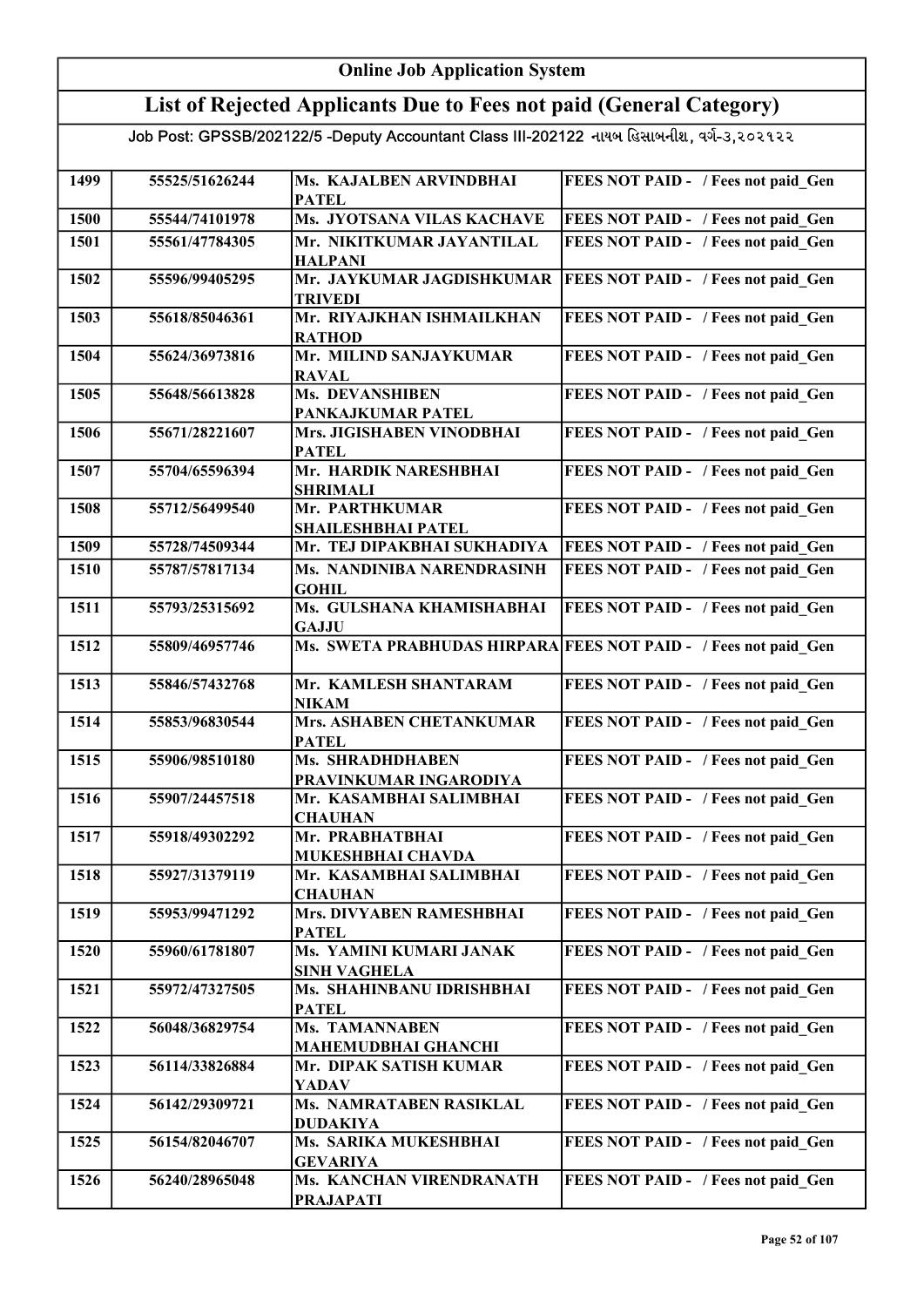### Online Job Application System

## List of Rejected Applicants Due to Fees not paid (General Category)

| 1527 | 56241/22537222 | Ms. DISHITA KIRITBHAI PAREKH                   | <b>FEES NOT PAID - / Fees not paid Gen</b>                     |
|------|----------------|------------------------------------------------|----------------------------------------------------------------|
| 1528 | 56263/65720183 | Ms. VIDHI JAYESHBHAI THAKAR                    | FEES NOT PAID - / Fees not paid Gen                            |
| 1529 | 56275/25235260 | Ms. URVIBEN VASANTBHAI                         | FEES NOT PAID - / Fees not paid Gen                            |
|      |                | <b>PATEL</b>                                   |                                                                |
| 1530 | 56282/34505442 | Mrs. AARTI NIKHILBHAI TAILOR                   | FEES NOT PAID - / Fees not paid Gen                            |
| 1531 | 56335/84426997 | Ms. POOJA RAJESHBHAI JANI                      | FEES NOT PAID - / Fees not paid Gen                            |
| 1532 | 56374/44187228 | Ms. ANURADHA VRAJLAL                           | FEES NOT PAID - / Fees not paid Gen                            |
|      |                | <b>LIMBASIYA</b>                               |                                                                |
| 1533 | 56399/54946938 | Mr. ABDUL LATIF ABDUL<br><b>REHMAN QURESHI</b> | FEES NOT PAID - / Fees not paid Gen                            |
| 1534 | 56410/52169104 | Ms. SANABANU JAHANGIRBHAI                      | FEES NOT PAID - / Fees not paid Gen                            |
|      |                | <b>PATHAN</b>                                  |                                                                |
| 1535 | 56416/88327253 | Mrs. SEJAL HITESH ZALA                         | FEES NOT PAID - / Fees not paid Gen                            |
| 1536 | 56610/61793810 | Mrs. DHARMISHTHABEN                            | FEES NOT PAID - / Fees not paid Gen                            |
|      |                | <b>HIMATBHAI BHALALA</b>                       |                                                                |
| 1537 | 56661/92673439 | Mrs. RUKHSAR SULEMANBHAI                       | FEES NOT PAID - / Fees not paid Gen                            |
|      |                | <b>LOHAR</b>                                   |                                                                |
| 1538 | 56666/26193383 | Mr. KRIPALSINH BABUBHAI                        | FEES NOT PAID - / Fees not paid Gen                            |
|      |                | <b>CHAVADA</b>                                 |                                                                |
| 1539 | 56675/98164349 | Ms. NAMRATA MAYURBHAI                          | FEES NOT PAID - / Fees not paid Gen                            |
| 1540 | 56740/29309792 | <b>LIMBASIYA</b><br>Mr. MEHUL MAHENDRABHAI     | FEES NOT PAID - / Fees not paid Gen                            |
|      |                | <b>NANDAVA</b>                                 |                                                                |
| 1541 | 56894/36722466 | Ms. RENUKABEN PUNAMBHAI                        | FEES NOT PAID - / Fees not paid_Gen                            |
|      |                | <b>PARMAR</b>                                  |                                                                |
| 1542 | 56942/90010151 | Mr. JAYDEEP DASHARATH BHAI                     | FEES NOT PAID - / Fees not paid_Gen                            |
|      |                | <b>JADAV</b>                                   |                                                                |
| 1543 | 56974/46728730 | Mr. RAVIRAJSINH CHANDUBHA                      | FEES NOT PAID - / Fees not paid Gen                            |
| 1544 | 56976/21408966 | <b>JADEJA</b><br>Mr. TANVISH ROHITBHAI PATEL   | FEES NOT PAID - / Fees not paid Gen                            |
| 1545 | 56997/12133309 | Ms. MAHESHWARI RAMESHSINH                      | FEES NOT PAID - / Fees not paid Gen                            |
|      |                | <b>RATHOD</b>                                  |                                                                |
| 1546 | 57022/58703219 | Mr. AJAYSINH MANVARSINH                        | FEES NOT PAID - / Fees not paid Gen                            |
|      |                | <b>CHHASATIA</b>                               |                                                                |
| 1547 | 57034/37151398 |                                                | Mr. PAVAN RAMSHINGH RATHOR FEES NOT PAID - / Fees not paid Gen |
| 1548 | 57086/72427945 | Mr. KETANSINH ARJUNSINH                        | FEES NOT PAID - / Fees not paid Gen                            |
|      |                | <b>ZALA</b>                                    |                                                                |
| 1549 | 57160/10085661 | Mr. GAUTAM LALITBHAI                           | FEES NOT PAID - / Fees not paid Gen                            |
|      |                | <b>SAPARIYA</b>                                |                                                                |
| 1550 | 57232/33825748 | Mr. KETANKUMAR SHIVAJI                         | FEES NOT PAID - / Fees not paid Gen                            |
|      |                | <b>PATIL</b><br>Mr. SANDEEP ROHIT TRIPATHI     |                                                                |
| 1551 | 57350/54275793 |                                                | FEES NOT PAID - / Fees not paid Gen                            |
| 1552 | 57393/56672552 | Mr. SAMIR NARESH BHAI PATEL                    | FEES NOT PAID - / Fees not paid Gen                            |
| 1553 | 57404/99021618 | Mr. MEHULKUMAR KANUBHAI                        | FEES NOT PAID - / Fees not paid Gen                            |
| 1554 | 57484/39670470 | <b>THAKOR</b><br>Mr. HARSHIT HASHMUKHBHAI      | FEES NOT PAID - / Fees not paid Gen                            |
|      |                | <b>OZA</b>                                     |                                                                |
| 1555 | 57553/73403446 | Ms. NISHABEN BHALABHAI                         | FEES NOT PAID - / Fees not paid Gen                            |
|      |                | <b>PATEL</b>                                   |                                                                |
| 1556 | 57564/27594900 | Mr. BHAVESH HARESHBHAI                         | FEES NOT PAID - / Fees not paid Gen                            |
|      |                | <b>MARU</b>                                    |                                                                |
| 1557 | 57573/63057394 | Mr. RONAKKUMAR SENDHABHAI                      | <b>FEES NOT PAID - / Fees not paid_Gen</b>                     |
|      |                | <b>SATHWARA</b>                                |                                                                |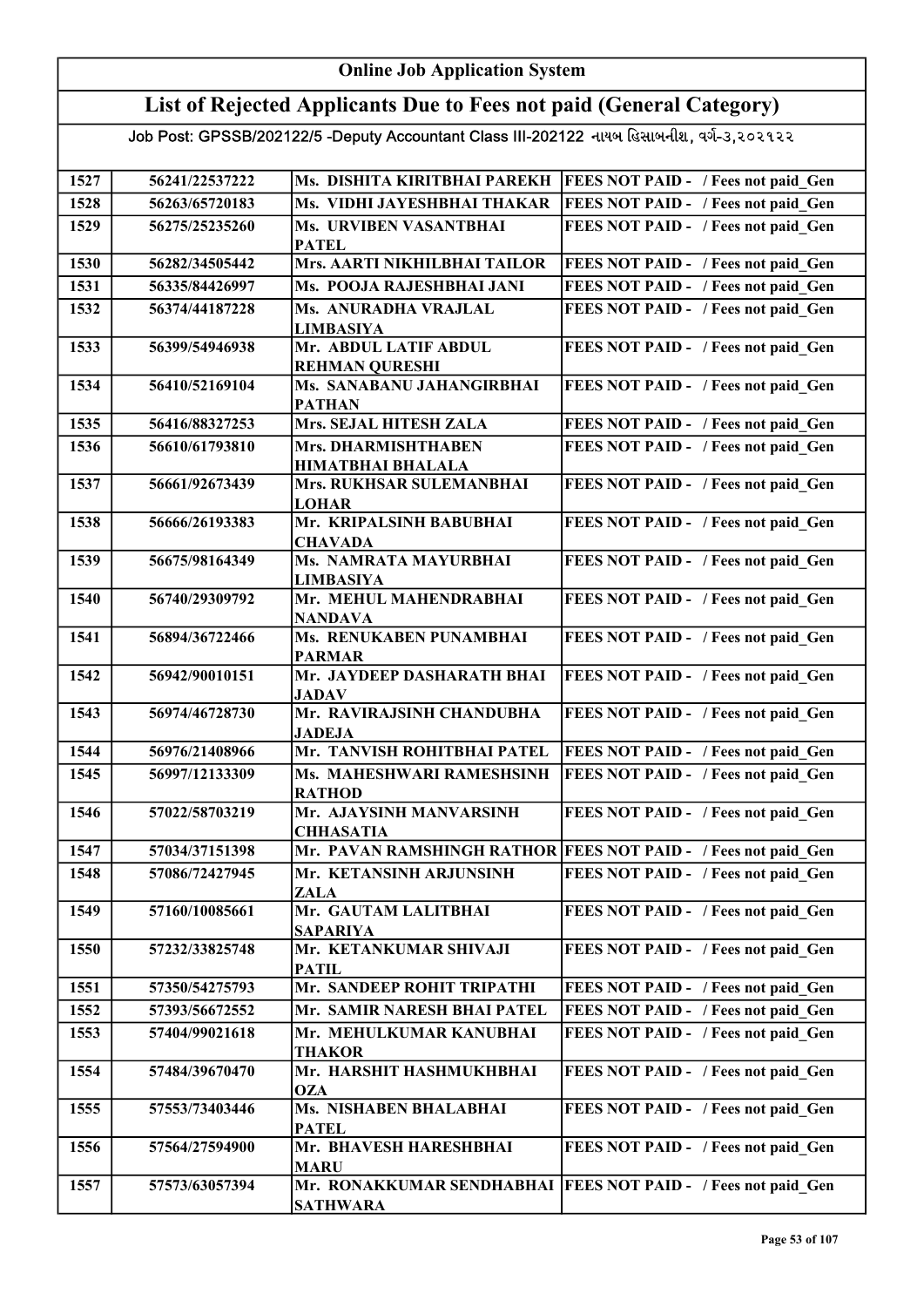#### Online Job Application System List of Rejected Applicants Due to Fees not paid (General Category) Job Post: GPSSB/202122/5 -Deputy Accountant Class III-202122 નાયબ હિસાબનીશ, વર્ગ-૩,૨૦૨૧૨૨ 1558 | 57597/31935716 | Mr. RAHUL PRAHLADBHAI PATEL FEES NOT PAID - / Fees not paid\_Gen 1559 57607/96572183 Mr. VISHAL KISHORBHAI SARIKHADA FEES NOT PAID - / Fees not paid\_Gen 1560 57612/21078489 Mr. MAKSUDKHAN MAHEBUBKHAN PATHAN FEES NOT PAID - / Fees not paid Gen 1561 57634/97308198 Mr. SHUBHAM SANJAYBHAI HAMIRANI FEES NOT PAID - / Fees not paid Gen 1562 57642/86965148 Mr. MAULIKKUMAR GHANSHYAMBHAI GARAMBHA FEES NOT PAID - / Fees not paid Gen 1563 57660/97376565 Mr. ABSAR NOORUL AMIN SHAIKH FEES NOT PAID - / Fees not paid Gen 1564 57681/41108098 Mr. PAL KRISHAN OMSINGH PAL OMSINGH SUKHBEER SINGH PAL FEES NOT PAID - / Fees not paid Gen 1565 57708/86572351 Mr. HARDIK NITINKUMAR PANARA FEES NOT PAID - / Fees not paid Gen 1566 57753/32329609 Mrs. DIKSHA PRAFUL SHEENDE FEES NOT PAID - / Fees not paid Gen 1567 | 57774/27987930 | Mrs. DEEPA DEEPAK GIDWANI | FEES NOT PAID - / Fees not paid Gen 1568 57813/92557792 Mr. DHIRAJKUMAR JYOTIPRASAD GUPTA FEES NOT PAID - / Fees not paid Gen 1569 57821/58578494 Mrs. KHYATIBEN MAGANBHAI KAKKAD FEES NOT PAID - / Fees not paid Gen 1570 57825/98973599 Ms. DAYABEN RAMESHBHAI BUTANI FEES NOT PAID - / Fees not paid\_Gen 1571 57850/79702042 Ms. MANISHABEN BHARATSINH VAGHELA FEES NOT PAID - / Fees not paid Gen 1572 57852/51973898 Mrs. VAISHNAVI RITESH PATEL FEES NOT PAID - / Fees not paid Gen 1573 | 57859/45001219 | Mr. KRUNAL RAMESHBHAI DEKAVADIYA FEES NOT PAID - / Fees not paid Gen 1574 57892/84375930 Mr. AHMEDHUSAIN MOHAMMED SHARIF MENDAJIWALA **FEES NOT PAID - / Fees not paid Gen** 1575 57914/22346207 Mr. ROHIT RAMNIKLAL SUVAGIYA FEES NOT PAID - / Fees not paid Gen 1576 57918/48806646 Mr. VIKRAMBHAI GAJUBHAI **CHAUDHARY** FEES NOT PAID - / Fees not paid Gen 1577 | 57932/32387455 | Mr. KISHAN DINESHKUMAR TRIVEDI FEES NOT PAID - / Fees not paid Gen 1578 57936/29339877 Mr. KISHAN DINESHKUMAR TRIVEDI FEES NOT PAID - / Fees not paid Gen 1579 | 57947/84563311 | Ms. JIGNESHA POONAMBHAI PATANI FEES NOT PAID - / Fees not paid Gen 1580 58088/33808383 Mrs. BANSI KISHAN KANSAGARA FEES NOT PAID - / Fees not paid\_Gen 1581 58120/79364476 Mr. JATIN ASHOKBHAI SORATHIYA FEES NOT PAID - / Fees not paid Gen 1582 58125/18690751 Ms. SHWETA KISHANKUMAR RAVAL FEES NOT PAID - / Fees not paid\_Gen 1583 58136/75894192 Mr. DIGVIJAYSINH VIKRAMSINH VIHOL **FEES NOT PAID - / Fees not paid Gen** 1584 58226/93641067 Mr. NILESH RAMESHBHAI VAGHELA FEES NOT PAID - / Fees not paid Gen 1585 58252/89293769 Mr. CHINTESHKUMAR GANGARAM KOSHTI FEES NOT PAID - / Fees not paid Gen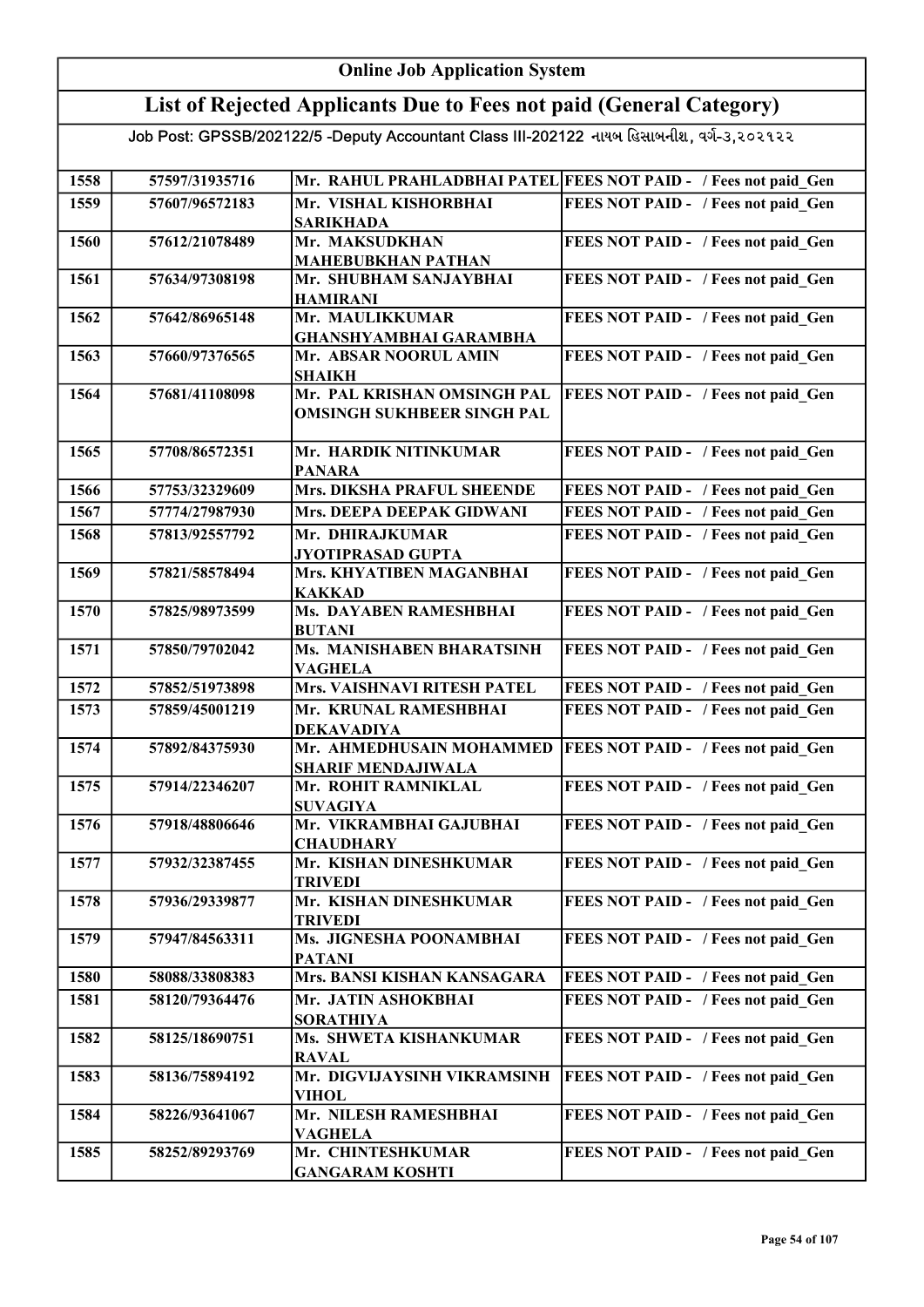| <b>Online Job Application System</b> |                |                                                                                           |                                     |
|--------------------------------------|----------------|-------------------------------------------------------------------------------------------|-------------------------------------|
|                                      |                | List of Rejected Applicants Due to Fees not paid (General Category)                       |                                     |
|                                      |                | Job Post: GPSSB/202122/5 -Deputy Accountant Class III-202122 નાયબ હિસાબનીશ, વર્ગ-૩,૨૦૨૧૨૨ |                                     |
| 1586                                 | 58258/49392041 | Mr. TABREJKHAN ARIFKHAN<br><b>CHAUHAN</b>                                                 | FEES NOT PAID - / Fees not paid Gen |
| 1587                                 | 58319/81081252 | Mr. UTSAV SHAILESHBHAI<br><b>КОТЕСНА</b>                                                  | FEES NOT PAID - / Fees not paid Gen |
| 1588                                 | 58351/60387448 | Mr. BHARATSINH DILIPSINH<br><b>PARMAR</b>                                                 | FEES NOT PAID - / Fees not paid Gen |
| 1589                                 | 58362/87529671 | Mr. ASHISHKUMAR PRAVINSINH<br><b>JADAV</b>                                                | FEES NOT PAID - / Fees not paid Gen |
| 1590                                 | 58395/29974369 | <b>Ms. SHIVANI RAMESH PAWAR</b>                                                           | FEES NOT PAID - / Fees not paid Gen |
| 1591                                 | 58417/98851670 | Ms. TWINKLEBEN<br><b>GAJENDRASINH CHAUHAN</b>                                             | FEES NOT PAID - / Fees not paid Gen |
| 1592                                 | 58436/37493145 | Mrs. SANGITABEN MANUBHAI<br><b>GOHEL</b>                                                  | FEES NOT PAID - / Fees not paid Gen |
| 1593                                 | 58457/96368697 | Mrs. NEHABEN MUKESHKUMAR<br><b>GUPTA</b>                                                  | FEES NOT PAID - / Fees not paid Gen |
| 1594                                 | 58678/56484760 | Ms. HETALBEN RAMANIKBHAI<br><b>MONPARA</b>                                                | FEES NOT PAID - / Fees not paid Gen |
| 1595                                 | 58760/29549134 | Mr. TAUSHIFALI GULAMHUSHEN<br><b>GADHAVALA</b>                                            | FEES NOT PAID - / Fees not paid Gen |
| 1596                                 | 58785/20608457 | Ms. KRUPALI YOGESHBHAI<br><b>UPADHYAY</b>                                                 | FEES NOT PAID - / Fees not paid_Gen |
| 1597                                 | 58803/77940248 | Ms. AKRUTIBEN DINESHKUMAR<br><b>RAVAL</b>                                                 | FEES NOT PAID - / Fees not paid_Gen |
| 1598                                 | 58806/31445203 | Ms. ANITA BEN SHANKAR BHAI<br><b>ROT</b>                                                  | FEES NOT PAID - / Fees not paid_Gen |
| 1599                                 | 58807/11919188 | Mr. VIPULKUMAR AMRUTLAL<br><b>PATEL</b>                                                   | FEES NOT PAID - / Fees not paid Gen |
| 1600                                 | 58819/35403469 | Mr. VISHAL VILAS PATIL                                                                    | FEES NOT PAID - / Fees not paid Gen |
| 1601                                 | 58855/98469536 | Mrs. JYOTI LALMANI PANDEY                                                                 | FEES NOT PAID - / Fees not paid Gen |
| 1602                                 | 58934/31046147 | Mr. SAMARTH NALINKUMAR<br><b>PANCHAL</b>                                                  | FEES NOT PAID - / Fees not paid_Gen |
| 1603                                 | 59032/41624023 | Mr. JAYDEEP BHUPATBHAI<br><b>BHARADVA</b>                                                 | FEES NOT PAID - / Fees not paid Gen |
| 1604                                 | 59040/61040355 | Mr. SAGAR RAMESHBHAI DAVE                                                                 | FEES NOT PAID - / Fees not paid Gen |
| 1605                                 | 59060/72941497 | Ms. JIGNASHABEN VINAYBHAI<br><b>ROOPAVATE</b>                                             | FEES NOT PAID - / Fees not paid Gen |
| 1606                                 | 59064/41059706 | Mr. SACHIN SHAMJIBHAI<br><b>LIMBASIYA</b>                                                 | FEES NOT PAID - / Fees not paid Gen |
| 1607                                 | 59065/11768712 | Ms. VRUNDA ATULKUMAR<br><b>KALARIA</b>                                                    | FEES NOT PAID - / Fees not paid Gen |
| 1608                                 | 59190/52559487 | Ms. GULBASHA NURMAHAMMAD<br><b>SHAIKH</b>                                                 | FEES NOT PAID - / Fees not paid Gen |
| 1609                                 | 59201/50703353 | Mr. MAYANK PRAVINBHAI<br><b>КАСННІА</b>                                                   | FEES NOT PAID - / Fees not paid Gen |
| 1610                                 | 59261/97066665 | Ms. PRIYA DEEPAKBHAI<br><b>VAISHNAV</b>                                                   | FEES NOT PAID - / Fees not paid Gen |
| 1611                                 | 59263/44439578 | Ms. KENA MUKESH BHAI JOSHI                                                                | FEES NOT PAID - / Fees not paid Gen |
| 1612                                 | 59264/95893098 | Ms. RAJALBEN SURESHBHAI<br><b>PATEL</b>                                                   | FEES NOT PAID - / Fees not paid Gen |
| 1613                                 | 59268/41861008 | Ms. PRACHI PRAVIN GAWANDE                                                                 | FEES NOT PAID - / Fees not paid Gen |
| 1614                                 | 59296/11310793 | Ms. KAJAL HARI BHAI DODIYA                                                                | FEES NOT PAID - / Fees not paid Gen |
| 1615                                 | 59306/24993616 | Ms. VAISHALI VIJAYKUMER<br><b>DAVE</b>                                                    | FEES NOT PAID - / Fees not paid Gen |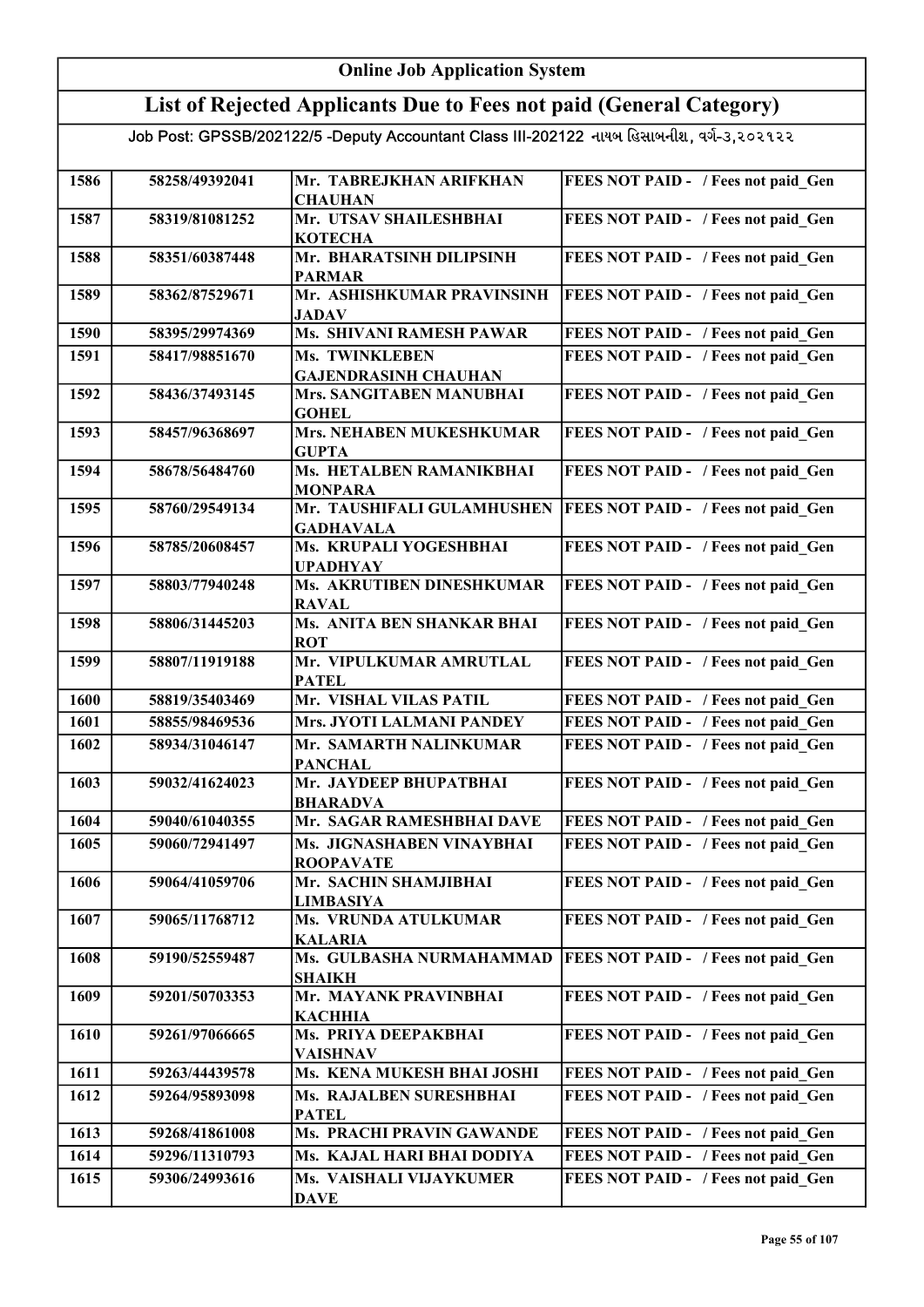#### Online Job Application System List of Rejected Applicants Due to Fees not paid (General Category) Job Post: GPSSB/202122/5 -Deputy Accountant Class III-202122 નાયબ હિસાબનીશ, વર્ગ-૩,૨૦૨૧૨૨ 1616 59307/68698659 Ms. RUPAL KUNVARJI THAKOR FEES NOT PAID - / Fees not paid\_Gen 1617 59345/40005578 Mr. RAHULKUMAR SURESHBHAI MODI FEES NOT PAID - / Fees not paid Gen 1618 59356/99047588 Mrs. BHUMIKABA HARDIPSINH ZALA FEES NOT PAID - / Fees not paid Gen 1619 59365/92498340 Mr. ROSHAN GHANSHYAMDAS PURSWANI FEES NOT PAID - / Fees not paid Gen 1620 59370/68130395 Mr. VISHAL SANJAY PATIL FEES NOT PAID - / Fees not paid\_Gen 1621 59383/81217159 Ms. KAYNAT BADARUDDINBHAI MANIYAR FEES NOT PAID - / Fees not paid Gen 1622 59392/15750744 Ms. POONAM JETHABHAI RAMANI FEES NOT PAID - / Fees not paid\_Gen 1623 59394/59262542 Mr. ALPESHKUMAR PARAGBHAI ASAL **FEES NOT PAID - / Fees not paid Gen** 1624 59441/67221792 Mr. HASANABBAS ISMAILBHAI MUMAN FEES NOT PAID - / Fees not paid Gen 1625 59454/88860963 Mr. JAYDEEPSINH RANJITSINH **CHAVDA** FEES NOT PAID - / Fees not paid Gen 1626 59477/34531143 Mr. JIGARKUMAR DINESHCHANDRA DAVE FEES NOT PAID - / Fees not paid Gen 1627 59499/22247270 Mr. JASHMIN VINODBHAI LODHARI FEES NOT PAID - / Fees not paid Gen 1628 59512/73848633 Mr. RAJU VINODBHAI LATHIYA FEES NOT PAID - / Fees not paid Gen 1629 | 59547/71388118 | Mr. SANJAYKUMAR RAMESHBHAI MARVANIYA FEES NOT PAID - / Fees not paid Gen 1630 59594/86171945 Mr. RANVIRSINH DASHRATHSINH DARBAR FEES NOT PAID - / Fees not paid Gen 1631 59595/98215413 Mr. HARDIK JIVRAJBHAI BHUVA FEES NOT PAID - / Fees not paid Gen 1632 59610/24548648 Mrs. VARSHABEN BABUBHAI **PATEL** FEES NOT PAID - / Fees not paid Gen 1633 | 59638/77139004 | Mrs. KIRTIBEN HARDIKBHAI PATEL FEES NOT PAID - / Fees not paid\_Gen 1634 59668/68077642 Mr. SHREYAS RAJENDRAKUMAR PATEL FEES NOT PAID - / Fees not paid\_Gen 1635 59695/91285880 Ms. MEGHA ARJUN TRIVEDI TRIVEDI FEES NOT PAID - / Fees not paid Gen 1636 59760/10077721 Mr. MAYURKUMAR VALLABHBHAI VIRDA FEES NOT PAID - / Fees not paid Gen 1637 | 59777/70381967 | Ms. CHARMI CHETANKUMAR PATEL FEES NOT PAID - / Fees not paid Gen 1638 59812/83040791 Mr. SURAJ MAHESH GUPTA FEES NOT PAID - / Fees not paid\_Gen 1639 59831/10023848 Ms. DHARA GHANSHYAMBHAI PARMAR FEES NOT PAID - / Fees not paid Gen 1640 59907/56617662 Mr. BRIJESH KUMAR HARSUKHBHAI CHANIYARA FEES NOT PAID - / Fees not paid Gen 1641 | 59920/52719214 | Ms. JAIMINIBEN DASHARATHBHAI PATEL FEES NOT PAID - / Fees not paid Gen 1642 59921/68135334 Mr. YASH JITESHBHAI GANATRA FEES NOT PAID - / Fees not paid Gen 1643 60036/79631994 Mr. PARAKRAMSINH ASHOKSINH VAGHELA FEES NOT PAID - / Fees not paid Gen 1644 60102/88549266 Mr. JAYANTKUMAR RAMESHBHAI VIRANI FEES NOT PAID - / Fees not paid Gen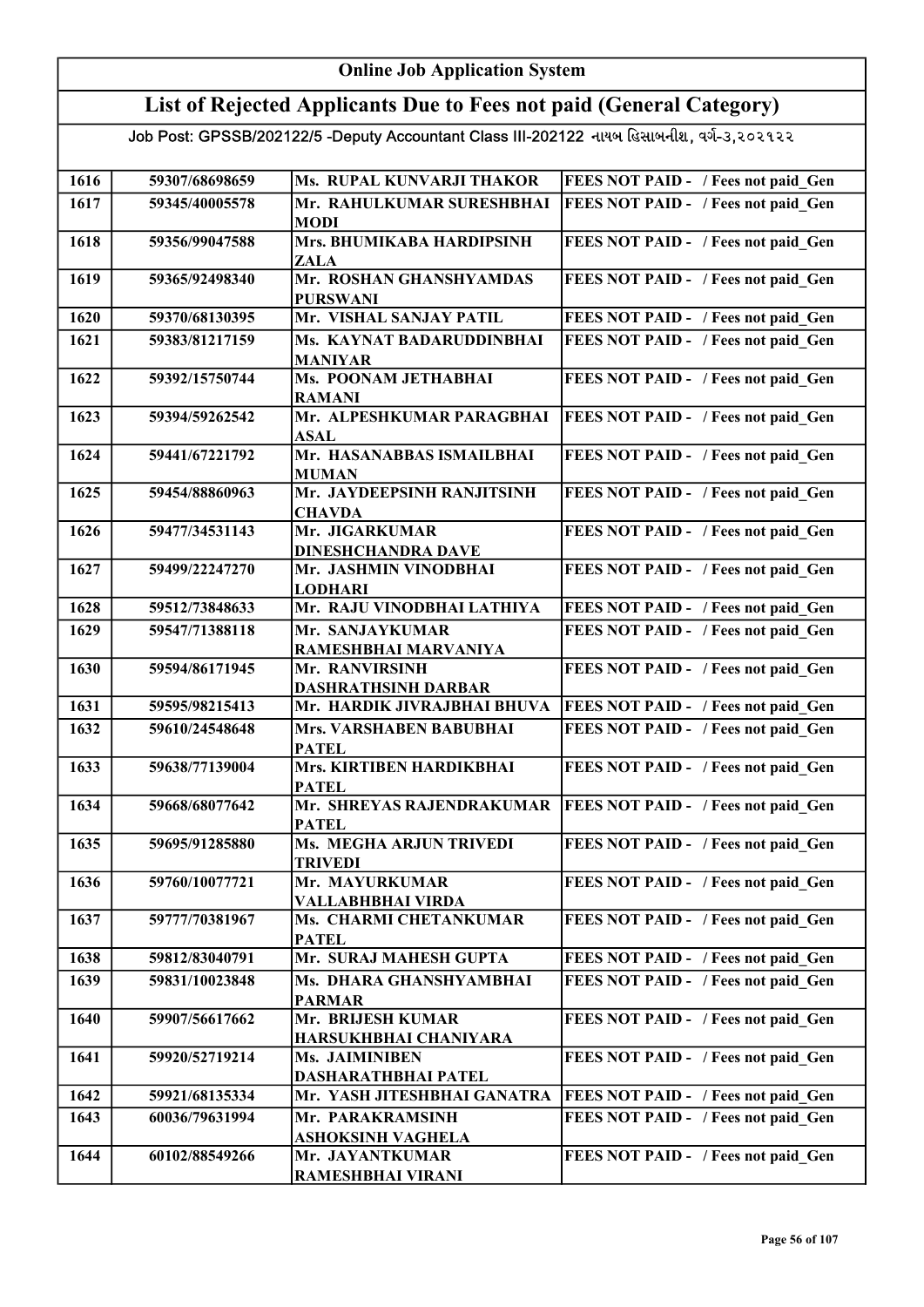|      | <b>Online Job Application System</b> |                                                                                           |                                                                 |  |
|------|--------------------------------------|-------------------------------------------------------------------------------------------|-----------------------------------------------------------------|--|
|      |                                      | List of Rejected Applicants Due to Fees not paid (General Category)                       |                                                                 |  |
|      |                                      | Job Post: GPSSB/202122/5 -Deputy Accountant Class III-202122 નાયબ હિસાબનીશ, વર્ગ-૩,૨૦૨૧૨૨ |                                                                 |  |
| 1645 | 60146/52080877                       | <b>KHUMAN</b>                                                                             | Mr. RAJESHKUMAR MADHUBHAI   FEES NOT PAID - / Fees not paid Gen |  |
| 1646 | 60183/31368383                       | Mr. MOHAMMEDAAZEB<br><b>MEHMOOD MOTIWALA</b>                                              | FEES NOT PAID - / Fees not paid_Gen                             |  |
| 1647 | 60190/32630294                       | Ms. DIMPLEBEN PRAVINBHAI<br><b>PATEL</b>                                                  | FEES NOT PAID - / Fees not paid Gen                             |  |
| 1648 | 60191/94482367                       | Mr. ALPESHKUMAR<br><b>SHANKARBHAI ZALA</b>                                                | FEES NOT PAID - / Fees not paid Gen                             |  |
| 1649 | 60217/67087301                       | Ms. DHARA VIJAYBHAI<br><b>KAMARIYA</b>                                                    | FEES NOT PAID - / Fees not paid Gen                             |  |
| 1650 | 60234/10845024                       | Mr. ARJUNSINH MANUBHA<br><b>VAGHELA</b>                                                   | FEES NOT PAID - / Fees not paid Gen                             |  |
| 1651 | 60279/63519731                       | Mr. VISHAL ISWARLAL PADIYA                                                                | FEES NOT PAID - / Fees not paid Gen                             |  |
| 1652 | 60285/38936930                       | Ms. NIDHI DINESHCHANDRA<br><b>TRIVEDI</b>                                                 | FEES NOT PAID - / Fees not paid Gen                             |  |
| 1653 | 60317/62716350                       | Ms. DISHA RAMESHCHANDRA<br><b>BHALANI</b>                                                 | FEES NOT PAID - / Fees not paid Gen                             |  |
| 1654 | 60342/46520591                       | Mrs. AAISHABIBI ABBASALI<br><b>SHAIKH</b>                                                 | FEES NOT PAID - / Fees not paid Gen                             |  |
| 1655 | 60372/10695366                       | Mr. CHIRAGKUMAR<br><b>JAGDISHBHAI MAKWANA</b>                                             | FEES NOT PAID - / Fees not paid Gen                             |  |
| 1656 | 60373/36332274                       | Ms. NITU KUMARI JAYANTILAL<br><b>NAGAR</b>                                                | FEES NOT PAID - / Fees not paid_Gen                             |  |
| 1657 | 60431/43304847                       | Ms. SHRADDHA RANJITBHAI<br><b>MAHETA</b>                                                  | FEES NOT PAID - / Fees not paid Gen                             |  |
| 1658 | 60526/54484909                       | Ms. POOJABEN ANILBHAI GUPTA                                                               | FEES NOT PAID - / Fees not paid_Gen                             |  |
| 1659 | 60546/18985656                       | Mr. KULDIPSINH<br><b>VIRBHADRASINH JADEJA</b>                                             | FEES NOT PAID - / Fees not paid Gen                             |  |
| 1660 | 60547/84862569                       | Ms. KAJAL ROHITBHAI GUPTA                                                                 | FEES NOT PAID - / Fees not paid Gen                             |  |
| 1661 | 60551/67388955                       | Mr. SHUBHAM SUDHIRKUMAR<br><b>BHONSLE</b>                                                 | FEES NOT PAID - / Fees not paid Gen                             |  |
| 1662 | 60584/79296676                       | Mr. SANDEEP HARISHBHAI<br><b>JADAV</b>                                                    | FEES NOT PAID - / Fees not paid_Gen                             |  |
| 1663 | 60604/42937744                       | Mr. DARSHAK MANSUKHBHAI<br><b>SOJITRA</b>                                                 | FEES NOT PAID - / Fees not paid Gen                             |  |
| 1664 | 60652/35868976                       | Mrs. NEELA PRAVINBHAI JANI                                                                | FEES NOT PAID - / Fees not paid Gen                             |  |
| 1665 | 60669/82055142                       | Ms. URVI NITINBHAI DHAKAN                                                                 | FEES NOT PAID - / Fees not paid Gen                             |  |
| 1666 | 60703/38999587                       | Mr. RAHUL SANJAYBHAI<br><b>UTTEKAR</b>                                                    | FEES NOT PAID - / Fees not paid Gen                             |  |
| 1667 | 60826/29983617                       | Mrs. HETALBEN JAYSUKHBHAI<br><b>DETROJA</b>                                               | FEES NOT PAID - / Fees not paid Gen                             |  |
| 1668 | 60827/51216141                       | Mrs. MUSKANBANU HARUNMIYA<br><b>KAZI</b>                                                  | FEES NOT PAID - / Fees not paid Gen                             |  |
| 1669 | 60838/41289099                       | Ms. POOJA MANUBHAI PATEL                                                                  | FEES NOT PAID - / Fees not paid Gen                             |  |
| 1670 | 60937/36799346                       | Ms. MANALI NITINKUMAR NASIT                                                               | FEES NOT PAID - / Fees not paid Gen                             |  |
| 1671 | 60954/74366236                       | Ms. PRITIBEN ASHOKBHAI SHAH                                                               | FEES NOT PAID - / Fees not paid Gen                             |  |
| 1672 | 60958/70135594                       | Mr. CHELABHAI ANAJI<br><b>CHAUDHARY</b>                                                   | FEES NOT PAID - / Fees not paid Gen                             |  |
| 1673 | 60965/18342774                       | Mrs. PARVINBEN RAHIMBHAI<br><b>NATHANI</b>                                                | FEES NOT PAID - / Fees not paid Gen                             |  |
| 1674 | 60984/43171973                       | Mr. RUTVIKKUMAR DHIRAJLAL<br><b>AGHERA</b>                                                | FEES NOT PAID - / Fees not paid Gen                             |  |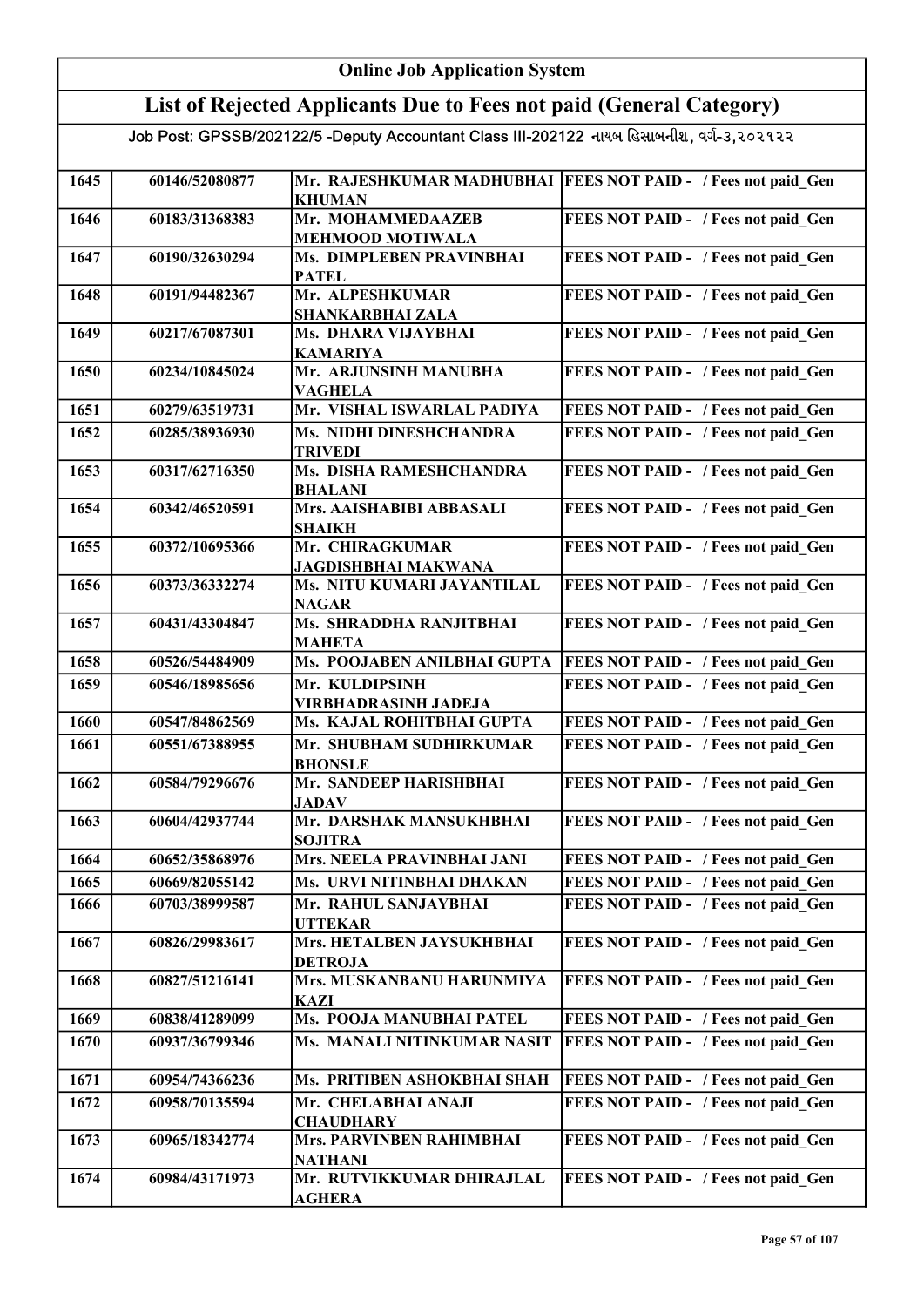#### Online Job Application System List of Rejected Applicants Due to Fees not paid (General Category) Job Post: GPSSB/202122/5 -Deputy Accountant Class III-202122 નાયબ હિસાબનીશ, વર્ગ-૩,૨૦૨૧૨૨ 1675 61012/17901947 Ms. RAVINA BARAKUBHAI SHINDE FEES NOT PAID - / Fees not paid Gen 1676 61049/11587003 Ms. FATEMABEN ISHABHAI **MODAN** FEES NOT PAID - / Fees not paid\_Gen 1677 61050/89389618 Mr. KETANKUMAR HIRALAL HARIYANI FEES NOT PAID - / Fees not paid Gen 1678 61059/57455640 Ms. JANVI MUKESHBHAI MOCHI FEES NOT PAID - / Fees not paid\_Gen 1679 61086/57075338 Mr. MAHAMMADFAJAL ALTAFHUSEN BAKSHI FEES NOT PAID - / Fees not paid Gen 1680 61093/89690555 Mr. NAGA AVADABHAI ODEDRA FEES NOT PAID - / Fees not paid Gen 1681 61107/11593164 Mr. BHAVESHKUMAR RAMESHKUMAR SHIVALANI FEES NOT PAID - / Fees not paid Gen 1682 61108/32720851 Mrs. PRIYANKA GOSAI FEES NOT PAID - / Fees not paid\_Gen 1683 61119/84503698 Mr. YOGESH GIRISHBHAI PATEL FEES NOT PAID - / Fees not paid Gen 1684 61138/95324037 Mr. PRASHANT AJAYKUMAR SHUKLA FEES NOT PAID - / Fees not paid Gen 1685 61201/51109436 Ms. TRUPTI DEVSHIBHAI DONGA FEES NOT PAID - / Fees not paid Gen 1686 61236/19552639 Ms. JALPABEN JITUBHAI JADAV FEES NOT PAID - / Fees not paid Gen 1687 61243/42429560 Mr. PRINCE BIHARILAL SHAHU FEES NOT PAID - / Fees not paid Gen 1688 61284/99726408 Ms. BUSRAKHATUN MOAARIFBHAI KHANJI FEES NOT PAID - / Fees not paid Gen 1689 61302/37246094 Ms. SWETABEN BHAVESHBHAI TRIVEDI FEES NOT PAID - / Fees not paid Gen 1690 61317/42887443 Mr. BRIJRAJSINH KIRITSINH JADEJA FEES NOT PAID - / Fees not paid Gen 1691 61366/63849287 Ms. JALPABEN JITUBHAI JADAV FEES NOT PAID - / Fees not paid\_Gen 1692 61410/51931368 Mr. SHIVAM HASMUKHBHAI **PATEL** FEES NOT PAID - / Fees not paid Gen 1693 61449/84893829 Mrs. TEJAL VISHVAS THAKOR FEES NOT PAID - / Fees not paid Gen 1694 61458/33758202 Mr. JANMESHKUMAR MAHESHBHAI PATEL FEES NOT PAID - / Fees not paid Gen 1695 61476/28920436 Ms. TASLIM RAHIMBHAI MARU FEES NOT PAID - / Fees not paid Gen 1696 61516/82176229 Mr. JAYRAJ JITENDRABHAI GADHIYA<br>Mr. DEEP VINUBHAI SHAH FEES NOT PAID - / Fees not paid Gen 1697 61524/26218579 Mr. DEEP VINUBHAI SHAH FEES NOT PAID - / Fees not paid\_Gen 1698 61527/51351487 Ms. PUNAM SURESHBHAI THAKAR FEES NOT PAID - / Fees not paid Gen 1699 61600/91743420 Ms. TEENABEN MASHRUBHAI PARMAR FEES NOT PAID - / Fees not paid Gen 1700 61604/53395797 Mr. SALMAN RAFIKKHAN PATHAN FEES NOT PAID - / Fees not paid Gen 1701 61621/78152646 Mrs. FORAMBEN ARVINDBHAI **PATEL** FEES NOT PAID - / Fees not paid Gen 1702 61631/92045844 Ms. DIYA RAKESHBHAI PATEL FEES NOT PAID - / Fees not paid\_Gen 1703 61688/11565723 Ms. PRIYA JITENDRASINH RATHOD FEES NOT PAID - / Fees not paid Gen 1704 61700/70725022 Mr. HANUBHAI BACHUBHAI **GOHIL** FEES NOT PAID - / Fees not paid Gen 1705 61761/32017349 Ms. RASHMIKABEN HITENDRASINH RATHOD FEES NOT PAID - / Fees not paid Gen 1706 61775/78617627 Ms. ARATIBEN PRAKASHBHAI NIKAM FEES NOT PAID - / Fees not paid\_Gen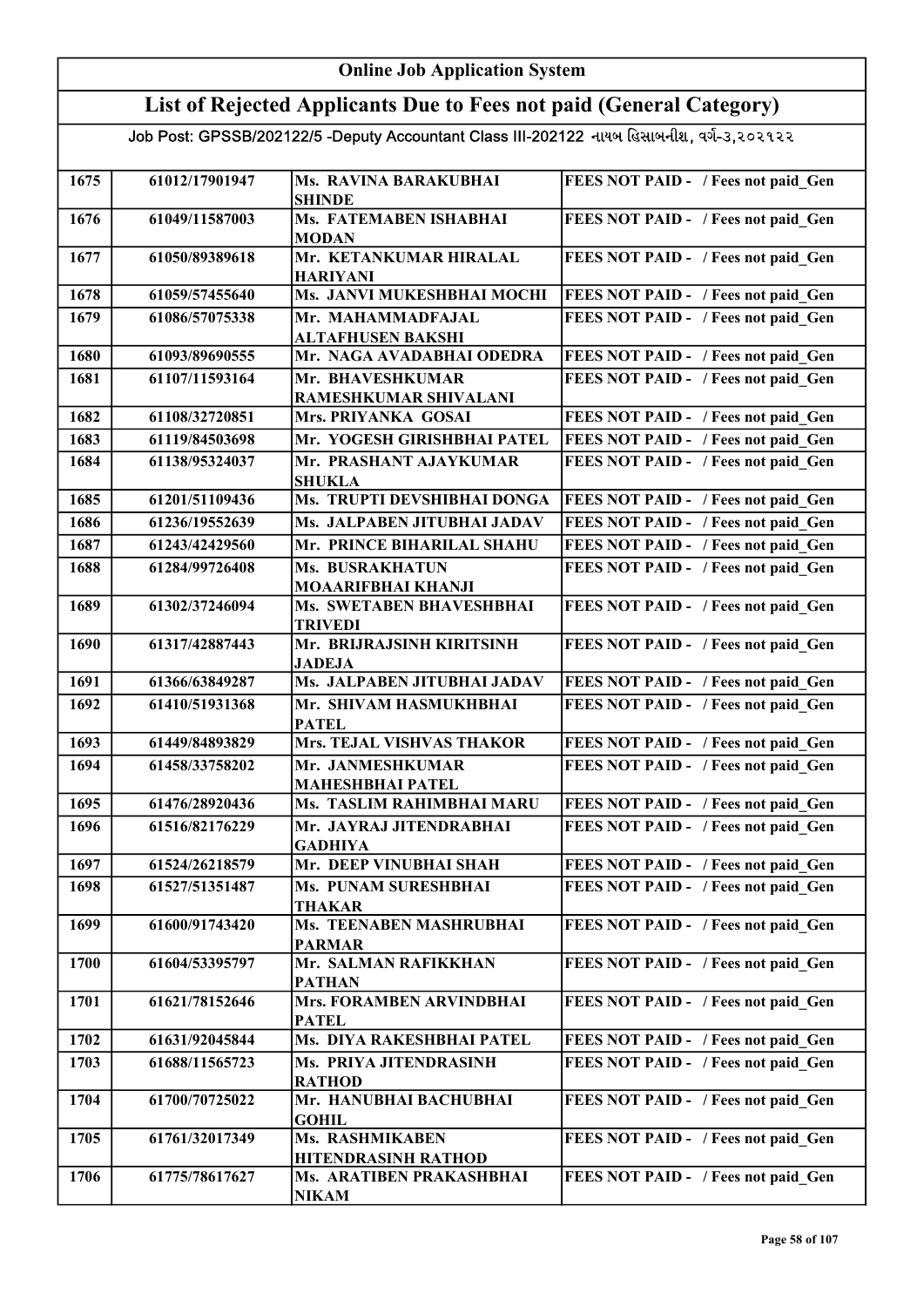#### Online Job Application System List of Rejected Applicants Due to Fees not paid (General Category) Job Post: GPSSB/202122/5 -Deputy Accountant Class III-202122 નાયબ હિસાબનીશ, વર્ગ-૩,૨૦૨૧૨૨ 1707 61777/93694784 Mrs. HEENA HIMANSHUKUMAR NAGAR FEES NOT PAID - / Fees not paid Gen 1708 61809/35248742 Ms. RUTVI GOPALBHAI PATEL FEES NOT PAID - / Fees not paid\_Gen 1709 61820/36117483 Ms. EKTABEN RAJESHBHAI TRIVEDI FEES NOT PAID - / Fees not paid Gen 1710 61839/77801958 Mrs. RUMANA AIYUB PATHAN FEES NOT PAID - / Fees not paid Gen 1711 61853/37682294 Ms. SUREKHA MAVJIBHAI PUROHIT FEES NOT PAID - / Fees not paid Gen 1712 61870/25615512 Ms. KIRANKUMARI MHARUBHAI PATIL FEES NOT PAID - / Fees not paid Gen 1713 61896/86095904 Ms. KRISHNA MANISHBHAI DAVE FEES NOT PAID - / Fees not paid\_Gen 1714 61925/23323992 Mr. PARESH NATHALAL KATARIYA<br>Mrs. SAPNA DAHYALAL RAVAL FEES NOT PAID - / Fees not paid Gen 1715 61928/35917722 Mrs. SAPNA DAHYALAL RAVAL FEES NOT PAID - / Fees not paid Gen 1716 61945/24015758 Ms. DHRUTI AMBALAL PATEL FEES NOT PAID - / Fees not paid\_Gen 1717 61997/50817869 Mrs. TEJAL VISHVAS THAKOR FEES NOT PAID - / Fees not paid Gen 1718 62026/86530101 Ms. SHRUSHTIBEN BHARATBHAI THAKKAR FEES NOT PAID - / Fees not paid Gen 1719 62027/78980727 Ms. SIDDHI YOGESH DHAVLE FEES NOT PAID - / Fees not paid Gen 1720 62080/63647146 Mrs. PARAVANTI DEVENDRASINH DODIYA **FEES NOT PAID - / Fees not paid Gen** 1721 62081/68317503 Mr. SHANABHAI RAIJIBHAI **CHAUHAN** FEES NOT PAID - / Fees not paid Gen 1722 62084/94298387 Mr. VISHAL KISHORBHAI SARIKHADA FEES NOT PAID - / Fees not paid Gen 1723 62110/84303238 Mr. SADDAMHUSEN NIVAJKHAN PATHAN FEES NOT PAID - / Fees not paid\_Gen 1724 62123/33999826 Mr. SHUBHAM SHAILESHBHAI VEKARIYA FEES NOT PAID - / Fees not paid Gen 1725 62140/28206233 Ms. JANVIBA BHUPENDRASINH RATHOD FEES NOT PAID - / Fees not paid Gen 1726 62151/32354022 Mr. RAVI RAMKAWAL YADAV FEES NOT PAID - / Fees not paid\_Gen 1727 62167/94903455 Mr. AVINASH BHAVARSINH SOLANKI FEES NOT PAID - / Fees not paid Gen 1728 62173/47695343 Ms. SONALBA BHARATSINH SOLANKI FEES NOT PAID - / Fees not paid\_Gen 1729 62191/20890081 Mr. MAYANKKUMAR JAYANTILAL PATEL FEES NOT PAID - / Fees not paid Gen 1730 62239/29082065 Ms. ALIFJAN ABDULAJIJ SHAIKH FEES NOT PAID - / Fees not paid Gen 1731 62331/80203878 Mr. MEHUL VINODBHAI VAIDYA FEES NOT PAID - / Fees not paid\_Gen 1732 62394/41062042 Ms. KHUSHI ATULKUMAR SUTHAR FEES NOT PAID - / Fees not paid Gen 1733 62451/67465666 Ms. HIRALBEN SURESHSINH BIHOLA FEES NOT PAID - / Fees not paid Gen 1734 62459/36845209 Dr. RIDDHI RAVIBHAI PARMAR FEES NOT PAID - / Fees not paid\_Gen 1735 62518/94331288 Ms. AYUSHI PARSOTAMBHAI KUMBHANI FEES NOT PAID - / Fees not paid Gen 1736 62533/45191113 Dr. RIDDHI RAVIBHAI PARMAR FEES NOT PAID - / Fees not paid\_Gen 1737 62537/92967913 Mr. SURESHJI CHANDUJI 1738 62546/13046372 Ms. MINAXI KANJIBHAI FEES NOT PAID - / Fees not paid\_Gen MAKAVANA FEES NOT PAID - / Fees not paid Gen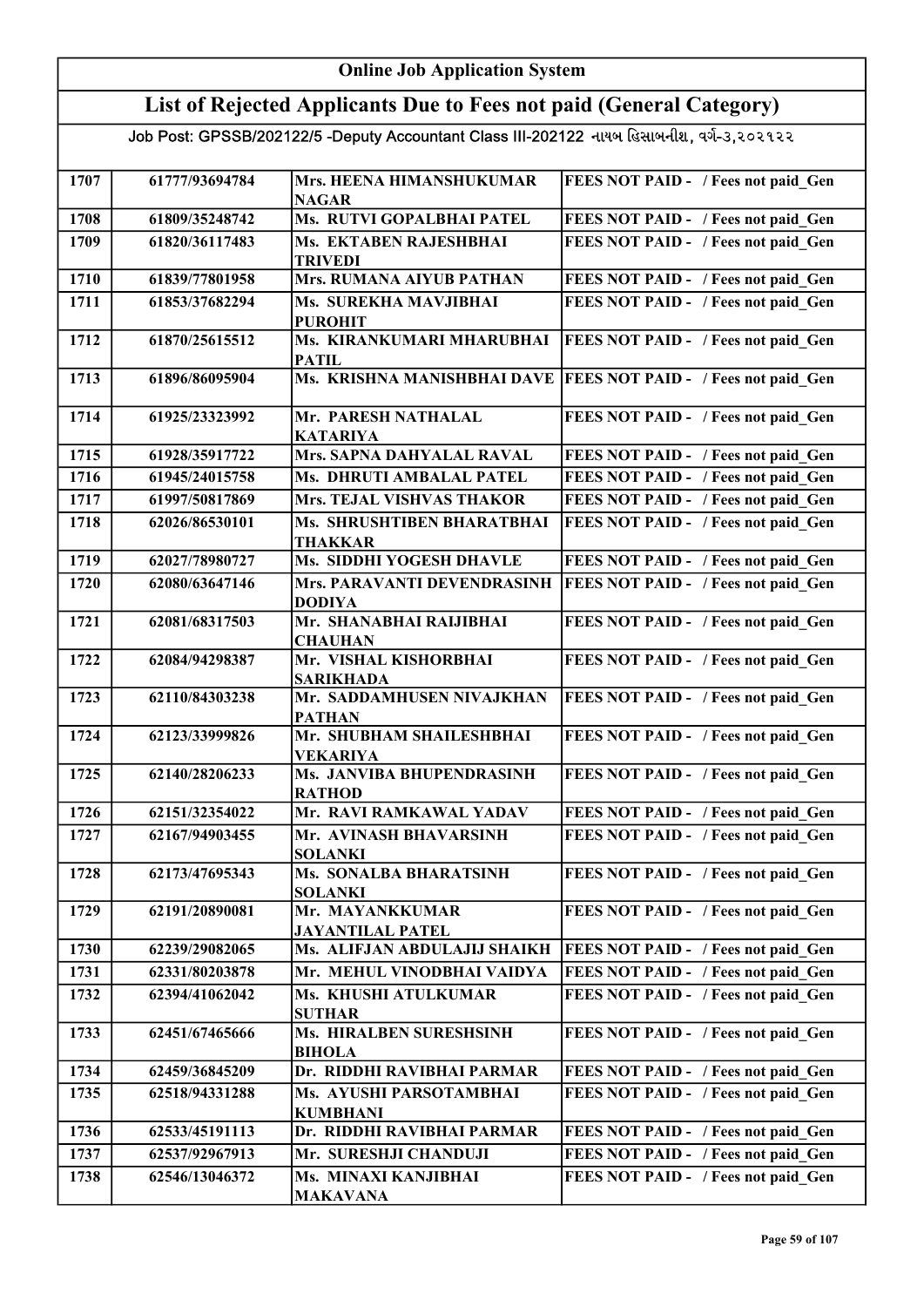### Online Job Application System

## List of Rejected Applicants Due to Fees not paid (General Category)

| 1739 | 62552/55675217 | Mr. MOHSINHUSEN                           | FEES NOT PAID - / Fees not paid Gen                             |
|------|----------------|-------------------------------------------|-----------------------------------------------------------------|
|      |                | <b>MAHAMADYUSUF MALEK</b>                 |                                                                 |
| 1740 | 62560/67851505 | Ms. RIDDHI JASVANTKUMAR<br><b>PATEL</b>   | FEES NOT PAID - / Fees not paid Gen                             |
| 1741 | 62562/38260700 | Mr. SAHIL MAHMADBHAI BELIM                | <b>FEES NOT PAID - / Fees not paid Gen</b>                      |
| 1742 | 62569/84336804 | Ms. ZMILABEN IQBALBHAI VORA               | <b>FEES NOT PAID - / Fees not paid Gen</b>                      |
| 1743 | 62581/17223798 | Ms. RINKALBEN BUDHABHAI                   | FEES NOT PAID - / Fees not paid Gen                             |
|      |                | <b>BHATT</b>                              |                                                                 |
| 1744 | 62603/44729537 | Mr. TUSHAR RAJESH THAKAR                  | FEES NOT PAID - / Fees not paid Gen                             |
| 1745 | 62622/79090625 | Mr. SAMEER KHATAUBHAI                     | FEES NOT PAID - / Fees not paid Gen                             |
|      |                | <b>CHANDE</b>                             |                                                                 |
| 1746 | 62633/68276742 | Ms. DHRUVI HITENDRAKUMAR                  | FEES NOT PAID - / Fees not paid Gen                             |
|      |                | <b>PATEL</b>                              |                                                                 |
| 1747 | 62677/47200052 | Ms. ASMITABEN AMRUTLAL                    | FEES NOT PAID - / Fees not paid_Gen                             |
|      |                | <b>PRAJAPATI</b>                          |                                                                 |
| 1748 | 62678/45080992 | Mr. ASHISH VISHNUBHAI RAVAL               | <b>FEES NOT PAID - / Fees not paid Gen</b>                      |
| 1749 | 62688/76319354 | Mr. CHIRAG BHARATBHAI                     | FEES NOT PAID - / Fees not paid Gen                             |
|      |                | <b>RAVAL</b>                              |                                                                 |
| 1750 | 62724/63944366 | Ms. DIVYA NATVARBHAI                      | FEES NOT PAID - / Fees not paid Gen                             |
|      |                | <b>SAPARIYA</b>                           |                                                                 |
| 1751 | 62736/80624182 | Mr. AKASH DINESHBHAI PATEL                | FEES NOT PAID - / Fees not paid Gen                             |
| 1752 | 62823/12031702 | Mr. PRAVINBHAI LAXMANBHAI                 | FEES NOT PAID - / Fees not paid Gen                             |
|      |                | <b>JOSHI</b>                              |                                                                 |
| 1753 | 62843/95817376 | <b>Ms. ARTIBEN BHRAMARSINH</b>            | FEES NOT PAID - / Fees not paid Gen                             |
|      |                | <b>RAJPUT</b>                             |                                                                 |
| 1754 | 62880/96560994 | Mr. AKSHAYKUMAR                           | FEES NOT PAID - / Fees not paid Gen                             |
|      |                | <b>DINESHKUMAR PATEL</b>                  |                                                                 |
| 1755 | 62888/99377956 | Mr. RAHULKUMAR                            | FEES NOT PAID - / Fees not paid_Gen                             |
|      | 62911/86977544 | JAYANTIBHAI CHENAVA                       |                                                                 |
| 1756 |                | Mr. HEMANGKUMAR<br>SANJAYBHAI CHHATRIWALA | FEES NOT PAID - / Fees not paid_Gen                             |
| 1757 | 62918/87132200 | <b>Ms. SONAL RAVJIBHAI</b>                | FEES NOT PAID - / Fees not paid Gen                             |
|      |                | <b>KHIMSURIYA</b>                         |                                                                 |
| 1758 | 62923/18760417 | Ms. JANVI RAJESHBHAI SONI                 | FEES NOT PAID - / Fees not paid Gen                             |
| 1759 | 62938/33491160 | Mr. SAKIRHUSIEN AKBARMIYA                 | FEES NOT PAID - / Fees not paid Gen                             |
|      |                | <b>MALEK</b>                              |                                                                 |
| 1760 | 62956/13097557 |                                           | Ms. PINALBEN AMRUTLAL PATEL FEES NOT PAID - / Fees not paid Gen |
| 1761 | 62957/48815555 | <b>Ms. SONAL RAVJIBHAI</b>                | FEES NOT PAID - / Fees not paid Gen                             |
|      |                | <b>KHIMSURIYA</b>                         |                                                                 |
| 1762 | 63031/17317831 | Ms. TARUNA SHANKARSINGH                   | FEES NOT PAID - / Fees not paid Gen                             |
|      |                | <b>TOMAR</b>                              |                                                                 |
| 1763 | 63055/81077353 | Ms. PUJABEN RAMESHBHAI                    | FEES NOT PAID - / Fees not paid Gen                             |
|      |                | <b>VAGHELA</b>                            |                                                                 |
| 1764 | 63065/81565621 | Ms. MANSI UPENDRABHAI PATEL               | FEES NOT PAID - / Fees not paid Gen                             |
| 1765 | 63105/97961398 | Mr. JITENDRAKUMAR                         | FEES NOT PAID - / Fees not paid Gen                             |
|      |                | NATHABHAI ROJASARA                        |                                                                 |
| 1766 | 63155/81114590 | Ms. HINALBA NARENDRASINH                  | FEES NOT PAID - / Fees not paid Gen                             |
|      |                | <b>ZALA</b>                               |                                                                 |
| 1767 | 63178/98691585 | Ms. MITALBEN KAMLESHBHAI                  | FEES NOT PAID - / Fees not paid Gen                             |
|      |                | <b>METALIYA</b>                           |                                                                 |
| 1768 | 63207/83768133 | Ms. RIDDHI BHADRESHBHAI SONI              | <b>FEES NOT PAID - / Fees not paid Gen</b>                      |
| 1769 | 63263/56215103 | Mrs. RITU RAVINDRA KOSHTI                 | FEES NOT PAID - / Fees not paid Gen                             |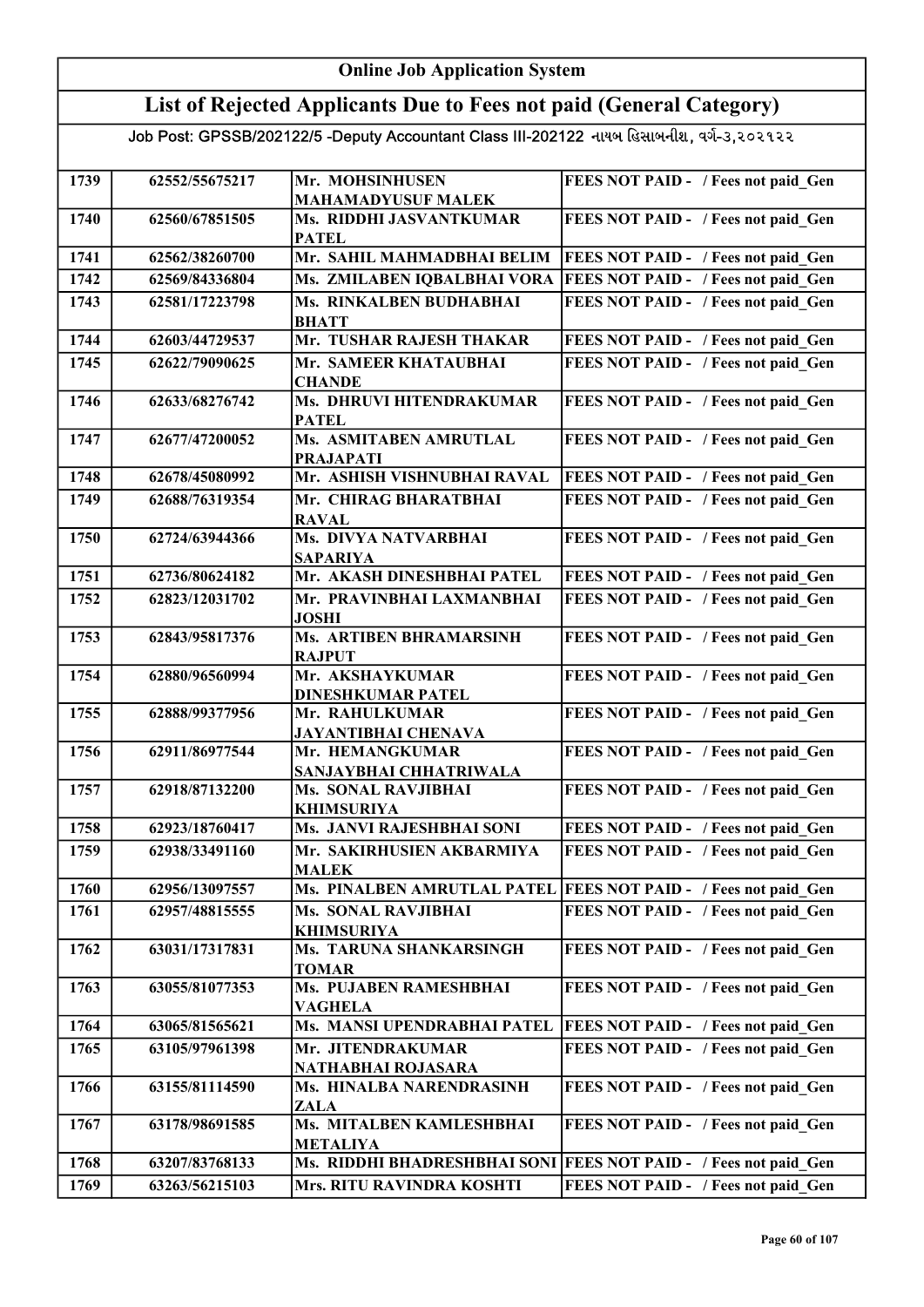| <b>Online Job Application System</b>                                                      |                |                                                            |                                                                            |
|-------------------------------------------------------------------------------------------|----------------|------------------------------------------------------------|----------------------------------------------------------------------------|
| List of Rejected Applicants Due to Fees not paid (General Category)                       |                |                                                            |                                                                            |
| Job Post: GPSSB/202122/5 -Deputy Accountant Class III-202122 નાયબ હિસાબનીશ, વર્ગ-૩,૨૦૨૧૨૨ |                |                                                            |                                                                            |
|                                                                                           |                |                                                            |                                                                            |
| 1770                                                                                      | 63269/88812026 | Mrs. KHUSHBU MANISHBHAI<br><b>PATEL</b>                    | FEES NOT PAID - / Fees not paid Gen                                        |
| 1771                                                                                      | 63293/51046820 | Mr. GHANSHYAMBHAI                                          | FEES NOT PAID - / Fees not paid Gen                                        |
| 1772                                                                                      | 63300/85339002 | HARSHADBHAI VAGHELA<br>Mrs. ASHABEN AMICHANDBHAI           | FEES NOT PAID - / Fees not paid Gen                                        |
|                                                                                           |                | <b>CHAVDA</b>                                              |                                                                            |
| 1773                                                                                      | 63310/78049508 | Mr. HEMANTKUMAR                                            | FEES NOT PAID - / Fees not paid Gen                                        |
| 1774                                                                                      | 63336/71417442 | <b>MUKESHBHAI PATEL</b><br>Mr. SANDIPKUMAR                 | FEES NOT PAID - / Fees not paid Gen                                        |
|                                                                                           |                | <b>RAMJIVANBHAI SONI</b>                                   |                                                                            |
| 1775                                                                                      | 63342/44039250 | Ms. POONAMBEN BHAVESHBHAI<br><b>VIRANI</b>                 | FEES NOT PAID - / Fees not paid Gen                                        |
| 1776                                                                                      | 63345/51993503 | Mr. JAYDEEPKUMAR                                           | FEES NOT PAID - / Fees not paid Gen                                        |
| 1777                                                                                      | 63362/33110019 | <b>MAHENDRABHAI PARMAR</b><br>Mr. ASHVIN BHUPATBHAI JADA   |                                                                            |
| 1778                                                                                      | 63365/12254832 | Ms. TEJUBEN JIVABHAI CHAVDA                                | FEES NOT PAID - / Fees not paid Gen<br>FEES NOT PAID - / Fees not paid Gen |
| 1779                                                                                      | 63394/55303106 | Ms. NEHA PARIMALBHAI                                       | FEES NOT PAID - / Fees not paid Gen                                        |
|                                                                                           |                | <b>RATHOD</b>                                              |                                                                            |
| 1780                                                                                      | 63398/21763006 | <b>Mrs. SONALBAHEN</b>                                     | FEES NOT PAID - / Fees not paid_Gen                                        |
| 1781                                                                                      | 63421/82419798 | <b>JASHVANTSINH PARMAR</b><br>Ms. DEVANSHI HITENDRABHAI    | FEES NOT PAID - / Fees not paid Gen                                        |
|                                                                                           |                | JANI                                                       |                                                                            |
| 1782                                                                                      | 63433/70729178 | Ms. MADHAVI JENTIBHAI<br><b>THUMAR</b>                     | FEES NOT PAID - / Fees not paid Gen                                        |
| 1783                                                                                      | 63445/51801237 | Mr. YUVRAJSINH VIJAYSINH<br><b>BIHOLA</b>                  | FEES NOT PAID - / Fees not paid Gen                                        |
| 1784                                                                                      | 63452/23852483 | Ms. GULAFASA SHAHATHUSEN<br><b>SIDDIKI</b>                 | FEES NOT PAID - / Fees not paid Gen                                        |
| 1785                                                                                      | 63464/34209096 | <b>Ms. HETAL MANOJBHAI</b><br><b>PITHADIYA</b>             | FEES NOT PAID - / Fees not paid Gen                                        |
| 1786                                                                                      | 63475/45337780 | Mr. DIKPALSINH MAUNISINH<br><b>KUMPAVAT</b>                | FEES NOT PAID - / Fees not paid Gen                                        |
| 1787                                                                                      | 63555/31255901 | Ms. KRUPA ASHOKBHAI                                        | FEES NOT PAID - / Fees not paid Gen                                        |
| 1788                                                                                      | 63570/39974714 | <b>GADHETHARIA</b><br>Ms. NEHA PARIMALBHAI                 | FEES NOT PAID - / Fees not paid Gen                                        |
| 1789                                                                                      | 63578/89966131 | <b>RATHOD</b><br>Ms. SHRADHDHA MILANBHAI<br><b>PUROHIT</b> | FEES NOT PAID - / Fees not paid Gen                                        |
| 1790                                                                                      | 63609/47690904 | Mr. RAJAN JITENDRABHAI                                     | FEES NOT PAID - / Fees not paid Gen                                        |
| 1791                                                                                      | 63663/21870576 | <b>JARIWALA</b><br>Mrs. ZALAK JIMMYJAKSON<br><b>KUNTAR</b> | FEES NOT PAID - / Fees not paid Gen                                        |
| 1792                                                                                      | 63753/34057791 | Mrs. DHVANI DEEPKUMAR PATEL                                | <b>FEES NOT PAID - / Fees not paid Gen</b>                                 |
| 1793                                                                                      | 63787/16526365 | Mr. PRAFULBHAI RAJABHAI<br><b>BUHA</b>                     | FEES NOT PAID - / Fees not paid Gen                                        |
| 1794                                                                                      | 63898/74974372 | Ms. BHARATI HITESHBHAI<br><b>BHUDADRA</b>                  | FEES NOT PAID - / Fees not paid Gen                                        |
| 1795                                                                                      | 63905/13338491 | Ms. SAKSHI TEJASKUMAR VORA                                 | FEES NOT PAID - / Fees not paid Gen                                        |
| 1796                                                                                      | 63909/95077342 | Ms. RESHMABEN DILIPBHAI<br><b>DODEJA</b>                   | FEES NOT PAID - / Fees not paid Gen                                        |
| 1797                                                                                      | 63970/11342259 | Mrs. VAISHALI MAHESHBHAI<br><b>PATEL</b>                   | FEES NOT PAID - / Fees not paid Gen                                        |
| 1798                                                                                      | 64022/20281065 | Ms. ARPITA MAHESHBHAI MODI                                 | <b>FEES NOT PAID - / Fees not paid Gen</b>                                 |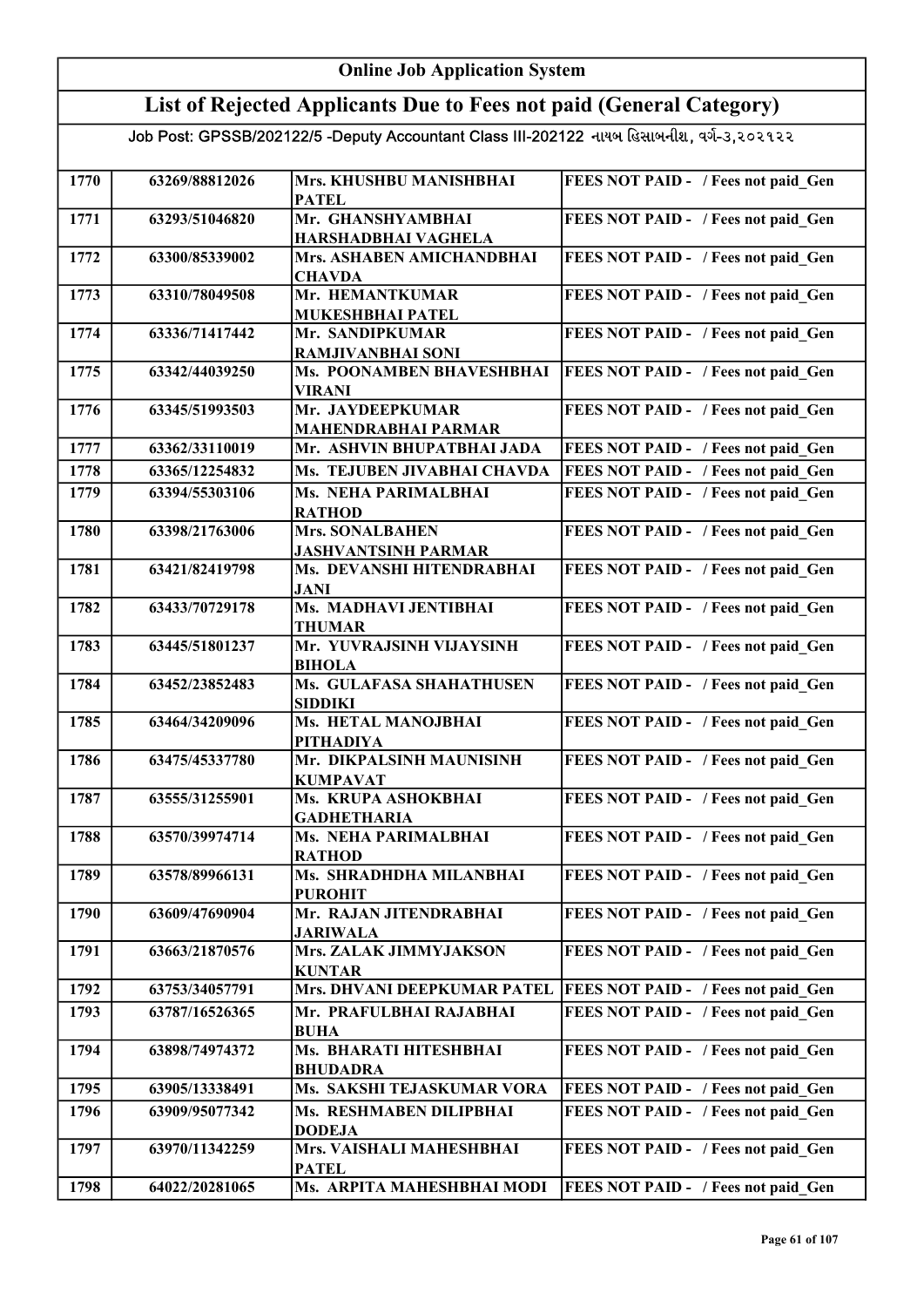#### Online Job Application System List of Rejected Applicants Due to Fees not paid (General Category) Job Post: GPSSB/202122/5 -Deputy Accountant Class III-202122 નાયબ હિસાબનીશ, વર્ગ-૩,૨૦૨૧૨૨ 1799 64083/76570135 Mrs. KASHMIRA ASIFBHAI JODHAPARA FEES NOT PAID - / Fees not paid Gen 1800 64249/88633585 Mrs. AVANI PRAVINBHAI PATOLIYA FEES NOT PAID - / Fees not paid\_Gen 1801 64274/25021511 Mr. ARVINDSINH GANPATSINH SOLANKI FEES NOT PAID - / Fees not paid Gen 1802 64277/19944591 Ms. BHAVIKA KANTILAL SOLANKI FEES NOT PAID - / Fees not paid Gen 1803 64294/24272218 Mrs. PUSHPA RUPLAL RAWAT FEES NOT PAID - / Fees not paid\_Gen 1804 64342/28303680 Mr. RAJAN TEJASBHAI PAREKH FEES NOT PAID - / Fees not paid\_Gen 1805 64369/22236825 Mr. HARPALSINH JABBARSINH ZALA FEES NOT PAID - / Fees not paid Gen 1806 64396/25220183 Ms. GUNJAN RAMESH KUMAR PABLANI<br>Mrs. VISHVA PRANAV PATEL FEES NOT PAID - / Fees not paid Gen 1807 64431/62714290 Mrs. VISHVA PRANAV PATEL FEES NOT PAID - / Fees not paid Gen 1808 64474/42391883 Mr. RANVEERSINH PRAVINSINH RATHOD FEES NOT PAID - / Fees not paid\_Gen 1809 64553/94925186 Mr. KUNJ ATULKUMAR PATEL FEES NOT PAID - / Fees not paid Gen 1810 64623/72976780 Mr. DIVYANG CHANDRAKANT BAXI FEES NOT PAID - / Fees not paid Gen 1811 64657/20097894 Mr. NITINKUMAR VISHWANATHBHAI SARVODE FEES NOT PAID - / Fees not paid Gen 1812 64669/51278449 Ms. PRACHI SUNILKUMAR DAVE FEES NOT PAID - / Fees not paid\_Gen 1813 64716/31743744 Mr. HARSHKUMAR ASHISHBHAI **CHAUHAN** FEES NOT PAID - / Fees not paid Gen 1814 64760/80539339 Mr. MAHESHKUMAR RAJUBHAI MACHHAR FEES NOT PAID - / Fees not paid Gen 1815 64821/95216573 Ms. BHUMIKABEN ARJUNSINH GOHIL FEES NOT PAID - / Fees not paid\_Gen 1816 64891/14154556 Mrs. PARVINBEN RAHIMBHAI NATHANI FEES NOT PAID - / Fees not paid Gen 1817 64913/85702282 Mr. JIGNESH KUMAR JAYANTIBHAI UPADHYAY FEES NOT PAID - / Fees not paid Gen 1818 64980/47567668 Ms. DHARA CHHOTUBHAI KOTADIYA FEES NOT PAID - / Fees not paid Gen 1819 64989/42212410 Ms. BHARATI RAMESHBHAI DHANVANI FEES NOT PAID - / Fees not paid Gen 1820 65025/58518504 Ms. NIKITA RAMESHSINH YADAV FEES NOT PAID - / Fees not paid\_Gen 1821 65035/57526995 Mr. MILANKUMAR SANJAYBHAI DOBARIYA FEES NOT PAID - / Fees not paid Gen 1822 65160/44649090 Ms. ZALAKBEN SHAILESHBHAI PATEL FEES NOT PAID - / Fees not paid Gen 1823 65180/89038383 Mr. MOINKHAN JAMEDKHAN DODIYA FEES NOT PAID - / Fees not paid Gen 1824 65243/76373622 Mr. MITESH HARSHADBHAI PATEL FEES NOT PAID - / Fees not paid Gen 1825 65295/12652599 Mr. DIVYESH DINESHBHAI **CHAUHAN** FEES NOT PAID - / Fees not paid Gen 1826 65384/36179295 Mr. NIKHILKUMAR ANANDKUMAR PATEL FEES NOT PAID - / Fees not paid Gen 1827 65400/73765758 Ms. JANKI KIRITSINH RANA FEES NOT PAID - / Fees not paid\_Gen 1828 65445/96373745 Ms. DIVYA RAHULBHAI NANGHA FEES NOT PAID - / Fees not paid Gen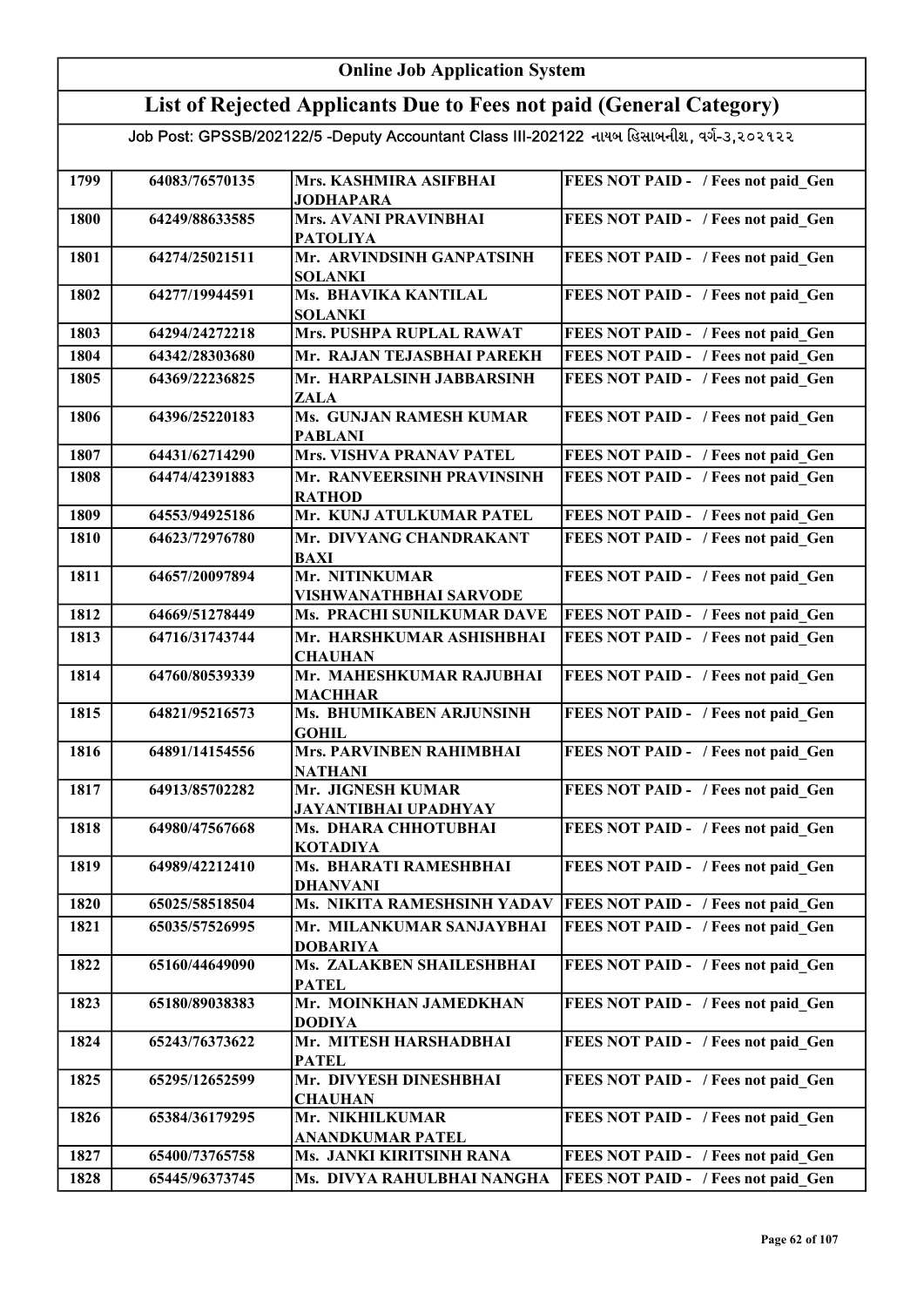#### Online Job Application System List of Rejected Applicants Due to Fees not paid (General Category) Job Post: GPSSB/202122/5 -Deputy Accountant Class III-202122 નાયબ હિસાબનીશ, વર્ગ-૩,૨૦૨૧૨૨ 1829 65461/95611678 Ms. ANJALIBEN MAHESH BHAI PATEL FEES NOT PAID - / Fees not paid Gen 1830 65464/12317352 Ms. RUPALI KIRPALBHAI SUKHEJA FEES NOT PAID - / Fees not paid\_Gen 1831 65511/96766649 Mr. RAKSHET ASHOKBHAI SONI FEES NOT PAID - / Fees not paid Gen 1832 65700/22421680 Mr. HARSHADSINH PRAVINSINH DABHI FEES NOT PAID - / Fees not paid Gen 1833 65725/26099317 Mr. DIVYESHKUMAR KISHORBHAI DOMADIYA FEES NOT PAID - / Fees not paid Gen 1834 65732/54046343 Mr. MOHAMED SHARUK HASAN ALI VAJIRWALA FEES NOT PAID - / Fees not paid Gen 1835 65738/51780774 Mr. JIGNESHKUMAR JINABHAI BUTANI FEES NOT PAID - / Fees not paid Gen 1836 65759/48067730 Ms. MIKITABEN PANKAJKUMAR PARMAR FEES NOT PAID - / Fees not paid Gen 1837 65770/39441281 Ms. FARHINBANU IMTIYAZHUSAIN MALEK FEES NOT PAID - / Fees not paid Gen 1838 65781/63594738 Mr. SAURAV MAHENDRABHAI **GOHEL** FEES NOT PAID - / Fees not paid Gen 1839 65800/51371284 Mr. NIRAV RAJENDRAKUMAR PANDYA FEES NOT PAID - / Fees not paid Gen 1840 65811/93568030 Mr. JAYKUMAR RAJEHBHAI RAVAL FEES NOT PAID - / Fees not paid Gen 1841 65838/40447773 Ms. ANKITA DINESHCHANDRA RANA FEES NOT PAID - / Fees not paid Gen 1842 65839/98649311 Mrs. HETAL JAYKUMAR RAVAL FEES NOT PAID - / Fees not paid\_Gen 1843 65845/43744306 Ms. JANKIBA SHAILENDRASINH RANA FEES NOT PAID - / Fees not paid Gen 1844 65846/86492535 Mr. GIRISHKUMAR JAYNTIBHAI PADHIYAR FEES NOT PAID - / Fees not paid Gen 1845 65872/85945292 Ms. TIKSHA VINODBHAI BHALANI FEES NOT PAID - / Fees not paid Gen 1846 65922/60682314 Mrs. PREMILA VALARAM **CHAUDHARI** FEES NOT PAID - / Fees not paid Gen 1847 65948/93620777 Mr. DIVYARAJ KANUBHA JADEJA FEES NOT PAID - / Fees not paid\_Gen 1848 65951/62852599 Mr. MAHAMMEDFAIZAN MAHAMMADIQBAL AKHUNJI FEES NOT PAID - / Fees not paid Gen 1849 65969/98047469 Ms. RUTIKA JITENDRABHAI AGRAWAL FEES NOT PAID - / Fees not paid Gen 1850 66037/13932258 Mr. KARAN KUMAR HITESHBHAI NIMAVAT **FEES NOT PAID - / Fees not paid Gen** 1851 66124/43914047 Mrs. JYOTIBA PRADIPSINH ZALA FEES NOT PAID - / Fees not paid Gen 1852 66153/71805524 Mrs. NISHABEN SANJAYBHAI RAJYAGURU FEES NOT PAID - / Fees not paid Gen 1853 66168/28661960 Ms. VARSHABEN ISHVARBHAI PUROHIT FEES NOT PAID - / Fees not paid Gen 1854 66177/22885172 Mr. NARENDRA BHAGWANDAS RAO FEES NOT PAID - / Fees not paid Gen 1855 66199/36138066 Mr. MAHAMMADRAIZAN SUBAMIYA MALEK FEES NOT PAID - / Fees not paid\_Gen 1856 66219/13713769 Mrs. HARSHIDABEN KETANBHAI PAREKH **FEES NOT PAID - / Fees not paid Gen** 1857 66238/88686903 Mr. RAYHAN ASIFIQBAL KHATRI FEES NOT PAID - / Fees not paid\_Gen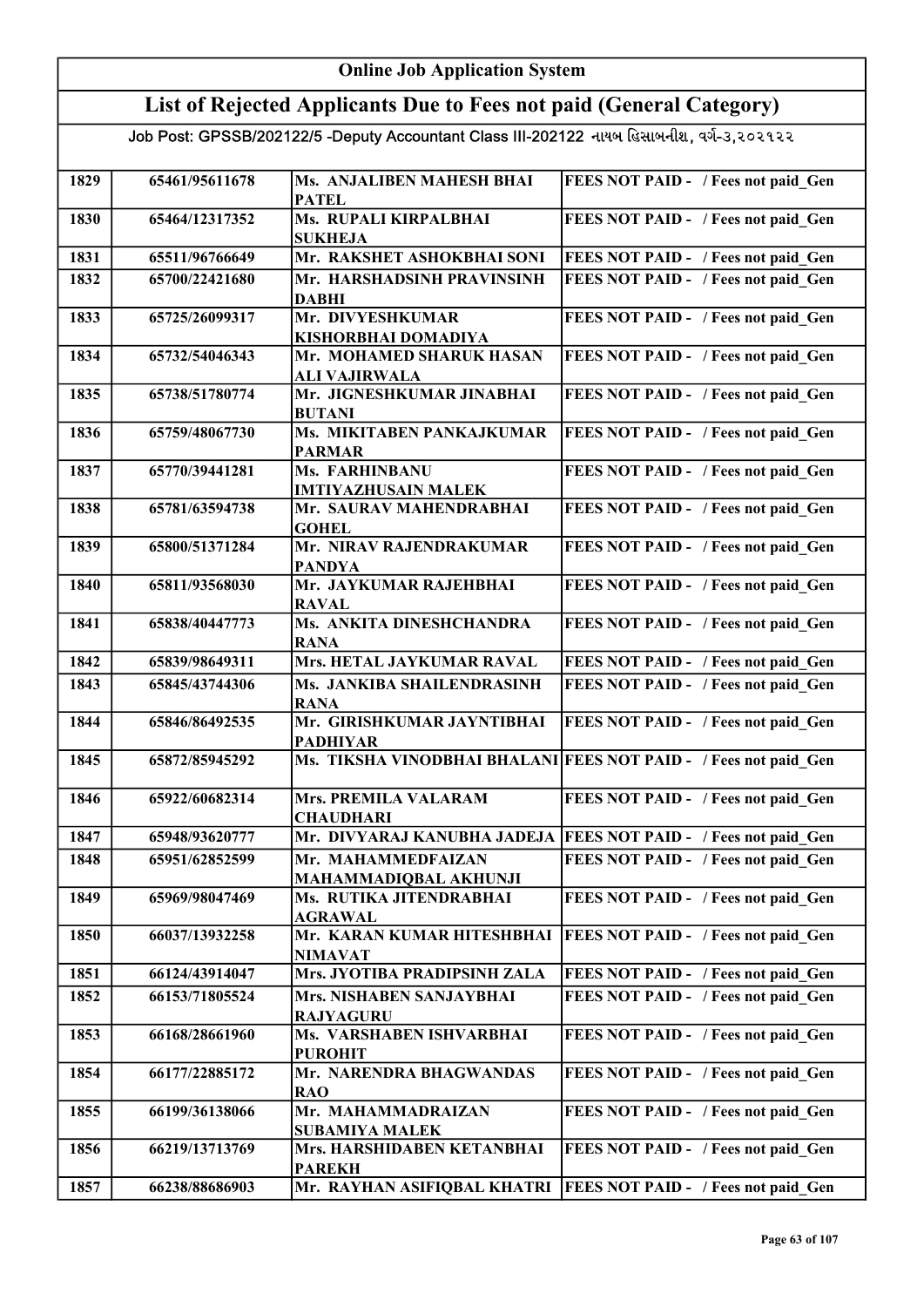| List of Rejected Applicants Due to Fees not paid (General Category)                       |                                  |                                                                  |                                                                            |
|-------------------------------------------------------------------------------------------|----------------------------------|------------------------------------------------------------------|----------------------------------------------------------------------------|
| Job Post: GPSSB/202122/5 -Deputy Accountant Class III-202122 નાયબ હિસાબનીશ, વર્ગ-૩,૨૦૨૧૨૨ |                                  |                                                                  |                                                                            |
|                                                                                           |                                  |                                                                  |                                                                            |
| 1858                                                                                      | 66252/45325952                   | Ms. PUSHPABEN HARSHADBHAI                                        | FEES NOT PAID - / Fees not paid Gen                                        |
| 1859                                                                                      | 66265/28046125                   | <b>RAJGOR</b><br>Ms. DARSHANA RAMESHKUMAR                        | FEES NOT PAID - / Fees not paid Gen                                        |
|                                                                                           |                                  | <b>TANK</b>                                                      |                                                                            |
| 1860                                                                                      | 66273/60276438                   | Ms. KOMALBEN PRAVINBHAI<br><b>PATEL</b>                          | FEES NOT PAID - / Fees not paid Gen                                        |
| 1861                                                                                      | 66277/19952974                   | Mrs. KAVITABEN SURESHKUMAR<br><b>PATEL</b>                       | FEES NOT PAID - / Fees not paid Gen                                        |
| 1862                                                                                      | 66297/28394947                   | Mrs. SHILABEN HIMMATLAL<br><b>PARMAR</b>                         | FEES NOT PAID - / Fees not paid Gen                                        |
| 1863                                                                                      | 66308/62933570                   | Mr. VIJAYKUMAR JAGDISHBHAI<br><b>NAYI</b>                        | FEES NOT PAID - / Fees not paid Gen                                        |
| 1864                                                                                      | 66318/51535210                   | Mr. BHIKHUSANG MANJIBHAI<br><b>SISODIYA</b>                      | FEES NOT PAID - / Fees not paid Gen                                        |
| 1865                                                                                      | 66324/60151033                   | Mr. PRIYANJKUMAR<br><b>GUNVANTRAY JANI</b>                       | FEES NOT PAID - / Fees not paid_Gen                                        |
| 1866                                                                                      | 66357/97162250                   | Ms. DIMPAL CHAMANBHAI<br><b>PATEL</b>                            | FEES NOT PAID - / Fees not paid Gen                                        |
| 1867                                                                                      | 66370/57722230                   | Mr. KALPESH DINESHBHAI<br><b>MAKVANA</b>                         | FEES NOT PAID - / Fees not paid Gen                                        |
| 1868                                                                                      | 66409/70713729                   | Mr. PARVEZ MAHEBUB                                               | FEES NOT PAID - / Fees not paid Gen                                        |
| 1869                                                                                      | 66460/56787567                   | <b>PARASARA</b><br>Mr. MITULKUMAR                                | FEES NOT PAID - / Fees not paid Gen                                        |
| 1870                                                                                      | 66462/10911489                   | NITENDRASINH PARMAR<br>Mr. CHANDAN KUMAR                         | FEES NOT PAID - / Fees not paid Gen                                        |
|                                                                                           |                                  | <b>CHANDRIKA PRASAD</b><br><b>KUSHAWAHA</b>                      |                                                                            |
| 1871                                                                                      | 66501/79129862                   | Ms. MAHIMABEN DILIPBHAI<br><b>DAVE</b>                           | FEES NOT PAID - / Fees not paid Gen                                        |
| 1872                                                                                      | 66575/31947160                   | Mrs. HEMALI KEYUR SOMANI                                         | FEES NOT PAID - / Fees not paid Gen                                        |
| 1873                                                                                      | 66659/95153987                   | Mr. VASUDEV HAPPARAM                                             | FEES NOT PAID - / Fees not paid Gen                                        |
| 1874                                                                                      |                                  | VAISHNAV VAISHNAV<br>Ms. GORALBEN MAHESHBHAI                     |                                                                            |
|                                                                                           | 66704/51280192                   | <b>PATEL</b>                                                     | FEES NOT PAID - / Fees not paid Gen                                        |
| 1875                                                                                      | 66716/43215013                   | Mr. NIKUNJKUMAR                                                  | FEES NOT PAID - / Fees not paid Gen                                        |
|                                                                                           |                                  | AMARATBHAI PRAJAPATI                                             |                                                                            |
| 1876<br>1877                                                                              | 66743/33697079<br>66759/68596820 | Mr. PANKAJ RAJESHBHAI SHAH<br><b>Mrs. DHARA MIHIR RAVAL</b>      | FEES NOT PAID - / Fees not paid Gen<br>FEES NOT PAID - / Fees not paid Gen |
| 1878                                                                                      | 66838/74741754                   | Mr. KALUBHAI VIRJIBHAI GABU                                      | FEES NOT PAID - / Fees not paid Gen                                        |
| 1879                                                                                      | 66962/67361654                   | Ms. SHRADDHA SANJAYKUMAR                                         | FEES NOT PAID - / Fees not paid Gen                                        |
|                                                                                           |                                  | <b>PAWAR</b>                                                     |                                                                            |
| 1880                                                                                      | 66971/38421597                   | Mr. BHARATBHAI<br>RAYCHANDBHAI PATEL                             | FEES NOT PAID - / Fees not paid Gen                                        |
| 1881                                                                                      | 66986/87575046                   | Ms. DHRUVI PANKAJBHAI RAI                                        | FEES NOT PAID - / Fees not paid Gen                                        |
| 1882                                                                                      | 66994/59146573                   | Mr. VIKRAMSINH PANCHUBHA<br><b>ZALA</b>                          | FEES NOT PAID - / Fees not paid Gen                                        |
| 1883                                                                                      | 66997/64163126                   | Mr. DHANPALSINH<br>NARENDRASINH CHAUHAN                          | FEES NOT PAID - / Fees not paid Gen                                        |
| 1884                                                                                      | 67101/19559006                   | Mr. HARSHKUMAR                                                   | FEES NOT PAID - / Fees not paid Gen                                        |
| 1885                                                                                      | 67193/83232096                   | JAYANTIBHAI PATEL<br>Ms. RENUKABEN KANAIYALAL<br><b>KASUNDRA</b> | FEES NOT PAID - / Fees not paid Gen                                        |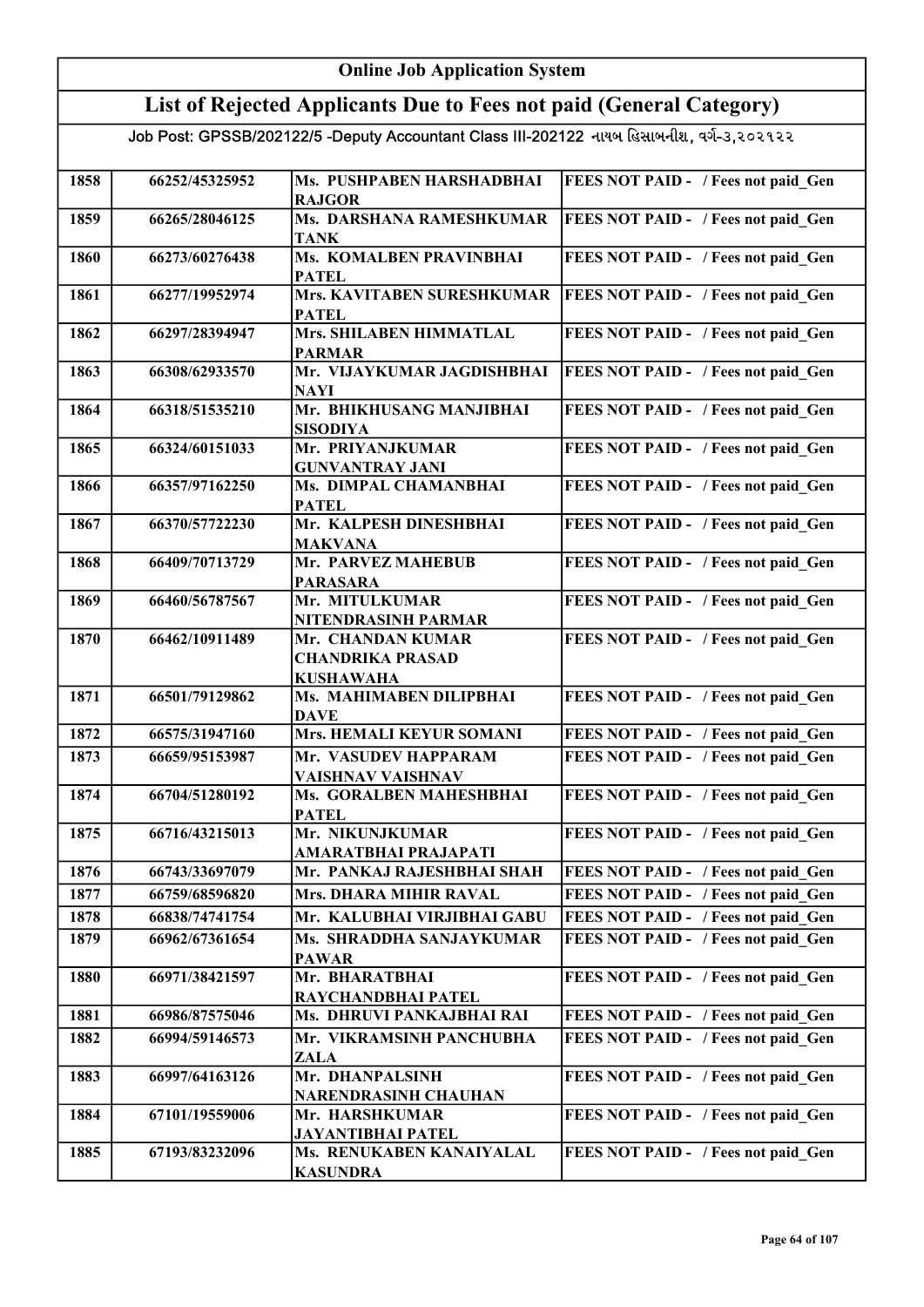| <b>Online Job Application System</b>                                                      |                |                                                 |                                            |
|-------------------------------------------------------------------------------------------|----------------|-------------------------------------------------|--------------------------------------------|
| List of Rejected Applicants Due to Fees not paid (General Category)                       |                |                                                 |                                            |
| Job Post: GPSSB/202122/5 -Deputy Accountant Class III-202122 નાયબ હિસાબનીશ, વર્ગ-૩,૨૦૨૧૨૨ |                |                                                 |                                            |
| 1886                                                                                      | 67218/32116156 | Ms. DRASHTI CHETANBHAI<br><b>BHATT</b>          | FEES NOT PAID - / Fees not paid Gen        |
| 1887                                                                                      | 67238/78693179 | Mr. MALDEVSINH VIKRAMSINH<br><b>GOHIL</b>       | FEES NOT PAID - / Fees not paid Gen        |
| 1888                                                                                      | 67276/29549519 | Mr. VANDITKUMAR BABUBHAI<br><b>BALDHA</b>       | FEES NOT PAID - / Fees not paid Gen        |
| 1889                                                                                      | 67290/34332739 | Ms. REEMAKUVARBA<br><b>GOVINDSINH BARAD</b>     | FEES NOT PAID - / Fees not paid Gen        |
| 1890                                                                                      | 67304/58728084 | Mr. DHRUVIN LALJIBHAI<br><b>ANTALA</b>          | FEES NOT PAID - / Fees not paid Gen        |
| 1891                                                                                      | 67318/25799820 | Mr. JAYESHKUMAR DAMJIBHAI<br><b>ANGHAN</b>      | FEES NOT PAID - / Fees not paid Gen        |
| 1892                                                                                      | 67319/37825617 | <b>Mrs. ANSHU BHOOP SINGH</b><br>YADAV YADAV    | FEES NOT PAID - / Fees not paid Gen        |
| 1893                                                                                      | 67331/77648241 | Ms. RENUKABEN KANAIYALAL<br><b>KASUNDRA</b>     | FEES NOT PAID - / Fees not paid_Gen        |
| 1894                                                                                      | 67335/66908006 | <b>Ms. SHAHIN BEGAM MANJUR</b><br><b>PATHAN</b> | FEES NOT PAID - / Fees not paid Gen        |
| 1895                                                                                      | 67376/13681736 | Mrs. HETALBEN RAJENDRASINH<br><b>RATHOD</b>     | FEES NOT PAID - / Fees not paid Gen        |
| 1896                                                                                      | 67404/61520229 | Ms. MONALI YOGESHBHAI PATEL                     | <b>FEES NOT PAID - / Fees not paid_Gen</b> |
| 1897                                                                                      | 67409/47176176 | Mr. HIMANSHU DINESHBHAI<br><b>VAGHELA</b>       | FEES NOT PAID - / Fees not paid Gen        |
| 1898                                                                                      | 67414/12761649 | Ms. RENUKABEN KANAIYALAL<br><b>KASUNDRA</b>     | FEES NOT PAID - / Fees not paid_Gen        |
| 1899                                                                                      | 67456/61151738 | Ms. RENUKABEN KANAIYALAL<br><b>KASUNDRA</b>     | FEES NOT PAID - / Fees not paid Gen        |
| 1900                                                                                      | 67469/53051218 | Mrs. KOMALBEN HARESHBHAI<br><b>PADALIYA</b>     | FEES NOT PAID - / Fees not paid Gen        |
| 1901                                                                                      | 67478/84152821 | Ms. PINALKUVARBA<br><b>GANSHYAMSINH CHAVDA</b>  | FEES NOT PAID - / Fees not paid_Gen        |
| 1902                                                                                      | 67500/12005677 | Mr. NISHANT CHIMANLAL<br><b>KANERIYA</b>        | FEES NOT PAID - / Fees not paid Gen        |
| 1903                                                                                      | 67512/68369945 | Mr. MALAY BAKULBHAI MEHTA                       | FEES NOT PAID - / Fees not paid Gen        |
| 1904                                                                                      | 67523/79902609 | Ms. VIDYABEN RUPESHKUMAR<br><b>PAREKH</b>       | FEES NOT PAID - / Fees not paid Gen        |
| 1905                                                                                      | 67560/28944131 | Mr. MALAY BAKULBHAI MEHTA                       | FEES NOT PAID - / Fees not paid Gen        |
| 1906                                                                                      | 67619/91981117 | Mr. JINALKUMAR SATISHBHAI<br><b>PATEL</b>       | FEES NOT PAID - / Fees not paid Gen        |
| 1907                                                                                      | 67643/51529361 | Mr. BHARATBHAI LILABHAI<br><b>RABARI</b>        | FEES NOT PAID - / Fees not paid Gen        |
| 1908                                                                                      | 67672/49742525 | Ms. BHUMIKA BEN MANSUKH<br><b>BHAI LALAKIYA</b> | FEES NOT PAID - / Fees not paid Gen        |
| 1909                                                                                      | 67673/29982818 | Ms. JAGRUTIBEN KANABHAI<br><b>SOLANKI</b>       | FEES NOT PAID - / Fees not paid Gen        |
| 1910                                                                                      | 67706/33255599 | Mr. SUNILBHAI BHARATBHAI<br><b>PANCHAL</b>      | FEES NOT PAID - / Fees not paid Gen        |
| 1911                                                                                      | 67719/99126312 | Mr. SANJAY RATANSINH RAJPUT                     | FEES NOT PAID - / Fees not paid Gen        |
| 1912                                                                                      | 67747/16671065 | Mr. DHRUMIL MANISH SHAH                         | FEES NOT PAID - / Fees not paid Gen        |
| 1913                                                                                      | 67780/93823893 | Mr. HARDIKKUMAR DAHYABHAI<br><b>SINDHA</b>      | FEES NOT PAID - / Fees not paid Gen        |
| 1914                                                                                      | 67782/22755008 | Mr. VIRAL PRAKASHBHAI<br><b>SANGHVI</b>         | FEES NOT PAID - / Fees not paid Gen        |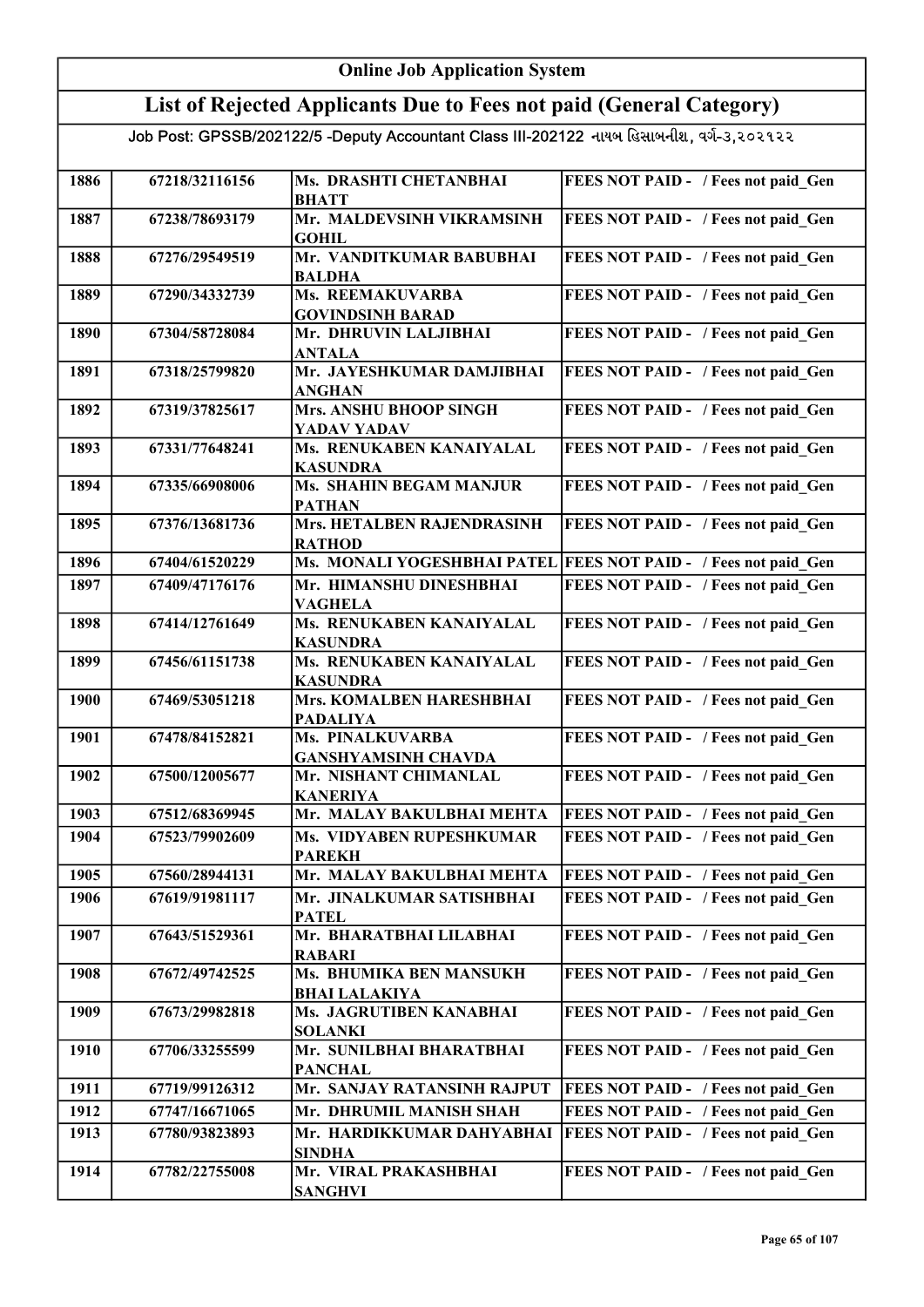## Online Job Application System List of Rejected Applicants Due to Fees not paid (General Category)

| 1915 | 67797/35737804 | Mr. GIRIRAJ HAMIRBHAI<br><b>SISODIYA</b>       | FEES NOT PAID - / Fees not paid Gen        |
|------|----------------|------------------------------------------------|--------------------------------------------|
| 1916 | 67831/99403732 | Ms. RAINA HARSHADBHAI VYAS                     | FEES NOT PAID - / Fees not paid Gen        |
| 1917 | 67855/19776863 | Mr. SUMIT PANKAJBHAI                           | FEES NOT PAID - / Fees not paid Gen        |
|      |                | <b>UPADHYAY</b>                                |                                            |
| 1918 | 67869/78915054 | Ms. POONAMBEN GOKULPRASAD                      | FEES NOT PAID - / Fees not paid Gen        |
|      |                | <b>PRAJAPATI</b>                               |                                            |
| 1919 | 67899/70876217 | <b>Ms. MEERA MOHANBHAI</b>                     | FEES NOT PAID - / Fees not paid Gen        |
| 1920 | 67980/78027632 | <b>DEVARIYA</b><br>Mr. DHARMESH RAMANBHAI      | FEES NOT PAID - / Fees not paid_Gen        |
|      |                | <b>KOSHTI</b>                                  |                                            |
| 1921 | 68011/48075964 | Mr. RAHUL BHARATBHAI AGRE                      | FEES NOT PAID - / Fees not paid Gen        |
| 1922 | 68169/78834873 | Mr. SAHIL MAHMADBHAI BELIM                     | FEES NOT PAID - / Fees not paid Gen        |
| 1923 | 68173/27802811 | Ms. FIZA FARUKBHAI BELIM                       | FEES NOT PAID - / Fees not paid Gen        |
| 1924 | 68183/88625175 | Ms. BHARTI KISHORBHAI PATIL                    | FEES NOT PAID - / Fees not paid Gen        |
| 1925 | 68191/80179710 | Mrs. ALFIYABANU                                | FEES NOT PAID - / Fees not paid Gen        |
|      |                | MUSTUFAMIYA SHEKH                              |                                            |
| 1926 | 68196/21168847 | <b>Mrs. HIRALBEN HERISAN</b>                   | FEES NOT PAID - / Fees not paid Gen        |
|      |                | <b>PATELIYA</b>                                |                                            |
| 1927 | 68239/71826134 | Mr. HITESHKUMAR AMBALAL                        | FEES NOT PAID - / Fees not paid_Gen        |
|      |                | <b>RAVAL</b>                                   |                                            |
| 1928 | 68242/94550225 | Mr. MANAN PRABHATSINGH                         | FEES NOT PAID - / Fees not paid_Gen        |
|      | 68243/31610568 | <b>RATHORE</b><br>Ms. YASMIN SIDDIKBHAI FATTEH |                                            |
| 1929 |                |                                                | <b>FEES NOT PAID - / Fees not paid_Gen</b> |
| 1930 | 68282/24597730 | Mr. HARDIKKUMAR                                | FEES NOT PAID - / Fees not paid_Gen        |
|      |                | ATMARAMBHAI DHARJIYA                           |                                            |
| 1931 | 68294/43932720 | Ms. BHAGYASHREEBA                              | FEES NOT PAID - / Fees not paid Gen        |
|      |                | <b>RANJITSINH JADEJA</b>                       |                                            |
| 1932 | 68345/16591263 | Mr. ABDULTAUKIR ABDULAJIJ                      | FEES NOT PAID - / Fees not paid_Gen        |
| 1933 | 68357/68642034 | <b>MALEK</b><br>Mr. HARSHILKUMAR               | FEES NOT PAID - / Fees not paid Gen        |
|      |                | <b>BHARATBHAI MEHTA</b>                        |                                            |
| 1934 | 68382/59910561 | Mr. HARSH PRAVINBHAI                           | FEES NOT PAID - / Fees not paid Gen        |
|      |                | <b>SAKARIYA</b>                                |                                            |
| 1935 | 68416/90857469 | Mr. HIRENKUMAR                                 | FEES NOT PAID - / Fees not paid Gen        |
|      |                | VISHANJIBHAI SONI                              |                                            |
| 1936 | 68511/86376321 | Ms. DRASHTI CHETANBHAI                         | FEES NOT PAID - / Fees not paid Gen        |
|      |                | <b>BHATT</b>                                   |                                            |
| 1937 | 68564/42618471 | Mr. NIKUNJKUMAR DILIPBHAI<br><b>RAJGOR</b>     | FEES NOT PAID - / Fees not paid Gen        |
| 1938 | 68569/39219507 | <b>Ms. NIDHI RAMESHGIRI</b>                    | FEES NOT PAID - / Fees not paid Gen        |
|      |                | <b>GOSWAMI</b>                                 |                                            |
| 1939 | 68629/41721389 | Ms. CHHAYABEN PARBHU YADAV                     | <b>FEES NOT PAID - / Fees not paid Gen</b> |
|      |                |                                                |                                            |
| 1940 | 68657/68652251 | Ms. RADHABEN RAMCHANDRA                        | FEES NOT PAID - / Fees not paid Gen        |
|      |                | <b>DHOTRE</b>                                  |                                            |
| 1941 | 68660/28139913 | Mr. DIPESH SARVESHBHAI                         | <b>FEES NOT PAID - / Fees not paid Gen</b> |
| 1942 | 68666/20465941 | <b>SHARMA</b><br>Mr. ANURAG KRUSHNAKUMAR       | FEES NOT PAID - / Fees not paid Gen        |
|      |                | <b>YADAV</b>                                   |                                            |
| 1943 | 68691/65098756 | Ms. AARTIBEN                                   | FEES NOT PAID - / Fees not paid Gen        |
|      |                | <b>GHANSHYAMBHAI PATEL</b>                     |                                            |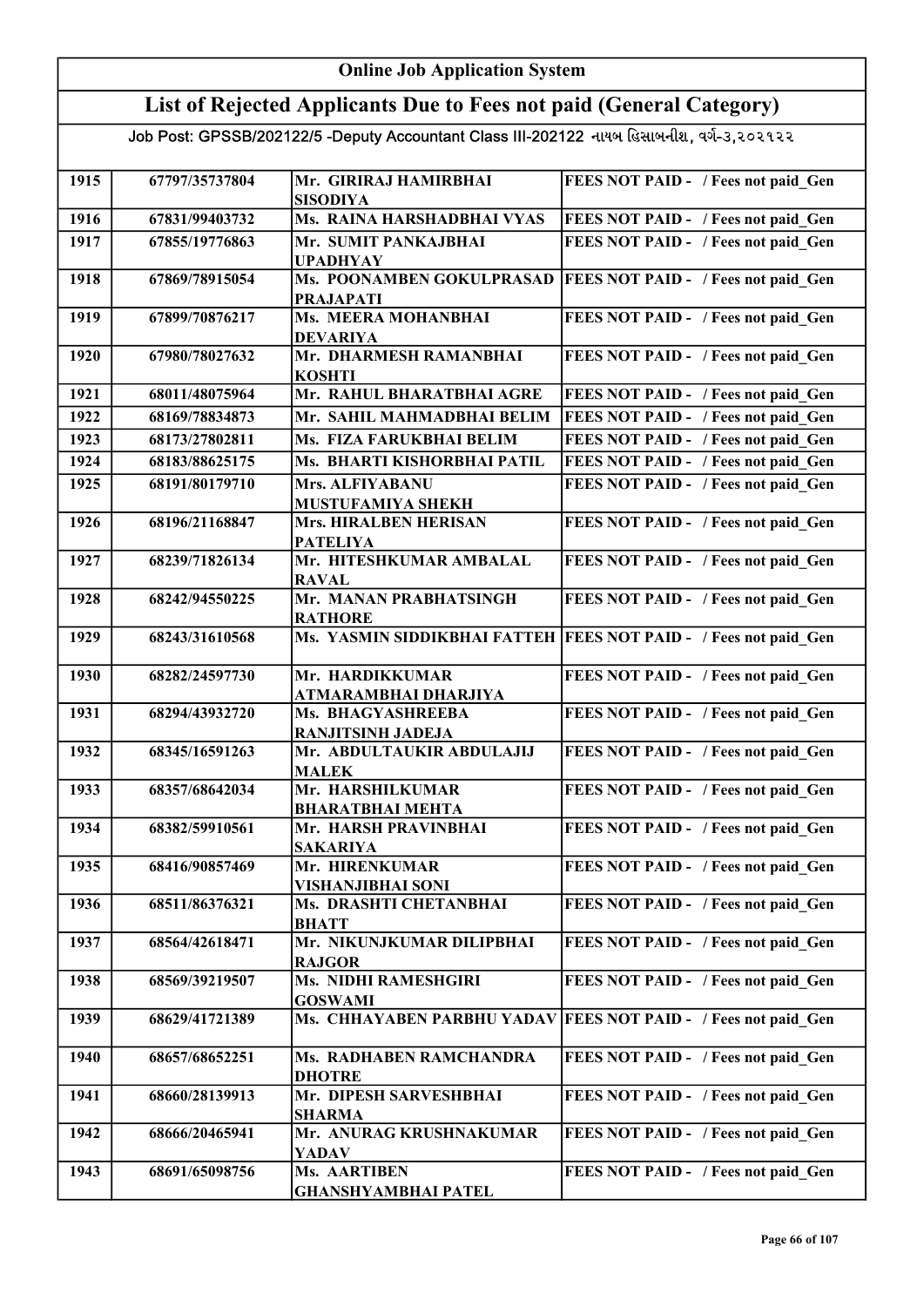#### Online Job Application System List of Rejected Applicants Due to Fees not paid (General Category) Job Post: GPSSB/202122/5 -Deputy Accountant Class III-202122 નાયબ હિસાબનીશ, વર્ગ-૩,૨૦૨૧૨૨ 1944 68702/76242274 Mr. DEVANGKUMAR JAGADISHCHANDRA BHATT FEES NOT PAID - / Fees not paid Gen 1945 68711/59517922 Mr. AEHMAD HUSAIN HAMID HUSAIN KHAN FEES NOT PAID - / Fees not paid\_Gen 1946 68765/87745862 Mr. KALPESH KALIDAS **CHAUHAN** FEES NOT PAID - / Fees not paid Gen 1947 68813/12458562 Ms. BRIJALBEN PRAKASHBHAI **PATEL** FEES NOT PAID - / Fees not paid Gen 1948 68862/13295958 Mr. HIREN RAMESHCHANDRA TRIVEDI FEES NOT PAID - / Fees not paid Gen 1949 68864/74781673 Ms. DIVYABEN RAMESHBHAI PATEL FEES NOT PAID - / Fees not paid Gen 1950 68891/72295394 Mrs. ARUSHABEN LAXMANBHAI PADHIYAR FEES NOT PAID - / Fees not paid Gen 1951 68903/59640513 Ms. SHAIKH SABIRHUSEN SHAKILAHMED FEES NOT PAID - / Fees not paid Gen 1952 68915/44125184 Mr. VISHAL JAYCHANDRSHREE JATOLIYA FEES NOT PAID - / Fees not paid Gen 1953 68928/28811031 Mr. DEEPAK HIRAJI BHANDERI FEES NOT PAID - / Fees not paid\_Gen 1954 68931/66385304 Mr. RUTVIK HITESHBHAI VORA FEES NOT PAID - / Fees not paid Gen 1955 68989/98440859 Ms. PRATIKSHA RAMESHBHAI DUDHATRA FEES NOT PAID - / Fees not paid Gen 1956 68992/52420499 Mr. JANAK NAVALBHAI KUBAVAT FEES NOT PAID - / Fees not paid Gen 1957 68996/99750544 Mr. RAJ PARESH PATEL FEES NOT PAID - / Fees not paid Gen 1958 69046/46621074 Ms. AMISHA RAMASHAKAR RAJBHAR FEES NOT PAID - / Fees not paid Gen 1959 69053/86871817 Ms. JYOTI SHYAM NARAYAN GUPTA GUPTA FEES NOT PAID - / Fees not paid Gen 1960 69057/97995141 Mr. NILESHBHAI SAVAJIBHAI SONAGRA FEES NOT PAID - / Fees not paid Gen 1961 69100/39108625 Ms. JANVI BHIMJIBHAI RIBADIYA FEES NOT PAID - / Fees not paid\_Gen 1962 69186/72278843 Mr. JAYDEV KANAIYALAL DAVE FEES NOT PAID - / Fees not paid\_Gen 1963 69195/24251576 Ms. HIRAL GAUTAM GORI FEES NOT PAID - / Fees not paid\_Gen 1964 69208/31280735 Mr. RAHULKUMAR BHARATBHAI FEES NOT PAID - / Fees not paid\_Gen SISODIYA 1965 69264/46658094 Ms. DIVYABEN NATVRALAL PANDYA FEES NOT PAID - / Fees not paid\_Gen 1966 69290/87464825 Mr. AAKASH RAMESHBHAI SOLANKI FEES NOT PAID - / Fees not paid Gen 1967 69305/71267337 Mr. TARABHKUMAR LABHUBHAI JADAV **FEES NOT PAID - / Fees not paid Gen** 1968 69385/74493534 Mr. DARSHANKUMAR KAMLESHKUMAR BHATT FEES NOT PAID - / Fees not paid Gen 1969 69421/77867916 Mr. FARDINKHAN BASIRKHAN PATHAN FEES NOT PAID - / Fees not paid\_Gen 1970 69447/77297022 Mr. JAYESH KUMAR KALABHAI MAVADIYA FEES NOT PAID - / Fees not paid Gen 1971 69449/44759513 Mr. VARSHAL GHUSHABHAI RAIYANI FEES NOT PAID - / Fees not paid Gen 1972 69453/74924945 Mr. RAJ KIRITBHAI RUPAREL FEES NOT PAID - / Fees not paid\_Gen 1973 69539/75281609 Mrs. KINJAL VISMAYKUMAR JOSHI FEES NOT PAID - / Fees not paid\_Gen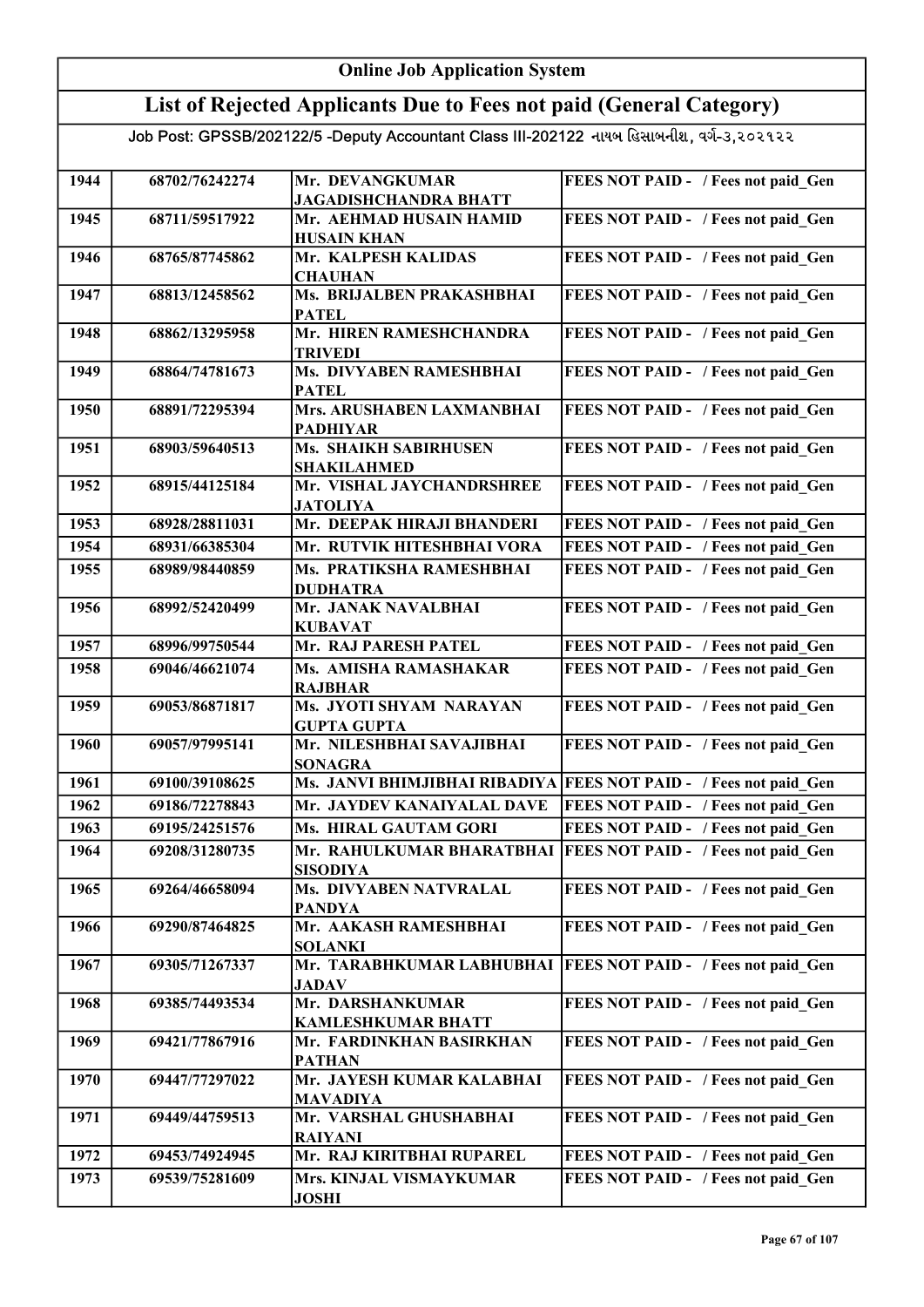## Online Job Application System List of Rejected Applicants Due to Fees not paid (General Category)

| 1974 | 69559/34340278 | Mr. PELADBHAI<br><b>DHARAMSHIBHAI THAKOR</b> | FEES NOT PAID - / Fees not paid Gen |
|------|----------------|----------------------------------------------|-------------------------------------|
| 1975 | 69576/62272348 | Ms. HIRAL RAJUBHAI RABARI                    | FEES NOT PAID - / Fees not paid Gen |
| 1976 | 69651/28222227 | Ms. RUTIKA DILIPKUMAR                        | FEES NOT PAID - / Fees not paid Gen |
|      |                | <b>NATHANI</b>                               |                                     |
| 1977 | 69669/27005460 | Mr. GAUTAM GHANSHYAMBHAI                     | FEES NOT PAID - / Fees not paid Gen |
|      |                | <b>MATHOLIYA</b>                             |                                     |
| 1978 | 69670/98683622 | Mr. DHRUV AJAYKUMAR                          | FEES NOT PAID - / Fees not paid Gen |
|      |                | <b>ACHARYA</b>                               |                                     |
| 1979 | 69671/46409649 | Mr. RAJVIRSINH TARUNSINH                     | FEES NOT PAID - / Fees not paid Gen |
| 1980 | 69704/39045249 | <b>RATHOD</b><br>Mr. VAIBHAV ANILBHAI        | FEES NOT PAID - / Fees not paid_Gen |
|      |                | <b>BHAVSAR</b>                               |                                     |
| 1981 | 69756/61503298 | Mr. MANGALSINH RAJNARAYAN                    | FEES NOT PAID - / Fees not paid_Gen |
|      |                | PAL                                          |                                     |
| 1982 | 69767/45399064 | Mr. CHIRAG CHATURBHAI                        | FEES NOT PAID - / Fees not paid_Gen |
|      |                | ZANZVADIYA                                   |                                     |
| 1983 | 69774/49321132 | Mr. JENISH KISHORBHAI DESAI                  | FEES NOT PAID - / Fees not paid Gen |
| 1984 | 69796/26205101 | Ms. ANJALI UMEDSINH RATHOD                   | FEES NOT PAID - / Fees not paid Gen |
| 1985 | 69819/34356244 | Ms. BHOOMIKA ASHOKKUMAR                      | FEES NOT PAID - / Fees not paid Gen |
|      |                | <b>PATEL</b>                                 |                                     |
| 1986 | 69861/37947750 | Mr. DHRUV RAKESHBHAI                         | FEES NOT PAID - / Fees not paid Gen |
| 1987 | 69863/40204948 | <b>VALAND</b><br>Mr. MAULIKKUMAR             | FEES NOT PAID - / Fees not paid_Gen |
|      |                | <b>BHUPENDRABHAI PATEL</b>                   |                                     |
| 1988 | 69905/89789791 | Ms. ANUSHREE KRISHNAMURTI                    | FEES NOT PAID - / Fees not paid Gen |
|      |                | <b>RAI RAI</b>                               |                                     |
| 1989 | 69956/78843944 | Ms. BHUMI GORDHANBHAI                        | FEES NOT PAID - / Fees not paid Gen |
|      |                | <b>RATHOD</b>                                |                                     |
| 1990 | 69963/84065509 | Mr. ASHISH HIMMATBHAI                        | FEES NOT PAID - / Fees not paid Gen |
| 1991 | 69969/60957395 | <b>VADDORIYA</b><br>Mr. AKASH ASHOKBHAI      | FEES NOT PAID - / Fees not paid Gen |
|      |                | <b>PANCHAL</b>                               |                                     |
| 1992 | 70027/54331740 | Mr. YUVRAJSINH RAMABHAI                      | FEES NOT PAID - / Fees not paid Gen |
|      |                | <b>KHANT</b>                                 |                                     |
| 1993 | 70118/66973387 | Mr. KRUNALKUMAR                              | FEES NOT PAID - / Fees not paid Gen |
|      |                | PRAVINBHAI PATEL                             |                                     |
| 1994 | 70209/73607555 | Mr. PANKAJ KHODABHAI PATEL                   | FEES NOT PAID - / Fees not paid Gen |
| 1995 | 70242/79112944 | Ms. EKTA JAGDISHBHAI PATEL                   | FEES NOT PAID - / Fees not paid Gen |
| 1996 | 70257/90742050 | Mr. ABRAR ABDULGAFUR                         | FEES NOT PAID - / Fees not paid Gen |
| 1997 | 70273/11476042 | <b>MEMON</b><br>Ms. SEETABAHEN RAMESHBHAI    | FEES NOT PAID - / Fees not paid Gen |
|      |                | <b>RATHOD</b>                                |                                     |
| 1998 | 70310/33314715 | Mr. SHUBHAMKUMAR                             | FEES NOT PAID - / Fees not paid Gen |
|      |                | PRAMODBHAI JOSHI                             |                                     |
| 1999 | 70317/83975246 | Ms. RIDHAMBEN                                | FEES NOT PAID - / Fees not paid Gen |
|      |                | <b>NARENDRASINH ZALA</b>                     |                                     |
| 2000 | 70376/55691569 | Ms. PRIYANKABEN GANPATSINH                   | FEES NOT PAID - / Fees not paid Gen |
|      |                | <b>RATHOD</b>                                |                                     |
| 2001 | 70411/97765733 | Ms. DIVYABEN RAMESHBHAI<br><b>PATEL</b>      | FEES NOT PAID - / Fees not paid Gen |
| 2002 | 70452/72732683 | Mrs. HETALBAHEN                              | FEES NOT PAID - / Fees not paid Gen |
|      |                | <b>GIRISHKUMAR PATEL</b>                     |                                     |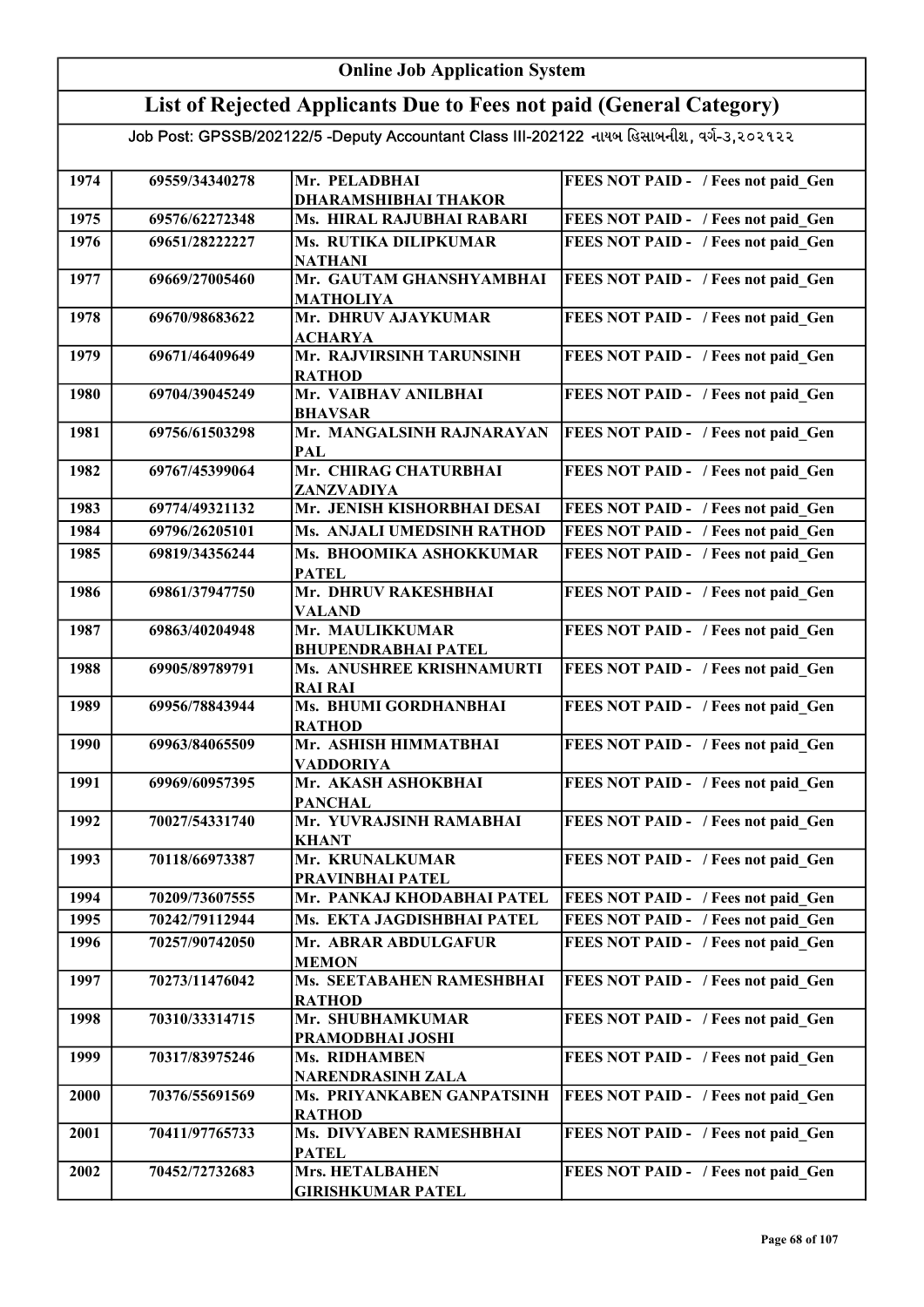#### Online Job Application System List of Rejected Applicants Due to Fees not paid (General Category) Job Post: GPSSB/202122/5 -Deputy Accountant Class III-202122 નાયબ હિસાબનીશ, વર્ગ-૩,૨૦૨૧૨૨ 2003 70459/10606667 Mr. DIVYESH DINESHBHAI **CHAUHAN** FEES NOT PAID - / Fees not paid Gen 2004 70466/96453989 Ms. DAMINI DHARMENDRAKUMAR CHAUHAN FEES NOT PAID - / Fees not paid\_Gen 2005 70476/75542164 Mr. PRASHANT GHANSHYAMBHAI UJENIYA FEES NOT PAID - / Fees not paid Gen 2006 70544/20117318 Ms. UMERAKHATUN ABDULRAZZAK LANGHA FEES NOT PAID - / Fees not paid Gen 2007 70546/21250265 Mr. MAHIRKHAN HUSENKHAN MALEK FEES NOT PAID - / Fees not paid Gen 2008 70555/73768954 Mr. KEVIN RAMJIBHAI 2009 70571/66033018 Mr. RAVIKUMAR DINESHKUMAR FEES NOT PAID - / Fees not paid Gen KHAKHI **FEES NOT PAID - / Fees not paid Gen** 2010 70623/75645203 Ms. JINALI DHARMENDRAKUMAR SHAH FEES NOT PAID - / Fees not paid Gen 2011 70638/47848951 Ms. YASSHAVI SAILESHKUMAR PAREKH FEES NOT PAID - / Fees not paid Gen 2012 70645/21657051 Ms. JINALI DHARMENDRAKUMAR SHAH FEES NOT PAID - / Fees not paid Gen 2013 70679/65861494 Ms. PRIYANKA RUPJIBHAI **CHHODA** FEES NOT PAID - / Fees not paid Gen 2014 70699/71100196 Mr. SACHINKUMAR NATAVARBHAI PATEL FEES NOT PAID - / Fees not paid Gen 2015 70727/36226865 Mr. PRATIK AMARDASBHAI SARAPDADIYA FEES NOT PAID - / Fees not paid Gen 2016 70769/63883318 Mr. SACHINKUMAR NATAVARBHAI PATEL FEES NOT PAID - / Fees not paid Gen 2017 | 70793/85744265 | Ms. PREETI NARHARI PALASPAGAR FEES NOT PAID - / Fees not paid Gen 2018 70801/32647935 Mrs. POOJA VALLABHKUMAR SHAH FEES NOT PAID - / Fees not paid Gen 2019 70816/88020662 Mr. AKSHAY PRAVINBHAI PADALIYA FEES NOT PAID - / Fees not paid Gen 2020 70833/41704968 Mr. SHAILENDRASINH RAMSINH PARMAR FEES NOT PAID - / Fees not paid Gen 2021 70840/17141735 Mr. JAYSINH BABUSINH RATHOD FEES NOT PAID - / Fees not paid Gen 2022 70873/48151601 Mr. MAHENDRASINH GANPATSINH MAHIDA FEES NOT PAID - / Fees not paid Gen 2023 70929/61632730 Mrs. POOJA VALLABHKUMAR SHAH FEES NOT PAID - / Fees not paid Gen 2024 70945/30588060 Mr. MANISHKUMAR MAHESHBHAI THACKER FEES NOT PAID - / Fees not paid Gen 2025 70956/17089154 Ms. PAYAL VINOD SLAMATRAY THAWNANI THAWNANI FEES NOT PAID - / Fees not paid Gen 2026 70985/91518429 Mr. ANKIT PANKAJKUMAR DESAI FEES NOT PAID - / Fees not paid Gen 2027 70997/66560959 Mrs. DHRUVISHA KUNALBHAI PARMAR FEES NOT PAID - / Fees not paid Gen 2028 71018/89481088 Mr. MAHESH NARSINHBHAI VASOYA FEES NOT PAID - / Fees not paid Gen 2029 71051/58737608 Ms. HETAL KAMLESH THANKI FEES NOT PAID - / Fees not paid Gen 2030 71079/30551080 Mr. NIRAV HITESH BHAI PARMAR FEES NOT PAID - / Fees not paid Gen 2031 71096/78602025 Mr. GIRIRAJSINH VIKRAMSINH RATHOD FEES NOT PAID - / Fees not paid\_Gen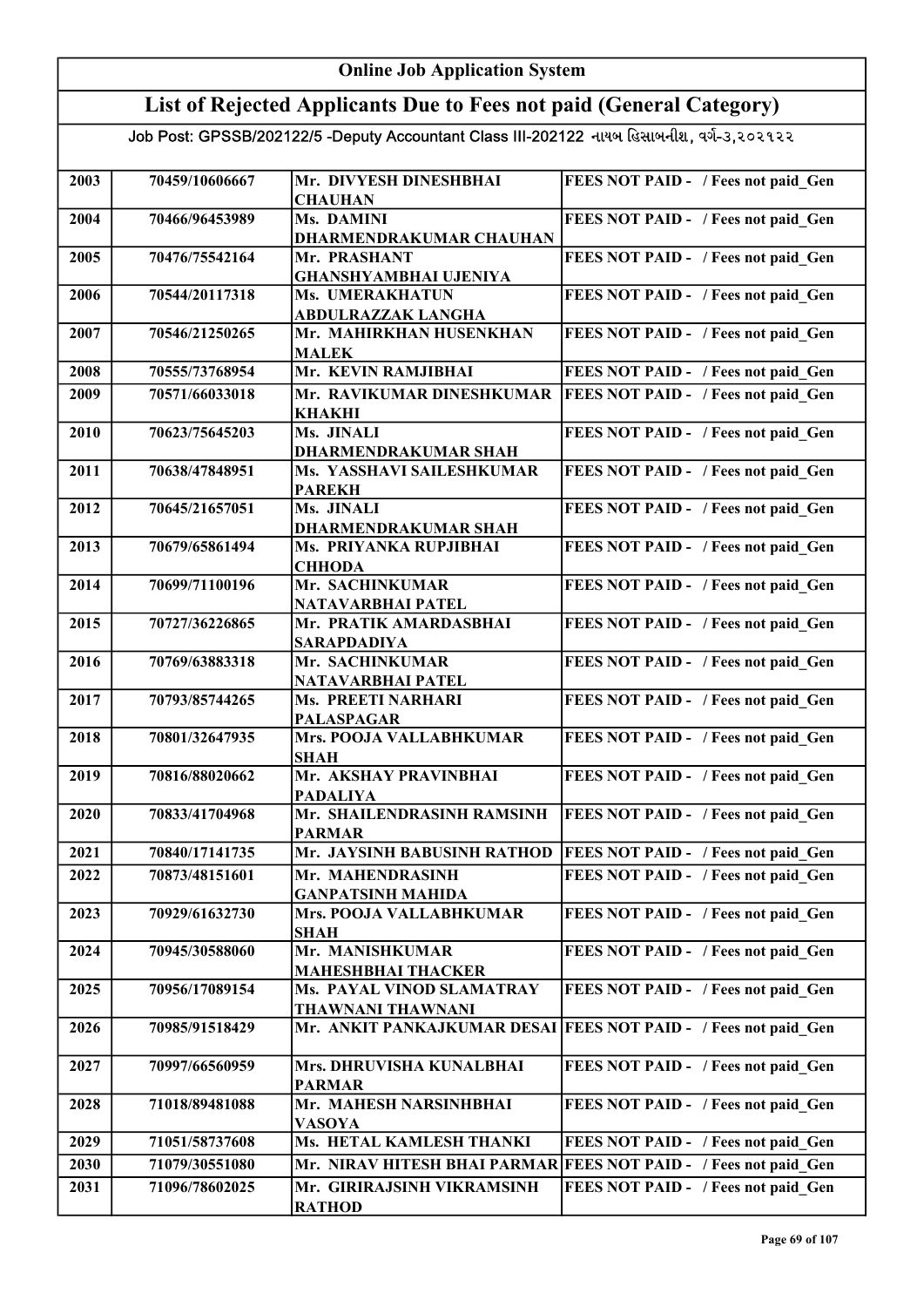| <b>Online Job Application System</b>                                                      |                |                                                  |                                                                 |
|-------------------------------------------------------------------------------------------|----------------|--------------------------------------------------|-----------------------------------------------------------------|
| List of Rejected Applicants Due to Fees not paid (General Category)                       |                |                                                  |                                                                 |
| Job Post: GPSSB/202122/5 -Deputy Accountant Class III-202122 નાયબ હિસાબનીશ, વર્ગ-૩,૨૦૨૧૨૨ |                |                                                  |                                                                 |
| 2032                                                                                      | 71119/30235334 | Mrs. JAYSHREEBEN KHODABHAI<br><b>VARIYA</b>      | <b>FEES NOT PAID - / Fees not paid Gen</b>                      |
| 2033                                                                                      | 71122/69538695 | Ms. VIDYABEN RUPESHKUMAR<br><b>PAREKH</b>        | FEES NOT PAID - / Fees not paid Gen                             |
| 2034                                                                                      | 71134/39465371 | Mr. DIVYARAJSINH<br><b>MAHENDRASINH RANA</b>     | FEES NOT PAID - / Fees not paid Gen                             |
| 2035                                                                                      | 71162/72184357 | Mrs. USHABEN ANANDKUMAR<br><b>RAVAL</b>          | FEES NOT PAID - / Fees not paid Gen                             |
| 2036                                                                                      | 71169/59074739 | Ms. DIPIKA KANUBHAI PATEL                        | FEES NOT PAID - / Fees not paid Gen                             |
| 2037                                                                                      | 71232/11766300 | Mr. KRIPALSINH<br><b>MAHENDRASINH VAGHELA</b>    | FEES NOT PAID - / Fees not paid Gen                             |
| 2038                                                                                      | 71251/45596866 | Ms. DARSHIKABEN KIRITKUMAR<br><b>DAVE</b>        | <b>FEES NOT PAID - / Fees not paid Gen</b>                      |
| 2039                                                                                      | 71405/73280661 | Mrs. JALPA KUNTAL BHATI                          | FEES NOT PAID - / Fees not paid Gen                             |
| 2040                                                                                      | 71440/18910230 | Mr. PARIMAL LALITKUMAR<br><b>VYAS</b>            | FEES NOT PAID - / Fees not paid Gen                             |
| 2041                                                                                      | 71444/66780832 |                                                  | Ms. PREXA HIMANSHUBHAI RAMI FEES NOT PAID - / Fees not paid Gen |
| 2042                                                                                      | 71462/25579954 | Mrs. SWETA BHARATBHAI PATEL                      | FEES NOT PAID - / Fees not paid Gen                             |
| 2043                                                                                      | 71464/11000926 | Ms. SHRUTI MANOJ NAIK                            | FEES NOT PAID - / Fees not paid Gen                             |
| 2044                                                                                      | 71507/17276360 | Ms. SUJEEKUMARI ISHVARBHAI<br><b>TANDEL</b>      | FEES NOT PAID - / Fees not paid Gen                             |
| 2045                                                                                      | 71528/54916908 | Mr. YASH RAJESHBHAI AMBANI                       | FEES NOT PAID - / Fees not paid Gen                             |
| 2046                                                                                      | 71536/55612958 | Ms. MINALI MANSUKHBHAI<br><b>NATHANI</b>         | FEES NOT PAID - / Fees not paid Gen                             |
| 2047                                                                                      | 71559/73924401 | Ms. BHAGYASHRI JAYANTIBHAI<br><b>TIMBADIYA</b>   | FEES NOT PAID - / Fees not paid Gen                             |
| 2048                                                                                      | 71561/56398165 | Ms. DIPALI RAMESHBHAI<br><b>RAYDAS</b>           | FEES NOT PAID - / Fees not paid Gen                             |
| 2049                                                                                      | 71592/53186488 | Ms. AKANSHA MANISH BHAI<br><b>RAJPUT</b>         | FEES NOT PAID - / Fees not paid Gen                             |
| 2050                                                                                      | 71595/73997994 | Mr. PRATIK JAGDISHBHAI<br><b>VITTHALAPARA</b>    | FEES NOT PAID - / Fees not paid Gen                             |
| 2051                                                                                      | 71600/83243394 | Mrs. TRUPTI MAHENDRABHAI<br><b>JOSHI</b>         | FEES NOT PAID - / Fees not paid Gen                             |
| 2052                                                                                      | 71605/94988682 | Ms. KHYATI NAYANBHAI<br><b>SUCHAK</b>            | FEES NOT PAID - / Fees not paid Gen                             |
| 2053                                                                                      | 71609/19233638 | Mr. HIMANSHU SHIVLAL<br><b>BHATIYA</b>           | FEES NOT PAID - / Fees not paid Gen                             |
| 2054                                                                                      | 71636/50933196 | <b>Ms. GUNJAN RAMESH KUMAR</b><br><b>PABLANI</b> | FEES NOT PAID - / Fees not paid Gen                             |
| 2055                                                                                      | 71660/51966469 | Mr. PARASH ASHWIN BHAI<br><b>DODIYA</b>          | FEES NOT PAID - / Fees not paid Gen                             |
| 2056                                                                                      | 71667/20742726 | Mrs. SITUBEN JAGDISHBHAI<br><b>PATEL</b>         | FEES NOT PAID - / Fees not paid Gen                             |
| 2057                                                                                      | 71700/48845967 | Ms. NIDHI ASHVINBHAI JOSHI                       | FEES NOT PAID - / Fees not paid Gen                             |
| 2058                                                                                      | 71768/89457210 | Mr. HARDIKKUMAR GOKALDAS<br><b>PATEL</b>         | FEES NOT PAID - / Fees not paid Gen                             |
| 2059                                                                                      | 71772/13393784 | Mr. KARAN VASANTBHAI<br><b>RAJKOTIYA</b>         | FEES NOT PAID - / Fees not paid Gen                             |
| 2060                                                                                      | 71791/57705914 | Mr. HARDIKKUMAR GOKALDAS<br><b>PATEL</b>         | FEES NOT PAID - / Fees not paid Gen                             |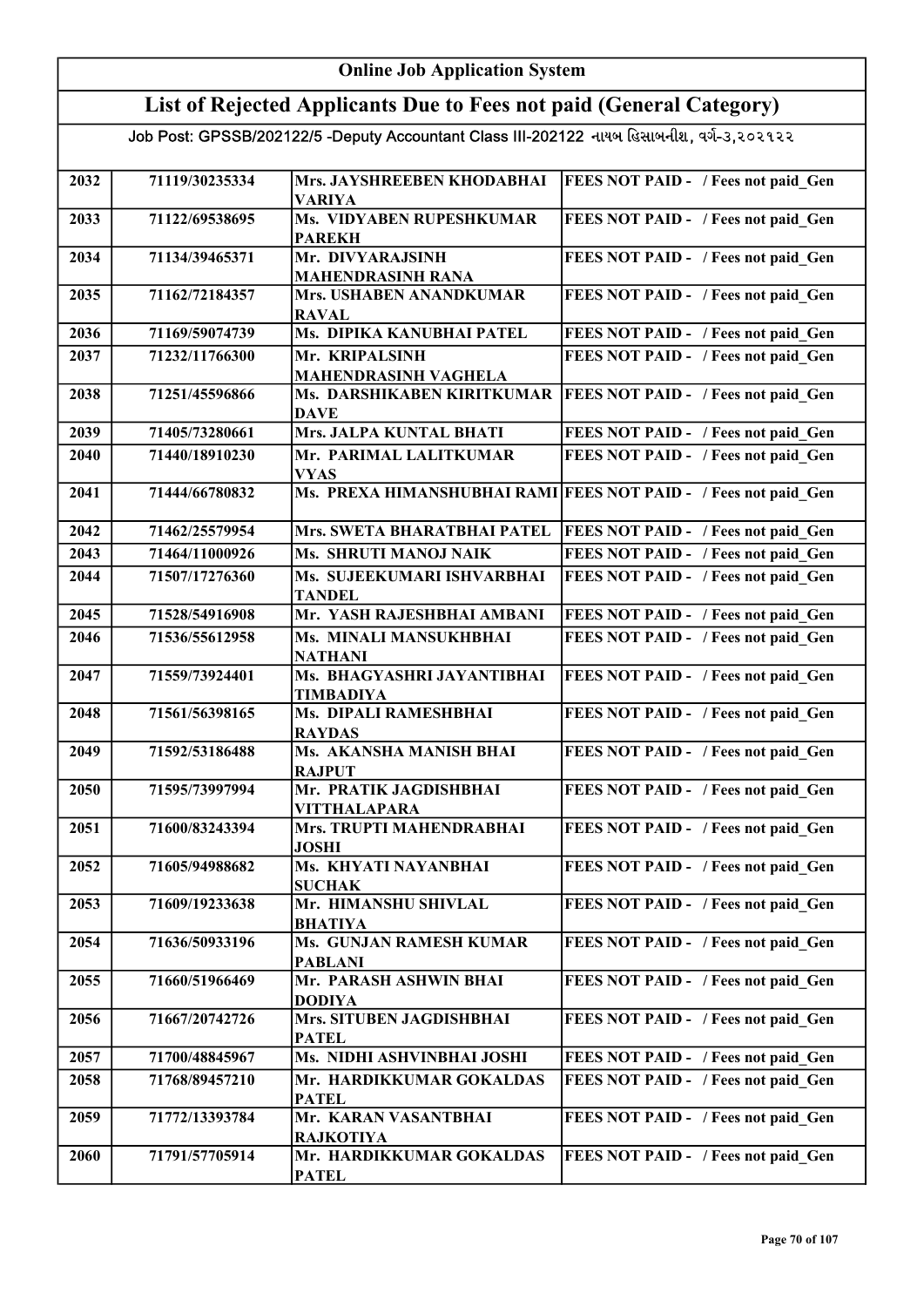| <b>Online Job Application System</b>                                |                |                                                                                           |                                                                 |
|---------------------------------------------------------------------|----------------|-------------------------------------------------------------------------------------------|-----------------------------------------------------------------|
| List of Rejected Applicants Due to Fees not paid (General Category) |                |                                                                                           |                                                                 |
|                                                                     |                | Job Post: GPSSB/202122/5 -Deputy Accountant Class III-202122 નાયબ હિસાબનીશ, વર્ગ-૩,૨૦૨૧૨૨ |                                                                 |
|                                                                     |                |                                                                                           |                                                                 |
| 2061                                                                | 71798/41253222 | Mr. HARDIKKUMAR GOKALDAS<br><b>PATEL</b>                                                  | FEES NOT PAID - / Fees not paid Gen                             |
| 2062                                                                | 71799/21672111 | Mr. RAHUL JAYSUKHBHAI<br><b>PATHAK</b>                                                    | FEES NOT PAID - / Fees not paid Gen                             |
| 2063                                                                | 71804/12662119 | Mr. HARDIKKUMAR GOKALDAS<br><b>PATEL</b>                                                  | FEES NOT PAID - / Fees not paid Gen                             |
| 2064                                                                | 71808/87693437 | Mr. M BASITALI ZAKIRALI<br><b>SAIYAD</b>                                                  | FEES NOT PAID - / Fees not paid Gen                             |
| 2065                                                                | 71833/14025626 | Ms. SWATI SANTOSH MISHRA                                                                  | FEES NOT PAID - / Fees not paid Gen                             |
| 2066                                                                | 71857/18894471 | Ms. MANISHABEN PUNAMCHAND<br><b>RANTORE</b>                                               | FEES NOT PAID - / Fees not paid Gen                             |
| 2067                                                                | 71887/29393537 | Mr. JAYKUMAR ASHOKBHAI<br><b>PATEL</b>                                                    | FEES NOT PAID - / Fees not paid Gen                             |
| 2068                                                                | 71902/57034806 |                                                                                           | Mr. SANJAY SUDHABHAI ODEDRA FEES NOT PAID - / Fees not paid Gen |
| 2069                                                                | 71986/83964940 | Mrs. PARVINBEN RAHIMBHAI<br><b>NATHANI</b>                                                | FEES NOT PAID - / Fees not paid Gen                             |
| 2070                                                                | 72065/73738338 | Mr. DARSHAN YOGESHBHAI<br><b>TRIVEDI</b>                                                  | FEES NOT PAID - / Fees not paid_Gen                             |
| 2071                                                                | 72131/48351431 | Mr. RAHUL MEGHAJIBHAI<br><b>ITALIYA</b>                                                   | FEES NOT PAID - / Fees not paid Gen                             |
| 2072                                                                | 72160/55983191 | Ms. NIDHI VIRABHAI PATEL                                                                  | FEES NOT PAID - / Fees not paid Gen                             |
| 2073                                                                | 72233/61033477 | Mr. DIPAK DHONDU ADHIKAR                                                                  | FEES NOT PAID - / Fees not paid Gen                             |
| 2074                                                                | 72272/22931491 | Ms. EKTABEN KISHORBHAI<br><b>PATEL</b>                                                    | FEES NOT PAID - / Fees not paid Gen                             |
| 2075                                                                | 72275/39854016 | Mr. NARESHKUMAR<br><b>HITENDRABHAI BHATT</b>                                              | FEES NOT PAID - / Fees not paid Gen                             |
| 2076                                                                | 72397/68567121 | Mr. DEVJI MAGANBHAI<br><b>KAVATHIYA</b>                                                   | FEES NOT PAID - / Fees not paid Gen                             |
| 2077                                                                | 72415/81151665 | <b>Mrs. SONALBAHEN</b><br><b>JASHVANTSINH PARMAR</b>                                      | FEES NOT PAID - / Fees not paid_Gen                             |
| 2078                                                                | 72448/14327699 | Ms. DRASHTI HITESHBHAI<br><b>ACHARYA</b>                                                  | FEES NOT PAID - / Fees not paid Gen                             |
| 2079                                                                | 72480/84306698 | Mrs. MANSI PARESHBHAI BHAL                                                                | FEES NOT PAID - / Fees not paid Gen                             |
| 2080                                                                | 72510/56050749 | Mr. VANRAJ GOVINDJI                                                                       | FEES NOT PAID - / Fees not paid Gen                             |
| 2081                                                                | 72519/53411910 | Mr. GUNVANTSINGH KANUSINGH<br><b>JHALA</b>                                                | FEES NOT PAID - / Fees not paid Gen                             |
| 2082                                                                | 72558/56554085 | Ms. ANTIMA JUGNUPRASAD<br><b>MISHRA</b>                                                   | FEES NOT PAID - / Fees not paid Gen                             |
| 2083                                                                | 72581/32391030 | Mr. MITESH JITENDRAKUMAR<br><b>PANDYA</b>                                                 | FEES NOT PAID - / Fees not paid Gen                             |
| 2084                                                                | 72596/55136871 | Mr. YOGESHKUMAR<br>KOMALCHANDRA TAMBOLI                                                   | FEES NOT PAID - / Fees not paid Gen                             |
| 2085                                                                | 72723/11349221 | Mr. RAVINDRASINH<br><b>VIJENDRASINH RATHOD</b>                                            | FEES NOT PAID - / Fees not paid Gen                             |
| 2086                                                                | 72804/43821074 | Mr. MITESH PARMANAND<br><b>MISHRA</b>                                                     | FEES NOT PAID - / Fees not paid Gen                             |
| 2087                                                                | 72826/39342262 | Mr. RAVIKUMAR KESHUBHAI<br><b>DONGA</b>                                                   | FEES NOT PAID - / Fees not paid Gen                             |
| 2088                                                                | 72874/83462536 | Ms. KUNDAN DADUBHAI BHUVA                                                                 | FEES NOT PAID - / Fees not paid Gen                             |
| 2089                                                                | 72922/40947087 | Ms. ALPUBA BAHADURSINH<br><b>BARAD</b>                                                    | FEES NOT PAID - / Fees not paid Gen                             |
| 2090                                                                | 72985/61826447 | Ms. TANZINA IQBAL KHATRI                                                                  | FEES NOT PAID - / Fees not paid Gen                             |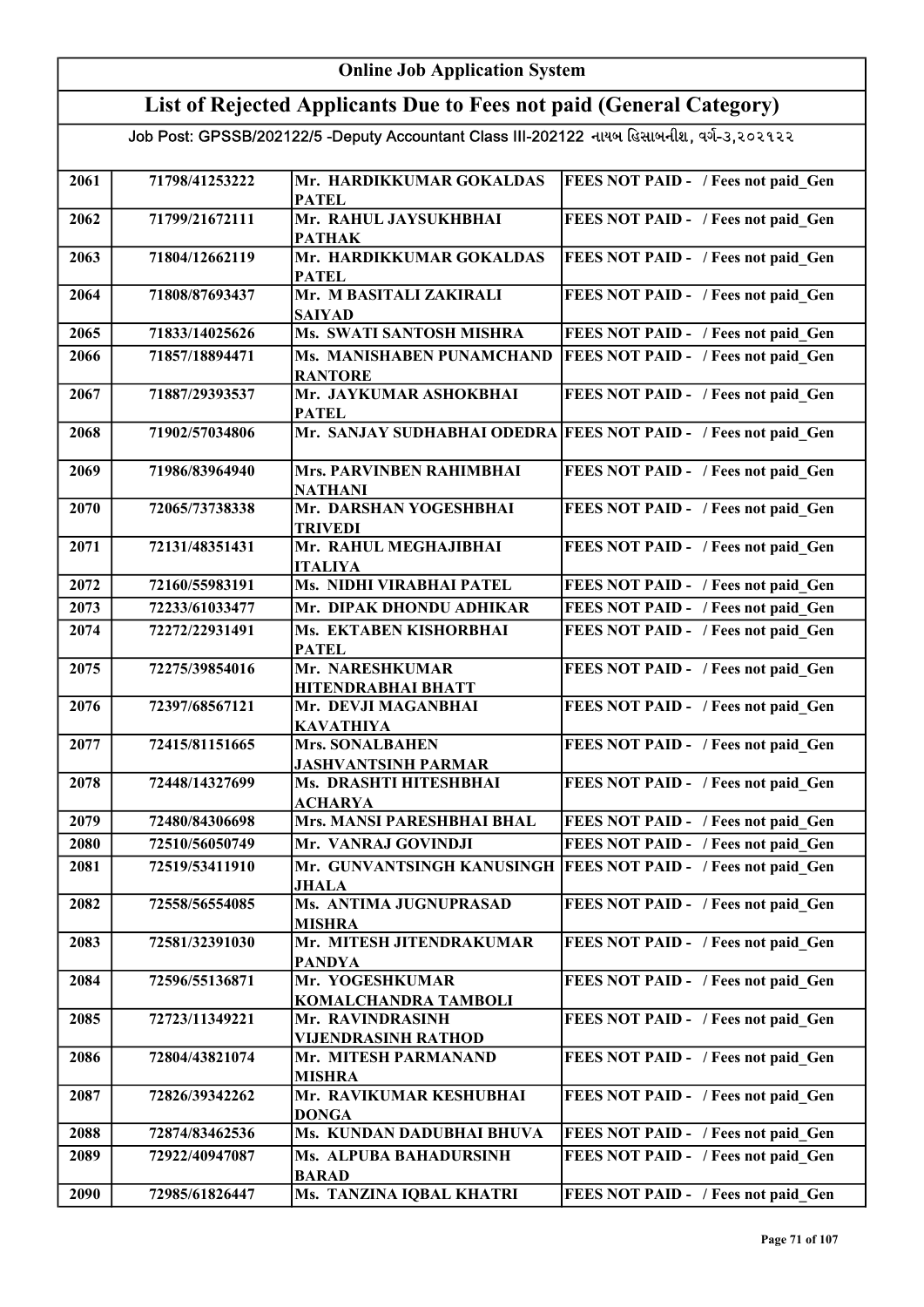#### Online Job Application System List of Rejected Applicants Due to Fees not paid (General Category) Job Post: GPSSB/202122/5 -Deputy Accountant Class III-202122 નાયબ હિસાબનીશ, વર્ગ-૩,૨૦૨૧૨૨ 2091 72997/28586258 Mr. KULDIP RAJESHKUMAR PARMAR FEES NOT PAID - / Fees not paid Gen 2092 73004/69117069 Mr. RAVIKUMAR BIPINKUMAR PATEL FEES NOT PAID - / Fees not paid\_Gen 2093 73066/60856155 Ms. RADHIKA SARMANBHAI HUN FEES NOT PAID - / Fees not paid Gen 2094 73078/99579024 Mrs. RINKY SANDEEP MAURYA FEES NOT PAID - / Fees not paid\_Gen 2095 73099/42028485 Ms. PRIYA SATISHBHAI PAL FEES NOT PAID - / Fees not paid\_Gen 2096 73127/12387658 Mr. PRAKASH KANTILAL JOSHI FEES NOT PAID - / Fees not paid\_Gen 2097 73169/98634496 Mr. RAGHUVEERSINH RAJENDRASINH MAHIDA FEES NOT PAID - / Fees not paid Gen 2098 73200/49263920 Mr. NILESHKUMAR MAGANLAL PATEL FEES NOT PAID - / Fees not paid Gen 2099 | 73218/80918033 | Mr. PIYUSHGIRI MAHESHGIRI GAUSWAMI FEES NOT PAID - / Fees not paid Gen 2100 73219/33915305 Ms. NEHABEN KANUBHAI PATEL FEES NOT PAID - / Fees not paid\_Gen 2101 73229/66276497 Ms. KRUPALEEBEN NANJIBHAI GOLAKIYA FEES NOT PAID - / Fees not paid Gen 2102 73248/98860279 Mrs. NAGMAPARVIN HARUNRASID MALEK FEES NOT PAID - / Fees not paid Gen 2103 73251/17719855 Mr. PARVEZAHMED MAHEBUB MANSUR FEES NOT PAID - / Fees not paid Gen 2104 73279/18656944 Ms. DHARMISHTHA SUMANBHAI GAJERA FEES NOT PAID - / Fees not paid Gen 2105 73408/34939797 Mr. KULDIPSINH ABHESINH PARMAR FEES NOT PAID - / Fees not paid Gen 2106 73432/88892644 Mr. HARESHBHAI KHODABHAI KOLI FEES NOT PAID - / Fees not paid Gen 2107 73456/76409447 Mr. SAJJADNASHIN VALIMAHMMAD KHOKHAR FEES NOT PAID - / Fees not paid Gen 2108 73491/19590901 Mr. NAVEDKHAN LIYAKATKHAN MALEK FEES NOT PAID - / Fees not paid\_Gen 2109 73494/29786138 Mr. DASHRATH KALUBHAI **CHAUHAN** FEES NOT PAID - / Fees not paid Gen 2110 73514/14186062 Mrs. HEMANGI CHAITANYA JOSHI FEES NOT PAID - / Fees not paid Gen 2111 73529/67679611 Mr. PIYUSHGIRI MAHESHGIRI GAUSWAMI FEES NOT PAID - / Fees not paid Gen 2112 73575/10434968 Ms. DIPALKUMARI MAHESHBHAI FEES NOT PAID - / Fees not paid\_Gen PATEL<br>Mr. MOHAN RAVJIBHAI PARMAR 2113 73578/90239797 Mr. MOHAN RAVJIBHAI PARMAR FEES NOT PAID - / Fees not paid Gen 2114 73621/51712050 Mr. FAIZAL FAKIRMAMAD MANJOTHI FEES NOT PAID - / Fees not paid Gen 2115 | 73710/85958789 | Ms. NISHITA JAINESHKUMAR SUTHAR FEES NOT PAID - / Fees not paid Gen 2116 73795/38009083 Ms. DIPIKA SHAILESH BHAI KHARADIYA FEES NOT PAID - / Fees not paid Gen 2117 73831/29881470 Ms. PRIYANKABEN THAKORBHAI FEES NOT PAID - / Fees not paid\_Gen **PATEL**

2118 73836/87044361 Ms. AISHWARYA

2119 73841/33359490 Mrs. MANISHABEN BHUPATSINH

BARAIYA

PARMANANDBHAI PATRE

FEES NOT PAID - / Fees not paid Gen

FEES NOT PAID - / Fees not paid Gen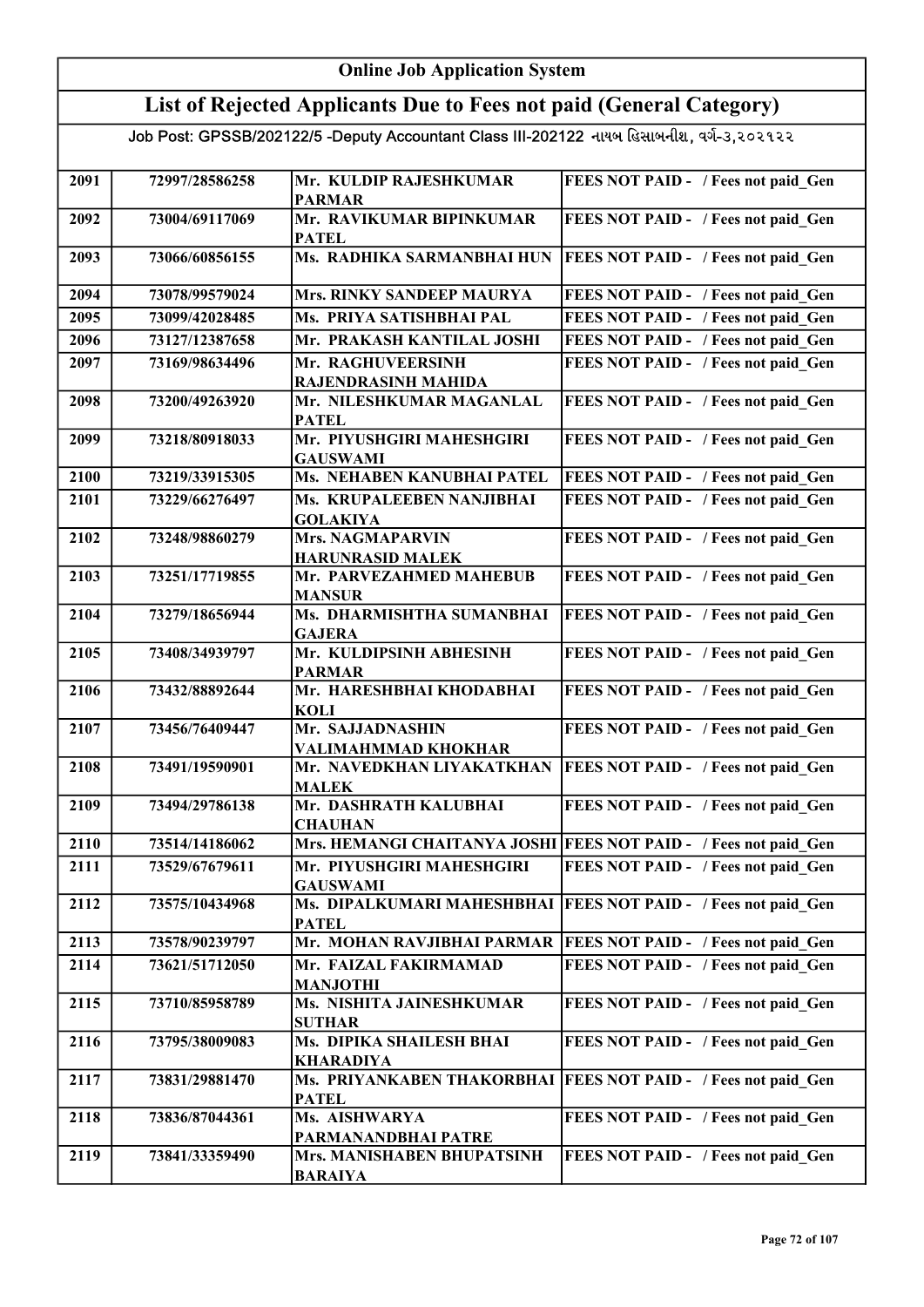| <b>Online Job Application System</b> |                |                                                                                           |                                            |
|--------------------------------------|----------------|-------------------------------------------------------------------------------------------|--------------------------------------------|
|                                      |                | List of Rejected Applicants Due to Fees not paid (General Category)                       |                                            |
|                                      |                | Job Post: GPSSB/202122/5 -Deputy Accountant Class III-202122 નાયબ હિસાબનીશ, વર્ગ-૩,૨૦૨૧૨૨ |                                            |
|                                      |                |                                                                                           |                                            |
| 2120                                 | 73853/33890374 | Ms. ANJALIBEN MAHESH BHAI<br><b>PATEL</b>                                                 | FEES NOT PAID - / Fees not paid_Gen        |
| 2121                                 | 73906/44431536 | Mr. YASHRAJSINH                                                                           | FEES NOT PAID - / Fees not paid Gen        |
|                                      |                | PARAKRAMSINH JADEJA                                                                       |                                            |
| 2122                                 | 73960/71837963 | Mr. MAHESH PUNAMCHAND<br><b>PATIL</b>                                                     | FEES NOT PAID - / Fees not paid Gen        |
| 2123                                 | 73975/47942503 | Mr. JAYPALSINH VIJAYSINH<br><b>CHAUHAN</b>                                                | FEES NOT PAID - / Fees not paid Gen        |
| 2124                                 | 73992/31139893 | Ms. NEHALBEN PRAKASHGIRI                                                                  | FEES NOT PAID - / Fees not paid_Gen        |
| 2125                                 | 74008/43172158 | <b>GAUSWAMI</b><br>Ms. URVASHIBA HARDEVSINH                                               | FEES NOT PAID - / Fees not paid Gen        |
|                                      |                | <b>JADEJA</b>                                                                             |                                            |
| 2126                                 | 74044/72952374 | Mr. SUNIL RAMANBHAI MALI                                                                  | FEES NOT PAID - / Fees not paid Gen        |
| 2127                                 | 74127/52076121 | Ms. NISHI SHAURINKUMAR SHAH                                                               | <b>FEES NOT PAID - / Fees not paid Gen</b> |
| 2128                                 | 74130/17153959 | Ms. SHITALBEN NANDRAMBHAI<br><b>DANIDHARIYA</b>                                           | FEES NOT PAID - / Fees not paid Gen        |
| 2129                                 | 74143/53862178 | Ms. KAJALBEN SEEVABHAI                                                                    | FEES NOT PAID - / Fees not paid_Gen        |
|                                      |                | <b>KANZARIYA</b>                                                                          |                                            |
| 2130                                 | 74145/81670093 | Mr. VICKY HASMUKHBHAI<br><b>DHAMECHA</b>                                                  | FEES NOT PAID - / Fees not paid_Gen        |
| 2131                                 | 74163/70011445 | Mr. GULAMDASTAGIRKHAN                                                                     | FEES NOT PAID - / Fees not paid Gen        |
| 2132                                 | 74220/30995223 | <b>HABIBKHAN PATHAN</b><br>Mr. NAGESHVARSINH                                              | FEES NOT PAID - / Fees not paid Gen        |
|                                      |                | <b>JAGATSINH CHAVDA</b>                                                                   |                                            |
| 2133                                 | 74237/13242691 | Ms. HETAL GOVINDBHAI<br><b>CHAVDA</b>                                                     | FEES NOT PAID - / Fees not paid Gen        |
| 2134                                 | 74243/74935108 | Mrs. KINJALBEN VISHAL GOHIL                                                               | FEES NOT PAID - / Fees not paid Gen        |
| 2135                                 | 74245/37677821 | Mr. RAHUL DHALAJI PUNNAR                                                                  | FEES NOT PAID - / Fees not paid Gen        |
| 2136                                 | 74264/41843667 | Ms. SHRUTIBA HARDEVSINH<br><b>RATHOD</b>                                                  | FEES NOT PAID - / Fees not paid_Gen        |
| 2137                                 | 74268/62973400 | Ms. BHOOMIKABA HEMRAJSINH                                                                 | FEES NOT PAID - / Fees not paid Gen        |
| 2138                                 | 74319/24028934 | <b>CHUDASAMA</b><br>Ms. VANDANA RAMESHBHAI                                                | FEES NOT PAID - / Fees not paid Gen        |
|                                      |                | <b>JETHAVA</b>                                                                            |                                            |
| 2139                                 | 74334/83371845 | Mr. ANAND DAULATSINH<br><b>MALIWAD</b>                                                    | FEES NOT PAID - / Fees not paid Gen        |
| 2140                                 | 74352/86459612 | Mrs. SWETABA HARPALSINH                                                                   | FEES NOT PAID - / Fees not paid Gen        |
|                                      |                | <b>JADEJA</b>                                                                             |                                            |
| 2141                                 | 74379/94801236 | Mr. JAGDISHBHAI ABHABHAI<br><b>RAM</b>                                                    | FEES NOT PAID - / Fees not paid Gen        |
| 2142                                 | 74398/51754261 | Mr. VIMALKUMAR<br><b>MANSUKHLAL THADECHA</b>                                              | FEES NOT PAID - / Fees not paid Gen        |
| 2143                                 | 74401/95372241 | Ms. LEELABEN PUNAMBHAI                                                                    | FEES NOT PAID - / Fees not paid Gen        |
| 2144                                 | 74429/46847419 | <b>BHATI</b><br>Ms. FENI RAJESHKUMAR PATEL                                                | FEES NOT PAID - / Fees not paid Gen        |
| 2145                                 | 74436/58795670 | Mrs. NEHALBEN PRAKASHGIRI                                                                 | FEES NOT PAID - / Fees not paid Gen        |
| 2146                                 | 74447/36326723 | <b>GAUSWAMI</b><br>Mr. MAHESH KUMAR                                                       | FEES NOT PAID - / Fees not paid Gen        |
|                                      |                | PRAVINBHAI JAYSWAL                                                                        |                                            |
| 2147                                 | 74469/99036179 | Ms. KRUPA DIGNESH TRIVEDI                                                                 | FEES NOT PAID - / Fees not paid Gen        |
| 2148                                 | 74473/65413837 | Mr. SAHILKUMAR KANUBHAI<br><b>PATEL</b>                                                   | FEES NOT PAID - / Fees not paid Gen        |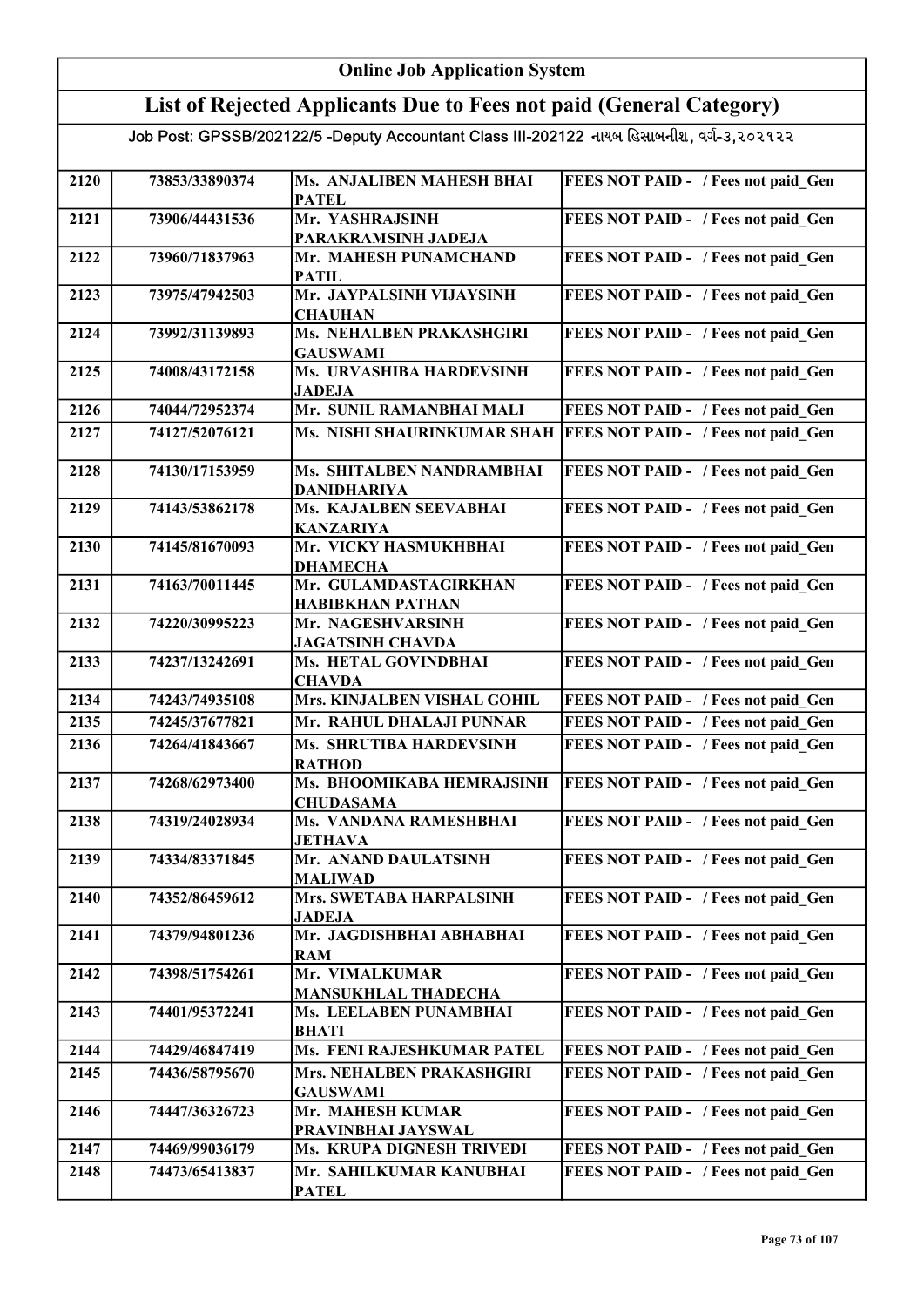#### Online Job Application System List of Rejected Applicants Due to Fees not paid (General Category) Job Post: GPSSB/202122/5 -Deputy Accountant Class III-202122 નાયબ હિસાબનીશ, વર્ગ-૩,૨૦૨૧૨૨ 2149 74520/69147371 Ms. MONIKA AKSHAYBHAI MAHADIK FEES NOT PAID - / Fees not paid Gen 2150 74529/85818559 Mrs. POONAM MADHAV DAVE DAVE FEES NOT PAID - / Fees not paid\_Gen 2151 74536/81144505 Mr. NARENDRASINH SUKHADEVSINH VAGHELA FEES NOT PAID - / Fees not paid Gen 2152 74584/66332599 Ms. RUKSAR GULAMMAYUDDIN SHAIKH FEES NOT PAID - / Fees not paid Gen 2153 74590/16316245 Ms. SHWETA RAMESHBHAI GAJJAR FEES NOT PAID - / Fees not paid Gen 2154 74622/88748078 Mr. ANKURKUMAR PRAVINKUMAR ROJASARA FEES NOT PAID - / Fees not paid Gen 2155 74658/21340821 Mrs. DARSHANABEN DINESHKUMAR MAKWANA FEES NOT PAID - / Fees not paid Gen 2156 74671/32739940 Mr. GIRISH MOHANBHAI **CHAUDHARI** FEES NOT PAID - / Fees not paid Gen 2157 74693/58254840 Mr. ABDULKADAR AKBARALI KADRI FEES NOT PAID - / Fees not paid Gen 2158 74698/33514754 Mr. PARESHKUMAR MANABHAI PARMAR FEES NOT PAID - / Fees not paid Gen 2159 74733/33838884 Mr. SAGAR ISWARBHAI GONDALIYA FEES NOT PAID - / Fees not paid Gen 2160 74762/36127611 Mrs. DARSHANABEN DINESHKUMAR MAKWANA FEES NOT PAID - / Fees not paid Gen 2161 74765/71665268 Ms. MONIKA AJAYKUMAR VYAS FEES NOT PAID - / Fees not paid Gen 2162 74801/62915219 Mrs. ROSHNI SHAISHAVKUMAR MODI FEES NOT PAID - / Fees not paid Gen 2163 74803/41568378 Ms. ARPITABEN RAJENDRAKUMAR PORADHIYA FEES NOT PAID - / Fees not paid Gen 2164 74811/39600324 Ms. DEVALBEN KETANKUMAR **DAVE** FEES NOT PAID - / Fees not paid Gen 2165 74834/13958969 Ms. SHIVANI JAGDISHBHAI THAKKAR FEES NOT PAID - / Fees not paid Gen 2166 74840/41578964 Ms. KHUSHBUBEN JAGADISHCHANDRA TRIVEDI FEES NOT PAID - / Fees not paid Gen 2167 74849/36290877 Mr. HARPALSINH JABBARSINH ZALA FEES NOT PAID - / Fees not paid Gen 2168 74878/76530945 Ms. JIGYASHA NATHUSINGH BHADORIYA FEES NOT PAID - / Fees not paid\_Gen 2169 74887/28826144 Mr. RUDRA KISHORBHAI PANDYA FEES NOT PAID - / Fees not paid\_Gen 2170 74913/90039251 Mrs. NEHA MUKESH EDKE FEES NOT PAID - / Fees not paid Gen 2171 74992/99617743 Mr. FUZAIL IDRISBHAI KESARI FEES NOT PAID - / Fees not paid Gen 2172 75093/14730030 Mr. BHAVESH ASHOKKUMAR SHADHIJA FEES NOT PAID - / Fees not paid Gen 2173 75143/98314751 Mr. PRITESH BHARATBHAI PANCHAL FEES NOT PAID - / Fees not paid Gen 2174 | 75172/88891973 | Mr. JAHANGIR MO YUSUF SHAIKH FEES NOT PAID - / Fees not paid Gen 2175 75185/50792471 Ms. KAJAL SANGHABHAI RAJPARA FEES NOT PAID - / Fees not paid Gen 2176 75225/50231998 Ms. NAMRATA DILIPBHAI SHELAR FEES NOT PAID - / Fees not paid Gen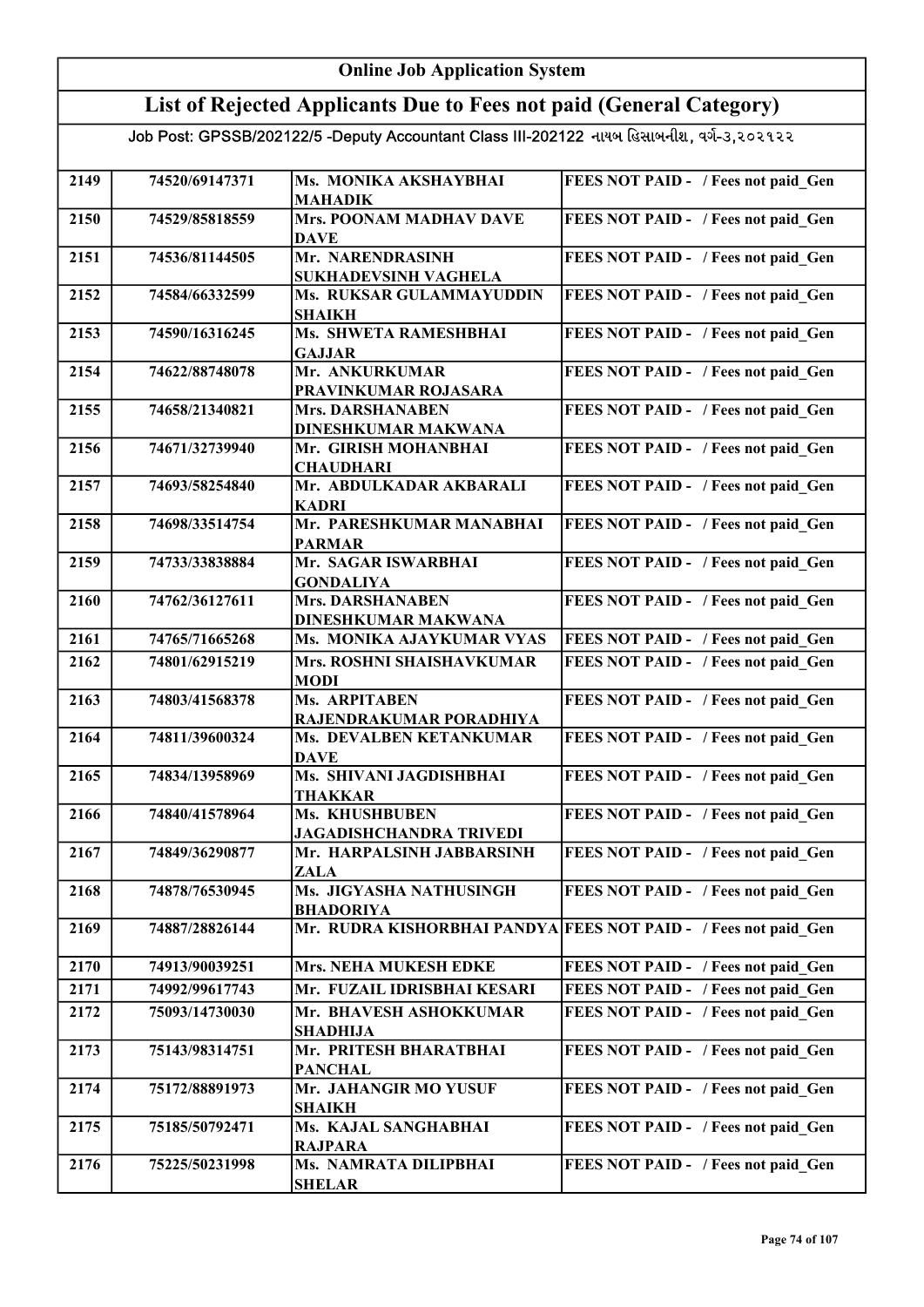#### Online Job Application System List of Rejected Applicants Due to Fees not paid (General Category) Job Post: GPSSB/202122/5 -Deputy Accountant Class III-202122 નાયબ હિસાબનીશ, વર્ગ-૩,૨૦૨૧૨૨ 2177 75233/30879106 Ms. LEMVIBEN MAHESHBHAI JIRVAD FEES NOT PAID - / Fees not paid Gen 2178 75263/12457439 Mr. RONAK MAFATBHAI RANA FEES NOT PAID - / Fees not paid\_Gen 2179 75283/55134310 Ms. CHANDANI AMRUTBHAI MAKADIYA FEES NOT PAID - / Fees not paid Gen 2180 75297/30501097 Mr. NAISARG BHAVESHKUMAR PATEL FEES NOT PAID - / Fees not paid Gen 2181 75308/27683343 Mr. KAUSHAL ASHOKBHAI VAGHANI FEES NOT PAID - / Fees not paid Gen 2182 75329/70606524 Ms. HEMALI DHARMESHBHAI MAHETA FEES NOT PAID - / Fees not paid Gen 2183 75338/91310617 Mr. VISHNUBHAI HIRABHAI PRAJAPATI FEES NOT PAID - / Fees not paid Gen 2184 75381/56493185 Mr. RAHUL SHANTILAL VARASADA FEES NOT PAID - / Fees not paid Gen 2185 75382/68111097 Mr. AJAYKUMAR DALSUKHBHAI DALWADI **FEES NOT PAID - / Fees not paid Gen** 2186 | 75388/71972641 | Ms. DEEPIKA MAHENDRASINGH **RAJPUT** FEES NOT PAID - / Fees not paid Gen 2187 75400/93584727 Mr. AJITSINH JAGATSINH KHANT FEES NOT PAID - / Fees not paid Gen 2188 75466/16455313 Ms. NIRALIBEN YOGESHKUMAR JOSHI FEES NOT PAID - / Fees not paid Gen 2189 75468/80030419 Ms. JASHIBEN SREERAMBHAI JOSHI FEES NOT PAID - / Fees not paid Gen 2190 75521/44508689 Mr. PANKAJKUMAR RAJUBHAI RATHOD FEES NOT PAID - / Fees not paid Gen 2191 | 75524/47642941 | Mrs. DEEPIKA MAHENDRASINGH RAJPUT FEES NOT PAID - / Fees not paid Gen 2192 75592/24129395 Ms. NIRALI MAHESHBHAI DAVE FEES NOT PAID - / Fees not paid\_Gen 2193 75616/27272996 Mr. VINODBHAI RANJITBHAI DABHI FEES NOT PAID - / Fees not paid Gen 2194 75661/59316929 Mr. RAJESHBHAI KHODABHAI THAKOR FEES NOT PAID - / Fees not paid Gen 2195 75696/20667368 Mr. JAYESHBHAI NARANBHAI PADHIYAR FEES NOT PAID - / Fees not paid\_Gen 2196 75721/13330353 Mr. KIRANBHAI DALPATSINH PADHIYAR FEES NOT PAID - / Fees not paid Gen 2197 | 75742/42224451 | Ms. KOMALBEN BHARATBHAI PATEL FEES NOT PAID - / Fees not paid Gen 2198 75819/26037897 Ms. DIVYA JITENDRABHAI KHANT FEES NOT PAID - / Fees not paid Gen 2199 75821/27863941 Ms. ANJALI SHIVRAM PRAJAPATI FEES NOT PAID - / Fees not paid\_Gen 2200 75835/31654842 Mr. KIRANBHAI DALPATSINH PADHIYAR FEES NOT PAID - / Fees not paid Gen 2201 | 75852/61330336 | Mrs. BHARTIBEN JAYDIPSINH CHAVDA FEES NOT PAID - / Fees not paid Gen 2202 75947/57373598 Ms. JANKIBEN RONAKKUMAR MODI FEES NOT PAID - / Fees not paid Gen 2203 | 75956/82437731 | Ms. BHUMIKABEN DHARMENDRASINH RATHOD FEES NOT PAID - / Fees not paid Gen 2204 75972/75853495 Mr. VIRPALSINH RAJUJI 2205 75981/87903671 Mr. RAJENDRASINH PRADIPSINH FEES NOT PAID - / Fees not paid Gen CHAVDA FEES NOT PAID - / Fees not paid\_Gen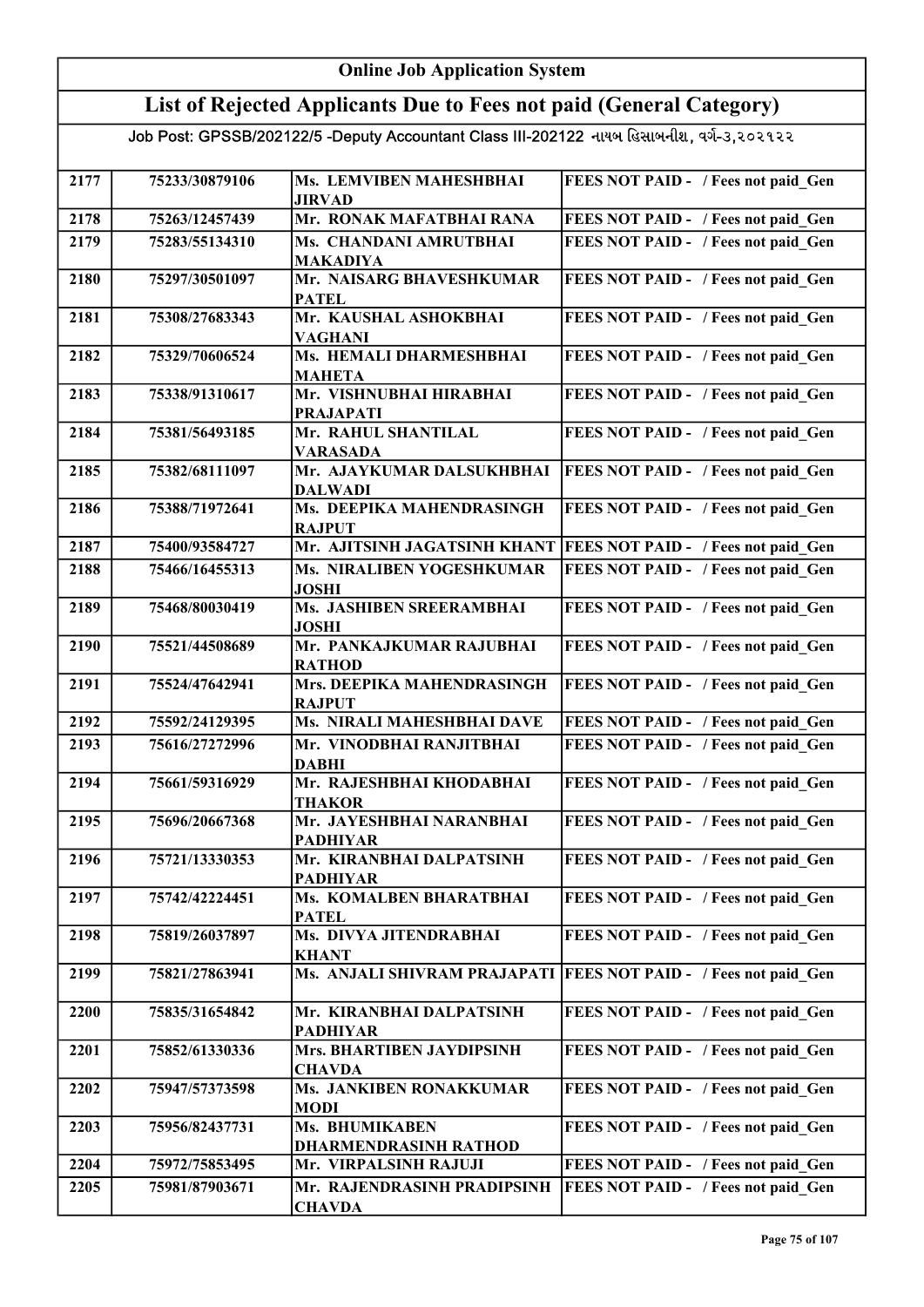| <b>Online Job Application System</b> |                |                                                                                           |                                                                   |
|--------------------------------------|----------------|-------------------------------------------------------------------------------------------|-------------------------------------------------------------------|
|                                      |                | List of Rejected Applicants Due to Fees not paid (General Category)                       |                                                                   |
|                                      |                | Job Post: GPSSB/202122/5 -Deputy Accountant Class III-202122 નાયબ હિસાબનીશ, વર્ગ-૩,૨૦૨૧૨૨ |                                                                   |
| 2206                                 | 75998/49517813 | Mr. CHIRAG CHATURBHAI<br>ZANZVADIYA                                                       | FEES NOT PAID - / Fees not paid Gen                               |
| 2207                                 | 76000/10079889 | Mrs. DIPIKA BALKRISHNA<br><b>LAVANGADE</b>                                                | FEES NOT PAID - / Fees not paid Gen                               |
| 2208                                 | 76002/95595245 | Mr. YASHRAJSINH JAYRAJSINH<br><b>SISODIYA</b>                                             | FEES NOT PAID - / Fees not paid Gen                               |
| 2209                                 | 76010/20996656 | Mr. GUNWANTSINH KIRANSINH<br><b>CHAUHAN</b>                                               | FEES NOT PAID - / Fees not paid Gen                               |
| 2210                                 | 76085/47888962 | Mr. PRUTHVIRAJSINH<br>NARENDRASINH SARVAIYA                                               | FEES NOT PAID - / Fees not paid Gen                               |
| 2211                                 | 76193/60761718 | Mr. MAHESH KUMAR VINUBHAI<br><b>SODHAPARMAR</b>                                           | FEES NOT PAID - / Fees not paid_Gen                               |
| 2212                                 | 76245/69256523 | Mr. ROHITKUMAR RAMANBHAI<br><b>VATALIYA</b>                                               | FEES NOT PAID - / Fees not paid Gen                               |
| 2213                                 | 76253/11383234 | Mr. TEJPALSINH RAJENDRASINH<br><b>SOLANKI</b>                                             | FEES NOT PAID - / Fees not paid Gen                               |
| 2214                                 | 76261/96441720 | Mr. MITESHKUMAR ATULBHAI<br><b>DARJI</b>                                                  | FEES NOT PAID - / Fees not paid Gen                               |
| 2215                                 | 76330/15969108 | Mr. HEMANTKUMAR<br><b>VIJAYBAHADUR YADAV</b>                                              | FEES NOT PAID - / Fees not paid Gen                               |
| 2216                                 | 76345/90758656 | Mr. NIKUNJBHAI NATAVARLAL<br><b>THAKKAR</b>                                               | FEES NOT PAID - / Fees not paid Gen                               |
| 2217                                 | 76354/97686813 | Mr. DHRUVRAJSINH<br><b>JAYESHSINH THAKOR</b>                                              | FEES NOT PAID - / Fees not paid Gen                               |
| 2218                                 | 76367/74104879 | Mr. JIGNESHKUMAR<br><b>BHARATBHAI RAJGOR</b>                                              | FEES NOT PAID - / Fees not paid Gen                               |
| 2219                                 | 76378/94479171 | Mr. JAINESHKUMAR BAKULBHAI<br><b>BAROT</b>                                                | <b>FEES NOT PAID - / Fees not paid_Gen</b>                        |
| 2220                                 | 76409/22993475 | Mr. PARTHKUMAR VIPULBHAI<br><b>SONI</b>                                                   | FEES NOT PAID - / Fees not paid Gen                               |
| 2221                                 | 76504/98204176 | Ms. SHAHINABEN HASANBHAI<br>THASHARIYA                                                    | FEES NOT PAID - / Fees not paid_Gen                               |
| 2222                                 | 76526/49089307 | Mr. JAGDISHBHAI DALABHAI<br><b>CHAUDHARY</b>                                              | FEES NOT PAID - / Fees not paid Gen                               |
| 2223                                 | 76566/46801782 | Mr. PIYUSH RAMJIBHAI JOSHI                                                                | FEES NOT PAID - / Fees not paid Gen                               |
| 2224                                 | 76596/81843346 | Ms. GEETA ASHOKBHAI<br><b>BHAVNANI</b>                                                    | FEES NOT PAID - / Fees not paid Gen                               |
| 2225                                 | 76599/42360551 | Mr. RAVINDRA SINH SOMSINH<br><b>PARMAR</b>                                                | FEES NOT PAID - / Fees not paid Gen                               |
| 2226                                 | 76668/38106454 | Mr. VIJAYSINH DILIPSINH                                                                   | FEES NOT PAID - / Fees not paid Gen                               |
| 2227                                 | 76700/78521395 | Mr. MUKESHKUMAR MANSINH<br><b>SOLANKI</b>                                                 | FEES NOT PAID - / Fees not paid Gen                               |
| 2228                                 | 76777/86786241 | Ms. BHAKTI RAMESHBHAI<br><b>NIMAVAT</b>                                                   | FEES NOT PAID - / Fees not paid Gen                               |
| 2229                                 | 76869/92630404 | Mr. JAGDISHBHAI BABUJI<br><b>CHAUHAN</b>                                                  | FEES NOT PAID - / Fees not paid Gen                               |
| 2230                                 | 76883/11973705 | Mr. DEEPAK JITENDRABHAI<br><b>KSHATRIYA</b>                                               | FEES NOT PAID - / Fees not paid Gen                               |
| 2231                                 | 76903/35556764 | Ms. ANJALI RAJESHBHAI<br><b>TANNARANA</b>                                                 | FEES NOT PAID - / Fees not paid Gen                               |
| 2232                                 | 76914/50892707 | Mr. RAJKUMAR HARESHBHAI<br><b>PATEL</b>                                                   | FEES NOT PAID - / Fees not paid Gen                               |
| 2233                                 | 76936/40572691 |                                                                                           | Mrs. PRITI NILESHBHAI MADHANI FEES NOT PAID - / Fees not paid Gen |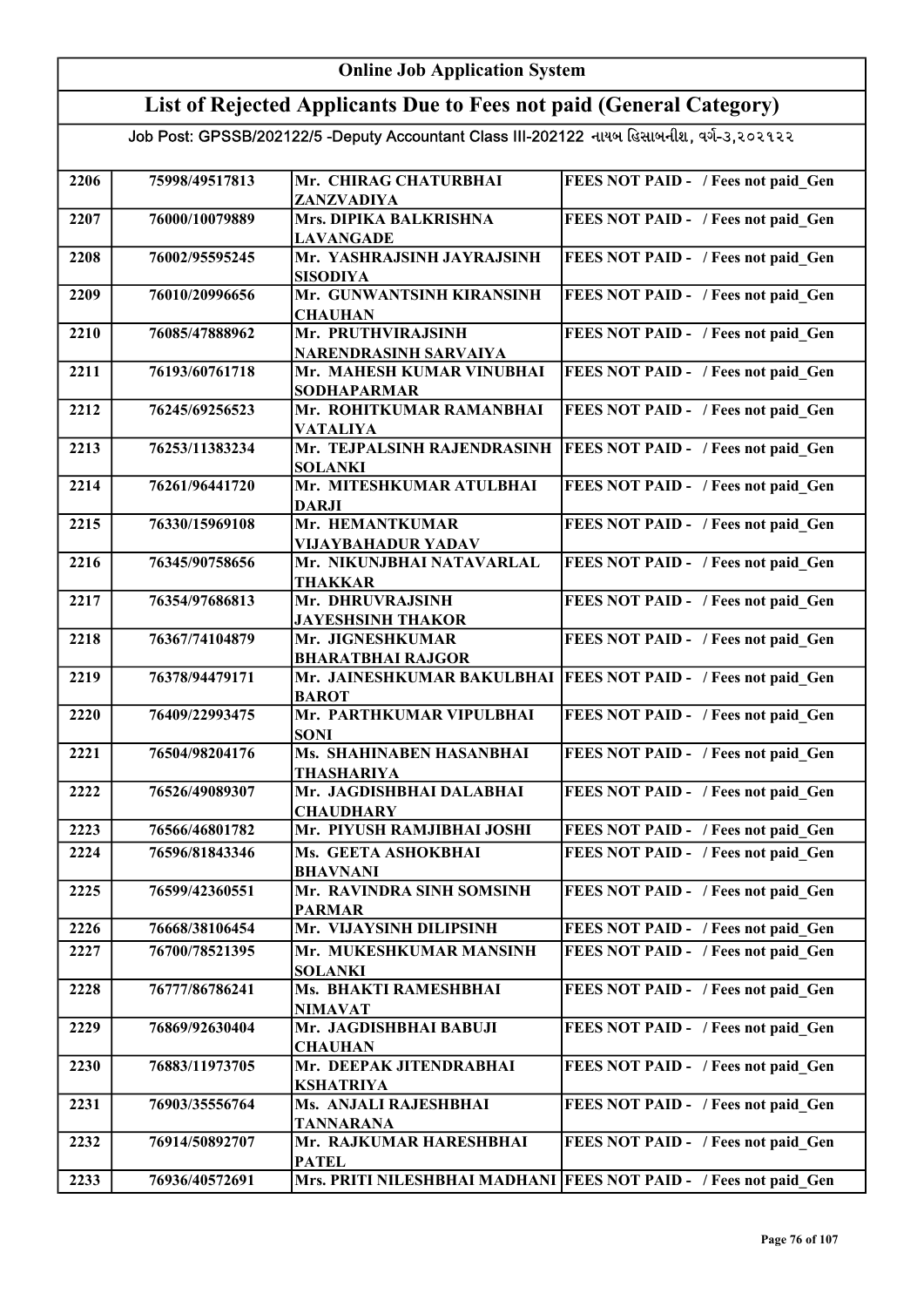#### Online Job Application System List of Rejected Applicants Due to Fees not paid (General Category) Job Post: GPSSB/202122/5 -Deputy Accountant Class III-202122 નાયબ હિસાબનીશ, વર્ગ-૩,૨૦૨૧૨૨ 2234 76940/12961723 Mrs. POOJABA PRATAPSINH DHABHI FEES NOT PAID - / Fees not paid Gen 2235 76960/48634754 Ms. MEGHNA PRAVINBHAI SONGRA FEES NOT PAID - / Fees not paid\_Gen 2236 77079/49720901 Mr. HELISKUMAR JAYESHBHAI RANA FEES NOT PAID - / Fees not paid Gen 2237 77089/87420141 Ms. MILI BHARATKUMAR GOKLANI FEES NOT PAID - / Fees not paid Gen 2238 77159/47495937 Mrs. MANISHABEN SATISHKUMAR PATEL FEES NOT PAID - / Fees not paid Gen 2239 77205/35191555 Ms. DIPTIBEN KESHAR BHAI **CHAUDHARY** FEES NOT PAID - / Fees not paid Gen 2240 77220/10157351 Ms. HINABEN KISHORBHAI ANTALA FEES NOT PAID - / Fees not paid Gen 2241 77278/11367590 Ms. HETA BHAVINKUMAR SHAH FEES NOT PAID - / Fees not paid Gen 2242 77279/99650154 Ms. DIVYABA JASHUBHA JADEJA FEES NOT PAID - / Fees not paid\_Gen 2243 77294/95694167 Mr. HITESH PRAVINBHAI TORASKAR FEES NOT PAID - / Fees not paid Gen 2244 77368/20752455 Mr. SATYAJITSINH GHANSYAMSINH RATHOD FEES NOT PAID - / Fees not paid Gen 2245 77406/51682089 Mrs. MISBAKHANAM YUSUFKHAN PATHAN FEES NOT PAID - / Fees not paid Gen 2246 77409/42723545 Mrs. KAJALBEN KANTIBHAI PRAJAPATI FEES NOT PAID - / Fees not paid Gen 2247 77449/85077501 Mr. AAFIJKHAN SIRAJKHAN PATHAN FEES NOT PAID - / Fees not paid Gen 2248 77476/40412449 Ms. NIDHIBEN VINODKUMAR JOSHI FEES NOT PAID - / Fees not paid Gen 2249 77575/21273792 Ms. JYOTSNABEN AMRUTBHAI RABARI FEES NOT PAID - / Fees not paid Gen 2250 77651/18750783 Mr. HIRENSINH JASHVANTSINH DABHI FEES NOT PAID - / Fees not paid Gen 2251 77706/15306012 Mr. RAVINDRA SINH SOMSINH PARMAR FEES NOT PAID - / Fees not paid Gen 2252 77716/19830493 Ms. RUMANABANU SAID AHEMED SIPAI FEES NOT PAID - / Fees not paid\_Gen 2253 77814/69449618 Mr. JAYRAMBHAI RAJESHBHAI PUROHIT FEES NOT PAID - / Fees not paid Gen 2254 77819/58163909 Ms. SIMRAN NURADINBHAI SURANI FEES NOT PAID - / Fees not paid Gen 2255 77822/37660948 Ms. MONA RUDRESH SHAH FEES NOT PAID - / Fees not paid Gen 2256 77861/58684851 Mr. AKSHARKUMAR KANUBHAI **PATEL** FEES NOT PAID - / Fees not paid Gen 2257 77903/95849305 Mrs. KOMAL NAINESHBHAI BAMANIYA FEES NOT PAID - / Fees not paid Gen 2258 77914/15579990 Ms. DHARA NARANBHAI THAKKAR FEES NOT PAID - / Fees not paid Gen 2259 77932/14559210 Mr. TARUNBHAI PRAKASHBHAI **GOHIL** FEES NOT PAID - / Fees not paid Gen 2260 77964/51269932 Mr. DARSHAN KIRITBHAI BUSA FEES NOT PAID - / Fees not paid Gen 2261 77999/94494403 Mr. AJITSINH KHUMANSINH SINDHA FEES NOT PAID - / Fees not paid Gen 2262 78041/60510029 Ms. TULSHA BHIKHUBHAI JOSHI FEES NOT PAID - / Fees not paid\_Gen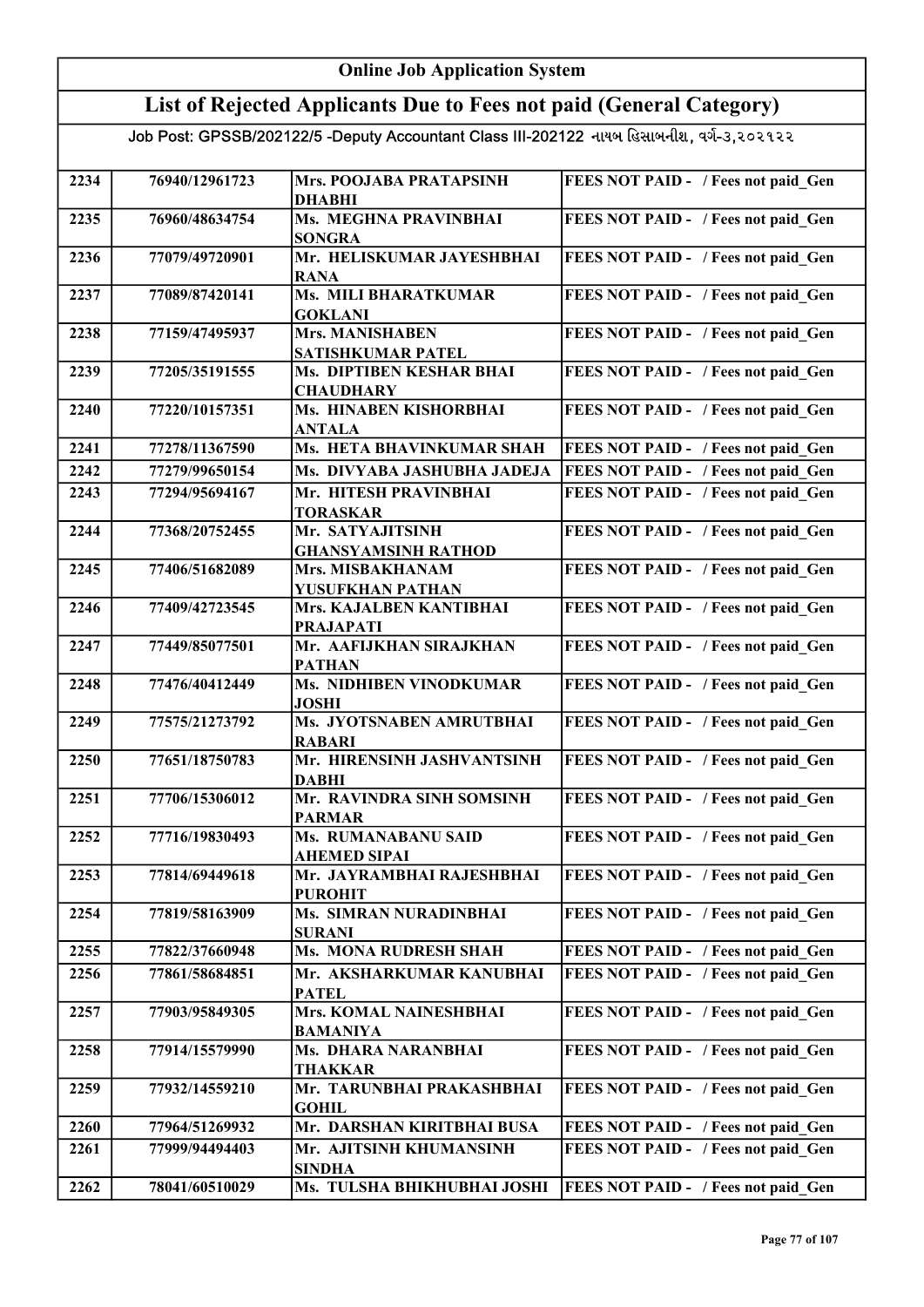### List of Rejected Applicants Due to Fees not paid (General Category)

| 2263 | 78051/90219683 | Mr. SURYARAJSINH                             | FEES NOT PAID - / Fees not paid Gen        |
|------|----------------|----------------------------------------------|--------------------------------------------|
|      |                | <b>ANIRUDHSINH JADEJA</b>                    |                                            |
| 2264 | 78064/61975113 | Mr. PANKAJ SHAKARABHAI                       | FEES NOT PAID - / Fees not paid Gen        |
|      |                | <b>DARAJI</b>                                |                                            |
| 2265 | 78174/14231816 | Ms. NITU KUMARI JAYANTILAL                   | FEES NOT PAID - / Fees not paid Gen        |
|      |                | <b>NAGAR</b>                                 |                                            |
| 2266 | 78176/34077215 | Mr. YASH RAJESHBHAI AMBANI                   | FEES NOT PAID - / Fees not paid Gen        |
| 2267 | 78184/92356781 | Ms. POOJABEN ANILBHAI GUPTA                  | FEES NOT PAID - / Fees not paid Gen        |
| 2268 | 78207/38202244 | Ms. JAYA DILIPBHAI SHAH                      | FEES NOT PAID - / Fees not paid Gen        |
| 2269 | 78229/52642899 | Ms. KINJALBEN PRAFULKUMAR                    | FEES NOT PAID - / Fees not paid Gen        |
|      |                | <b>PALIWAD</b>                               |                                            |
| 2270 | 78299/68512505 | Ms. SIDDHIBEN JAGDISHBHAI                    | FEES NOT PAID - / Fees not paid Gen        |
|      |                | <b>AGRAWAL</b>                               |                                            |
| 2271 | 78310/13988191 | Mr. NARESHKUMAR MANSANG                      | FEES NOT PAID - / Fees not paid_Gen        |
|      |                | <b>PARMAR</b>                                |                                            |
| 2272 | 78312/32213267 | Mrs. ZEEL SUCHIT KUMAR<br><b>BRAHAMBHATT</b> | FEES NOT PAID - / Fees not paid Gen        |
| 2273 | 78353/94919094 | Mrs. JIVISHABEN OMKARSINH                    | FEES NOT PAID - / Fees not paid Gen        |
|      |                | <b>PARMAR</b>                                |                                            |
| 2274 | 78376/17563807 | Ms. KINJALBEN PRAFULKUMAR                    | FEES NOT PAID - / Fees not paid Gen        |
|      |                | <b>PALIWAD</b>                               |                                            |
| 2275 | 78555/89039479 | Mr. SIMAFKHAN YAHYAKHAN                      | FEES NOT PAID - / Fees not paid_Gen        |
|      |                | <b>PATHAN</b>                                |                                            |
| 2276 | 78583/87134529 | Ms. RUCHIKA MUKESHBHAI                       | FEES NOT PAID - / Fees not paid Gen        |
|      |                | <b>MANTRI</b>                                |                                            |
| 2277 | 78588/90353459 | Mr. KULDIPSINH LAXMANSINH                    | FEES NOT PAID - / Fees not paid Gen        |
| 2278 | 78607/70341120 | <b>VAGHELA</b><br>Mr. RAJAN JITENDRABHAI     | FEES NOT PAID - / Fees not paid Gen        |
|      |                | <b>JARIWALA</b>                              |                                            |
| 2279 | 78620/17960066 | Ms. BHUMIKABA PRADYUMAN                      | FEES NOT PAID - / Fees not paid Gen        |
|      |                | <b>VALA</b>                                  |                                            |
| 2280 | 78635/64445935 | Ms. MITTALBEN                                | FEES NOT PAID - / Fees not paid Gen        |
|      |                | MAHENDRABHAI MAHERA                          |                                            |
| 2281 | 78637/39651868 | Mr. MOHAMMAD AYAN RAMJAN                     | FEES NOT PAID - / Fees not paid Gen        |
|      |                | <b>BHAI ANSARI</b>                           |                                            |
| 2282 | 78648/39032096 | Ms. KAJAL RAKESH BHAI GUPTA                  | <b>FEES NOT PAID - / Fees not paid_Gen</b> |
| 2283 | 78741/83346013 | Ms. SHITALBEN CHADULAL                       | FEES NOT PAID - / Fees not paid Gen        |
| 2284 | 78754/36947562 | <b>JOSHI</b><br>Mr. BHAUMIK RAJENDRABHAI     | FEES NOT PAID - / Fees not paid Gen        |
|      |                | <b>PANCHAL</b>                               |                                            |
| 2285 | 78778/30522192 | Mr. SANDIPKUMAR                              | FEES NOT PAID - / Fees not paid Gen        |
|      |                | <b>DASHARATHBHAI RAVAL</b>                   |                                            |
| 2286 | 78830/96667743 | Mr. HITESH SOMCHAND KHATRI                   | FEES NOT PAID - / Fees not paid Gen        |
| 2287 | 78938/96368426 | Mr. BHAVESH ASHVINBHAI                       | FEES NOT PAID - / Fees not paid Gen        |
|      |                | <b>MANDALIYA</b>                             |                                            |
| 2288 | 78956/38976888 | Mr. PINAK SURESHBHAI                         | FEES NOT PAID - / Fees not paid Gen        |
|      |                | <b>VAGHELA</b>                               |                                            |
| 2289 | 78984/26138292 | Mrs. ISHA BHAVIN YADAV                       | FEES NOT PAID - / Fees not paid Gen        |
| 2290 | 78992/42712272 | Mr. DINESHBHAI JIVABHAI                      | FEES NOT PAID - / Fees not paid Gen        |
| 2291 | 78997/46223395 | Mr. HIREN ARVINDBHAI GADA                    | FEES NOT PAID - / Fees not paid Gen        |
| 2292 | 79026/74295479 | Mr. ASLAM JUSABBHAI SUMARA                   | FEES NOT PAID - / Fees not paid Gen        |
| 2293 | 79106/74055265 | Mrs. ZEEL SUCHIT KUMAR                       | FEES NOT PAID - / Fees not paid Gen        |
|      |                | <b>BRAHAMBHATT</b>                           |                                            |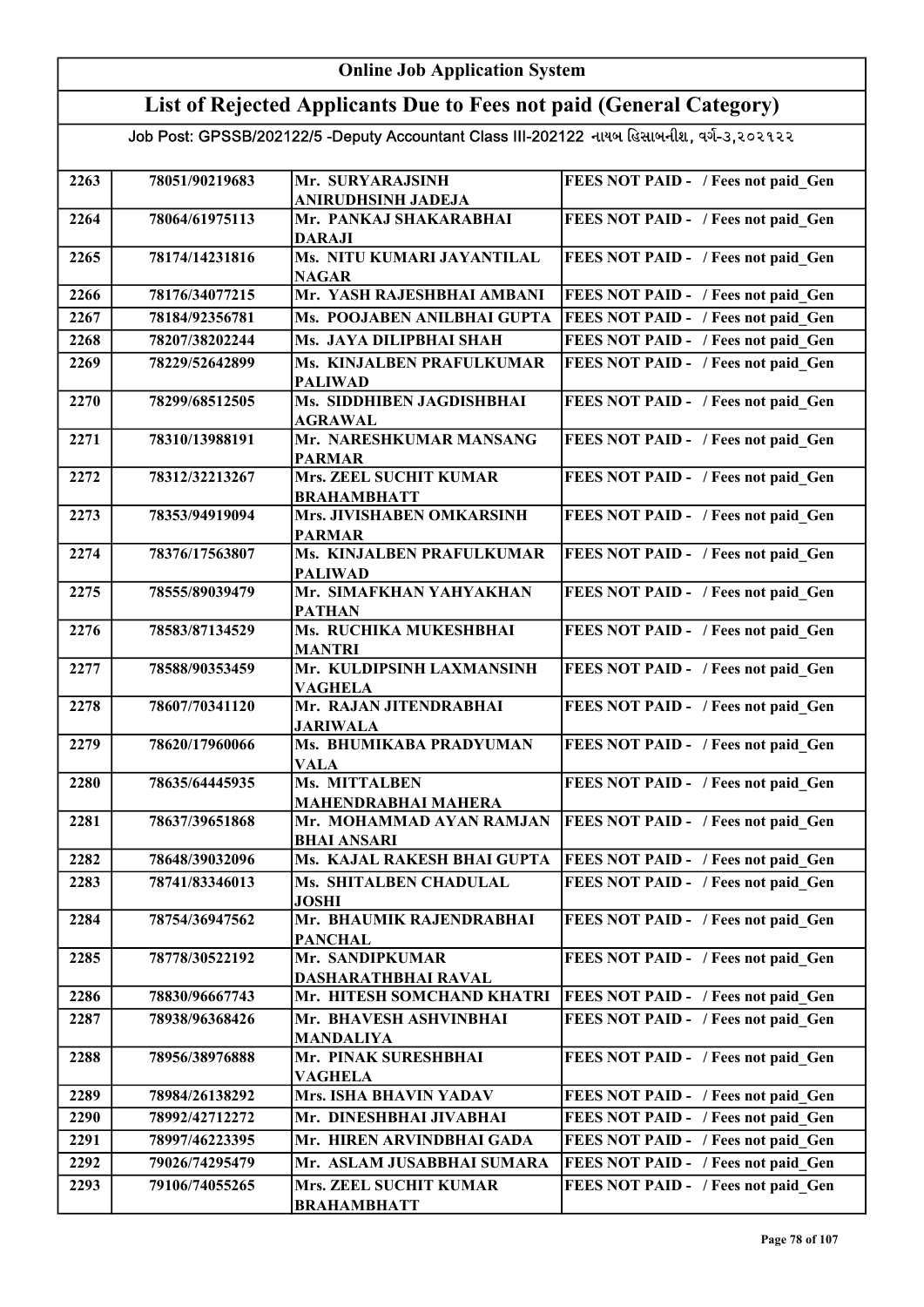#### Online Job Application System List of Rejected Applicants Due to Fees not paid (General Category) Job Post: GPSSB/202122/5 -Deputy Accountant Class III-202122 નાયબ હિસાબનીશ, વર્ગ-૩,૨૦૨૧૨૨ 2294 79115/34350457 Ms. NEELAM HANUMANTSINGH RAJPUT FEES NOT PAID - / Fees not paid Gen 2295 79184/83406827 Mr. BRIJRAJSINH NARVIRSINH JADEJA FEES NOT PAID - / Fees not paid\_Gen 2296 79243/19449030 Mr. KISHAN ARVINDBHAI PATEL FEES NOT PAID - / Fees not paid Gen 2297 79245/91665206 Ms. DHARA KANUBHAI JOSHI FEES NOT PAID - / Fees not paid Gen 2298 79278/99099584 Ms. SHRADDHA GHANSHYAMBHAI SHELADIYA FEES NOT PAID - / Fees not paid Gen 2299 79282/97688039 Mr. HARDIK GAUTAMBHAI SHAH FEES NOT PAID - / Fees not paid\_Gen 2300 79312/28713706 Mrs. KARISHMA SATISHBHAI SUTHAR FEES NOT PAID - / Fees not paid Gen 2301 79363/24407814 Mr. SUNIL KUMAR SANJAY BHAI MAKWANA **FEES NOT PAID - / Fees not paid Gen** 2302 79371/75675383 Mr. DIXITKUMAR BALDEVBHAI RAJGOR FEES NOT PAID - / Fees not paid Gen 2303 79375/59468894 Mr. PANKAJKUMAR HIMMATSINH BARIA FEES NOT PAID - / Fees not paid\_Gen 2304 79415/26468700 Mr. AJEET KUMAR SARVESH CHAUDHARY CHAUDHARY FEES NOT PAID - / Fees not paid\_Gen 2305 79475/85607933 Mr. KAUSHAL ATULBHAI **SOMPURA** FEES NOT PAID - / Fees not paid Gen 2306 79535/95081498 Ms. DHVANI AMITBHAI PATEL FEES NOT PAID - / Fees not paid\_Gen 2307 79548/36916615 Ms. ANKITABEN RAVINDRABHAI PATEL **FEES NOT PAID - / Fees not paid Gen** 2308 79561/72111683 Ms. NEHA RATANLAL PRAJAPATI FEES NOT PAID - / Fees not paid Gen 2309 79578/39513729 Ms. KOMAL KACHARABHAI **CHOVATIYA** FEES NOT PAID - / Fees not paid Gen 2310 79601/67231155 Mr. DIXITKUMAR BALDEVBHAI RAJGOR FEES NOT PAID - / Fees not paid Gen 2311 79622/99076654 Mr. GULAMMOHIYUDDIN AJIJBHAI BHURA FEES NOT PAID - / Fees not paid\_Gen 2312 79698/54867967 Mr. ALMAZKHAN SIKANDARKHAN LOHANI FEES NOT PAID - / Fees not paid Gen 2313 79716/16973715 Mrs. REKHA GANDUBHAI SAVALIYA FEES NOT PAID - / Fees not paid Gen 2314 79746/36593232 Mr. PAL SURESHBHAI PATEL FEES NOT PAID - / Fees not paid Gen 2315 79761/27331853 Mr. CHIRAGKUMAR JAGDISHBHAI MAKWANA FEES NOT PAID - / Fees not paid\_Gen 2316 79775/64603643 Ms. YATRI NARENDRABHAI SARKHEDI FEES NOT PAID - / Fees not paid Gen 2317 79812/84685390 Mr. JAY VASUDEVBHAI VASANIYA FEES NOT PAID - / Fees not paid Gen 2318 79836/41573037 Mr. VIJAY SHANTILAL PABARI FEES NOT PAID - / Fees not paid\_Gen 2319 79850/50263809 Ms. URVASHI JAYESHBHAI MEHTA FEES NOT PAID - / Fees not paid Gen 2320 79900/48824953 Mr. KIRITKUMAR RAJUBHAI **JADAV** FEES NOT PAID - / Fees not paid Gen 2321 79909/16470452 Mr. PARTH MANISHBHAI PRAVINCHANDRA RAYJADA RAYJADA FEES NOT PAID - / Fees not paid Gen 2322 79965/77002438 Ms. MAYURI GHANSHYAMBHAI PARMAR FEES NOT PAID - / Fees not paid Gen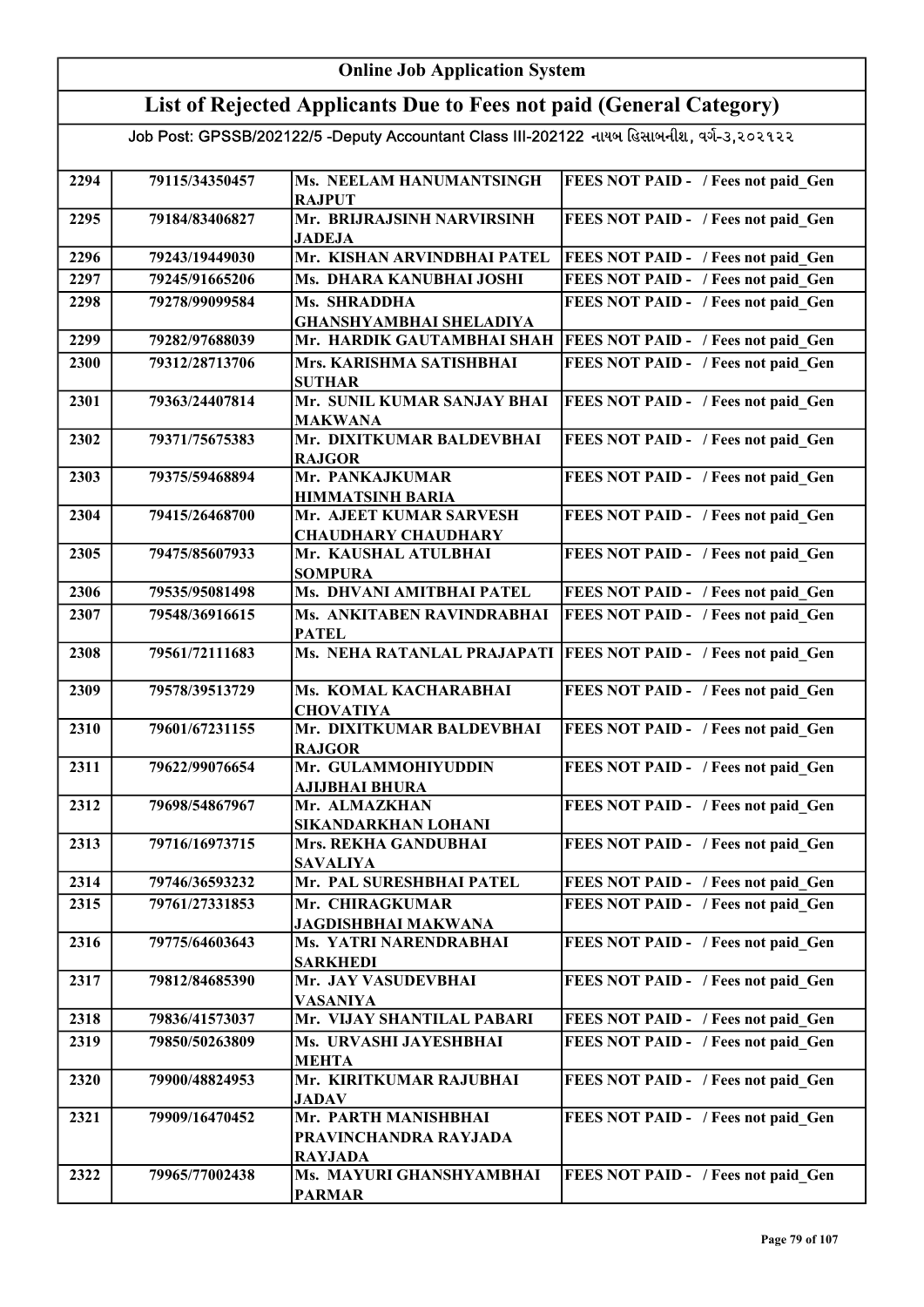#### Online Job Application System List of Rejected Applicants Due to Fees not paid (General Category) Job Post: GPSSB/202122/5 -Deputy Accountant Class III-202122 નાયબ હિસાબનીશ, વર્ગ-૩,૨૦૨૧૨૨ 2323 79967/13954974 Ms. MINALI MANSUKHBHAI NATHANI FEES NOT PAID - / Fees not paid Gen 2324 79976/44671406 Mr. NAVAZESHARIF MOHAMMADRAFIK MALEK FEES NOT PAID - / Fees not paid\_Gen 2325 79978/56279640 Mr. PARTH JAYESHKUMAR **PATEL** FEES NOT PAID - / Fees not paid Gen 2326 79997/99818688 Ms. ANKITABEN RAVINDRABHAI **PATEL** FEES NOT PAID - / Fees not paid Gen 2327 80016/92828785 Mr. DIPAK VITHAL MALAM FEES NOT PAID - / Fees not paid\_Gen 2328 80102/16127997 Mrs. RADHIKA JENTIBHAI KHAKHARIYA FEES NOT PAID - / Fees not paid Gen 2329 80109/94712128 Mr. RAHULKUMAR FATARAM **CHAUDHARI** FEES NOT PAID - / Fees not paid Gen 2330 80116/29418130 Ms. POOJABA NAKHATSINH RATHOD FEES NOT PAID - / Fees not paid Gen 2331 80133/67850465 Mrs. DAYA SHIVLAL DESAI FEES NOT PAID - / Fees not paid Gen 2332 80206/54883696 Mr. BRIJESHSINH SHAILENDRASINH PARMAR FEES NOT PAID - / Fees not paid Gen 2333 80212/54509898 Ms. KRISHNABA DESHARSINH JADEJA FEES NOT PAID - / Fees not paid Gen 2334 80274/61547665 Mr. PRABHAKAR PARSOTTAMBHAI PRAJAPATI FEES NOT PAID - / Fees not paid Gen 2335 80279/88911620 Ms. JALPA GOVINDLAL VYAS FEES NOT PAID - / Fees not paid Gen 2336 80305/21946267 Mrs. HINA KIRITBHAI PAMBHAR FEES NOT PAID - / Fees not paid Gen 2337 80403/97261849 Mrs. YUKTIBEN HIMMATBHAI PAL FEES NOT PAID - / Fees not paid Gen 2338 80406/67012802 Mrs. APEKSHABEN KAUSHIKKUMAR SOJITRA FEES NOT PAID - / Fees not paid\_Gen 2339 80422/54363376 Mrs. SWATI HIREN DHOKIYA FEES NOT PAID - / Fees not paid Gen 2340 80427/97096210 Mr. NIKUNJ RAJENDRAKUMAR MATALIYA FEES NOT PAID - / Fees not paid Gen 2341 80464/68677662 Mr. VAHIDBHAI ANAVARBHAI SHEKH FEES NOT PAID - / Fees not paid Gen 2342 80575/72538669 Ms. KHUSHALIBEN MANOJKUMAR ASTIK FEES NOT PAID - / Fees not paid Gen 2343 80578/69456163 Ms. POOJA PARESHBHAI PATEL FEES NOT PAID - / Fees not paid Gen 2344 | 80588/46583352 | Ms. MAMTABEN MAHENDRAKUMAR PUNJABI FEES NOT PAID - / Fees not paid Gen 2345 80594/48670116 Mr. KRIPAL SINGH M G JADEJA FEES NOT PAID - / Fees not paid Gen 2346 80645/21504746 Mr. MAYANK JASHAVANTRAY SOLANKI FEES NOT PAID - / Fees not paid Gen 2347 80869/25580922 Ms. PAYALBEN RAMESHBHAI **PATEL** FEES NOT PAID - / Fees not paid Gen 2348 81103/13197295 Mrs. RUCHITA SURAJKUMAR THAKOR FEES NOT PAID - / Fees not paid Gen 2349 81110/23398218 Ms. SAJANBA PRUTHVISINH ZALA FEES NOT PAID - / Fees not paid Gen 2350 81120/10826551 Mr. PRAKASH MANJIBHAI SUTARIYA FEES NOT PAID - / Fees not paid Gen 2351 81160/47655908 Mr. ASHVIN BHALSING SOLANKI FEES NOT PAID - / Fees not paid\_Gen 2352 81174/14088756 Mr. RAJDEEPSINH CHANDRASINH KANCHVA FEES NOT PAID - / Fees not paid Gen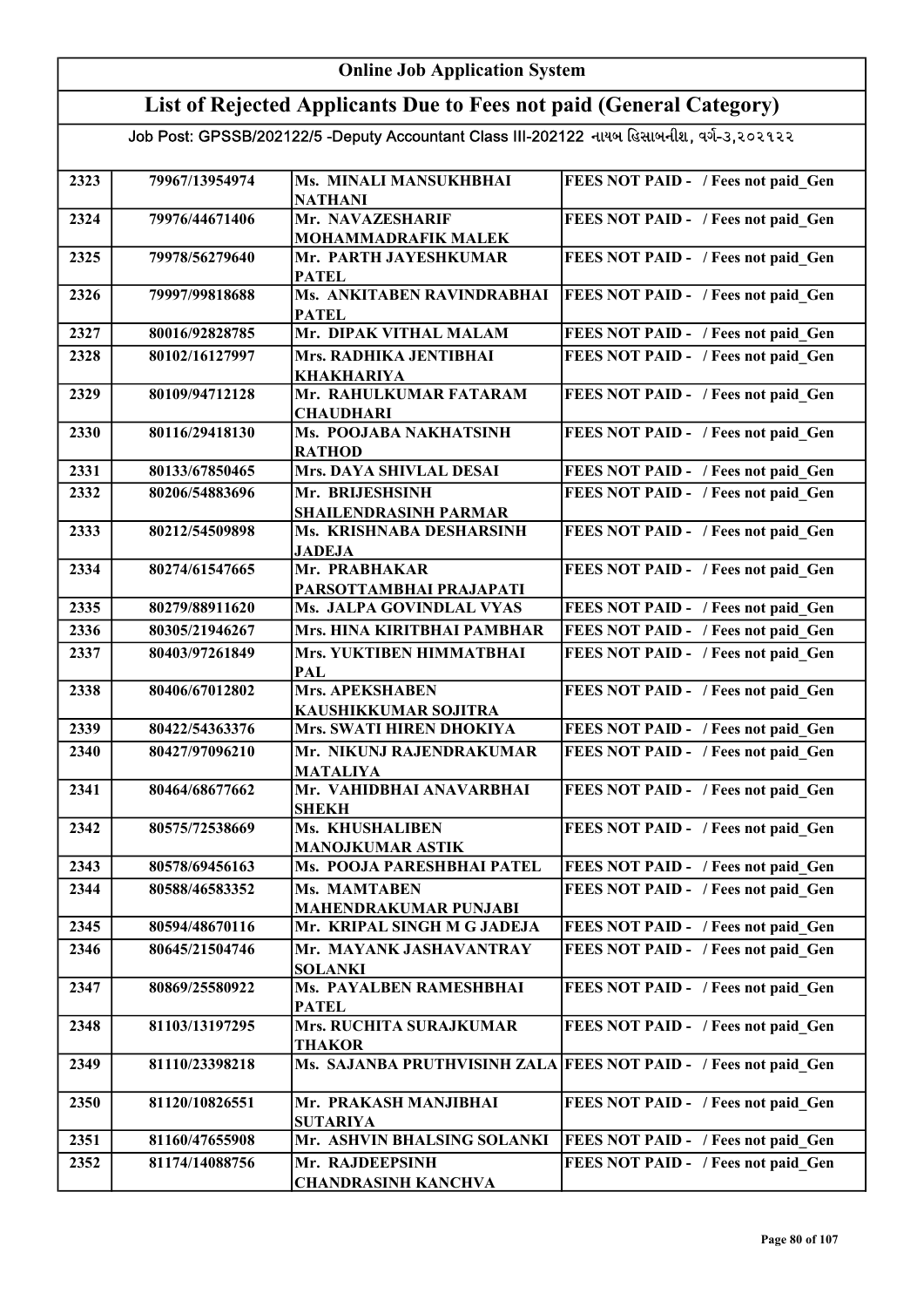### List of Rejected Applicants Due to Fees not paid (General Category)

| 2353 | 81180/24930501 | Ms. DHARA DHIRUBHAI                       | FEES NOT PAID - / Fees not paid Gen                              |
|------|----------------|-------------------------------------------|------------------------------------------------------------------|
|      |                | <b>DOBARIYA</b>                           |                                                                  |
| 2354 | 81187/15233559 | Mr. ROHIT BHOOPATBHAI<br><b>VAGHELA</b>   | FEES NOT PAID - / Fees not paid Gen                              |
| 2355 | 81213/98473178 | Mr. PANKAJ SUBEDAR YADAV                  | FEES NOT PAID - / Fees not paid Gen                              |
| 2356 | 81245/98804466 | Mr. AMOL PANDIT PATIL                     | FEES NOT PAID - / Fees not paid Gen                              |
| 2357 | 81267/14183126 | Mr. MOHAMMEDSAEED                         | FEES NOT PAID - / Fees not paid Gen                              |
|      |                | <b>GULAMHUSHEN MALEK</b>                  |                                                                  |
| 2358 | 81323/89536856 | Ms. KRUPA RAMJIBHAI                       | FEES NOT PAID - / Fees not paid Gen                              |
|      |                | <b>VIRPARIYA</b>                          |                                                                  |
| 2359 | 81337/94528292 | Ms. RUTABEN NARESHBHAI                    | FEES NOT PAID - / Fees not paid Gen                              |
|      |                | <b>JASANI</b>                             |                                                                  |
| 2360 | 81354/14399916 | Mr. ANIL VEJA BHAI ODEDARA                | FEES NOT PAID - / Fees not paid Gen                              |
| 2361 | 81370/65797955 | Mr. THAN SINGH DATAR SINGH                | FEES NOT PAID - / Fees not paid Gen                              |
|      |                | <b>RATHORE</b>                            |                                                                  |
| 2362 | 81484/32406627 | Mr. DIGANTKUMAR                           | FEES NOT PAID - / Fees not paid Gen                              |
|      |                | <b>DINAKARRAY BARAIYA</b>                 |                                                                  |
| 2363 | 81496/44384214 | Mr. DEVRAJ ASHISHKUMAR                    | FEES NOT PAID - / Fees not paid Gen                              |
|      |                | <b>JOSHI</b>                              |                                                                  |
| 2364 | 81594/77481541 | Mr. SHATRUGHNA                            | FEES NOT PAID - / Fees not paid Gen                              |
|      |                | SITARAMBHAI PATEL                         |                                                                  |
| 2365 | 81616/56687099 | Ms. RITUBEN SHAILESHBHAI                  | FEES NOT PAID - / Fees not paid Gen                              |
|      |                | <b>PATEL</b>                              |                                                                  |
| 2366 | 81651/36585704 | Ms. KANCHAN DEVJIBHAI VAGH                | FEES NOT PAID - / Fees not paid Gen                              |
| 2367 | 81698/38496135 | Mr. JAYENDRASINH ASHUBHA                  | FEES NOT PAID - / Fees not paid Gen                              |
|      |                | <b>JADEJA</b>                             |                                                                  |
| 2368 | 81729/17605410 | Mr. PRAVINBHAI SURTAJI                    | FEES NOT PAID - / Fees not paid Gen                              |
|      |                | <b>SUTHAR</b>                             |                                                                  |
| 2369 | 81731/71866169 | Mr. HARSHALKUMAR                          | FEES NOT PAID - / Fees not paid_Gen                              |
|      |                | PRAFULCHANDRA CHAUHAN                     |                                                                  |
| 2370 | 81738/68414682 | Mr. ANKITKUMAR SURESHBHAI                 | FEES NOT PAID - / Fees not paid_Gen                              |
|      |                | <b>PATEL</b>                              |                                                                  |
| 2371 | 81798/68645965 | Mr. AJAYKUMAR RAMESHBHAI                  | FEES NOT PAID - / Fees not paid Gen                              |
| 2372 | 81800/41776091 | <b>JOSHI</b><br>Mr. NIRMAL LALIT VERMA    | FEES NOT PAID - / Fees not paid Gen                              |
|      |                |                                           |                                                                  |
| 2373 | 81824/63832080 |                                           | Ms. HETALBEN LALUBHAI GOHIL  FEES NOT PAID - / Fees not paid Gen |
| 2374 | 81889/90659980 | Mr. KULDEEP DEVENDRASINH<br><b>RATHOD</b> | FEES NOT PAID - / Fees not paid Gen                              |
| 2375 | 81891/92656225 | Ms. RIMPAL SUNILBHAI                      | FEES NOT PAID - / Fees not paid Gen                              |
|      |                | THAKKAR                                   |                                                                  |
| 2376 | 81896/40814705 | Mr. ANIRUDDHASINH                         | FEES NOT PAID - / Fees not paid Gen                              |
|      |                | <b>MAHENDRASINH RAJPUT</b>                |                                                                  |
| 2377 | 81902/10952690 | Mrs. PRITI RAJENDRASINH                   | FEES NOT PAID - / Fees not paid Gen                              |
|      |                | <b>CHAVDA</b>                             |                                                                  |
| 2378 | 81909/62221556 | Mr. DIVYESH DINESHBHAI                    | FEES NOT PAID - / Fees not paid Gen                              |
|      |                | <b>CHAUHAN</b>                            |                                                                  |
| 2379 | 81922/19454717 | Mr. NACHIKETKUMAR                         | FEES NOT PAID - / Fees not paid Gen                              |
|      |                | <b>DHULABHAI CHAVDA</b>                   |                                                                  |
| 2380 | 81941/93000145 | Mr. RAHUL RAJESH KUMAR                    | FEES NOT PAID - / Fees not paid Gen                              |
|      |                | <b>MARFATIA</b>                           |                                                                  |
| 2381 | 82077/95746416 | Ms. HETALBEN POPATLAL                     | FEES NOT PAID - / Fees not paid Gen                              |
|      |                | <b>GAJJAR</b>                             |                                                                  |
| 2382 | 82156/73269277 | Ms. HETASHVI JENTIBHAI BUSA               | FEES NOT PAID - / Fees not paid Gen                              |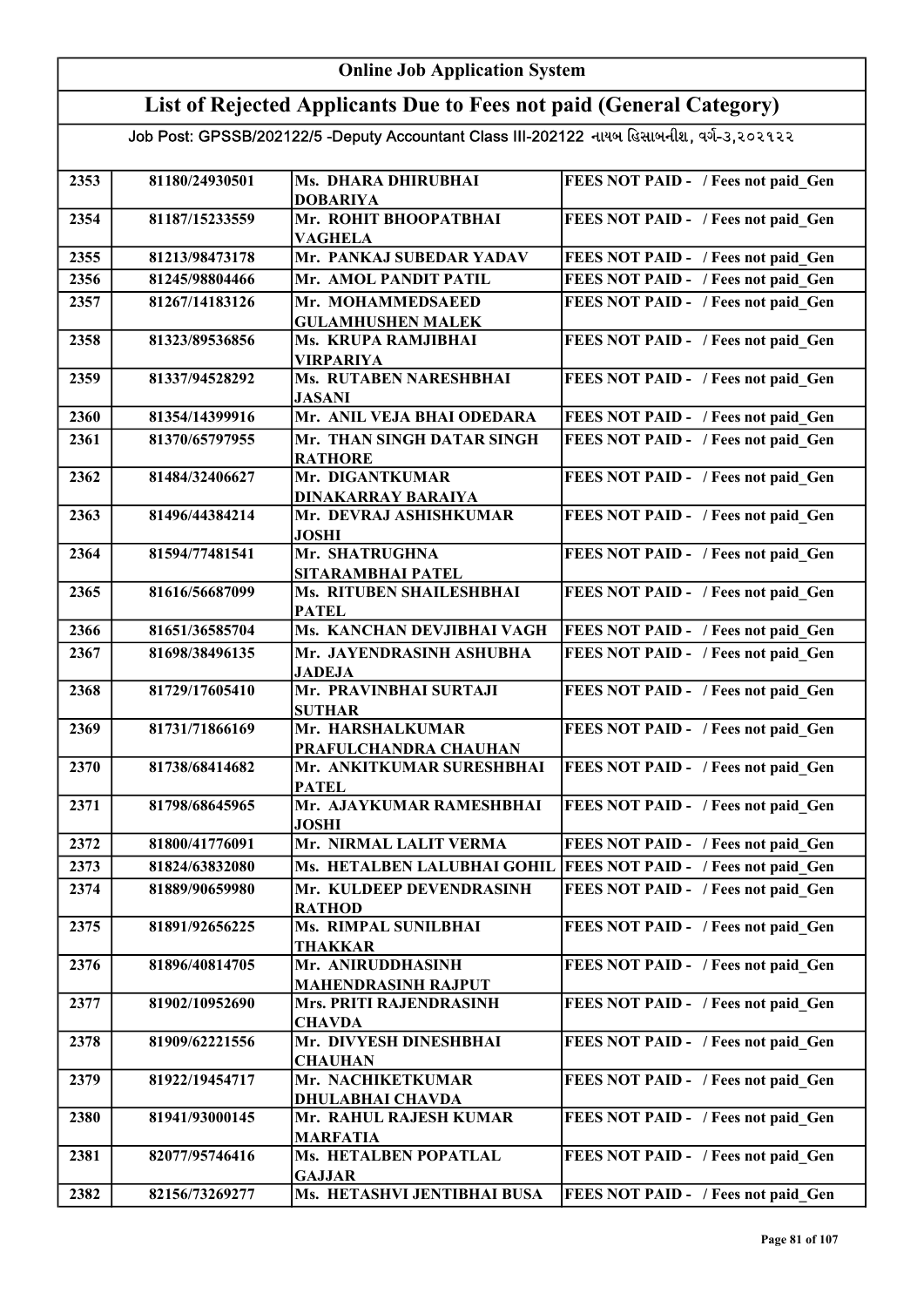| <b>Online Job Application System</b> |                |                                                                                           |                                            |
|--------------------------------------|----------------|-------------------------------------------------------------------------------------------|--------------------------------------------|
|                                      |                | List of Rejected Applicants Due to Fees not paid (General Category)                       |                                            |
|                                      |                | Job Post: GPSSB/202122/5 -Deputy Accountant Class III-202122 નાયબ હિસાબનીશ, વર્ગ-૩,૨૦૨૧૨૨ |                                            |
| 2383                                 | 82159/20520580 | Ms. KOMALBEN BHARATBHAI<br><b>SANGHVI</b>                                                 | FEES NOT PAID - / Fees not paid Gen        |
| 2384                                 | 82163/75521702 | Mr. MANSUKHBHAI JADAVBHAI<br><b>MER</b>                                                   | FEES NOT PAID - / Fees not paid Gen        |
| 2385                                 | 82179/71493478 | Mr. RIZWANMIYAN<br><b>INAYATMIYAN THAKOR</b>                                              | FEES NOT PAID - / Fees not paid Gen        |
| 2386                                 | 82235/19180992 | Ms. BIJALKUNVARBA KIRITSINH<br><b>RATHOD</b>                                              | FEES NOT PAID - / Fees not paid Gen        |
| 2387                                 | 82236/64130397 | Mr. DIXRAJSINH<br><b>DHARMENDRASINH SODHA</b>                                             | FEES NOT PAID - / Fees not paid Gen        |
| 2388                                 | 82240/36121920 | Mrs. ALPABEN MITESHKUMAR<br><b>SUTHAR</b>                                                 | FEES NOT PAID - / Fees not paid Gen        |
| 2389                                 | 82295/86530882 | Mrs. DEVIYANI RAMJIBHAI<br><b>RAVIYA</b>                                                  | FEES NOT PAID - / Fees not paid Gen        |
| 2390                                 | 82347/56074495 | Mr. KETAN HIMATBHAI PATEL                                                                 | FEES NOT PAID - / Fees not paid Gen        |
| 2391                                 | 82359/90890024 | Ms. URVASHIBA BHARATSINH<br><b>GOHIL</b>                                                  | FEES NOT PAID - / Fees not paid Gen        |
| 2392                                 | 82393/81845116 | Ms. DARSHITA ASHWIN KUMAR<br><b>PATEL</b>                                                 | FEES NOT PAID - / Fees not paid Gen        |
| 2393                                 | 82453/33868877 | Mr. DHAVAL KANTILAL PATEL                                                                 | FEES NOT PAID - / Fees not paid Gen        |
| 2394                                 | 82464/52433807 | Ms. REENABEN GIRISHSINH<br><b>RAOULJI</b>                                                 | FEES NOT PAID - / Fees not paid Gen        |
| 2395                                 | 82489/66880022 | Ms. SAJNIBAHEN BUDHESHBHAI<br><b>SHAH</b>                                                 | FEES NOT PAID - / Fees not paid Gen        |
| 2396                                 | 82516/67454811 | Ms. ASMITABA PRATAPSINH<br><b>RANA</b>                                                    | FEES NOT PAID - / Fees not paid Gen        |
| 2397                                 | 82595/63414823 | Ms. NIKITA RAMESHSINH YADAV                                                               | <b>FEES NOT PAID - / Fees not paid Gen</b> |
| 2398                                 | 82608/87005066 | Mrs. BINAL HARIBHAI NAKUM                                                                 | FEES NOT PAID - / Fees not paid Gen        |
| 2399                                 | 82652/13760718 | Ms. TARANNUM<br><b>MUNAVVARKHAN PATHAN</b>                                                | FEES NOT PAID - / Fees not paid Gen        |
| 2400                                 | 82679/92645603 | Mr. KALPESH VASANTRAY<br><b>TANNA</b>                                                     | FEES NOT PAID - / Fees not paid Gen        |
| 2401                                 | 82702/53141290 | Ms. POOJA RAMESH BHAI<br><b>RAJGOR</b>                                                    | FEES NOT PAID - / Fees not paid Gen        |
| 2402                                 | 82715/48989536 | Mr. DHAVAL JAGDISHBHAI<br><b>SANIYARA</b>                                                 | FEES NOT PAID - / Fees not paid Gen        |
| 2403                                 | 82735/30323432 | Mr. YOGESH RAJVEERSINH PAL                                                                | FEES NOT PAID - / Fees not paid Gen        |
| 2404                                 | 82746/81118246 | Mr. YOGESHKUMAR RAJARAM<br><b>YADAV</b>                                                   | FEES NOT PAID - / Fees not paid Gen        |
| 2405                                 | 82756/54861376 | Mr. ANKITKUMAR SURESHBHAI<br><b>PATEL</b>                                                 | FEES NOT PAID - / Fees not paid Gen        |
| 2406                                 | 82794/22084234 | Mrs. HETAL ANKITKUMAR<br><b>PRAJAPATI</b>                                                 | FEES NOT PAID - / Fees not paid Gen        |
| 2407                                 | 82801/96575373 | Ms. VIPISHABEN<br>RAMCHANDRAKUMAR PATEL                                                   | FEES NOT PAID - / Fees not paid Gen        |
| 2408                                 | 82802/69977728 | Ms. BHAVIKA NARSIBHAI<br><b>PAMBHAR</b>                                                   | FEES NOT PAID - / Fees not paid Gen        |
| 2409                                 | 82833/85669595 | Ms. URVASHIBA BHARATSINH<br><b>GOHIL</b>                                                  | FEES NOT PAID - / Fees not paid Gen        |
| 2410                                 | 82841/50745764 | Mr. SAHILKUMAR KANUBHAI<br><b>PATEL</b>                                                   | FEES NOT PAID - / Fees not paid Gen        |
| 2411                                 | 82861/79988575 | Mr. PAVANKUMAR<br>HARISHANKAR SHARMA                                                      | FEES NOT PAID - / Fees not paid Gen        |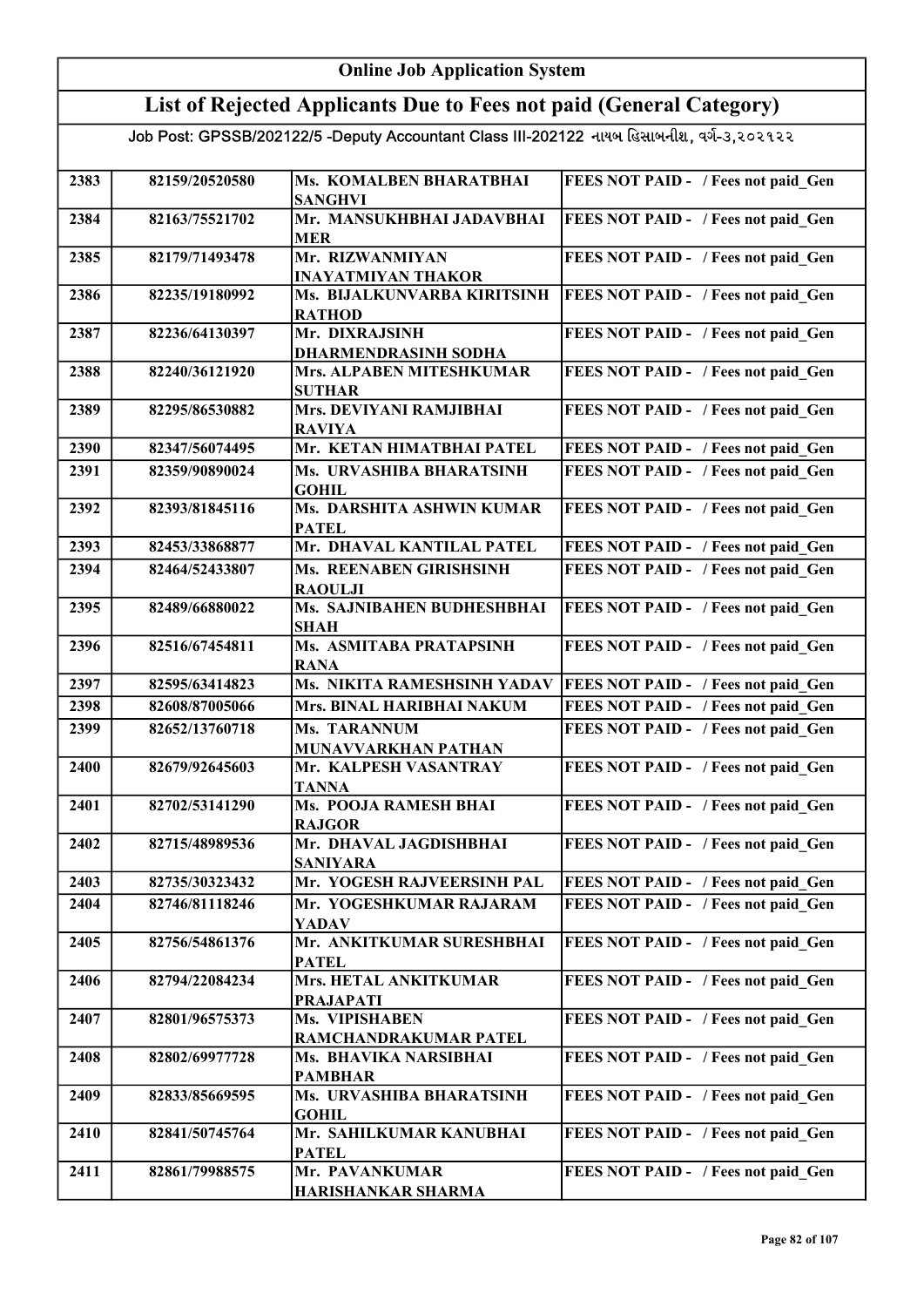#### Online Job Application System List of Rejected Applicants Due to Fees not paid (General Category) Job Post: GPSSB/202122/5 -Deputy Accountant Class III-202122 નાયબ હિસાબનીશ, વર્ગ-૩,૨૦૨૧૨૨ 2412 82869/35742437 Mr. AAKASH SURESH KUMAR SAWRA FEES NOT PAID - / Fees not paid Gen 2413 82904/79330768 Mr. MOHMADSOYAB ALIMAMAD SANDHISAMA FEES NOT PAID - / Fees not paid Gen 2414 82922/57409450 Mr. SHUBHAM RAJESH SHARMA FEES NOT PAID - / Fees not paid Gen 2415 82932/52559638 Ms. JAYSHREE PARTH VALA FEES NOT PAID - / Fees not paid\_Gen 2416 82948/97646613 Ms. BANSHI SHAILESHABHAI RUPAPARA FEES NOT PAID - / Fees not paid Gen 2417 82993/93801359 Mr. BADAL VISHNUBHAI PATEL FEES NOT PAID - / Fees not paid\_Gen 2418 83090/84291700 Ms. KANCHAN DEVJIBHAI VAGH FEES NOT PAID - / Fees not paid Gen 2419 83115/75056365 Ms. KALYANI HARESHBHAI SARTEJA FEES NOT PAID - / Fees not paid Gen 2420 83130/48437118 Mr. AKSHAYKUMAR SADANANDBHAI CHAUDHARY FEES NOT PAID - / Fees not paid Gen 2421 83132/42943383 Mr. RAJKUMAR RAMESHBHAI DATTANI FEES NOT PAID - / Fees not paid Gen 2422 83234/95169132 Mr. PRATIKSINH PRAVINSINH **CHAVDA** FEES NOT PAID - / Fees not paid Gen 2423 83235/49735305 Mr. SAHILKUMAR KANUBHAI PATEL FEES NOT PAID - / Fees not paid Gen 2424 83236/39655842 Ms. PAYAL NARESHKUMAR DARAJI FEES NOT PAID - / Fees not paid Gen 2425 83255/97488823 Mr. DHIRENDRASINH DILIPSINH **CHAVDA** FEES NOT PAID - / Fees not paid Gen 2426 83267/98056864 Mrs. MITALI HARSH BHAVSAR FEES NOT PAID - / Fees not paid\_Gen 2427 83285/63774901 Mr. BHAVY SUBHASHBHAI KYADA FEES NOT PAID - / Fees not paid Gen 2428 | 83337/32204617 | Mrs. NAFISABIBI ISMAIL PATEL | FEES NOT PAID - / Fees not paid\_Gen 2429 83339/23724352 Mr. TEJPALSINH RANJITSINH **CHAUHAN** FEES NOT PAID - / Fees not paid Gen 2430 | 83342/79803808 | Mr. ATULKUMAR DINESHBHAI PATEL FEES NOT PAID - / Fees not paid Gen 2431 | 83346/13752664 | Ms. DIVYABA JITENDRASINH ZALA FEES NOT PAID - / Fees not paid\_Gen 2432 83410/17791090 Ms. RITABEN DAHYABHAI JOSHI FEES NOT PAID - / Fees not paid Gen 2433 83429/45141058 Mr. JIGAR JAYESHBHAI JANI FEES NOT PAID - / Fees not paid Gen 2434 83584/26748193 Mr. NITINKUMAR RAJENDRABHAI PATEL FEES NOT PAID - / Fees not paid Gen 2435 | 83585/54960888 | Mr. KISHANSINH JITENDRASINH VAGHELA FEES NOT PAID - / Fees not paid Gen 2436 | 83600/89668379 | Mr. CHHATRAJEEBHAI SARDHULBHAI CHAVADA FEES NOT PAID - / Fees not paid\_Gen 2437 83601/87319860 Mrs. NISHABEN HARDIK PATEL FEES NOT PAID - / Fees not paid Gen 2438 83631/12758254 Mr. DISHANTKUMAR MANABHAI PRANAMI FEES NOT PAID - / Fees not paid\_Gen 2439 83632/91676495 Mrs. SADHANA KALPESHBHAI RADADIYA FEES NOT PAID - / Fees not paid Gen 2440 83639/25111056 Ms. KANCHAN DEVJIBHAI VAGH FEES NOT PAID - / Fees not paid Gen

2442 83713/16650045 Mr. HARDIK KUMAR ARJANBHAI FEES NOT PAID - / Fees not paid\_Gen

2441 83712/94780440 Ms. KOMALBEN DINESHKUMAR RAVAL

SUDANI

FEES NOT PAID - / Fees not paid Gen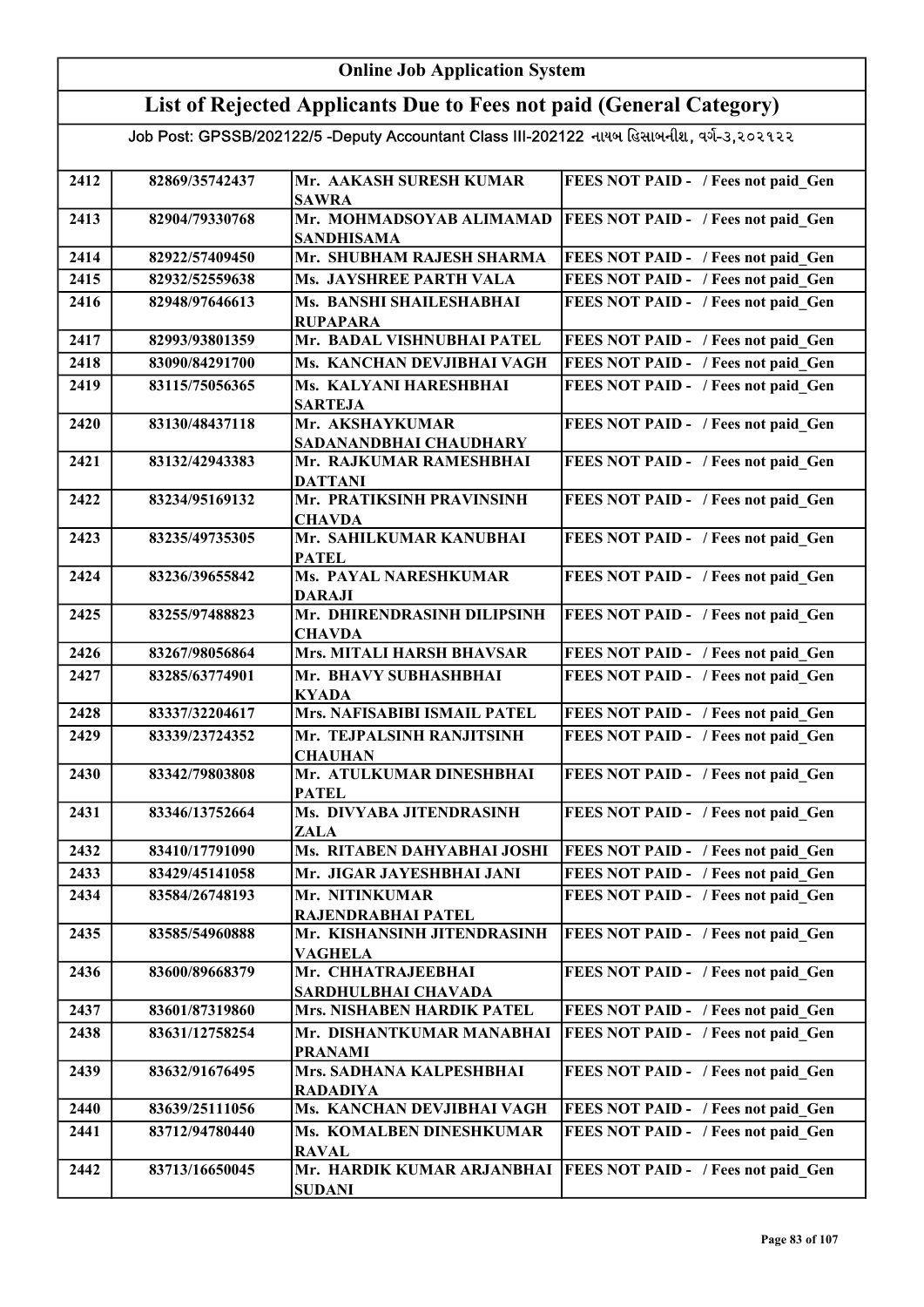### List of Rejected Applicants Due to Fees not paid (General Category)

| 2443 | 83767/64081974 | Mr. MOEEN BABUBHAI MALEK                       | FEES NOT PAID - / Fees not paid Gen        |
|------|----------------|------------------------------------------------|--------------------------------------------|
| 2444 | 83776/14599719 | Mr. IRSHAD ABDULBHAI DODAI                     | FEES NOT PAID - / Fees not paid Gen        |
| 2445 | 83812/22519226 | Ms. HIRALBEN                                   | FEES NOT PAID - / Fees not paid Gen        |
|      |                | <b>GHANSHYAMBHAI DELVADIYA</b>                 |                                            |
| 2446 | 83813/64697522 | Ms. URVASHIBA BHARATSINH<br><b>GOHIL</b>       | FEES NOT PAID - / Fees not paid Gen        |
| 2447 | 83818/61735842 | <b>Mrs. ARATI VARUNKUMAR</b><br><b>DUDHAT</b>  | FEES NOT PAID - / Fees not paid_Gen        |
| 2448 | 83853/87710906 | Mr. CHANDRESHKUMAR<br>ЈЕТНАВНАІ РІТНІҮА        | FEES NOT PAID - / Fees not paid Gen        |
| 2449 | 83882/93608514 | Ms. KETKI JITENDRABHAI<br><b>YADAV</b>         | FEES NOT PAID - / Fees not paid Gen        |
| 2450 | 83914/61279873 | Mrs. NIDHI RAJESHBHAI VYAS                     | FEES NOT PAID - / Fees not paid Gen        |
| 2451 | 83916/66804167 | Ms. KINJAL NAVINBHAI DARJI                     | FEES NOT PAID - / Fees not paid Gen        |
| 2452 | 83921/47171035 | Mr. HARDIKKUMAR<br><b>NARESHBHAI PARMAR</b>    | FEES NOT PAID - / Fees not paid Gen        |
| 2453 | 83979/79744747 | Ms. RIMA JAYANTBHAI DATTANI                    | <b>FEES NOT PAID - / Fees not paid Gen</b> |
| 2454 | 84003/44677204 | Mr. KARANSINH RUPSINH<br><b>MAKWANA</b>        | FEES NOT PAID - / Fees not paid Gen        |
| 2455 | 84038/10923270 | Mr. KEYUL SHASHIKANT JAVLE                     | FEES NOT PAID - / Fees not paid Gen        |
| 2456 | 84068/77653380 | Ms. DHARMISHTHA DEVJIBHAI<br><b>BHAKHAR</b>    | FEES NOT PAID - / Fees not paid Gen        |
| 2457 | 84132/87015424 | Mr. DINESHKUMAR<br><b>BHAGAWANBHAI SOLANKI</b> | FEES NOT PAID - / Fees not paid_Gen        |
| 2458 | 84140/15398770 | Ms. ZEEL SANJAYBHAI PATEL                      | FEES NOT PAID - / Fees not paid Gen        |
| 2459 | 84191/47575915 | Mr. VIPUL PARBATBHAI GOJIYA                    | FEES NOT PAID - / Fees not paid Gen        |
| 2460 | 84205/13655407 | Mr. MOIZ ASGARALI DIWAN                        | FEES NOT PAID - / Fees not paid Gen        |
| 2461 | 84373/30943953 | Mr. HEMANTSINH<br><b>RAJENDRASINH GOHIL</b>    | FEES NOT PAID - / Fees not paid Gen        |
| 2462 | 84379/75573980 | Mrs. SWETABEN BALAVANTBHAI<br><b>PATEL</b>     | FEES NOT PAID - / Fees not paid Gen        |
| 2463 | 84380/25301651 | Mr. KHILAN HEMRAJBHAI<br><b>AJUDIYA</b>        | FEES NOT PAID - / Fees not paid Gen        |
| 2464 | 84444/49562503 | Ms. SWATI RAMESHBHAI<br><b>BHANDERI</b>        | FEES NOT PAID - / Fees not paid_Gen        |
| 2465 | 84478/30758091 | Mr. CHINTAN JAYESHBHAI<br><b>DODIYA</b>        | FEES NOT PAID - / Fees not paid Gen        |
| 2466 | 84610/18845122 | Mr. JIGARKUMAR<br><b>HARESHKUMAR PATEL</b>     | FEES NOT PAID - / Fees not paid Gen        |
| 2467 | 84611/75892120 | Ms. VAISHALI GANSHYAMBHAI<br><b>DUDHAT</b>     | FEES NOT PAID - / Fees not paid Gen        |
| 2468 | 84614/53583066 | Mr. SAKIRALI UMAR BHAI<br><b>BHATTI</b>        | FEES NOT PAID - / Fees not paid Gen        |
| 2469 | 84621/93966910 | Mrs. KINJAL AKSHAYBHAI RAVAL                   | FEES NOT PAID - / Fees not paid Gen        |
| 2470 | 84646/46099761 | Mr. RAHUL GHANSHYAMBHAI<br><b>NAKUM</b>        | FEES NOT PAID - / Fees not paid Gen        |
| 2471 | 84653/98232604 | Mr. HITESH AMRUTLAL<br><b>MAKWANA</b>          | FEES NOT PAID - / Fees not paid Gen        |
| 2472 | 84658/33356361 | Ms. JYOTI ANILKUMAR<br><b>CHAUHAN</b>          | FEES NOT PAID - / Fees not paid Gen        |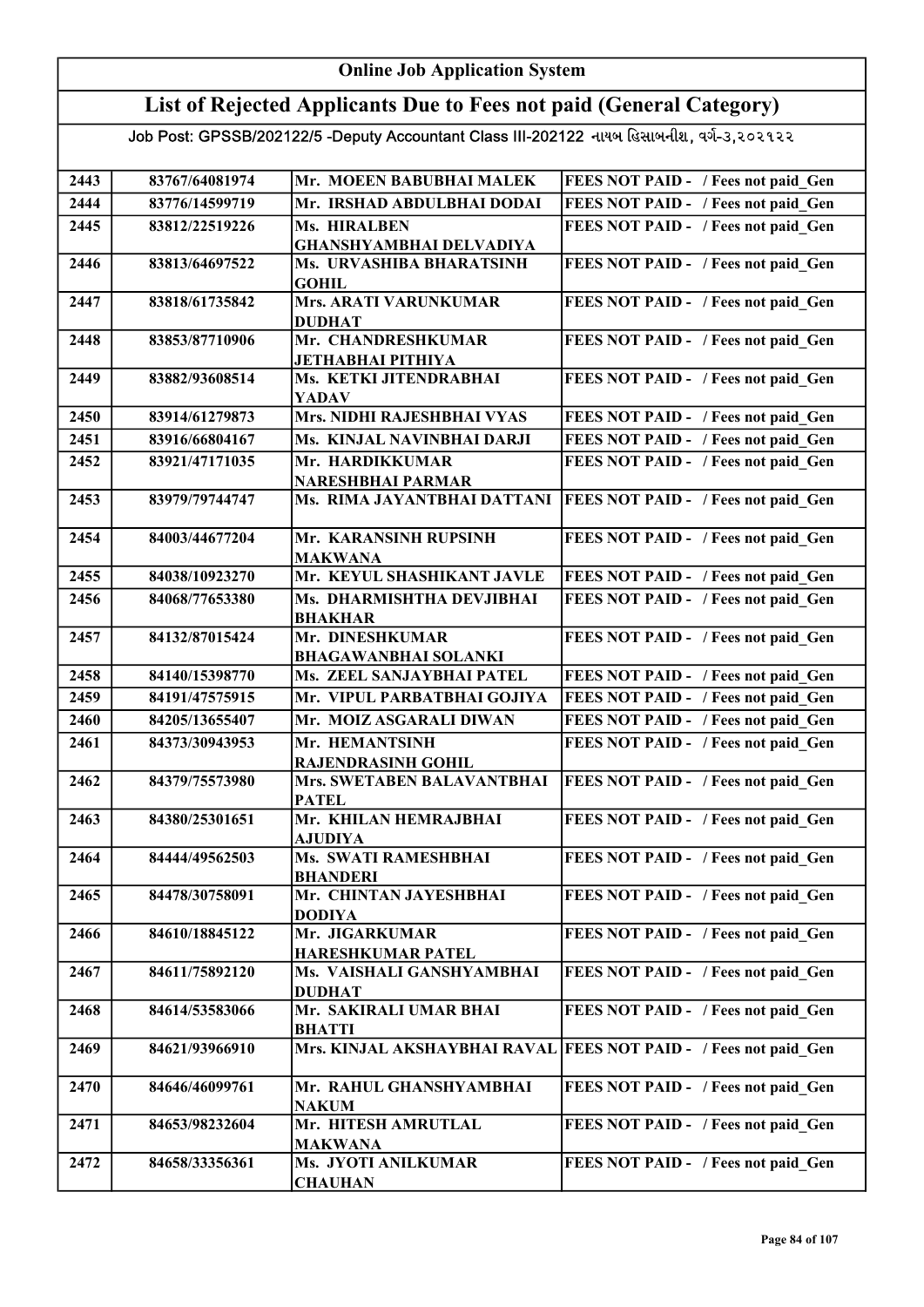#### Online Job Application System List of Rejected Applicants Due to Fees not paid (General Category) Job Post: GPSSB/202122/5 -Deputy Accountant Class III-202122 નાયબ હિસાબનીશ, વર્ગ-૩,૨૦૨૧૨૨ 2473 84662/13190825 Mr. KALPESHKUMAR BHAGVANBHAI CHAUDHARI FEES NOT PAID - / Fees not paid Gen 2474 84669/84854670 Ms. KRISHNA JITUBHAI KANANI FEES NOT PAID - / Fees not paid\_Gen 2475 | 84722/19930446 | Ms. DRASHTI KETAN KUMAR JANI FEES NOT PAID - / Fees not paid Gen 2476 84790/40211399 Mr. ARJUNSINH ASHOKSINH JADEJA FEES NOT PAID - / Fees not paid Gen 2477 | 84791/83352803 Mr. VISHNUJI RAMAJI THAKOR FEES NOT PAID - / Fees not paid Gen 2478 | 84808/88569147 | Mr. RAVI MOHANBHAI SAVALIYA | FEES NOT PAID - / Fees not paid Gen 2479 | 84814/25039458 | Mr. MAYURKUMAR CHANDUBHAI PRAJAPATI FEES NOT PAID - / Fees not paid\_Gen 2480 | 84830/45822737 | Mr. RAKESHKUMAR RAVSAHEB <u>PATIL<br>Mrs. JANKI BIPINCHANDRA SHAH</u> FEES NOT PAID - / Fees not paid Gen 2481 84841/71240291 Mrs. JANKI BIPINCHANDRA SHAH FEES NOT PAID - / Fees not paid Gen 2482 | 84849/64940129 | Mrs. DIPTIBEN RAMANBHAI PATEL FEES NOT PAID - / Fees not paid\_Gen 2483 | 84861/45167441 | Mr. DHAVALSINH BHIKHAJI MAKWANA FEES NOT PAID - / Fees not paid\_Gen 2484 84911/74304784 Mr. URVISH VIJAYKUMAR PANDYA FEES NOT PAID - / Fees not paid Gen 2485 84940/51540315 Mr. PRATIPALSINH HANUBHA JADEJA FEES NOT PAID - / Fees not paid Gen 2486 | 84954/54273282 | Mr. ASHISH RAMESH BHAI DHANANI FEES NOT PAID - / Fees not paid Gen 2487 | 84961/11667564 | Ms. DEVANSHI RAJESHBHAI CHHANTBAR FEES NOT PAID - / Fees not paid Gen 2488 | 84973/59387828 | Ms. KRISHNABEN MAGANBHAI SUTARIYA FEES NOT PAID - / Fees not paid Gen 2489 85010/19841995 Mr. JASHUBHAI DEVAYATBHAI NAGHERA FEES NOT PAID - / Fees not paid Gen 2490 85042/93375224 Mr. ASHISH RAMESH BHAI DHANANI FEES NOT PAID - / Fees not paid Gen 2491 85097/91283259 Mr. YASPALSINH MAHENDRSINH RATHOD **FEES NOT PAID - / Fees not paid Gen** 2492 85103/54832856 Mrs. KOMALBEN RAJESHKUMAR MODHPATEL FEES NOT PAID - / Fees not paid Gen 2493 85105/96313443 Ms. NIDHI BHADRESHBHAI MISTRY FEES NOT PAID - / Fees not paid Gen 2494 85134/75876039 Mr. DILIP JANAKBHAI THAKOR FEES NOT PAID - / Fees not paid Gen 2495 85157/88493227 Mr. MAISARALI IMDADALI NAGALPARA FEES NOT PAID - / Fees not paid\_Gen 2496 85189/76312389 Mrs. ARTI AVADHBHIHARI THAKAR FEES NOT PAID - / Fees not paid Gen 2497 85193/94389937 Mr. RAHUL SANJAYBHAI SARODE FEES NOT PAID - / Fees not paid Gen 2498 85211/15803737 Mr. VIVEK JITENDRA JANI FEES NOT PAID - / Fees not paid Gen 2499 85214/42078823 Mr. PAVANKUMAR DILIPBHAI PATEL FEES NOT PAID - / Fees not paid Gen 2500 85216/30706284 Mr. HARDIK RAMESHBHAI VYAS FEES NOT PAID - / Fees not paid Gen 2501 85233/88629646 Mr. CHINTAN DHIRUBHAI KAJAVADARA FEES NOT PAID - / Fees not paid Gen 2502 85235/94972262 Ms. PREETI JITENDRAKUMAR YADAV FEES NOT PAID - / Fees not paid\_Gen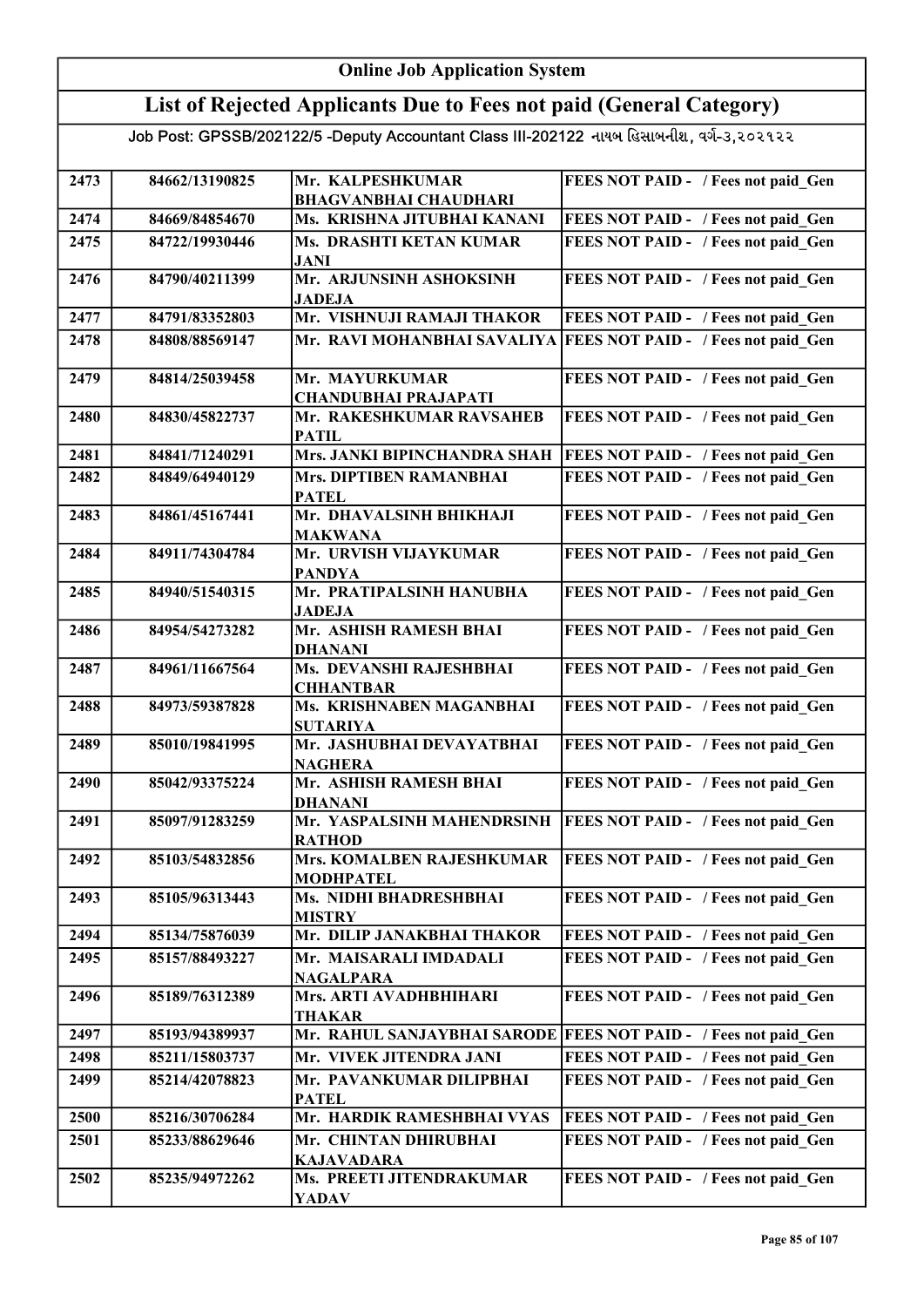| <b>Online Job Application System</b> |                |                                                                                           |                                                                  |
|--------------------------------------|----------------|-------------------------------------------------------------------------------------------|------------------------------------------------------------------|
|                                      |                | List of Rejected Applicants Due to Fees not paid (General Category)                       |                                                                  |
|                                      |                | Job Post: GPSSB/202122/5 -Deputy Accountant Class III-202122 નાયબ હિસાબનીશ, વર્ગ-૩,૨૦૨૧૨૨ |                                                                  |
| 2503                                 | 85274/69650661 | Mr. SUNILKUMAR MANUBHAI<br><b>SOLANKI</b>                                                 | FEES NOT PAID - / Fees not paid Gen                              |
| 2504                                 | 85295/22776459 | <b>JADEJA</b>                                                                             | Mr. DIVYARAJSINH VIKRAMSINH  FEES NOT PAID - / Fees not paid_Gen |
| 2505                                 | 85308/64628816 | Ms. RIDDHIBEN VINODBHAI<br><b>PATEL</b>                                                   | FEES NOT PAID - / Fees not paid Gen                              |
| 2506                                 | 85326/51754839 | Ms. MANDAKINIBAHEN<br>POPATBHAI PATEL                                                     | FEES NOT PAID - / Fees not paid Gen                              |
| 2507                                 | 85344/44073898 | Mr. BRIJRAJSINH INDRAJITSINH<br><b>SARVAIYA</b>                                           | FEES NOT PAID - / Fees not paid_Gen                              |
| 2508                                 | 85356/70253628 | Ms. KUNJIKA RAVIBHAI GADHVI                                                               | FEES NOT PAID - / Fees not paid Gen                              |
| 2509                                 | 85369/12091941 | Mrs. MINAL BABALUBHAI KOSHTI                                                              | <b>FEES NOT PAID - / Fees not paid Gen</b>                       |
| 2510                                 | 85385/32506466 | Ms. RISHINA YOGESHBHAI<br><b>PARMAR</b>                                                   | FEES NOT PAID - / Fees not paid Gen                              |
| 2511                                 | 85391/12345107 | Mr. KAMLESHKUMAR ANILBHAI<br><b>RAVAL</b>                                                 | FEES NOT PAID - / Fees not paid_Gen                              |
| 2512                                 | 85395/83754519 | Mrs. BHOMIKABEN VITHALBHAI<br><b>SAVANI</b>                                               | FEES NOT PAID - / Fees not paid_Gen                              |
| 2513                                 | 85408/60871933 | Ms. SAGUFTABANU<br>MUZAMMILHUSEN SAIYED                                                   | FEES NOT PAID - / Fees not paid_Gen                              |
| 2514                                 | 85470/29232966 | Ms. BHARATI INDRAJEET<br><b>MAURYA</b>                                                    | FEES NOT PAID - / Fees not paid_Gen                              |
| 2515                                 | 85475/45761716 | Mrs. KOMALBEN RAJESHKUMAR<br><b>MODHPATEL</b>                                             | FEES NOT PAID - / Fees not paid Gen                              |
| 2516                                 | 85487/87646422 |                                                                                           | Mr. SHIVAM MANSUKHLAL JOSHI FEES NOT PAID - / Fees not paid_Gen  |
| 2517                                 | 85521/20063118 | Ms. ANTARBEN BABUBHAI<br><b>PUROHIT</b>                                                   | FEES NOT PAID - / Fees not paid Gen                              |
| 2518                                 | 85545/98485818 | Mr. MAHESHKUMAR<br><b>GORDHANBHAI VINCHHIA</b>                                            | FEES NOT PAID - / Fees not paid Gen                              |
| 2519                                 | 85552/25128237 | Mr. YASHPALSINH MANUBHA<br><b>RANA</b>                                                    | FEES NOT PAID - / Fees not paid Gen                              |
| 2520                                 | 85574/57926914 | Ms. PRIYA SATISHKUMAR<br><b>TEKCHANDANI</b>                                               | FEES NOT PAID - / Fees not paid Gen                              |
| 2521                                 | 85596/74641132 | Ms. NIJALKUMARI KIRITSINH<br><b>CHAMPAVAT</b>                                             | FEES NOT PAID - / Fees not paid Gen                              |
| 2522                                 | 85624/10838970 | Ms. BHAVISHA BHARATSINH<br><b>SISODIYA</b>                                                | FEES NOT PAID - / Fees not paid Gen                              |
| 2523                                 | 85717/95079625 | Mrs. DIMPALBEN ARVINDBHAI<br><b>PATEL</b>                                                 | FEES NOT PAID - / Fees not paid Gen                              |
| 2524                                 | 85731/82788735 | Mr. CHIRAGKUMAR<br><b>ARVINDBHAI PARMAR</b>                                               | FEES NOT PAID - / Fees not paid Gen                              |
| 2525                                 | 85736/35600495 | Ms. ANKITABEN BRIJESHKUMAR<br><b>PATEL</b>                                                | FEES NOT PAID - / Fees not paid_Gen                              |
| 2526                                 | 85749/64890422 | Mr. MOHAN RAVJIBHAI PARMAR                                                                | FEES NOT PAID - / Fees not paid Gen                              |
| 2527                                 | 85787/51725557 | Ms. SEJALBEN GIRISHBHAI<br><b>CHAUHAN</b>                                                 | FEES NOT PAID - / Fees not paid Gen                              |
| 2528                                 | 85793/22995077 | Ms. NEHA RAJESHBHAI SETPAL                                                                | FEES NOT PAID - / Fees not paid Gen                              |
| 2529                                 | 85834/88808031 | Mr. RAHULSINH SURESHKUMAR<br><b>GOL</b>                                                   | FEES NOT PAID - / Fees not paid Gen                              |
| 2530                                 | 85840/38641294 | Ms. BEENADEVI BIJENDRASINH<br><b>CHAUHAN</b>                                              | FEES NOT PAID - / Fees not paid Gen                              |
| 2531                                 | 85962/99017711 | Mr. HARESHBHAI<br><b>BHAYSHANKARBHAI JOSHI</b>                                            | FEES NOT PAID - / Fees not paid Gen                              |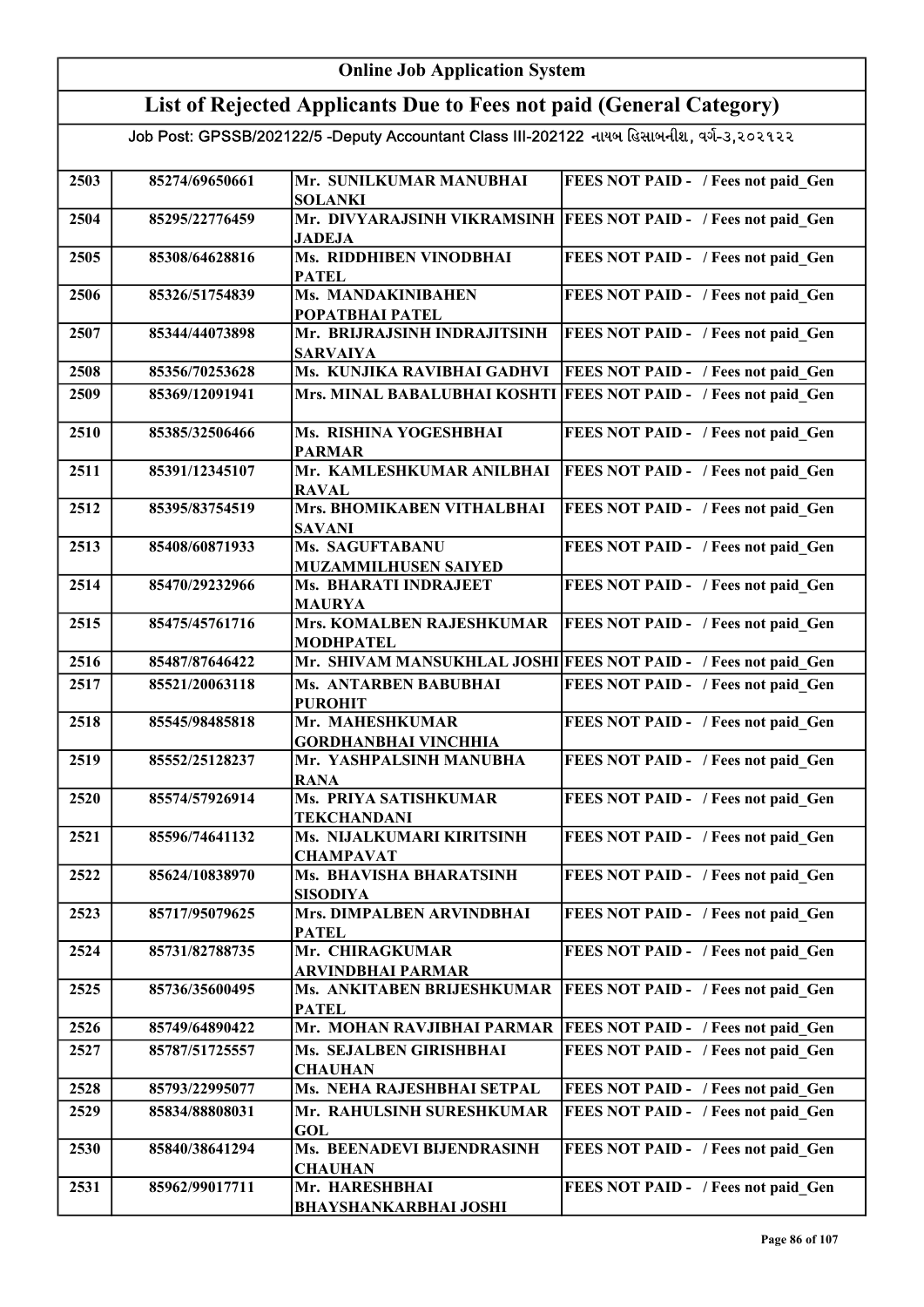## Online Job Application System List of Rejected Applicants Due to Fees not paid (General Category) Job Post: GPSSB/202122/5 -Deputy Accountant Class III-202122 નાયબ હિસાબનીશ, વર્ગ-૩,૨૦૨૧૨૨

| 2532                                                                         | 86009/14963375                                                                                                                                                 | Mr. MOHAMMED AMAN                                                                                                                                                                                                                                                                                                                                                    | FEES NOT PAID - / Fees not paid Gen                                                                                                                                                                                                                                                                                                                                                                |
|------------------------------------------------------------------------------|----------------------------------------------------------------------------------------------------------------------------------------------------------------|----------------------------------------------------------------------------------------------------------------------------------------------------------------------------------------------------------------------------------------------------------------------------------------------------------------------------------------------------------------------|----------------------------------------------------------------------------------------------------------------------------------------------------------------------------------------------------------------------------------------------------------------------------------------------------------------------------------------------------------------------------------------------------|
|                                                                              |                                                                                                                                                                | MOHAMMED ISMAIL SHAIKH                                                                                                                                                                                                                                                                                                                                               |                                                                                                                                                                                                                                                                                                                                                                                                    |
| 2533                                                                         | 86032/30239542                                                                                                                                                 | Mrs. KUNJAL NANDUBHAI PATEL                                                                                                                                                                                                                                                                                                                                          | FEES NOT PAID - / Fees not paid Gen                                                                                                                                                                                                                                                                                                                                                                |
| 2534                                                                         | 86051/69692992                                                                                                                                                 | Mrs. JANKI SIDDHARTH PANDYA                                                                                                                                                                                                                                                                                                                                          | FEES NOT PAID - / Fees not paid Gen                                                                                                                                                                                                                                                                                                                                                                |
| 2535                                                                         | 86077/35723650                                                                                                                                                 | Mr. PRADIP BHAYABHAI<br><b>LAVADIYA</b>                                                                                                                                                                                                                                                                                                                              | FEES NOT PAID - / Fees not paid Gen                                                                                                                                                                                                                                                                                                                                                                |
| 2536                                                                         | 86102/46849289                                                                                                                                                 | Mr. ARPAN YOGESHBHAI PATEL                                                                                                                                                                                                                                                                                                                                           | FEES NOT PAID - / Fees not paid_Gen                                                                                                                                                                                                                                                                                                                                                                |
| 2537                                                                         | 86126/26065454                                                                                                                                                 | Ms. JAYASHREEBEN KARA                                                                                                                                                                                                                                                                                                                                                | FEES NOT PAID - / Fees not paid Gen                                                                                                                                                                                                                                                                                                                                                                |
|                                                                              |                                                                                                                                                                | <b>GOJIYA</b>                                                                                                                                                                                                                                                                                                                                                        |                                                                                                                                                                                                                                                                                                                                                                                                    |
| 2538                                                                         | 86137/77053339                                                                                                                                                 | Ms. KRUPA RAMJIBHAI<br><b>VIRPARIYA</b>                                                                                                                                                                                                                                                                                                                              | FEES NOT PAID - / Fees not paid Gen                                                                                                                                                                                                                                                                                                                                                                |
| 2539                                                                         | 86160/17269595                                                                                                                                                 | Mr. SOEL SIDDU BHAI RANGREJ                                                                                                                                                                                                                                                                                                                                          | FEES NOT PAID - / Fees not paid Gen                                                                                                                                                                                                                                                                                                                                                                |
| 2540                                                                         | 86226/97118688                                                                                                                                                 | Ms. VIDHI YAGNESHKUMAR                                                                                                                                                                                                                                                                                                                                               | FEES NOT PAID - / Fees not paid Gen                                                                                                                                                                                                                                                                                                                                                                |
|                                                                              |                                                                                                                                                                | <b>RAVAL</b>                                                                                                                                                                                                                                                                                                                                                         |                                                                                                                                                                                                                                                                                                                                                                                                    |
| 2541                                                                         | 86228/64557965                                                                                                                                                 | Mrs. RUTAVI JAYESHBHAI<br><b>DAVARA</b>                                                                                                                                                                                                                                                                                                                              | FEES NOT PAID - / Fees not paid Gen                                                                                                                                                                                                                                                                                                                                                                |
| 2542                                                                         | 86249/56752581                                                                                                                                                 | Mr. AJAY THAMBI EZHAVA                                                                                                                                                                                                                                                                                                                                               | FEES NOT PAID - / Fees not paid Gen                                                                                                                                                                                                                                                                                                                                                                |
| 2543                                                                         | 86305/77157300                                                                                                                                                 | Mr. KEVALKUMAR PRABHULAL                                                                                                                                                                                                                                                                                                                                             | FEES NOT PAID - / Fees not paid Gen                                                                                                                                                                                                                                                                                                                                                                |
|                                                                              |                                                                                                                                                                | <b>AADESARA</b>                                                                                                                                                                                                                                                                                                                                                      |                                                                                                                                                                                                                                                                                                                                                                                                    |
|                                                                              |                                                                                                                                                                |                                                                                                                                                                                                                                                                                                                                                                      |                                                                                                                                                                                                                                                                                                                                                                                                    |
|                                                                              |                                                                                                                                                                |                                                                                                                                                                                                                                                                                                                                                                      |                                                                                                                                                                                                                                                                                                                                                                                                    |
| 2546                                                                         | 86373/54250433                                                                                                                                                 | Mrs. RIDDHIBEN BHADRESHBHAI<br><b>JOSHI</b>                                                                                                                                                                                                                                                                                                                          | FEES NOT PAID - / Fees not paid Gen                                                                                                                                                                                                                                                                                                                                                                |
| 2547                                                                         | 86375/93877790                                                                                                                                                 | Mr. ARPAN YOGESHBHAI PATEL                                                                                                                                                                                                                                                                                                                                           | FEES NOT PAID - / Fees not paid Gen                                                                                                                                                                                                                                                                                                                                                                |
| 2548                                                                         | 86419/69032868                                                                                                                                                 | Mrs. REEMA MITESH GADIWALA                                                                                                                                                                                                                                                                                                                                           | FEES NOT PAID - / Fees not paid Gen                                                                                                                                                                                                                                                                                                                                                                |
| 2549                                                                         | 86434/31234082                                                                                                                                                 | Ms. DIPAL DINESHBHAI BHOI                                                                                                                                                                                                                                                                                                                                            | FEES NOT PAID - / Fees not paid Gen                                                                                                                                                                                                                                                                                                                                                                |
| 2550                                                                         | 86465/88972890                                                                                                                                                 | Mr. KEVIN HARILAL RAMANI                                                                                                                                                                                                                                                                                                                                             | FEES NOT PAID - / Fees not paid Gen                                                                                                                                                                                                                                                                                                                                                                |
| 2551                                                                         | 86477/90447368                                                                                                                                                 | Mr. ABHISHEKBHAI                                                                                                                                                                                                                                                                                                                                                     | FEES NOT PAID - / Fees not paid Gen                                                                                                                                                                                                                                                                                                                                                                |
|                                                                              |                                                                                                                                                                | DAYALJIBHAI CHAUHAN                                                                                                                                                                                                                                                                                                                                                  |                                                                                                                                                                                                                                                                                                                                                                                                    |
|                                                                              |                                                                                                                                                                | <b>JADEJA</b>                                                                                                                                                                                                                                                                                                                                                        |                                                                                                                                                                                                                                                                                                                                                                                                    |
| 2553                                                                         | 86541/45289764                                                                                                                                                 | Ms. CHHAYABEN RAMESHBHAI                                                                                                                                                                                                                                                                                                                                             | FEES NOT PAID - / Fees not paid Gen                                                                                                                                                                                                                                                                                                                                                                |
| 2554                                                                         | 86544/20331035                                                                                                                                                 | <b>Ms. JANKIBEN RAMESHBHAI</b>                                                                                                                                                                                                                                                                                                                                       | FEES NOT PAID - / Fees not paid Gen                                                                                                                                                                                                                                                                                                                                                                |
|                                                                              |                                                                                                                                                                | <b>PATEL</b>                                                                                                                                                                                                                                                                                                                                                         |                                                                                                                                                                                                                                                                                                                                                                                                    |
| 2555                                                                         | 86547/51063990                                                                                                                                                 | Mrs. KRISHNABEN MUKESHBHAI                                                                                                                                                                                                                                                                                                                                           | FEES NOT PAID - / Fees not paid Gen                                                                                                                                                                                                                                                                                                                                                                |
|                                                                              |                                                                                                                                                                |                                                                                                                                                                                                                                                                                                                                                                      |                                                                                                                                                                                                                                                                                                                                                                                                    |
|                                                                              |                                                                                                                                                                |                                                                                                                                                                                                                                                                                                                                                                      |                                                                                                                                                                                                                                                                                                                                                                                                    |
|                                                                              |                                                                                                                                                                |                                                                                                                                                                                                                                                                                                                                                                      |                                                                                                                                                                                                                                                                                                                                                                                                    |
|                                                                              |                                                                                                                                                                |                                                                                                                                                                                                                                                                                                                                                                      |                                                                                                                                                                                                                                                                                                                                                                                                    |
|                                                                              | 86585/51220758                                                                                                                                                 | Ms. MITTAL BABUBHAI PATEL                                                                                                                                                                                                                                                                                                                                            |                                                                                                                                                                                                                                                                                                                                                                                                    |
|                                                                              |                                                                                                                                                                |                                                                                                                                                                                                                                                                                                                                                                      |                                                                                                                                                                                                                                                                                                                                                                                                    |
|                                                                              |                                                                                                                                                                | <b>KANTIBHAI RATHOD</b>                                                                                                                                                                                                                                                                                                                                              |                                                                                                                                                                                                                                                                                                                                                                                                    |
| 2560                                                                         | 86637/49173284                                                                                                                                                 | Mrs. ROSHNI RAGHUNATHBHAI                                                                                                                                                                                                                                                                                                                                            | FEES NOT PAID - / Fees not paid Gen                                                                                                                                                                                                                                                                                                                                                                |
|                                                                              |                                                                                                                                                                | <b>GOLE</b>                                                                                                                                                                                                                                                                                                                                                          |                                                                                                                                                                                                                                                                                                                                                                                                    |
|                                                                              |                                                                                                                                                                |                                                                                                                                                                                                                                                                                                                                                                      |                                                                                                                                                                                                                                                                                                                                                                                                    |
|                                                                              |                                                                                                                                                                |                                                                                                                                                                                                                                                                                                                                                                      |                                                                                                                                                                                                                                                                                                                                                                                                    |
|                                                                              |                                                                                                                                                                |                                                                                                                                                                                                                                                                                                                                                                      |                                                                                                                                                                                                                                                                                                                                                                                                    |
|                                                                              |                                                                                                                                                                |                                                                                                                                                                                                                                                                                                                                                                      |                                                                                                                                                                                                                                                                                                                                                                                                    |
| 2544<br>2545<br>2552<br>2556<br>2557<br>2558<br>2559<br>2561<br>2562<br>2563 | 86341/51355782<br>86371/41389686<br>86478/30270503<br>86553/54756741<br>86563/63623134<br>86602/77445808<br>86655/72777627<br>86743/43559797<br>86745/55385060 | Ms. LAXMI DINESH KHARWAR<br>Ms. SEFALIBEN JAYANTILAL<br><b>PATEL</b><br>Mr. ARJUNSINH ASHOKSINH<br><b>PATEL</b><br><b>PATEL</b><br>Ms. DIVYABEN RAMESHBHAI<br><b>PATEL</b><br>Ms. SAJIYA MAQSOODAHMED<br><b>SHAIKH</b><br>Mr. BHAVESHKUMAR<br>Ms. RITUBEN KISHORBHAI GOL<br>Mr. CHIRAGKUMAR<br><b>JAYESHBHAI TAILOR</b><br>Ms. DAKSHA MAHESHBHAI<br><b>KAVATHIYA</b> | FEES NOT PAID - / Fees not paid Gen<br>FEES NOT PAID - / Fees not paid Gen<br>FEES NOT PAID - / Fees not paid Gen<br>FEES NOT PAID - / Fees not paid Gen<br>FEES NOT PAID - / Fees not paid Gen<br>FEES NOT PAID - / Fees not paid Gen<br>FEES NOT PAID - / Fees not paid Gen<br>FEES NOT PAID - / Fees not paid Gen<br>FEES NOT PAID - / Fees not paid Gen<br>FEES NOT PAID - / Fees not paid Gen |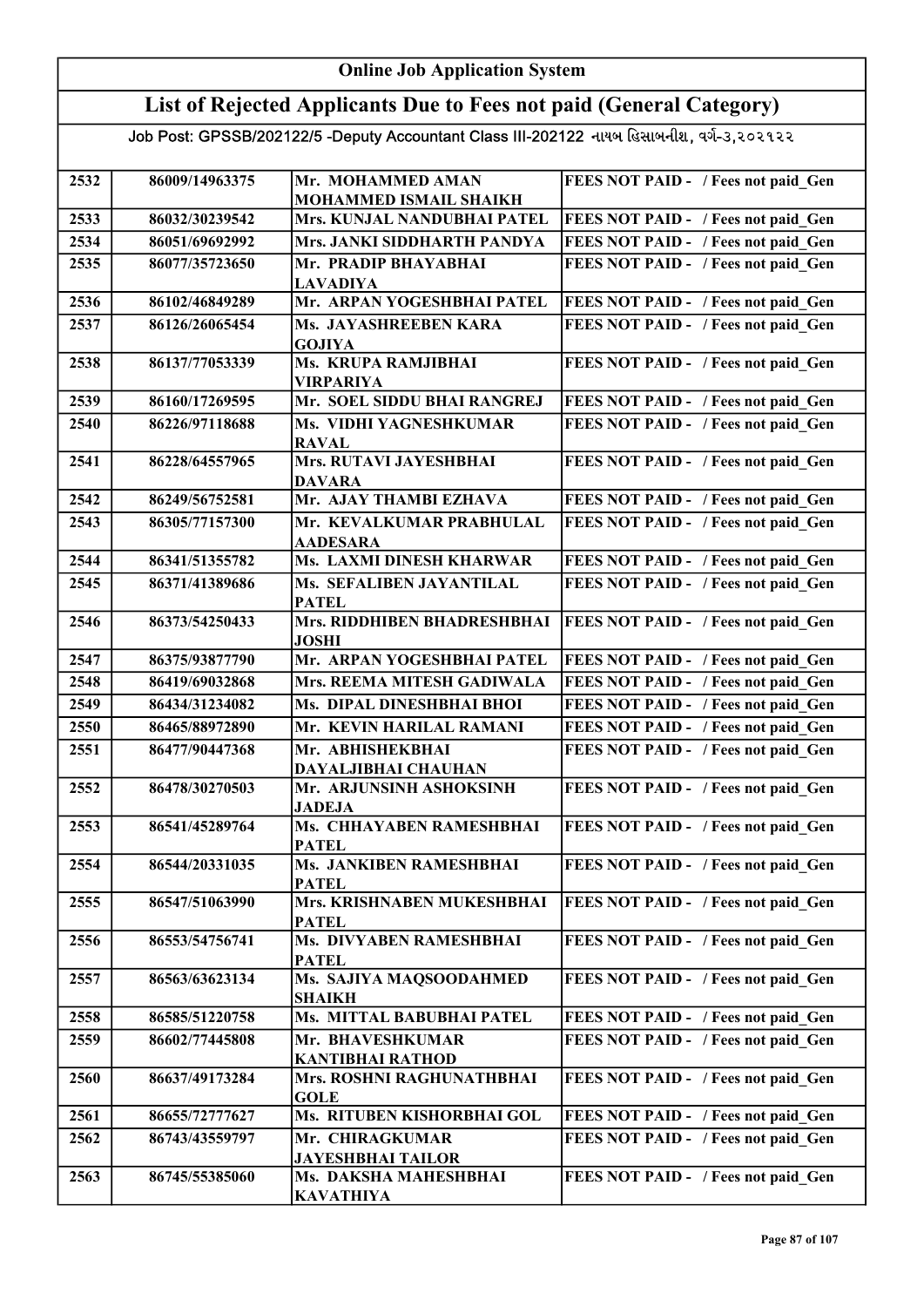#### Online Job Application System List of Rejected Applicants Due to Fees not paid (General Category) Job Post: GPSSB/202122/5 -Deputy Accountant Class III-202122 નાયબ હિસાબનીશ, વર્ગ-૩,૨૦૨૧૨૨ 2564 86760/62387366 Mr. RONAKSINH RAMSINH DABHI FEES NOT PAID - / Fees not paid\_Gen 2565 86767/40484309 Mr. MAHIPALSINH KALYANSINH SURYAVANSHI **FEES NOT PAID - / Fees not paid Gen** 2566 86774/25093919 Ms. KAJALBA BHAGIRATHSINH PARMAR FEES NOT PAID - / Fees not paid Gen 2567 86804/27658053 Mr. KRUNAL RAKESHBHAI SOLANKI FEES NOT PAID - / Fees not paid Gen 2568 86826/61401071 Mrs. CHILKABAHEN ANKIT KUMAR PATEL FEES NOT PAID - / Fees not paid Gen 2569 86832/92116479 Mr. MANOJBHAI RATILAL PRAJAPATI FEES NOT PAID - / Fees not paid Gen 2570 86859/38182883 Mrs. RIDDHIBEN BHARATBHAI BAVALIYA FEES NOT PAID - / Fees not paid Gen 2571 86881/72219787 Ms. DIPAL DINESHBHAI BHOI FEES NOT PAID - / Fees not paid\_Gen 2572 86885/43928414 Mrs. SEJAL NILESH JOSHI FEES NOT PAID - / Fees not paid Gen 2573 | 86905/27948226 | Mr. RAJAN ASHOKBHAI BUSA | FEES NOT PAID - / Fees not paid\_Gen 2574 86910/51799105 Mr. AKSAY BHIKHABHAI JETHAVA FEES NOT PAID - / Fees not paid Gen 2575 86930/55558858 Mr. MAHAMMADALI SHABBIRBHAI KHORAJIYA FEES NOT PAID - / Fees not paid Gen 2576 86937/69380500 Ms. PARVATIBEN RAMANBHAI MAKWANA FEES NOT PAID - / Fees not paid Gen 2577 86941/23703966 Ms. PINAL HARIVALLABH CHHICHHIYA FEES NOT PAID - / Fees not paid\_Gen 2578 86942/16930626 Ms. KAJALBA VIRENDRASINH JADEJA FEES NOT PAID - / Fees not paid Gen 2579 86954/64024745 Ms. BHOOMI BABUBHAI SUKHADIYA FEES NOT PAID - / Fees not paid\_Gen 2580 86970/22965083 Mr. HASMUKH MANHAR SOLANKI FEES NOT PAID - / Fees not paid Gen 2581 87044/44072643 Mr. INDRAJITSINH MAHENDRASINH BIHOLA FEES NOT PAID - / Fees not paid\_Gen 2582 87058/62042936 Ms. SHARMILABEN PUJABHAI KHANT FEES NOT PAID - / Fees not paid Gen 2583 87069/73576015 Mr. NILESHPURI DOLATPURI GOSWAMI FEES NOT PAID - / Fees not paid Gen 2584 87074/14539222 Ms. VANDANA AVADHLAL MAURYA FEES NOT PAID - / Fees not paid Gen 2585 87110/99311793 Mr. NITIN JAGDISHBHAI MULANI FEES NOT PAID - / Fees not paid Gen 2586 87120/51986047 Ms. SHRADDHABEN SAVJIBHAI KALARIYA FEES NOT PAID - / Fees not paid Gen 2587 87181/19611324 Ms. RINKALBEN DASHARATHBHAI DAYANI FEES NOT PAID - / Fees not paid Gen 2588 87202/20353548 Ms. DARSHANA JITENDRABHAI PITRODAPARMAR FEES NOT PAID - / Fees not paid Gen 2589 | 87209/84330280 | Ms. SWAPNILA KAMLESH JADHAV FEES NOT PAID - / Fees not paid Gen 2590 87271/68245534 Ms. ANI VIPULKUMAR SONI FEES NOT PAID - / Fees not paid Gen 2591 87294/11213848 Mr. AKASH JESANGBHAI PATEL FEES NOT PAID - / Fees not paid Gen 2592 87312/69024416 Ms. HINABEN BHARATSINH VAGHELA FEES NOT PAID - / Fees not paid Gen 2593 87323/49750512 Ms. SUDHA JAIRAM GUPTA FEES NOT PAID - / Fees not paid Gen 2594 87324/99223384 Mr. AVINASH LAXMAN LAD FEES NOT PAID - / Fees not paid\_Gen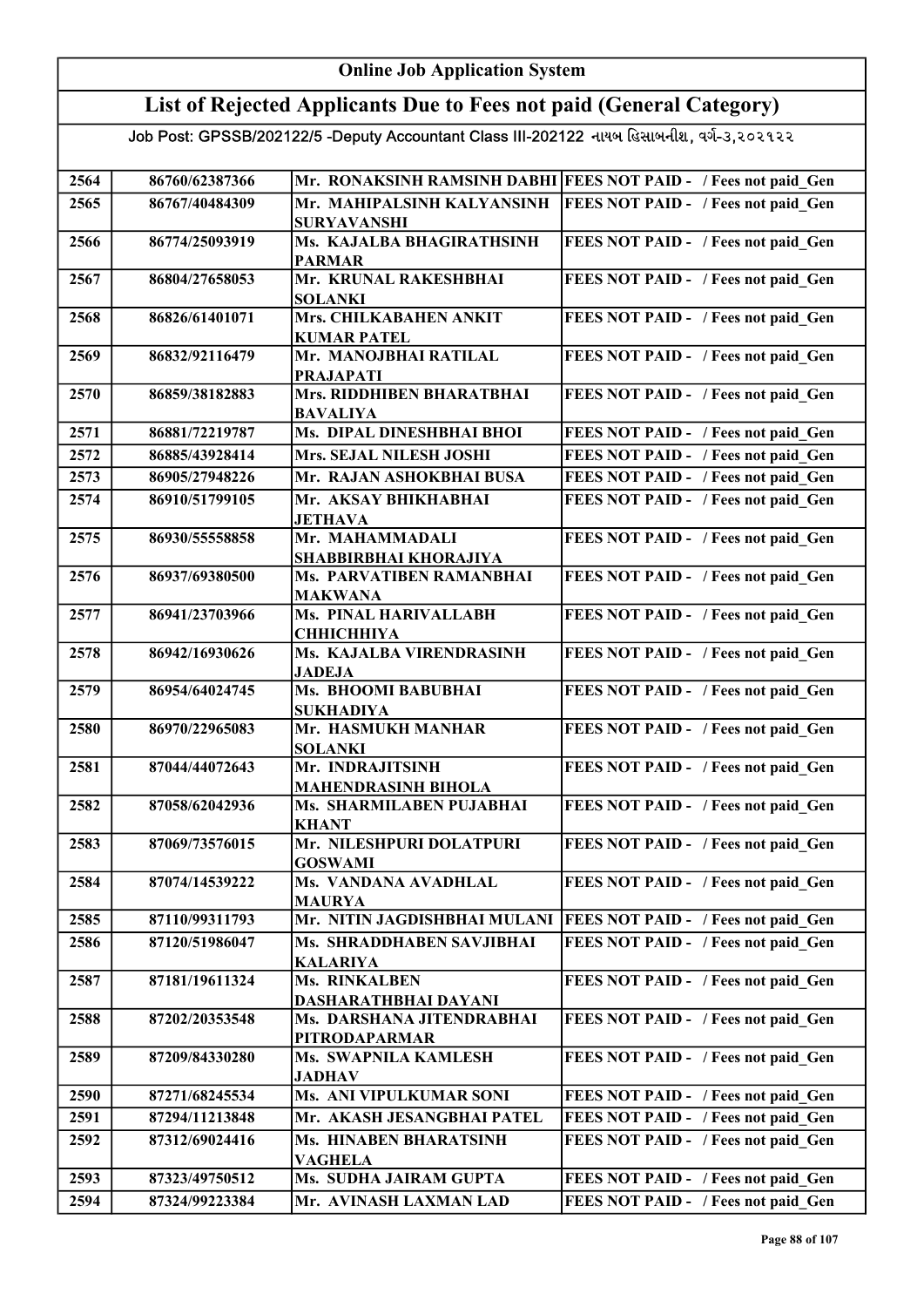## Online Job Application System List of Rejected Applicants Due to Fees not paid (General Category)

| 2595 | 87325/48314030 | Ms. FARHIN SARFRAZBHAI<br><b>ANSARI</b>      | FEES NOT PAID - / Fees not paid Gen        |
|------|----------------|----------------------------------------------|--------------------------------------------|
| 2596 | 87329/25026713 | Mr. NIKUNJ KANUBHAI PATEL                    | FEES NOT PAID - / Fees not paid Gen        |
| 2597 | 87334/39811585 | <b>Ms. STUTI RAMANBHAI</b>                   | FEES NOT PAID - / Fees not paid Gen        |
|      |                | <b>CHAUHAN</b>                               |                                            |
| 2598 | 87369/81901510 | Mr. SANJAYSINH PRAVINSINH                    | FEES NOT PAID - / Fees not paid_Gen        |
|      |                | <b>JADEJA</b>                                |                                            |
| 2599 | 87396/80136550 | Ms. KAIRAVI HITESHKUMAR                      | FEES NOT PAID - / Fees not paid Gen        |
| 2600 | 87464/29801783 | <b>SHAH</b><br>Mrs. SUMANDEVI VINOD BOUDH    | FEES NOT PAID - / Fees not paid Gen        |
| 2601 | 87485/93049146 | Ms. MANISHA RAMESHBHAI                       | FEES NOT PAID - / Fees not paid Gen        |
|      |                | <b>PARMAR</b>                                |                                            |
| 2602 | 87491/39783643 | Ms. KRUPA RAMJIBHAI                          | FEES NOT PAID - / Fees not paid Gen        |
|      |                | <b>VIRPARIYA</b>                             |                                            |
| 2603 | 87507/71807523 | Ms. POOJA BHARATBHAI RAJPUT                  | <b>FEES NOT PAID - / Fees not paid Gen</b> |
| 2604 | 87550/57167071 | Ms. RITU SUNILKUMAR SHARMA                   | FEES NOT PAID - / Fees not paid Gen        |
| 2605 | 87586/28458952 | Mr. MOHAMMAD MUZIBUDDIN                      | FEES NOT PAID - / Fees not paid Gen        |
|      |                | <b>ILMUDDIN PIRJADA</b>                      |                                            |
| 2606 | 87653/75365707 | Ms. POOJA RAMLAKSHMANBHAI                    | <b>FEES NOT PAID - / Fees not paid Gen</b> |
|      |                | <b>YADAV</b>                                 |                                            |
| 2607 | 87671/32552730 | Mr. UTSAV MAHESHBHAI                         | FEES NOT PAID - / Fees not paid Gen        |
| 2608 | 87698/81240195 | <b>SUHAGIYA</b><br>Mr. ARUN DEVANAND KUMBHAR | <b>FEES NOT PAID - / Fees not paid Gen</b> |
| 2609 | 87752/53116332 | Mr. DEEPAK JAYSHANKAR                        | FEES NOT PAID - / Fees not paid Gen        |
|      |                | <b>GUPTA</b>                                 |                                            |
| 2610 | 87754/61650448 | Ms. PAYAL VINODKUMAR                         | FEES NOT PAID - / Fees not paid Gen        |
|      |                | <b>THAWNANI</b>                              |                                            |
| 2611 | 87761/31983373 | Mr. AJAY RAMESHBHAI VARMA                    | FEES NOT PAID - / Fees not paid_Gen        |
| 2612 | 87762/68270792 | Ms. DISHA KESHUBHAI<br><b>SABHADIYA</b>      | FEES NOT PAID - / Fees not paid Gen        |
| 2613 | 87763/42167483 | Ms. MAMTABAHEN SURESHBHAI                    | <b>FEES NOT PAID - / Fees not paid Gen</b> |
|      |                | <b>PARMAR</b>                                |                                            |
| 2614 | 87766/97863407 | Ms. NAJAMUNBANU                              | FEES NOT PAID - / Fees not paid_Gen        |
|      |                | <b>RAHEMUDDIN ANSARI</b>                     |                                            |
| 2615 | 87782/98312731 | Mrs. BHOOMI KIRANBHAI                        | FEES NOT PAID - / Fees not paid Gen        |
| 2616 | 87824/82121824 | Ms. FORAM BHIKHABHAI RANK                    | FEES NOT PAID - / Fees not paid Gen        |
| 2617 | 87845/39355426 | Ms. SHIVANI KIRITBHAI JANI                   | FEES NOT PAID - / Fees not paid Gen        |
| 2618 | 87854/46931349 | Mr. AJAYBHAI BHUPATBHAI<br><b>JAMOD</b>      | FEES NOT PAID - / Fees not paid Gen        |
| 2619 | 87860/69277268 | Ms. KRUPA RAMJIBHAI                          | FEES NOT PAID - / Fees not paid Gen        |
|      |                | <b>VIRPARIYA</b>                             |                                            |
| 2620 | 87881/17391907 | Mr. NIKUNJ PRAVINBHAI                        | FEES NOT PAID - / Fees not paid Gen        |
|      |                | <b>VAGHASIYA</b>                             |                                            |
| 2621 | 87886/37748986 | Mr. DIGVIJAYSINH JAGDISHSINH                 | <b>FEES NOT PAID - / Fees not paid Gen</b> |
| 2622 | 87939/97193175 | <b>GOHIL</b><br>Mr. CHIRAG PRAKASHBHAI       | FEES NOT PAID - / Fees not paid Gen        |
|      |                | <b>THAKKAR</b>                               |                                            |
| 2623 | 87950/98077561 | Mr. BALKRUSHNA                               | FEES NOT PAID - / Fees not paid Gen        |
|      |                | HASMUKHBHAI JANI                             |                                            |
| 2624 | 87965/77538192 | Ms. PARUL AALA BHAI                          | FEES NOT PAID - / Fees not paid Gen        |
|      |                | <b>NANDANIYA</b>                             |                                            |
| 2625 | 87974/17078435 | Mr. AKASH VIJAYBHAI OZA                      | FEES NOT PAID - / Fees not paid Gen        |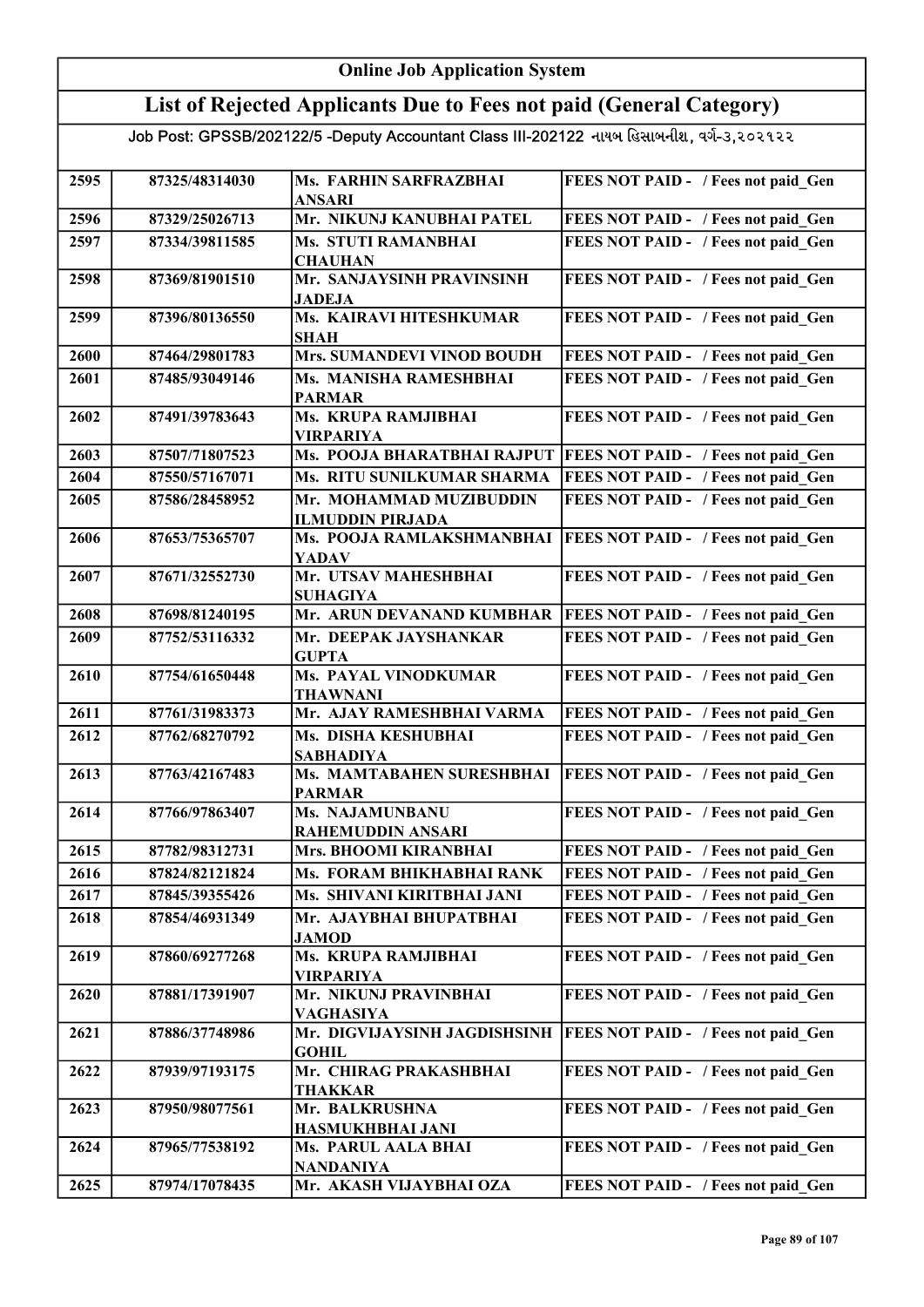### List of Rejected Applicants Due to Fees not paid (General Category)

| 2626 | 88017/87220161 |                                             | Mr. CHINTAN GOVINDBHAI RANA FEES NOT PAID - / Fees not paid Gen |
|------|----------------|---------------------------------------------|-----------------------------------------------------------------|
| 2627 | 88032/18467582 | Mr. DARSHANKUMAR                            | FEES NOT PAID - / Fees not paid Gen                             |
|      |                | <b>ARVINDKUMAR SONI</b>                     |                                                                 |
| 2628 | 88066/99188392 | Mr. ARUN DEVANAND KUMBHAR                   | <b>FEES NOT PAID - / Fees not paid Gen</b>                      |
| 2629 | 88088/78221338 | Mr. ANKUR KUMAR NATHALAL                    | FEES NOT PAID - / Fees not paid Gen                             |
|      |                | <b>VACHHANI</b>                             |                                                                 |
| 2630 | 88119/84951606 | Ms. RUABJA HANIFBHAI                        | FEES NOT PAID - / Fees not paid Gen                             |
|      |                | <b>MARAVIYA</b>                             |                                                                 |
| 2631 | 88142/38610296 | <b>Ms. MITAL RAJUBHAI</b>                   | FEES NOT PAID - / Fees not paid Gen                             |
|      |                | <b>KAJAVADRA</b>                            |                                                                 |
| 2632 | 88164/28186267 | Mr. GAURANG JASHBHAI                        | FEES NOT PAID - / Fees not paid Gen                             |
|      |                | <b>PRAJAPATI</b>                            |                                                                 |
| 2633 | 88168/19314171 | Mr. JIGNESH PRAVINBHAI                      | FEES NOT PAID - / Fees not paid Gen                             |
|      |                | <b>PUROHIT</b>                              |                                                                 |
| 2634 | 88197/98365446 | Mrs. APEXABEN GOPALDAS SHAH                 | <b>FEES NOT PAID - / Fees not paid Gen</b>                      |
| 2635 | 88212/28416175 | Mr. UMESH JIVRAJBHAI PARMAR                 | <b>FEES NOT PAID - / Fees not paid Gen</b>                      |
| 2636 | 88269/51523463 | <b>Ms. ZARANABEN</b>                        | FEES NOT PAID - / Fees not paid Gen                             |
|      |                | <b>MAHENDRAKUMAR PUROHIT</b>                |                                                                 |
| 2637 | 88281/94890519 | Ms. KRUPA RAMJIBHAI                         | FEES NOT PAID - / Fees not paid Gen                             |
|      |                | <b>VIRPARIYA</b>                            |                                                                 |
| 2638 | 88291/13709045 | Mr. SANJAY LAKHMAN                          | FEES NOT PAID - / Fees not paid Gen                             |
|      |                | <b>CHAUHAN</b>                              |                                                                 |
| 2639 | 88299/22291551 | Mrs. KARISHMABEN                            | FEES NOT PAID - / Fees not paid Gen                             |
|      |                | <b>CHANDRAPRAKASH VERMA</b>                 |                                                                 |
| 2640 | 88366/97098437 | Mr. KHODABHAI BHARATBHAI                    | FEES NOT PAID - / Fees not paid Gen                             |
|      |                | <b>PANCHASARA</b>                           |                                                                 |
| 2641 | 88371/31101160 | Ms. RIDDHIBEN CHHOTALAL                     | FEES NOT PAID - / Fees not paid Gen                             |
| 2642 | 88376/51446044 | <b>MAKVANA</b><br>Mr. TEJASKUMAR SAVJIBHAI  | FEES NOT PAID - / Fees not paid Gen                             |
|      |                | <b>VORA</b>                                 |                                                                 |
| 2643 | 88391/84034716 | Ms. DIPALI NIVVRUTTI BHAMRE                 | FEES NOT PAID - / Fees not paid_Gen                             |
| 2644 | 88405/81206889 | Mr. SMIT JAGDISHBHAI PATEL                  | FEES NOT PAID - / Fees not paid Gen                             |
|      |                | <b>Ms. RATHOD KIRANSINH</b>                 |                                                                 |
| 2645 | 88421/41914063 |                                             | FEES NOT PAID - / Fees not paid Gen                             |
| 2646 | 88455/35315176 | <b>VARSHABEN</b><br>Mr. AJAYSINH BHIKHUSINH | FEES NOT PAID - / Fees not paid Gen                             |
|      |                | <b>MAKVANA</b>                              |                                                                 |
| 2647 | 88460/87071994 | Mr. AKILAHEMADKHAN                          | FEES NOT PAID - / Fees not paid Gen                             |
|      |                | DARIYAVKHAN TUNVAR                          |                                                                 |
| 2648 | 88464/26522701 | Mr. NAVNEET LAKHMANBHAI                     | FEES NOT PAID - / Fees not paid Gen                             |
|      |                | <b>VASANI</b>                               |                                                                 |
| 2649 | 88472/44678850 |                                             | Ms. DISHA KANAKRAY RAJPOPAT FEES NOT PAID - / Fees not paid Gen |
|      |                |                                             |                                                                 |
| 2650 | 88501/79604882 | Mr. JAYPAL CHAMAN BHAI                      | FEES NOT PAID - / Fees not paid Gen                             |
|      |                | <b>PATEL</b>                                |                                                                 |
| 2651 | 88562/26447628 | <b>Mrs. NAYANABEN</b>                       | FEES NOT PAID - / Fees not paid Gen                             |
|      |                | <b>SNEHALKUMAR SONI</b>                     |                                                                 |
| 2652 | 88563/85713997 | Mr. ALPESHBHAI                              | FEES NOT PAID - / Fees not paid Gen                             |
|      |                | PARSOTTAMBHAI BARAIYA                       |                                                                 |
| 2653 | 88610/38028702 | Mrs. HEMAXIBEN JIGNESHBHAI                  | FEES NOT PAID - / Fees not paid Gen                             |
|      |                | <b>PATEL</b>                                |                                                                 |
| 2654 | 88633/40653172 | Mr. AKHIL RAJESHBHAI BHATT                  | FEES NOT PAID - / Fees not paid Gen                             |
| 2655 | 88634/62180280 | Ms. FALGUNI ARUNSINH                        | FEES NOT PAID - / Fees not paid Gen                             |
|      |                | <b>SOLANKI</b>                              |                                                                 |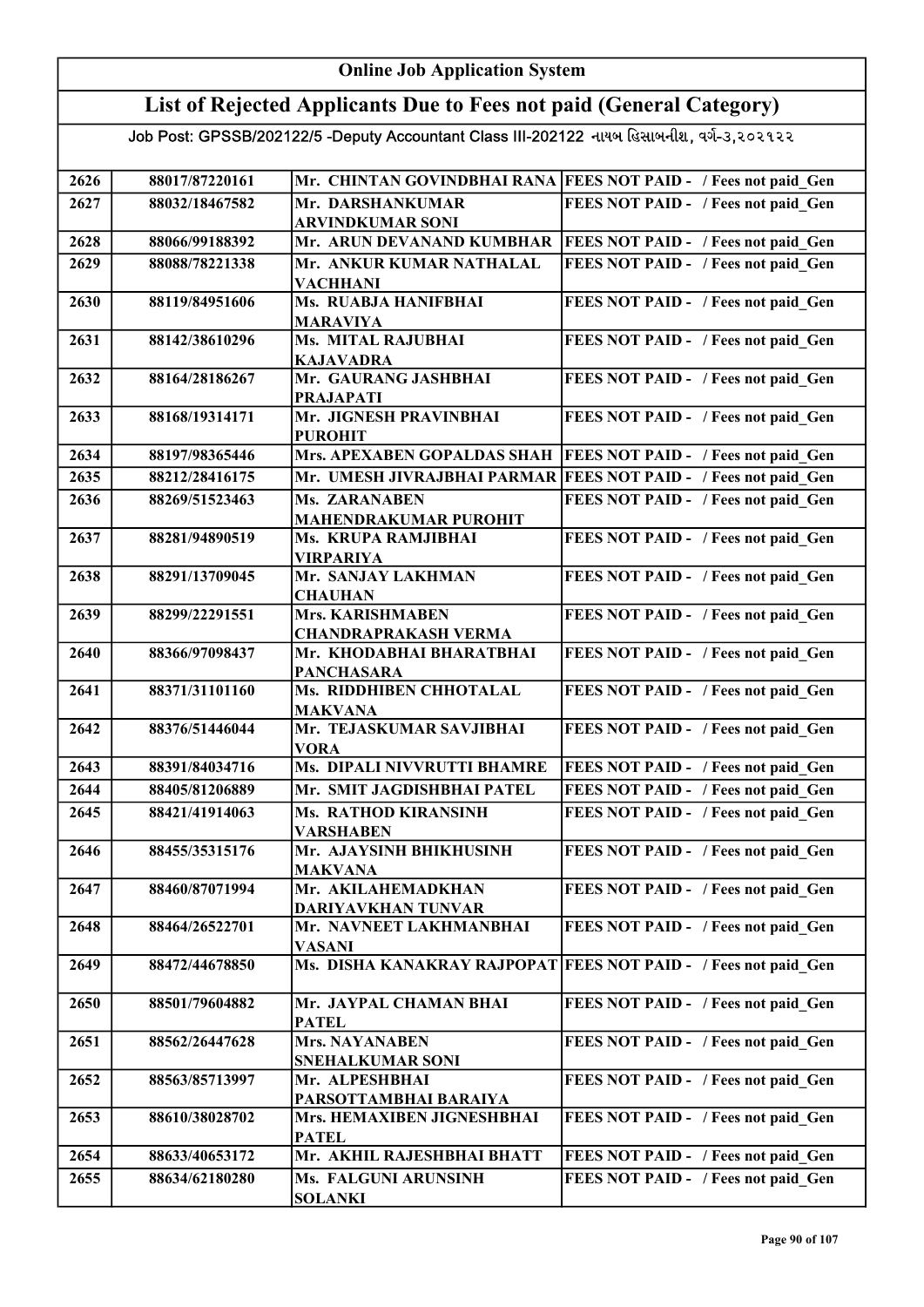## Online Job Application System List of Rejected Applicants Due to Fees not paid (General Category)

| 2656 | 88702/35668219 | Mr. MAHAMADVASIM                             | FEES NOT PAID - / Fees not paid Gen                             |
|------|----------------|----------------------------------------------|-----------------------------------------------------------------|
|      |                | <b>MAHAMADRAFIQ MEMON</b>                    |                                                                 |
| 2657 | 88705/17752486 | Mr. KRIPALSINH BHAVANSINH<br><b>SISODIYA</b> | FEES NOT PAID - / Fees not paid Gen                             |
| 2658 | 88730/97812005 | Mr. HARSH NITINBHAI MAHETA                   | FEES NOT PAID - / Fees not paid Gen                             |
| 2659 | 88735/87097372 | Ms. MONA PRAKASH VARANDANI                   | <b>FEES NOT PAID - / Fees not paid Gen</b>                      |
| 2660 | 88751/57053563 | Ms. POOJA KARASANBHAI<br><b>KAMANI</b>       | FEES NOT PAID - / Fees not paid Gen                             |
| 2661 | 88757/83996312 | Ms. KRISHNA MEPABHAI<br><b>MUNGRA</b>        | FEES NOT PAID - / Fees not paid Gen                             |
| 2662 | 88761/14767909 | Mr. GHANSHYAM N SHEKH                        | FEES NOT PAID - / Fees not paid Gen                             |
| 2663 | 88768/46161985 | Mrs. KHUSHBU PRABHASHANKAR                   | <b>FEES NOT PAID - / Fees not paid Gen</b>                      |
|      |                | <b>MODHA</b>                                 |                                                                 |
| 2664 | 88793/25346712 | Mr. ARUNKUMAR GOPALBHAI<br><b>PARMAR</b>     | FEES NOT PAID - / Fees not paid Gen                             |
| 2665 | 88801/11885064 | Mr. PRADIPKUMAR PRABHUDAS<br><b>KHRISTI</b>  | FEES NOT PAID - / Fees not paid Gen                             |
| 2666 | 88805/85626686 | Ms. NIRMALBEN ARVINDBHAI                     | FEES NOT PAID - / Fees not paid Gen                             |
|      |                | <b>CHAUHAN</b>                               |                                                                 |
| 2667 | 88843/91012823 |                                              | Ms. NANDANI AJAYKUMAR JOSHI FEES NOT PAID - / Fees not paid Gen |
| 2668 | 88850/63155337 | Mr. PRAVINBHAI SHANKARLAL<br><b>GOVINDA</b>  | FEES NOT PAID - / Fees not paid Gen                             |
| 2669 | 88907/47362222 | Ms. POONAM SURESHBHAI                        | FEES NOT PAID - / Fees not paid_Gen                             |
|      |                | <b>CHANDRA</b>                               |                                                                 |
| 2670 | 88912/52439716 | Mr. SANKETKUMAR                              | FEES NOT PAID - / Fees not paid Gen                             |
|      |                | <b>HARSHADBHAI SONI</b>                      |                                                                 |
| 2671 | 88919/85206856 | Mr. RONAKKUMAR<br><b>JAYENDRAKUMAR SONI</b>  | FEES NOT PAID - / Fees not paid Gen                             |
| 2672 | 88968/48358862 | Mr. SAHDEVSINH AJITSINH                      | FEES NOT PAID - / Fees not paid_Gen                             |
|      |                | <b>JADEJA</b>                                |                                                                 |
| 2673 | 89035/37305078 | Mr. ALPESHKUMAR                              | FEES NOT PAID - / Fees not paid Gen                             |
|      |                | AMARATBHAI PRAJAPATI                         |                                                                 |
| 2674 | 89050/27018344 | Ms. UMA GIRDHARILAL<br><b>BHAMBHANI</b>      | FEES NOT PAID - / Fees not paid_Gen                             |
| 2675 | 89060/25495468 | Ms. NIRALI SANJAYBHAI                        | FEES NOT PAID - / Fees not paid Gen                             |
| 2676 | 89078/21443529 | <b>BHANUSHALI</b><br>Mr. NIRAVKUMAR KANTILAL |                                                                 |
|      |                | <b>PATEL</b>                                 | FEES NOT PAID - / Fees not paid Gen                             |
| 2677 | 89089/20389654 | Mr. KARANSINH RUPSINH                        | FEES NOT PAID - / Fees not paid Gen                             |
|      |                | <b>MAKWANA</b>                               |                                                                 |
| 2678 | 89107/11746489 | Ms. BARKHA SURESHKUMAR                       | FEES NOT PAID - / Fees not paid Gen                             |
|      |                | <b>DESAI</b>                                 |                                                                 |
| 2679 | 89172/78689917 | Mrs. NIDHI AKASHBHAI JOSHI                   | FEES NOT PAID - / Fees not paid Gen                             |
| 2680 | 89187/46061836 | Ms. GULFIZA BANU MOHMAD                      | FEES NOT PAID - / Fees not paid Gen                             |
|      |                | <b>ASRAF JULAYA</b>                          |                                                                 |
| 2681 | 89202/19396866 | Ms. ASHA DINESHBHAI<br><b>BAMABHANIYA</b>    | FEES NOT PAID - / Fees not paid Gen                             |
| 2682 | 89209/22584202 | Ms. NEHABEN GIRISHKUMAR                      | FEES NOT PAID - / Fees not paid Gen                             |
|      |                | <b>DAVE</b>                                  |                                                                 |
| 2683 | 89235/55506053 | Mr. SURAJ MAHESH GUPTA                       | FEES NOT PAID - / Fees not paid Gen                             |
| 2684 | 89263/61690963 | Ms. JYOTSNABEN NILABHAI                      | FEES NOT PAID - / Fees not paid Gen                             |
|      |                | <b>CHAUDHARY</b>                             |                                                                 |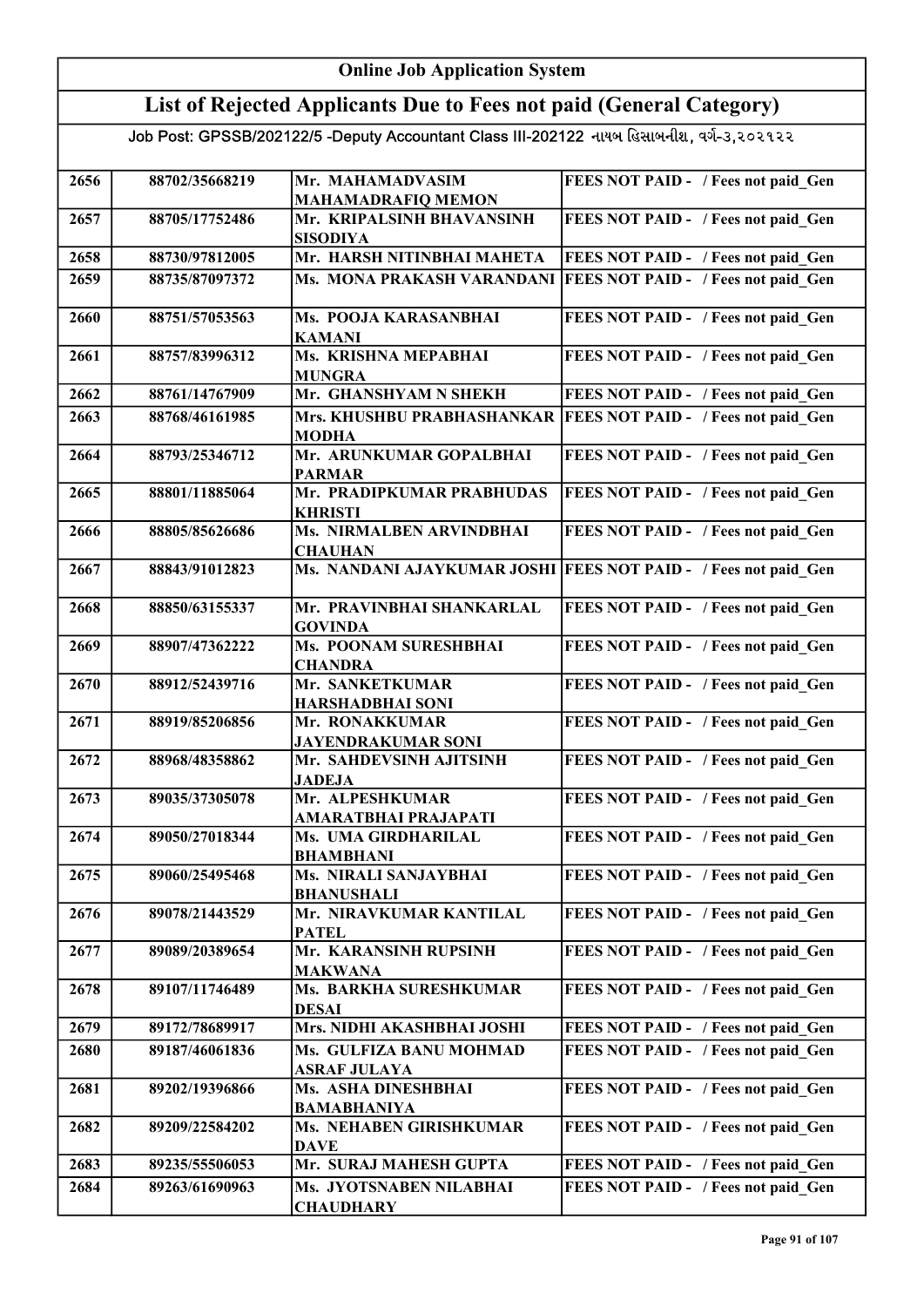#### Online Job Application System List of Rejected Applicants Due to Fees not paid (General Category) Job Post: GPSSB/202122/5 -Deputy Accountant Class III-202122 નાયબ હિસાબનીશ, વર્ગ-૩,૨૦૨૧૨૨ 2685 89265/77771163 Mr. HEMANG KANTIBHAI JANI FEES NOT PAID - / Fees not paid Gen 2686 89341/74557302 Mr. MIHIRSINH NARENDRASINH RATHOD FEES NOT PAID - / Fees not paid Gen 2687 89392/87818496 Ms. PINAL JAYESHBHAI TANK FEES NOT PAID - / Fees not paid\_Gen 2688 89431/66086904 Ms. ARTIBEN GORDHANBHAI SINDHA FEES NOT PAID - / Fees not paid Gen 2689 89513/38194918 Mr. MOHAMMADSAIEDBHAI ABDULHAKIM KURESHI FEES NOT PAID - / Fees not paid Gen 2690 89538/83756444 Mr. VAIBHAV ARUNBHAI DAVE FEES NOT PAID - / Fees not paid\_Gen 2691 89544/80106382 Mr. TEJPALSINH AARVINDSINH SOLANKI FEES NOT PAID - / Fees not paid Gen 2692 89555/77463258 Mr. GAURAV DINESHBHAI THAKAR FEES NOT PAID - / Fees not paid Gen 2693 89590/63550451 Ms. DIPALI RAMESHBHAI TADHANI FEES NOT PAID - / Fees not paid Gen 2694 89614/43221017 Mr. SIRAJ ISUBBHAI SUMARA FEES NOT PAID - / Fees not paid\_Gen 2695 89656/34220387 Ms. GEETABEN RAMJIBHAI MAKVANA FEES NOT PAID - / Fees not paid Gen 2696 89664/30828351 Ms. SABIHABANU KASAMBHAI SHAIKH FEES NOT PAID - / Fees not paid Gen 2697 89724/79062824 Ms. HIRALBEN KHUMANSINH SINDHA FEES NOT PAID - / Fees not paid Gen 2698 89794/81100111 Mr. MOHAMMED FURKAN FARUKBHAI KHEDAWALA FEES NOT PAID - / Fees not paid Gen 2699 89797/72854511 Mr. GAUTAMKUMAR BABUBHAI KARATHIYA FEES NOT PAID - / Fees not paid Gen 2700 89810/95048823 Ms. ABHISHA KANJIBHAI MARAKANA FEES NOT PAID - / Fees not paid Gen 2701 89812/97573506 Mr. KISHAN NAROTAMBHAI KOTADIYA FEES NOT PAID - / Fees not paid Gen 2702 89822/41516635 Ms. NEHA CHATURBHAI RATHOD FEES NOT PAID - / Fees not paid Gen 2703 89870/99158381 Ms. PRAVIN HAMIDBHAI SHRIMALI FEES NOT PAID - / Fees not paid Gen 2704 89871/38748766 Mrs. KHYATIBEN DEVENDRAKUMAR JOSHI FEES NOT PAID - / Fees not paid Gen 2705 89884/53860280 Ms. MANISHA NAYANBHAI MAHETA FEES NOT PAID - / Fees not paid Gen 2706 89888/74989377 Mr. AXAYKUMAR MAHENDRABHAI PATEL FEES NOT PAID - / Fees not paid\_Gen 2707 89898/11167761 Ms. YOGITABEN JAYANTIBHAI LADHAVA FEES NOT PAID - / Fees not paid Gen 2708 89922/88032031 Ms. SAMPADA SHRIPRAKASH **GUPTA** FEES NOT PAID - / Fees not paid Gen 2709 89937/71406919 Ms. PARUL NAGJIBHAI PATEL FEES NOT PAID - / Fees not paid\_Gen 2710 90004/43634275 Ms. MONA PRAKASH VARANDANI FEES NOT PAID - / Fees not paid Gen 2711 90026/91567829 Mr. GHANSHYAMBHAI GORDHANBHAI BARAD FEES NOT PAID - / Fees not paid Gen 2712 90028/76157720 Mr. JANAKBHAI DALPATBHAI JOSHI FEES NOT PAID - / Fees not paid Gen 2713 90047/38084117 Ms. RAJALBEN SURESHBHAI PATEL FEES NOT PAID - / Fees not paid Gen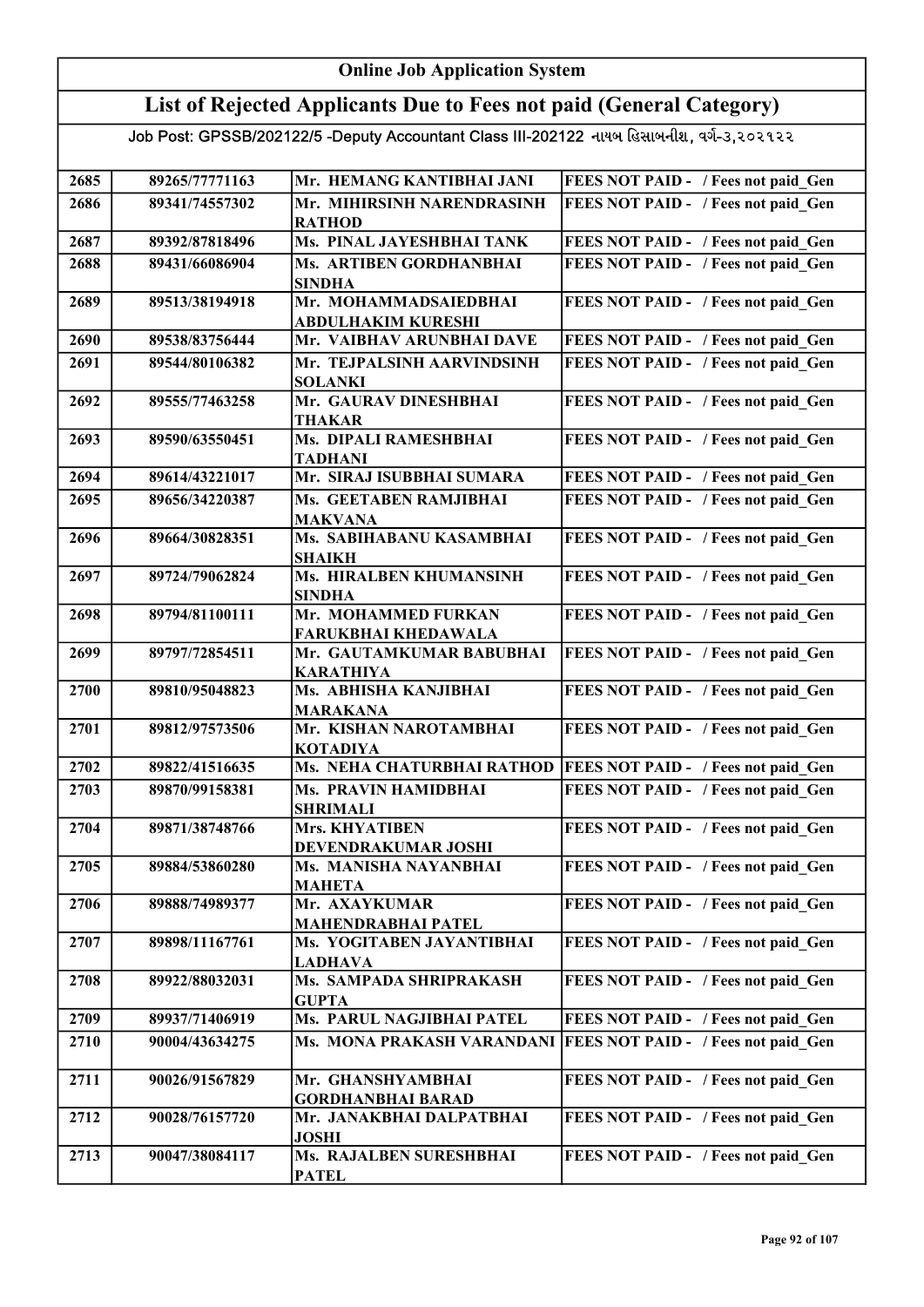|      | <b>Online Job Application System</b> |                                                                                           |                                                                  |  |
|------|--------------------------------------|-------------------------------------------------------------------------------------------|------------------------------------------------------------------|--|
|      |                                      | List of Rejected Applicants Due to Fees not paid (General Category)                       |                                                                  |  |
|      |                                      | Job Post: GPSSB/202122/5 -Deputy Accountant Class III-202122 નાયબ હિસાબનીશ, વર્ગ-૩,૨૦૨૧૨૨ |                                                                  |  |
| 2714 | 90053/87570629                       | Ms. DHVANI GIRISHKUMAR<br><b>SUKHADIYA</b>                                                | FEES NOT PAID - / Fees not paid Gen                              |  |
| 2715 | 90075/12867621                       | Mr. YOGESHKUMAR<br><b>SURESHBHAI JADAV</b>                                                | FEES NOT PAID - / Fees not paid Gen                              |  |
| 2716 | 90077/44629612                       | Ms. ANJALI SUGANDHBHAI<br><b>PATEL</b>                                                    | FEES NOT PAID - / Fees not paid Gen                              |  |
| 2717 | 90095/70130160                       | Mr. ANKITKUMAR BHARATBHAI<br><b>PATEL</b>                                                 | FEES NOT PAID - / Fees not paid Gen                              |  |
| 2718 | 90178/52136332                       | Ms. DHVANI GIRISHKUMAR<br><b>SUKHADIYA</b>                                                | FEES NOT PAID - / Fees not paid Gen                              |  |
| 2719 | 90180/45118774                       | Ms. NISHA JAYNTILAL PATOLIYA                                                              | <b>FEES NOT PAID - / Fees not paid Gen</b>                       |  |
| 2720 | 90189/14603716                       | Mr. PIYUSH RAMBHAI DAYATAR                                                                | FEES NOT PAID - / Fees not paid Gen                              |  |
| 2721 | 90208/54778352                       | <b>Ms. PRITIBEN TAKHATSINH</b><br><b>PARMAR</b>                                           | FEES NOT PAID - / Fees not paid Gen                              |  |
| 2722 | 90212/44653983                       | Mr. RAVIRAJSINH NAGUBHA<br><b>BHATI</b>                                                   | FEES NOT PAID - / Fees not paid_Gen                              |  |
| 2723 | 90256/71377081                       | Mr. KAMAL DWARKADAS<br>JUMANI                                                             | FEES NOT PAID - / Fees not paid Gen                              |  |
| 2724 | 90278/14774436                       | Mr. GHANSHYAMBHAI<br>HARSHADBHAI VAGHELA                                                  | FEES NOT PAID - / Fees not paid Gen                              |  |
| 2725 | 90283/52765898                       | Mr. MAYURKUMAR<br><b>ALKESHBHAI PANCHAL</b>                                               | FEES NOT PAID - / Fees not paid Gen                              |  |
| 2726 | 90301/53235588                       | Mr. CHANDRAKANTBHAI<br><b>BHURABHAI JOSHI</b>                                             | FEES NOT PAID - / Fees not paid Gen                              |  |
| 2727 | 90316/16649810                       | Mr. HARDIK INDRAVADAN<br><b>KHANDAV</b>                                                   | FEES NOT PAID - / Fees not paid Gen                              |  |
| 2728 | 90317/52115575                       | Ms. JIGNASHABEN BHOGILAL<br><b>VAGHELA</b>                                                | FEES NOT PAID - / Fees not paid Gen                              |  |
| 2729 | 90340/33948475                       | Ms. PRIYANKA AJAYBHAI MALI                                                                | FEES NOT PAID - / Fees not paid Gen                              |  |
| 2730 | 90344/50416801                       | Mr. DHARMENDRASINH<br>PRADEEPSINH CHAUHAN                                                 | <b>FEES NOT PAID - / Fees not paid Gen</b>                       |  |
| 2731 | 90371/34638505                       | Mr. YUVRAJSINH<br>RAJENDRASINH JADAV                                                      | FEES NOT PAID - / Fees not paid Gen                              |  |
| 2732 | 90419/22943334                       | Mr. PIYUSH VINODRAY<br><b>VAISHNANI</b>                                                   | FEES NOT PAID - / Fees not paid Gen                              |  |
| 2733 | 90423/39225718                       | Mr. MANOJKUMAR DEVABHAI<br><b>VADHER</b>                                                  | FEES NOT PAID - / Fees not paid Gen                              |  |
| 2734 | 90443/75823260                       | Mr. NAYAN HARSUKHBHAI<br><b>KANSAGRA</b>                                                  | FEES NOT PAID - / Fees not paid Gen                              |  |
| 2735 | 90444/21530014                       | Mr. ANKITKUMAR BHARATBHAI<br><b>PATEL</b>                                                 | FEES NOT PAID - / Fees not paid Gen                              |  |
| 2736 | 90477/74901782                       | Mrs. AMRITA BRIJLAL DHERA                                                                 | FEES NOT PAID - / Fees not paid Gen                              |  |
| 2737 | 90484/34711846                       | Ms. NIDHI PRAKASHBHAI<br><b>CHANDRANI</b>                                                 | FEES NOT PAID - / Fees not paid Gen                              |  |
| 2738 | 90525/61043718                       | Mr. JATIN DHARMENDRAKUMAR<br><b>JOSHI</b>                                                 | <b>FEES NOT PAID - / Fees not paid Gen</b>                       |  |
| 2739 | 90538/75158668                       | Ms. PRIYAL KAMLESHBHAI VYAS                                                               | <b>FEES NOT PAID - / Fees not paid Gen</b>                       |  |
| 2740 | 90560/21114448                       | Ms. DHVANI GIRISHKUMAR<br><b>SUKHADIYA</b>                                                | FEES NOT PAID - / Fees not paid Gen                              |  |
| 2741 | 90574/73005037                       | Ms. SHABANAM HASAMBHAI<br><b>SHEKH</b>                                                    | FEES NOT PAID - / Fees not paid Gen                              |  |
| 2742 | 90618/92578408                       |                                                                                           | Ms. UNNATI SURESHBHAI MISTRY FEES NOT PAID - / Fees not paid Gen |  |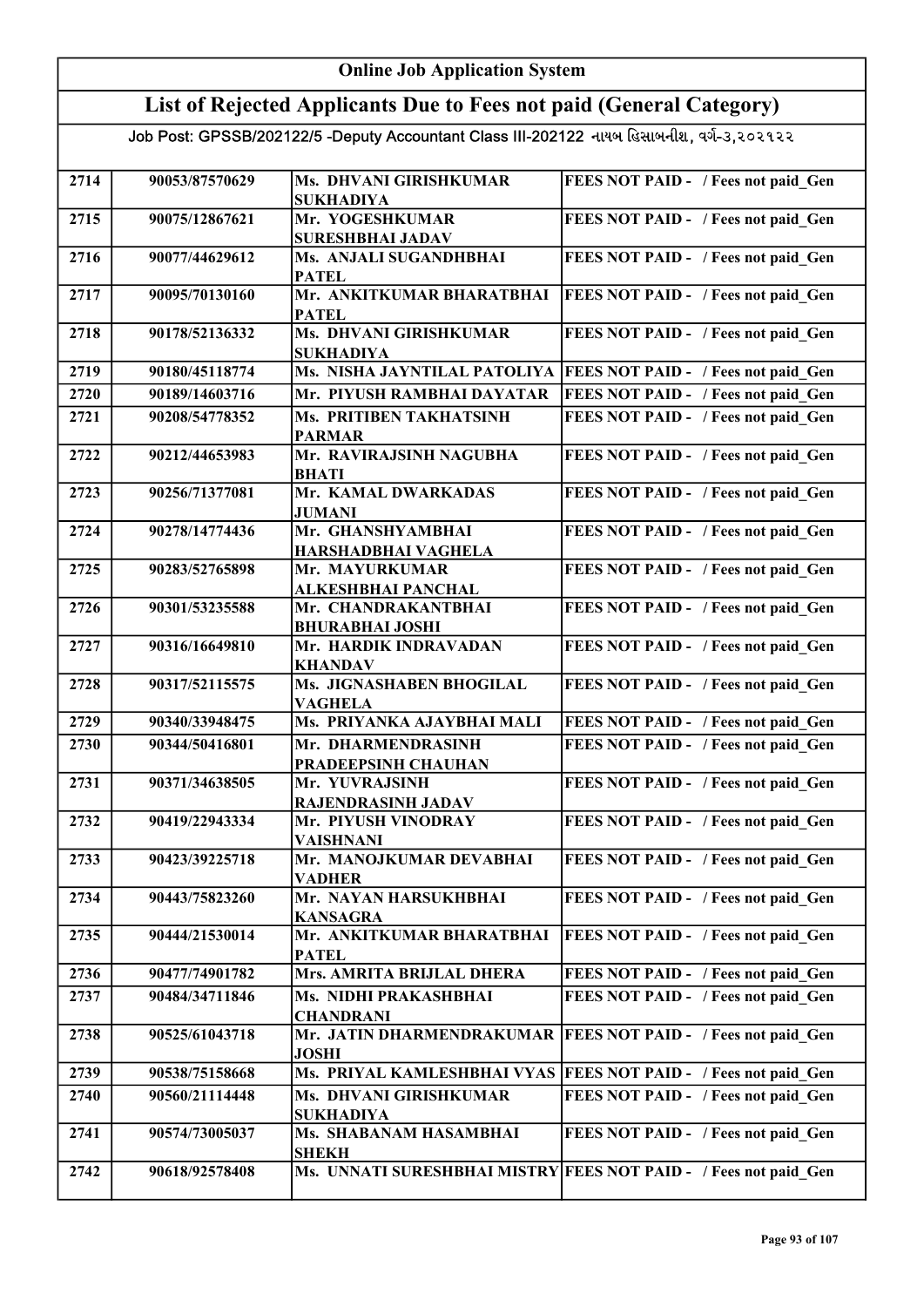| <b>Online Job Application System</b>                                                      |                |                                                                  |                                                                  |
|-------------------------------------------------------------------------------------------|----------------|------------------------------------------------------------------|------------------------------------------------------------------|
| List of Rejected Applicants Due to Fees not paid (General Category)                       |                |                                                                  |                                                                  |
| Job Post: GPSSB/202122/5 -Deputy Accountant Class III-202122 નાયબ હિસાબનીશ, વર્ગ-૩,૨૦૨૧૨૨ |                |                                                                  |                                                                  |
| 2743                                                                                      | 90654/36805366 | Ms. PALLAVI BHARATBHAI<br><b>DANTANI</b>                         | FEES NOT PAID - / Fees not paid Gen                              |
| 2744                                                                                      | 90701/64503302 | Ms. CHAITALIBAHEN<br>HASAMUKHBHAI PATEL                          | FEES NOT PAID - / Fees not paid Gen                              |
| 2745                                                                                      | 90714/80993232 | Ms. KUMARINEHABAI DANSINGH<br><b>SIKARWAR</b>                    | <b>FEES NOT PAID - / Fees not paid Gen</b>                       |
| 2746                                                                                      | 90728/31952762 | Mr. SURAJSINH PRAHLADJI<br><b>RAJPUT</b>                         | FEES NOT PAID - / Fees not paid Gen                              |
| 2747                                                                                      | 90737/56450589 | Mr. MANISHKUMAR SUNILBHAI<br><b>RAMCHANDANI</b>                  | FEES NOT PAID - / Fees not paid Gen                              |
| 2748                                                                                      | 90749/94213879 | Mr. SAHIDHUSSAIN<br><b>GULAMMUSTUFA</b><br><b>MANSURIPINJARA</b> | FEES NOT PAID - / Fees not paid Gen                              |
| 2749                                                                                      | 90758/37252202 | Mr. MANAN NAVNIT BHAI JOSHI                                      | FEES NOT PAID - / Fees not paid Gen                              |
| 2750                                                                                      | 90816/43156211 | <b>Mrs. SEEMABANU NASIRHUSEN</b><br><b>MALEK</b>                 | FEES NOT PAID - / Fees not paid Gen                              |
| 2751                                                                                      | 90835/44451531 | Mr. KRUTIK HARISHBHAI PATEL                                      | FEES NOT PAID - / Fees not paid Gen                              |
| 2752                                                                                      | 90901/64039573 | Mr. KAVAN NARENDRABHAI<br><b>BHATT</b>                           | FEES NOT PAID - / Fees not paid Gen                              |
| 2753                                                                                      | 90906/33816466 | Ms. DIVYA MOHANBHAI<br><b>JETHAVA</b>                            | FEES NOT PAID - / Fees not paid Gen                              |
| 2754                                                                                      | 90965/90989172 | Mr. RONAKSINH RANMALSINH<br><b>GOHEL</b>                         | FEES NOT PAID - / Fees not paid_Gen                              |
| 2755                                                                                      | 90977/39709713 | Ms. NAYANABEN<br><b>MAHENDRASINH CHAUHAN</b>                     | FEES NOT PAID - / Fees not paid Gen                              |
| 2756                                                                                      | 90985/72860101 | Ms. MAITRI SANJAYKUMAR<br><b>VIHOL</b>                           | FEES NOT PAID - / Fees not paid Gen                              |
| 2757                                                                                      | 91025/27813364 |                                                                  | Ms. MONA PRAKASH VARANDANI   FEES NOT PAID - / Fees not paid Gen |
| 2758                                                                                      | 91049/36779360 | Ms. SHIVANI KAMALKUMAR<br><b>RAJORIYA</b>                        | FEES NOT PAID - / Fees not paid Gen                              |
| 2759                                                                                      | 91063/61632017 | Ms. RUPALI VINODBHAI<br><b>CHAUHAN</b>                           | FEES NOT PAID - / Fees not paid Gen                              |
| 2760                                                                                      | 91084/60881730 | Mr. KIRANKUMAR<br>ASHOKKUMAR SANGHVI                             | FEES NOT PAID - / Fees not paid Gen                              |
| 2761                                                                                      | 91113/62491084 | <b>Mrs. VARSHA RAVI BHAI</b><br><b>ANDHARIYA</b>                 | FEES NOT PAID - / Fees not paid Gen                              |
| 2762                                                                                      | 91130/52978681 | Ms. SALONI PRAKASHKUMAR<br><b>DESAI</b>                          | FEES NOT PAID - / Fees not paid Gen                              |
| 2763                                                                                      | 91230/79801981 | Ms. JASMIN KIRTIKUMAR MODI                                       | FEES NOT PAID - / Fees not paid Gen                              |
| 2764                                                                                      | 91249/45260397 | Ms. SHREYA TUSHARBHAI PATEL                                      | FEES NOT PAID - / Fees not paid Gen                              |
| 2765                                                                                      | 91267/18393693 | Mr. KUSHALKUMAR<br>YOGESHBHAI KETHWAS                            | FEES NOT PAID - / Fees not paid Gen                              |
| 2766                                                                                      | 91277/30284773 | Mrs. FARHEEN BANU MEHBOOB<br><b>ALI ANSARI</b>                   | FEES NOT PAID - / Fees not paid Gen                              |
| 2767                                                                                      | 91291/37879339 | Mr. BHAVIN KIRIT BHAI DAVE                                       | FEES NOT PAID - / Fees not paid Gen                              |
| 2768                                                                                      | 91298/64480794 | Mr. BHARAT RAMTIRATH PASSI                                       | FEES NOT PAID - / Fees not paid Gen                              |
| 2769                                                                                      | 91347/40088099 | Ms. SHIVANI RAMESH PAWAR                                         | FEES NOT PAID - / Fees not paid Gen                              |
| 2770                                                                                      | 91385/70437399 | Ms. PRIYANKABEN THAKORBHAI<br><b>PATEL</b>                       | FEES NOT PAID - / Fees not paid Gen                              |
| 2771                                                                                      | 91412/39891072 | Mr. PRADHUMANSINH<br><b>GUNAVANTSINH PARMAR</b>                  | FEES NOT PAID - / Fees not paid Gen                              |
| 2772                                                                                      | 91425/54948928 | Ms. POOJA RAMESH PINDORIYA                                       | FEES NOT PAID - / Fees not paid Gen                              |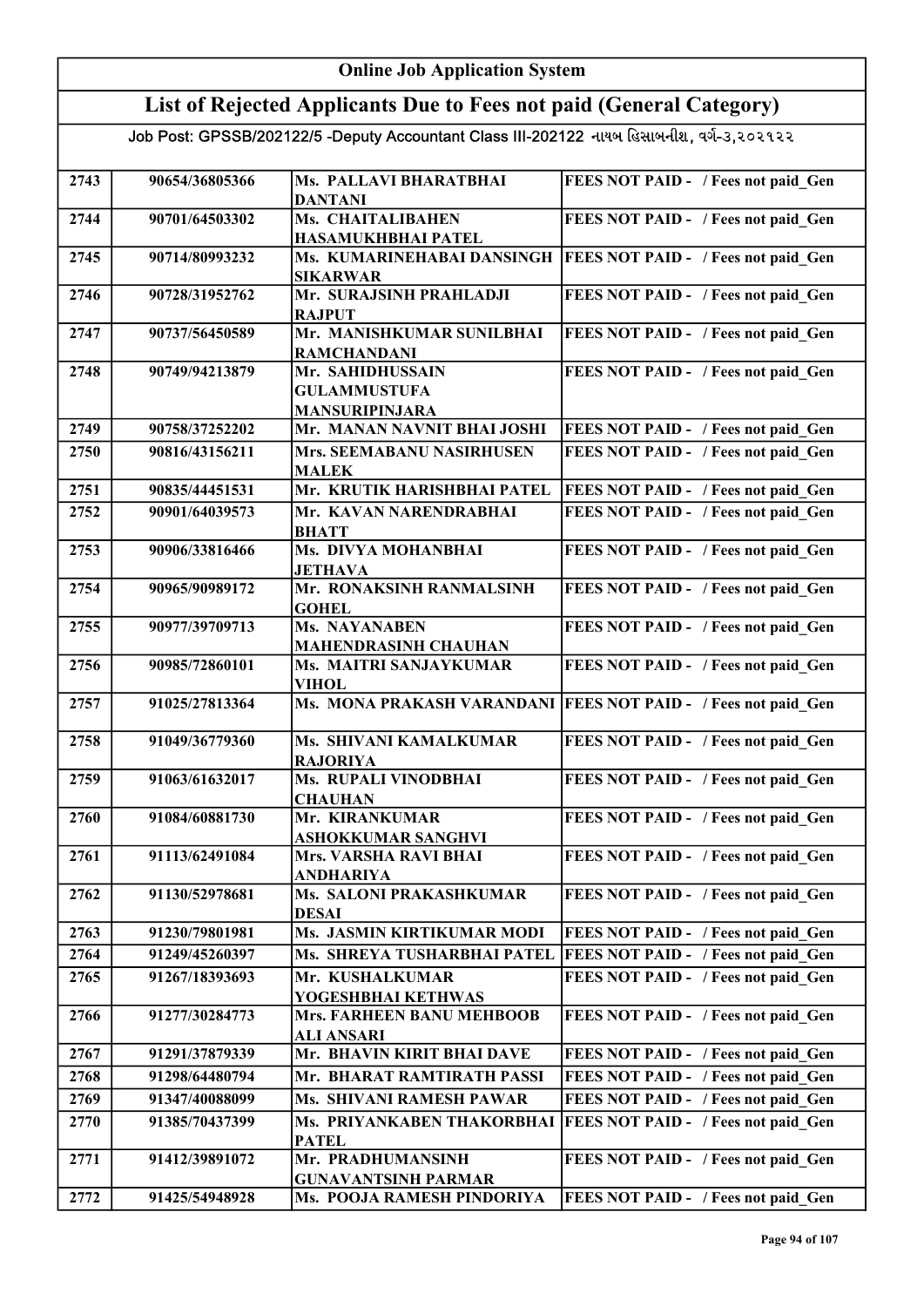### List of Rejected Applicants Due to Fees not paid (General Category)

| 2773 | 91447/73413162 | Ms. PRIYANKA SHYAM YADAV                               | FEES NOT PAID - / Fees not paid Gen                               |
|------|----------------|--------------------------------------------------------|-------------------------------------------------------------------|
| 2774 | 91468/92768553 | Mr. HARSHIT SHANTIGIRI                                 | FEES NOT PAID - / Fees not paid Gen                               |
|      |                | <b>GOSWAMI</b>                                         |                                                                   |
| 2775 | 91477/65913459 | Mr. KUSHALKUMAR                                        | FEES NOT PAID - / Fees not paid Gen                               |
|      |                | YOGESHBHAI KETHWAS                                     |                                                                   |
| 2776 | 91481/79932159 | Ms. JASMIN KIRTIKUMAR MODI                             | FEES NOT PAID - / Fees not paid Gen                               |
| 2777 | 91538/78491261 | Ms. KUNJAL RAJESHBHAI                                  | FEES NOT PAID - / Fees not paid Gen                               |
|      |                | <b>GAJERA</b>                                          |                                                                   |
| 2778 | 91548/63421979 | Ms. RENUKABEN                                          | FEES NOT PAID - / Fees not paid Gen                               |
| 2779 | 91586/32192804 | <b>SHRAVANKUMAR PANDYA</b><br>Mr. SHANIBHAI SURESHBHAI | FEES NOT PAID - / Fees not paid Gen                               |
|      |                | <b>RATOJA</b>                                          |                                                                   |
| 2780 | 91607/60388852 | <b>Mrs. ANITABEN SHANTILAL</b>                         | FEES NOT PAID - / Fees not paid_Gen                               |
|      |                | <b>GOHEL</b>                                           |                                                                   |
| 2781 | 91640/67463721 | Mr. YASHPALSINH DILIPSINH                              | FEES NOT PAID - / Fees not paid_Gen                               |
|      |                | <b>JADEJA</b>                                          |                                                                   |
| 2782 | 91647/75508816 | Mr. VIRENDRAKUMAR                                      | FEES NOT PAID - / Fees not paid Gen                               |
|      |                | <b>SHANTILAL BARIYA</b>                                |                                                                   |
| 2783 | 91672/70535379 | Mr. MAYUR VAGHELA VAGHELA                              | <b>FEES NOT PAID - / Fees not paid Gen</b>                        |
| 2784 | 91674/30727841 |                                                        | Ms. JIGISHA JAGDISHBHAI BORSE FEES NOT PAID - / Fees not paid Gen |
| 2785 | 91684/56664990 | <b>Mrs. NISHABEN RUSHIKUMAR</b>                        | FEES NOT PAID - / Fees not paid Gen                               |
|      |                | <b>PAREJIYA</b>                                        |                                                                   |
| 2786 | 91685/76098178 | Mr. SANJAY BHARATBHAI                                  | FEES NOT PAID - / Fees not paid Gen                               |
|      |                | <b>ALGOTAR</b>                                         |                                                                   |
| 2787 | 91686/81549419 | Mr. DHARMARAJSINH<br><b>ALPESHSINH VAGHELA</b>         | FEES NOT PAID - / Fees not paid Gen                               |
| 2788 | 91707/65744259 | Mr. MAYURSINH MAHIPATSINH                              | FEES NOT PAID - / Fees not paid Gen                               |
|      |                | <b>CHAUHAN</b>                                         |                                                                   |
| 2789 | 91728/59267345 | Mr. BHAGIRATH NAVNEETBHAI                              | FEES NOT PAID - / Fees not paid Gen                               |
|      |                | <b>RACHCHH</b>                                         |                                                                   |
| 2790 | 91729/30333422 | Mr. DHARMESHKUMAR                                      | FEES NOT PAID - / Fees not paid Gen                               |
|      |                | <b>CHAMANLAL THAKOR</b>                                |                                                                   |
| 2791 | 91736/37450472 | Mr. DHRUV ASHVINKUMAR SONI                             | <b>FEES NOT PAID - / Fees not paid Gen</b>                        |
| 2792 | 91754/61673066 | Mr. BHAVESH NITINBHAI JADAV                            | FEES NOT PAID - / Fees not paid Gen                               |
| 2793 | 91774/31817355 | Mr. NAVINBHAI NAGARBHAI                                | FEES NOT PAID - / Fees not paid Gen                               |
|      |                | <b>JAMOD</b>                                           |                                                                   |
| 2794 | 91797/43852497 | Ms. MITTALBEN CHIMANBHAI                               | FEES NOT PAID - / Fees not paid Gen                               |
|      |                | <b>PATEL</b>                                           |                                                                   |
| 2795 | 91799/67937851 | Mr. KAUSHIK RAMJANAM KORI                              | FEES NOT PAID - / Fees not paid Gen                               |
| 2796 | 91865/88103635 | Mr. SURAJSINH VINODSINH                                | FEES NOT PAID - / Fees not paid Gen                               |
| 2797 | 91869/46131771 | <b>BIHOLA</b><br>Mr. KARANSINH RUPSINH                 | FEES NOT PAID - / Fees not paid Gen                               |
|      |                | <b>MAKWANA</b>                                         |                                                                   |
| 2798 | 91870/94740183 | Ms. RUTVA AJAYKUMAR DAVE                               | FEES NOT PAID - / Fees not paid Gen                               |
| 2799 | 91908/23020823 | Ms. SALMA NADIRALI PUNJANI                             | FEES NOT PAID - / Fees not paid Gen                               |
| 2800 | 91919/85518095 | Mr. RAKESHKUMAR GOPALBHAI                              | FEES NOT PAID - / Fees not paid Gen                               |
|      |                | <b>BAREEYA</b>                                         |                                                                   |
| 2801 | 91936/91218940 | Mr. NEEL BHAVESHBHAI                                   | FEES NOT PAID - / Fees not paid Gen                               |
|      |                | <b>NAGRECHA</b>                                        |                                                                   |
| 2802 | 91946/43156221 | Mrs. NEHALBEN NAGAJAN                                  | FEES NOT PAID - / Fees not paid Gen                               |
|      |                | <b>SOLANKI</b>                                         |                                                                   |
| 2803 | 91962/11628252 | Mr. PIYUSHKUMAR                                        | FEES NOT PAID - / Fees not paid Gen                               |
|      |                | <b>NAVINCHANDRA BHATT</b>                              |                                                                   |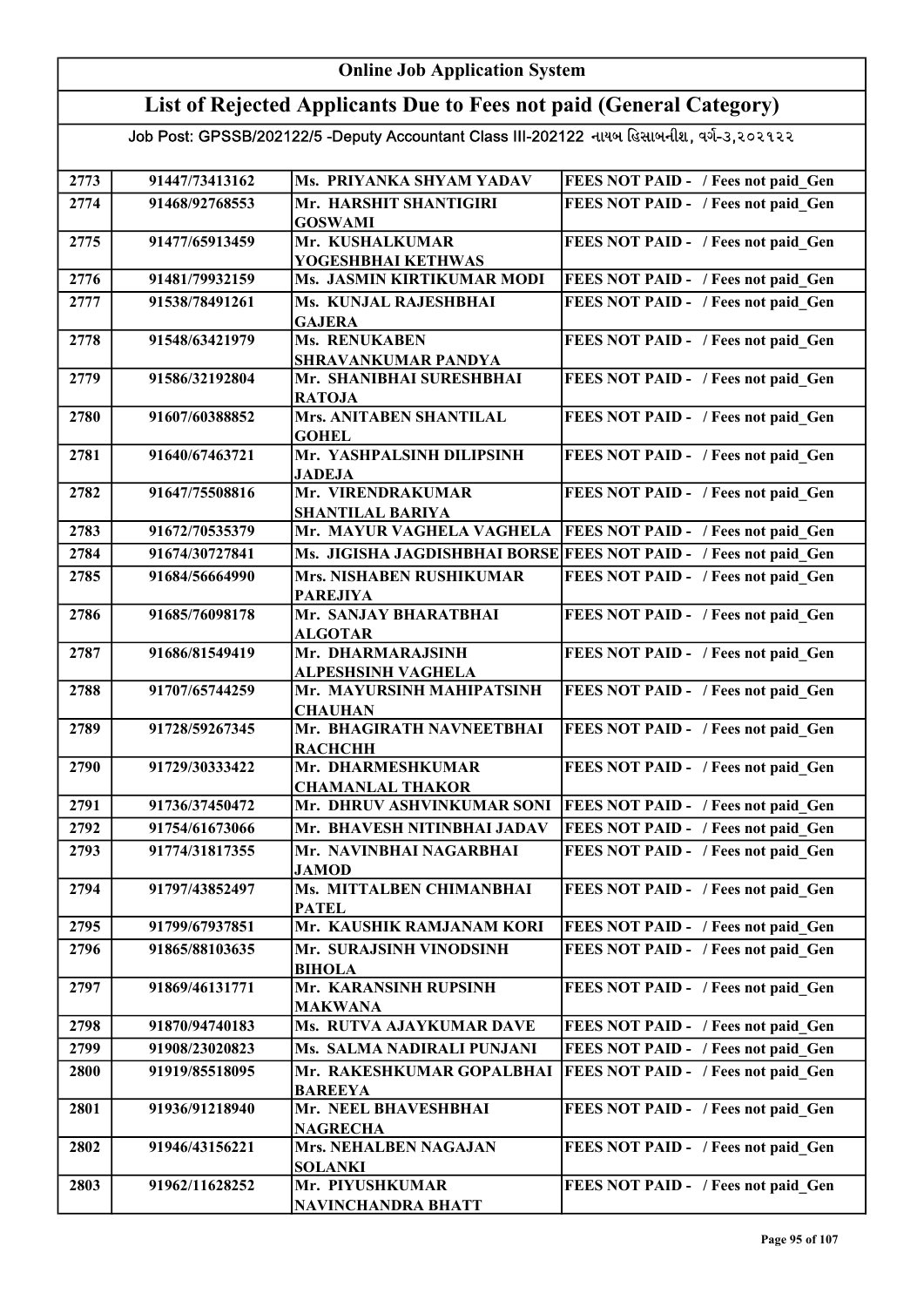### List of Rejected Applicants Due to Fees not paid (General Category)

| 2804 | 91966/12992023 | Mr. DHARMENDRA                               | FEES NOT PAID - / Fees not paid Gen                             |
|------|----------------|----------------------------------------------|-----------------------------------------------------------------|
| 2805 | 91983/82562321 | NARENDRAKUMAR THAKRAR<br>Ms. SUMAIYABIBI     | FEES NOT PAID - / Fees not paid Gen                             |
|      |                | MOHAMEDASLAM ANSARI                          |                                                                 |
| 2806 | 91998/20138339 |                                              | Mr. CHIRAG DIPAKBHAI RATHOD FEES NOT PAID - / Fees not paid Gen |
| 2807 | 92013/61810741 | Mr. RAJ SHAILESHBHAI JOSHI                   | FEES NOT PAID - / Fees not paid Gen                             |
|      |                |                                              |                                                                 |
| 2808 | 92016/91217876 | Mr. SACHINKUMAR KANTIBHAI<br><b>PADHIYAR</b> | FEES NOT PAID - / Fees not paid Gen                             |
| 2809 | 92036/80217382 | Mr. GAUTAM KUMAR                             | FEES NOT PAID - / Fees not paid Gen                             |
|      |                | <b>JAYSUKHBHAI MAUNGALPARA</b>               |                                                                 |
| 2810 | 92048/68001840 | Ms. NILAM ASHOKBHAI                          | FEES NOT PAID - / Fees not paid_Gen                             |
|      |                | <b>DEVMURARI</b>                             |                                                                 |
| 2811 | 92101/41653240 | Mr. KETANKUMAR                               | FEES NOT PAID - / Fees not paid_Gen                             |
|      |                | <b>BHAILALBHBAI KETANKUMAR</b>               |                                                                 |
| 2812 | 92107/63610745 | Mr. YOGENDRASINH<br><b>VIKRAMSINH PARMAR</b> | FEES NOT PAID - / Fees not paid_Gen                             |
| 2813 | 92111/63820104 | Mr. BHAUMIK RAJENDRABHAI                     | FEES NOT PAID - / Fees not paid_Gen                             |
|      |                | <b>PANCHAL</b>                               |                                                                 |
| 2814 | 92123/70993376 | Ms. JAYSHREE SHAMJIBHAI                      | FEES NOT PAID - / Fees not paid_Gen                             |
|      |                | <b>KERAI</b>                                 |                                                                 |
| 2815 | 92171/83465356 | Mrs. JALPABEN NILESHBHAI                     | FEES NOT PAID - / Fees not paid Gen                             |
|      |                | <b>GOHEL</b>                                 |                                                                 |
| 2816 | 92179/90928233 | Mr. RAHULBHAI MADHAVJIBHAI                   | <b>FEES NOT PAID - / Fees not paid_Gen</b>                      |
|      |                | <b>DHORAJIYA</b>                             |                                                                 |
| 2817 | 92196/61095272 | Ms. BINJAL RASIKBHAI                         | FEES NOT PAID - / Fees not paid Gen                             |
|      |                | <b>VITHTHANI</b>                             |                                                                 |
| 2818 | 92203/73937158 | Mr. VAIBHAV DEVRAJBHAI                       | FEES NOT PAID - / Fees not paid Gen                             |
|      |                | <b>MORADIYA</b>                              |                                                                 |
| 2819 | 92231/48587839 | Mr. YASHKUMAR                                | FEES NOT PAID - / Fees not paid Gen                             |
|      |                | NARENDRAKUMAR PATEL                          |                                                                 |
| 2820 | 92239/14765571 | Mr. MEHUL PARSOTTAMBHAI                      | FEES NOT PAID - / Fees not paid Gen                             |
|      |                | <b>BUTANI</b>                                |                                                                 |
| 2821 | 92247/86341210 | Mr. MAULIKKUMAR KANUBHAI<br><b>SHARMA</b>    | FEES NOT PAID - / Fees not paid Gen                             |
| 2822 | 92250/77424767 | Mr. DIPESH JAYANTIBHAI PATEL                 | <b>FEES NOT PAID - / Fees not paid Gen</b>                      |
|      |                |                                              |                                                                 |
| 2823 | 92264/44205892 | Mr. FARHANKHAN AYUBKHAN                      | FEES NOT PAID - / Fees not paid Gen                             |
| 2824 | 92285/71992117 | <b>KALYANI</b><br>Mr. YASH RAJESHBHAI AMBANI | FEES NOT PAID - / Fees not paid Gen                             |
|      |                |                                              |                                                                 |
| 2825 | 92287/91238225 | Mr. PRABHU DHANJIBHAI<br><b>SAPARA</b>       | FEES NOT PAID - / Fees not paid Gen                             |
| 2826 | 92315/91648222 | Mr. MAYUR RAMJIBHAI                          | FEES NOT PAID - / Fees not paid Gen                             |
|      |                | <b>VAGHELA</b>                               |                                                                 |
| 2827 | 92342/35091000 | Mr. ALPESH RAGHAVBHAI                        | FEES NOT PAID - / Fees not paid Gen                             |
|      |                | <b>BORAD</b>                                 |                                                                 |
| 2828 | 92362/58174721 | Mr. RAVIKUMAR DAHYABHAI                      | FEES NOT PAID - / Fees not paid Gen                             |
|      |                | <b>ASODIYA</b>                               |                                                                 |
| 2829 | 92367/89224574 | Ms. CHEHARBEN RAMAJI                         | FEES NOT PAID - / Fees not paid Gen                             |
|      |                | <b>THAKOR</b>                                |                                                                 |
| 2830 | 92378/37484417 | Mr. SOMABHAI PANCHABHAI                      | FEES NOT PAID - / Fees not paid Gen                             |
|      |                | <b>MORI</b>                                  |                                                                 |
| 2831 | 92380/81819051 | Mr. SHANI KANUBHAI                           | FEES NOT PAID - / Fees not paid Gen                             |
|      |                | <b>PANSURIYA</b>                             |                                                                 |
| 2832 | 92412/78759742 | Mr. JAINISH RAJESHBHAI SHAH                  | FEES NOT PAID - / Fees not paid Gen                             |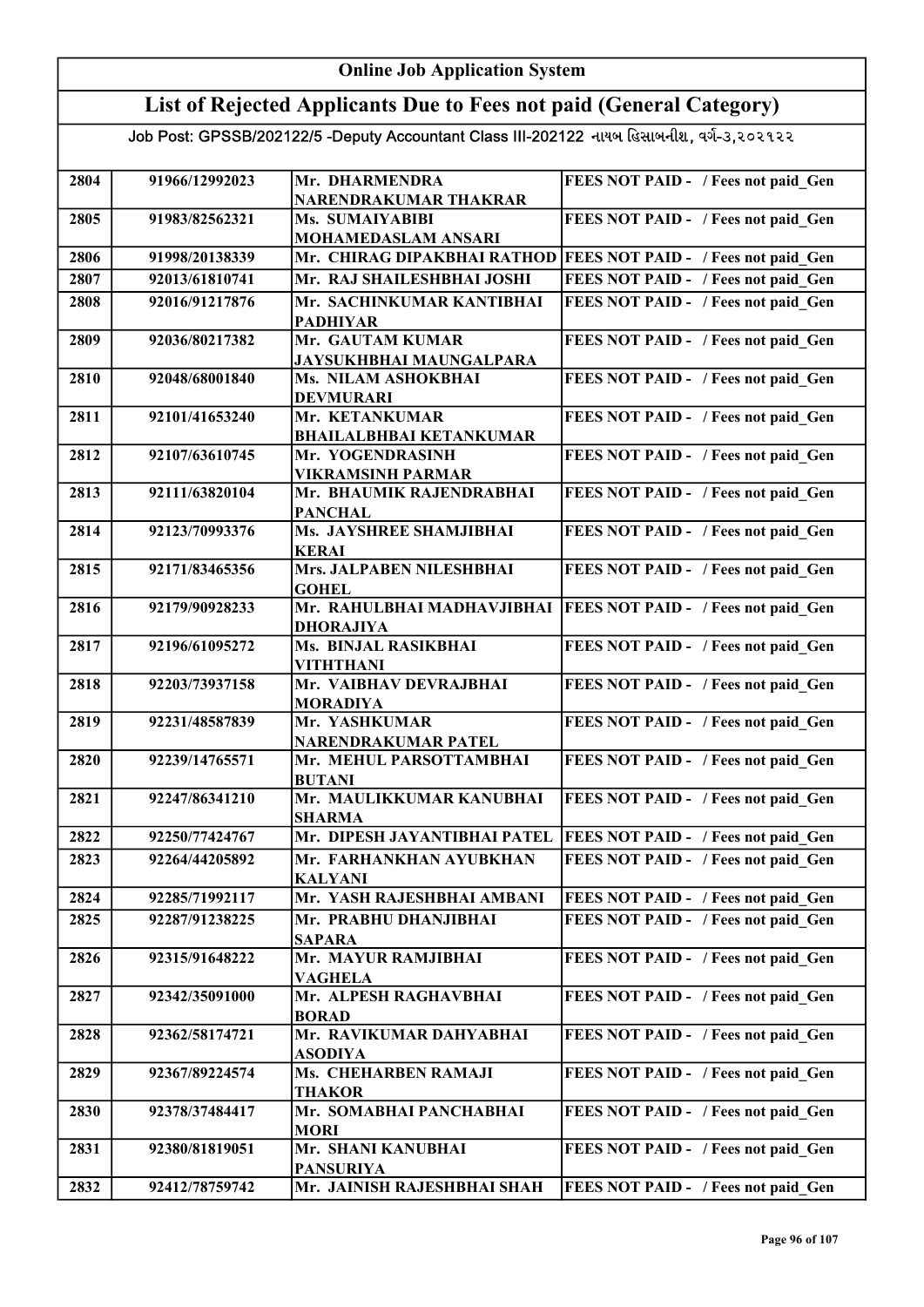| <b>Online Job Application System</b>                                                      |                                  |                                                            |                                                                            |  |  |
|-------------------------------------------------------------------------------------------|----------------------------------|------------------------------------------------------------|----------------------------------------------------------------------------|--|--|
| List of Rejected Applicants Due to Fees not paid (General Category)                       |                                  |                                                            |                                                                            |  |  |
| Job Post: GPSSB/202122/5 -Deputy Accountant Class III-202122 નાયબ હિસાબનીશ, વર્ગ-૩,૨૦૨૧૨૨ |                                  |                                                            |                                                                            |  |  |
|                                                                                           |                                  |                                                            |                                                                            |  |  |
| 2833                                                                                      | 92435/37857588                   | Ms. MAITRY DHANSUKHBHAI<br><b>AHIR</b>                     | FEES NOT PAID - / Fees not paid Gen                                        |  |  |
| 2834                                                                                      | 92457/32812954                   | Ms. NIJALKUMARI KIRITSINH                                  | FEES NOT PAID - / Fees not paid Gen                                        |  |  |
| 2835                                                                                      | 92485/54772633                   | <b>CHAMPAVAT</b><br>Mr. DHRUVRAJSINH BATUKSINH             | FEES NOT PAID - / Fees not paid Gen                                        |  |  |
|                                                                                           |                                  | <b>GOHIL</b>                                               |                                                                            |  |  |
| 2836                                                                                      | 92514/40122184                   | Mr. VYANKTESH NISITKUMAR<br><b>MODALIYA</b>                | FEES NOT PAID - / Fees not paid Gen                                        |  |  |
| 2837                                                                                      | 92535/85105400                   | Ms. KUNJAL RAJESHBHAI                                      | FEES NOT PAID - / Fees not paid Gen                                        |  |  |
| 2838                                                                                      | 92542/75920465                   | <b>GAJERA</b><br><b>Mrs. NILAMBEN CHATURSINH</b>           | FEES NOT PAID - / Fees not paid Gen                                        |  |  |
|                                                                                           |                                  | <b>MAKVANA</b>                                             |                                                                            |  |  |
| 2839                                                                                      | 92561/35259088                   | <b>Ms. NIDHI MAHESHKUMAR</b><br><b>PATEL</b>               | FEES NOT PAID - / Fees not paid Gen                                        |  |  |
| 2840                                                                                      | 92590/71256661                   | Mr. HITESHKUMAR                                            | FEES NOT PAID - / Fees not paid Gen                                        |  |  |
| 2841                                                                                      | 92622/87782121                   | HASMUKHBHAI SUTHAR<br>Ms. BALDEVSINH VIKRAMSINH            | FEES NOT PAID - / Fees not paid Gen                                        |  |  |
|                                                                                           |                                  | <b>GOHIL</b>                                               |                                                                            |  |  |
| 2842                                                                                      | 92633/57857695                   | <b>Ms. SEEMABEN KANUBHAI</b><br><b>PATELIYA</b>            | FEES NOT PAID - / Fees not paid Gen                                        |  |  |
| 2843                                                                                      | 92644/64455046                   | Mr. KRUNALKUMAR<br>LAKHABHAI SARVAIYA                      | FEES NOT PAID - / Fees not paid Gen                                        |  |  |
| 2844                                                                                      | 92648/71611866                   | Mrs. NAYNA RADHESHYAM                                      | FEES NOT PAID - / Fees not paid Gen                                        |  |  |
| 2845                                                                                      | 92657/14337011                   | <b>PRAJAPATI</b><br>Mrs. POOJA MUKESHBHAI                  | FEES NOT PAID - / Fees not paid_Gen                                        |  |  |
| 2846                                                                                      | 92667/98264944                   | <b>MAKWANA</b><br>Mr. MAYUR VIJAYKUMAR                     | FEES NOT PAID - / Fees not paid_Gen                                        |  |  |
| 2847                                                                                      | 92668/30953595                   | <b>KAMLANI</b><br>Mr. FARHANBHAI IMTIYAZBHAI               | FEES NOT PAID - / Fees not paid_Gen                                        |  |  |
| 2848                                                                                      | 92684/65045022                   | <b>SHEKH</b><br><b>Ms. VARSHABEN PRAVIN PURI</b>           | FEES NOT PAID - / Fees not paid Gen                                        |  |  |
| 2849                                                                                      | 92699/48729899                   | Mr. RAKESHBHAI NAMDEV PATIL                                | <b>FEES NOT PAID - / Fees not paid Gen</b>                                 |  |  |
| 2850                                                                                      | 92706/96830561                   | Ms. NIDHIBEN NITINKUMAR                                    | FEES NOT PAID - / Fees not paid Gen                                        |  |  |
| 2851                                                                                      | 92709/29641335                   | <b>PANDYA</b><br>Ms. KUNJAL RAJESHBHAI                     | FEES NOT PAID - / Fees not paid Gen                                        |  |  |
|                                                                                           |                                  | <b>GAJERA</b>                                              |                                                                            |  |  |
| 2852                                                                                      | 92819/57676441                   | <b>Ms. HIRALBEN</b><br><b>GHANSHYAMBHAI DELVADIYA</b>      | FEES NOT PAID - / Fees not paid Gen                                        |  |  |
| 2853                                                                                      | 92870/75894079                   | Mr. VIPULBHAI HEMATBHAI                                    | FEES NOT PAID - / Fees not paid Gen                                        |  |  |
|                                                                                           |                                  | <b>BAVALIYA</b>                                            |                                                                            |  |  |
| 2854                                                                                      | 92890/28396166                   | Mrs. SHITALBEN<br>PRAGNESHKUMAR BHAVSAR                    | FEES NOT PAID - / Fees not paid Gen                                        |  |  |
| 2855                                                                                      | 92895/71846599                   | Ms. ASHIYABEGAM<br>ALAUDDINBHAI ANSARI                     | FEES NOT PAID - / Fees not paid_Gen                                        |  |  |
| 2856                                                                                      | 92909/97521521                   | Mr. ANIKET GHANSHYAMBHAI<br><b>PATEL</b>                   | FEES NOT PAID - / Fees not paid Gen                                        |  |  |
| 2857                                                                                      | 92922/34237242                   | Ms. KUNJAL RAJESHBHAI<br><b>GAJERA</b>                     | FEES NOT PAID - / Fees not paid Gen                                        |  |  |
| 2858                                                                                      | 92951/74963803                   | Ms. VARSHABEN ISHVARBHAI                                   | FEES NOT PAID - / Fees not paid Gen                                        |  |  |
| 2859                                                                                      | 93036/37232620                   | <b>PUROHIT</b><br>Mr. BIPINKUMAR MAHESHBHAI                | FEES NOT PAID - / Fees not paid Gen                                        |  |  |
|                                                                                           |                                  | <b>PARMAR</b>                                              |                                                                            |  |  |
| 2860<br>2861                                                                              | 93044/55544369<br>93066/11237689 | Ms. SONAL RAJENDRA PRAJAPTI<br>Mr. SAHID SABIR BHAI SHAIKH | FEES NOT PAID - / Fees not paid Gen<br>FEES NOT PAID - / Fees not paid Gen |  |  |
|                                                                                           |                                  |                                                            |                                                                            |  |  |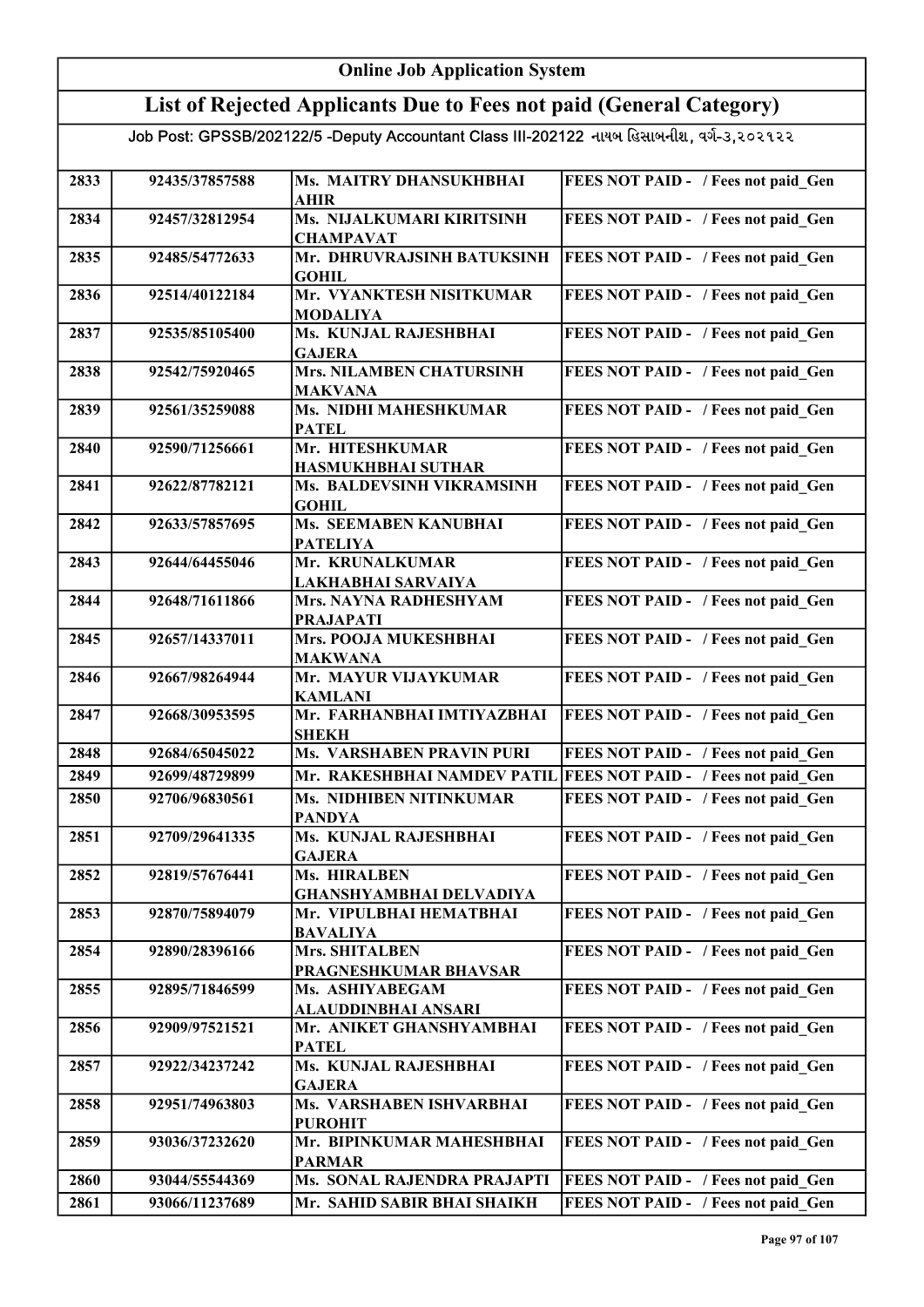| <b>Online Job Application System</b>                                                      |                |                                                 |                                            |  |  |
|-------------------------------------------------------------------------------------------|----------------|-------------------------------------------------|--------------------------------------------|--|--|
| List of Rejected Applicants Due to Fees not paid (General Category)                       |                |                                                 |                                            |  |  |
| Job Post: GPSSB/202122/5 -Deputy Accountant Class III-202122 નાયબ હિસાબનીશ, વર્ગ-૩,૨૦૨૧૨૨ |                |                                                 |                                            |  |  |
|                                                                                           |                |                                                 |                                            |  |  |
| 2862                                                                                      | 93109/76419856 | Mr. KULDIP MAHENDRASINH<br><b>KHER</b>          | FEES NOT PAID - / Fees not paid Gen        |  |  |
| 2863                                                                                      | 93114/25902272 | Mr. RIYAZKHAN SHABBIRKHAN<br><b>NAKUM</b>       | FEES NOT PAID - / Fees not paid Gen        |  |  |
| 2864                                                                                      | 93124/35399329 | Mr. AKSHAYSINH PRATAPSINH<br><b>CHAUHAN</b>     | FEES NOT PAID - / Fees not paid Gen        |  |  |
| 2865                                                                                      | 93125/76617961 | Mr. GANESHSING<br>RAMBAHADURSING KHATI          | FEES NOT PAID - / Fees not paid Gen        |  |  |
| 2866                                                                                      | 93188/23792140 | Ms. DIVYA DILIPBHAI<br><b>PURUSHWANI</b>        | FEES NOT PAID - / Fees not paid Gen        |  |  |
| 2867                                                                                      | 93208/35664458 | Mr. YAKSHKUMAR RAMESHBHAI<br><b>GANDHI</b>      | <b>FEES NOT PAID - / Fees not paid_Gen</b> |  |  |
| 2868                                                                                      | 93211/49568418 | Ms. DIPALIBEN DALSUKHBHAI<br><b>KAVAIYA</b>     | FEES NOT PAID - / Fees not paid Gen        |  |  |
| 2869                                                                                      | 93271/81606705 | Mr. KAMLESHBHAI SHAMLAJI<br><b>MALI</b>         | FEES NOT PAID - / Fees not paid Gen        |  |  |
| 2870                                                                                      | 93274/72160884 | Mr. ASHVINBHAI DEVJIBHAI<br><b>SANKARIYA</b>    | FEES NOT PAID - / Fees not paid Gen        |  |  |
| 2871                                                                                      | 93308/98739058 | Mr. SAGARKUMAR RAMESHBHAI<br><b>SONI</b>        | <b>FEES NOT PAID - / Fees not paid Gen</b> |  |  |
| 2872                                                                                      | 93320/13024097 | Ms. KHAMMABEN BHARATBHAI<br><b>SINDHAV</b>      | FEES NOT PAID - / Fees not paid Gen        |  |  |
| 2873                                                                                      | 93327/52555316 | Mr. VASNABHAI HANABHAI<br><b>PUROHIT</b>        | FEES NOT PAID - / Fees not paid Gen        |  |  |
| 2874                                                                                      | 93356/19977119 | Mrs. NEHA ASHOKGIRI GOSWAMI                     | <b>FEES NOT PAID - / Fees not paid Gen</b> |  |  |
| 2875                                                                                      | 93360/91370900 | Mr. FARIYAD VAJEERBHAI SHAH                     | FEES NOT PAID - / Fees not paid Gen        |  |  |
| 2876                                                                                      | 93363/41617517 | Mr. ASHISH SUNILKUMAR<br><b>TIWARI</b>          | FEES NOT PAID - / Fees not paid Gen        |  |  |
| 2877                                                                                      | 93379/56216975 | Mr. TUSHAR ANILRAV RADKE                        | FEES NOT PAID - / Fees not paid Gen        |  |  |
| 2878                                                                                      | 93380/19984535 | Mr. PARESHKUMAR<br>VALLABHBHAI SAKHARELIA       | FEES NOT PAID - / Fees not paid_Gen        |  |  |
| 2879                                                                                      | 93393/89633074 | Mr. YOGENDRASINH TARUNSINH<br><b>PARMAR</b>     | <b>FEES NOT PAID - / Fees not paid Gen</b> |  |  |
| 2880                                                                                      | 93399/96316901 | Mrs. JINKAL DIPAKKUMAR PATEL                    | <b>FEES NOT PAID - / Fees not paid Gen</b> |  |  |
| 2881                                                                                      | 93448/71637340 | Mr. TUSHAR RAJESH THAKAR                        | FEES NOT PAID - / Fees not paid Gen        |  |  |
| 2882                                                                                      | 93450/30630292 | Mr. INDRAVADANKUMAR<br><b>UMESHBHAI SOLANKI</b> | FEES NOT PAID - / Fees not paid Gen        |  |  |
| 2883                                                                                      | 93460/52260109 | <b>Ms. DOLLY SHANTILAL</b><br><b>MAKVANA</b>    | FEES NOT PAID - / Fees not paid Gen        |  |  |
| 2884                                                                                      | 93464/93000634 | Mr. ANKIT PAWANKUMAR<br><b>SHARMA</b>           | FEES NOT PAID - / Fees not paid Gen        |  |  |
| 2885                                                                                      | 93466/20255481 | Mr. NISHANT HASMUKHLAL<br><b>KHATRI</b>         | FEES NOT PAID - / Fees not paid Gen        |  |  |
| 2886                                                                                      | 93544/92604958 | Ms. NISHA DHANJIBHAI<br><b>MANGUKIYA</b>        | FEES NOT PAID - / Fees not paid Gen        |  |  |
| 2887                                                                                      | 93548/64249870 | Ms. SUMITA MANGLUBHAI VAJA                      | FEES NOT PAID - / Fees not paid Gen        |  |  |
| 2888                                                                                      | 93559/42779242 | Mr. HARSH JASHVANTSINH                          | FEES NOT PAID - / Fees not paid Gen        |  |  |
|                                                                                           |                | <b>CHAUHAN</b>                                  |                                            |  |  |
| 2889                                                                                      | 93579/79977663 | Mr. HEMANTSINH<br>RAJENDRASINH GOHIL            | FEES NOT PAID - / Fees not paid Gen        |  |  |
| 2890                                                                                      | 93590/98066211 | Ms. DRASHTI AMITBHAI<br><b>MAJMUDAR</b>         | FEES NOT PAID - / Fees not paid Gen        |  |  |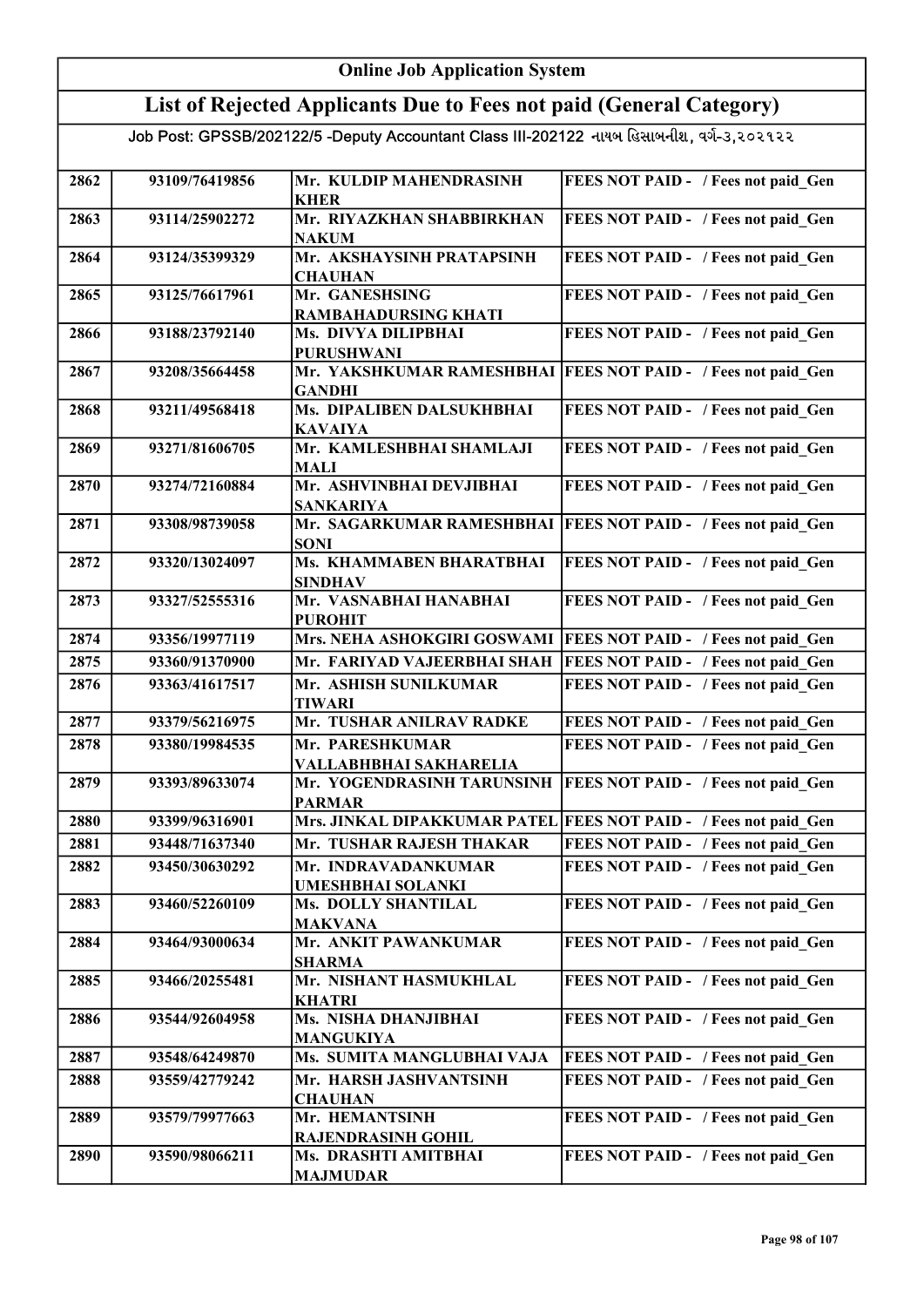## Online Job Application System List of Rejected Applicants Due to Fees not paid (General Category)

| 2891 | 93618/35494168 | <b>Mrs. SHILUBEN NANUBHAI</b><br><b>BAVLIYA</b> | FEES NOT PAID - / Fees not paid Gen |
|------|----------------|-------------------------------------------------|-------------------------------------|
| 2892 | 93701/42820844 | Mr. ALPESH RAGHAVBHAI                           | FEES NOT PAID - / Fees not paid Gen |
|      |                | <b>BORAD</b>                                    |                                     |
| 2893 | 93733/10695505 | Mr. TUSHAR RAJESH THAKAR                        | FEES NOT PAID - / Fees not paid Gen |
| 2894 | 93760/23440568 | Ms. DISHA DINESHBHAI<br><b>MAKVANA</b>          | FEES NOT PAID - / Fees not paid Gen |
| 2895 | 93772/33815575 | Ms. MEERABEN HASMUKHBHAI                        | FEES NOT PAID - / Fees not paid Gen |
|      |                | <b>PATEL</b>                                    |                                     |
| 2896 | 93776/90183310 | Mr. SUDHIRJI NATHAJI THAKOR                     | FEES NOT PAID - / Fees not paid Gen |
| 2897 | 93782/46090403 | Mr. PRUTHVIKUMAR                                | FEES NOT PAID - / Fees not paid Gen |
|      |                | <b>GORDHANBHAI MAKAWANA</b>                     |                                     |
| 2898 | 93786/48347212 | Mr. ANKITKUMAR NARESHBHAI                       | FEES NOT PAID - / Fees not paid_Gen |
|      |                | <b>VORA</b>                                     |                                     |
| 2899 | 93795/93340563 | Mr. VIJAYKUMAR NARANBHAI                        | FEES NOT PAID - / Fees not paid Gen |
|      |                | <b>LALTUKA</b>                                  |                                     |
| 2900 | 93800/60547230 | Ms. ARTIBEN MANSINHBHAI                         | FEES NOT PAID - / Fees not paid Gen |
|      |                | <b>KUSHWAHA</b>                                 |                                     |
| 2901 | 93932/30627277 | Ms. KRISHNA SUMANBHAI                           | FEES NOT PAID - / Fees not paid_Gen |
| 2902 | 93967/30618443 | <b>DHIMMAR</b><br>Ms. NEHA HITESHBHAI MAV       | FEES NOT PAID - / Fees not paid Gen |
| 2903 | 93988/49445103 | Ms. KINJALBA SHAKUSINH                          | FEES NOT PAID - / Fees not paid Gen |
|      |                | <b>PARMAR</b>                                   |                                     |
| 2904 | 94068/88306177 | Mr. SHAHITBHAI                                  | FEES NOT PAID - / Fees not paid Gen |
|      |                | <b>GULAMMOHAMMAD VOHRA</b>                      |                                     |
| 2905 | 94144/54042342 | Ms. URMI RAJUBHAI PATEL                         | FEES NOT PAID - / Fees not paid Gen |
| 2906 | 94157/44260428 | Mr. VASIMALI YASINALI MR                        | FEES NOT PAID - / Fees not paid Gen |
| 2907 | 94176/12182872 | Mr. RAJESH LAKHABHAI                            | FEES NOT PAID - / Fees not paid Gen |
|      |                | <b>RATHOD</b>                                   |                                     |
| 2908 | 94220/16828422 | Mr. DHIRENDRAKUMAR                              | FEES NOT PAID - / Fees not paid Gen |
|      |                | MUKESHDAN GADHAVI                               |                                     |
| 2909 | 94225/62228513 | Mr. AMITKUMAR NARESHBHAI                        | FEES NOT PAID - / Fees not paid Gen |
|      |                | <b>VORA</b>                                     |                                     |
| 2910 | 94235/37017261 | Mr. MANISHKUMAR                                 | FEES NOT PAID - / Fees not paid Gen |
|      |                | <b>VISHNUBHAI PATEL</b>                         |                                     |
| 2911 | 94238/88232759 | Ms. SHRADDHABEN HARIBHAI                        | FEES NOT PAID - / Fees not paid Gen |
| 2912 | 94248/60664622 | <b>GADHIYA</b><br>Mr. SHUBHAM ANIL PANDEY       | FEES NOT PAID - / Fees not paid Gen |
|      |                |                                                 |                                     |
| 2913 | 94262/65595759 | Mr. SHAHNAVAZ ABDULRAZZAK                       | FEES NOT PAID - / Fees not paid Gen |
| 2914 | 94263/15498703 | <b>GHANCHI</b><br>Ms. HITAL KANUBHAI PARMAR     | FEES NOT PAID - / Fees not paid Gen |
|      | 94289/17785929 |                                                 |                                     |
| 2915 |                | Mr. DIVYESHBHAI MAHESHBHAI                      | FEES NOT PAID - / Fees not paid Gen |
| 2916 | 94304/50822545 | <b>SAVALIYA</b><br>Mr. JAYPAL SINGH HUKAM SING  | FEES NOT PAID - / Fees not paid Gen |
|      |                | <b>CHAUHAN</b>                                  |                                     |
| 2917 | 94306/81783605 | Ms. MAYURI LAXMANBHAI                           | FEES NOT PAID - / Fees not paid Gen |
|      |                | <b>GAJERA</b>                                   |                                     |
| 2918 | 94326/32293720 | Mr. HARESH RAMESHBHAI                           | FEES NOT PAID - / Fees not paid Gen |
|      |                | <b>PARMAR</b>                                   |                                     |
| 2919 | 94407/34559474 | Ms. RITUBEN DINESHBHAI PATEL                    | FEES NOT PAID - / Fees not paid Gen |
| 2920 | 94485/13169020 | Mr. VIMAL HASMUKHBHAI                           | FEES NOT PAID - / Fees not paid Gen |
|      |                | <b>PATEL</b>                                    |                                     |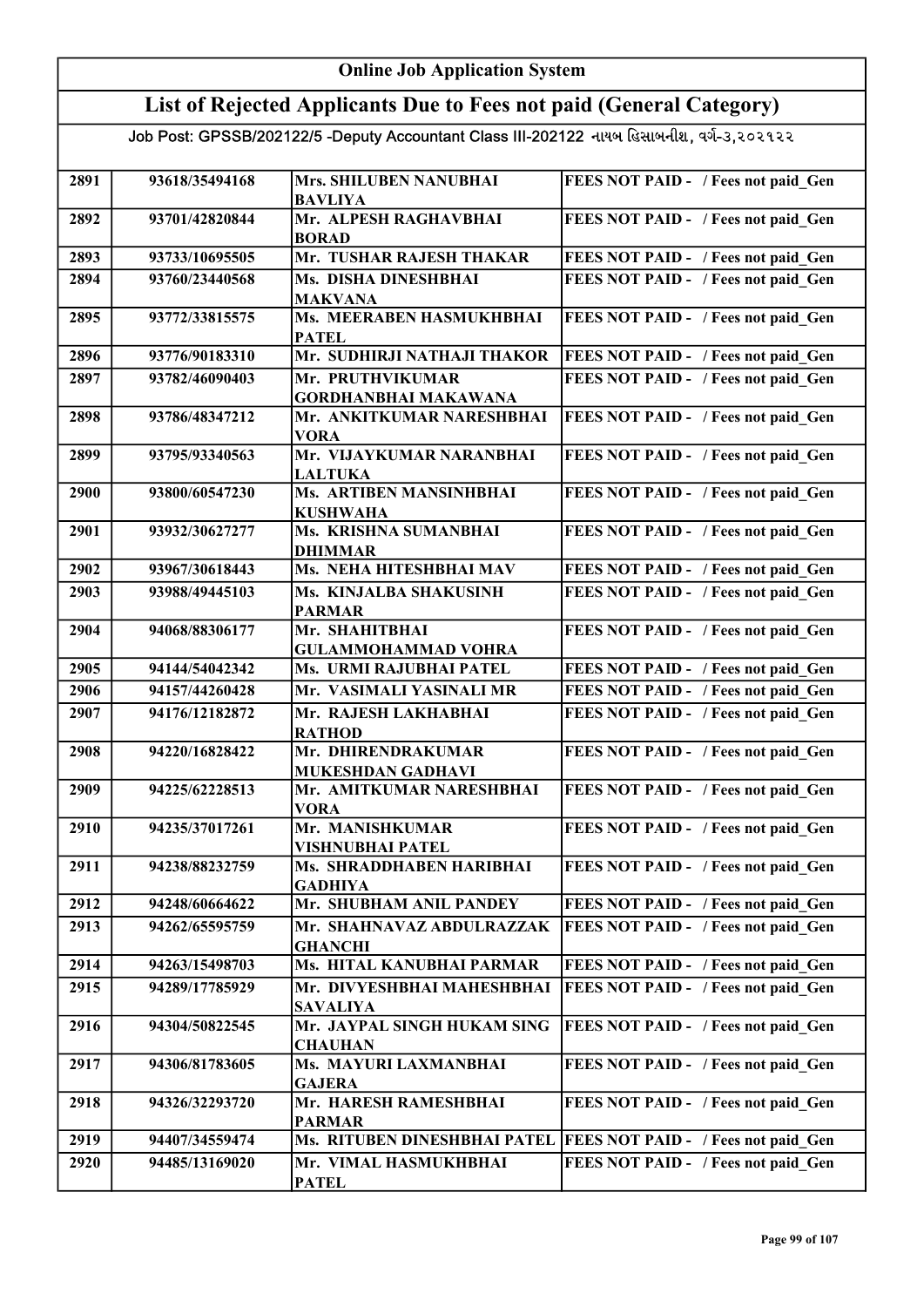#### Online Job Application System List of Rejected Applicants Due to Fees not paid (General Category) Job Post: GPSSB/202122/5 -Deputy Accountant Class III-202122 નાયબ હિસાબનીશ, વર્ગ-૩,૨૦૨૧૨૨ 2921 94509/88434741 Ms. KRUPA RAMJIBHAI VIRPARIYA FEES NOT PAID - / Fees not paid Gen 2922 94552/51513060 Mr. VIJAYSINH BHIKHUBHAI RAYJADA FEES NOT PAID - / Fees not paid\_Gen 2923 94596/60723429 Mr. FARIDKHAN BHIKHUMIYA SIPAI FEES NOT PAID - / Fees not paid Gen 2924 94646/77531456 Mr. VASIMALI YASINALI SAIYAD FEES NOT PAID - / Fees not paid\_Gen 2925 94654/30077348 Mr. SANDEEP SINH THAKOR SINH SHIKH FEES NOT PAID - / Fees not paid Gen 2926 94682/13787427 Mr. TIRTH CHANDUBHAI PATEL FEES NOT PAID - / Fees not paid Gen 2927 94711/37696417 Mrs. KANCHAN RAMESH VERMA FEES NOT PAID - / Fees not paid Gen 2928 94727/93662030 Ms. AARTI SURESHBHAI BHARADVA FEES NOT PAID - / Fees not paid\_Gen 2929 94751/70174567 Ms. ARZOO KARTIK SHAH FEES NOT PAID - / Fees not paid Gen 2930 94813/17439829 Ms. MONIKA DINESHBHAI DUDHAT FEES NOT PAID - / Fees not paid Gen 2931 94818/34995323 Ms. SHILPA RAJNEESH TIWARI FEES NOT PAID - / Fees not paid Gen 2932 94837/53318163 Mr. ASHVIN HAMIRBHAI PARMAR FEES NOT PAID - / Fees not paid Gen 2933 94849/51137058 Mr. VIJAYKUMAR PRAVINSINH MAKWANA FEES NOT PAID - / Fees not paid Gen 2934 94860/32807382 Mr. MAHMADFARUK RAHIMBHAI BADI FEES NOT PAID - / Fees not paid Gen 2935 94939/29454452 Mr. RAVIDAN BHARATBHAI **GADHVI** FEES NOT PAID - / Fees not paid Gen 2936 94957/47099491 Ms. KRUPA RAMJIBHAI VIRPARIYA FEES NOT PAID - / Fees not paid Gen 2937 94959/86265517 Mr. CHIRAGKUMAR BHIKHABHAI SHAH FEES NOT PAID - / Fees not paid\_Gen 2938 95016/33268775 Mr. PRADIPKUMAR BALABHAI **CHAUHAN** FEES NOT PAID - / Fees not paid Gen 2939 95025/89341058 Mr. YOGESH SUBHASHBHAI **PATIL** FEES NOT PAID - / Fees not paid Gen 2940 95041/54592784 Mr. MITKUMAR PRAKASHBHAI RAVAL FEES NOT PAID - / Fees not paid Gen 2941 95105/35994308 Mr. ARJUN GOVINDBHAI JORIYA FEES NOT PAID - / Fees not paid Gen 2942 95117/54175235 Ms. POONAMBEN MADANLAL MAHESHWARI FEES NOT PAID - / Fees not paid Gen 2943 95133/72557318 Ms. ANTIMA CHHOTELAL YADAV FEES NOT PAID - / Fees not paid Gen 2944 95138/84345720 Mrs. SHIVANGI ARVINDBHAI PATEL FEES NOT PAID - / Fees not paid Gen 2945 95141/60166167 Mr. AMAN SALIMBHAI MANJOTHI FEES NOT PAID - / Fees not paid Gen 2946 95144/90000663 Mr. MITESH RAJUBHAI VAGHASIYA FEES NOT PAID - / Fees not paid\_Gen 2947 95155/50855324 Mr. MILAN JAYANTIBHAI PARMAR FEES NOT PAID - / Fees not paid Gen 2948 95184/74921470 Mr. RAHULKUMAR JAYANTIBHAI CHAUDHARI FEES NOT PAID - / Fees not paid Gen 2949 95196/51476625 Mr. AKASH NISITKUMAR MODALIYA FEES NOT PAID - / Fees not paid Gen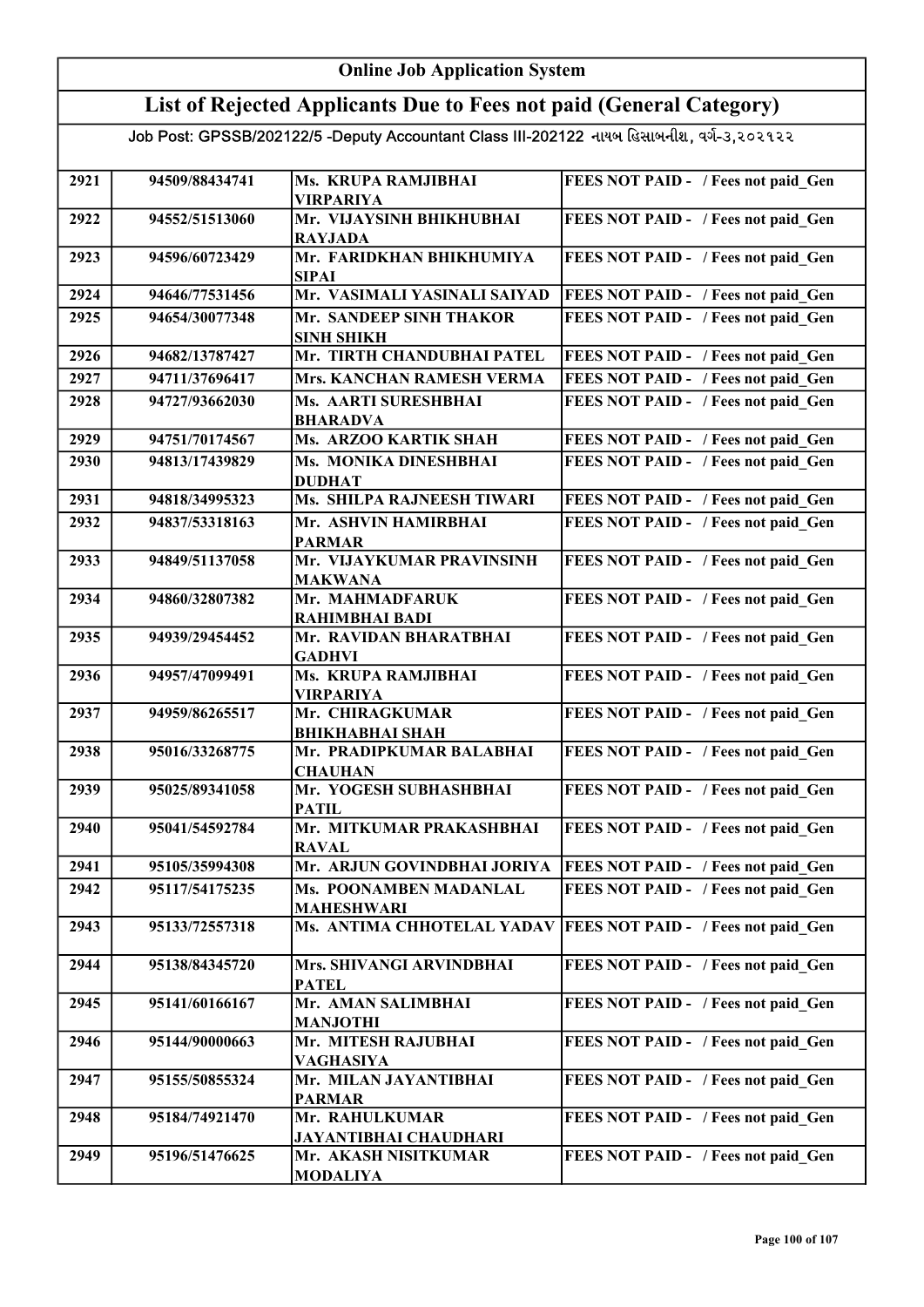#### Online Job Application System List of Rejected Applicants Due to Fees not paid (General Category) Job Post: GPSSB/202122/5 -Deputy Accountant Class III-202122 નાયબ હિસાબનીશ, વર્ગ-૩,૨૦૨૧૨૨ 2950 95216/57839571 Ms. LAXMIBEN BALVANTBHAI PARMAR FEES NOT PAID - / Fees not paid Gen 2951 95261/78019025 Ms. NIRALI CHANDHRAKANT **CHAUDHARI** FEES NOT PAID - / Fees not paid\_Gen 2952 95269/84520639 Ms. AARTI NARANBHAI GAJERA FEES NOT PAID - / Fees not paid\_Gen 2953 95273/77522365 Ms. YATRI MANISHKUMAR JOSHI FEES NOT PAID - / Fees not paid\_Gen 2954 95284/81805685 Ms. PUJABEN DHIRENDRAKUMAR CHORASIYA FEES NOT PAID - / Fees not paid Gen 2955 95285/53840243 Mr. GOPALBHAI PRAVINBHAI BHARVAD FEES NOT PAID - / Fees not paid Gen 2956 95350/47568804 Ms. MEERA KIRTISINH JADEJA FEES NOT PAID - / Fees not paid Gen 2957 95396/33391244 Mr. DARSHIL BIPINKUMAR MISTRY FEES NOT PAID - / Fees not paid\_Gen 2958 95413/93762480 Mr. AADITYA AMBALALBHAI RAMI FEES NOT PAID - / Fees not paid Gen 2959 95448/16901164 Mr. KULDEEPSINH JAYENDRASINH JETHAVA FEES NOT PAID - / Fees not paid\_Gen 2960 95484/54197423 Ms. MANSI VIRAM ODEDARA FEES NOT PAID - / Fees not paid Gen 2961 95486/22138769 Mr. AJAY THAMBI EZHAVA FEES NOT PAID - / Fees not paid\_Gen 2962 95503/26428831 Ms. TEJESHWARIBA GHANSHYAMSINH GOHIL FEES NOT PAID - / Fees not paid Gen 2963 95522/22972950 Ms. SHAILI SATISHKUMAR DOSHI FEES NOT PAID - / Fees not paid Gen 2964 95548/71124110 Mr. RUTEEKKUMAR CHHATRASINH SOLANKI FEES NOT PAID - / Fees not paid Gen 2965 95566/41473605 Mrs. KOMAL KRUNAL MEHTA FEES NOT PAID - / Fees not paid\_Gen 2966 95615/37903255 Mr. CHIRAG JASAVANTRAI JOSHI FEES NOT PAID - / Fees not paid\_Gen 2967 95664/45638583 Mr. SANDEEPSINH THAKORSINH SHIKH FEES NOT PAID - / Fees not paid\_Gen 2968 95679/88386290 Ms. JYOTI SUNIL SINGH FEES NOT PAID - / Fees not paid Gen 2969 95686/34708435 Ms. PARUL VASURBHAI CHAVDA FEES NOT PAID - / Fees not paid Gen 2970 95709/81812410 Mr. ASHOK MAHESHBHAI PATEL FEES NOT PAID - / Fees not paid Gen 2971 95726/53110293 Mr. MUSTAKIM ABDULRAHEMAN VAYADA FEES NOT PAID - / Fees not paid Gen 2972 95767/12239694 Ms. SHRINAL RAJESHBHAI KHANDHEDIYA FEES NOT PAID - / Fees not paid Gen 2973 95770/55409471 Ms. POOJABEN DINESHBHAI HADIYAL FEES NOT PAID - / Fees not paid Gen 2974 95782/54172995 Ms. KRUPA RAMJIBHAI VIRPARIYA FEES NOT PAID - / Fees not paid\_Gen 2975 95786/35415921 Mr. SAEDBHAI MAHAMMADBHAI FEES NOT PAID - / Fees not paid\_Gen MALEK 2976 95803/11367026 Mr. VASHISHTH JAYESHBHAI KHAMAR FEES NOT PAID - / Fees not paid Gen 2977 95808/91980141 Mr. HIMANSHUKUMAR HIRABHAI PATEL FEES NOT PAID - / Fees not paid Gen 2978 95844/99564022 Mr. HARESH RAMESHBHAI PARMAR FEES NOT PAID - / Fees not paid Gen 2979 95852/45966525 Mrs. KRISHNABEN JAYKUMAR BHAVSAR FEES NOT PAID - / Fees not paid Gen 2980 95857/65856065 Mr. VIRAJSINH VANRAJSINH **CHAUHAN** FEES NOT PAID - / Fees not paid Gen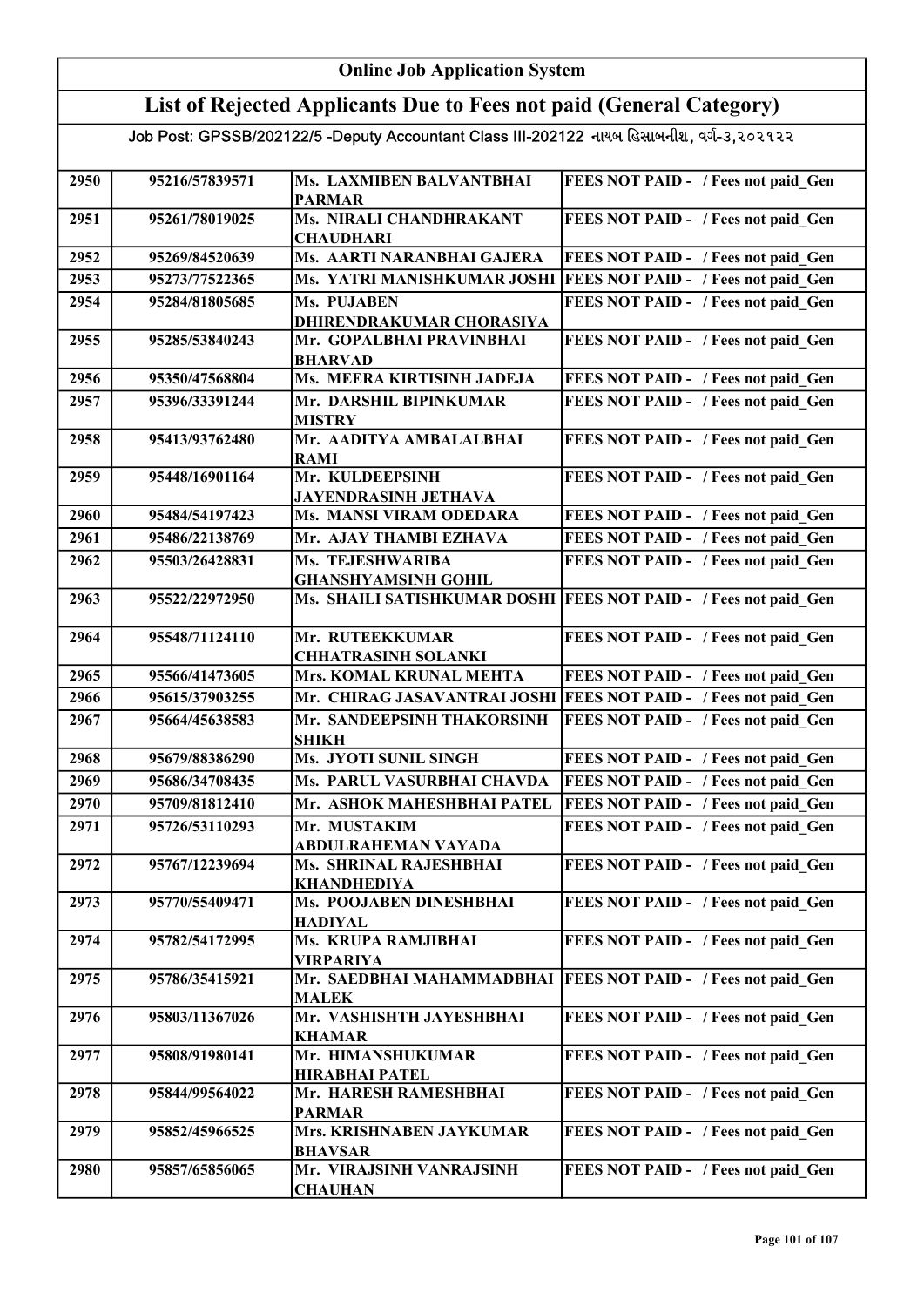#### Online Job Application System List of Rejected Applicants Due to Fees not paid (General Category) Job Post: GPSSB/202122/5 -Deputy Accountant Class III-202122 નાયબ હિસાબનીશ, વર્ગ-૩,૨૦૨૧૨૨ 2981 95859/75743005 Ms. ANITA NARESHBHAI GABU FEES NOT PAID - / Fees not paid\_Gen 2982 95863/49601252 Ms. BANSI YASHWANTKUMAR **TANNA** FEES NOT PAID - / Fees not paid Gen 2983 95908/83002834 Mr. HARISHBHAI MOHANBHAI GAYAKAWAD FEES NOT PAID - / Fees not paid Gen 2984 95934/80287279 Ms. NIRALIBEN NARESH KUMAR CHUDGHAR **FEES NOT PAID - / Fees not paid Gen** 2985 95946/59666676 Mr. PRATIKKUMAR BHUDHABHAI AHIRE FEES NOT PAID - / Fees not paid Gen 2986 96000/98377347 Mr. NIRAVKUMAR CHANDUBHAI PARMAR **FEES NOT PAID - / Fees not paid Gen** 2987 96001/45113979 Ms. ANITABEN SHANTILAL **GOHEL** FEES NOT PAID - / Fees not paid Gen 2988 96003/58272468 Ms. KRISHNA PRAFULBHAI LALVANI FEES NOT PAID - / Fees not paid Gen 2989 96007/65205058 Ms. DIPIKA HASMUKH GANATRA FEES NOT PAID - / Fees not paid Gen 2990 96014/84155689 Ms. TITHI JAYESHKUMAR PATEL FEES NOT PAID - / Fees not paid\_Gen 2991 96040/57734189 Mr. PREMSINH BALVANTSINH GOL FEES NOT PAID - / Fees not paid Gen 2992 96089/37621362 Mr. HARESH RAMESHBHAI PARMAR FEES NOT PAID - / Fees not paid Gen 2993 96090/46703680 Mr. MOHSIN IQBALBHAI VHORA FEES NOT PAID - / Fees not paid\_Gen 2994 96110/10390662 Mr. HASAN RAZA ZAFER ABBAS SAIYED FEES NOT PAID - / Fees not paid Gen 2995 96136/86090069 Mrs. BRINDA DUSHYANTKUMAT BHATT FEES NOT PAID - / Fees not paid Gen 2996 96151/12006537 Ms. KINJAL RAJUBHAI GADHIYA FEES NOT PAID - / Fees not paid Gen 2997 96161/47679514 Ms. KHYATIBEN ARVINDBHAI MAKWANA FEES NOT PAID - / Fees not paid Gen 2998 96198/29281636 Mr. JIGNESH RAJUBHAI RAJGOR FEES NOT PAID - / Fees not paid\_Gen 2999 96199/88074484 Ms. ROZEENABANU HAMIDMOHAMMAD MANSURI FEES NOT PAID - / Fees not paid Gen 3000 96204/45176776 Mr. ZEEL RASHMINKUMAR SHAH FEES NOT PAID - / Fees not paid\_Gen 3001 96223/57178436 Ms. EKTA SANDIPKUMAR KHATRI FEES NOT PAID - / Fees not paid Gen 3002 96245/95387284 Mr. PRAVINBHAI RAMESHBHAI PARMAR FEES NOT PAID - / Fees not paid\_Gen 3003 96288/97307724 Mr. MANSURALI ADAMBHAI MACHHIYA FEES NOT PAID - / Fees not paid Gen 3004 96290/63171930 Ms. FARJANABANU MOMINKHAN FEES NOT PAID - / Fees not paid\_Gen PATHAN 3005 96315/89992373 Mr. VASIMKHAN MUBARISKHAN PATHAN **FEES NOT PAID - / Fees not paid Gen** 3006 96389/98921482 Mr. PUSHPRAJSINH DIGVIJAYSINH JADEJA FEES NOT PAID - / Fees not paid Gen 3007 96390/83324301 Mr. MAVJIBHAI KARSHANBHAI **CHAUDHARY** FEES NOT PAID - / Fees not paid Gen 3008 96413/82039120 Mr. MANHAR JAGDISHBHAI **CHAUDHARI** FEES NOT PAID - / Fees not paid Gen 3009 96420/43416590 Mr. HITESH PRABHATSINH BARIA FEES NOT PAID - / Fees not paid Gen 3010 96529/70684598 Mr. MAHIPALSINH KALYANSINH SURYAVANSHI **FEES NOT PAID - / Fees not paid Gen**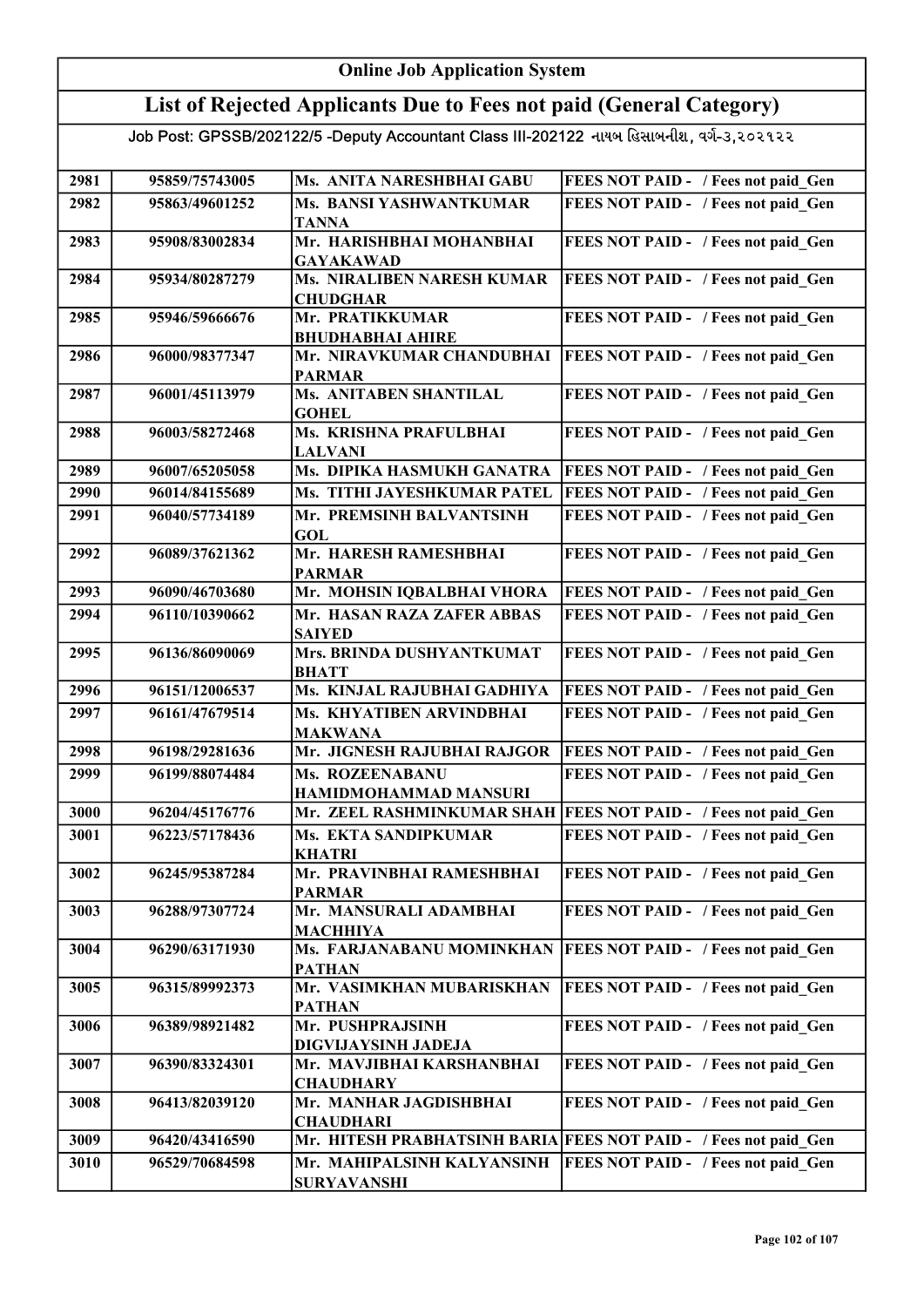### List of Rejected Applicants Due to Fees not paid (General Category)

| 3011 | 96531/91917397 | Mr. SAGAR RASIKBHAI                                | FEES NOT PAID - / Fees not paid Gen        |
|------|----------------|----------------------------------------------------|--------------------------------------------|
|      |                | <b>KASUNDRA</b>                                    |                                            |
| 3012 | 96532/33182623 | Ms. NIRUBEN HATHIBHAI PAGI                         | FEES NOT PAID - / Fees not paid Gen        |
| 3013 | 96561/23406077 | Mr. YOGESH SHAILESH BHAI                           | FEES NOT PAID - / Fees not paid Gen        |
|      |                | <b>RAVAL</b>                                       |                                            |
| 3014 | 96563/21680091 | Mr. BHAVIK KANAIYALAL AHIR                         | FEES NOT PAID - / Fees not paid Gen        |
| 3015 | 96572/64681718 | Ms. NILAM BHAGVATIPRASAD                           | FEES NOT PAID - / Fees not paid Gen        |
|      |                | <b>PASI</b>                                        |                                            |
| 3016 | 96578/50862152 | <b>Mrs. NISHI NITINKUMAR SUTHAR</b>                | FEES NOT PAID - / Fees not paid Gen        |
| 3017 | 96596/18289075 | Ms. HEMALI ANILBHAI ITOLIYA                        | FEES NOT PAID - / Fees not paid Gen        |
| 3018 | 96598/96110140 | Ms. BHOOMI PRADIPBHAI                              | FEES NOT PAID - / Fees not paid Gen        |
|      |                | <b>BHARDWAJ</b>                                    |                                            |
| 3019 | 96613/44046587 | <b>Ms. PARUL BHARATKUMAR</b>                       | FEES NOT PAID - / Fees not paid Gen        |
|      |                | <b>MEHTA</b>                                       |                                            |
| 3020 | 96618/86235169 | Mr. MOINKHANJI                                     | FEES NOT PAID - / Fees not paid Gen        |
| 3021 | 96632/60395750 | NAJIRAHEMADKHANJI BABI<br>Ms. PRIYANKA RAKESHKUMAR | FEES NOT PAID - / Fees not paid Gen        |
|      |                | <b>TRIPATHI</b>                                    |                                            |
| 3022 | 96657/33229246 | Mr. BHUPATSING ANTLAKHAN                           | FEES NOT PAID - / Fees not paid Gen        |
|      |                | <b>NAYAK</b>                                       |                                            |
| 3023 | 96678/19823367 | Mr. DHAVAL ARVINDBHAI                              | FEES NOT PAID - / Fees not paid Gen        |
|      |                | <b>JASANI</b>                                      |                                            |
| 3024 | 96685/72555456 | Ms. DULARIBEN ASHVINKUMAR                          | FEES NOT PAID - / Fees not paid Gen        |
|      |                | <b>JOSHI</b>                                       |                                            |
| 3025 | 96701/63067775 | Ms. KRUTI JITENDRABHAI                             | FEES NOT PAID - / Fees not paid Gen        |
|      |                | <b>SUKHARAMWALA</b>                                |                                            |
| 3026 | 96718/98609299 | Ms. DRASHTI CHETANBHAI                             | FEES NOT PAID - / Fees not paid Gen        |
| 3027 | 96834/59374493 | <b>BHATT</b><br>Mr. KULDEEPSINH                    | FEES NOT PAID - / Fees not paid Gen        |
|      |                | <b>GAJENDRASINH JADEJA</b>                         |                                            |
| 3028 | 96837/38052525 | Mr. YASH PRAKASHBHAI DOSHI                         | FEES NOT PAID - / Fees not paid Gen        |
| 3029 | 96933/27931531 | Mr. MAHMAD AZIM IKBAL                              | FEES NOT PAID - / Fees not paid Gen        |
|      |                | <b>GAFAR MEMAN</b>                                 |                                            |
| 3030 | 96997/97090998 | Mr. PARAG HARISHKUMAR                              | FEES NOT PAID - / Fees not paid Gen        |
|      |                | <b>DAIYA</b>                                       |                                            |
| 3031 | 97045/94962686 | Mr. HARDIK HARSUKHBHAI                             | <b>FEES NOT PAID - / Fees not paid Gen</b> |
|      |                | <b>VADALIYA</b>                                    |                                            |
| 3032 | 97048/15846958 | Mr. GAURAV ASHVINBHAI                              | FEES NOT PAID - / Fees not paid Gen        |
|      |                | <b>MANDALIYA</b>                                   |                                            |
| 3033 | 97063/36108081 | Ms. KAJAL PINTUKUMAR                               | FEES NOT PAID - / Fees not paid Gen        |
| 3034 |                | <b>GURBANI</b><br>Mr. PRATIKKUMAR SURESHBHAI       |                                            |
|      | 97077/14699294 | <b>BRAHMBHATT</b>                                  | <b>FEES NOT PAID - / Fees not paid Gen</b> |
| 3035 | 97105/11459129 | Ms. TEJAL NATAVARSINH DABHI                        | FEES NOT PAID - / Fees not paid Gen        |
| 3036 | 97110/17798677 | Mr. CHIRAG JAGDISHBHAI                             | FEES NOT PAID - / Fees not paid Gen        |
|      |                | <b>KHATWANI</b>                                    |                                            |
| 3037 | 97134/17200993 | Ms. KRISHNA KALPESHKUMAR                           | FEES NOT PAID - / Fees not paid Gen        |
|      |                | <b>SHAH</b>                                        |                                            |
| 3038 | 97178/75038347 | Ms. PRERANABEN VISHNUBHAI                          | FEES NOT PAID - / Fees not paid Gen        |
|      |                | <b>PATEL</b>                                       |                                            |
| 3039 | 97188/14584072 | Ms. KINJALKUMARI                                   | FEES NOT PAID - / Fees not paid Gen        |
|      |                | <b>OMPRAKASHSINH YADAV</b>                         |                                            |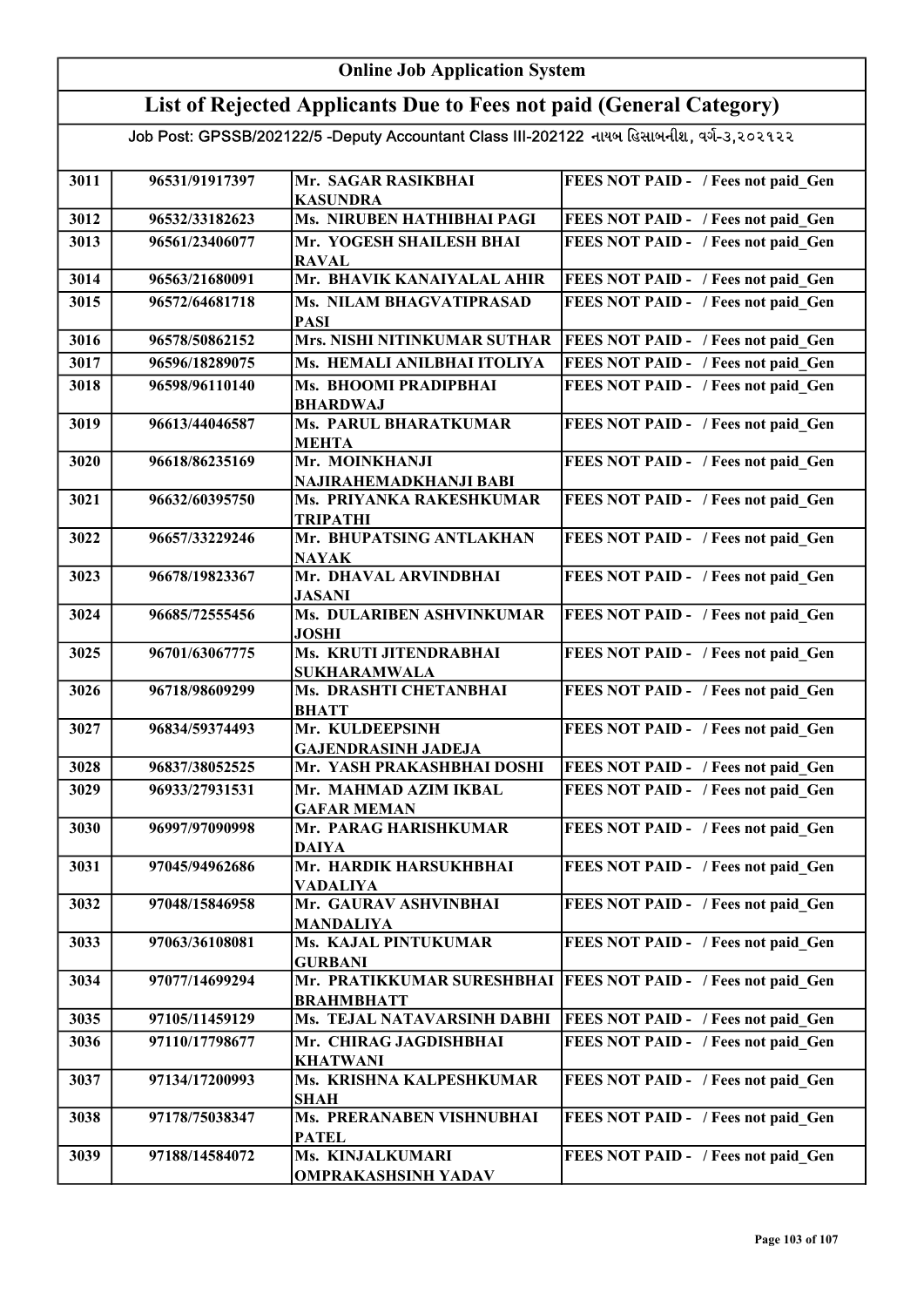### List of Rejected Applicants Due to Fees not paid (General Category)

| 3040 | 97236/74595599 | Mr. TOFIK MANJURHUSEN<br><b>SHAIKH</b>        | FEES NOT PAID - / Fees not paid Gen        |
|------|----------------|-----------------------------------------------|--------------------------------------------|
| 3041 | 97279/39176932 | Ms. RIYAKUMARI<br>RAVINDRABHAI PATEL          | FEES NOT PAID - / Fees not paid Gen        |
| 3042 | 97293/63401424 | Mr. DINESHBHAI DALUBHAI<br><b>DESAI</b>       | FEES NOT PAID - / Fees not paid Gen        |
| 3043 | 97301/51199259 | Mr. NIKUL RATANSINH VAGHELA                   | <b>FEES NOT PAID - / Fees not paid Gen</b> |
| 3044 | 97320/42367862 | Mr. SHAHNAWAZ SOHRAB                          | FEES NOT PAID - / Fees not paid Gen        |
|      |                | <b>ANSARI</b>                                 |                                            |
| 3045 | 97331/90254522 | Ms. MANSI KIRITBHAI SWADAS                    | FEES NOT PAID - / Fees not paid Gen        |
| 3046 | 97338/45503766 | Mr. ARJUNBHAI MAHESHBHAI                      | FEES NOT PAID - / Fees not paid Gen        |
|      |                | <b>CHENVA</b>                                 |                                            |
| 3047 | 97348/58494071 | Mrs. PAYAL JAYKUMAR PANDYA                    | FEES NOT PAID - / Fees not paid Gen        |
| 3048 | 97355/51748689 | Mr. PANKAJ RAMPRASAD VYAS                     | FEES NOT PAID - / Fees not paid Gen        |
| 3049 | 97359/45787024 | Mrs. JALPABEN MUGATBHAI                       | FEES NOT PAID - / Fees not paid Gen        |
|      |                | <b>LABKAMNA</b>                               |                                            |
| 3050 | 97390/38953533 | Ms. BHAKTI NARESH VYAS                        | FEES NOT PAID - / Fees not paid Gen        |
| 3051 | 97394/56001348 | Ms. URVASHI RAJESHBHAI                        | FEES NOT PAID - / Fees not paid Gen        |
|      |                | <b>TRIVEDI</b>                                |                                            |
| 3052 | 97420/42630057 | Mr. VIVEKKUMAR RAMESHBHAI<br><b>GOVANI</b>    | FEES NOT PAID - / Fees not paid Gen        |
| 3053 | 97432/36717336 | Ms. ARATI RANCHHODBHAI                        | FEES NOT PAID - / Fees not paid Gen        |
|      |                | <b>SORANI</b>                                 |                                            |
| 3054 | 97445/35764158 | Mr. AJITKUMAR                                 | FEES NOT PAID - / Fees not paid Gen        |
|      |                | <b>SANTOSHKUMAR BIND</b>                      |                                            |
| 3055 | 97469/13288394 | Mr. VINODKUMAR DEVABHAI                       | FEES NOT PAID - / Fees not paid_Gen        |
|      |                | <b>PARMAR</b>                                 |                                            |
| 3056 | 97477/39477508 | Ms. DEEPSHIKHA VIRENDRA                       | FEES NOT PAID - / Fees not paid_Gen        |
| 3057 | 97478/37914018 | <b>SINGH THAKUR</b><br>Ms. BHUMIBEN BHANUBHAI | FEES NOT PAID - / Fees not paid_Gen        |
|      |                | <b>VEKARIYA</b>                               |                                            |
| 3058 | 97497/47810326 | Mrs. SHRUTI JIGARBHAI SHAH                    | FEES NOT PAID - / Fees not paid Gen        |
| 3059 | 97529/76613406 | Ms. KARISHMA RAMESHBHAI                       | FEES NOT PAID - / Fees not paid Gen        |
|      |                | <b>LALWANI</b>                                |                                            |
| 3060 | 97537/75887008 | Mr. CHETAN MADANBHAI                          | FEES NOT PAID - / Fees not paid Gen        |
|      |                | <b>MALGAVIA</b>                               |                                            |
| 3061 | 97539/68993911 | Mr. PRATIKKUMAR                               | FEES NOT PAID - / Fees not paid Gen        |
|      |                | RAMESHBHAI CHAUDHARI                          |                                            |
| 3062 | 97547/31136589 | Ms. DULARIBEN ASHVINKUMAR<br><b>JOSHI</b>     | FEES NOT PAID - / Fees not paid Gen        |
| 3063 | 97550/58928334 | Ms. JUHI TRIPATHI                             | FEES NOT PAID - / Fees not paid Gen        |
| 3064 | 97555/63468525 | Ms. ZARANA VIJAYBHAI MEHTA                    | FEES NOT PAID - / Fees not paid Gen        |
| 3065 | 97567/95460699 | Mrs. MANISHA JITENDRA                         | FEES NOT PAID - / Fees not paid Gen        |
|      |                | <b>TARACHANDANI</b>                           |                                            |
| 3066 | 97577/72208147 | Mr. YOGESH KESHAVBHAI                         | FEES NOT PAID - / Fees not paid Gen        |
|      |                | <b>BARVADIA</b>                               |                                            |
| 3067 | 97578/21997540 | Mr. DHARMENDRASINH                            | FEES NOT PAID - / Fees not paid Gen        |
|      |                | <b>KHUMANSINH JADEJA</b>                      |                                            |
| 3068 | 97629/95358289 | Mrs. TWINKLE DINESHBHAI                       | FEES NOT PAID - / Fees not paid Gen        |
|      |                | <b>BHATT</b>                                  |                                            |
| 3069 | 97685/28753398 | Ms. VINITAKUMARI BHOLARAM<br><b>NOGIA</b>     | FEES NOT PAID - / Fees not paid Gen        |
|      |                |                                               |                                            |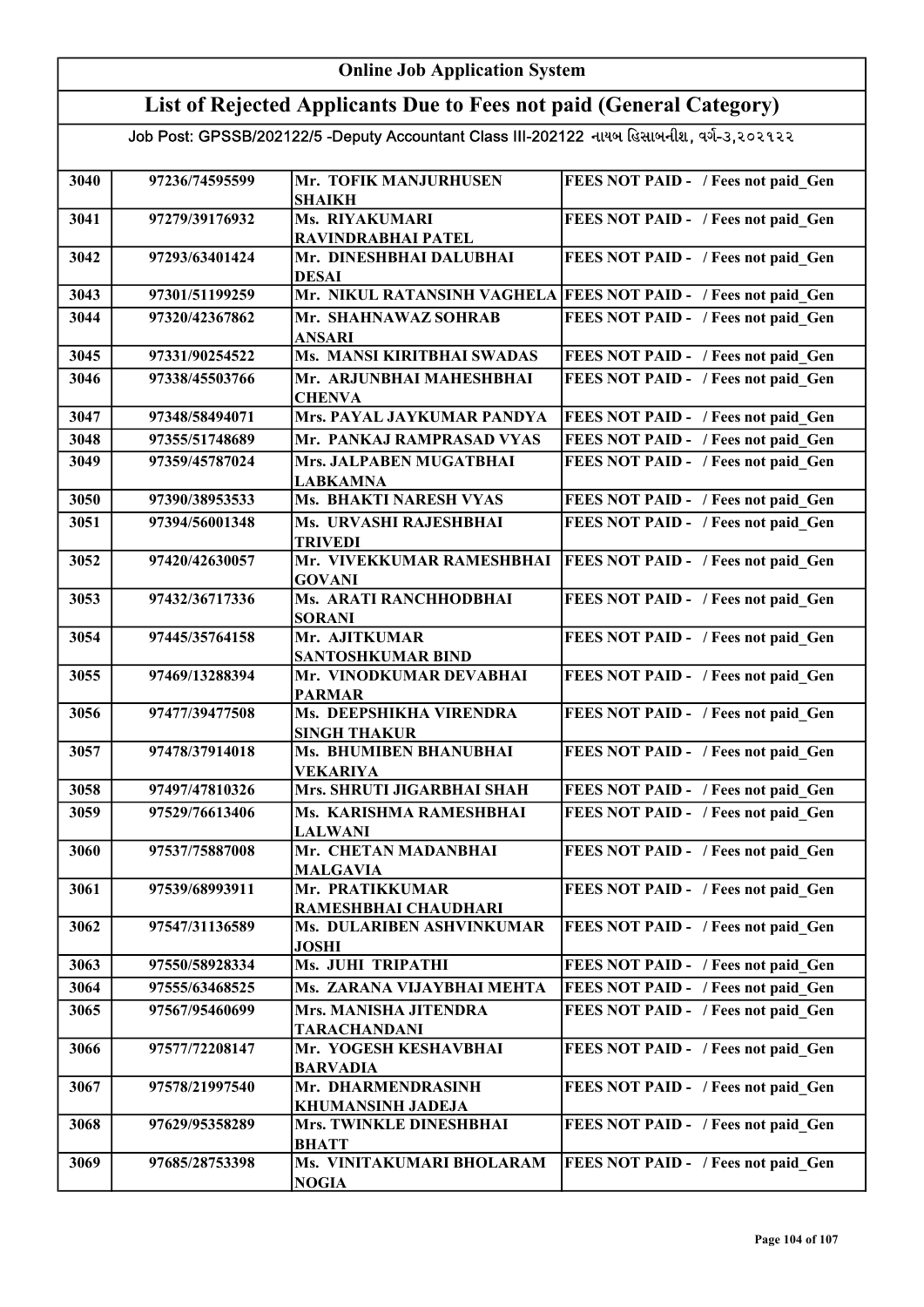#### Online Job Application System List of Rejected Applicants Due to Fees not paid (General Category) Job Post: GPSSB/202122/5 -Deputy Accountant Class III-202122 નાયબ હિસાબનીશ, વર્ગ-૩,૨૦૨૧૨૨ 3070 97695/76600014 Ms. LAVINA RAJESHBHAI LOKWANI FEES NOT PAID - / Fees not paid Gen 3071 97705/50724661 Mr. HITESH INDRAKUMAR KHUSHLANI FEES NOT PAID - / Fees not paid\_Gen 3072 97708/73194488 Mr. ASHISH HARESHKUMAR MAKWANA FEES NOT PAID - / Fees not paid Gen 3073 97737/58925267 Mr. SHABBIR KADARSHA SHEKH FEES NOT PAID - / Fees not paid Gen 3074 97782/16673530 Mr. PANKAJKUMAR ISHVARBHAI FEES NOT PAID - / Fees not paid\_Gen SOLANKI 3075 97800/25444458 Mrs. MAYURI DARSHITKUMAR PANSARA FEES NOT PAID - / Fees not paid Gen 3076 97819/20125304 Mrs. SANGITA RAVIBHAI YEMUL FEES NOT PAID - / Fees not paid\_Gen 3077 97828/61438306 Ms. KRISHNABA RAMSINGBHAI PARMAR FEES NOT PAID - / Fees not paid\_Gen 3078 97830/42632523 Ms. DIPTIBEN RAMESHBHAI CHANDEGARA FEES NOT PAID - / Fees not paid Gen 3079 97845/64946904 Ms. ARTI MANSUKHBHAI JOSHI FEES NOT PAID - / Fees not paid\_Gen 3080 97858/11948587 Mr. MEHUL HIRABHAI MARU FEES NOT PAID - / Fees not paid Gen 3081 97873/28980771 Ms. BHAGVATIBA DHARMENDRASINH JADEJA FEES NOT PAID - / Fees not paid Gen 3082 97911/98488447 Ms. VIDYA DIGISHBHAI KATAKIYA FEES NOT PAID - / Fees not paid Gen 3083 97926/83336799 Mr. NARESH KANAIYALAL MAKHIJA FEES NOT PAID - / Fees not paid Gen 3084 97934/84098833 Ms. DULARIBEN ASHVINKUMAR JOSHI FEES NOT PAID - / Fees not paid Gen 3085 97966/30316823 Ms. DHRUVA JITENDRA JOBANPUTRA FEES NOT PAID - / Fees not paid Gen 3086 97975/20528769 Ms. AARADHANA BALDEVBHAI BOGHARA FEES NOT PAID - / Fees not paid Gen 3087 97992/27044464 Mr. SHAILESHKUMAR DAHYALAL PRAJAPATI FEES NOT PAID - / Fees not paid\_Gen 3088 97994/55745850 Mr. GHANSHYAMBHAI JAYANTIBHAI SARVAIYA FEES NOT PAID - / Fees not paid Gen 3089 98020/57495262 Mr. ARJUNKUMAR VASUDEV TRIVEDI FEES NOT PAID - / Fees not paid Gen 3090 98024/10343715 Mr. NELSON SULEMANBHAI MACWAN FEES NOT PAID - / Fees not paid Gen 3091 98046/47172450 Mr. NAVABKHAN ALIYARKHAN PATHAN FEES NOT PAID - / Fees not paid Gen 3092 98055/61621182 Mr. FARDEEN MOHAMMAD ISRAR SHAIKH FEES NOT PAID - / Fees not paid\_Gen 3093 98071/75526755 Ms. SUDHA JAIRAM GUPTA FEES NOT PAID - / Fees not paid Gen 3094 98081/28356939 Mrs. MANISHABEN RAVIBHAI PATEL FEES NOT PAID - / Fees not paid Gen 3095 98085/17086016 Mr. YAGNIK PRAFULBHAI MATHUKIYA FEES NOT PAID - / Fees not paid Gen 3096 98099/55530880 Mr. AYAZKHAN SALIMKHAN PATHAN FEES NOT PAID - / Fees not paid Gen 3097 98125/12052058 Mr. DALPATBHAI JAYANTIBHAI PUROHIT FEES NOT PAID - / Fees not paid Gen 3098 98137/36223136 Mr. YAGNESH MAHESHBHAI PUROHIT FEES NOT PAID - / Fees not paid Gen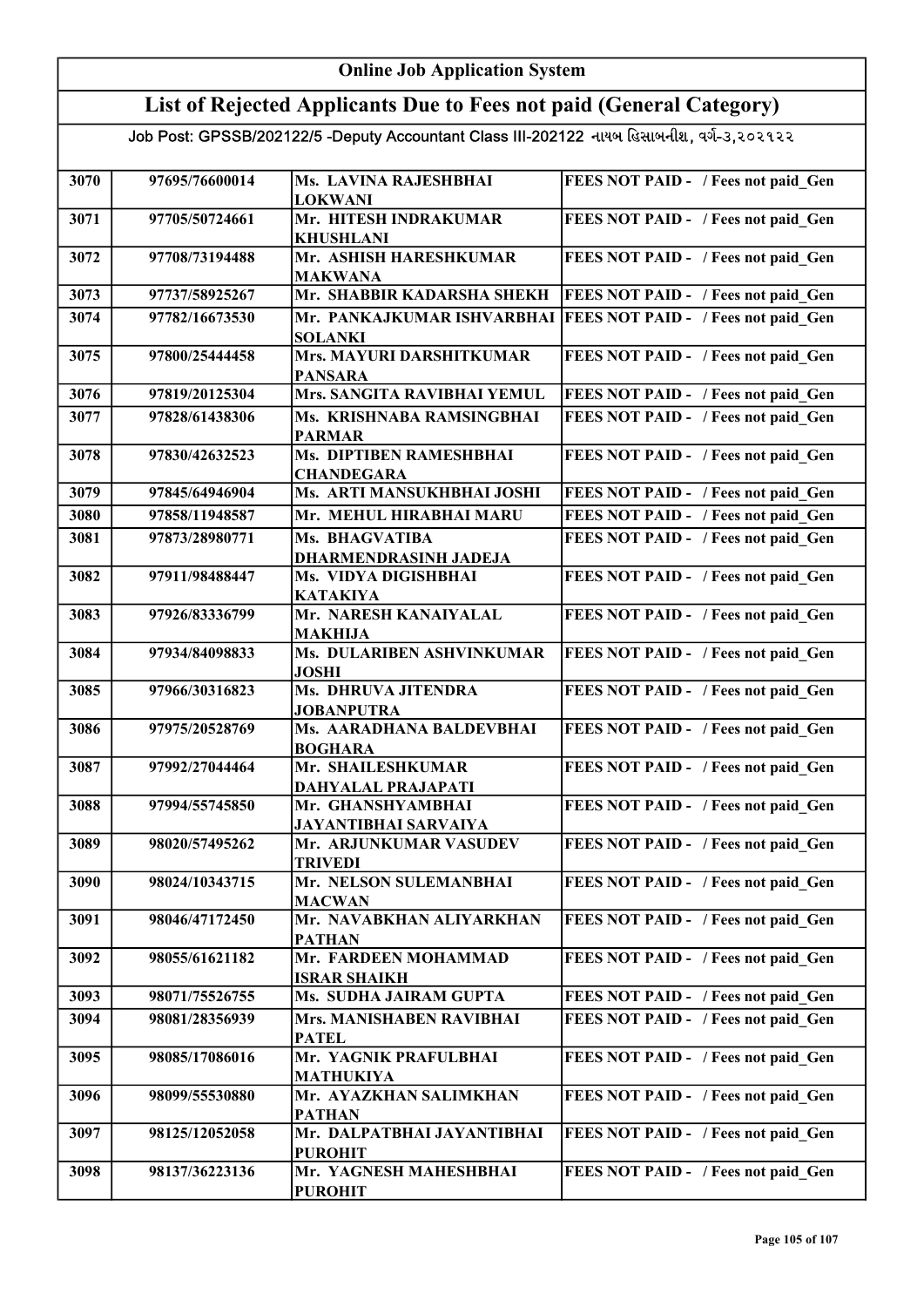#### Online Job Application System List of Rejected Applicants Due to Fees not paid (General Category) Job Post: GPSSB/202122/5 -Deputy Accountant Class III-202122 નાયબ હિસાબનીશ, વર્ગ-૩,૨૦૨૧૨૨ 3099 98140/66972828 Mrs. HERAL DILIPKUMAR DAVE FEES NOT PAID - / Fees not paid Gen 3100 98147/42187224 Ms. DIVYABEN JAGADISHBHAI PRAJAPATI FEES NOT PAID - / Fees not paid Gen 3101 98150/69703297 Mrs. URMILA DASHARATHPURI GOSWAMI FEES NOT PAID - / Fees not paid Gen 3102 98158/46492617 Ms. DULARIBEN ASHVINKUMAR JOSHI FEES NOT PAID - / Fees not paid Gen 3103 98171/44948082 Mr. MOHIT ARVINDBHAI AKBARI FEES NOT PAID - / Fees not paid\_Gen 3104 98217/11256806 Mr. KAPIL NAVINBHAI BHADRA FEES NOT PAID - / Fees not paid\_Gen 3105 98220/98163921 Mrs. RUSHITA SANJAYBHAI LUKHI FEES NOT PAID - / Fees not paid Gen 3106 98229/89053654 Ms. DARSHANA VIJAYBHAI SAVALIYA FEES NOT PAID - / Fees not paid Gen 3107 98258/49907512 Ms. HETAL JITENDRABHAI BAKHALAKIYA FEES NOT PAID - / Fees not paid Gen 3108 98280/64315866 Ms. KHUSHI VIPINCHANDRA MALAVIYA FEES NOT PAID - / Fees not paid\_Gen 3109 98310/62309954 Mr. MOHAMMADMUSTAQUEEM ABDULVAHID MULLA FEES NOT PAID - / Fees not paid Gen 3110 98317/34163435 Mr. SHAILESHJI TARSANGJI BUKOLIYA FEES NOT PAID - / Fees not paid Gen 3111 98330/69044080 Mr. RIYAZ ABDULRAJAK BLOCH FEES NOT PAID - / Fees not paid\_Gen 3112 98357/66711710 Mr. YAGNESH MAHESHBHAI PUROHIT FEES NOT PAID - / Fees not paid Gen 3113 98364/32031508 Mr. DHARAM KRISHNABHAI PARMAR FEES NOT PAID - / Fees not paid Gen 3114 98365/89524682 Mr. MEHULKUMAR MUKESHBHAI CHAUHAN FEES NOT PAID - / Fees not paid Gen 3115 98366/53000399 Mr. LAKHDHIRSINH DILIPSINH JADEJA FEES NOT PAID - / Fees not paid Gen 3116 98374/60592157 Ms. NEETABEN DHANJIBHAI PANDEET FEES NOT PAID - / Fees not paid\_Gen 3117 98375/68308207 Ms. KIRANBEN BHIKHUBHAI SAVALIYA FEES NOT PAID - / Fees not paid Gen 3118 98378/91970390 Ms. HARSHITA DIPKABHAI BARAIYA FEES NOT PAID - / Fees not paid Gen 3119 98379/67208818 Ms. KHUSHBU DAHYABHAI AHIR FEES NOT PAID - / Fees not paid Gen 3120 98391/21735870 Mr. RAHUL JAGDISHBHAI DUDHAT FEES NOT PAID - / Fees not paid\_Gen 3121 98408/64002984 Mr. NILESH HARESHBHAI 3122 98424/32435489 Ms. NILAMBEN KANUBHAI PATEL FEES NOT PAID - / Fees not paid\_Gen FEES NOT PAID - / Fees not paid Gen 3123 98436/36344745 Ms. NIKI NILESHBHAI GANDHI FEES NOT PAID - / Fees not paid\_Gen 3124 98463/55615044 Ms. DULARIBEN ASHVINKUMAR JOSHI FEES NOT PAID - / Fees not paid Gen 3125 98464/33246692 Mr. KEVAL PRAVINBHAI GOSWAMI FEES NOT PAID - / Fees not paid Gen 3126 98466/58075099 Ms. DIPTIBEN RAMESHBHAI **CHANDEGARA** FEES NOT PAID - / Fees not paid Gen 3127 98476/64610188 Mr. DHARAM KRISHNABHAI PARMAR FEES NOT PAID - / Fees not paid Gen 3128 98501/97660340 Mr. YUVRAJSINH KIRANSINH RANA FEES NOT PAID - / Fees not paid\_Gen